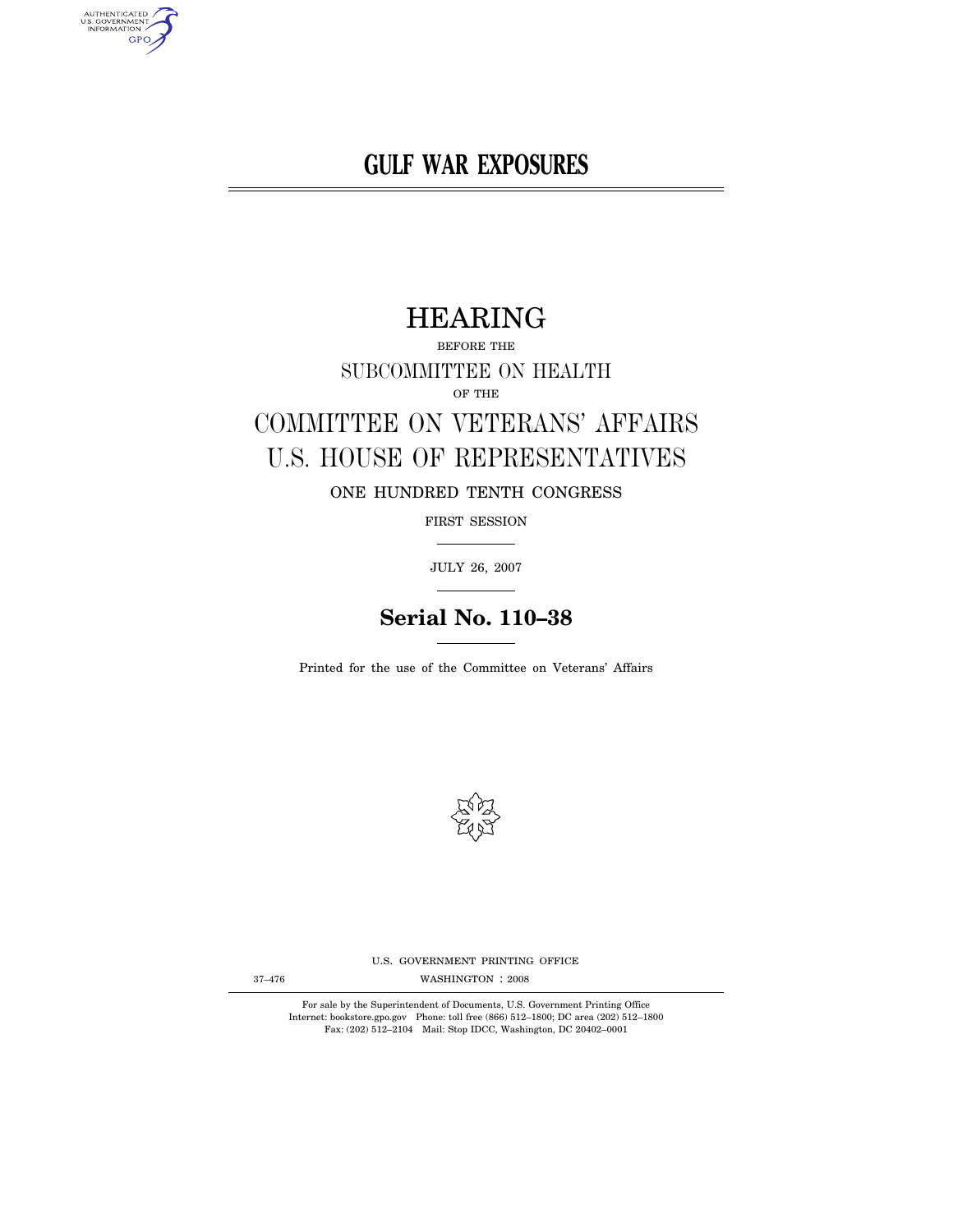#### **COMMITTEE ON VETERANS' AFFAIRS**  BOB FILNER, California, *Chairman*

CORRINE BROWN, Florida VIC SNYDER, Arkansas MICHAEL H. MICHAUD, Maine STEPHANIE HERSETH SANDLIN, South Dakota HARRY E. MITCHELL, Arizona JOHN J. HALL, New York PHIL HARE, Illinois MICHAEL F. DOYLE, Pennsylvania SHELLEY BERKLEY, Nevada JOHN T. SALAZAR, Colorado CIRO D. RODRIGUEZ, Texas JOE DONNELLY, Indiana JERRY MCNERNEY, California ZACHARY T. SPACE, Ohio TIMOTHY J. WALZ, Minnesota

STEVE BUYER, Indiana, *Ranking*  CLIFF STEARNS, Florida JERRY MORAN, Kansas RICHARD H. BAKER, Louisiana HENRY E. BROWN, JR., South Carolina JEFF MILLER, Florida JOHN BOOZMAN, Arkansas GINNY BROWN-WAITE, Florida MICHAEL R. TURNER, Ohio BRIAN P. BILBRAY, California DOUG LAMBORN, Colorado GUS M. BILIRAKIS, Florida VERN BUCHANAN, Florida

Malcom A. Shorter, *Staff Director* 

SUBCOMMITTEE ON HEALTH MICHAEL H. MICHAUD, Maine, *Chairman* 

CORRINE BROWN, Florida VIC SNYDER, Arkansas PHIL HARE, Illinois MICHAEL F. DOYLE, Pennsylvania SHELLEY BERKLEY, Nevada JOHN T. SALAZAR, Colorado

JEFF MILLER, Florida, *Ranking*  CLIFF STEARNS, Florida JERRY MORAN, Kansas RICHARD H. BAKER, Louisiana HENRY E. BROWN, JR., South Carolina

Pursuant to clause 2(e)(4) of Rule XI of the Rules of the House, public hearing records of the Committee on Veterans' Affairs are also published in electronic form. **The printed hearing record remains the official version.** Because electronic submissions are used to prepare both printed and electronic versions of the hearing record, the process of converting between various electronic formats may introduce unintentional errors or omissions. Such occurrences are inherent in the current publication process and should diminish as the process is further refined.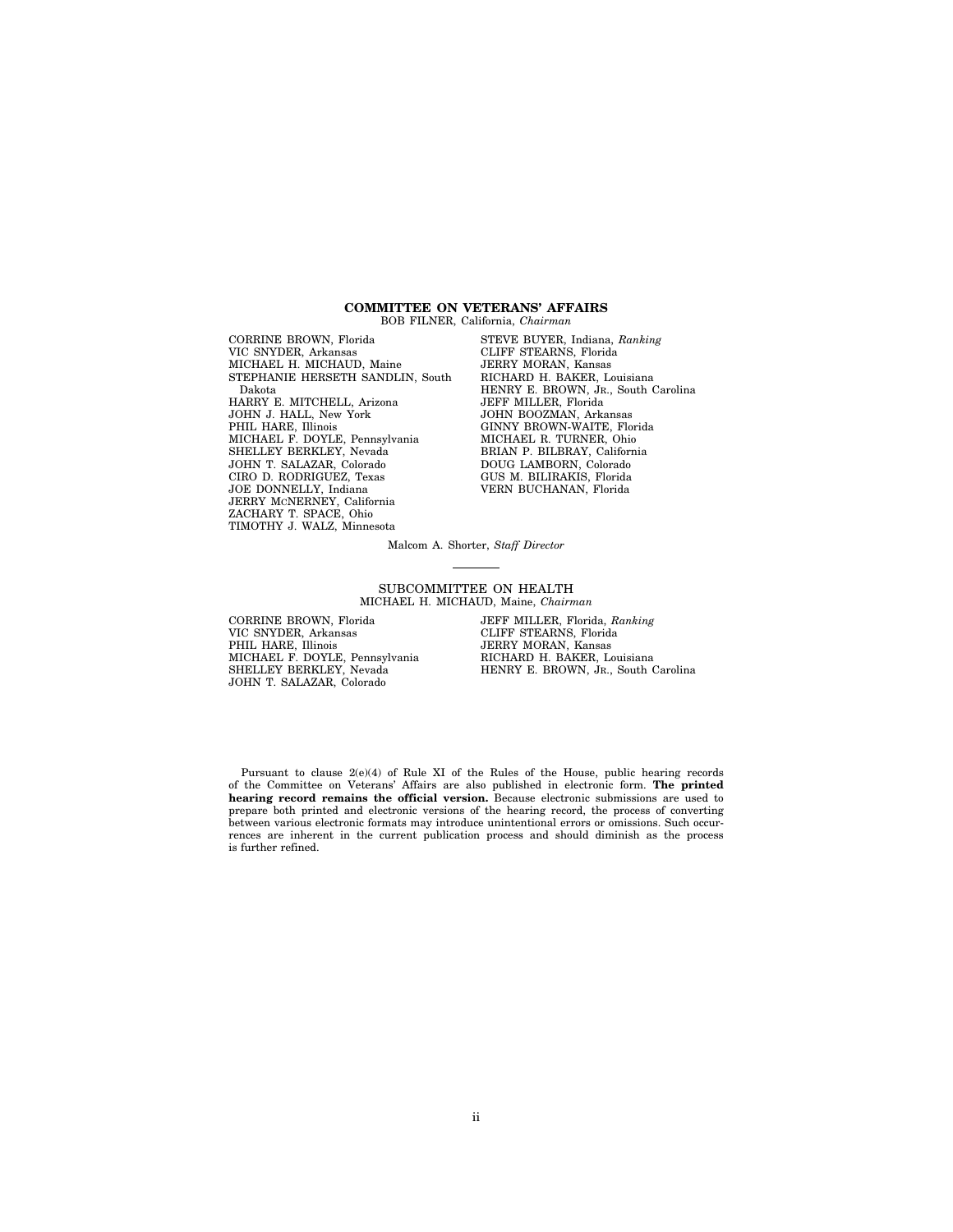## C O N T E N T S

### **July 26, 2007**

|                                                                                                                                                                                                                                                                                                               | Page<br>1                                              |
|---------------------------------------------------------------------------------------------------------------------------------------------------------------------------------------------------------------------------------------------------------------------------------------------------------------|--------------------------------------------------------|
| OPENING STATEMENTS                                                                                                                                                                                                                                                                                            |                                                        |
| <b>WITNESSES</b>                                                                                                                                                                                                                                                                                              | 1<br>42<br>$\boldsymbol{2}$<br>$\overline{2}$<br>42    |
| U.S. Department of Veterans Affairs:                                                                                                                                                                                                                                                                          |                                                        |
| James Binns, Chairman, Research Advisory Committee on Gulf War<br>Lea Steele, Ph.D., Scientific Director, Research Advisory Committee on<br>Gulf War Veterans' Illnesses, and Associate Professor, Kansas State<br>Lawrence Deyton, MSPH, M.D., Chief Public Health and Environmental                         | 20<br>57<br>21<br>59<br>32<br>61                       |
| Mikolajcik, Brigadier General Thomas R., USAF (Ret.), Mt. Pleasant, SC<br>Nass, Meryl, M.D., Internist and Hospitalist, Mount Desert Island Hospital,<br>National Vietnam and Gulf War Veterans Coalition, Denise Nichols, MSN,<br>Veterans of Modern Warfare, Anthony Hardie, Legislative Chair and National | $\overline{4}$<br>43<br>17<br>51<br>9<br>47<br>7<br>46 |
| SUBMISSIONS FOR THE RECORD                                                                                                                                                                                                                                                                                    |                                                        |
| American Legion, Shannon L. Middleton, Deputy Director, Veterans Affairs<br>Brown, Hon. Corrine, a Representative in Congress from the State of Florida,                                                                                                                                                      | 72<br>76                                               |

|                                                                              | 72 |
|------------------------------------------------------------------------------|----|
| Brown, Hon. Corrine, a Representative in Congress from the State of Florida, |    |
|                                                                              | 76 |
|                                                                              | 76 |
| Miller, Hon. Jeff, a Representative in Congress from the State of Florida,   |    |
|                                                                              | 83 |
| Stearns, Hon. Cliff, a Representative in Congress from the State of Florida, |    |
|                                                                              | 84 |
|                                                                              |    |

### MATERIAL SUBMITTED FOR THE RECORD

Post-Hearing Questions and Responses for the Record:

Hon. Michael H. Michaud, Chairman, Subcommittee on Health, Com-mittee on Veterans' Affairs, to Brigadier General Thomas R. Mikolajcik, USAF (Ret.), Mt. Pleasant, SC, letter dated August 2, 2007 .................... 85

iii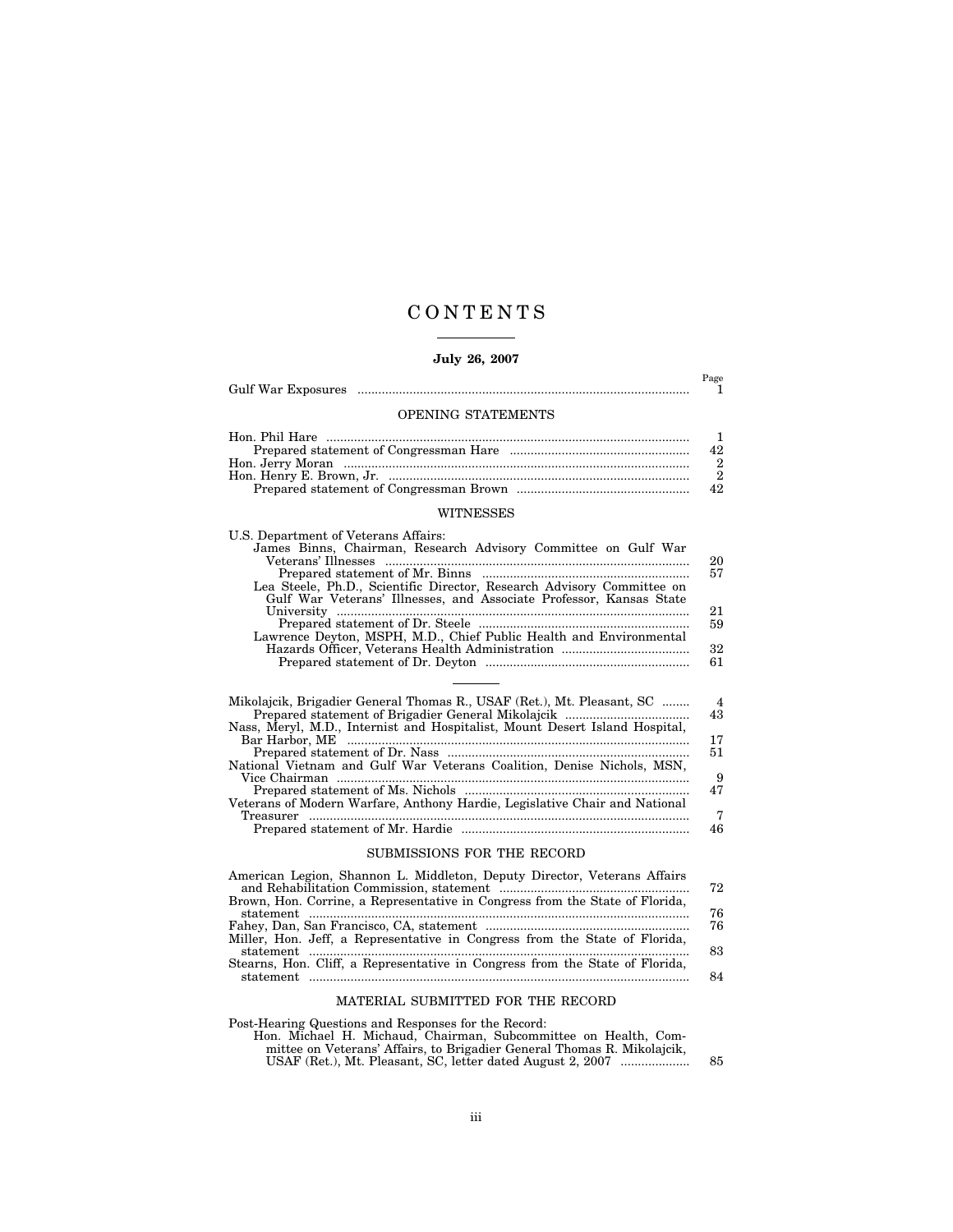|  |  | Post-Hearing Questions and Responses for the Record—Continued                                                                       |  |  |
|--|--|-------------------------------------------------------------------------------------------------------------------------------------|--|--|
|  |  | Hon. Michael H. Michaud. Chairman. Subcommittee on Health. Com-                                                                     |  |  |
|  |  | $\mathbf{H}$ . The state of $\mathbf{M}$ and $\mathbf{M}$ and $\mathbf{M}$ is the state of $\mathbf{M}$ . The state of $\mathbf{M}$ |  |  |

| mittee on Veterans' Affairs, to Anthony Hardie, Legislative Chair and |    |
|-----------------------------------------------------------------------|----|
| National Treasurer, Veterans of Modern Warfare, letter dated August   |    |
| 2, 2007 [NO RESPONSE WAS RECEIVED FROM MR. HARDIE.]                   | 86 |
| Hon. Michael H. Michaud, Chairman, Subcommittee on Health, Com-       |    |
| mittee on Veterans' Affairs, to Denise Nichols, MSN, Vice Chairman,   |    |
| National Vietnam and Gulf War Veterans Coalition, letter dated Au-    |    |
|                                                                       | 87 |

- Hon. Michael H. Michaud, Chairman, Subcommittee on Health, Committee on Veterans' Affairs, to Meryl Nass, M.D., Internist and Hospitalist, Mount Desert Island Hospital, Bar Harbor, ME, letter dated August 2, 2007 .................................................................................... 113
- Hon. Michael H. Michaud, Chairman, Subcommittee on Health, Committee on Veterans' Affairs, to James Binns, Chairman, Research Advisory Committee on Gulf War Veterans' Illnesses, U.S. Department
- of Veterans Affairs, letter dated August 2, 2007 ........................................ 134 Hon. Michael H. Michaud, Chairman, Subcommittee on Health, Committee on Veterans' Affairs, to Lea Steele, Ph.D., Scientific Director, Research Advisory Committee on Gulf War Veterans' Illnesses, U.S. Department of Veterans Affairs, and Associate Professor, Kansas State University, letter dated August 2, 2007 **[NO RESPONSE WAS RE-CEIVED FROM MR. DR. STEELE.]** ....................................................... 136
- Hon. Michael H. Michaud, Chairman, Subcommittee on Health, Committee on Veterans' Affairs, to Lawrence Deyton, MSPH, M.D., Chief Public Health and Environmental Hazards Officer, Veterans Health Administration, U.S. Department of Veterans Affairs, letter dated August 2, 2007 ................................................................................................... 137

Page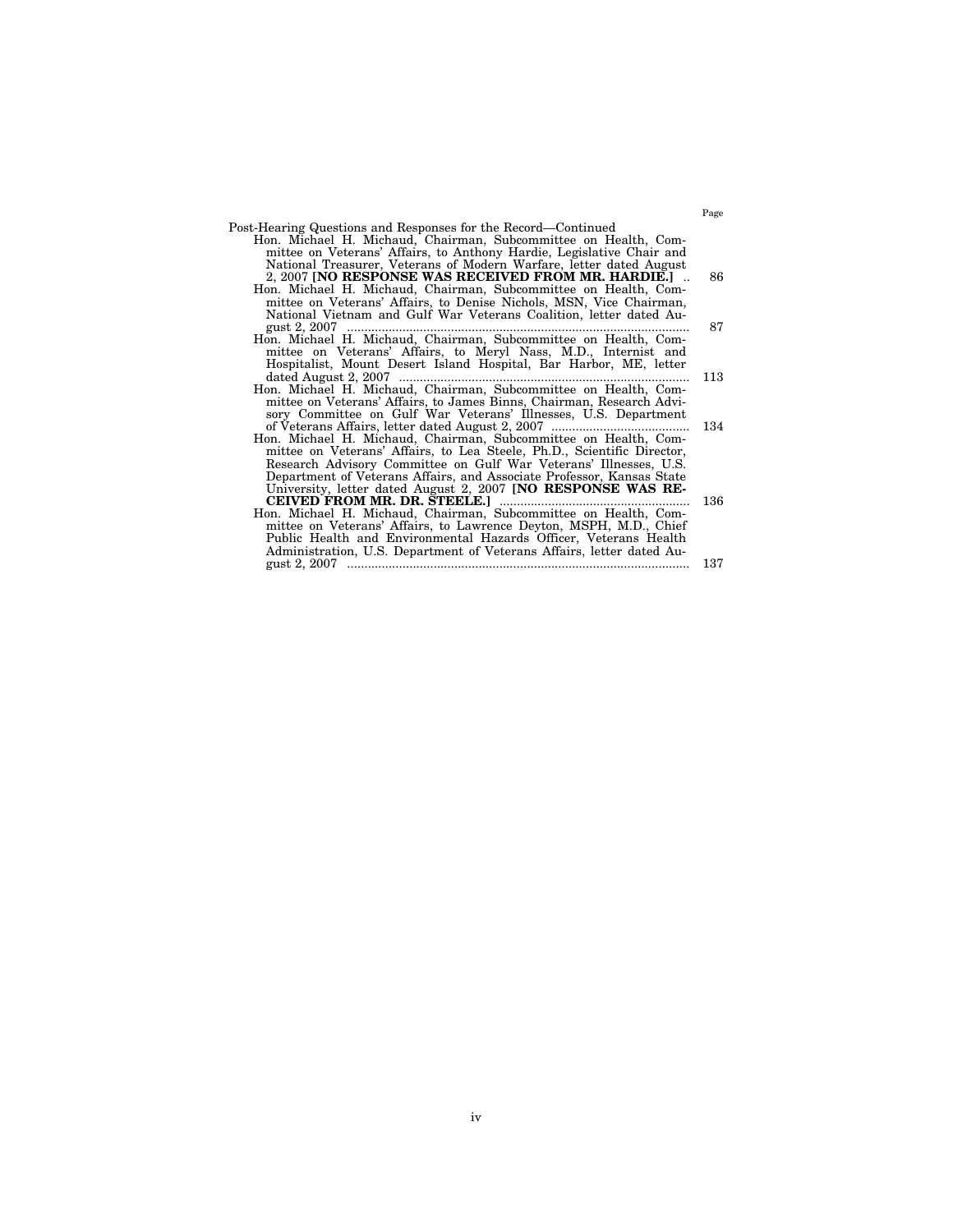### **GULF WAR EXPOSURES**

#### **THURSDAY, JULY 26, 2007**

U.S. HOUSE OF REPRESENTATIVES, COMMITTEE ON VETERANS' AFFAIRS, SUBCOMMITTEE ON HEALTH, *Washington, DC.* 

The Subcommittee met, pursuant to notice, at 10:00 a.m., in Room 334, Cannon House Office Building, Hon. Phil Hare presiding.

Present: Representatives Hare, Moran, and Brown.

#### **OPENING STATEMENT OF HON. PHIL HARE**

Mr. HARE. Good morning. The Subcommittee on Health will come to order. I would like to thank everyone for coming today. Regrettably, Mr. Michaud, the Subcommittee Chairman, had an emergency and isn't able to be here today. I'm Congressman Phil Hare from Illinois. This is, I think, my first opportunity to Chair a Subcommittee hearing, so I hope you will bear with me.

During this hearing today, the Subcommittee will examine Gulf War exposures of veterans. The incidences of Amyotrophic Lateral Sclerosis (ALS) among Gulf War veterans and most importantly where is the U.S. Department of Veterans Affairs (VA) in conducting continuing research on Gulf War I exposures and what they are finding out about the current exposures in Operation Enduring Freedom (OEF) and Operation Iraqi Freedom (OIF) veterans. Many of the veterans who served in the Gulf War were exposed to a variety of potentially toxic substances during their deployments.

According to the Research Advisory Committee on the Gulf War veterans, more than 16 years after the end of Operation Desert Storm, a substantial proportion of veterans continue to experience chronic and often debilitating conditions characterized by persistent headaches, cognitive problems, somatic pain, fatigue, gastrointestinal difficulty, respiratory conditions, and skin abnormalities.<br>The Department of Defense (DoD) and the Department of Vet-

erans Affairs together has spent \$260 million on Gulf War illness research. While there have been numerous studies and much research conducted on Gulf War illnesses there are still many unanswered questions. Another aspect of Gulf War I Service is ALS. ALS is a progressive and nearly always fatal disease that affects a person's nervous system. According to the Institute of Medicine (IOM), Amyotrophic Lateral Sclerosis in veterans review of the sci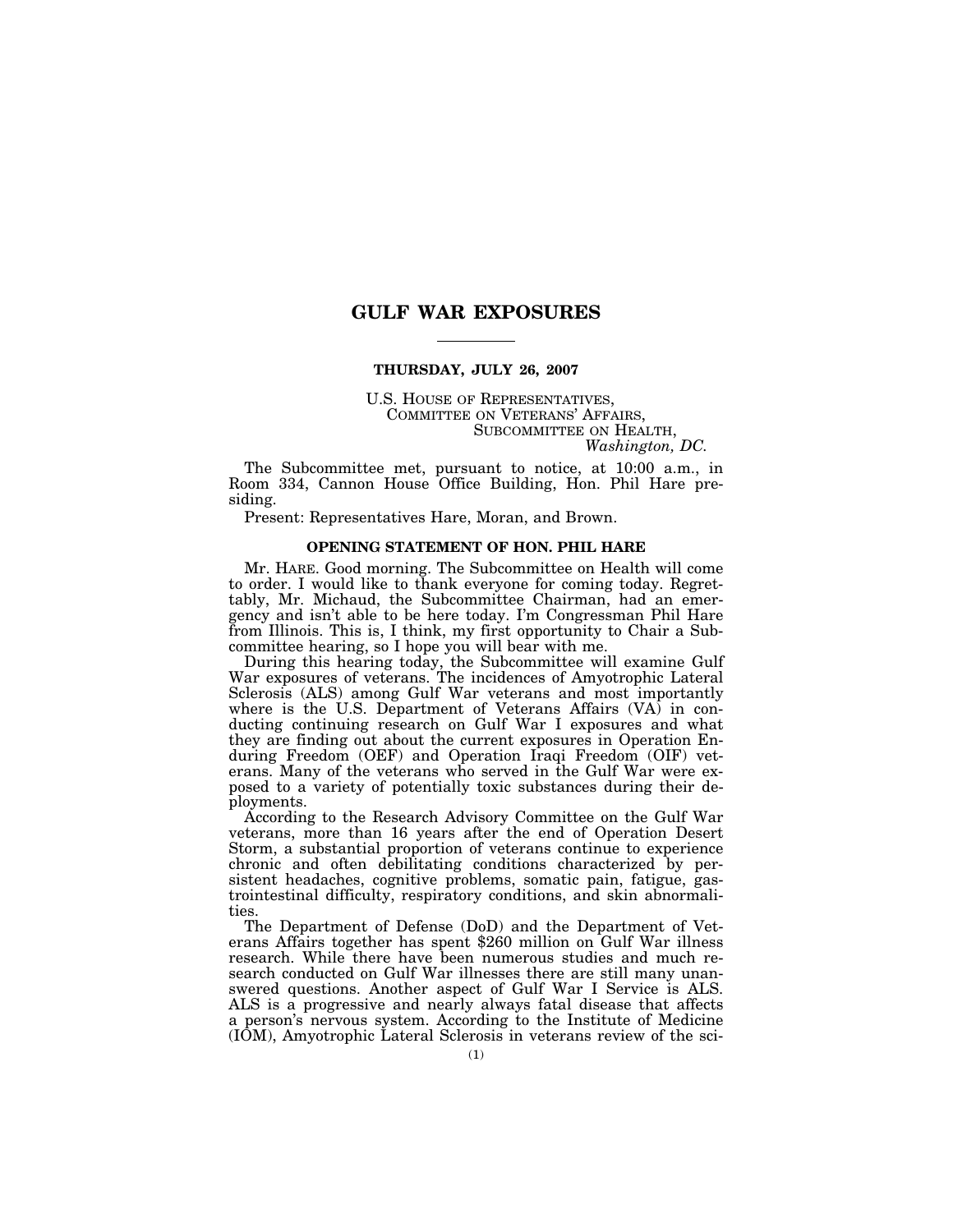entific literature, there is limited and suggestive evidence of an association between military service and developing ALS.

Additionally, in a study sponsored by the Department of Veterans Affairs in 2003, researchers identified the incidences of ALS in veterans deployed to the Gulf as twice as high as the incidences of diseases among those who did not go to the Gulf.

I look forward to hearing from our panelists on these very important issues. I would now like to yield to my friend, Mr. Brown of South Carolina, for any opening statements that he may have. Mr. Brown?

[The prepared statement of Congressman Hare appears on p. 42.]

Mr. BROWN OF SOUTH CAROLINA. Mr. Chairman, if I might, I would like to yield to Mr. Moran for an opening statement. Then I have an introduction I would like to give.

Mr. HARE. Without objection.

#### **OPENING STATEMENT OF HON. JERRY MORAN**

Mr. MORAN. Mr. Chairman, thank you very much. I only want to commend this opportunity for us to once again examine the consequences of various exposures and conditions that our military men and women have encountered in service to their country, particularly as it relates to the war in the Gulf.

Over the last 10 years this Subcommittee, this—actually the full Committee has held ten hearings on the topic of Gulf War Syndrome. In the past, I chaired the Subcommittee on Health and this was a significant topic of our agenda and continue to believe that it is important for us to make certain that we learn everything possible from our previous exposure to conditions in the Gulf and to make sure that back in 2002 when we were entering into Afghanistan, we were trying to make certain that our military had learned lessons from that previous Gulf War experience.

Again, I think the consequences of our deployments are significant and real and need to be fully addressed by our Committee, but particularly by VA. So these are important hearings on useful topics, and I am glad to see the seriousness with which we are approaching the Gulf War Syndrome today.

Thank you, Mr. Chairman. Thank you, Mr. Brown. I yield back to you.

#### **OPENING STATEMENT OF HON. HENRY E. BROWN, JR.**

Mr. BROWN OF SOUTH CAROLINA. Thank you very much. And it is absolutely a great honor today to be able to be a part of this hearing. And I thank the Ranking Member, Mr. Miller, and the Chairman, Mr. Michaud for conducting this hearing. And I am glad to have you, Mr. Hare, as leading this charge this morning.

Within my State of South Carolina and the Nation as a whole who have served the country during the Gulf War as a Member of this distinguished Subcommittee, it is my duty, it is our duty to provide our Nation's veterans with access to the best healthcare possible. It is our duty perhaps even a moral responsibility for us here today on this Subcommittee to help those brave veterans who have helped defend our great Nation.

Today I have the distinct and dignified honor of introducing someone who answered the call of duty by helping his country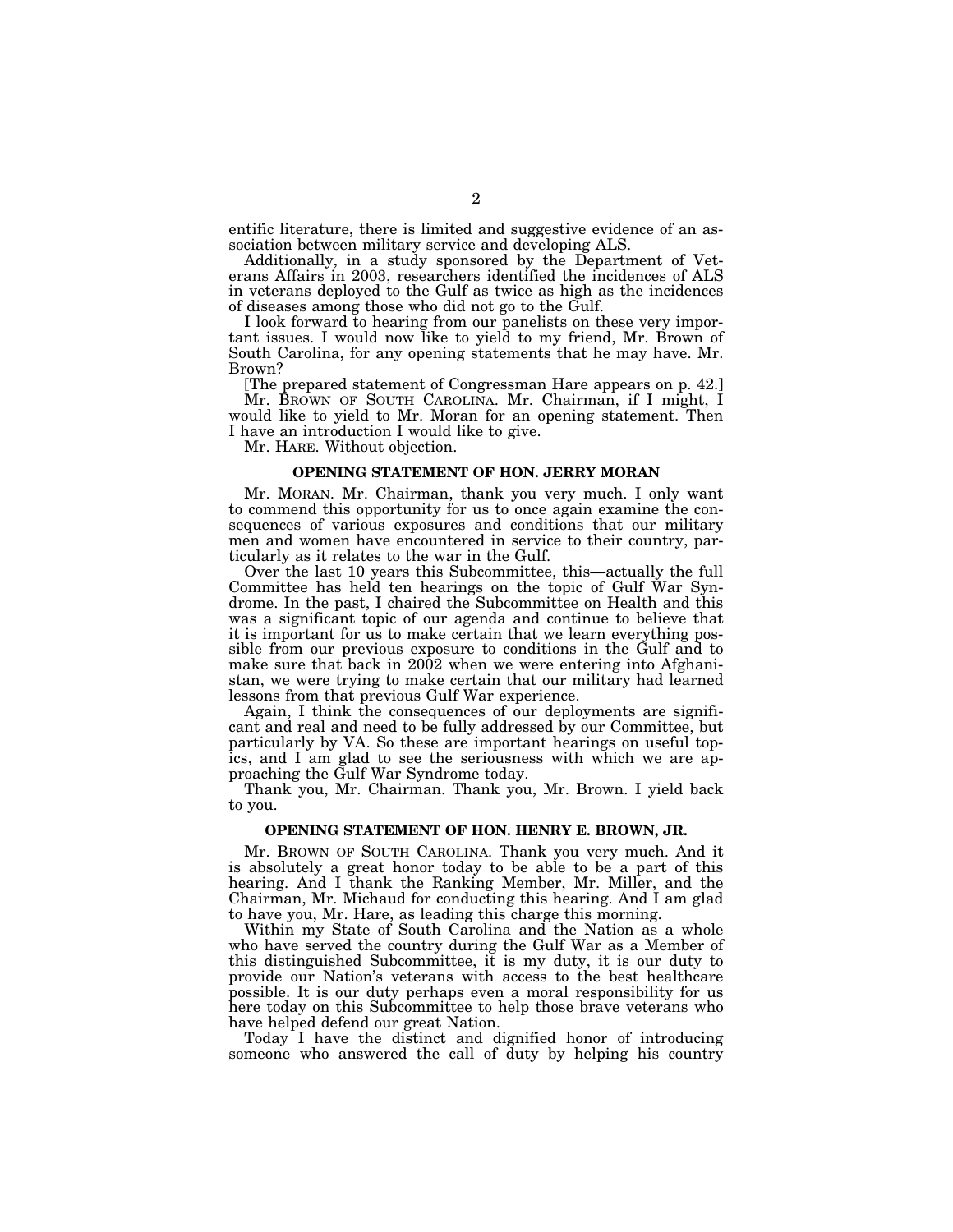when it needed him the most. And today he comes before us and asks for our help. His name is Brigadier General Thomas Mikolajcik.

For many years my personal friend and great American hero, General Mikolajcik, or General Mik as he is known by his closest friends, has been a leader in the Charleston Community. First as commander of the C–17 Wing Base at the Charleston Air Force base and then as an active contributor to the Charleston Chamber of Commerce Military Relations Activities following his retirement in 1996.

But General Mik's dedication to the Charleston Community would be noteworthy in any case, it is even more impressive when one realized that his focus on the needs of this community comes at a time when he is suffering from a debilitating and deadly disease.

In 2005, General Mik announced that he had been diagnosed with ALS. While many individuals would have immediately withdrawn under the pressure and impact of ALS, the General used it as an opportunity, and with much resolve and endurance doubled his efforts and dedication. In addition to continuing his commitment to the Charleston Community, the General has devoted a great deal of attention to raising awareness within the community of ALS and improving the quality of life for ALS patients and their families. Thanks to his efforts, a new ALS Association Chapter was formed in South Carolina and the only ALS clinic in the State was founded at Charleston Medical University of South Carolina.

General Mik is truly an inspiration to many throughout the Charleston Community, continually thinking of others despite the great challenges he has faced. Numerous studies have shown that individuals who have served in the military have a higher propensity toward being diagnosed with ALS. While the Department of Veterans Affairs has identified ALS as a Gulf War I related disease, cases abound that show the spread of this disease among veterans is much broader.

Indeed, a recent study showed the veterans of all conflicts have a 60 percent higher chance of being diagnosed with ALS than the general population. It has been nearly 70 years since Lou Gehrig made his famous speech and retired from baseball after contracting this horrific disease. And it has been nearly 17 years since the end of Gulf—first Gulf War, and yet little has been done about this disease and even less is known about it's causes.

The work of General Mik has also brought to my attention the growing number of veterans contracting ALS outside of service during Gulf War I. My office is aware of a number of cases in my district from veterans who have developed ALS where the VA has denied their claims because their service was not within the presumptive timeframe of August the 2, 1990, through July 31, 1991.

We don't have a good handle on how many non-Gulf War I veterans have contracted ALS, what military-related risk factors exist and what we can do to decrease the chances of ALS among our veterans and military servicemen and women. This issue is of special concern as we continue to have troops deployed in OEF and OIF.

The story of General Mik serves as a testament to the need for leadership at the Federal level toward developing the comprehen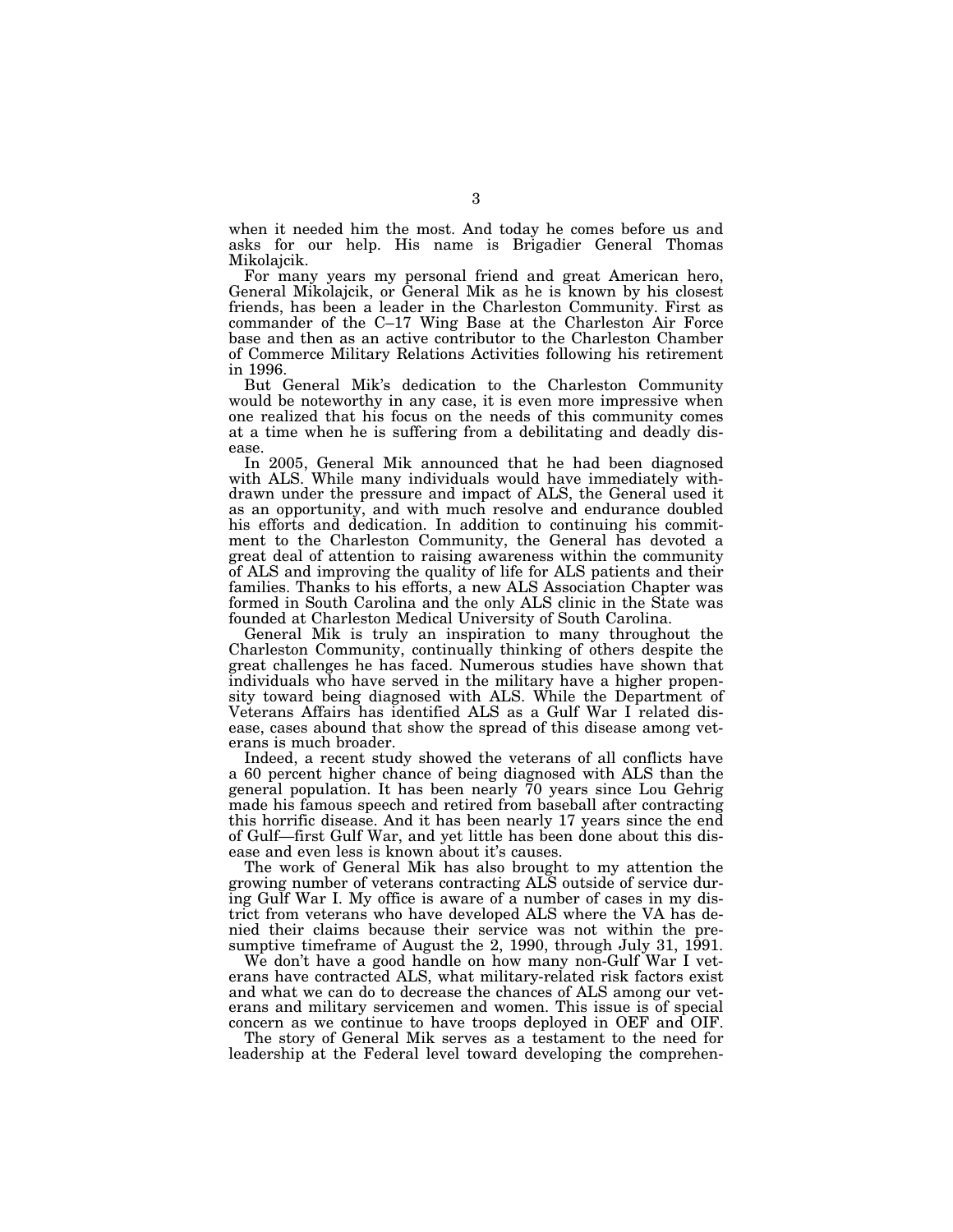sive ALS research program and declared VA/DoD policy ensuring that all veterans with service-connected ALS receive the attention they deserve regardless of whether or not they served during Gulf War I. We need an agency to step up to the plate and lead Federal research into the cause of ALS and how we can better improve it's treatment.

Most importantly, we need to begin these efforts now before more veterans, including General Mik, succumb to ALS. And I thank you, Mr. Chairman. And I also would like to identify his wife, Carmen, who is with him and also his son, John, and Jamie Haywood, who is founder of the ALS Therapy Development Institution. And I thank you all very much for coming.

[The prepared statement of Congressman Brown appears on p. 42.]

Mr. HARE. Thank you, Mr. Brown and welcome General. Our remaining panelists are Anthony Hardie who is a Gulf War veteran. Anthony, let me first of all thank you for coming and thank you for your service to this country. And Denise Nichols who is Vice Chairman of the National Vietnam and Gulf War Veterans Coalition.

So, General, we will start with you and we welcome your testimony. Good morning.

#### **STATEMENTS OF BRIGADIER GENERAL THOMAS R. MIKOLAJCIK, USAF (RET.), MT. PLEASANT, SC (VETERAN); ANTHONY HARDIE, LEGISLATIVE CHAIR AND NATIONAL TREASURER, VETERANS OF MODERN WARFARE; AND DENISE NICHOLS, MSN, VICE CHAIRMAN, NATIONAL VIET-NAM AND GULF WAR VETERANS COALITION**

#### **STATEMENT OF BRIGADIER GENERAL THOMAS R. MIKOLAJCIK, USAF (RET.)**

Brigadier General MIKOLAJCIK. Thank you, Congressman Hare, Congressman Brown, Congressman Moran. I really appreciate this opportunity to testify.

My name is Tom Mikolajcik. I am neither an M.D. nor a Ph.D. I am a PALS. A patient with ALS. I was diagnosed in October 2003. I was given a death sentence and told to get a second opinion while given a prescription for Rilutek which has very limited value. Only by the grace of God am I here to speak with you today and I have vowed to keep speaking until I no longer can.

Military veterans like me face a higher risk of this relentless killer. Fifty percent die in one to 3 years. Another 20 percent die in 5 years. Less than ten percent live to 10 years.

It was learned in 2001 that Gulf War veterans have two times the incident rate of the general population. We discovered in 2005 that veterans going back to War World II have a one point six times higher incident rate then the general population for developing ALS. In other words, any of you in this room that are veterans have a 60 percent higher chance of contacting ALS than nonveterans.

Four short years ago, the VA opened a voluntary ALS registry. It registered thus far 1,993 veterans suffering from ALS. I am sad to say and it is unacceptable to me that only 969 are still alive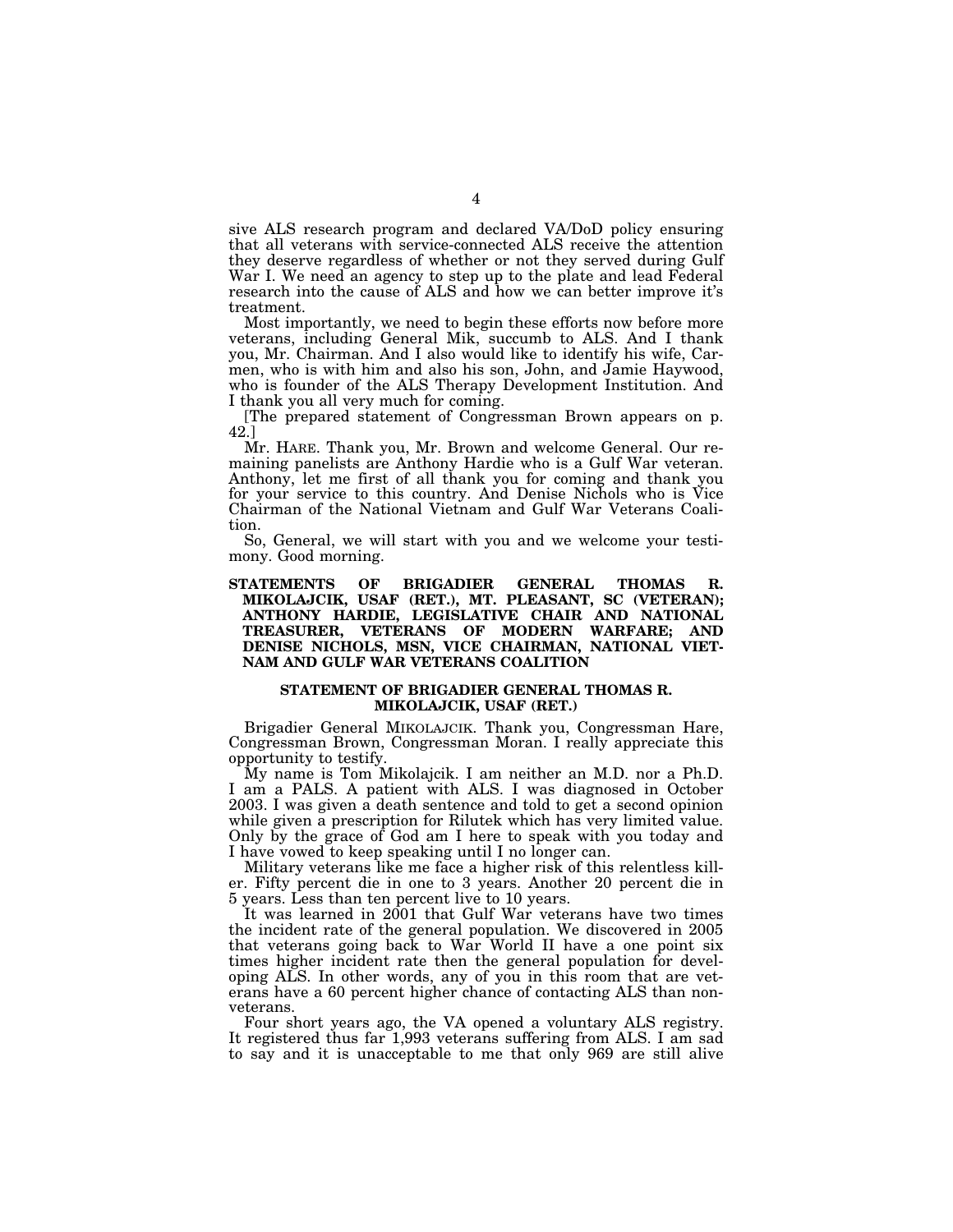today. That is less than 50 percent. I am one of the blessed ones that are still alive.

And ladies and gentlemen that also means somewhere between one and 15 and one out of 30 ALS patients are military veterans. The government must step up to the plate on this issue.

We are currently exposing hundreds of thousands more servicemembers to the elevated risk of this disease. There will be young men, women and families celebrating a return from Iraq and Afghanistan alive, who have no idea that they may soon be facing a certain death from ALS.

We will have to answer those families when they ask what the government has been doing to prepare for this onslaught. For this reason, the government is compelled to assume a leadership role in this issue. If these soldiers were dying in the field rather than quietly at home as a consequence of their service, we would leave no stone unturned. We would use the best of existing resources and programs to make sure they had whatever they needed to survive to ensure no man or women is left behind.

Some say that a lot of ALS research has taken place. My response echoes the famous words of President Lyndon Johnson: ''Research is good, results are better.'' It has been nearly 70 years since Lou Gehrig made his farewell speech and we have basically nothing. One questionable drug in 70 years? What his doctors knew then, what my doctors know today, and what therapies we have are not much different.

How many thousands of private farewell speeches must take place before we realize we are not doing everything we can? Will I have to give mine before an appropriate, large-scale, comprehensive plan to tackle ALS is carried out? ALS is more complicated than a Rubik's cube which is many sided with multiple connections, and various colors like this one. One must consider causes, therapies, biomarkers, genomics, existing drugs, patient needs, palliative care, as well as all avenues of research.

Who is in charge of ALS research today? I have found no one in charge!

[Large rubik's cube placed on witness table.]

What is the strategy for solving this ALS Rubik's cube? I found no strategic plan! Who oversees and is accountable for existing medical research activities for ALS? No one! So, yes, there may be many ongoing efforts into ALS but potential success is thwarted by little cooperation, coordination, and sharing of information. From my viewpoint and understanding, there is no one entity in charge or accountable.

These blocks or boxes represent the ongoing ALS research.

[Various sized wooden blocks spilled on witness table.]

All are separate, none are connected and there is no communication among them. We have underfunded research across the country, each working in their own little box. This approach has been unsuccessful thus far. We need to open the doors of labs and encourage collaboration. There should be no more deaths due to protection of ALS related intellectual property and potential profit. Some of us are in a hurry.

Therefore, it is the government's absolute responsibility to direct research into a full understanding of ALS. In other words, my hope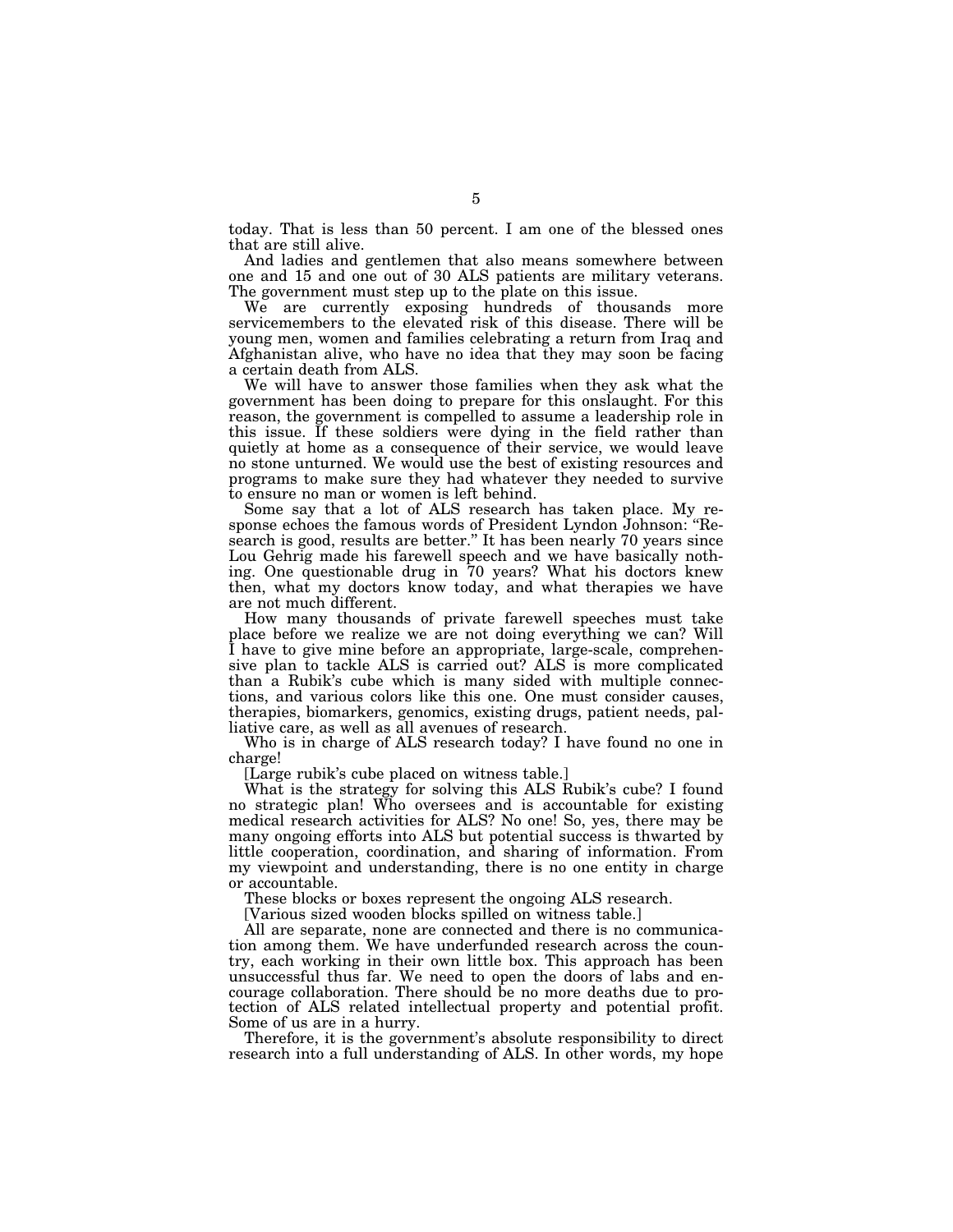would be that we not just think outside the box, but totally redraw it; enlarge it to fit the enormity of this horrific disease. Many people come to hearings with problems and needs. I come before you with a solution also. I fully understand bureaucracy's aversion to change particularly within an industry as large as medicine and with the number of government agencies already dabbling and yes, I mean dabbling in ALS research.

Let's look back to 1961 when our Nation made a commitment to put a man on the moon within a decade. One government agency was put in charge and it was supported by other agencies as well as private industry and individuals. My proposal is very similar. It worked then, it should also work now.

This is what I propose: Establish a congressionally directed ALS Task Force with specific milestones and a time line. Within 30 days establish a task force made up of government agencies, ALS researchers, private ALS institutes, patients, and a facilitating team not related to ALS or the medical industry. Within 60 days the task force should recommend which government agency will be in charge and the supporting roles of the other agencies. In other words, an executive agency for the government. Within 90 days develop a strategic plan which outlines all avenues of research to be included. It must be comprehensive, forward looking, and all inclusive. The strategic plan should also outline agency and researchers accountability. An adequate and fair funding stream must accompany this strategic plan.

The decade of the nineties was the decade of the brain. However, we invested too little time and too few researchers on research to understand diseases of the brain, especially such a devastating disease as ALS. Over 30 years ago our country launched a war on cancer. Because of that effort we now have many treatments of this dreaded disease, even some cures. It is time to launch a war on ALS and other neurodegenerative diseases so that we can have effective treatments and cures.

We designated and designed the Apollo Program to put a man on the moon. For ALS we could call it the HOPE Program, Helping Other People Endure. From this day forward this new direction can be a model program that has one government agency designated by Congress which has control and oversight of a lofty objective—solving this ALS Rubik's Cube. There are many private models of leadership to draw upon. Innovations have sprung up driven by those connected to the disease including several which I am involved with. The ALS Therapy Development Institute; the ALS Association of America; the Multiple Dystrophy Association; and the Medical University of South Carolina's ALS Clinic.

These efforts will succeed with public leadership that amplifies their private support into an integrated whole. In the future this model could be duplicated as a test bed for research on other diseases. Because of the similarities among neurodegenerative and neuro-inflammatory diseases, advances in ALS research will likely be relevant to Parkinson's, Alzheimer's, Huntington's and others.

We must prepare to offer our soldiers, sailors, airmen, and marines an opportunity to fight this disease. We cannot simply fight this battle defensively hoping to limit exposure to environmental risk. We must fight it offensively as well with an appropriate med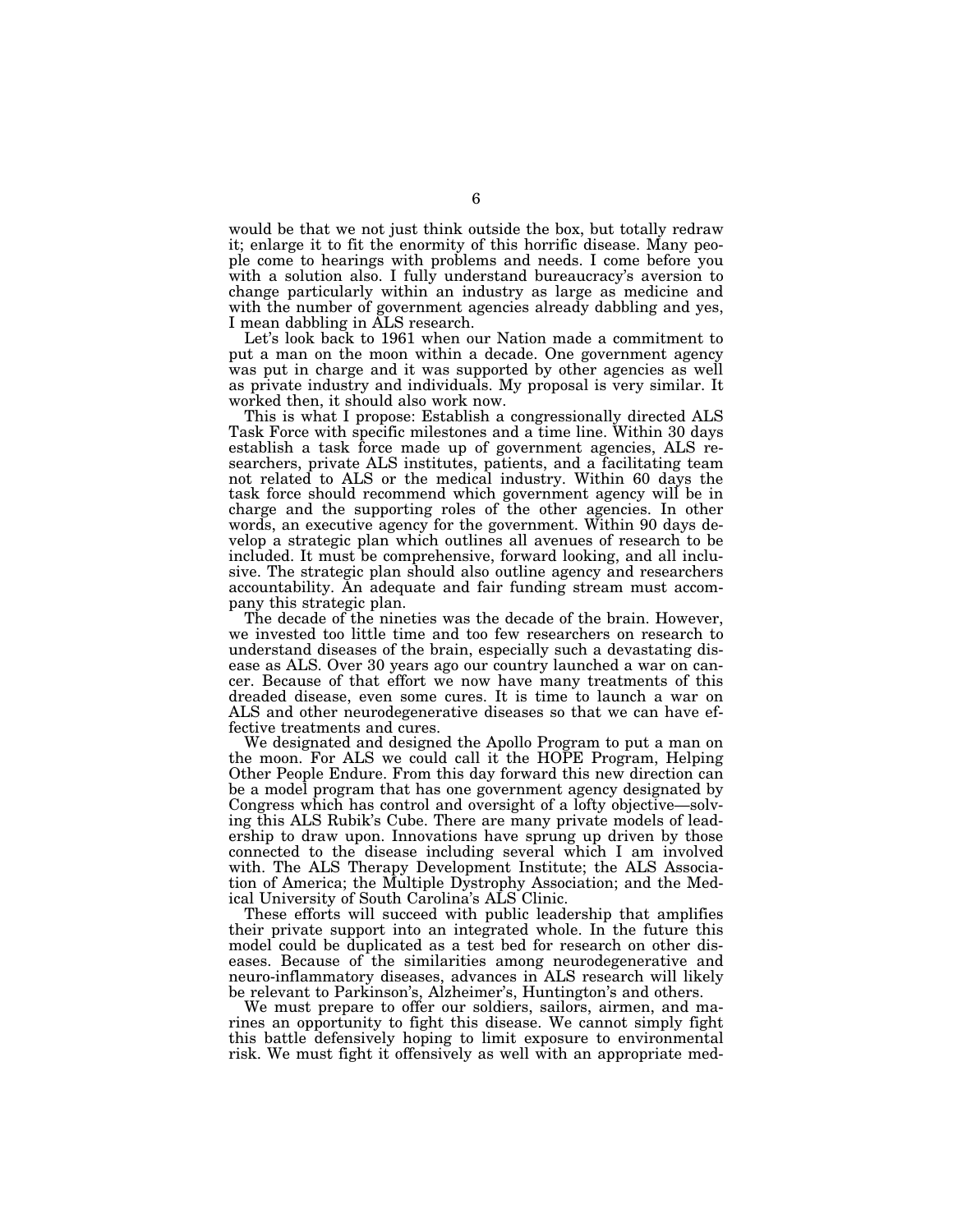ical arsenal. Let's do what it takes to finish off this enemy once and for all. Congress can make the commitment, take the initiative, legislate a new way forward and hold agencies accountable. We have the intelligence, the resources, and the competencies. It is time to apply leadership to the ALS Rubik's Cube to move the campaign in a new and uncharted direction.

Let us have the answer ready for our veterans and the general population suffering from this disease. Let us show them they were worth a real investment and a real plan. Let us redraw and enlarge the box to allow for their futures.

Finally, and probably the easiest task I will ask today, is to immediately establish and fund a national ALS Registry to ensure comprehensive patient information, tissue, genes, DNA, etcetera are available for investigation. Such a registry will facilitate, even stimulate additional research and research collaboration.

This will provide, "HOPE" for future treatment and increased understanding of this disease. But what about veterans like me who may not benefit from these future discoveries and treatments? We owe our veterans treatment now, however limited. Over 5 years ago, the Secretary of Veterans Affairs extended service-connected benefits to Gulf War veterans like me based on the research study results that they had. Since then,new research has shown an increased incidence of ALS among all veterans, 60 percent higher than the general population.

The Secretary for Veterans' Affairs should act now with the same decisiveness and the same concern for veterans by extending veterans benefits to all veterans suffering from this terrible disease. I have attached a copy of the letter I gave to and discussed with Secretary Nicholson on 23 March of this year in Charleston.

Thank you for your attention, for allowing me to speak past my time and for giving me this opportunity to represent veterans. God Bless our veterans! And God Bless the United States of America!

[The prepared statement of Brigadier General Mikolajcik appears on p.  $43.$ ]

Mr. HARE. Thank you, General, that was an incredible and compelling testimony. I thank you for taking the time out to come this morning. You are an incredibly courageous person and we will work very hard.

Our next panelist is Mr. Hardie and Mr. Hardie, welcome. And we look forward to your testimony.

#### **STATEMENT OF ANTHONY HARDIE**

Mr. HARDIE. Thank you, Mr. Chairman. Mr. Chairman and distinguished Members, thank you for holding today's hearing on Gulf War exposures and highlighting and enduring national significance of these issues. It is truly an honor and a privilege to be here today. And I hope to help voice some of the concerns of the many who are not here to share in that this privilege.

On January 17, 1991 much of America watched Operation Desert Storm unfold on their evening news decisively ending the many long months of the mass troops watchful waiting under Operation Desert Shield. Six weeks and the war was over, but for many of the nearly 697,000 troops who served our overarching Gulf War experience had only just begun.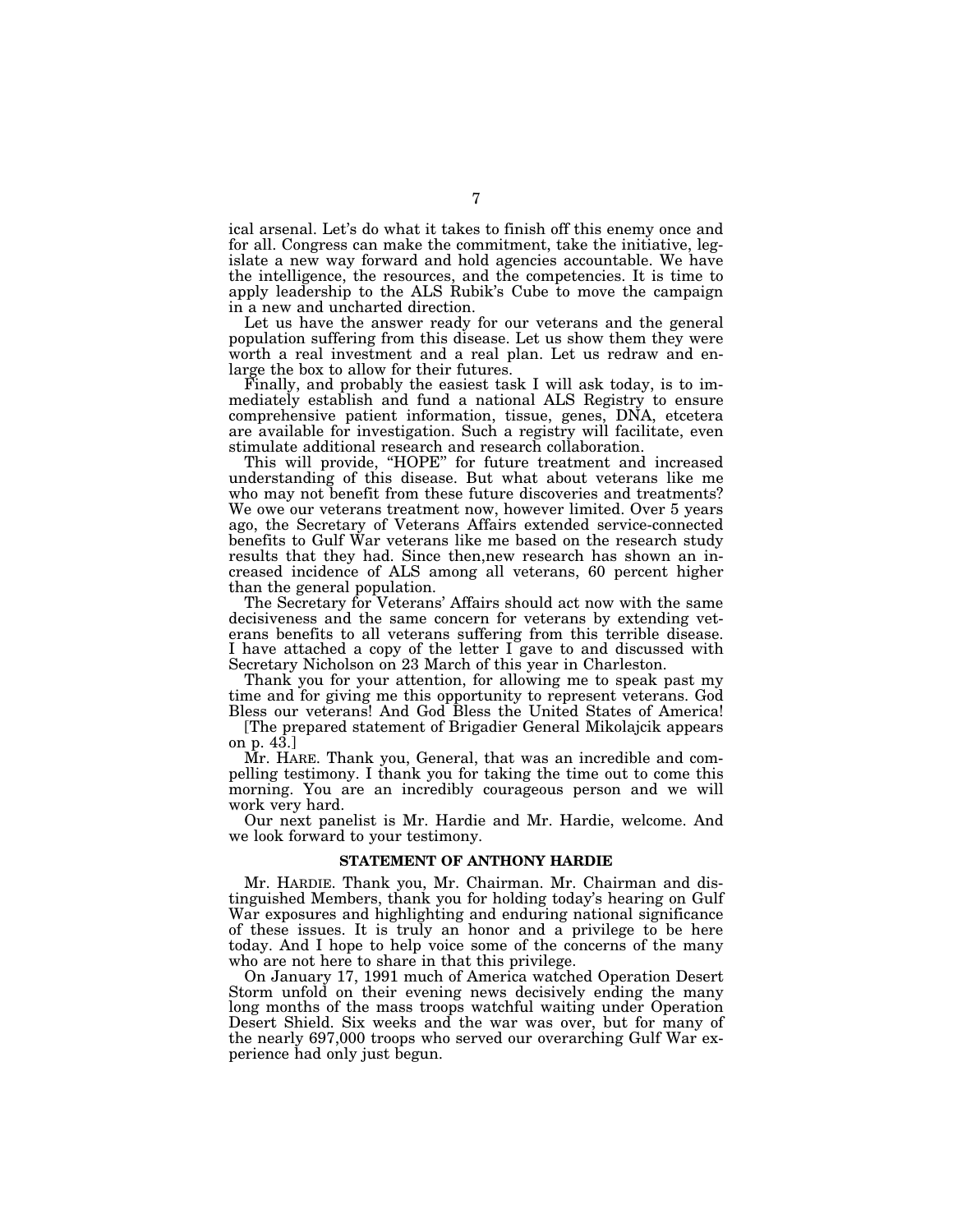For those who may not be familiar, Gulf War troops were exposed to a host of toxic exposures often in combination including multiple low-level exposures to chemical warfare agents including from bombed munitions factories and detonated munitions bunkers. Experimental drugs mandated without informed consent like Pyridostigmine Bromide pills intended to help survive nerve agent exposure; inhalation of incredibly high levels of micro-fine particulate matter from the Kuwaiti oil well fire plumes; experimental vaccines like Anthrax, botulinum, and others; inhaled and ingested depleted uranium particulate matter; smoke from the daily burning of trash and feces; multiple pesticides; petroleum products and byproducts.

For some of us who developed lasting health effects from this veritable toxic soup of hazardous exposures, it came while still in the Gulf. For others it did not come until some time after returning home.

Hearing this list of exposures, most people would find it of no surprise that so many thousands of Gulf War veterans became ill, or that so many remain ill and injured today. And it should be no surprise that so many have developed diagnosable serious conditions like ALS, Multiple Sclerosis (MS), and others. What is stunning is that 16 years later, there are still few tangible results that might improve the health of those who became ill and remain ill. And we still have little information of any value to provide the Gulf War veterans or the healthcare providers that might help to improve Gulf War veterans health.

Years were squandered disputing whether Gulf War veterans were really ill, studying stress, reporting that what was wrong with Gulf War veterans was the same as after every war. An incredible amount of effort was put into disproving the claims of countless veterans testifying before Congress of a chemical and other exposures. Some of that negative effort appears to continue even today. It is stunning that after nearly two decades we still have little information to provide the Gulf War veterans who remain ill from their service. It is true that VA does still have an open door for Gulf War veterans to be seen at VA medical facilities, however, being seen is not the same as being treated.

In terms of informing veterans, the VA's Office of Public Health and Environmental Hazards website also contains little information that might be of use to ill Gulf War veterans and to health providers. Much of the information provided is outdated. In July of 2006, the VA's Gulf War review included an article entitled, ''Straight From the Source: VA's Environmental Agents Service is Serious About Communicating With Veterans.'' That issue, more than a year ago, was the last published.

For Gulf War veterans like me whose ''Kuwaiti Cough'' has never left after having coughed up thick black sputum while still in the Gulf and for several weeks after returning home, the report related to oil well fire smoke and petroleum from this website which seemed to be of particular interest. Perhaps it's lack of usable content, indicative of the lack of attention being paid to these issues, is at least in part related to the fact that it stated principal author was not a leading scientist, but instead a community college communications or journalism student summer intern.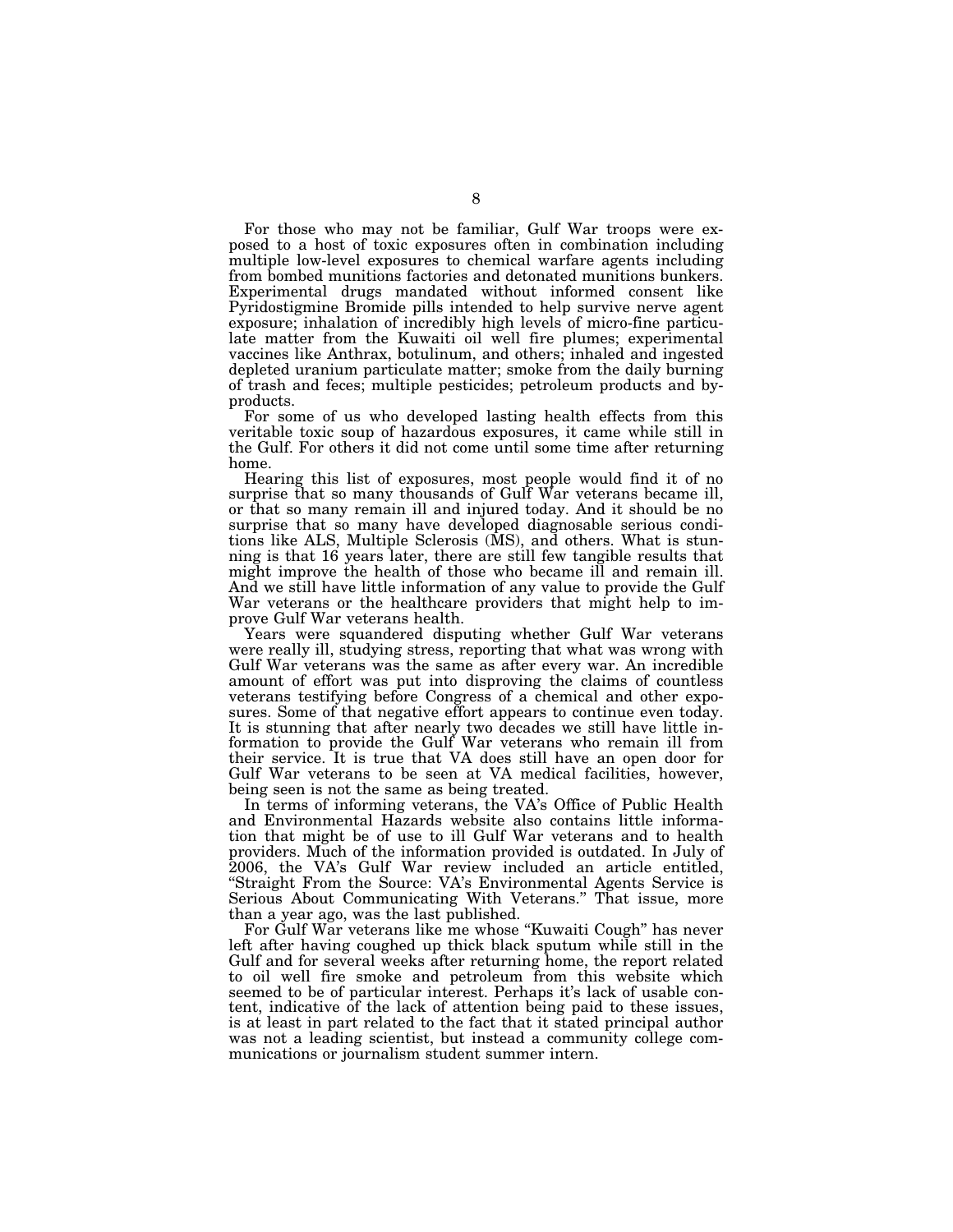I have heard from countless other Gulf War veterans that they like many before them have stopped going to the VA or have simply given up and have done their best to adapt to the substantial lifestyle changes required by their disabilities, which may or may not be compensated for these disabling conditions incurred in service. Gulf War veterans have had unique and special challenges and in May, a VA report show that only one in four undiagnosed illness claims for Gulf War veterans has been approved.

On a more positive note, I was encouraged during last week's meeting of the Research Advisory Committee, on which I serve, from Dr. Robert Haley and his team describing their research goals of identifying diagnostic criteria for ill Gulf War veterans. Success in achieving these goals should finally help to pave the way for affective treatments. And I remain encouraged by current efforts in the U.S. Senate to provide funding for Gulf War health research within DoD's congressionally directed Medical Research Program focused on treatments that may aid ill Gulf War veterans.

The five-point statement of goals that came from Gulf War veterans more than a decade ago still holds true today. Gulf War veterans deserve then and deserve now an insurance, an exhaustive investigation has been fulfilled to identify all possible Gulf War exposures.

Second, that appropriate scientific research is promptly completed to connect known or potential Gulf War exposures with health outcomes. Third, that medical treatment is bases on that scientific research. Fourth, that compensation is provided to those veterans left disabled by their military service if the health conditions cannot be reversed. And finally, that every effort is made to ensure that never again what happened to the Gulf War veterans be allowed to happen again. For the thousands of living ill Gulf War veterans, it is time to make good on our Nation's enduring promise of caring for those who have borne the battle and their widows and their orphans.

Thank you Mr. Chairman and Members of the Subcommittee.

[The prepared statement of Mr. Hardie appears on p. 46.]

Mr. HARE. Thank you, Mr. Hardie. Ms. Nichols.

#### **STATEMENT OF DENISE NICHOLS, MSN**

Ms. NICHOLS. Good morning, Congressman of the VA House Health Subcommittee and to all staffers and attendees. It is indeed an honor to testify at this hearing for all Operation Desert Storm veterans group which reflects only one part of the earlier portion of the Iraq war.

It has been since November 1993 that we have been having hearings on the care and needs of Gulf War veterans. I am a retired air force flight nurse that served on the border of Saudi Arabia and Iraq to care for those wounded in that war. I have continued that duty as a sworn obligation. I am just one of the 697,000 that were deployed in 1990 and 1991. My profession, life, and family have been directly affected, as has been so many others.

The symptoms and life changes I have experienced are not unique. The war changed our health status and our abilities to perform our duties in our chosen life roles through no fault of our own. There are hundreds of thousands of human-case examples both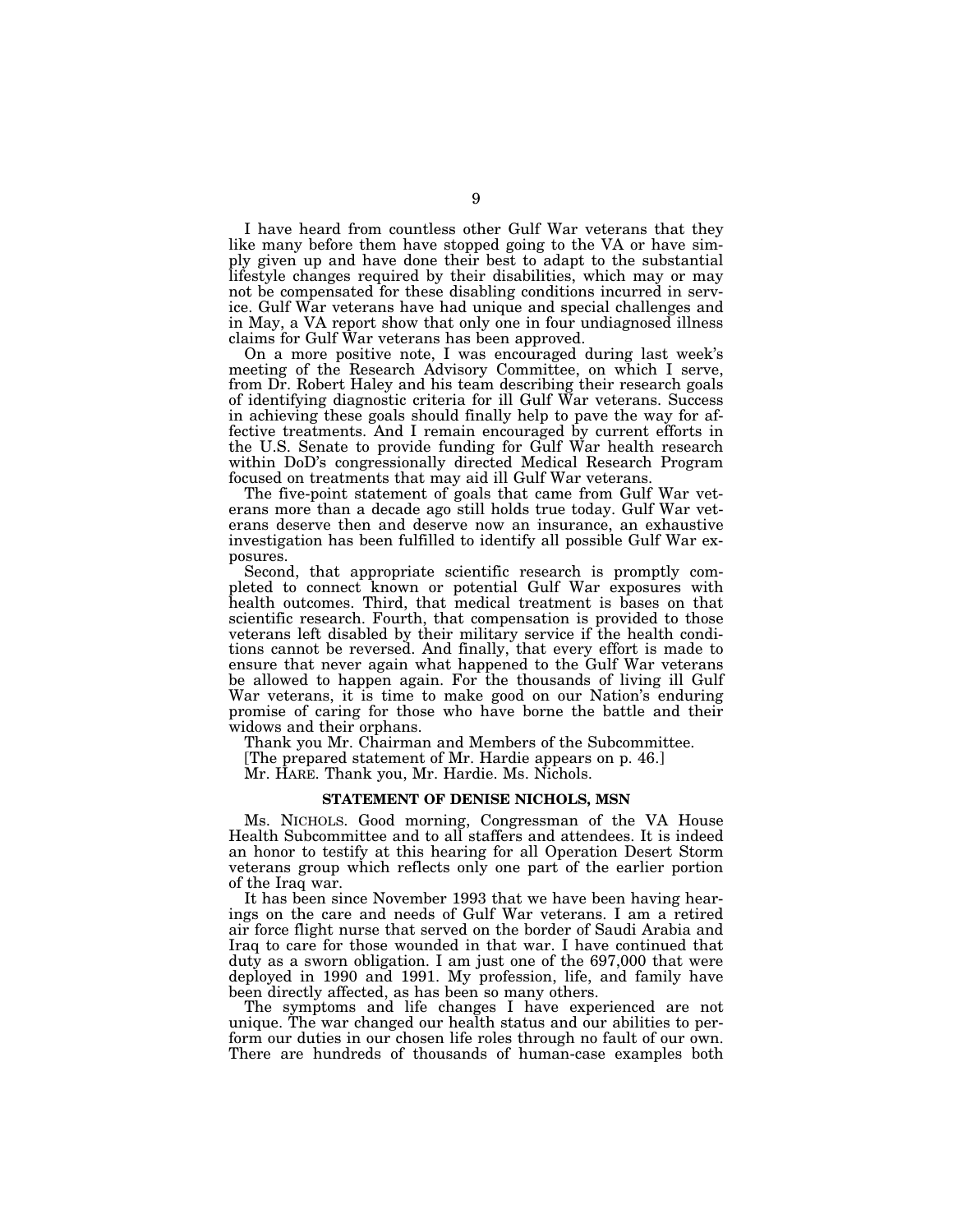that were deployed and those that received vaccines and exposures from secondary sources. In 1994, a total gathering of ill veterans and DoD officials and VA officials and university professionals at Bethesda attending the conference held on the Health Consequences of the Persian Gulf War that we Gulf War veterans were different. We were a force of highly trained, educated, and physically fit men and women who served our country in wartime. And even though we were now damaged due to that time in a foreign country, we would not give up and we would find answers and help.

Since then, we have battled for compensation, the exposing of the full truth and nothing but the truth. We have battled for the best care and treatment. Sadly, our war has been facing our own government at times, but as Major Abare an earlier ALS veteran that testified said, ''So long ago we did swear to defend against all enemies both foreign and domestic.'' Sadly this battle seems to be on the domestic end of having a lack of faith and sworn duty for by our government.

The Gulf War veterans community has deteriorated health, rising levels. We have lost too many of our own, but we still stand pushing, prodding, encouraging to get to the truth and to life saving that has been denied for too long. We were met with denials, delays, and resistance, but yet if you had listened and acted many of our lives could have been saved and restored. We ask for the best diagnostic procedures and treatment, we were denied that by lack of truth, at times from our own DoD and government officials.

Some, but not all the truth has been exposed. We felt that more would have been exposed to back up our acknowledgment of the multiple exposures that taken alone or in combination would have a definite affect on our health. We have pushed for the medical examination and diagnostic treatment that would expose the truth held within each of our own bodies. We pushed for the care and treatment we earned by putting our lives on the line to serve our government. Sadly, we have been delayed by forces within our own government. We would win a major fire fight in that battle to face a counter attack or a blocking move. We still wonder, what is this? Is it financial? Is it a policy? Is it protecting some secret? But that answer and the battle our government waged to find the single cause of exposure while we lay wounded still continues.

Those of us with undying spirit and faith would push the wounded each time to raise up and fight for yourselves, your fellow soldier, veteran, your family, and the future soldiers and veterans to reach the goal. Within my longer supplied testimony is a recap of just a few of the insights or snapshots along the road we have traveled in regards to the VA. I have supplied yet another point paper, action plan, or if you want to call it an OP order outlined to fix the broken parts, to move forward the goal of appropriate medical diagnoses and care.

The system was not broken by us, but the result of a multitude of errors complicated by a government or it's employees that denied us the access to the best medical care for whatever reason. It has cost us lives of your fellow Americans, your soldiers, your veterans, your family members. In one 3-month period of grievous data reporting from the VA, we lost 1,000 of us to whatever causes. The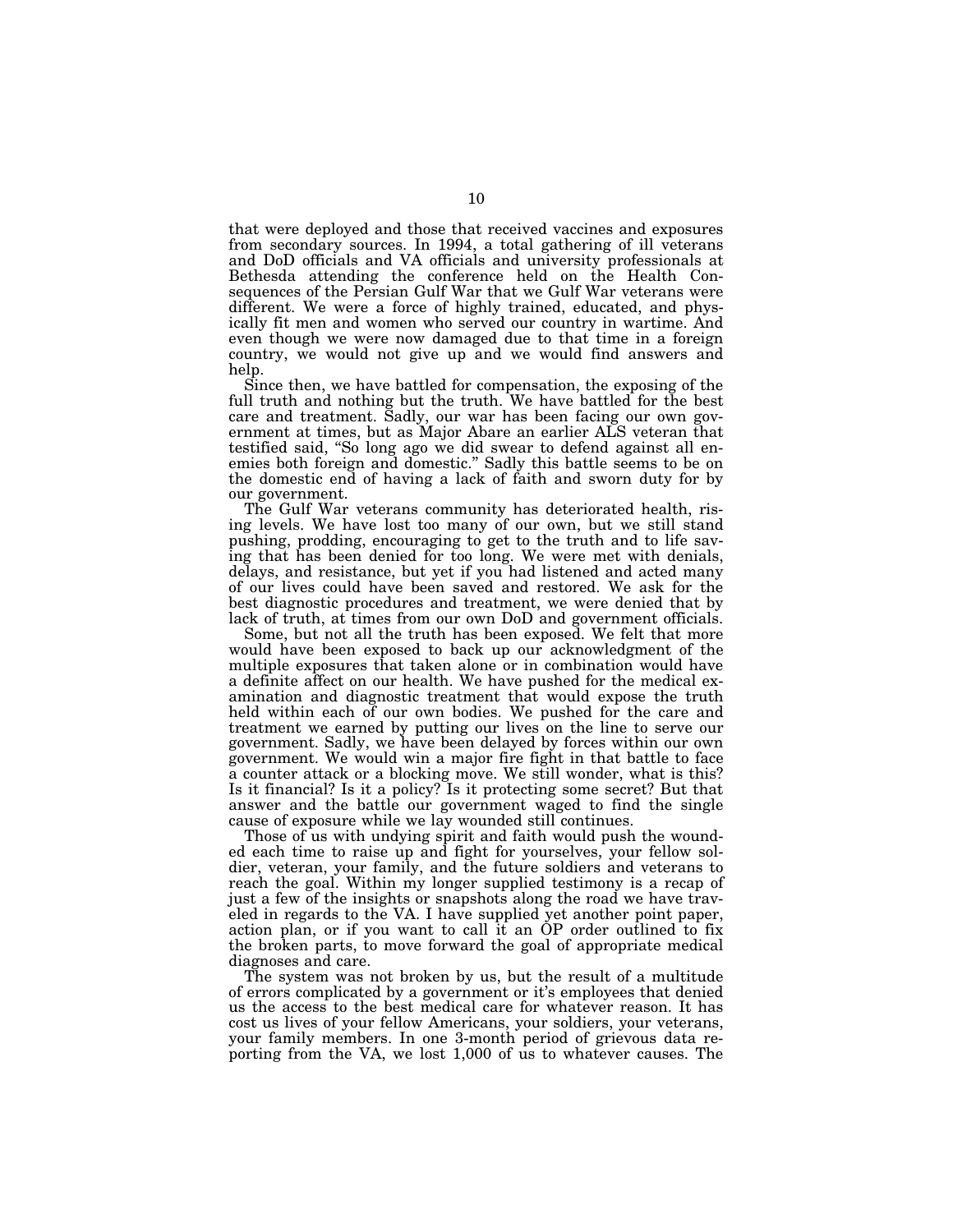full count is definitely more. This is morally and ethically wrong. In our path we have met many civilian experts that have volunteered to help us out of that morally and ethically wrong situation. Sadly, many of their careers have been negatively affected through their joining the battle. We have officers and individuals that have tried to help from the shadows, well it is time for the all out assault to fix this and have results.

The veterans have led this battle and we are not done. We hope that each of our elected reps will listen to us, join us to fix these problems, remove the road blocks, and move for true action. Let us move forward together to the best diagnosis care, treatment, and compensation before we lose more lives. The veterans have identified something that is critically important and that could affect every citizen in this country through the response to critical hazardous substances, weapons of mass destruction, and environmental exposures. Examples are the World Trade Center, the Anthrax exposures, radiation damage and potential terrorist issues in our own country. The advances made through us could help save lives in the future throughout the U.S. and other countries.

We need the funding and the commitment from all. Will you do your part to correct the errors mismanagement, mis-guidance, obstructions of the past? Will you commitment the funds and the fast tracking of corrective legislation? Will you be the active leaders to investigate, deliberate, and be part of the solution? But please, if you are, you must move quickly and decisively in order to save lives. Help us to streamline the process to get the pin pointed research that is needed. Help us get the right diagnostic care and effective treatment. Do not study, investigate, or deny each of us to the grave. We need the blim research to actual diagnosis and care in a cost and time sensitive manner. We can gain from the clinical data that can be obtained for a cost effective means within each VA hospital and merge it with research efforts to find better diagnostic markers that can be quickly implemented in the clinical area. We need to have our VA care organized so that research for treatment by way of treatment trials can be moved into the clinical area in an expedited manner at true cost effectiveness.

We need universities to cut their cost of research business so that we can use funds provided in the most effective way to implementation. Universities should share their commitments to the troops and veterans and not make a profit off the endeavor. We can do this in weapon development with tiger teams approaches and filled instruments of war in record time. Can we do the same to save our troops and veterans? Will you have faith in us that veterans and those civilians as doctors, researchers, and members of the Veterans Affairs Research Advisory Committee that have committed to help. Will you put the full weight of this government and it's resources to this task? Our remaining lives and qualities of our lives depend upon you.

Thank you very much for the honor to appear before you today. I would be delighted to answer any questions you may have.

[The prepared statement of Ms. Nichols appears on p. 47.]

Mr. HARE. Thank you Ms. Nichols. Thank you very much for your service to this Nation and for all the work that you are doing now.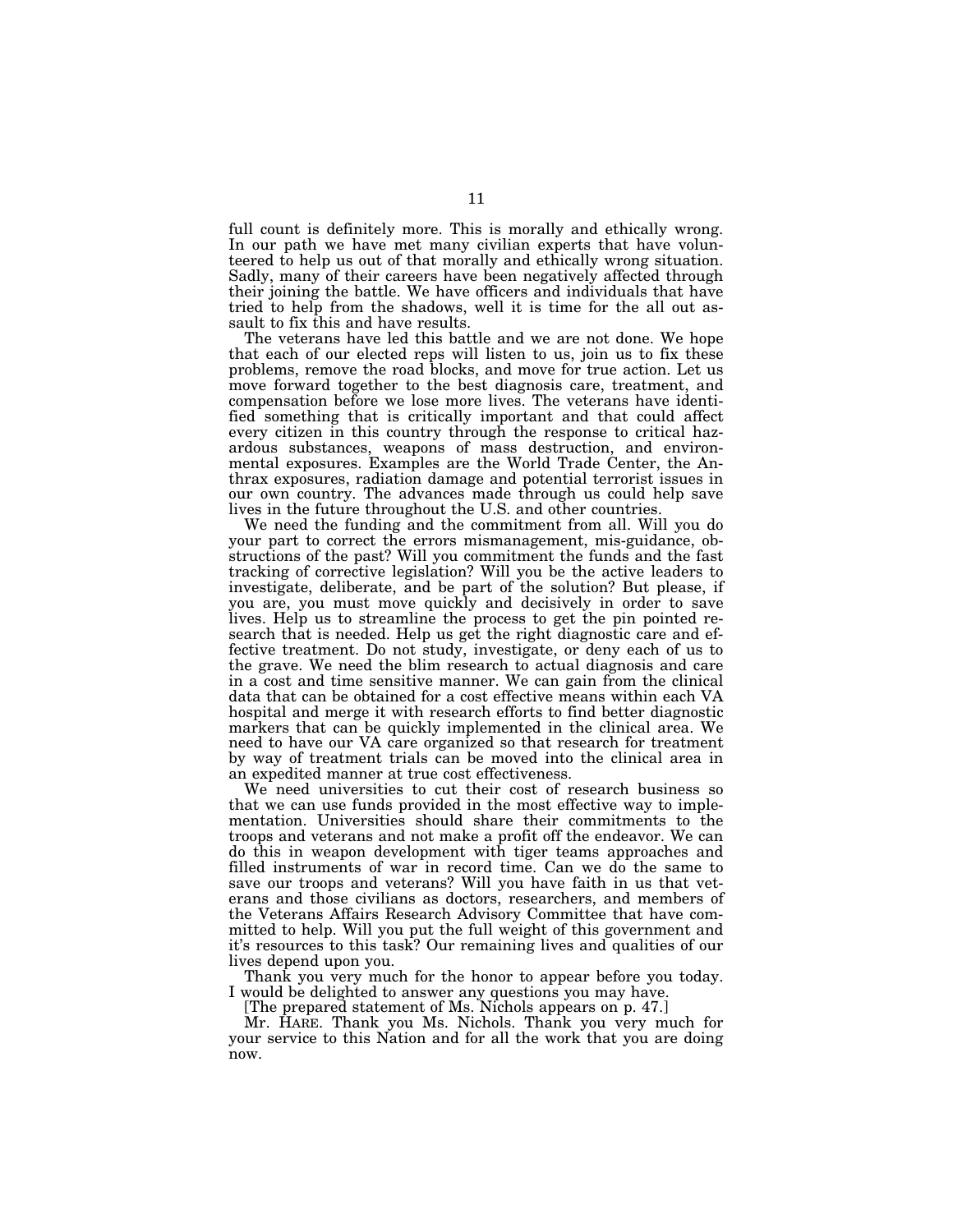I just want to say one thing before I ask a couple questions of the panel. General, one of my closest friends was a retired Catholic priest and I can remember to this day he would say, ''Phil, we hear about faith, hope, and love, the greatest being love.'' But he said, ''If you take hope away from people for them getting up every day and to try to do what they can do best.'' He said, ''While we talk so much about love, always remember that hope is, from my perspective, equally important.''

And I just want you to know that it is my sincere desire that the HOPE Program that you mentioned, I think it is a wonderful thing. And I think we need to look at it and I think we need to work on it, and I think we need to do it now. I don't think—every hour that goes by is time wasted. And so, I just wanted you to know that your testimony was very compelling and I am just incredibly honored to be Chairing this hearing this morning with such wonderful panelist.

I do want to know, maybe and the whole panel could talk to me, the General talked about a congressionally directed ALS task force and the timelines, and establishing it in a 30 and 60, 90-day time line that you suggested, General. Could you all tell me what, in your opinion, would you suggest would be the top three goals of that task force.

Brigadier General MIKOLAJCIK. I'm sorry. The——

Mr. HARE. The task force that you were proposing.

Brigadier General MIKOLAJCIK. The top three goals of the task force would be, number one, determine what agency in government would take the leadership role. Number two, develop a strategic plan to be followed. Number three, provide adequate funding to support that strategic plan.

Mr. HARE. Mr. Hardie. Ms. Nichols?

Mr. HARDIE. I would certainly concur with those comments. I think that is an excellent action plan.

Mr. HARE. Okay.

Ms. NICHOLS. Very definitely a definite goal timeline to meet.

Mr. HARE. Okay. Mr. Hardie, in your testimony you stated that being seen is not the same as being treated. And I would like, if you could maybe go into it a little bit more regarding that statement. And then you also said that many Gulf War veterans have given up going to the VA. Do you know if they are going elsewhere or they are just not going anywhere at all?

Mr. HARDIE. Thank you, Mr. Chairman. In terms of not being seen is not the same as being treated. VA continues to have an open door and it is always possible to get appointments with general medicine practitioners. In terms of being seen by specialists, if it appears that there is some sort of a condition as well, I think that Gulf War veterans are able to be referred to specialty care as well. But again given the lack of an understanding of the underlying mechanisms causing Gulf War veterans illnesses, my sense is that many treatment providers really don't know what to do with Gulf War veterans.

I had, for myself, I have had significant immune dysfunction growing over the last several years. I had an absolutely brilliant immunologist tell me, "I am simply not smart enough to know what to do with you. Here are some suggestions for where to go."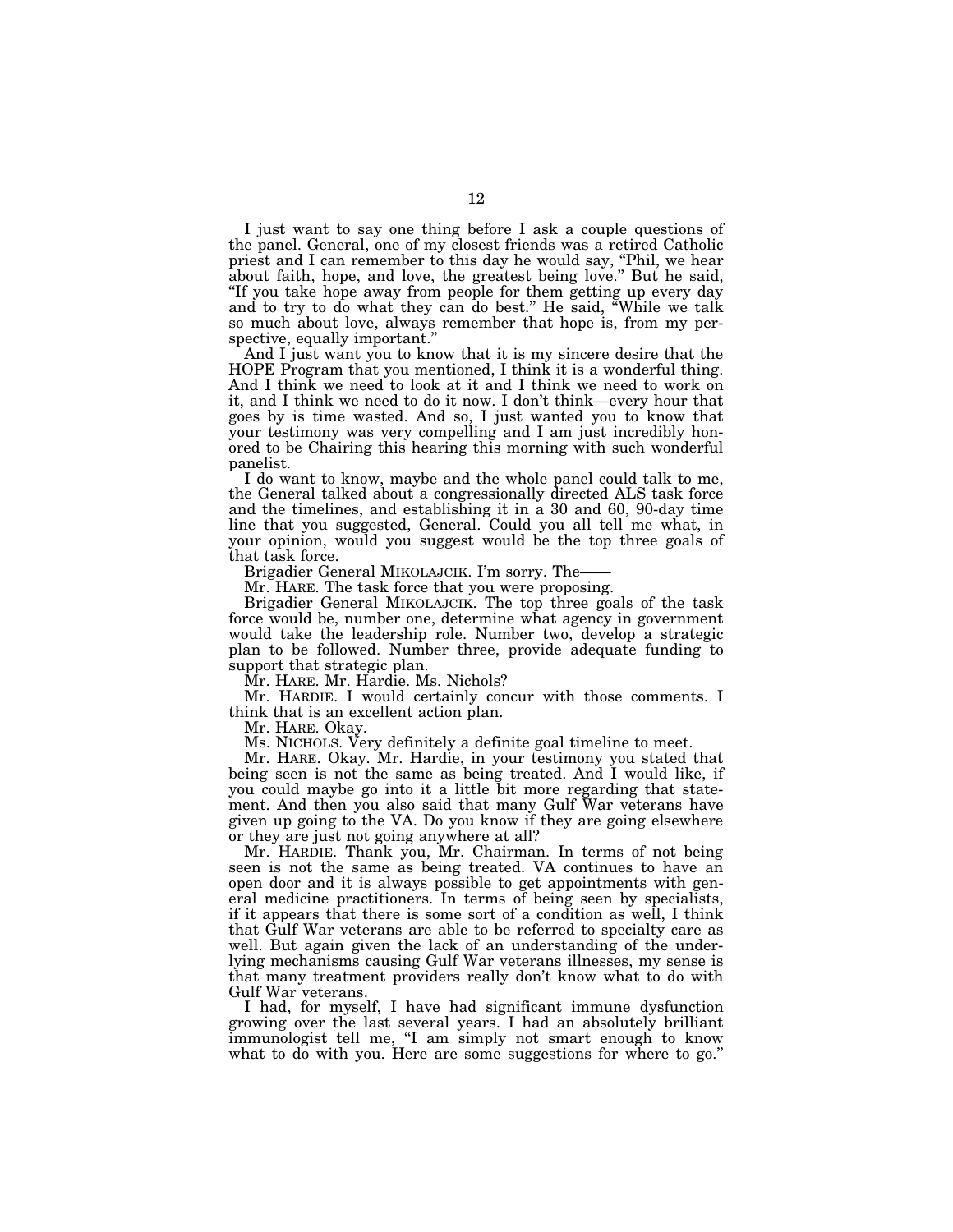And so, I continually—my experience has been being seen by, by the way that was not a VA practitioner. I did seek outside care after having been shuffled around for quite some time.

In terms of Gulf War veterans going whether they are going elsewhere or simply stopping getting care, my sense is that those are some veterans are—some Gulf War veterans are continuing to seek care at the VA, but again and elsewhere but after a time it seems that many of the people that I am in contact—many of the Gulf War veterans that I am in contact with have simply given up on, until there is some new breakthrough, there is no point in going back and being told, ''We don't know what to do with you. We see your symptoms. We can certainly give you limited prescriptions to treat some of the symptoms that you are experiencing. But in terms of what is causing these kinds of things, we don't know.'' And until there is, we simply don't know.

I would hope that gives a sense of the answer to those questions. Mr. HARE. Yeah. Just real quickly, because I am running out of time. Mr. Hardie, outreach can be a great tool and sharing it with the veterans from past wars so they are kept informed of any changes or developments that may occur. It has been 16 years since the Gulf War I ended. Just a couple quick questions.

Do you think the outreach efforts of the VA have diminished in these 16 years? If so, how? My second follow-up would be what changes do we need to do to affect that outreach?

That would be for Ms. Nichols, if I could.

Ms. NICHOLS. Okay. On the point paper I have provided this morning for you, I went step by step, there is 23 steps there. But the outreach needs to be very extensive. I think we need to bring in outside experts in the anti-aging area that is a board certified field medicine that can help from the top down.

I think a lot of the things that are covered at the VA Research Advisory Committee meeting, the updates on research, there is excellent material there. I have encouraged to be videotaped, get out there on the web, get out there the physicians in the VA hospital and to the patients, the veterans. I have encouraged that from day one and it hasn't been done. That is a simple thing that could be put in place to you know further the outreach and education of all involved, not only the patients but the physicians that are to care for us at the VA.

But I think we need some other experts put on contract to come in and do some education also on other things that are available in the civilian world that could help. A lot of it connects with chronic fatigue and there is a lot of breaking research in that area.

Mr. HARE. Thank you, Ms. Nichols. Mr. Brown?

Mr. BROWN OF SOUTH CAROLINA. Thank you, Mr. Chairman and I really thank the other Members of the panel for coming too. I know I made my introduction to General Mik, but I am glad to have you all here.

And General Mik, my first question is to you is, how were you diagnosed with ALS and how long did it take for you to be granted your VA benefits?

Brigadier General MIKOLAJCIK. Thank you for asking that question. And there is no one test that tells you, you have ALS. I was having an annual physical and there were fasciculations that the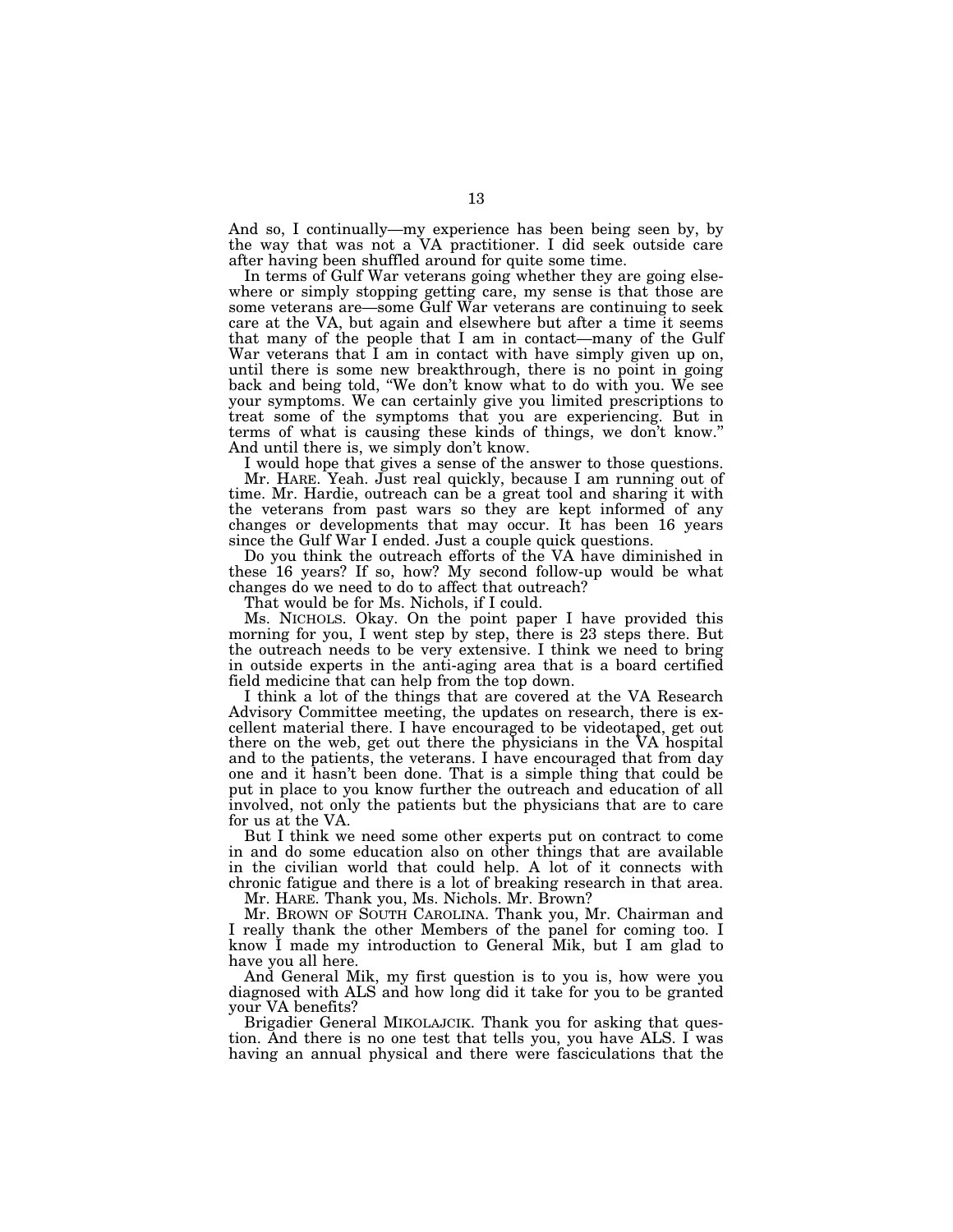doctor saw on my shoulders. That is uncontrollable muscle movement. He asked me how long have I had those fasciculations? I said, ''What is a fasciculation?'' He said, ''Look in the mirror.'' I looked in the mirror, I said, "I have never seen them." Then I was sent to a neurologist, who did an EMG; did a CAT scan; did other things. And then they said, ''You probably have ALS or some other disease.''

So through a process of elimination, it wasn't Lyme disease, it wasn't Kennedy's disease, it wasn't benign fasciculations, even though they immediately put me on the one drug, Rilutek, which was used for ALS. It is a guessing game until more parts of your body start to lose functionality or your speech. It took me 2 years before I was granted disability, partial disability by the VA. And it took another 6 months before I was granted full disability.

There is no one scientific test to identify ALS. That is why the research is so important to find those biomarkers that may identify ALS patients whether it be through DNA or whatever, so that you could start treatment sooner. It is not like other diseases, cancer or whatever that there is a test that tells you, you have it. ALS is not that way. Lou Gehrig gave up his order of batting because he couldn't hold those two bats in his hands to practice swinging. After 2,130 consecutive games. He was the iron man of baseball. Most ALS patients are very healthy. I was taking an 80 milligram a day of aspirin when I was told I had ALS. Most ALS patients are very athletic. Why? We got to do the research to find out.

Why do Italian soccer players have a higher incident rate than non-soccer players? We don't know. Why do pilots have a 2.6 times incident rate of ALS compared to non-pilots? We don't know. And the reason, Mr. Chairman, I talked about leadership is I spent 27 years in the Air Force. There was always a leader. There was always direction. There was always cooperation on whatever you were doing. There is no leadership in ALS. Just like these blocks on the table. These are blocks from when I was a child over 50 years ago. Anybody that had ALS then or that has it now is not much different than those blocks. It is a sad state.

So that is why when you ask me what are the three things, number one, has to be leadership. Number two, you have to have a strategic plan on how you are going to go do things. And by having a plan and by having a leadership, you can also save money in research because you do away with a lot of the duplication that is going on. I don't know how many organizations have tested Mynocycline for ALS. We have tested on mice; we have tested on patients; we keep on giving grants out to test Mynocycline. Something is wrong in that equation.

Mr. BROWN OF SOUTH CAROLINA. I notice in your remarks you said that one of the easiest tasks would be to establish and fund a national ALS Registry to ensure comprehensive patient information. You mean we don't have one already?

Brigadier General MIKOLAJCIK. No, there is no national registry. There has been a number of organizations, the ALS Association that have been trying for a number of years. It was voted upon on the House side in one of the conference subcommittee's and it was passed. There is over 50 percent of the Congressmen in this Congress that have signed as sponsors for the bill. I understand that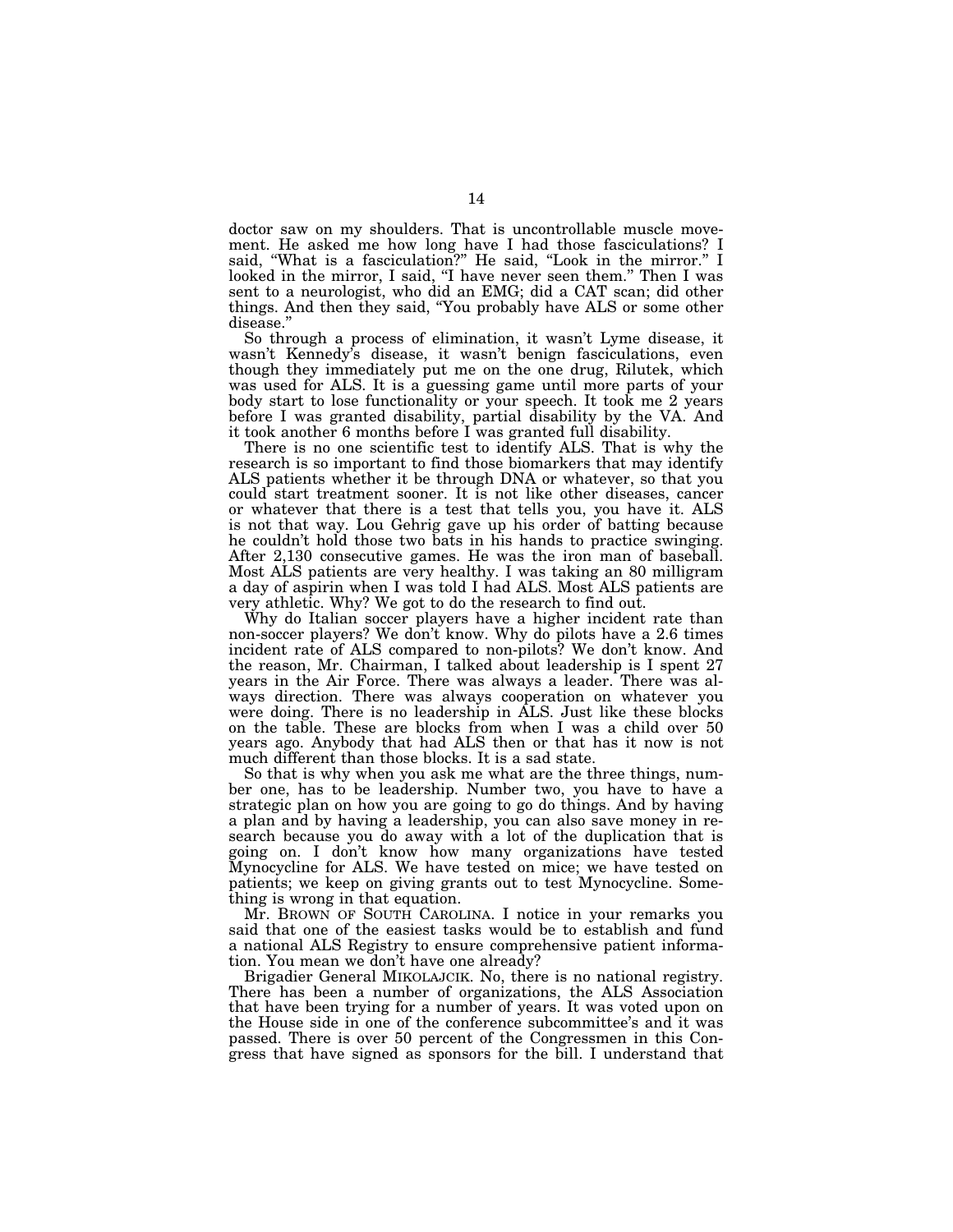today the full Congressional Committee is voting on the bill. The Senate, I don't remember where the progress stands on that. But the ALS registry for veterans is so small, part of it is you got to know there is a registry to sign up for the darn thing. If you are not computer literate, if somebody didn't tell you, your name is not on that registry.

So the national registry would put many more people into the database. To find out, have you used pesticides? Have done certain things? Have you had certain medications? And it doesn't cost a lot for that national registry to be formed. So I would encourage this Subcommittee and the Members to support the registry that is being voted upon in this Congress.

Mr. BROWN OF SOUTH CAROLINA. I know my time is expiring, Mr. Chairman. If I might just make one statement. I know that there is, I hope there is some collaboration between the DoD, National Institutes of Health (NIH), and other ALS research funding. I know that in the Defense Bill that the Appropriation Bill coming before us, we requested \$4.8 million for an ALS Therapy Development Institute. And this support would support cutting edge first fast track drug discovery and traditional research. We were able to get one and a half million dollars, General. And so we hope this will help. And but that is a shame if we got to make their marks look like, you know, DoD should take this responsibility on their own. But we are pleased to announce that.

Brigadier General MIKOLAJCIK. That sure is. And that is a small amount of money for the task ahead. I visited the ALS Therapy Development Institute a little over a year ago in January. I was visiting my mother in Connecticut. I heard about them. I asked if I could come visit. I wanted to see the mice that were taking the same drugs I was taking. See what they looked liked. What was going on? What is the technology there? And I was overwhelmed by their discipline and their sole focus on ALS. I am a believer in where they are and where they are going as they move forward in that direction.

And there are other laboratories that are doing work. What we don't have is the drug companies are not putting much money into ALS research. Why? What is the return on investment? Bottom line. What is the return on investment? BioGen a very large drug company in the State of Massachusetts about a year or so ago disbanded their whole ALS research center. That is why the government has a responsibility, because private industry won't step up unless you give them some money to do that.

Mr. BROWN OF SOUTH CAROLINA. Well, look, I thank you for your testimony. And I will yield back my time, Mr. Chairman.

Brigadier General MIKOLAJCIK. I would like to make one more comment in relation to that.

Mr. HARE. Absolutely.

Brigadier General MIKOLAJCIK. We all know a lot of patients that have Multiple Sclerosis. The incident rate of Multiple Sclerosis and ALS is not that much different. ALS is somewhere between 5,600 to 6,000 a year. For MS the incident rate is somewhere around 8,000, 8,500 a year. Why are there so many MS patients? It is because MS patients live 20, 30 years. We don't. Our statistics, you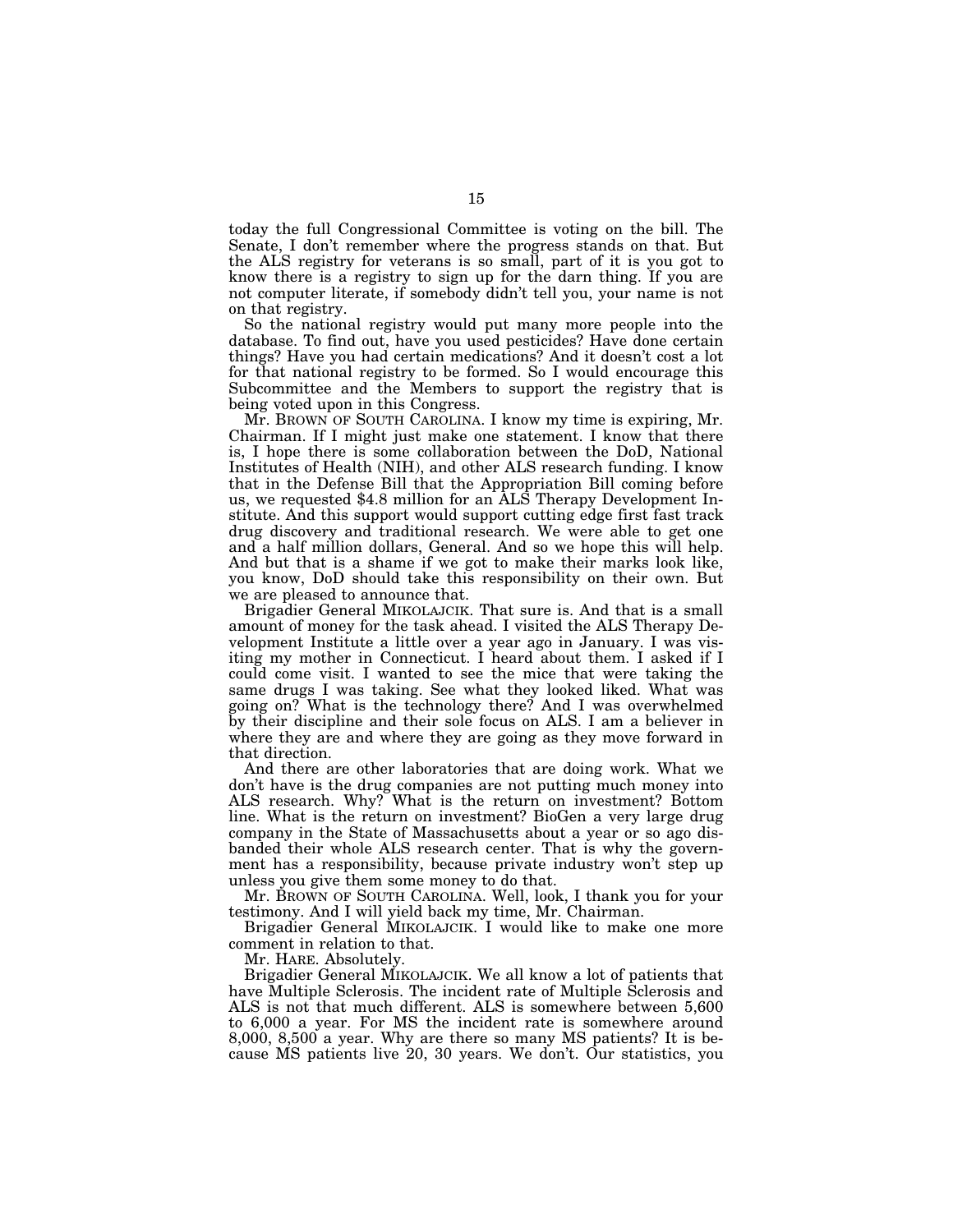know, the doctor told me, ''You have 1 to 3 years to live. Get another opinion. Take Rilutek. Come back and see me in 6 months.''

So the numbers are small because there are not many of us and a lot of us can't speak. Thank you, Mr. Chairman.

Mr. HARE. Thank you, General. Mr. Moran?

Mr. MORAN. I thank you, Mr. Chairman. I want to thank you, General, for speaking. I only have a few questions, but I suppose perhaps more important than questions is that all of your testimony is a reminder of the importance of us providing greater leadership, more emphasis, and support for the efforts that you are outlining. And so, I appreciate the opportunity to be here this morning just to remind me that there is a cause that needs champions in Congress and across the country.

So, if, despite the information that you are conveying to me, perhaps more important you are conveying to me the need to go to work. I appreciate all of you providing me with that challenge, that opportunity, and that—a reminder of my responsibilities.

Is ALS, is it unique in it's correlation between military service and incidence as compared to any other condition or disease? Is this a very unique circumstance? A very rare correlation?

Brigadier General MIKOLAJCIK. It is a fact. Why? I don't know. Is it unique for military service?

Mr. MORAN. Is it, compared to any other disease or condition, is

Brigadier General MIKOLAJCIK. I know of no other disease-

Mr. MORAN [continuing]. Incidence of ALS and its relationship to military service is it very unique?

Brigadier General MIKOLAJCIK. Yes. I know of no cancer that is associated just with military service or other things.

You know I looked through the Defense Bill and there is about a billion dollars in earmarks for different research within in the DoD Bill. The only disease that I saw that had a direct connection to military service was ALS. The rest of them were not. Prostrate cancer, breast cancer or other types of things. It is unique.

Oh, and the Gulf War Syndrome. I am sorry. And the Gulf War Syndrome, ALS is the only named disease within that terminology.

Mr. MORAN. The Gulf War Syndrome is a broader description of a variety of conditions, ALS is a subset of that broader description?

Brigadier General MIKOLAJCIK. Yes. But how do you look at veterans from Somalia, veterans from Haiti, veterans from Bosnia, veterans from Korea, World War II and Vietnam. Why do they have a 60 percent higher incident rate?

Mr. MORAN. Is that incident rate, that correlation, is it the similar percentage regardless of location of service? Whether you were in Somalia or you were in Iraq or Afghanistan, same statistical relationship?

Brigadier General MIKOLAJCIK. We don't know the answer.

Mr. MORAN. Okay. Again, it goes back perhaps to the registry, the facts?

Brigadier General MIKOLAJCIK. Right.

Mr. MORAN. Okay.

Brigadier General MIKOLAJCIK. To gather that data to run the test, to do the DNAs, to spend more on specific research for ALS. I am disappointed in some of the government's research just on ex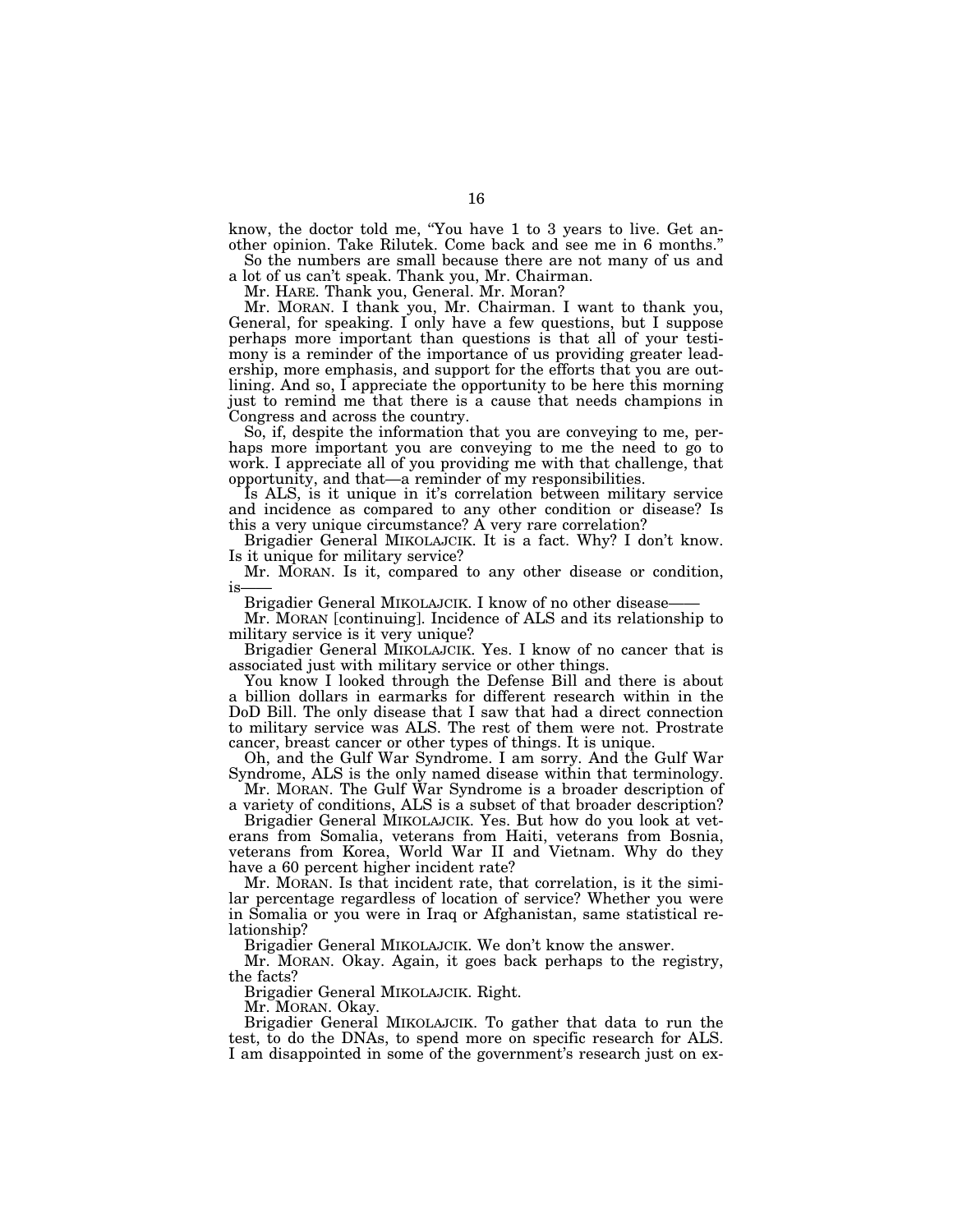posure and toxins. Because when you look across the broad spectrum it is not just exposures or toxins that probably trigger the disease in it. We may all have it and something triggers it. What it is, we don't know. But to narrowly focus on exposures and toxins to me is delaying the time in which we will find a therapy or a cure.

That is why a multi disciplinary approach with leadership is what we need.

Mr. MORAN. General, thank you for your testimony. Mr. Hardie and Ms. Nichols, thank you very much for your advocacy.

Mr. HARE. Let me again thank the panel for coming this morning and thank you for your service to this Nation. I just want to let you know that from my perspective I will do everything I can, General, to help on this. I think it is way overdue.

And, finally, Ms. Nichols you asked a series of questions in your testimony and yes to all of the ones you asked. So thank you very much for coming this morning.

Brigadier General MIKOLAJCIK. Mr. Chairman, I would like to make one more comment——

Mr. HARE. Sure.

Brigadier General MIKOLAJCIK [continuing]. If I may, please? I would like to thank Congressman Brown from the first congressional district of South Carolina, for all that he does for the veterans not only of South Carolina, but also of our country. I personally want to thank him for supporting me over these years as we have gone through this struggle to set up an ALS Chapter in our State, to make a loan closet, to have an ALS clinic. And I am deeply indebted to you, Congressman Brown, thank you very much.

Mr. HARE. Thank you, General. And thank the panel.

This panel is excused. And thank you again, General, for taking the time to be with us.

We welcome our second panel. I would like to introduce at this time, Dr. Meryl Nass from Mount Desert Island Hospital who has treated Gulf War veterans; James Binns the Chairman of the Research Advisory Committee on Gulf War Veterans' Illnesses; and Dr. Lea Steele, Scientific Director for the Research Advisory Committee on Gulf War Veterans' Illnesses. I got all that right. Not too bad for a rookie here.

So I thank the second panel and, Dr. Nass, we will begin with you.

**STATEMENTS OF MERYL NASS, M.D., INTERNIST AND HOSPITALIST, MOUNT DESERT ISLAND HOSPITAL, BAR HAR-BOR, ME; JAMES BINNS, CHAIRMAN, RESEARCH ADVISORY COMMITTEE ON GULF WAR VETERANS' ILLNESSES, U.S. DE-PARTMENT OF VETERANS AFFAIRS; AND LEA STEELE, PH.D., SCIENTIFIC DIRECTOR, RESEARCH ADVISORY COMMITTEE ON GULF WAR VETERANS' ILLNESSES, U.S. DEPARTMENT OF VETERANS AFFAIRS, AND ASSOCIATE PROFESSOR, KANSAS STATE UNIVERSITY** 

#### **STATEMENT OF MERYL NASS, M.D.**

Dr. NASS. Thank you very much for holding this hearing. I practice internal medicine in Maine. I have a background in Anthrax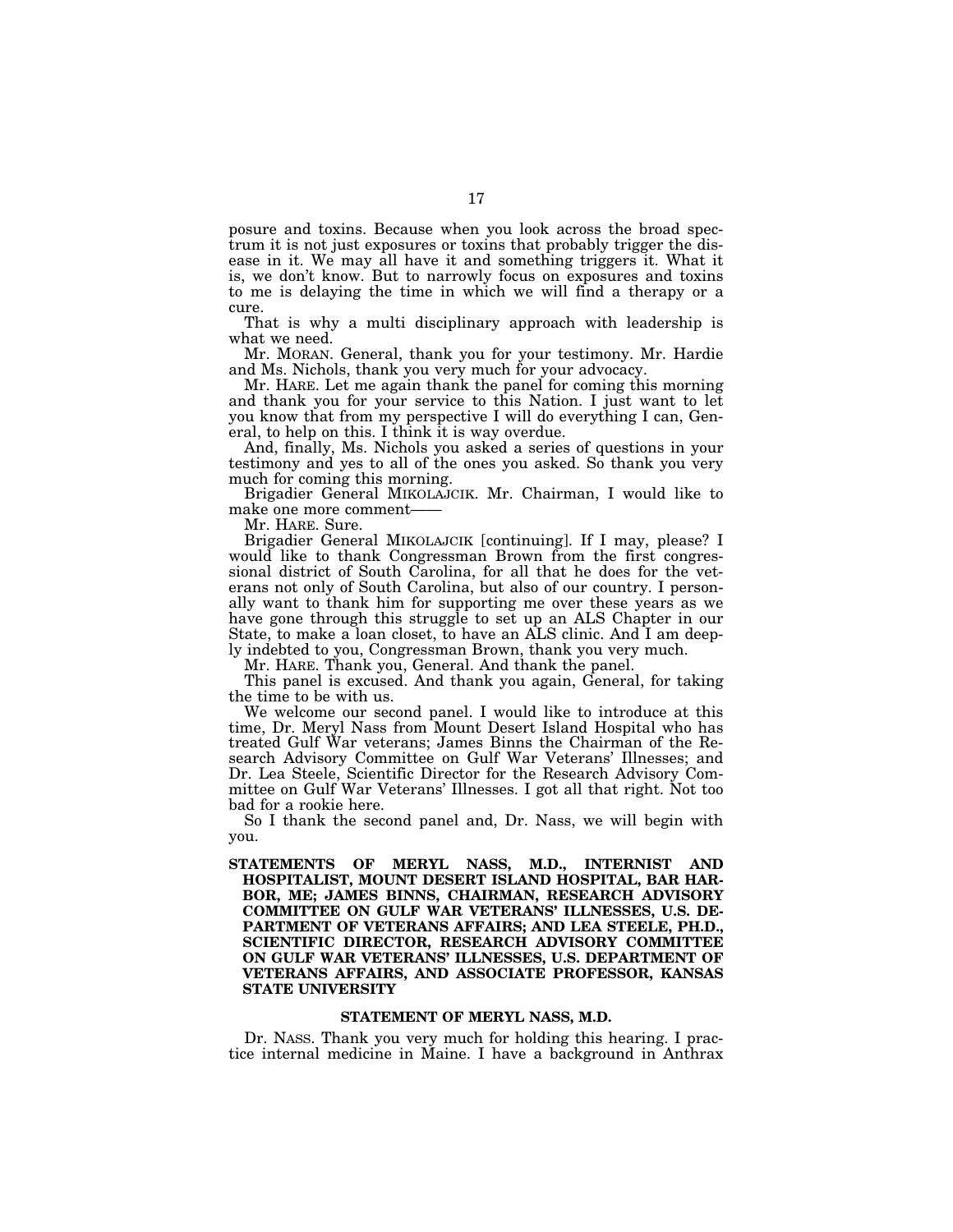and biological warfare and conduct a specialty clinic for patients with multi-symptom syndromes, including Gulf War Syndrome, Anthrax vaccine-induced illnesses, fibromyalgia, and chronic fatigue syndrome.

The stories of those with Gulf War or Anthrax vaccine-induced illnesses are usually heartrending. Most became disabled in their twenties to forties with a combination of physical impairments, cognitive problems, and psychiatric disorders. They carry 10 to 15 diagnoses each on average. Five patients gave me permission to share their medical records with this Committee if you wish to see them.

My care for more and more of these individuals has compelled me to continue to research and write about their plight, to try to prevent further "friendly fire" injuries and to address the barriers to good care for the injured. I want to tell you four things today.

First, Anthrax vaccine can cause a wide range of disorders, but most commonly causes a syndrome clinically indistinguishable from Gulf War Syndrome. Many studies have shown that it was a contributor, but certainly not the only contributor, to Gulf War illnesses. Data from the military's Defense Medical Surveillance System have shown that vaccinated servicemembers have significantly elevated rates of heart attacks, several cancers, asthma, diabetes, Crohn's disease, psychoses, depression, and blood clots, compared to pre-vaccination rates.

A U.S. government Accountability Office (GAO) report last month cited the Centers for Disease Control and Prevention (CDC) and Military Vaccine Healthcare Center officials saying that one to 2 percent of Anthrax vaccine recipients may experience potentially disabling side effects or death. The Assistant Secretary of Defense for Health Affairs concurred with this report. I would like to refer you to my written testimony for the details and sources; I am going to talk broadly in this verbal testimony.

Second item, DoD and Department of Veterans Affairs funded a huge portfolio of research that was carefully designed to create a smoke screen around both Gulf War illnesses and Anthrax vaccine injuries, presumably to deflect culpability from government decisions and actions that led to the massive collateral damage caused to Gulf War veterans and Anthrax vaccine recipients. The result is confusion in the minds of patients, medical practitioners, and policy makers. Last week, a patient of mine and his wife cried in gratitude in my office when I told him he had Gulf War syndrome and not a psychiatric illness, even though I said it could not be cured. His VA doctor, he said, didn't believe in Gulf War illnesses. That should not be happening today, and it is largely a consequence of the failed body of Gulf War research.

The VA and DoD-funded research has been successful at delaying the provision of pensions and appropriate care for affected veterans, and taking away their self respect.

Third item. This situation does not need to continue. Both the research, treatment and disability assessment for veterans can be improved and made fair.

Fourth. Troops would not so easily be placed in harm's way if the Department of Defense bore the long term costs of their injuries. DoD continues to expose soldiers to a range of potentially debili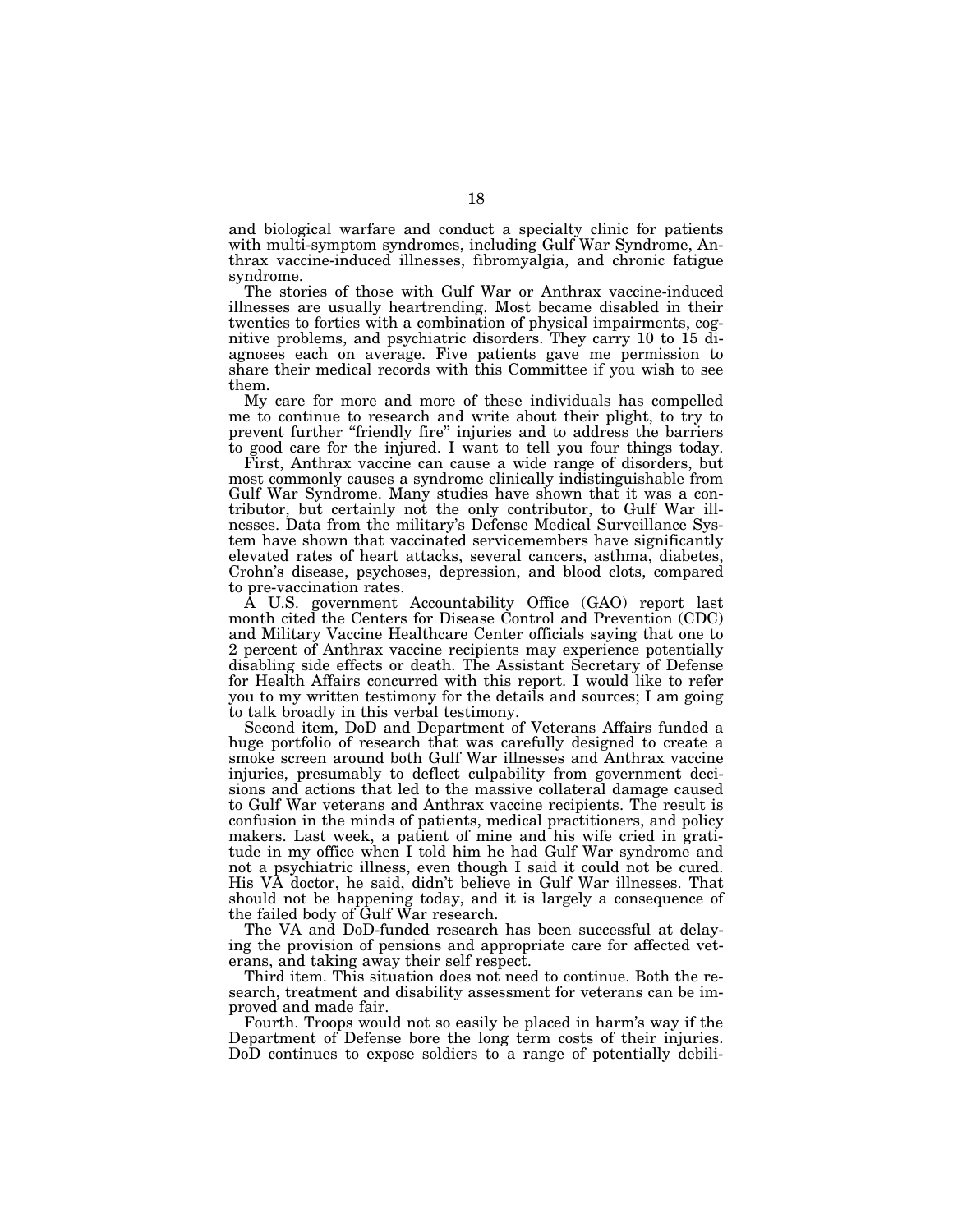tating exposures, such as aerosolized depleted uranium, illegal levels of toxins on military bases, and known dangerous vaccines for which no threat has been demonstrated and for which safer approaches exist.

Ill soldiers are medically discharged and the cost of their future care shifted to the VA. If Congress made sure that some of these costs were borne by the Pentagon, it is certain the long-term health of soldiers would be taken more seriously.

What should be done? In terms of research, a total of seven Federal advisory groups and the Committee on government Reform have made detailed recommendations for the types of long term studies that should be done on Anthrax vaccine. Their recommendations should be carried out. These groups include three Institute of Medicine Committees, the Advisory Committee on Immunization Practices of CDC, VA's Research Advisory Committee, the Armed Forces Epidemiology Board, and the GAO.

The CDC has been conducting a trial of Anthrax vaccine in 1,500 civilians since 2002. Over 100 adverse event reports have been filed with FDA on trial subjects, but no preliminary data have been released to the public and the investigators have decided to focus on short-term adverse events.

Congress could investigate this study and insist that adequate long-term safety data are collected. Studies like this have the ability to tell us once and for all the precise side affect profile of this vaccine and the rates of adverse reactions.

What should not be done? History should cease repeating itself. In 1997, Phil Shenon of the New York Times reported on Congressman Shays' investigation of Gulf War illness research. He said, ''The Pentagon and Department of Veterans Affairs have so mishandled the investigation of the veterans' health problems that Congress should create or designate an agency independent of them to coordinate research into the cause of the ailments.''

Now it is 10 years and \$260 million later and absolutely nothing has changed.

Failed research does not happen by itself. In the case of Gulf War and Anthrax vaccine studies, a number of issues can be identified that led to unusable results: the wrong questions were asked; data was withheld; dubious methods were chosen; sample sizes were inadequate to answer the questions asked; control groups contained exposed subjects; and exposed groups contained unexposed subjects.

Those government officials who deliberately wasted hundreds of millions of dollars on a wild goose chase should be subject to charges of research misconduct. Congress can pass a law to establish criteria and penalties for such conduct, similar to existing NIH regulations.

The officials responsible for this research charade could be barred from future government grants and contracts and future government employment. A new Federal agency should be created with a responsibility for only drug and vaccine safety. Currently, agencies responsible for promoting drugs and vaccines are also responsible for safety, and this inherent conflict of interest has resulted in repeated failures to regulate appropriately. A bill like this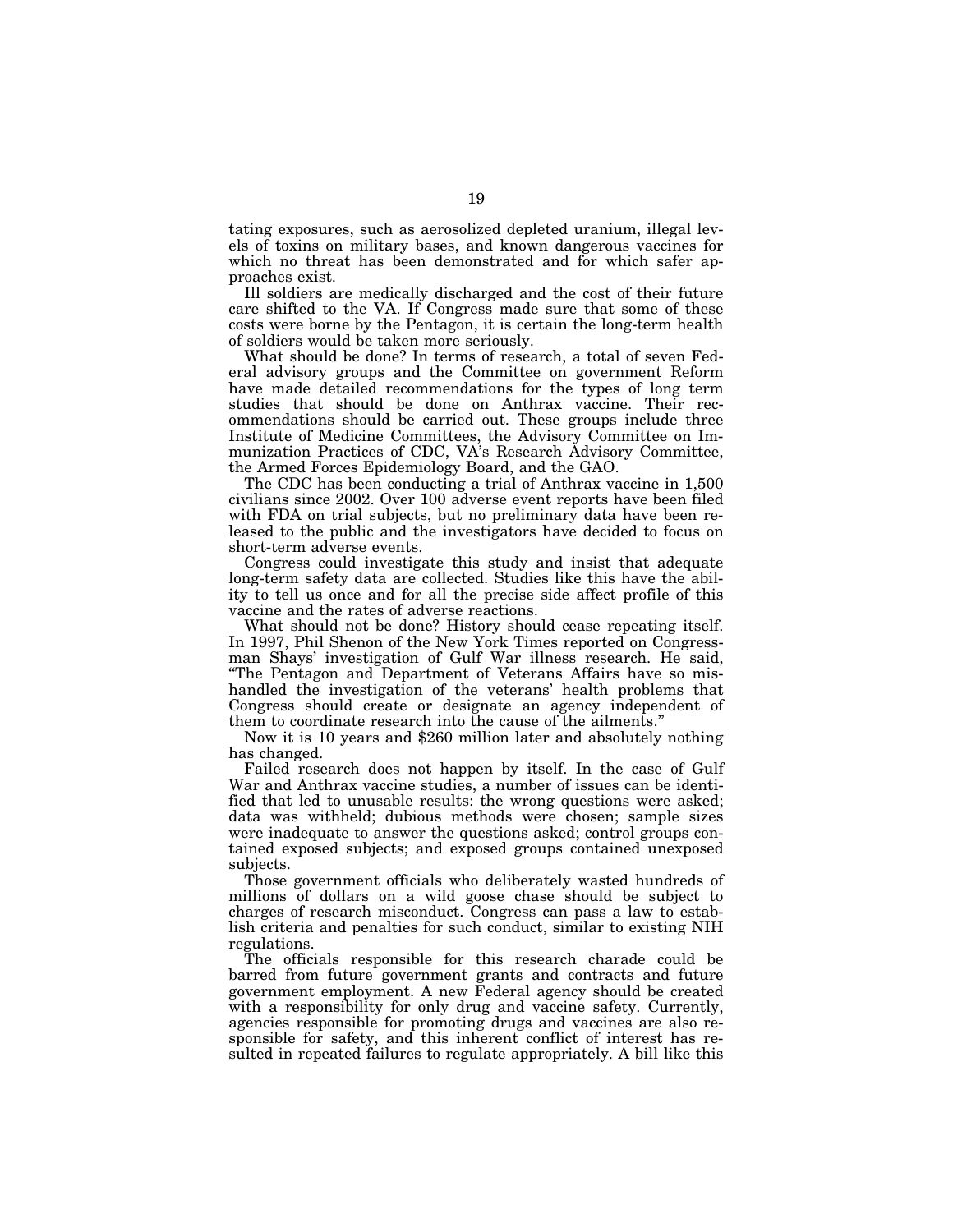was introduced in the last Congress, I believe by Representatives Carolyn Maloney and Dave Weldon.

Finally, government officials who supported and expanded Anthrax vaccinations while in office are now on the payroll of the vaccine manufacturer or companies with government contracts related to Anthrax vaccine. This includes two former U.S. Department of Health and Human Services (HHS0 secretaries. Congress should pass a law to prevent such egregious conflicts of interest in future.

In conclusion, we know Anthrax vaccine and other toxic exposures are dangerous to susceptible individuals. Clear steps can be taken to reduce future injuries, treat the injuries that exist and achieve accountability for the deliberate failures that have occurred. Thank you very much.

[The prepared statement of Dr. Nass appears on p. 51.]

Mr. HARE. Thank you. Mr. Binns?

#### **STATEMENT OF JAMES BINNS**

Mr. BINNS. Mr. Chairman, Members of the Subcommittee, it has been my privilege to Chair the Research Advisory Committee on Gulf War veterans illnesses. This public body of distinguished scientists and veterans is mandated by Congress and appointed by the Secretary of Veterans Affairs. Dr. Steele to my left is a member and Scientific Director of the Committee. She will provide highlights of the Committee's cientific findings, I will address the status of Federal research programs.

Gulf War illnesses remain a major, unmet veterans health problem. According to the Department of Veterans Affairs most recent study, 25 percent of Gulf War veterans suffer from chronic multisymptom illness above the rate in other veterans of the same era. This confirms five earlier studies showing similar rates. Thus, 16 years after the war, one in four of those who served 175,000 veterans remain seriously ill. There are currently no effective treatments.

Gulf War veterans also suffer from ALS, as you have heard, at double the rate of other veterans of the same era. That is double the rate of people in the military which we have already heard is in excess of the normal background level in society.

The Federal Government has spent over \$300 million in Gulf War illness research. Much of that money, however, was spent on the false theory that these illnesses were caused by psychological stress. Part of an overall effort to portray these illnesses as nothing unusual, the kind of thing that happens after every war rather than the result of toxic exposures.

Very little money was invested in treatment research. I am pleased to report that a major change for the better has recently taken place in the direction of VA research. Following our Committee's 2004, report then Secretary Principi determined that VA would no longer fund research based on stress. Secretary Nicholson appointed new leadership at the Office of Research and Development and placed most of VA's research program at the University of Texas Southwestern Medical Center, a leading site for Gulf War illnesses research.

I am pleased to see VA Gulf War illness research in the hands of scientists committed to solving the problem and funded at the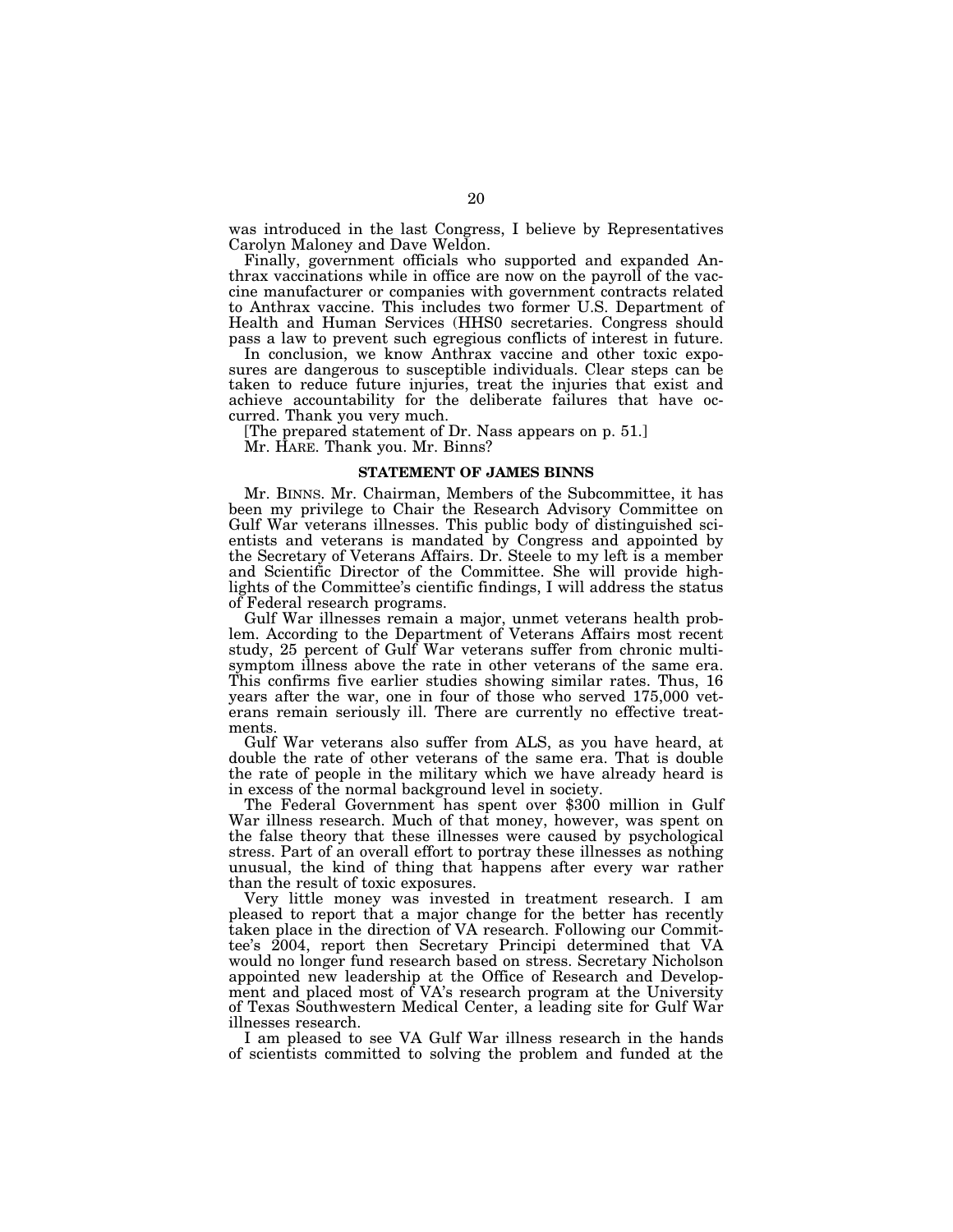\$15 million level recommended by the Research Advisory Committee. I regret that I must also inform you, however, that other VA officials continue to minimize these illnesses. For example, a fact sheet provided in recent weeks to three U.S. Senators asserted, ''Gulf War veterans suffer from a wide-range of common illnesses which might be expected in any group of veterans their age."

That is utter hogwash. This fact sheet is the work of the VA Office of Public Health and Environmental Hazards, which is testifying before you today. It is also the office charged with implementing the law requiring VA to contract with the Institute of Medicine for reports on the health affects of toxic exposures for use and benefits determinations. For 7 years, these reports have been structured to restrict the scientific information considered in their conclusions in express violation of the statute, misleading the Secretary, Congress, doctors, and medical researchers.

Dr. Lawrence Deyton who directs this office and will speak to you later this morning assumed his position relatively recently and did not initiate these practices. I urge this Subcommittee and Dr. Deyton to order these misleading and unlawful activities terminated. While VA Gulf War illness research is adequately funded at last, two-thirds of Gulf War illnesses research has historically been sponsored by the Department of Defense. Over \$30 million annually. Since the start of the current war, however, this research program has been eliminated. As a result, the total Federal program is at one-third strength.

Last year Congress initiated an innovative new pilot program at DoD focused on studies of treatments already approved for other illnesses. It is open to all researchers on a competitive basis. It's initial solicitation last fall attracted 80 proposals compared to only two treatments studied in the entire previous history of Gulf War illness research. Yet, DoD has again excluded this promising program from it's proposed fiscal year 2008 budget. It's future depends entirely on Congress.

Mr. Chairman and Members of the Subcommittee, in recent months this country has renewed it's obligation to care for the health of veterans that return home from war. Hundreds of millions of dollars have been appropriated to address the problems of currently returning veterans and rightfully so. But it is now time, in fact long past time, to address the health problems of 175,000 ill veterans of the last war.

Will we follow the example of the current war and address them now while there is still hope they can live out their lives in better health? Or will we follow the example of Vietnam and agent orange and admit the problem only as they are dying? The answer begins with you and your colleagues.

[The prepared statement of Mr. Binns appears on p. 57.]

Mr. HARE. Thank you, Mr. Binns. Dr. Steele?

#### **STATEMENT OF LEA STEELE, PH.D.**

Dr. STEELE. Good morning. I am Dr. Lea Steele. I am an epidemiologist and a professor at Kansas State University. And I have been involved in research on Gulf War veterans for almost exactly 10 years when 10 years ago my home State of Kansas stepped up to the plate and sponsored a research and service program for Gulf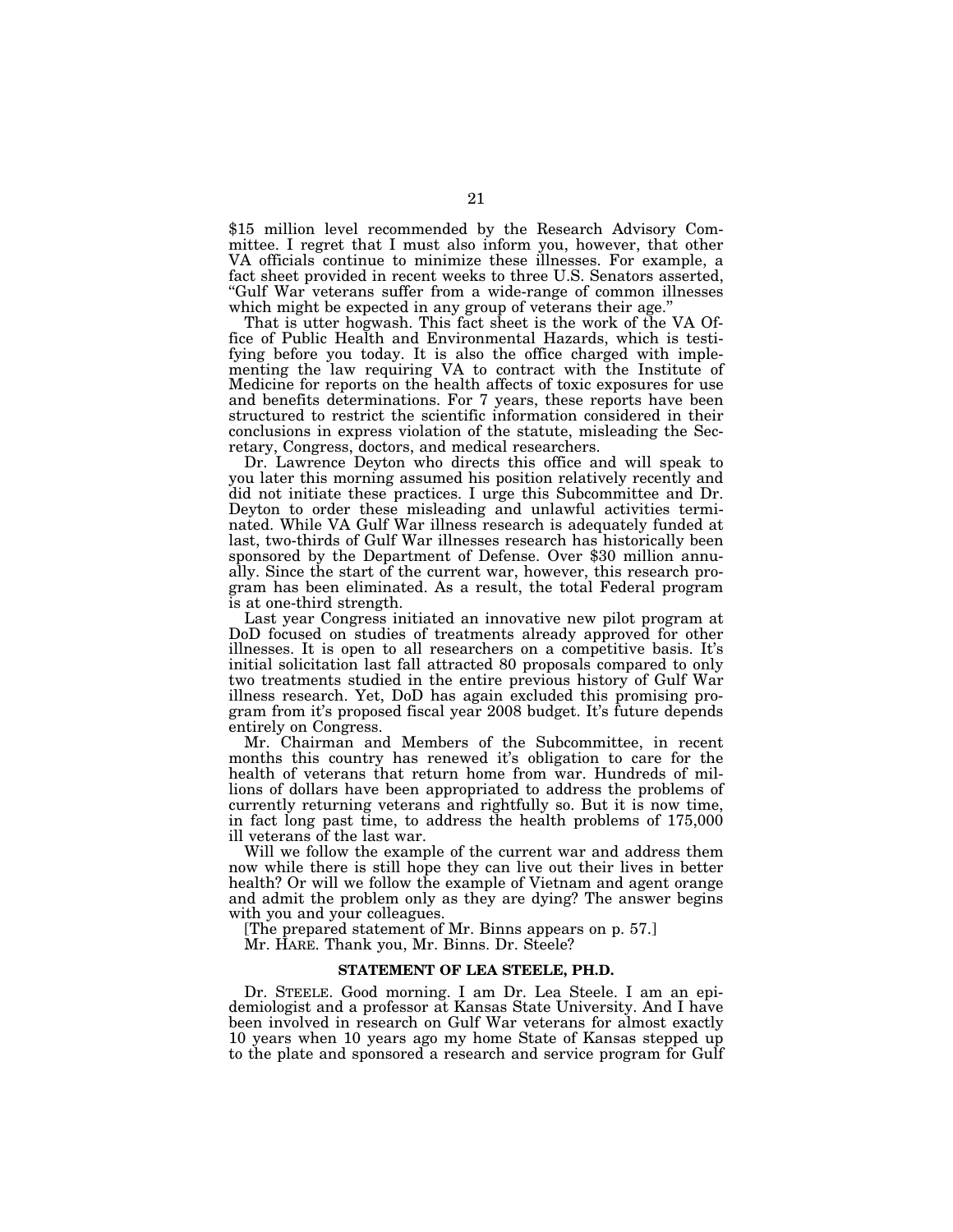War veterans in Kansas. And we much appreciated the interest and support of Congressman Moran for that program over the years.

But now at this time, I am privileged to serve as the scientific director for the Research Advisory Committee on Gulf War veterans illnesses. As Mr. Binns said, this is an auspicious group of scientists and veterans who are dedicated to addressing these problems. We have now reviewed thousands of scientific studies, government reports, special investigations, special Committee reports, all related to what happened during the Gulf War and the health consequences for Gulf War veterans.

My purpose today is to just give you the highlights of some of what we have learned in the course of our scientific work. But I wanted to let you know that later this year we will be issuing a major comprehensive report that contains our scientific findings and recommendations based on this extensive information. And I think you will find that report to be of great interest.

Let me just first start by distinguishing a couple of the items that have been raised already today. First, most of my comments will focus on what we are calling Gulf War illness. This is what was previously called Gulf War Syndrome. This is the undiagnosed multi-symptom illness that has been described by veterans and several of our speakers this morning. I want to distinguish that from the diagnosed conditions that also affect Gulf War veterans. These include ALS, a very serious condition. And as Mr. Binns has said, we know that it affects Gulf War veterans at twice the rate of other military veterans. So as new information becomes available saying that all military personnel from whatever era or whether they deployed or not, if all military personnel have higher rate of ALS then the general population, the fact that Gulf War veterans have twice as high a rate as other veterans remains a particular concern in relation to Gulf War service.

There are other diagnosed conditions that have been raised as possibly affecting Gulf War veterans. One recent one is brain cancer. I think many of you are familiar with one incident that happened just after the cease fire in the Gulf War in which the Pentagon has estimated that 100,000 Gulf War veterans were potentially exposed to nerve agents, sarin and cyclosarin. We have only known since 2005 that those veterans have died from brain cancer at twice the rate of veterans who were not in that area.

So that is another diagnosed condition. But again I want to distinguish these important issues and very serious issues from Gulf War illness. And that is because, although these are serious medical conditions, they have affected relatively few veterans of the Gulf War in contrast to the alarming numbers of Gulf War veterans who have been affected by Gulf War illness.

And I think you all have a pretty good idea of what Gulf War illness looks like. Multiple symptoms in multiple body systems that occur all at the same time and can be quite debilitating; severe headaches, memory problems, concentration problems, dizziness, fatigue, pain throughout the body, gastrointestinal problems. We know many veterans have had diarrhea for 16 years. This is very serious and can be quite debilitating for affected veterans.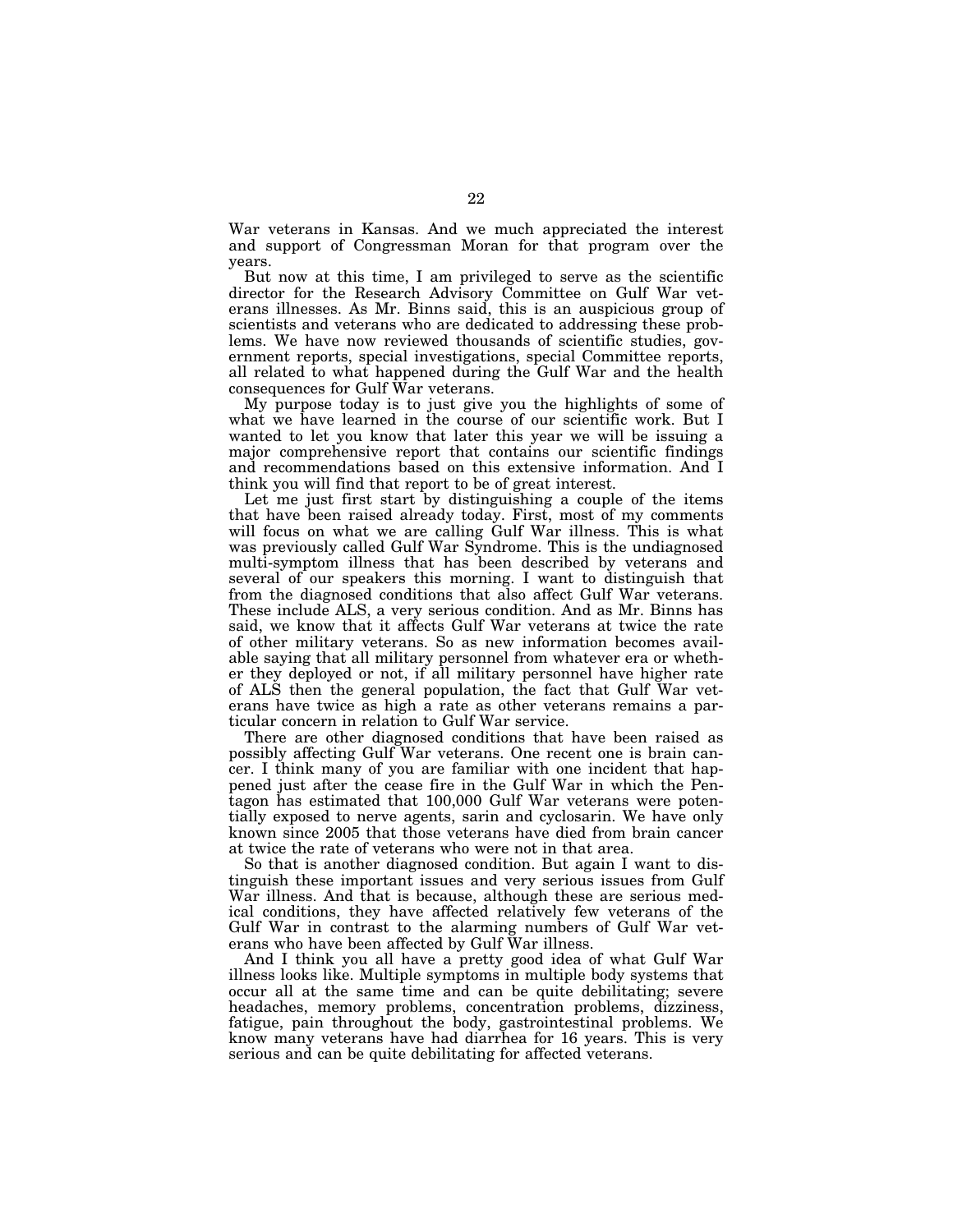So it is not what we see in the general population and it is not what we see in any veterans group of similar age. Luckily, as I said, a lot of research has been done on this condition. We now have some answers and know some things about Gulf War illness. We have a pretty good idea of how many veterans are sick. We have a pretty good idea of who is most affected and we also have strong evidence regarding what may have caused this condition. And again, I will just share with you some of the highlights.

First, as we have heard earlier today, Gulf War illness is a big problem. That is 25 to 30 percent have been shown in study after study to be affected by this multi symptom condition. As Mr. Binns said that translates to between 175,000 Gulf War veterans and 200,000 Gulf War veterans.

Second, I want to be very clear about this. The evidence clearly indicates that Gulf War illness was not caused by psychological stress. We now have many, many studies that have looked at psychiatric illness and psychological stress in the Gulf War. No comprehensive well-conducted studies have found any connection between combat stress and Gulf War illness.

In addition, rates of psychiatric conditions like post traumatic stress disorder are much lower in Gulf War veterans than in veterans of any other war that we have looked at. And this stands to reason. As Mr. Hardie said the war was over in a matter of days, the ground fighting, and the whole war was over in 6 weeks. Most Gulf War veterans did not engage in combat and were not even in areas of theater in which combat took place. So Gulf War illness is not a stress condition.

The next major point is that if stress didn't cause Gulf War illness, what did? Well we know there are a lot of potential candidates and we have heard about some of them this morning. Burning Kuwaiti oil wells, numerous military vaccines, depleted uranium munitions, low-dose exposure to chemical weapons. What I can tell you is that the most consistent evidence and the strongest evidence points to a group of chemicals that we know can have toxic affects on the brain. This group of chemicals includes a little white pill that personnel were given to protect them from the affects of nerve gas. They took this pill around the clock in the event of exposure to nerve gas. The second neurotoxin we are concerned about relates to the massive and wide spread use of many different kinds of pesticides during the war. And the third neurotoxin that we are concerned about are the low-level exposures to nerve agents.

What you may not know is that this group of chemicals actually have similar affects on the brain and many of them affect one specific brain chemical, acetylcholine. This is also compatible with what we know about the biology of Gulf War illness. That is we now have multiple studies showing brain damage and reduced brain function in sick Gulf War veterans. These have been covered in the media recently showing that veterans with reduced brain function also have reduced volume in specific areas of their brains.

So, again, we are very concerned about this, but it is useful to note that this large body of evidence all sort of converges on the central point of neurotoxins. Now my last very important point has been raised before by veterans who are ill and by Mr. Binns. And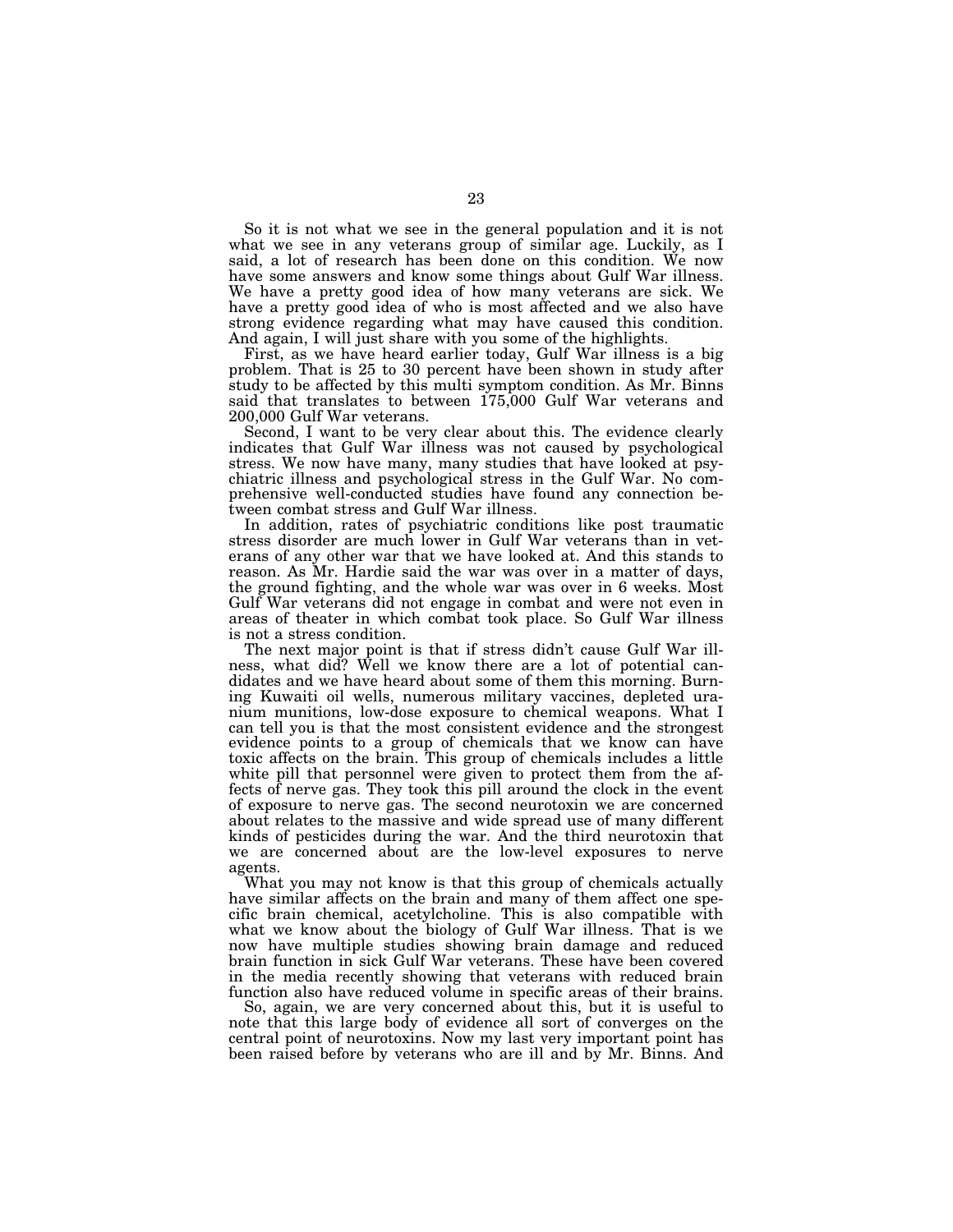that is there are no effective treatments for Gulf War illness. We now have four studies that have followed up the health of Gulf War veterans over time and they all tell us the same thing. And that is very few Gulf War veterans with Gulf War illness have recovered over time and very few have even substantially improved over time. So as a result we have many, many veterans with Gulf War illness that have been sick for as long as 16 years.

Our Committee has long considered treatment research to have the highest priority of all research related to Gulf War veterans.

So in short, I will just summarize by saying that Gulf War illness is real. It is serious. And it is still widespread among veterans of the 1991 Gulf War. It is not the result of psychological stress and it is certainly not the same thing that happens after every war.

We have seen some progress in understanding the big picture questions about Gulf War illness and our Committee believes that remaining important questions can be answered and must be answered. And this is of course because the government has an obligation to take care of veterans who are chronically ill now as a result of their military service, but it also because we want to be sure that by more completely understanding Gulf War illness we can prevent anything like this from happening in future deployments. Thank you.

[The prepared statement of Dr. Steele appears on p. 59.]

Mr. HARE. Thank you all very much for coming and testifying this morning. I have a question of the panel and then maybe a couple for you, Dr. Nass.

The General proposed in his testimony that a Congressionally directed ALS Task Force be established. And I just wanted to know from the panels' perspective your thoughts on creating another task force or entity to look into ALS, and if you believe the direction the VA is taking with ALS is the correct way?

Mr. BINNS. Let me comment on the aspects of the question that I can address. First of all, I am not a scientist. My background is in business in developing medical equipment. Specifically, if you have had an ultrasound scan that is the kind of equipment that the companies that I was involved in starting and building developed.

The General is absolutely on target when he points to the blocks and says that this is the kind of disjointed effort that is produced by government and university research in general. It is not just true in ALS, it has been true with what I have seen in Gulf War illness.

So a comprehensive and coordinated program such as he suggests is an excellent idea. And it is one that only people I would say who have been outside of this what I would call government academic complex with due apologies to my colleagues here can understand. Unless you have been in the military or you have been in the private sector, somehow it is not just answering interesting questions that we are about here. It is trying to achieve a goal. And the programs as they are conducted, and this is not through any malice necessarily at all, but just because of the nature of them don't accomplish that.

I am not familiar with the details of the Federal—the VA Gulf— ALS program, so I can't comment on that.

Mr. HARE. Thank you.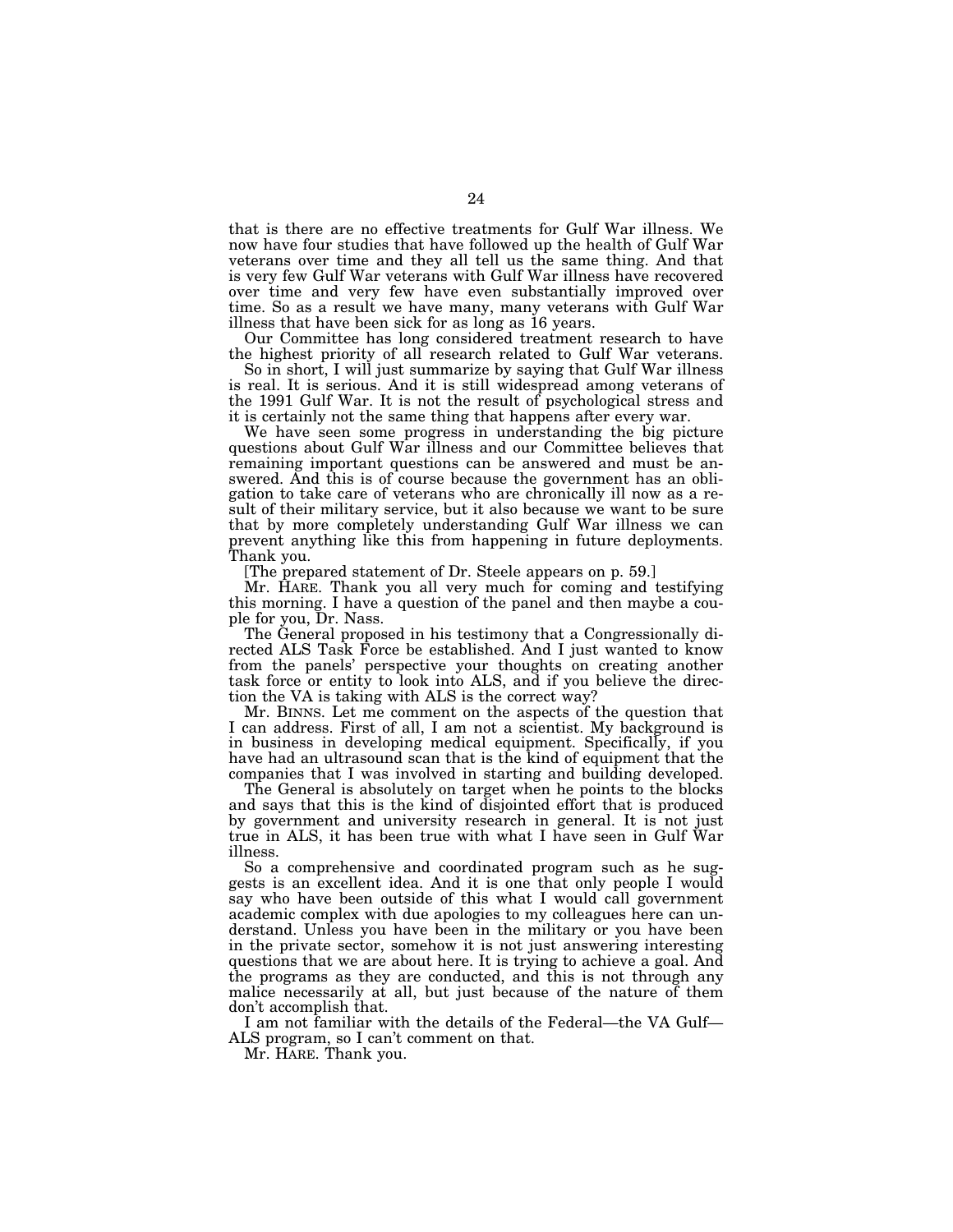Dr. NASS. I would just agree with everything Mr. Binns has said. Dr. STEELE. I as well.

Mr. HARE. Thank you.

One more question for the panel. We have had 16 years that have passed and the veterans of the Gulf War are still fighting to be recognized and not forgotten.

What would your recommendations be on how to effectively improve Gulf War illness research, outreach, education, and treatment?

Dr. STEELE. Well, you have our 2004 report and we gave very specific recommendations about the research arm of what you are asking about.

Mr. HARE. Thank you.

Dr. STEELE. Our next report will also give detailed recommendations. But part of the issue was, as the General and Mr. Binns raised, just having a comprehensive and well-planned program to actually solve the problem instead of study little pieces of it around the periphery. That is a major issue.

The other issue has to do with funding, of course. We have seen so many dollars spent on Gulf War illness research over the years. But as you have heard, a lot of it has gone down the wrong alley.

And now that we are finally beginning to understand Gulf War illness, it is really the time to put some more dollars behind it, but put it in the right hands and put it into a program that has managed to achieve results.

Mr. BINNS. Let me take a——

Mr. HARE. Sure.

Mr. BINNS [continuing]. Chapter from the—another chapter from the General's message and offer you an answer and not just a problem.

We now have, I think, a very good start on a comprehensive Federal program. As I mentioned, VA has \$15 million which is what the Research Advisory Committee has recommendation committed to this effort. And they have placed most of it in the hands of researchers at the University of Texas Southwestern who believe in the problem.

We now need to make sure that they do their job and develop a comprehensive program. Their program is oriented toward treatments. But in the long haul, that is the conventional medical approach, scientific approach of understanding the basic science, targeting what the underlying mechanisms are, and ultimately identifying or developing treatments to address that mechanism.

At the same time, thanks to Congress, not to the Department of Defense, in 2006, a pilot program was started at DoD which is looking at what you might consider the quick, less likely, but quicker approach to developing treatments which is to see if you have a treatment already on the books, on the shelf that could work for this application.

And I am not suggesting you try treatments willy nilly, but there are logical ways of approaching treatments to detect which ones are promising and studying them.

As I mentioned, with this Congressionally managed proposal put out, they received 80 proposals from researchers around the coun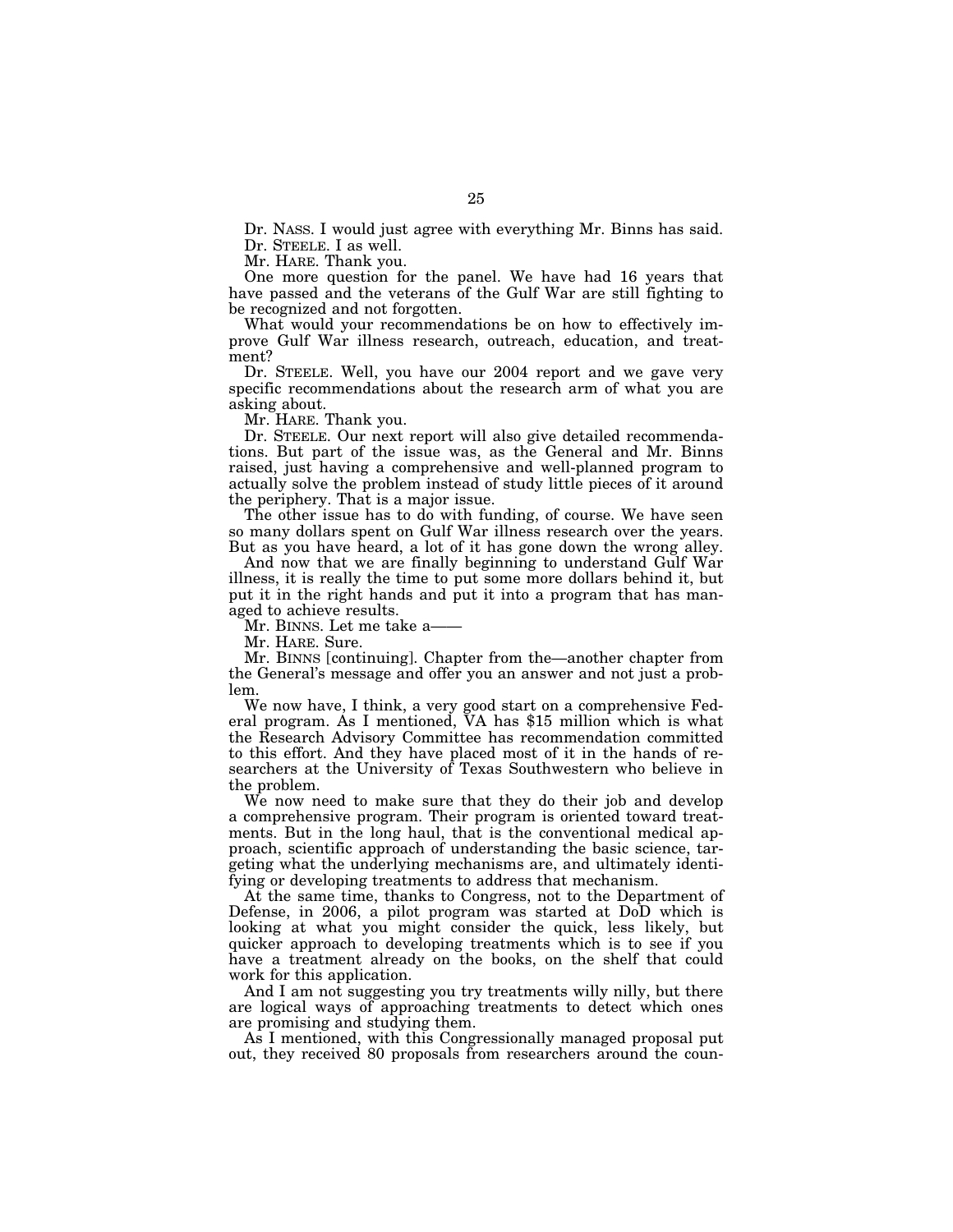try and some of them from other countries suggesting treatments and diagnostic tests that could be tried.

So this program unlike many of the programs in the past has a strategy that is promising and works. All that is needed now is to fund it to balance the program that VA is funding at the University of Texas.

The problem is this is actually the bigger piece. DoD has funded two-thirds of research in the past and they are not funding anything as of this minute.

So if you want to have a comprehensive program, you have the makings of it. You just need to fund the \$30 million in the DoD budget to balance the \$15 million in the VA budget and you will have a very coordinated program.

Mr. HARE. Thank you, Mr. Binns. My time is out, but I would like to, on my second round, Doctor, ask just a couple brief questions. So, Mr. Brown?

Mr. BROWN OF SOUTH CAROLINA. Thank you very much for your testimony. And if I might address this to Dr. Steele or anybody can include in, but apparently one time, you worked with the University of Kansas?

Dr. STEELE. Kansas State University.

Mr. BROWN OF SOUTH CAROLINA. Kansas State. Okay.

Dr. STEELE. I still do.

Mr. BROWN OF SOUTH CAROLINA. Okay. And, Dr. Binns, you mentioned about Texas, a research program there. And I guess that was one of the things that the General alluded to, that apparently there is diverse testing around the country and who has the umbrella to kind of digest all the results of these tests.

And I was alarmed to find that in all the research, there is not a data bank that monitors, you know, all the folks that are involved with ALS. And I know that you all are addressing other diseases besides ALS. But what can we do to kind of bring some kind of oversight to the process so we can have, you know, one path that everybody is traveling?

Dr. STEELE. Are you asking me or Mr. Binns? Actually-

Mr. BROWN OF SOUTH CAROLINA. It was directed to you primarily.

Dr. STEELE. Thank you.

One of the charges to our Committee is to provide this oversight of all the research related specifically to the health of Gulf War veterans. The question about ALS, I believe there is no such oversight Committee.

So we are in the position to monitor all of the research related to the health of Gulf War veterans including ALS and Gulf War illness.

Mr. BROWN OF SOUTH CAROLINA. I did not mean to interrupt, but you are focusing—ALS is one of the Gulf War components, right?

Dr. STEELE. Yes. That is one of the diseases affecting Gulf War veterans, correct.

Mr. BINNS. Let me distinguish, though, between what we are charged to do and able to do and with what, I think, you are asking about, sir.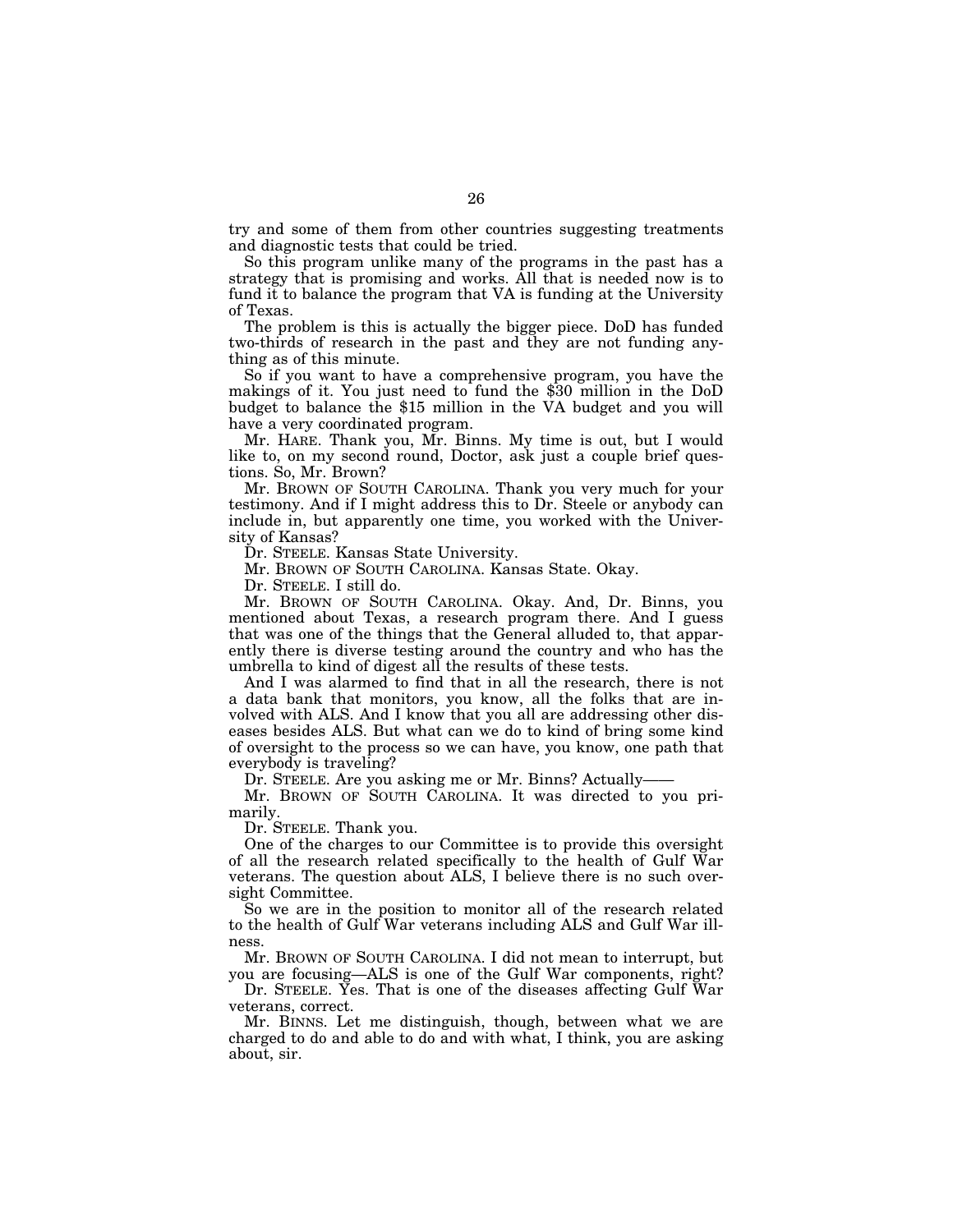We are advisors. Dr. Steele has a staff of two other people to look at a very large body of research and we can prepare reports suggesting areas to look at. We conduct public hearings and so forth.

What is necessary to achieve the goal you are speaking about, whether it be for Gulf War illness research or for ALS research, is a larger body of scientists who are focused on doing that role full time and nothing else, who are not conducting necessarily their own studies, but who are assimilating and directing the studies of others. Nobody does that in medicine today except for a very handful of people in private organizations. And NIH may do this. I can say with respect to Gulf War illness, nobody does it.

Mr. BROWN OF SOUTH CAROLINA. Yes. That would be my leading question is, are you all applying for NIH grants to try to further your research? Is that one of the money sources or you just go to the VA and the DoD?

Dr. STEELE. We serve on the Advisory Committee and we do not do research ourselves in that capacity. I can tell you that other researchers cannot apply to NIH for research funding for Gulf War illness research. ALS researchers can apply to NIH in some circumstances.

Gulf War illness research is handled exclusively by the Department of Veterans Affairs and the Department of Defense. And as you just heard, Department of Defense has not funded any this year and the Department of Veterans Affairs only funds researchers that are working at the Department of Veterans Affairs.

So as a result, there are no widely available funds to do research on Gulf War-related health problems.

Mr. BROWN OF SOUTH CAROLINA. I think you were here when I made mention that we were able to get a million and a half dollars earmarked for ALS, you know, Therapy Development Institute and we asked for really four and a half million.

So we did that through an earmark, not from the DoD recommendations. So I guess we could continue to try to support the program through additional earmarks if enough Members, you know, were involved in that process.

But we are looking for some kind of direction that we can move forward. I know that ALS has been around predominantly for 70 years and the Gulf War has been around 17 years. And I know there is a lot of fragmented research out there.

We are just looking for some way that we can get focused, you know, just in one war. That is what we keep talking about one war force, right? That is what we talk about in the military now, one force.

So this is kind of what we are looking for here. If you all could kind of give us some direction, we would appreciate it.

Dr. STEELE. It is a very important issue. Unfortunately, the two realms of ALS research and Gulf War illness research are separate, but we do have specific recommendations for providing funding for Gulf War illness research programs.

Mr. HARE. Mr. Moran.

Mr. MORAN. Chairman Hare, thank you very much.

First of all, I would comment to Mr. Brown that there is a difference between Kansas University and Kansas State University.

Dr. STEELE. There certainly is.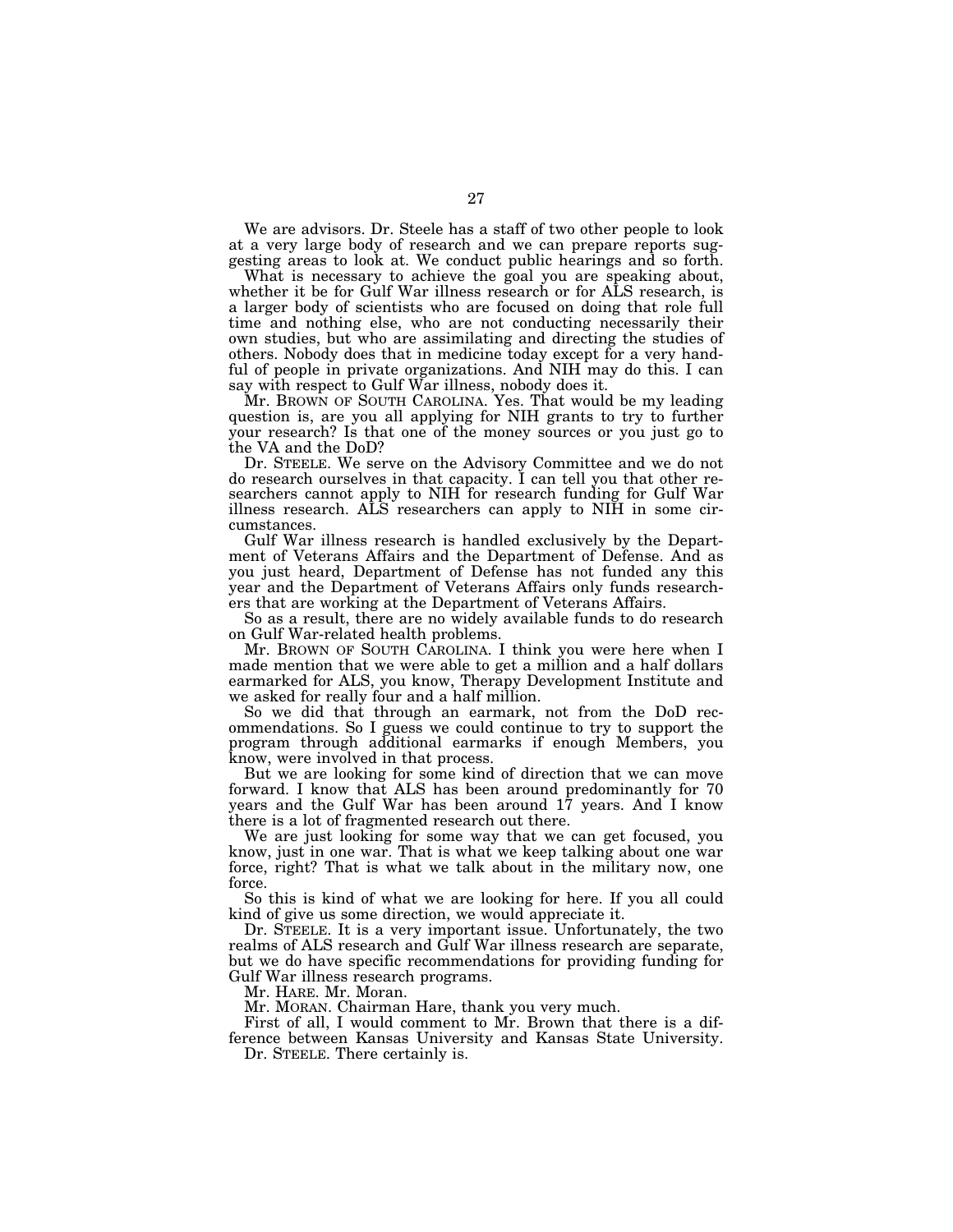Mr. MORAN. I will not take sides as to who is the leading institution in Kansas, but they are different.

Mr. BROWN OF SOUTH CAROLINA. Kansas City.

Mr. MORAN. Very good.

Let me say that we heard lots of compelling testimony, but the testimony of Mr. Binns, you indicated in your written as well as oral testimony, ''this government manipulation of science and violation of law to devalue the health problems of ill veterans is something I would not have believed possible in the United States of America until I took this job.''

That is a very strong statement. It is very disturbing to me. I have little doubt but that it is true, and I am confused as to why that would be the case. Why is not everyone's motivation here to find the right answers, cause and effect, and to pursue a cure or treatment of the conditions that our veterans find themselves in.

What is the systematic circumstances we find ourselves in in which you believe that people systematically are trying to avoid accurate information?

Mr. BINNS. You have asked the \$64,000 question, Congressman. I do not know the answer. I can speculate, but I think you could get better answers under oath perhaps from the people who followed those policies over the last 15 years.

Obviously you can speculate that it has to do with either—there is a whole long list, but I have no facts to back up what they might be.

Mr. MORAN. I always assume in life that people's motivations are honorable and I would certainly think that is the case when it comes to the care and treatment for men and women who have served this country.

I can guess what people's motivation is, spending of money, the priorities, budget, but just on balance, I cannot fathom why we would ever take the position that we are trying to find a lack of cause and effect. I mean, we ought to have scientific research based upon science, on a neutral initial position.

I suppose I would argue that if there is a bias to be had, it would be in favor, if there is uncertainty, that we as policy makers, not those as scientists, ought to be making decisions based upon the bias toward our veterans. Science ought to be providing us with the evidence, the accurate evidence so that we can make intelligent decisions.

Mr. BINNS. If I may just comment further, I think the attitude on this goes in waves and I think that in the post Vietnam era, there was clearly an attitude on the part of many who were managing Federal policy in this area that was also oriented toward denying and delaying and minimizing this problem. It took over 20 years for Agent Orange to be acknowledged as a problem. Now we know it was a very serious problem.

I think that part of what happened in the Gulf War is that the same philosophy, perhaps some of the same individuals were involved in the government at that time. Just in the last 6 months, there has been a renewal of the commitment of the country brought about, I think initially, by newspaper reporting, but certainly by the attitude of Congress, which I am sure will be reflected in the Federal bureaucracy as that message gets delivered to them.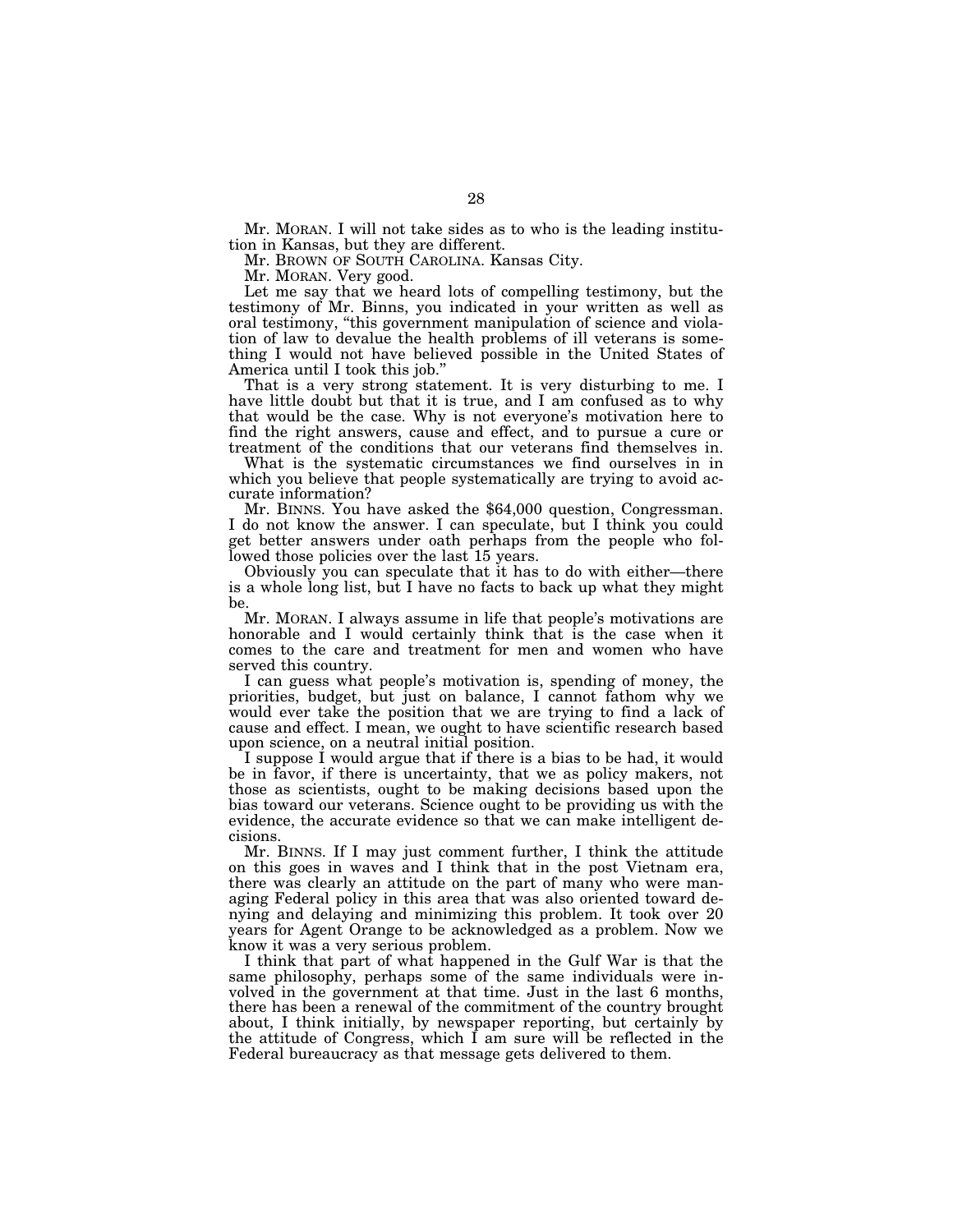But I know that for the last—well, even this Committee has held hearings in the past, it has been, I think, more than 5 years because I have been Chairman of this Committee for more than 5 years and I was delighted to get called here.

So the interest in veterans' health begins at Congress. We have seen everything that has happened that I described that is good has been because Congress is interested.

Mr. MORAN. The last hearing that either the full Committee or this Subcommittee had in regard to Gulf War illnesses was in 2002.

Dr. Nass, you seem to want to respond to my comments.

Dr. NASS. Thank you. Yes.

I actually made a memorandum written by Mr. Ross Perot available to Chairman Michaud. I cannot tell you where the initial impetus comes to misdirect research and minimize benefits for veterans.

But what I can tell you is that a small group of people were promoted and were switched around between VA, DoD, CDC, but that this same group has managed to push the theory that stress was the cause of Gulf War illness and to minimize it. And Perot named names and talked about a meeting that was held in which these people were given the order that the cause of Gulf War Syndrome that you are to promote is going to be stress.

Mr. MORAN. Dr. Steele indicated that the scientific evidence of that conclusion is clear and it is not stress related. I believe that is what you are telling us.

Does the attitude that it is stress related still prevail within DoD or the VA?

Dr. NASS. There is a lot of confusion. As I said, a VA doctor told the patient who met the CDC criteria for Gulf War Syndrome that she did not believe it existed.

There continue to be articles published in the literature, repeatedly, by people who have been funded by VA and DoD which minimize, obfuscate. These articles claim we are seeing the same diseases we saw after every war. Yet the fact that 25 percent of Gulf War veterans remain chronically ill is unprecedented. Such articles are just designed to confuse the issue.

Mr. MORAN. I guess Mr. Binns has testified as to that attitude still prevails. It is just a normal occurrence?

Mr. Chairman, I know my time is expired.

Let me ask if there is any different attitude between the VA and the DoD? Is this a monolific circumstance or there is a different approach depending upon whether you are at DoD or VA?

Mr. BINNS. There is a different approach within VA. The VA Office of Research and Development has changed its attitude, but the Office of Environmental Hazards has not.

Dr. STEELE. And it is also not the same top down. Some people within DoD understand the science and some have really not looked into it and perhaps still minimize these problems.

Mr. MORAN. Dr. Steele, thank you for joining us today. As a fellow Kansan, I appreciate your efforts in our home State.

Dr. STEELE. Thank you.

Mr. MORAN. Thank you, Mr. Chairman.

Mr. HARE. Thank you, Mr. Moran.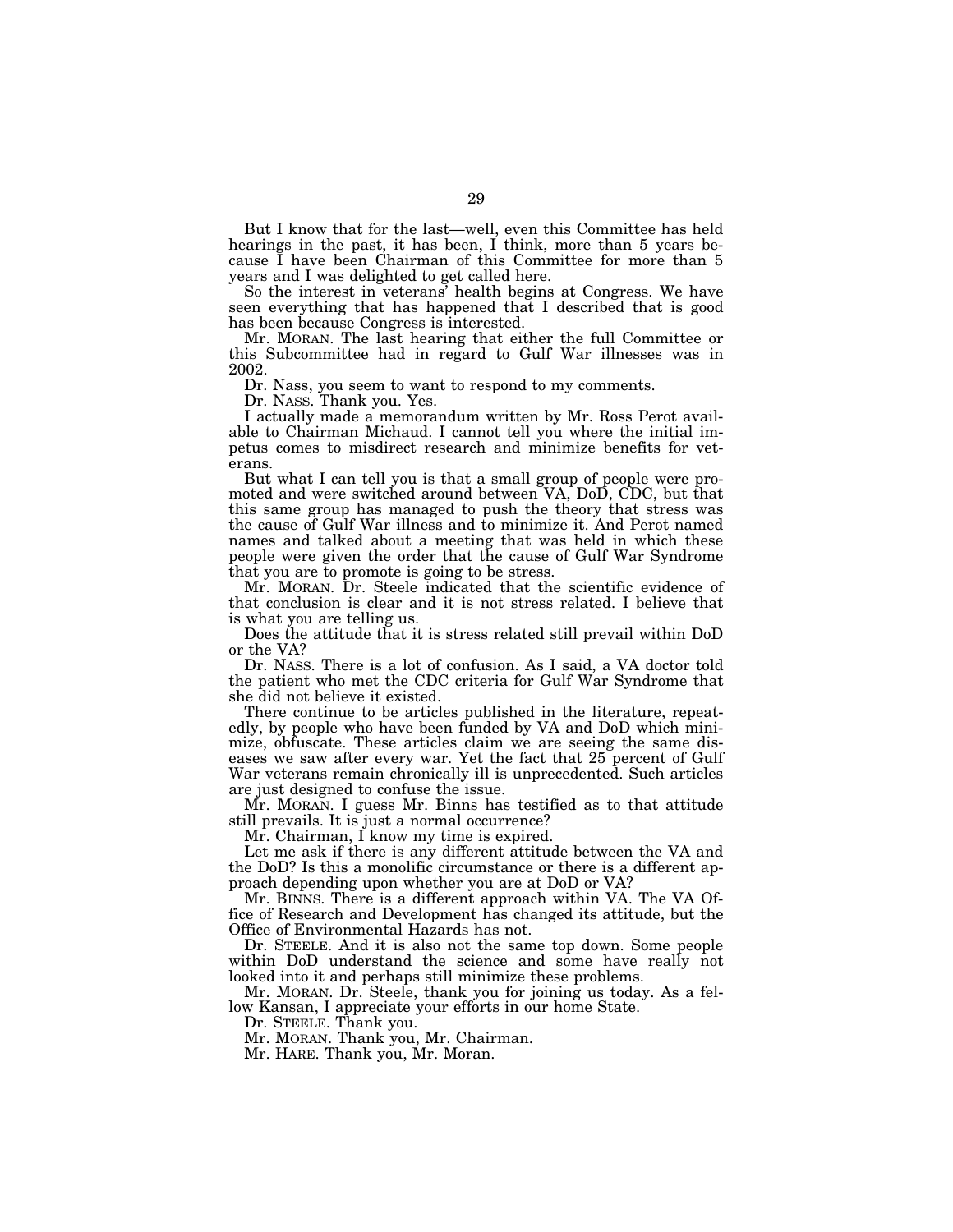Dr. Nass, I just have a couple quick questions for you that I wanted to ask before. You acknowledge the symptoms of Gulf War are not unique and that they relate closely with other diseases, conditions, and syndromes.

Just a two-part question here. Could you describe the health effects, if there is a typical case—I do not mean to say that every case is the same—but a typical case of Gulf War illness and how do you treat a patient that is suffering from Gulf War illness?

Dr. NASS. Yes. The typical case meets the CDC definition which is they have a widespread pain syndrome, pain amplification. They hurt in odd places. You cannot find tissue damage and if they do have tissue damage, you know, if they have an injury, they hurt ten times more than a normal person would.

They have cognitive problems which have been documented in repeated neuropsychological studies. They have problems with memory, focus, attention, concentration. They frequently have psychiatric problems.

The patients I see tend to have labile affects. They cry easily. They are easily upset. They are not able to control themselves in public the way most of us can.

In addition, very frequently, they have chronic diarrhea. They frequently have chronic respiratory problems. And then there are a range of—they are fatigued. Almost all of them are fatigued. They are stiff.

Some of them have frank musculoskeletal disease so that the Vaccine Healthcare Center came up with a case definition of an Anthrax vaccine-associated muscle disorder, in which muscle enzymes were elevated and the muscle did not function well and people hurt.

The Vaccine Healthcare Center doctors worked with CDC, but somehow they never published a case definition. And when I asked one of the doctors at CDC who is responsible for some of this type of research, he tried to tell me that CDC was completely uninvolved with it. So they wanted to bury this. They did not want anyone to know that these exposures actually may cause some new illnesses.

In addition, as Lea said, I agree with everything Lea said about this, you may see a variety of autoimmune and neurological illnesses that are occurring at what appear to be higher rates. So I have been in touch with three people who had shrinking of their cerebellum, for instance, part of the brain.

But we do not have good data to look at the rates, and be able to define what the rates are of these various individual conditions within the Gulf War population, or within military populations. And I think there are reasons for that, and that they are related to the overall obfuscation of Gulf War illness.

Congress directed the military to maintain databases of exposures, of troop movements, of illnesses and created a defense medical surveillance system back in the late 19nineties in which all the services' data would be linked.

However, at least three different people have looked at the accuracy of these records and found that the error rate varies from ten to thirty percent and sometimes is greater.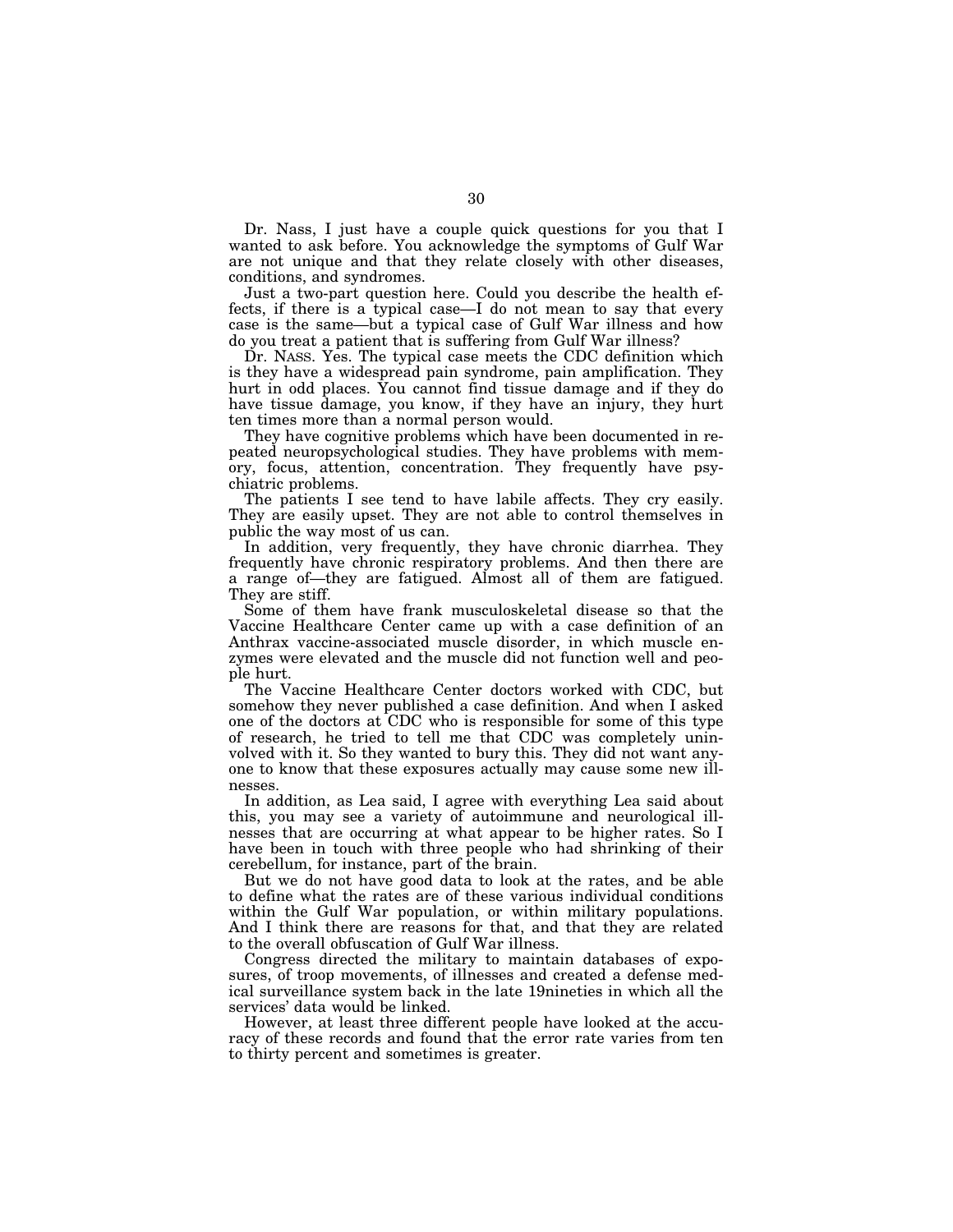Mr. HARE. Doctor, I do not want to interrupt you, but could you tell me how do you treat-

Dr. NASS. Sure.

Mr. HARE [continuing]. A patient that is suffering from-

Dr. NASS. All I know how to do, and most other people who are doing this also, go symptom by symptom—so that if they have chemical exposures that they are sensitive to, you teach them about that condition and have them avoid the noxious exposures which can make them acutely worse for a period of time.

If they have diarrhea, there may be causes that are treatable. Some people have abnormal gut flora that you can treat with antibiotics or anti-yeast medications. There are other medicines that will frequently control the diarrhea. They all have sleep disorders. You find medication that helps them sleep.

And it is a combination of piecemeal interventions—trying to work on every one of these symptoms and trying to teach the patients how to choose a lifestyle that will allow them to live better, teaching their relatives about it, educating them that it is a real syndrome and people should not think they are crazy. And you can improve their function maybe 30 or 40 percent, but they certainly do not get cured.

Mr. HARE. Thank you, Doctor.

I want to thank the panel for taking the time to be with us this morning and I appreciate your testimony. Thank you very much.

Dr. NASS. Thank you.

Mr. HARE. We are going to bring up the third panel. While we do, I am going to recess the hearing for about 5 minutes and then I will be right back. Thank you.

[Recess.]

Mr. HARE. The Committee will now reconvene.

Our third panel is Dr. Lawrence Deyton, the Chief Public Health and Environmental Hazards Officer, Office of Public Health and Environmental Hazards, U.S. Department of Veterans Affairs.

He is accompanied by Dr. Mark Brown, who is the Director of Environmental Agents Service, Office of Public Health and Environmental Hazards, U.S. Department of Veterans Affairs.

And Dr. Timothy O'Leary, who is the Director of Biomedical Laboratory Research and Development Service and the Director, Clinical Science Research and Development, Office of Research and Development, U.S. Department of Veterans Affairs.

And Dr. Eugene Oddone?

Dr. ODDONE. Correct.

Mr. HARE. Dr. Eugene Oddone, who is the Director for the Center for Health Services Research in Primary Care. He is a Principal Investigator of the National Registry of Veterans with ALS, U.S. Department of Veterans Affairs.

Let me thank you all for coming this morning. I look forward to your testimony.

And, Dr. Deyton, we will start with you. Thank you.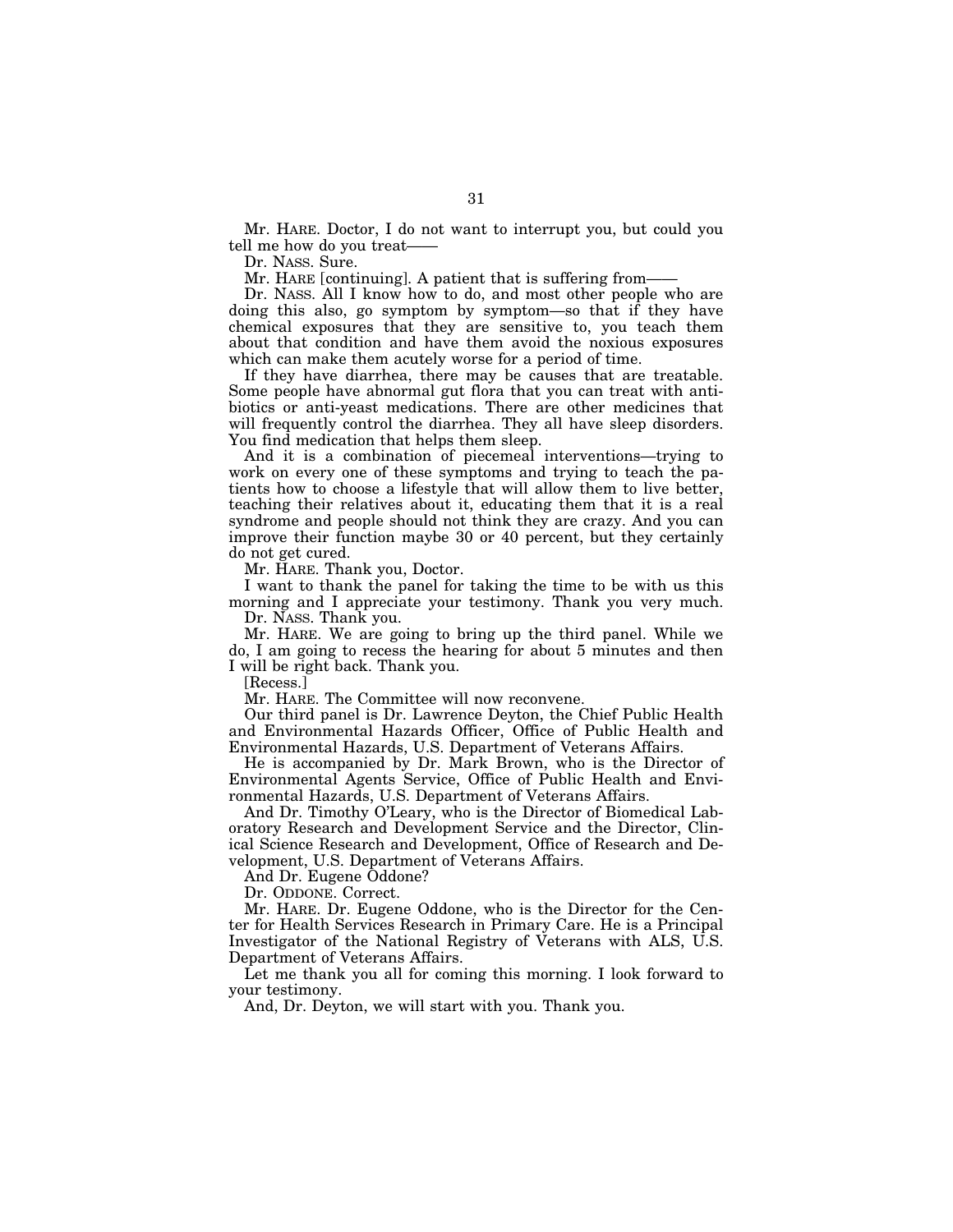**STATEMENT OF LAWRENCE DEYTON, MSPH, M.D., CHIEF PUB-LIC HEALTH AND ENVIRONMENTAL HAZARDS OFFICER, VETERANS HEALTH ADMINISTRATION, U.S. DEPARTMENT OF VETERANS AFFAIRS; ACCOMPANIED BY MARK A. BROWN, PH.D., DIRECTOR, ENVIRONMENTAL AGENTS SERVICE, OF-FICE OF PUBLIC HEALTH AND ENVIRONMENTAL AGENTS SERVICE, VETERANS HEALTH ADMINISTRATION, U.S. DE-PARTMENT OF VETERANS AFFAIRS; TIMOTHY O'LEARY, DI-RECTOR, BIOMEDICAL LABORATORY RESEARCH AND DE-VELOPMENT SERVICE, AND DIRECTOR, CLINICAL SCIENCE RESEARCH AND DEVELOPMENT, OFFICE OF RESEARCH AND DEVELOPMENT, VETERANS HEALTH ADMINISTRATION, U.S. DEPARTMENT OF VETERANS AFFAIRS; AND EUGENE ODDONE, M.D., MHSC, DIRECTOR, CENTER FOR HEALTH SERVICES RESEARCH IN PRIMARY CARE, PRINCIPAL INVES-TIGATOR, NATIONAL REGISTRY OF VETERANS WITH ALS, VETERANS HEALTH ADMINISTRATION, U.S. DEPARTMENT OF VETERANS AFFAIRS** 

Dr. DEYTON. That is quite all right. Thank you very much, Congressman Hare, Congressman Brown. And I know Congressman Moran had to leave. Thank you for the opportunity to be here this morning to talk about these very important issues.

First, I think we all have to and want to express our honor and are moved by the experiences and examples of the veterans we heard from on our first panel this morning.

I must, and really want to, respond specifically to General Mikolajcik's moving testimony. I am an active clinician in the VA healthcare system. I help care for persons living with ALS and I have some appreciation of the struggle such a catastrophic condition brings to a person and to their family.

We all need to pay attention, very careful attention to the challenges the General has laid down before us today. That the General has so selflessly dedicated his energies to educating all of us about ALS inspires me and I know inspired Secretary Nicholson when they met recently.

General Mikolajcik's service makes me all the more proud to serve him and all of our veterans, and I thank you, General, for being here today.

My written testimony, Congressman, addresses three major topics. First is VA's efforts to improve clinical care and our understanding of the illnesses affecting veterans who served in the 1991 Gulf War.

Second, how these efforts have helped us respond to the healthcare needs of our troops fighting in this same region today.

And, third, VA's response to concerns about potential increased risk of ALS among military servicemembers.

As you are well aware, Mr. Chairman, every conflict in which our troops take part has the potential of both short-term and long-term health effects for those involved. The possible short-term health effects are the obvious risks of the battle.

The risk of longer term health effects are manifold and sometimes emerge years or even decades later. Those risks may be related to many factors including exposures to toxic substances, some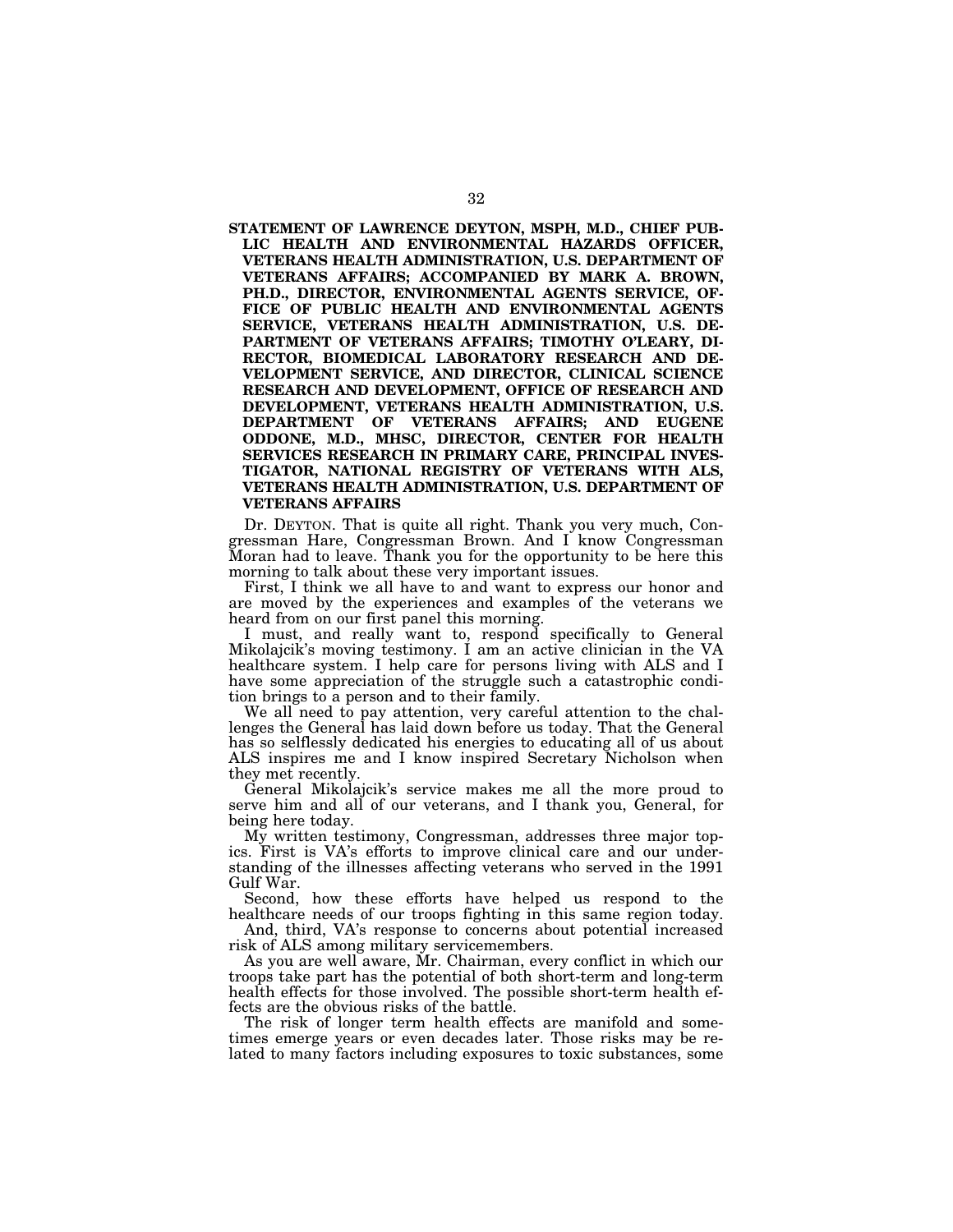of which are known, others not, but may have their health effects emerge years or decades later.

VA has learned from past conflicts that the sooner we can collect health information on our troops and our veterans, the sooner we can initiate epidemiologic surveillance and well-designed studies on these populations of servicemembers to understand the longer term health effects of combat and establish a solid foundation of knowledge upon which we can build a coherent health program for our veterans.

I hasten to add the mission of combat is to accomplish the tasks assigned and protect our troops. Thus, the battlefield is a poor source of epidemiologic information. So we, the healthcare team caring for our veterans years later, are frequently left with less than perfect knowledge with which to understand those exposures to which these brave men and women have endured during their service.

That less than perfect knowledge may hinder our understanding of the cause of some of the health problems, but it does not keep us from providing world-class healthcare to our veterans then and now.

In order to better understand the health effects of the 1991 Gulf War, in 1992, VA established a Gulf War Veterans Health Examination Registry which offers comprehensive physical examinations and collects data from those veterans who participate.

As of June of this year, over 100,000 Gulf War veterans have enrolled in the Gulf War Registry and it continues to make new enrollments every day. In fact, over 7,000 veterans from the current conflict have enrolled.

Mr. Chairman, while registries help us reach out to the veterans and help us better characterize their health status, registries cannot replace well-conducted epidemiologic or biomedical studies of the health effects reported by those veterans. Thus, VA has initiated multiple epidemiologic and biomedical research studies to allow us to continue to provide knowledge on Gulf War related illnesses both to veterans and their families as well as to educate our clinicians.

Mr. Chairman, as the first Gulf War conflict ended, we all learned and worried about veterans returning from that theater with hard to diagnose, multi-system complaints. To better understand the causes and identify treatments, VA has funded the epidemiologic and biomedical research I just mentioned and also has established war-related illness and injury study centers to provide specialized healthcare for those veterans with difficult to diagnose or undiagnosed but disabling illnesses.

These centers have assisted many veterans and have contributed significantly to the medical literature on both the diagnosis and treatment of these real but vexing clinical situations.

One of the most important responsibilities we have in VA is to assure our veterans and their families are aware of the VA programs and information about how we can assist them with their healthcare needs. Thus, for our veterans who served in the first Gulf War, VA publishes and mails to over 400,000 veterans the Gulf War Review Newsletter and has also distributed over a million copies of a brochure summarizing VA benefits.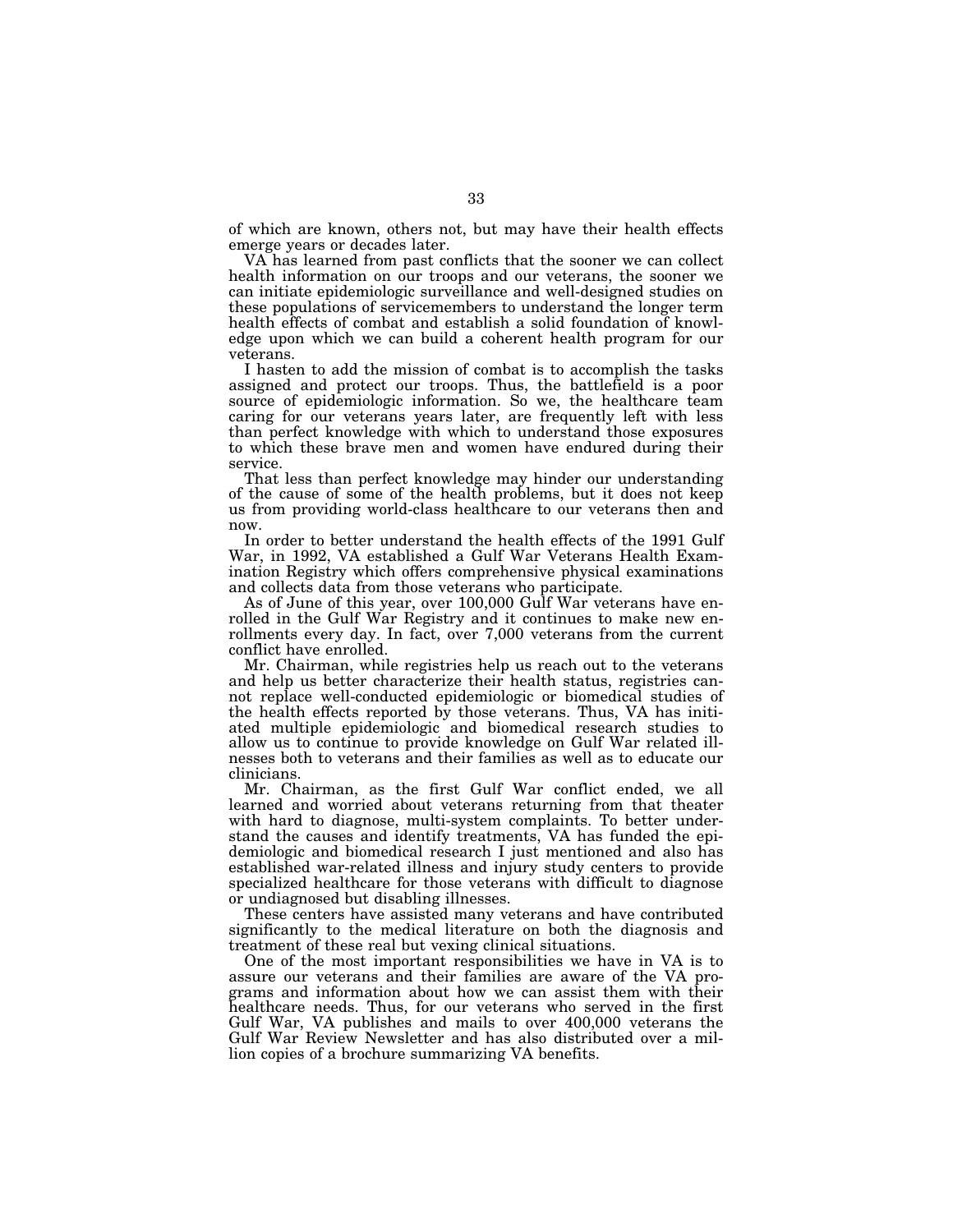General Mikolajcik, with his moving testimony and his dedication to improve veterans' healthcare needs leads me to conclude my statement with some comments about VA's action in relation to ALS.

Mr. Chairman, VA became aware of reports of possible increased incidence of ALS among veterans in 2001. In that year, VA implemented a policy for referring Gulf War veterans' ALS disability claims to VA's central office for review and special consideration.

Since that time, VA's continued concern about possible increased incidence of ALS among veterans led us to create a VA ALS registry which has enrolled nearly 2,000 veterans.

In addition, VA has initiated multiple research projects to improve the diagnosis and treatment of ALS. And in 2005, VA asked the Institutes of Medicine to conduct an independent review of the scientific basis of all the relevant studies on ALS to help us determine the validity of the evidence connecting ALS and military service.

The results of that report concluded that although there are very few relevant studies which have been completed and there are significant limitations in the studies which have been conducted, the Institute of Medicine concluded there is limited and suggestive evidence of an association between military service and later development of ALS.

In response to that IOM report, Secretary Nicholson convened a task force to review the IOM's assessment. That task force has completed its review and Secretary Nicholson wants the Committee to know that all veterans who have or suspect they may have ALS, VA treats veterans with ALS. ALS is a catastrophic disease and veterans with significant impairment are eligible for priority category four which will assure they have access to VA healthcare.

It is the Secretary's view that the question of whether ALS should have presumptive service connection still requires more research. While preliminary studies as cited by the IOM show there may be some association, the research is not extensive enough to be conclusive.

The Secretary would like more research to see if a strong correlation exists and he has directed us today to help conduct that research.

Again, I want to thank you for calling this hearing. There are many topics that we have discussed today. And I want to particularly thank General Mik for his continued service to our Nation and to our veterans.

That ends my oral statement. I am happy to take any questions, sir. Thank you again very much.

[The prepared statement of Dr. Deyton appears on p. 61.]

Mr. HARE. Thank you, Dr. Deyton. Mr. O'Leary?

Mr. HARE. Just Dr. Deyton. I am sorry.

Mr. O'LEARY. I did not come with a prepared statement, sir.

Mr. HARE. Pardon me?

Mr. O'LEARY. I did not come with a prepared statement.

Mr. HARE. That is fine. This is my first hearing that I am chairing, so you will have to bear with me for my errors.

Okay. Thank you.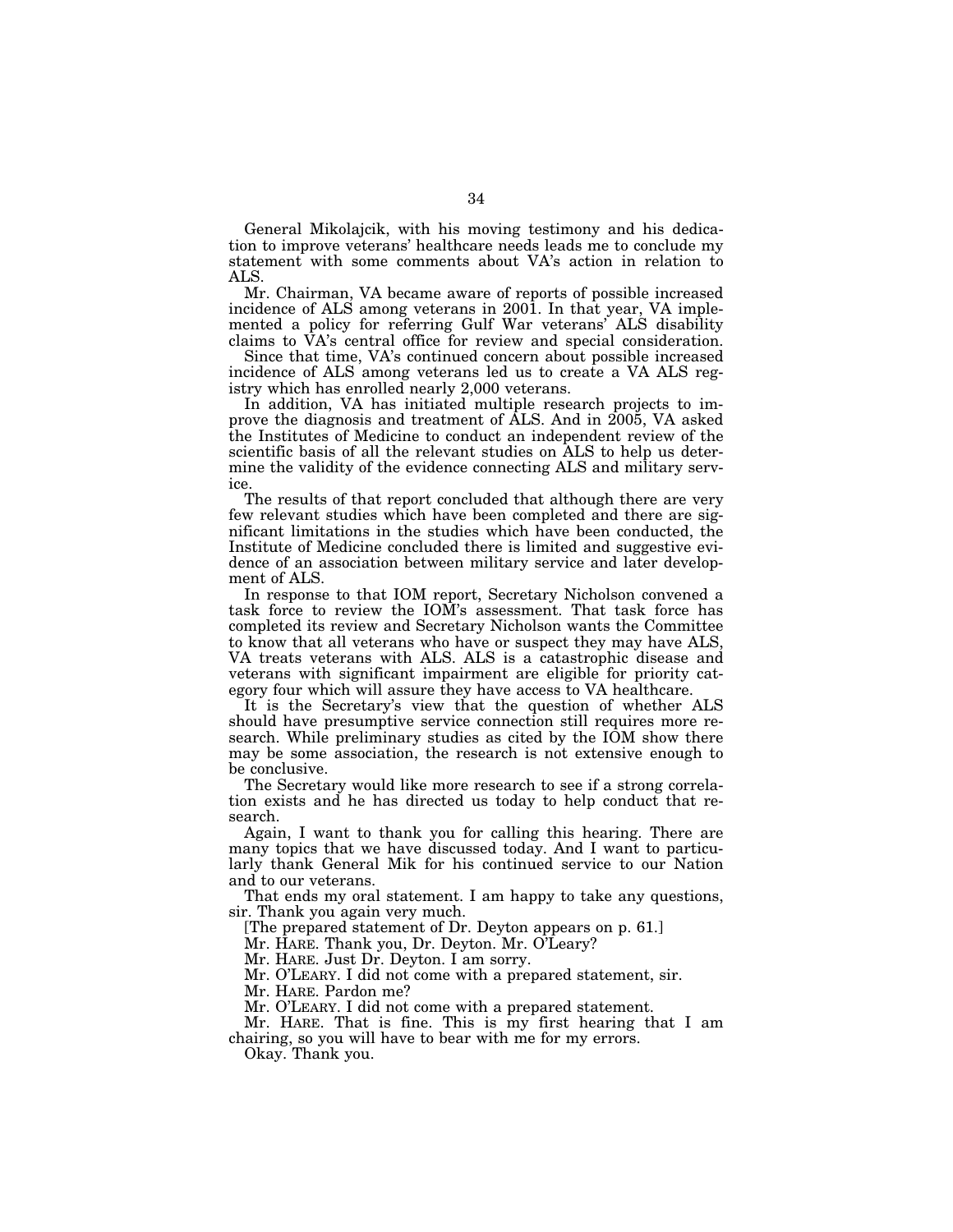I just have a couple questions here. The Gulf War Newsletter which is a publication that the VA initiated to help veterans of the Gulf War and their families be more aware of VA healthcare and other benefits, it is reported that that newsletter has not been mailed out for over a year.

And I was wondering what have you done to ensure that the outreach to Gulf War veterans is being done on a regular basis, that that outreach is.

Dr. DEYTON. The Gulf War Registry is continuing. It is a very important publication for us and it is continuing to be released. Dr. Brown helps run that—he can provide a specific response.

Dr. BROWN. Yes. The last publication was July of 2006. We expect to come out with the next edition of that at the end of the summer. It is in preparation now.

Mr. HARE. Thank you.

Because they suffer from a multitude of illnesses, the treatment of Gulf War veterans is by most accounts pretty complex. I think we could all agree.

When you heard Anthony Hardie in his testimony today state that the VA's Office of Public Health and Environmental Hazards' Web site contains little information that might be of any use to Gulf War veterans and/or their health providers, could you tell the Committee what type of training or continuing medical education requirements are in place currently at the VA to ensure healthcare professionals have the most current and up-to-date information of the Gulf War illness?

Dr. DEYTON. Yes, sir. As I said, I am a practicing clinician in the VA system and I think the theme that we have heard from all the panelists today is that there is much more knowledge needed in all of these areas, more research needs to be done to better understand.

So as a practicing physician, I want to know everything I possibly can so I can treat my patient who comes into my clinic complaining of some of those multiple system complaints that Dr. Nass so specifically told us about on the last panel.

And so we have developed multiple education tools for VA clinicians, for veterans and their families as well, to help understand that long list of multi-system illnesses and diseases that could compromise a veteran's health.

There is a Veterans Health Initiative Program that our office runs that has consolidated what knowledge we know and are continually updating that knowledge as more research is revealed about both the symptoms, the diagnoses that might be applied to those symptoms, and the possible treatments for that long list of symptoms.

And I think Dr. Nass really hit the nail on the head. You really have to go through a very long list of clinical possibilities, take them one at a time, and examine each one fully and do the right diagnostics and try and treat them one at a time.

Mr. HARE. Let me ask again, Dr. Brown, are there other clinical education components that we provide to VA providers and the public?

Dr. BROWN. Yes. It is a good question. I think we see outreach to veterans and their families and we see education of our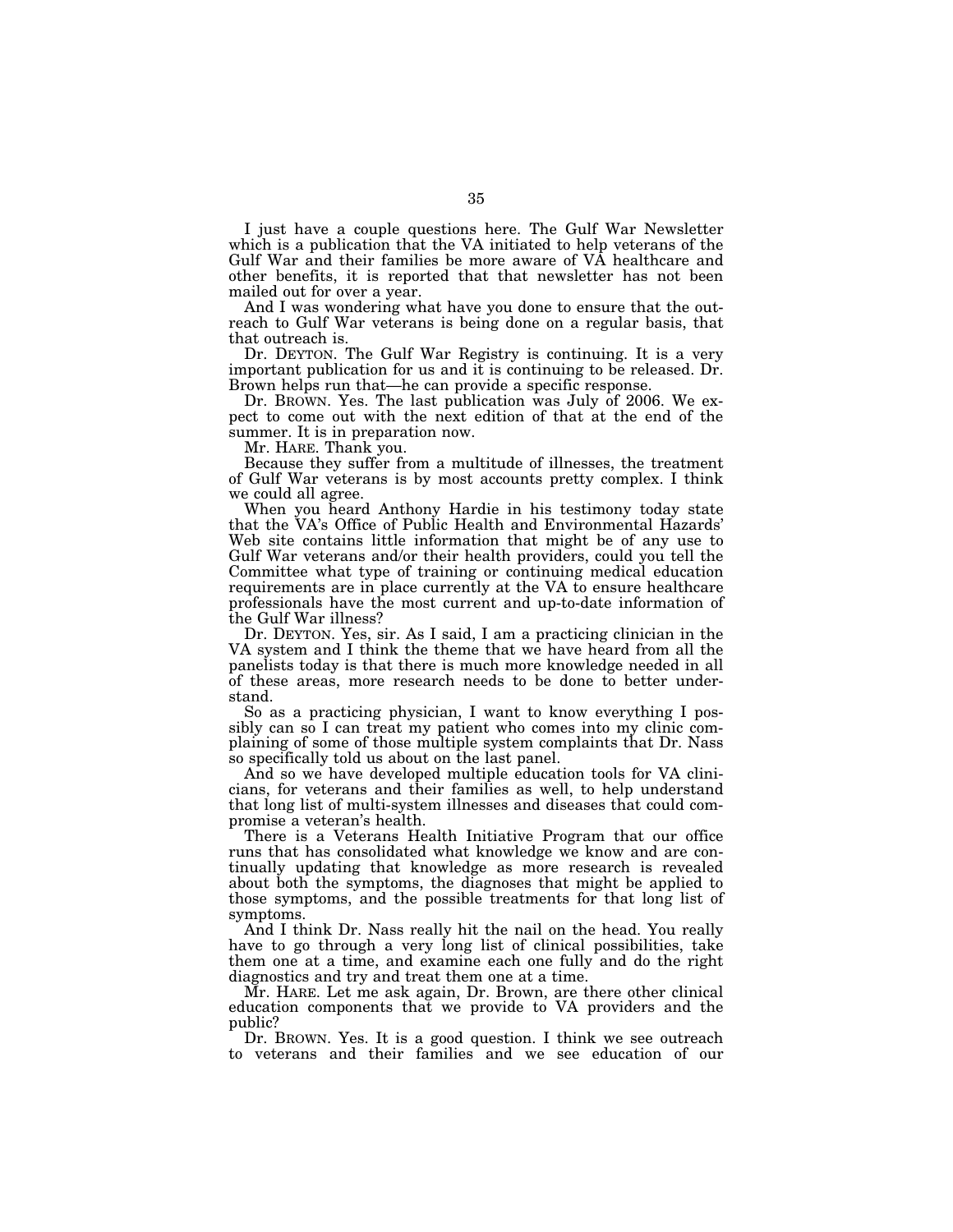healthcare providers as a top priority about veteran health issues in general and about issues surrounding Gulf War veterans, those who served in the 1991 Gulf War, and unexplained illness as a specific health issue.

And it is a long list. I would invite you to take a look at our Web site at www.va.gov/environagents and there is also a Web site specifically for Gulf War. And you can see some of these products.

We have, for example, this issue of unexplained pain and unexplained fatigue that you heard from some of the previous panels is a problem with veterans of the 1991 Gulf War. And so we pulled together what is called a clinical practice guideline which is essentially a tool kit for our healthcare providers to give them information about how to respond to these illnesses that we developed that is up on that Web site.

Another example you heard somebody mention earlier concerns brain cancer among some troops that were around where some chemical weapon munitions were blown up at the end of the war, when the 1991 cease fire was declared. There is some data now showing that some of those exposed may have greater risk for brain cancer. As Dr. Steele mentioned, it is a rare disease fortunately. But for those who it affects, it is obviously extremely serious.

We have information letters talking about the background and the medical issues surrounding that that a healthcare provider could read and that also a veteran and his or her family could also read.

I think if you look at our Web site, it may be that not everything is absolutely up to date as it possibly could be and that is something that we are continuing to work on, but I think we try to cover a wide range of health issues that are of interest to veterans and their families.

You received written testimony submitted for the record from Mr. Fahey, depleted uranium which is another concern of veterans and their families. We have background information on that. We also have information on vaccines and so forth.

I suppose the problem that we face is that there are so many risk factors that people have looked at that it is a challenge to keep up with it, but I think it has been helpful.

Mr. HARE. I know I am out of time, but just one question and then a comment.

Dr. Deyton, the General spoke this morning about an ALS task force. I think it is a wonderful idea and having the lead agency and, the other two items, the money and the other things that are necessary.

I wanted to know what your thoughts might be on that and do you believe that VA is taking—what direction you think the VA if you think they are taking the right direction on ALS along the way.

Dr. DEYTON. I think General Mik's suggestion is very sound. And to have cross-agency, public and private communication and coordination to make sure all the bases are being covered and being done in a consolidated, organized way is brilliant.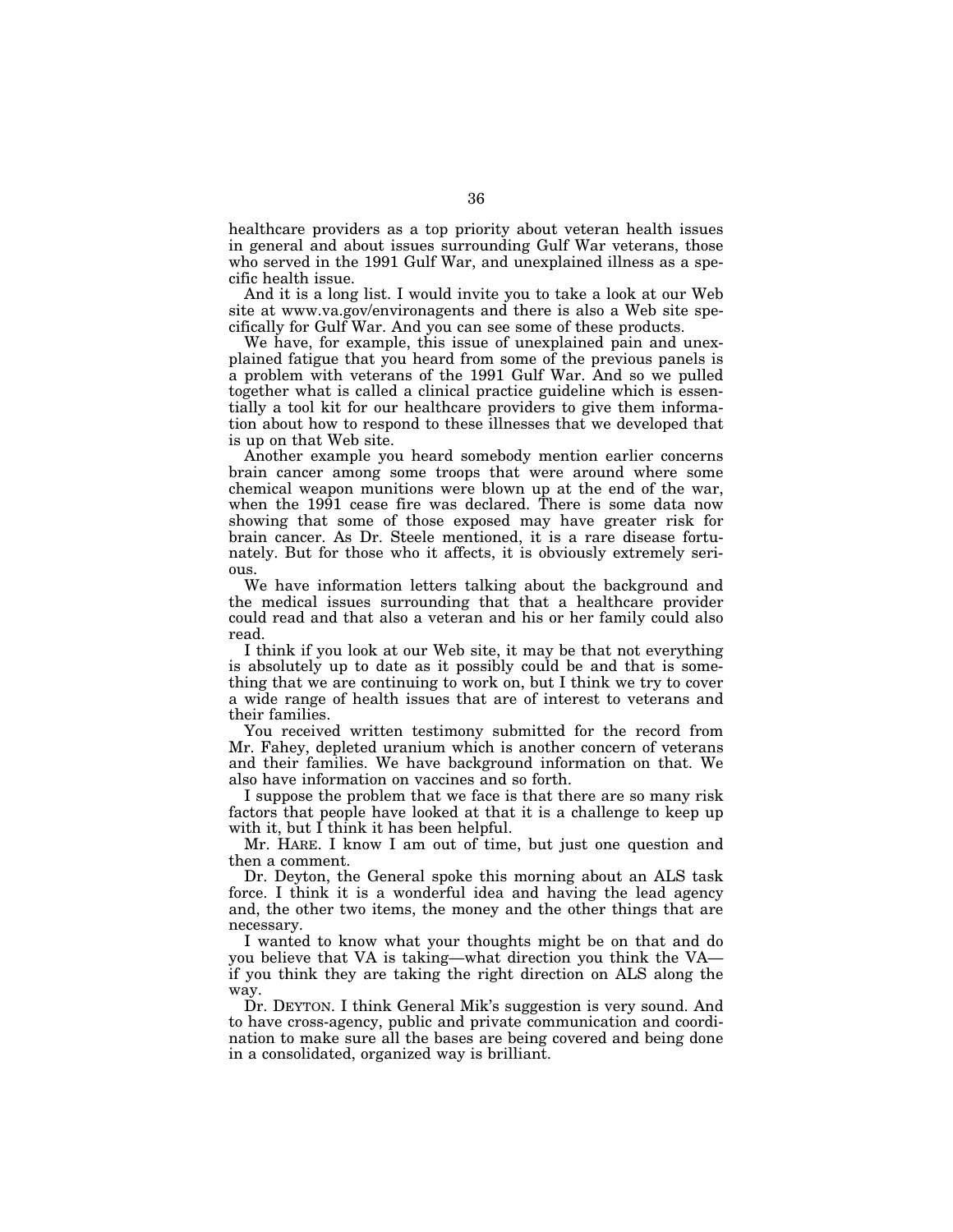And so both officially from a VA point of view, I cannot commit for the department, but I can tell you we would be at that table and wanting to be a major player in assisting with that task.

Mr. HARE. Thank you, Doctor. Mr. Brown?

Mr. BROWN OF SOUTH CAROLINA. Thank you very much and we certainly appreciate your testimony. And it has been a real interesting dialog as we had the three panels.

But my question would be that the Gulf War veterans are considered a disability if they contract ALS. Why would not all veterans be qualified with a disability compensation if they have ALS?

Dr. DEYTON. Certainly any veteran who has the diagnosis of ALS or other disabling condition like that can come to VA for healthcare. When  $\overline{I}$  spoke with the Secretary's office this morning and my own feeling as a practicing clinician, we want to make sure those veterans know they can come and should be coming to VA for their care.

With the disabling conditions, they would likely be categorized in priority category four which is a higher priority so that they would be sure to get the medical care that they need.

The issue raised about all veterans and their increased risk of ALS is very complicated. I personally agree with the findings in the Institute of Medicine's report that there is an association that has been demonstrated by scientific research.

The Institute of Medicine also went on to say they could not attribute any known factor to that increased risk. And we heard on the first panel, particularly, several cogent arguments for what those factors might be.

General Mik's point is exactly right. We need the research to be done to help nail down what the etiology is and, very importantly, a parallel path development of effective treatments and effective diagnoses.

The whole point is to establish a diagnosis before there is serious irreparable damage to the nervous system. So how do we find men or women who might be developing this and intervene immediately to preserve their neurologic function before there is any major deficit?

I think the ALS registry that VA has started and Dr. Oddone has been running is a very important tool. The research that VA has been conducting in ALS both in diagnostics as well as in treatments for ALS and other like diseases is very important.

And, again, back to General Mik's point of view. Having a consolidated cross-government, public-private communication about these issues, I think, would be very important. And, again, VA would welcome the opportunity to participate in that.

Mr. BROWN OF SOUTH CAROLINA. You heard the testimony when General Mik said that it was 2 years before, I guess, before he was able to get some consideration after basically he was diagnosed.

The other members of the military that come down with ALS, how long before they are eligible to be treated as a class four, do you know?

Dr. DEYTON. That is a good question, sir. I think that that depends upon the diagnostics and the degree of impairment that that particular individual would have. So at the point of a diagnosis of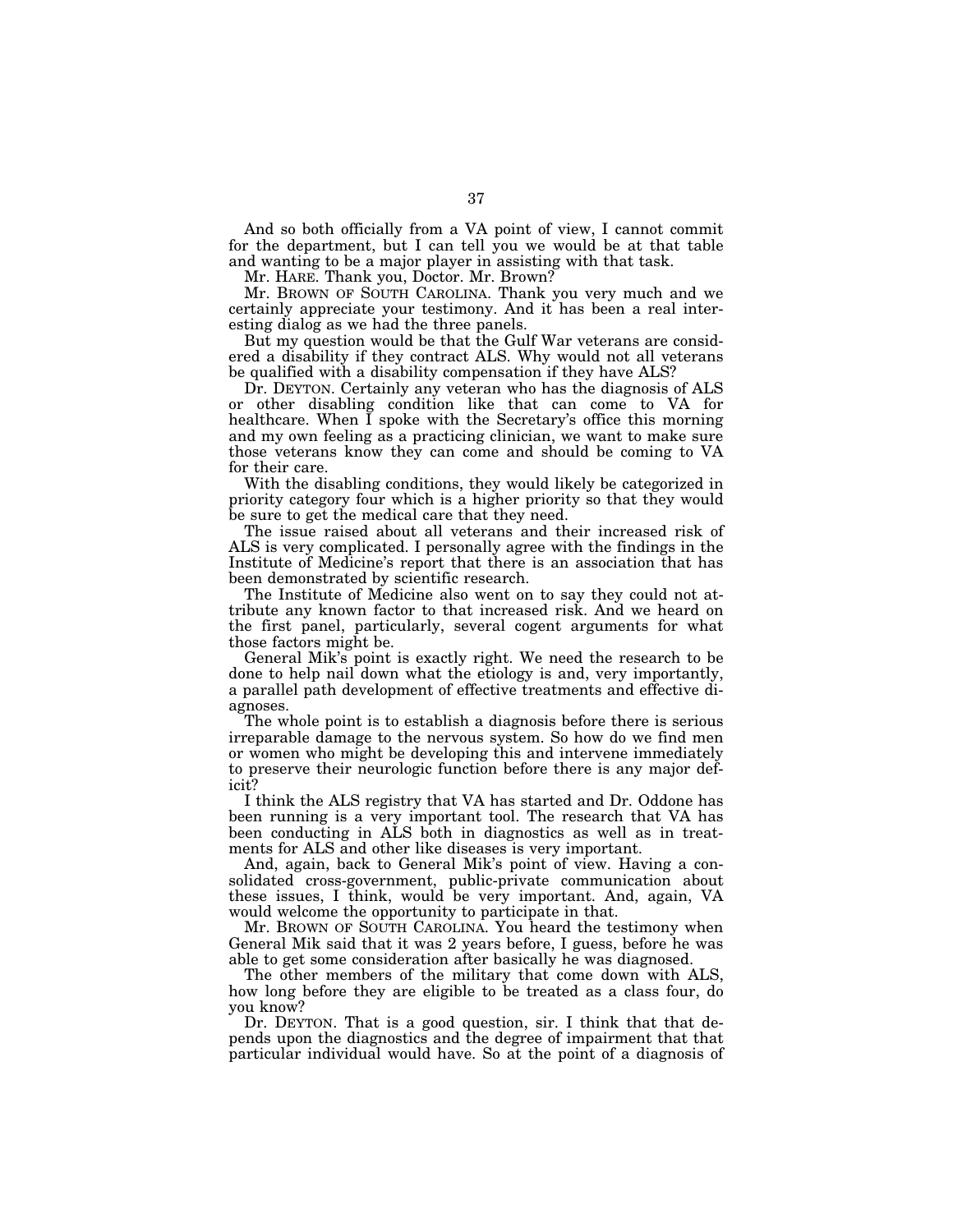ALS, relatively significant impairment would likely have occurred and they would be eligible at that point based on that impairment.

Let me ask Dr. Oddone. Maybe you have some other factors or perspective on that.

Dr. ODDONE. Yeah. I think it is like General Mik said. One of the difficulties with ALS is that there is not a single diagnostic test that confirms the disease. And so it is time often a second opinion, the experience he had where he had a first physician that said this looks like it could be this, but I would like you to get a second opinion.

And so all of those sort of delay in time, unlike you would get with a heart attack or something like that where it is pretty clear. There is a marker in the blood that tells you what it is. There is an EKG that tells you what it is. It is not that clear always in ALS and so the process takes time.

I cannot answer how that might affect policy.

Mr. BROWN OF SOUTH CAROLINA. I am just concerned. I know that one of the things he also requested was some kind of a common data bank and that we do not have one available.

Dr. ODDONE. Sir, you know, I think one of the reasons that the VA funded the registry was to do that, was to try to collect as complete as possible a group of veterans who have developed the disease. That started in 2003, pretty soon on the tail of when we found out that there was an increased incidence of the disease in veterans who were deployed to Persian Gulf War.

And so one of the purposes of that was, A, to do several things. One, do more in-depth studies about cause and etiology of the disease and several of those are ongoing now.

Second was to provide a collection for those veterans so that when we would find out about treatments, that we would know how to let them know about those.

Mr. BROWN OF SOUTH CAROLINA. And I guess my question is, if we have got the data bank and we are actually using it, we ought to be able to have some method to be able to determine early detection. Even if you do not have a treatment, we ought to be able to at least not have to have someone wait for 2 years before we recognize, you know, in effect, he has been inflicted with that disease.

Mr. O'LEARY. If I may address that, sir. I think that VA research actually has a pretty coordinated and comprehensive approach to this problem of ALS, looking at causes, earlier diagnosis, methods to retard the progression of the disease, research on the use of adult stem cells to perhaps reverse some of the effects of the disease, and, then finally, for those people that are suffering very badly, to palliate the effects of the disease and help them to cope more effectively.

I think there is some very promising research that has been done on the development of early biomarkers which in combination may provide a clue that would allow us to reach a diagnosis much, much earlier in the disease.

Having said that, it is relatively early research. It needs some confirmation. It needs some time to prove that it is true because not every exciting research finding turns out to be confirmed in later studies.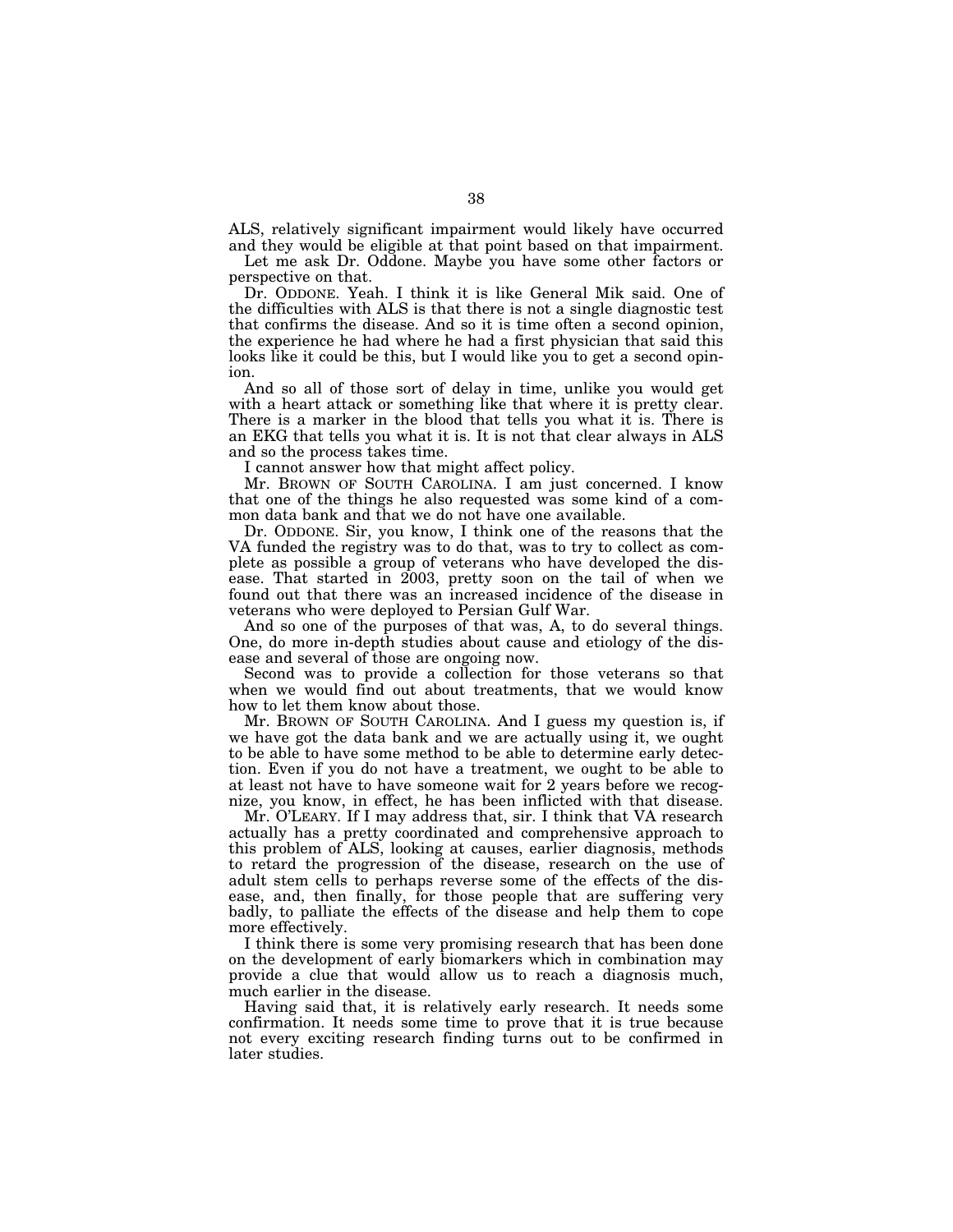But if this does prove to be true, it would be quite useful because that earlier diagnosis gives us the possibility then to intervene in the disease before so much destruction has occurred. And I think that is a really, really critical goal for us to achieve.

Mr. BROWN OF SOUTH CAROLINA. To the benefit side, what would it take to trigger allowing members of the Armed Services that contract ALS to become eligible for disability payments early on rather than wait until it is too late?

Dr. DEYTON. That is a complex question, sir. Let me try and I want to answer it in a couple different-

Mr. BROWN OF SOUTH CAROLINA. It is not a large number, right? Dr. DEYTON. I am sorry.

Mr. BROWN OF SOUTH CAROLINA. It is not a large number, is it, outside of the Gulf War?

Dr. DEYTON. I do not know what the number would be. Dr. Oddone might-

Dr. ODDONE. I do not have a census. I know how many patients are in the registry. It is nearly 2,000 patients in the registry. At the beginning of the registry, we made some estimates about how many veterans we would have based on the total U.S. veteran population and we anticipated that it would be between 1,500 and 2,500 veterans at any given time.

Mr. BROWN OF SOUTH CAROLINA. So we are not talking about a tremendous amount of money, right?

Dr. DEYTON. I do not know how much money it would be, but it is really not the money. It is the right thing to do for the veteran.

Mr. BROWN OF SOUTH CAROLINA. That is my question and I am just trying to justify a good answer from you all.

Dr. DEYTON. I am sorry. Ask the question again.

Mr. BROWN OF SOUTH CAROLINA. Okay. My question is, what do we have to do to be able to qualify those veterans that are not involved with the Gulf War that come down with ALS? I mean, how can we qualify them for immediate benefits?

Dr. DEYTON. The Secretary has the authority to grant presumptive service connection to any category that he or she wants. Congress could also enact a requirement for us to do that.

Mr. BROWN OF SOUTH CAROLINA. Well, I do not know if we have got a bill that could track with that. Could you all persuade the Secretary maybe to do the right thing?

Dr. DEYTON. And the good news is that the Institute of Medicine report that we requested that they do to look at the evidence is in the Secretary's hands. He has read it and his statement today is very clear that he wants to invest in the research necessary to understand that connection better and better. And so we will be doing that.

Mr. BROWN OF SOUTH CAROLINA. And maybe he could do that as his parting action. That would be great.

Thank you all very much.

And I apologize, Mr. Chairman, for overextending my time, but this has absolutely been a great dialog.

And thank you all for participating.

Mr. HARE. Thank you, Mr. Brown.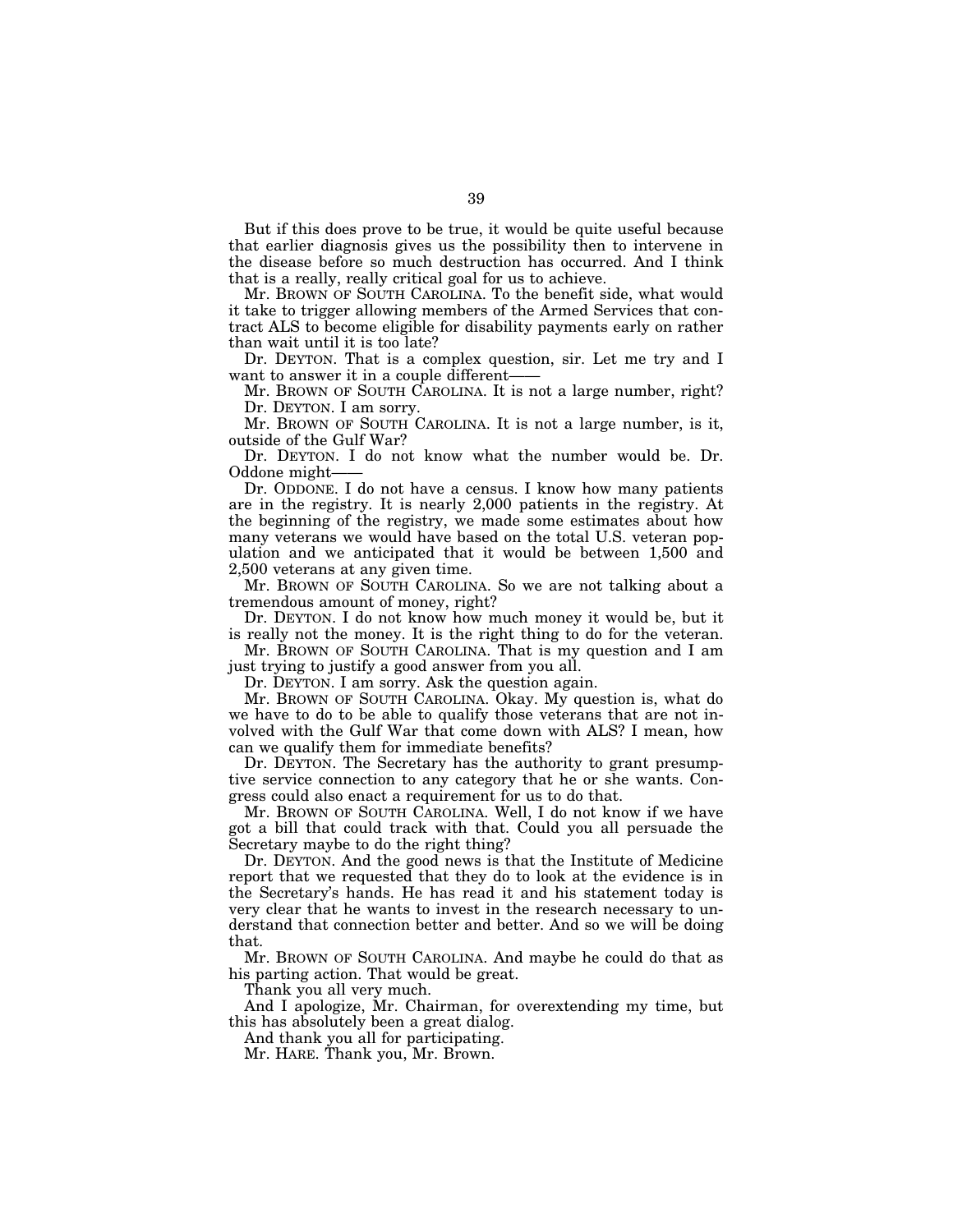Mr. Brown, I would not apologize at all. I think your questions were wonderful and thank you for hanging in with this rookie this morning.

Let me just close by thanking everybody that came this morning and into this afternoon.

I just want to say a couple things. If you would please convey to the Secretary the appreciation that I have in terms of the level four for ALS patients.

I have said on this Committee many times, and I know I am a freshman Member, but my opinion is I believe that we have a fundamental responsibility to do everything that we possibly could do for our veterans regardless of when they served, where they served, what branch they served in.

I cringe sometimes when I hear how are we going to afford it because to me, the question should be not how are we going to afford it. The statement ought to be we cannot afford to not do this.

I believe for people like General Mik and for other people and for the other witnesses that testified, the Gulf War vet that is still here with us, I think we have a moral obligation to do everything that we possibly can.

I hope that as we move down the road, and I talked to my friend here and colleague, Mr. Brown, about what we can do to try to help the General and other patients with ALS and coming up with the necessary funding. I always hope that we will err on the side of the veteran first and foremost and then worry about how we are going to figure it out on the other side because it is the right thing to do and, it sends an incredibly poor message, I think, if we make the veterans have to go through hoops that they simply cannot go through, cannot make it through, or we do not give them the information that they need to be able to get the kind of help that they are so desperately in need of.

So, you know, from this, I guess, very freshman Member of this Committee, I would hope that you would convey to the Secretary my sincere desire that—you know, I think Mr. Brown brings up a good point. Before he leaves, this would be a wonderful way, I think, of his leaving and to the new Secretary, whoever he or she may be, that we really lead by the presumption on our vets, that they are our best and our brightest and that we do have this moral obligation.

And, you know, we will figure out the money. I know we have PAYGO, but these are people who have given everything they have. And when you see somebody like General Mik—I am sorry.

Brigadier General MIKOLAJCIK. I wondered, Mr. Chairman, if I could I make another statement.

Mr. HARE. I was a Sergeant. You are the General, so go right ahead, sir.

Brigadier General MIKOLAJCIK. The VA talked about, we help all veterans that have ALS. Well, in my support group in Charleston, there is a veteran by the name of Tech Sergeant George Jarrell. He spent 24 years in the Air Force, served in Vietnam. He was on duty during the Gulf War, but not in the Gulf War. Because he is categorized as category eight, he did not even get as much help from the VA as the blocks on the table I had, nothing.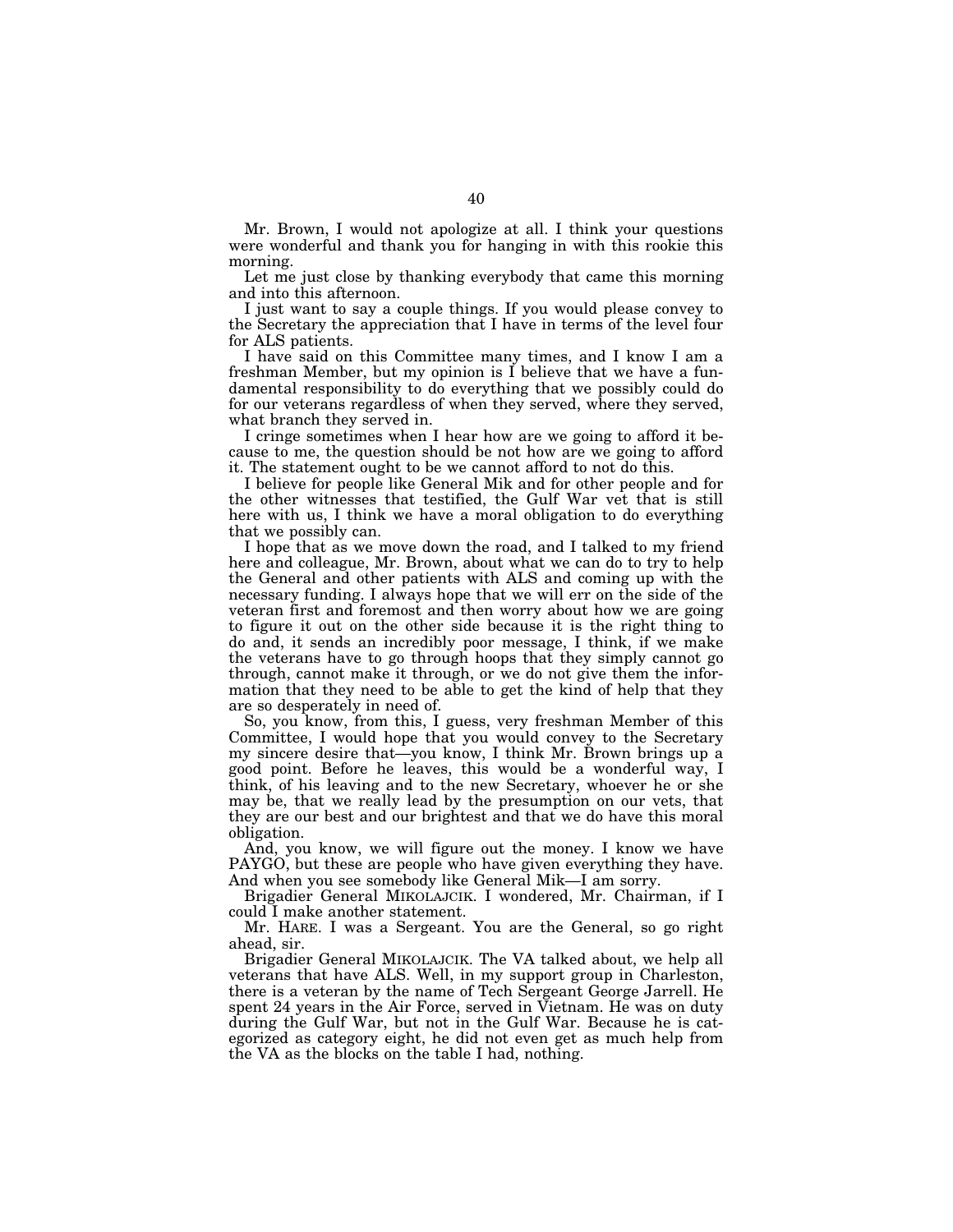There is a huge difference between service-connected disability and just being a veteran. And we can continue to do more studies. This town is great for them. But it is time to make a decision. Secretary Principi had courage when he took the data that he had and moved forward and said we are going to grant service-connected disability. And I think as the Chairman has just said, we owe that to the rest of our veterans. Forget the studies. Make a decision and help them.

George has had to mortgage his house to put a ramp into it. Congressman Brown and his office had gone to the VA in Charleston to get him an appointment and he still does not have it.

I am sorry to be so emotional, but my emotion is honest. Thank you, sir.

Mr. HARE. Thank you, General. Again, thank you for being here and your courage is incredible and your voice in terms of standing up for veterans is wonderful. And this Nation owes you a tremendous debt of gratitude not just for the service that you had but for what you are doing now. And I want to thank you on behalf of the Committee and I appreciate your wife coming with you.

And, you know, I hope I have done a fairly decent job of chairing this meeting this morning. And when Congressman Michaud gets back, if you would tell him that I did not mess it up too bad, I would be honored.

But I thank you all very much for coming. And with that, the hearing is adjourned. Thank you very much.

[Whereupon, at 12:29 p.m., the Subcommittee was adjourned.]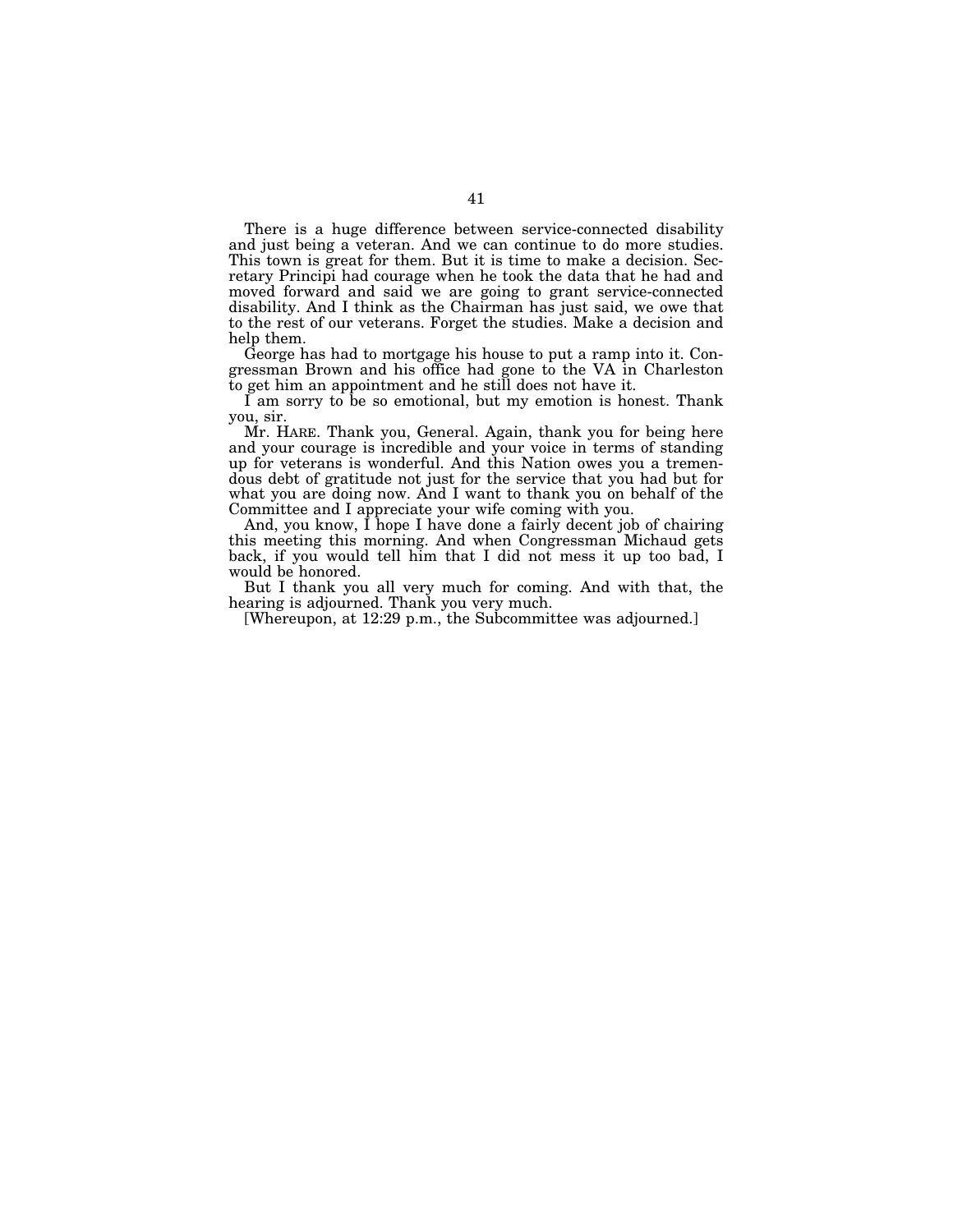# **A P P E N D I X**

### **Prepared Statement of Hon. Phil Hare**

The Subcommittee on Health will come to order. I would like to thank everyone for coming today.

Regrettably, Mr. Michaud, the Subcommittee Chairman had an emergency and is unable to be here today.

During this hearing today, the Subcommittee will examine Gulf War exposures of veterans, the incidence of ALS among Gulf War veterans and most importantly, where is the VA in conducting continuing research on Gulf War One exposures and what are they finding out about the current exposures in OEF/OIF veterans.

Many of the veterans who served in the Gulf War were exposed to a variety of potentially toxic substances during their deployments.

According the Research Advisory Committee on Gulf War Veterans' Illnesses more than 16 years after the end of Operation Desert Storm, a substantial proportion of veterans continue to experience chronic and often debilitating conditions characterized by persistent headaches, cognitive problems, somatic pain, fatigue, gastrointestinal difficulties, respiratory conditions, and skin abnormalities.

The Department of Defense and VA together have spent \$260 million on Gulf War illness research. While there have been numerous studies and much research conducted on Gulf War Illness, there are still many unanswered questions.

Another aspect of Gulf War One service is ALS. ALS is a progressive and nearly always fatal disease that affects a person's nervous system. According to the Institute of Medicine's *Amyotrophic Lateral Sclerosis in Veterans, Review of the Scientific Literature,* there is limited and suggestive evidence of an association between military service and developing ALS.

Additionally, in a study sponsored by the Department of Veterans Affairs in 2003, researchers identified that the incidence of ALS in veterans deployed to the Gulf was twice as high as the incidence of the disease among those who did not go to the Gulf.

I look forward to hearing from our panelists on these very important issues.

### **Prepared Statement of Hon. Henry E. Brown, Jr.**

Good morning. Chairman Michaud and Ranking Member Miller I want to thank you for holding this hearing to discuss important issues that have impacted many veterans, within my state of South Carolina and the Nation as a whole, who have served their country during the Gulf War. As a Member of this distinguished Subcommittee, it is my duty—it is our duty to provide our Nations veterans with access to the best heath care possible. It is our duty, perhaps even a moral responsibility for us here today, on this Committee to help those brave veterans who have helped defend our great Nation.

Today, I have the distinguished and dignified honor of introducing someone who answered the call of duty by helping his country when it needed him the most; and today he comes before us and asks for our help. His name is Brigadier General Thomas Mikolajcik. For many years, my personal friend and great American hero, Gen. Mikolajcik, or Gen. Mik as he is known by those closest to him, has been a leader in the Charleston community. First, as the commander of the C–17 wing based at the Charleston Air Force Base, and then as an active contributor to the Charleston Chamber of Commerce's military relations activities following his retirement in 1996.

While General Mik's dedication to the Charleston community would be noteworthy in any case, it is even more impressive when one realizes that his focus on the needs of his community come at a time when he is suffering from a debilitating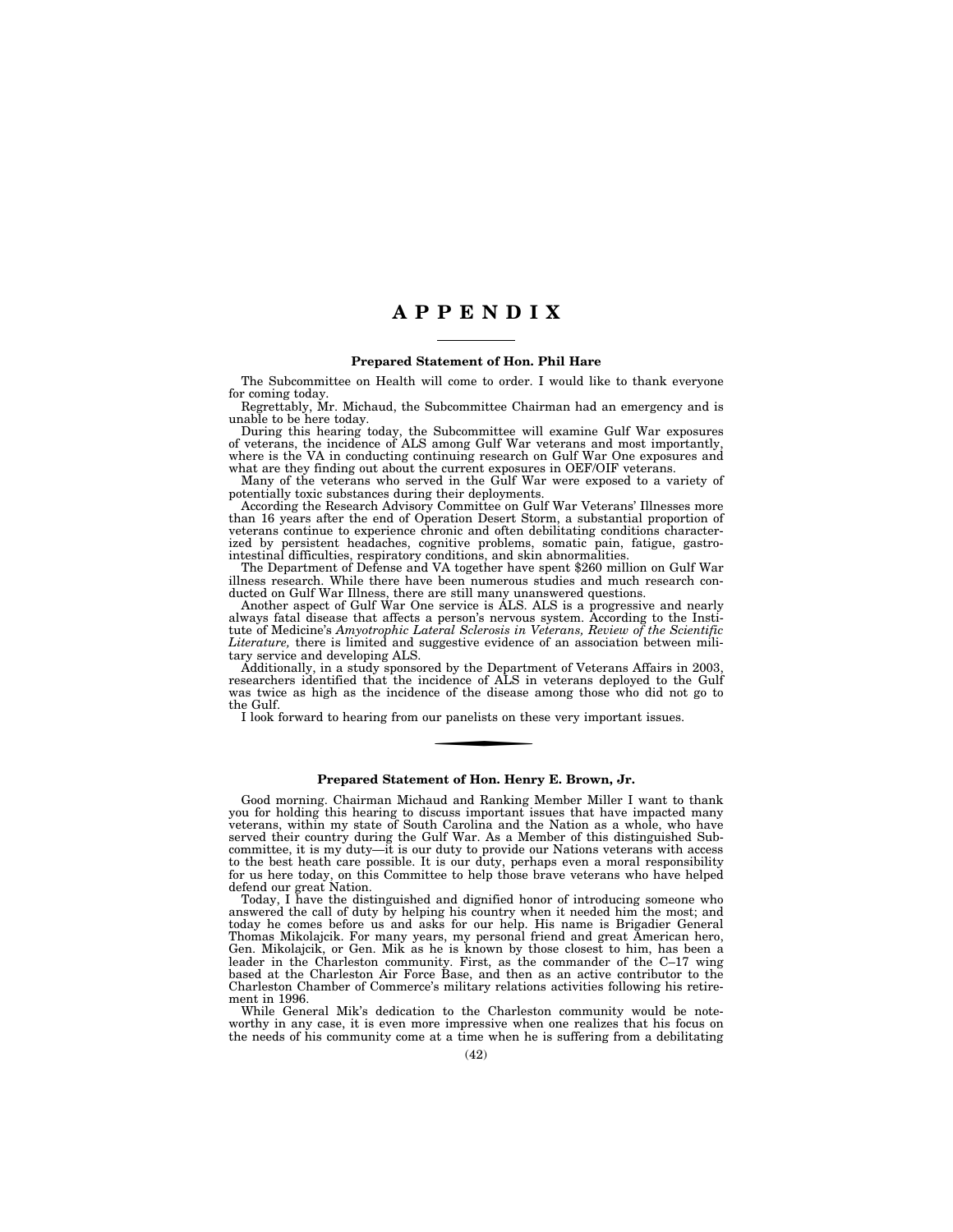and deadly disease. In 2005, General Mik announced that he had been diagnosed with Amyotrophic Lateral Sclerosis (ALS). While many individuals would have immediately withdrawn under the pressure and impact of ALS, the General used it as an opportunity, and with much resolve and endurance doubled his efforts and dedication. In addition to continuing his commitment to the Charleston community, the General has devoted a great deal of attention to raising awareness within the community of ALS and improving the quality of life for ALS patients and their families. Thanks to his efforts, a new ALS Association chapter was formed in South Carolina, and the only ALS clinic in the state was founded at Charleston's Medical University of South Carolina. General Mik is truly an inspiration to many throughout the Charleston community, continually thinking of others despite the grave challenges he faces.

Numerous studies have shown that individuals who have served in the military have a high propensity toward being diagnosed with ALS. While the Department of Veterans Affairs has identified ALS as a Gulf War I-related disease, cases abound that show the spread of this disease among veterans is much broader. Indeed, a re-cent study showed that veterans of all conflicts have a 60 percent higher chance of being diagnosed with ALS than the general population. It has been nearly 70 years since Lou Gehrig made his famous speech and retired from baseball after contracting this horrific disease, and it has been nearly 17 years since the end of the first Gulf War; and yet little has been done about this disease and even less is known about its causes. The work of General Mik has also brought to my attention the growing number of veterans contracting ALS outside of service during Gulf War I. My office is aware of a number of cases in my district from veterans who have developed ALS where the VA has denied their claims because their service was not within the presumptive timeframe of August 2, 1990 through July 31, 1991. We don't have a good handle on how many non-Gulf War I veterans have contracted ALS, what military-related risk factors exist, or what we can do to decrease the chances of ALS among our veterans and military service men and women. This issue is of special concern as we continue to have troops deployed in OEF/OIF.

The story of General Mik serves as a testament to the need for leadership at the Federal level toward developing a comprehensive ALS research program and a clear VA/DoD policy ensuring that all veterans with service-connected-ALS receive the attention they deserve, regardless of whether or not they served during Gulf War I. We need an agency to step up to the plate and lead Federal research into the causes of ALS and how we can better improve its treatment. Most importantly, we need to begin these efforts **NOW**, before more veterans, including General Mik, succumb to ALS.

### **Prepared Statement of Brigadier General Thomas R. Mikolajcik, USAF (Ret.), Mt. Pleasant, SC**

Chairman Michaud, Congressman Brown and Committee Members, thank you for this opportunity to testify.

My name is Tom Mikolajcik. I am neither an MD nor a PhD. I am a P–A–L–S. A patient with ALS.

I was diagnosed in October 2003. I was given a death sentence . . . and told to get a second opinion, while given a prescription for Rilutek which has limited value. Only by the Grace of God am I here to speak with you today. . . . And I have vowed to keep speaking until I no longer can.

Military veterans, like me, face a higher risk of this relentless killer. Fifty percent die in 1 to 3 years, another 20% die within 5 years and only 10% may live to 10 years. It was learned in 2001 that Gulf War veterans have two times the incident rate of the general population. We discovered in 2005 that all veterans dating back to World War II have 1.6 times the incident rate of the general population for developing ALS.

Four short years ago, the VA opened its voluntary ALS Registry. It registered 1,993 veterans suffering from ALS. I am sad to say, and it is unacceptable to me, that only 969 (less than 50%) are still alive today. And, ladies and gentlemen, that also means that somewhere between 1 out of 15 and 1 out of 30 ALS patients are military veterans. The government must step up to the plate on this issue!

We are currently exposing 100's of thousands more service members to the elevated risk of this disease. There will be young men, women, and families celebrating a return from Iraq and Afghanistan alive, who have no idea that they may soon be facing a certain death from ALS. We will have to answer those families when they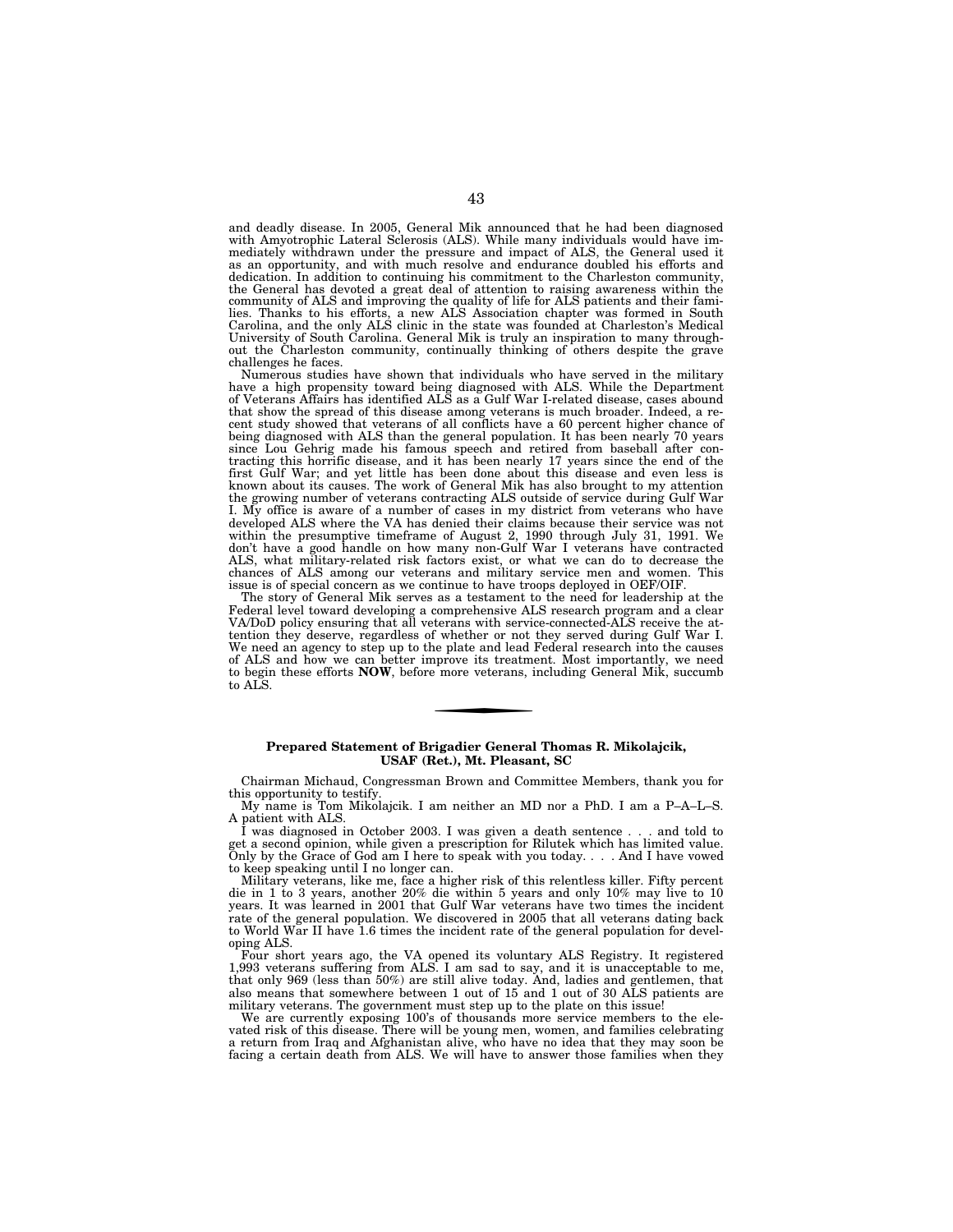ask what the government has been doing to prepare for this onslaught. For this reason, the government is compelled to assume leadership of this issue.

If these soldiers were dying in the field . . . rather than quietly at home as a consequence of their service, we would leave no stone unturned. We would use the best existing resources and programs to make sure they had whatever they needed to survive . . . to ensure that no man or woman is left behind.

Some say that a lot of ALS research has taken place. My response echoes the fa-mous words of President Lyndon Johnson: *''Research is good, results are better!''*  It's been nearly 70 years since Lou Gehrig made *his* farewell speech—and we have basically nothing—one questionable drug in 70 years!? How many thousands of private farewell speeches must take place before we realize we're not doing everything we can? Will I have to give *mine* before an appropriate, large-scale, comprehensive plan to tackle ALS is carried out?

ALS is more complicated than a Rubik's cube which is many sided, with multiple connections and various colors—**like this one.** One must consider causes, therapies, biomarkers, genomics, existing drugs, patient needs, palliative care as well as all avenues of research. Who is in charge of ALS research today? I have found no one in charge! What is the strategy for solving this ALS Rubik's cube? I've found no strategic plan! Who oversees and is accountable for existing medical research activities for ALS? No one!

So, yes, there may be many ongoing efforts into ALS, but potential success is thwarted by little cooperation, coordination, and sharing of information. From my viewpoint and understanding, there is no one entity in charge or accountable.

**These blocks or boxes represent ongoing ALS research.** All are separate, none are connected and there is no communication among them. We have underfunded researchers across the country; each working in their own little ''box''. This approach has been unsuccessful thus far.

We need to open the doors of labs and encourage collaboration. There should be no more deaths due to protection of ALS related intellectual property or potential profit. . . . Some of us are in a hurry. Therefore, it is the government's absolute responsibility to direct research into a full understanding of ALS.

In other words, my hope would be that we just not think *outside* the box, but totally redraw it; enlarging it to fit the enormity of this horrific disease. Many people come to hearings with problems and needs. I come before you with a solution also. I fully understand bureaucracy's aversion to change particularly within an industry as large as medicine and with the number of government agencies already dabbling, **yes, dabbling,** in ALS research.

Let's look back to 1961, when our Nation made a commitment to put a man on the moon within the decade. One government agency was put in charge and it was supported by other agencies, as well as private industry and individuals. My proposal is very similar. It worked then, it should also work now.

### *THIS IS WHAT I PROPOSE:*

Establish a Congressionally directed ALS Task Force with specific milestones and a time line. Within 30 days, establish an ALS Task Force made up of government agencies, ALS researchers, private ALS Institutes, patients and a facilitating team not related to ALS or the medical industry. Within 60 days, the Task Force should recommend which government agency will be in charge and the supporting roles of other agencies. Within 90 days, develop a strategic plan which outlines all avenues of research to be included. It must be comprehensive, forward looking and all inclusive. The strategic plan should also outline agency and researchers' accountability. An adequate and fair funding stream must accompany this strategic plan.

The decade of the nineties was the decade of the brain. However, we invested too little time and too few resources on research to understand diseases of the brain, especially such a devastating disease as ALS. Over 30 years ago our country launched a war on cancer. Because of that effort, we now have many treatments for this dreaded disease, even some cures. Isn't it time for us to launch a war on ALS and other neurodegenerative disease so that we can have effective treatments and even cures?

We designed and designated the Apollo Program to put a man on the moon. For ALS, we could call it The Hope Program—*H*elping *O*ther *P*eople *E*ndure.

From this day forward, this new direction can be a model program that has one government agency, designated by Congress, which has control and oversight of a lofty objective—solving the ALS Rubik's cube. There are many private models of leadership to draw upon. Innovations have sprung up driven by those connected to the disease including several with which I am involved (ALS–Therapy Development Institute, ALSA, MDA and MUSC ALS Clinic). These efforts will succeed with public leadership that amplifies their private support into an integrated whole. In the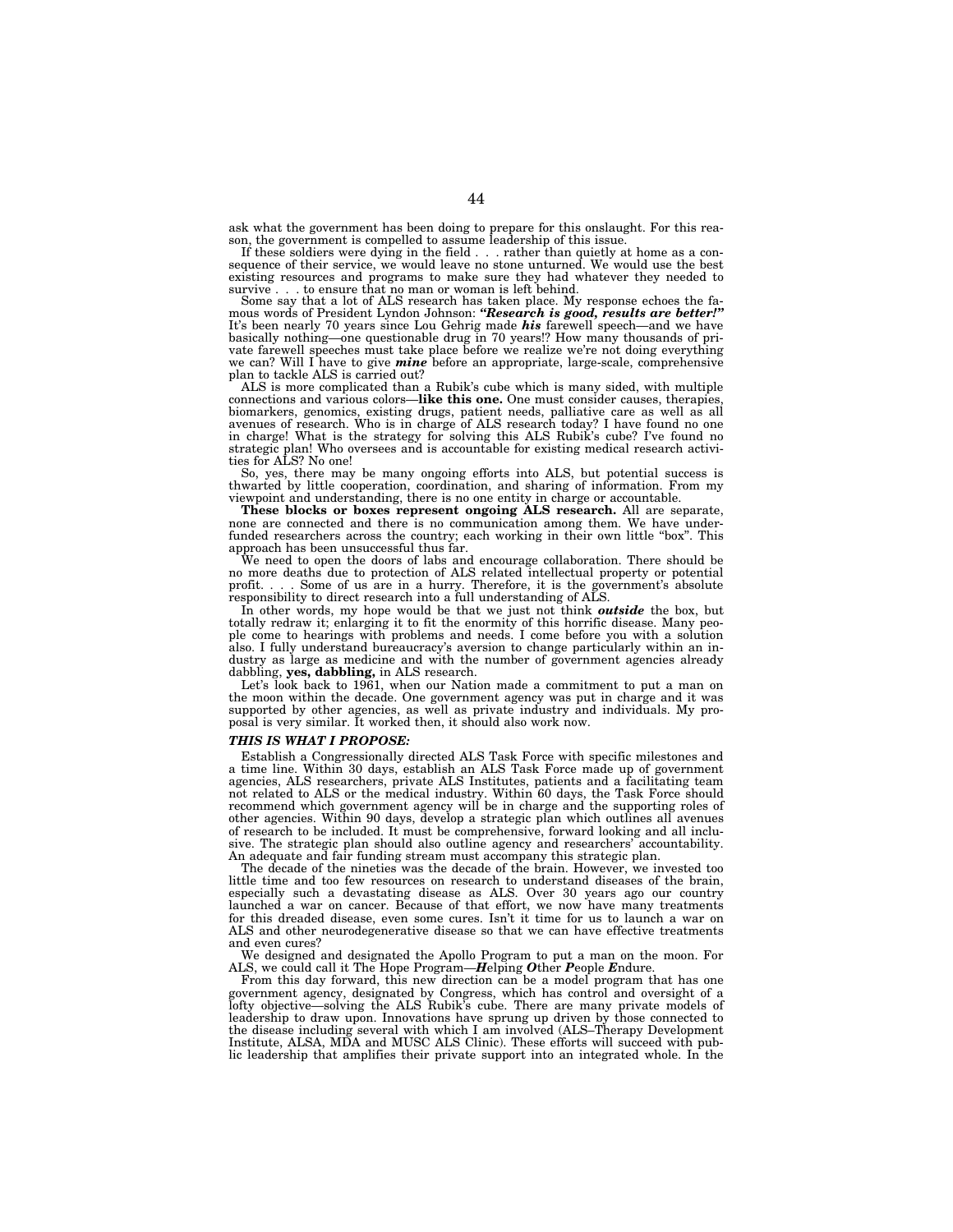future, this model could be duplicated as a test bed for research on other diseases. Because of the similarities among neuro-degenerative and neuro-inflammatory diseases, advances in ALS research will likely be relevant to Parkinson's, Alzheimer's', Huntington's and others.

We must prepare to offer our soldiers, sailors, airmen and marines an opportunity to fight this disease. **We can not simply fight this battle defensively, hoping to limit exposure to environmental risk.** We must fight it offensively as well, with an appropriate medical arsenal. Let's do what it takes to finish this enemy off once and for all.

Congress can make the commitment, take the initiative, legislate a new way forward and hold agencies accountable. We have the intelligence, the resources, and the competencies. It's time to apply **leadership** to the ALS Rubik's cube to move this campaign in a new and uncharted direction!

Let's have the answer ready for our Veterans and the general population suffering from ALS. Let's show them they were worth a *real* investment and a *real* plan. Let us redraw and enlarge the ''box'' to allow for their futures.

Finally, and probably the easiest task, is to immediately establish and fund a national ALS Registry to ensure comprehensive patient information, tissue, genes, DNA, etc., are available for investigation. Such a registry will facilitate, even stimulate, additional research and research collaboration. This will provide *''HOPE''* for future treatment and increased understanding of this disease.

But what about veterans like me who may not benefit from these future discoveries and treatments? We owe our veterans treatment *now*, however limited.

Over 5 years ago, the Secretary for Veterans Affairs extended service connected benefits to Gulf War veterans like me based on the research study results. Since then new research has shown an increased incidence of ALS among all veterans. The Secretary for Veterans Affairs should act *now* with the same decisiveness and the same concern for veterans by extending veterans' benefits to *all veterans* suffering from this terrible disease.

I've attached a copy of a letter I gave to and discussed with Sec. Nicholson on March 23rd of this year.

Thank you for your attention and for giving me this opportunity to speak. God Bless Our Veterans! And God Bless America!

\*\**Included with my testimony is the letter which I presented and discussed with Secretary Nicholson on 23 March 2007.* 

> Mt. Pleasant, SC. *March 23, 2007*

Secretary R. James Nicholson Department of Veterans Affairs Washington, DC

Dear Secretary Nicholson,

In 2001, the Veterans' Administration and Department of Defense rightly recognized the relationship between Gulf War service and Amyotrophic Lateral Sclerosis (ALS), commonly referred to as Lou Gerhig's Disease. At that time the VA duly decided that Gulf War veterans with ALS automatically received a service connected disability. It also expedited ALS cases because this relentless disease, which is a death sentence, progresses so rapidly. This decision was widely applauded because of the compassion it showed to those who have served our country so bravely.

Since that time, an important study conducted at The Harvard School of Public Health has concluded that not just Gulf veterans, but all veterans are a higher risk of developing ALS. The 2005 Weisskopf study found that veterans who have served at any time in the last century are at a 60% greater risk than the general population. In a recent review of all relevant scientific literature, the National Academies' Institute of Medicine concluded that ''the implication is that military service in general-not confined to exposures specific to the Gulf War-is related to the development of ALS.

These findings would suggest that the VA is therefore only granting benefits to a specific portion of those exposed to whatever trigger is responsible for our veterans' increased risk. How can we differentiate between all veterans with a 1.6 higher incident rate and Gulf War veterans with a 2.0 higher incident rate than the general population?

Because of the appropriate precedent set in 2001 and the additional studies subsequent to that, the VA should now grant service connected disability to all veterans!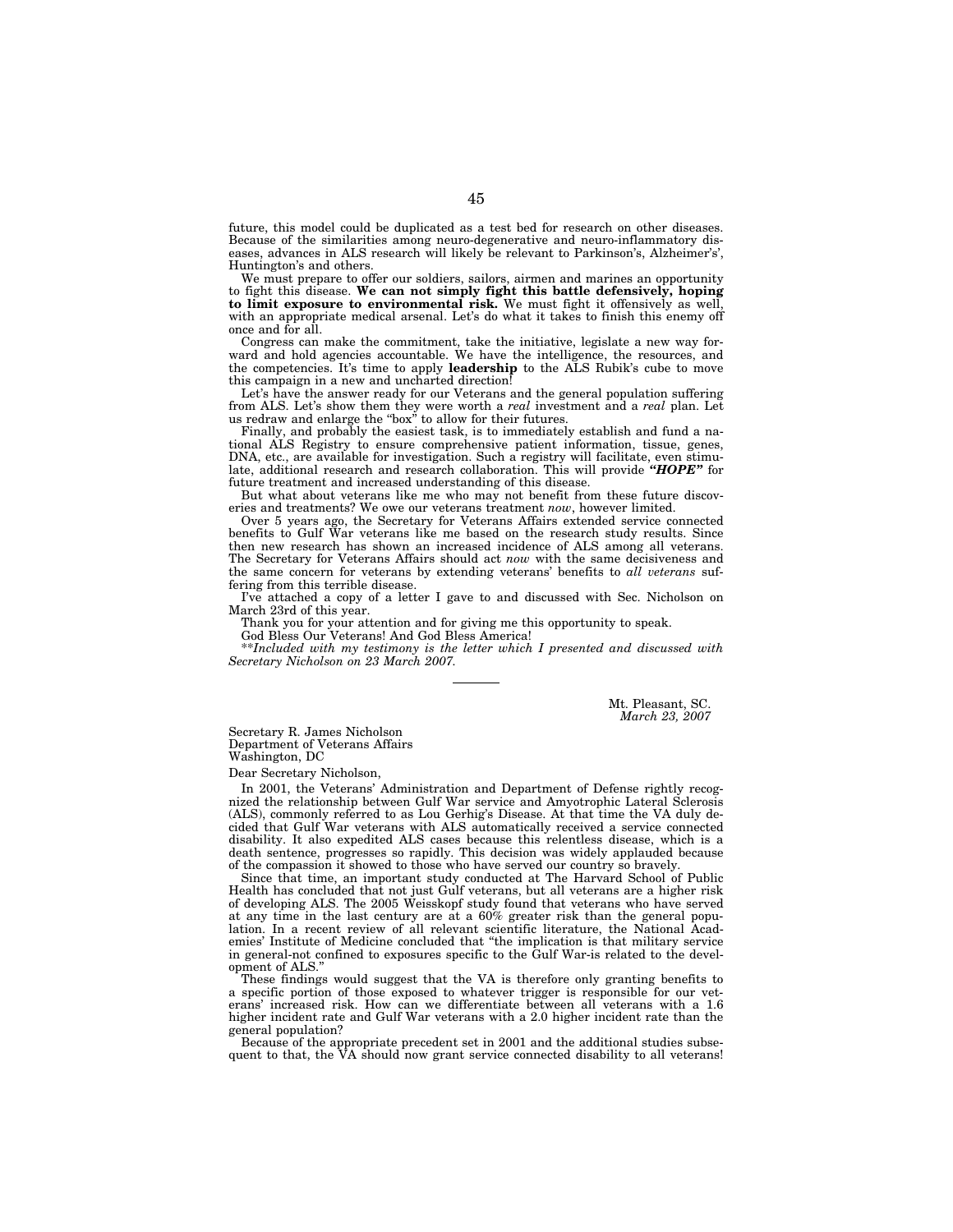I would be more than happy to discuss this further with you or your staff. You may contact me at 843–971–5000.

Very respectfully,

Thomas R. Mikolajcik *Brig. Gen. USAF (Ret.)* 

### **Prepared Statement of Anthony Hardie, Legislative Chair and National Treasurer, Veterans of Modern Warfare**

Mr. Chairman and Distinguished Members of the House Subcommittee on Health, thank you for holding today's hearing on Gulf War Exposures and highlighting the enduring national significance of these issues. It is truly an honor and a privilege to be here today, and I hope to help voice some of the concerns of the many who

are not here to share in this privilege. On January 17, 1991, much of America watched Operation Desert Storm unfold on their evening news, decisively ending the many long months of the massed troops' watchful waiting under Operation Desert Shield. Six weeks of aerial bombing—interspersed with cross-border incursions and the Battle of Khafji and followed by a 3-day ground war—and the Persian Gulf War 1991 was over.

But for many of the nearly 697,000 troops who served, our overarching Gulf War

experience had only just begun. For Members of the Committee who may not be familiar, Gulf War troops were exposed to a host of toxic exposures experienced, often in combination, including: multiple low-level exposures to chemical warfare agents, including from bombed munitions factories and detonated munitions bunkers; experimental drugs mandated without informed consent like Pyridostigmine Bromide (PB) pills intended to help survive nerve agent exposure; inhalation of the incredibly high levels of micro-fine particulate matter from the Kuwaiti oil well fire plumes; experimental vaccines like particulate matter from the ratitude on the fraction of the property of the anthrax, botulinum, and others; inhaled and ingested depleted uranium (DU) particulate matter; smoke from the daily burning of trash and feces; multiple pesticides; and petroleum products and byproducts.

For some of us who developed lasting health effects from this veritable toxic soup of hazardous exposures, it came while still in the Gulf. For others, it did not come until sometime after returning home.

Hearing this list of exposures, most people would find it of no surprise that so many thousands of Gulf War veterans became ill, or that so many remain ill and injured today. And it should be no surprise that so many have developed

diagnosable, serious conditions like ALS, MS, and others. What is stunning is that 16 years later, there are still few tangible results that might improve the health of those who became ill and remain ill. And we still have little information of any value to provide to Gulf War veterans or their health care providers that might help to improve Gulf War veterans' health.

Years were squandered disputing whether Gulf War veterans were really ill, studying stress, reporting that what was wrong with Gulf War veterans was the same as after every war. An incredible amount of effort was put into disproving the claims of countless veterans testifying before Congress about chemical and other exposures. Some of that negative effort appears to continue even today.

It is stunning that after nearly two decades, we still have little information to provide to Gulf War veterans who remain ill from their service.

It is true that VA does still have an open door for Gulf War veterans to be seen at VA medical facilities.

However, being seen is not the same thing as being treated.

The VA's Office of Public Health and Environmental Hazards website contains little information that might be of any use to ill Gulf War veterans or their health providers. Much of the information provided is dated between 1996 and 2001, years before the more recent research discoveries related to ill Gulf War veterans that affirm what Gulf War veterans have been saying all along—that their Gulf War exposures are what made them ill.

In July 2006, the VA's ''Gulf War Review'' included an article entitled, ''Straight from the Source: VA's Environmental Agents Service is Serious About Commu-nicating With Veterans.'' That issue, a year ago, was the last issue published.

For Gulf War veterans like me whose ''Kuwaiti Cough'' has never left after having coughed up thick black sputum while still in the Gulf and for several weeks after returning home, the report related to oil fire smoke and petroleum notes on the Office of Public Health and Environmental Hazards website would seem to be of par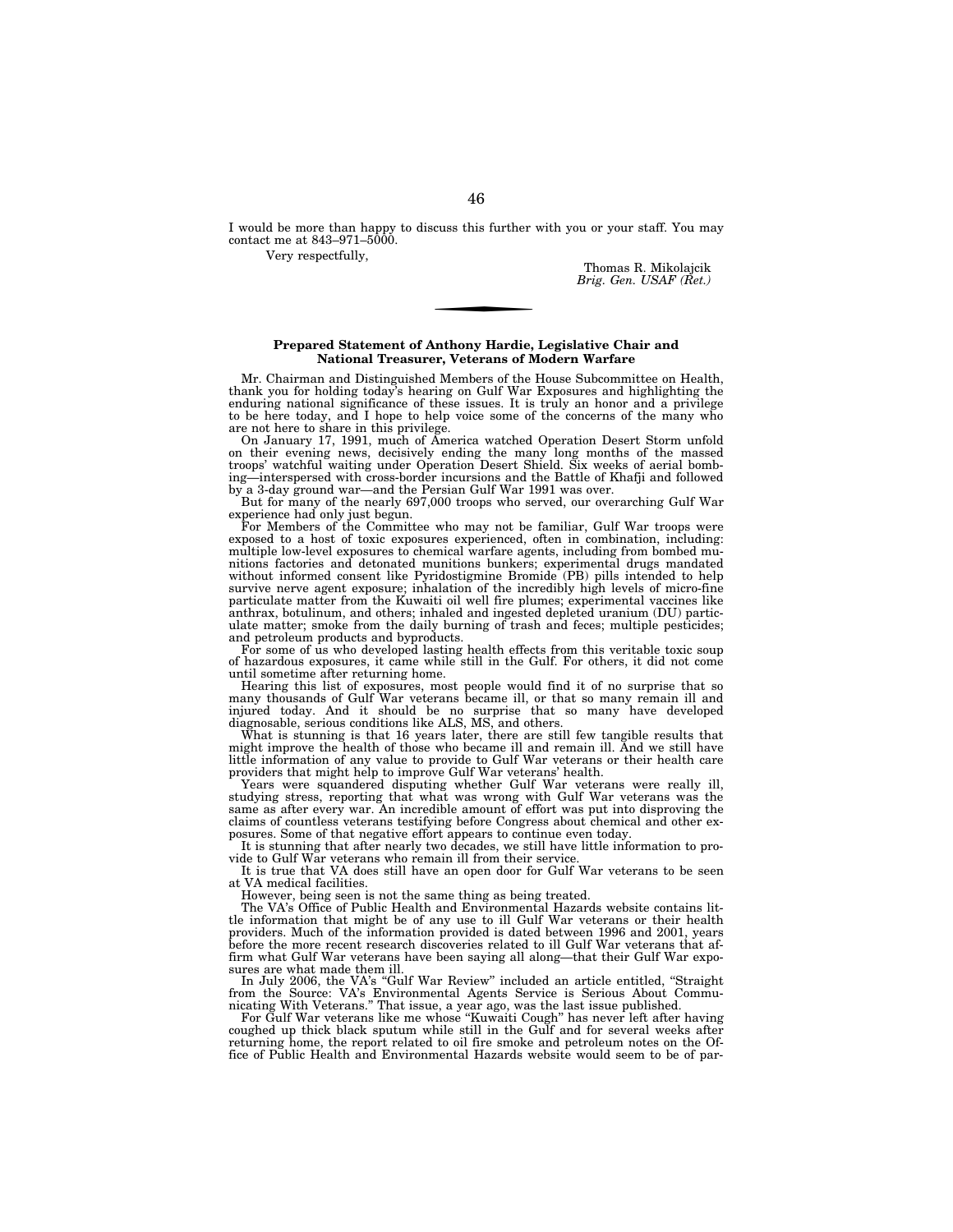ticular interest. Perhaps its lack of usable content, indicative of the lack of attention being paid to these issues, is at least in part related to the fact that its stated principal author was not a leading scientist, but instead a community college communications/journalism student Summer Intern.

I have heard from countless other Gulf War veterans that they, like manyVietnam veterans before them, have stopped going to the VA, or have simply given up, and have done their best to adapt to the substantial lifestyle changes required by their disabilities, which may or may not be compensated for these disabling conditions incurred in service.

In addition to the commonly recognized long wait times and difficulties in the claims process, Gulf War veterans have had unique and special challenges due to the currently medically undiagnosable nature of many of their health conditions. In May, a VA report showed that only one in four undiagnosed illness claims for Gulf War veterans has been approved. And, at a Wisconsin Department of Veterans Af-fairs conference in January on Gulf War veterans' illnesses, we heard service officers telling their success stories of alternative methods in achieving service-connec-tion for ill Gulf War veterans that bypassed the near impossibilities of undiagnosed illness claims. Clearly there remains much to be done to improve the disability claims process for ill Gulf War veterans.

On a more positive note, I was encouraged during last week's meeting of the Re-search Advisory Committee on Gulf War Veterans' Illnesses on which I serve to hear Dr. Robert Haley and his team describe their research goals of identifying diagnostic criteria for ill Gulf War veterans. Success in achieving these goals should finally help to pave the way for effective treatments.

And I remain encouraged by current efforts in the U.S. Senate to provide funding for Gulf War health research within the Department of Defense Congressionally Directed Medical Research Program budget focused on treatments that may aid ill Gulf War veterans.

The five-point statement of goals that came from Gulf War veterans more than a decade ago still holds true today: Gulf War veterans deserved then and deserve now an assurance that an exhaustive investigation has been fulfilled to identify all possible Gulf War exposures; that appropriate scientific research is promptly completed to connect known or potential Gulf War exposures with health outcomes; that medical treatment is based on that scientific research; that compensation is provided to those veterans left disabled by their military service if the health conditions cannot be reversed; and that every effort is made to ensure that never again can what happened to Gulf War veterans be allowed to happen.

For the thousands of living, ill Gulf War veterans, it is time to make good on our Nation's enduring promise of caring for those who have borne the battle, and their widows, and their orphans.

### **Prepared Statement of Denise Nichols, MSN, Vice Chairman, National Vietnam and Gulf War Veterans Coalition**

Good morning Congressman Michaud and Representatives of the VA House Health Subcommittee and the audience in attendance this morning. I am honored to be here today representing the National Vietnam and Gulf War Veterans Coalition other Gulf War Veteran's groups that came forward to our elected representative since shortly after we returned from Operation Desert Storm in 1991.

I am Denise Nichols a Gulf War veteran and retired registered nurse with an MSN who served along the border of Saudi Arabia and Iraq in 1990–91 with the USAFR out of the 32nd Aeromedical Evacuation Group, Kelly Air Force Base, TX. When deployed all the Air Force Aeromedical Evacuation resources came under the 1611 AES(P). Our facilities were deployed throughout the theater with units at KKMC, KFMC, and all along the border of Saudi Arabia, Kuwait, and Iraq.

My particular Mobile Aeromedical Staging Facility (less than 50 people) was located at Log Base Charlie between Rafha and Hafa Al Batin. Our unit was theoretical in the exposure zone from Khamisiyah bunker complex demolition since we were assigned to the 44th Medical Group with the Army 7th Corp. Although it appears that the Air Force units were never included in lists provided by the DoD despite all my efforts with DoD during the time of the Office of Special Investigation of Gulf War illness and all the other committees and boards during the 1990's. The Army COSCOM unit was down the tapeline Road toward Hafa al Batin and a bit further was the Army Engineer Brigade site that was over the 37th Engineers that actual did the demolition. In the direction toward Rafha were the Army Hospitals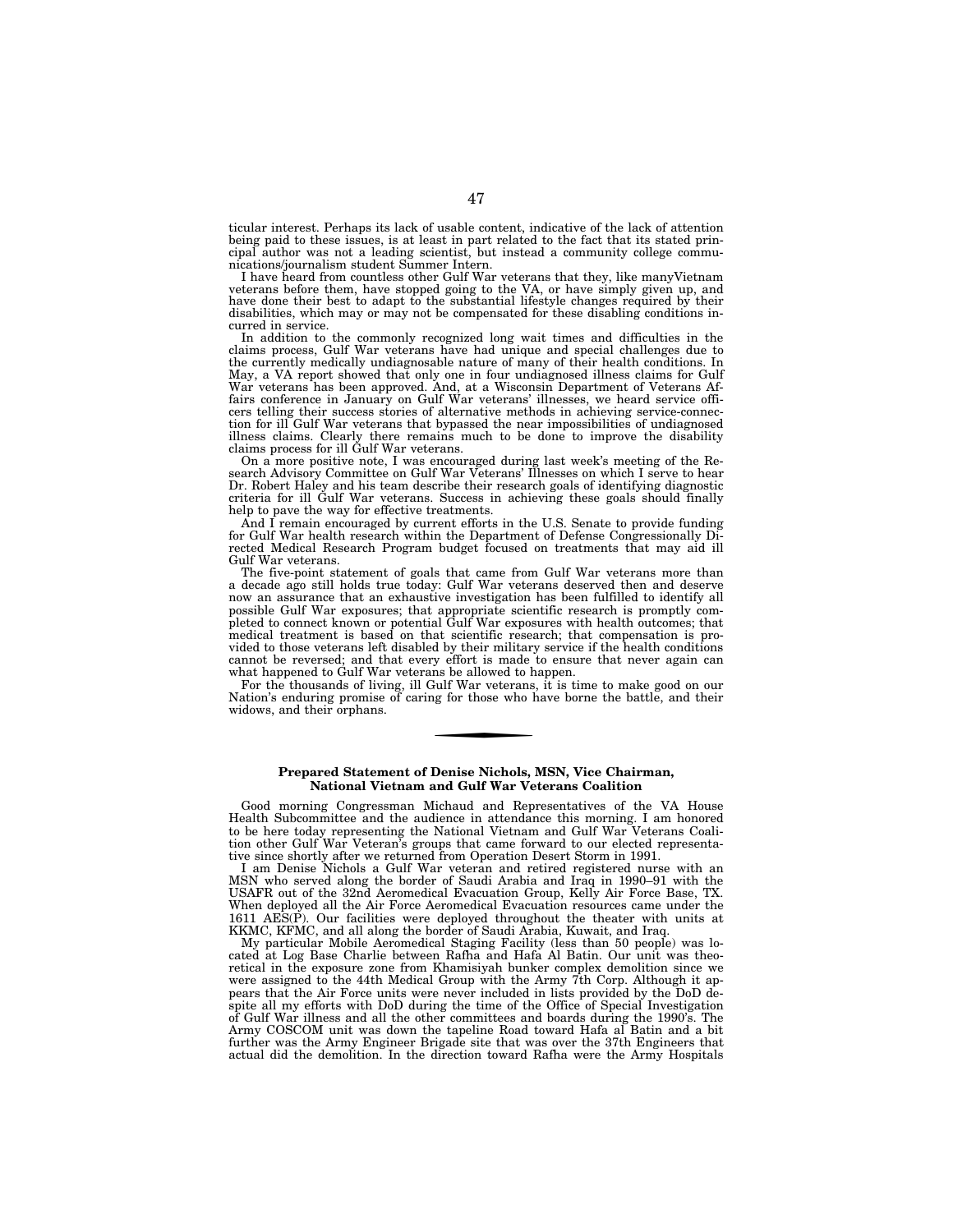(3) we received patient flow from the closest one being an Alabama Army Guard Medical Hospital I believe it was the 115th or the 110th.

I can tell you now that the symptoms of Gulf War illness began to appear when we hit Riyadh and then as we moved forward thru KKMC to our forward location. We just were not fully aware of what the symptoms were representing at the time. We had rashes, visual sensitive to light, joint aches, urinary urgency, and diarrhea occurring. When you are in a desert environment and you are at war your job and duty comes first. We also had weird accidents I called them the clumsy/stupidity type accidents—falling from stairs of buses is but one example and then the weird ones of troops breaking training and handling explosive ordnance they found. We also had respiratory problems surfacing but again a lot of these symptoms were downplayed. And of course all the tens of thousands of alarms which were going off and we were being told that they were false. We had had our first round of anthrax shots in Riyadh and being a nurse I insisted that it be documented on my international immunization record (Type A vaccine but no lot number recorded and date). Probably not too many got documented because they had us signing a roster, which I have been told was lost in transit. We also were order to take the PB tablets. We also had to deal with the sand flies—leichmanasis. We also had pesticide spraying occurring at all the locations of troop deployment within Saudi. We also had shots on mobilization. Despite having been in charge of our mobilization shot scheduling for our whole 32nd Aeromedical Evacuation Group and I believe that our unit personnel were at the highest level for compliance for required world wide duty we still had additional shots thrown at us in the deployment line to include IGG, polio vaccine, and hepatitis and others. I had attempted personally to assure that my shot record was current so I was surprised when more shots were thrown at us. I had already as a medical person gone to Lowry AFB in Denver to get my hepatitis shots that I knew would be required for medical personnel and that is based on building up immunity levels. I had also pushed to have pre-deployment dental review done in Denver. I was in Deployable Ready status and didn't want anything to slow us down when we were called to report because we would be busy as officers being sure that all our unit personnel and equipment was ready to go

The symptom that I believe we all missed was the mental irritability/mental cognitive/neurological functioning changes that began to surface when we hit Riyadh. This showed up in weird behavior that I now can attribute to behavior much like Brain Concussion cases where you have a change in mental cognitive and behavior functioning. This was not PTSD!

Since our return from the Gulf War in 1991, the Gulf War veterans were directed to the DoD/VA Clinical Evaluation Program, these programs have all but died because of VA neglected. Testing that was done in these programs to include EEG's, EMG's, and neurocognitive functions and many other tests were never compiled and released to the veterans or to the researchers that would follow. Many research studies listed in the Presidential Advisory Report have never been published.

In the majority of the VA Hospitals there is no information posted directing the Veterans of Operation Desert Storm Veteran Gulf War 90–91 how to access this program i.e. the Registries and what list of tests to anticipate. The Environmental Agents names and locations within each VA are not posted and therefore veterans seeking help have no information. The Gulf War veteran support groups at the VA hospitals were quickly dismantled. Some of our veteran advocates have asked individual VA's to place posters and information and provide the information desk with information that occurs immediately after we bring it to their attention but slowly every time the information vanishes.

The registry was suppose to be an ongoing program and updated but that has not occurred. Physicians and health care providers at the VA have not kept up on the advancements made and are not well informed. So a sick Gulf War veteran appears at their doorstep there is no information and the physicians and staff don't even have knowledge of the latest research findings. The Veterans themselves like Anthony Hardy, myself and many others of us try to bring materials to them and update them. Thank goodness I did this with a VA Emergency room doctor because it was shortly thereafter one of our young female veterans presented to that ER after being told by staff she called by phone she was just having indigestion. Well she was having an MI (myocardial infarction/heart attack). He took her seriously and did an EKG and she remembers him being astonished. She was quickly given a coronary catherization and taken to surgery. She lived others I know that went for help died because of lack of examining our Gulf War veterans. The data on heart conditions has not been shared. The data gained from autopsies and cause of death is not shared. This is simply not acceptable to have clinical staff that are not knowledgeable and to have valuable data and statistics not available.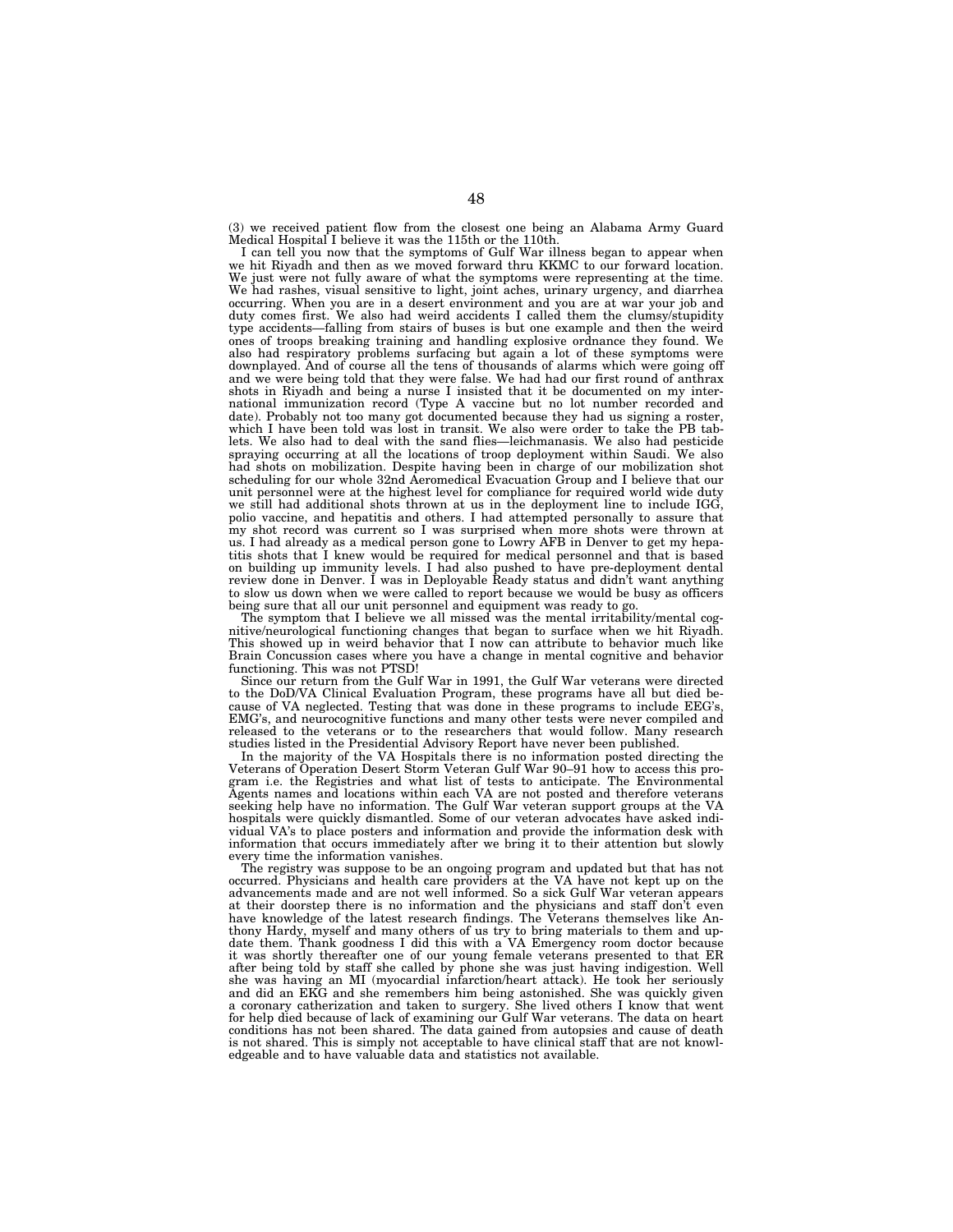The expertise on treating a multitude of toxic exposures is not within the VA. Very few Gulf War veterans that came to the VA even got a true physical neurological assessment the kind you do at the bedside not with all the brain scans etc. Therefore they were never truly assessed, then ordered follow up neurological testing. As a nurse with a master's degree I was taught the basic physical assessment that medical students are taught and I was astounded at the lack of physical neurological assessment. I was also astonished to have Drs like Victor Gordon that had done SPEC SCANS on many Gulf War veterans that showed abnormalities to be discounted. I had many words over the years with people like Dr Fran Murray that were denying the findings by SPEC and PET Scans and saying they were not valid. I was also upset that basic blood work to examine our hormones, adrenal, thyroid and pituitary functioning were not tested. I was upset when I asked early on for heavy metal testing and it was denied. I wondered if they were really wanting to find answers and give us competent care and diagnosis.

They do not even ask physicians in the civilian world involved in environmental health or anti aging which is a board certified field to be involved in training their physicians. In fact it has been documented that these doctors have approached the VA headquarters and different VA's to offer their expertise and to help train the physicians that are seeing Gulf War veterans and they were turned down! There are advances in the treatment of these conditions and also in the area of Chronic fatigue and Oxidative Stress that could immediately benefit Gulf War veterans who are suffering from ill defined or undiagnosed illnesses. We have had many veterans go to civilian doctors for help and this is unacceptable when they fought the war they were told to fight and have to find money to go to civilian doctors. It is also unacceptable for ill patients who look to doctors for relief to have to be bring in stacks of research that shows the direction the physicians should be examining and then to be ignored. It is unbelievable that patients, our fellow veterans—this country's veterans—who are ill suffering with neurological cognitive damage and other bodily system damage are having to share the expertise and teach doctors what they should know and practice and how they should be looking, examining, and testing the veterans.

The VA Newsletters to veterans has not been distributed for years. The VA central office has not responded to our request to update manuals, keep the newsletters up, or develop a means of keeping their staff informed of research findings through-out the years since 1990–91. The VA is also dismantling the Environmental Agents at each VA hospital or are not replacing them as they leave.

When veterans bring them research findings that could help the veterans even providing reprints and Drs and researchers names and phone numbers I doubt they even read the material much less try to make improvements in clinical care of the Gulf War veterans at their facilities.

A case in point at a brainstorming session at the CDC conference in 1999–2000 with a physician, I pushed the idea of checking the veterans for hypercoagulation (meaning thick blood that decreases the ability for the blood to flow to all major organs). This condition is similar to what I saw as a critical care nurse in at Wilford Hall USAF Hospital that resulted in Disseminated Intravascular Coagulation. The symptoms that we were experiencing that led me to this idea was the bleeding gums, the nose bleeds, the uncontrollable menstrual cycles, and the bleeding in stools. Sadly our females were not worked up but given hysterectomies early in life as a result. This is also a condition that had previously been studied in Chronic Fatigue patients and can be treated. An independent study was done and all Gulf War veterans in the study were tested by HEMEX Labs in Phoenix, AZ and all were found to be abnormal. The exploratory study and results were published in November 2000 in the Journal of Coagulation and Fibrinolysis, a peer reviewed journal. I had my own blood in that sample and the veterans that I contacted throughout the country to send in samples had theirs. This was a small sample study but represented a cross section of branches of services, location in theater, duty titles, etc. I took the published study in and briefed my primary physician, a hematology specialist, and gave her all the authors names and contact information. I asked her treat me for the condition she refused having previously told me her hands were tied in regards to Gulf War veterans with Gulf War illness. I asked her to start testing the other veterans of the Gulf War at the VA Denver Hospital. Not getting anywhere I was rightfully upset and at that time she offered me a consult to psychiatry. Here we had found a clue to help in our treatment, an independent civilian lab had gone in debt testing our blood and yet the VA was going to ignore the clues. I really was upset a week later when I found out the Director of the Lab at the VA hospital Denver was the EDITOR for the journal that published the study. That was in 2000 now in 2006 the VA funds a study into hypercoagulation. Now I ask you why not just start testing in the clinical area and treat! Why not read the current work on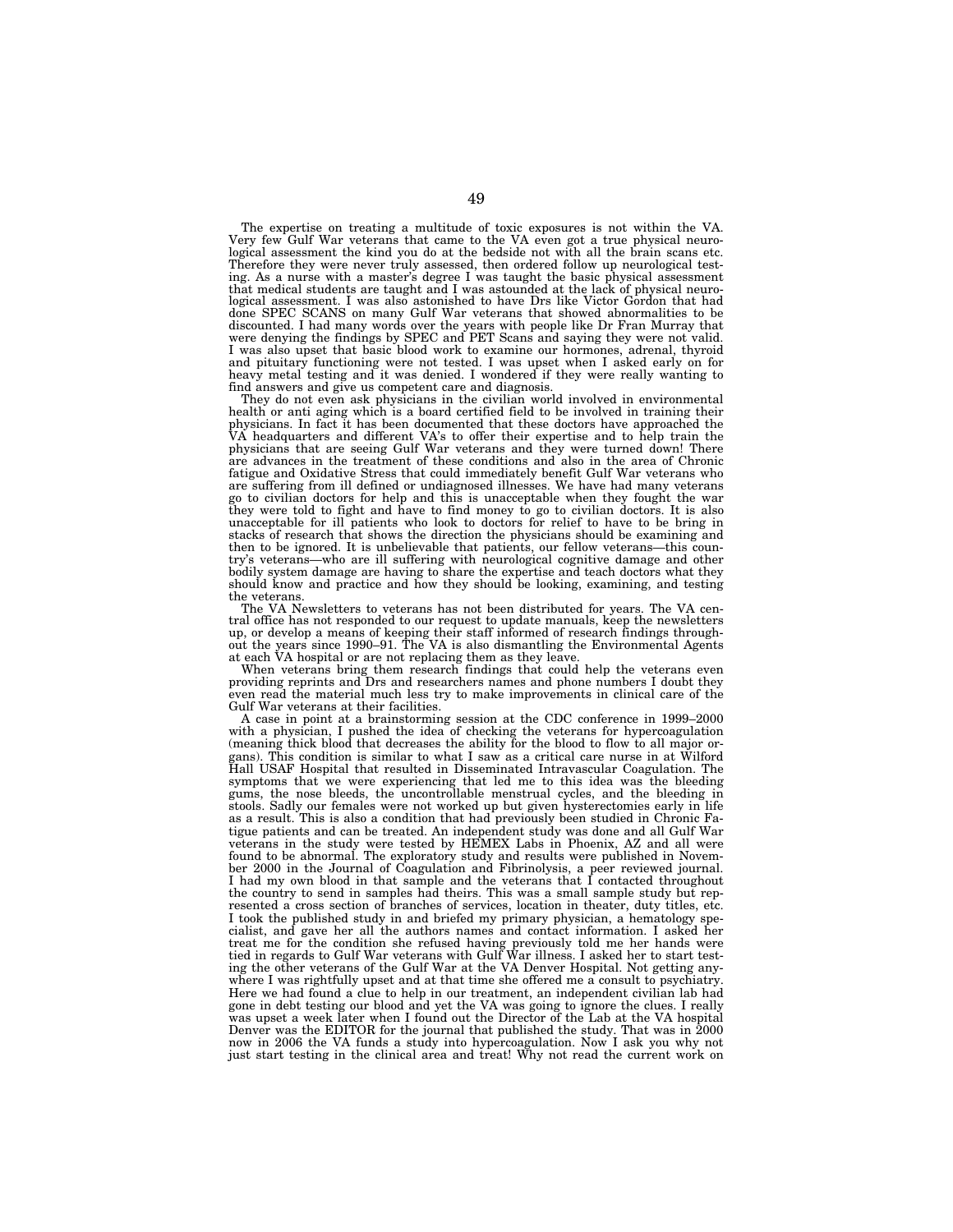Chronic fatigue that is looking at HPA axis abnormalities and start testing every Gulf War veteran at that facility re blood work on adrenal, pituitary, thyroid, and hormones. Test and treat! The values on abnormal lab work that would be found in Gulf War veterans could then be shared with the researchers. Why is research being treated separate and distinct from clinical testing and care? These two areas should be interlinked so clinicians feed in the data that researchers need and researchers when they find a treatment by small clinical trials can readily and quickly share their findings with clinicians and large scale treatment trials would be inte-grated more quickly in the clinical area. I offer my observations that this would be cheaper and more effective to enhancing the clinical diagnosis and care of Gulf War veterans. Much of the research could be done at a savings by integrating the sampling and testing by using clinical abilities and facilities (and cost) that are present and available at VA hospitals. We would get answers much more rapidly. This is but one example of our continuous saga of Gulf War veterans illness being ignored, mishandled, and not addressed in an effective manner!

The veterans that have developed symptoms of ALS or MS often have to be told to go outside the VA to get tested to find out if they have that diagnosis. The first veteran I knew with Gulf War illness that developed into ALS was Colonel Don Kline a wing commander of the Air Force who served in the Gulf. I met him in 95 while organizing the Unity Conference for Gulf War Veterans in Dallas, I convinced he and his wife to attend the meeting. He was already in a wheelchair with respiratory assistance. He died shortly after that. He had prior to developing the symp-toms, luckily had left the military and was hired by Delta and Delta took care of his medical needs. The next one I met was Major Mike Donnelly AF F16 pilot—Top Gun Bred! . . . and soon after I met Captain Randy Hebert USMC(who had gone through the breech into Iraq), I took each of them to Representative Shays government Reform Committee to testify. Mike Donnelly's family took on the cause and<br>advocated for answers for the Gulf War veterans with ALS, they sent their son all<br>over the world for medical consults and in there pursuits I b Gulf War veterans we found with ALS was 60 and that is when the VA started quietly caring for that group but without a law to cover them as being presumptions or service connected. I have found in my travels and in my communications with veterans in person, over the phone and Internet others who had suffered and died without proper assistance from the VA. Major Mike Donnelly died 2 years ago and I am not sure of Major Hebert's status. This same situation is repeating itself with Gulf War veterans with MS. I believe we now have an estimated 500 cases of Gulf War veterans with MS.

We have asked repeatedly that the VA provide data on all known diagnosed ill-nesses that are being experienced by Gulf War veterans to include all diagnoses including on the top of the list all neurological autoimmune type diagnoses, cancers of all types, kidney diseases, thyroid diseases, liver diseases, respiratory diseases, the whole picture of all organ diseases. We need a semiannual account of the numbers that are showing up in the diagnosed illness category. This is possible through each VA hospital and thru central VA Health Affairs. We are asking that this data be mandated to be collected and updated at least semiannually and available for all on the VA website. Only in this way can practitioners, patients and researchers be aware of the health problems that are developing and then act proactively to screen other Gulf War veterans that they see. In this way the Gulf War veterans have a chance at early diagnosis and life saving care and treatment. Again we have gotten no ACTION on this item. Independently I was given data on the cancers that had been diagnosed in Gulf War Veterans from 1991–1995, that was data directly from within the VA system. I have copies of the actual data collection sheets. I have presented this data to the VA RAC GWI and to many members of the House and Senate. We also have an earlier listing that was obtained by Congressman Upton. As a nurse I was astonished at the numbers and types of cancers. I even consulted by phone to an Oncologist specialist in Texas that consults with the military hospitals and shared the data with him and he was also very concerned and frankly astonished. Early on I had reports of veterans with multiple cancers in single individuals having been diagnosed and one of these individuals even went to the Mt Sinai Hospital in New York for treatment on her own, sadly I feel she has died without any help from the VA because contact after she went for help ended. These are just a few of the snapshot pictures of the situation that still persists in the VA as far as clinical diagnosis, care, and treatment.

We need to have a law that offers the Service Connection to ALS, MS, Brain Cancer, and any other disease that is found to be above the expect rate of occurrence in the general population. These need to be added to our presumptive list by law not by arbitrary action of the VA that can change and does not get publicly covered. Consideration must be given to giving the veteran the true benefit of the doubt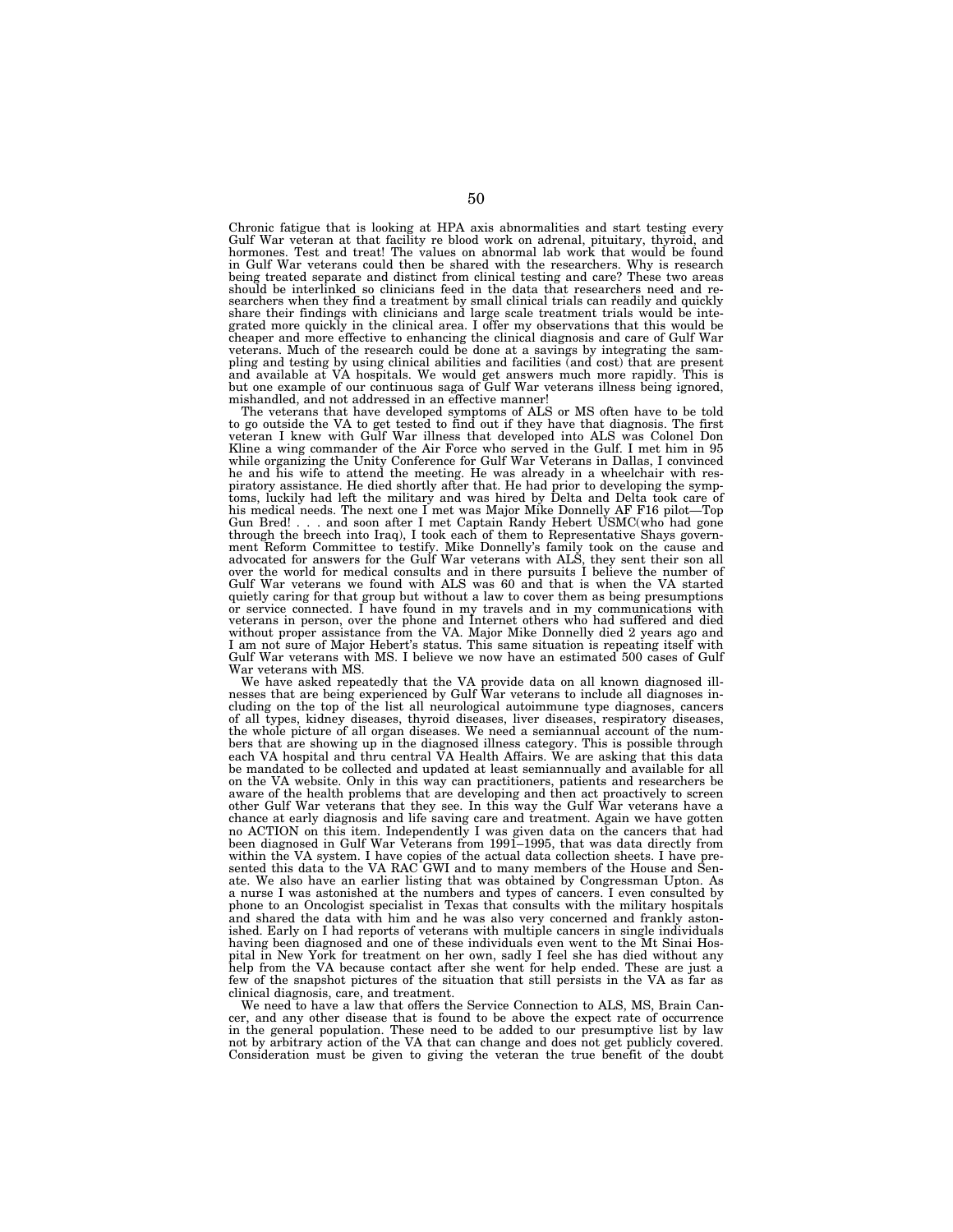when you are exposed to radiation, chemicals (pesticides and nerve agents, jet fuel and other service related exposures), biologicals (including vaccines), endemic diseases in the area of operations. By having the data base public to all we do the right thing by shining truth on the subject. WE served our country proudly and the debates must end. This country dishonors its servicemen and women to do no less and it sure doesn't show "Support the troops" to speak the words and not carry through in a timely manner. And doing battle with the VA which writes the contracts to IOM that is truly not independent is a deception to the troops, the families, and to this country's sworn duty to care for its troops and veterans. The rat's maze of circles of different government entities of denial must be stopped and the broken system put aside!

The Gulf War veterans are also reporting problems with vision and dental problems but unless they are 100% they are not seen and assessment and data on that part of the picture is ignored. They are left to fend on their own and the total picture of our rapidly declining multi system failure is not seen. Too many young Gulf War veterans have ended up with full dental extractions and dentures with no exploring for the cause or connecting problems. This ties in with oxidative stress theory.

Jim Binns and the VA RAC GWI have written a letter months ago to the Secretary of the VA recommending other advisory Committees in the area of clinical care and benefits to be formed for Gulf War Veterans from Operation Desert Storm . NO ACTION still after 16 years. Will you consider making that into a law as our RAC GWI was brought about.

In regards to Research we need answers—diagnostic biomarkers and treatments now! But do not research us into the GRAVE. Integrate the Research and the clinical testing now so that more veterans can get answers and possibly some treatment to help them stop the health decline. WE have all advocated for a targeted response in research to Diagnostics, biomarkers, and treatment. WE have asked for defense appropriations and defense authorization to be at the level it was prior to 911 for the Operation Gulf War Veterans from 1990–91 and it is like we are now the forgotten ones. The MS society has asked for 15 million. The Gulf War illness Advocates have asked for 30 million this money will finally be directed and focused in the Right direction thanks to the VA RAC GWI. Our money from 1991–2006 was misspent on stress/PTSD/ psychologist coordinated research. That time has passed. WE got 5 million for Fy06 funding and those reviews were just completed by the CDMRP Committees of which I was proud to serve as a Scientific merit reviewer. In FY07 we got 0 dollars. It was past due to involve the suffering veterans into the review process as oversight directly so we support the CDMRP program.

So much to inform you of in a short time and I have only hit the highlights and a few examples. I thank the Committee for having this hearing it is long overdue and we hope that it stimulates not only more hearings and a response to our funding needs but also to real action that fixes the broken system we enter in 1990– 91.

Thank you and I would be overjoyed to address any questions you may have.

### **Prepared Statement of Meryl Nass, M.D., Internist and Hospitalist, Mount Desert Island Hospital, Bar Harbor, ME**

Thank you for inviting me to testify before this Health Subcommittee. My name is Meryl Nass, and I practice internal medicine in Bar Harbor, Maine. I have conducted a specialty clinic to treat patients with fibromyalgia, chronic fatigue syndrome and Gulf War illnesses for 8 years. I also have a longstanding interest in the scientific evaluation and prevention of bioterrorism, particularly anthrax. Since 1998, I have spoken and written about the many soldiers and veterans who became ill after receiving anthrax vaccinations, usually with illnesses indistinguishable from Gulf War Syndrome. I hope to clarify outstanding questions about the vaccine in this talk.

### **Is There a Gulf War Syndrome?**

How can I possibly ask that question, 16 years after the Gulf War ended? I brought it up because many people still deny the reality of this frequently serious illness. Last week, a new patient of mine, who presented with a severe, classic case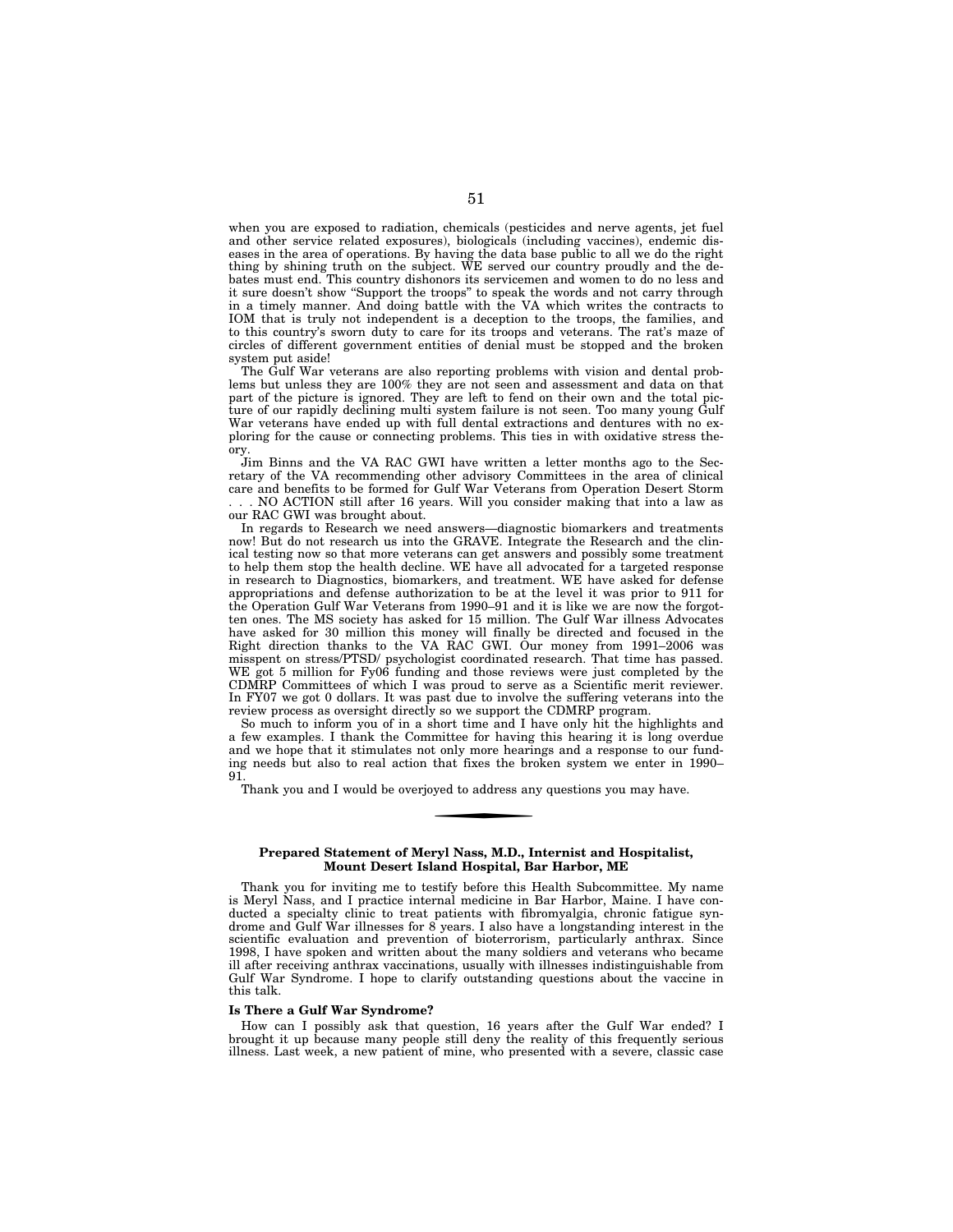of Gulf War Syndrome (per the CDC's case definition,1) and was unable to work, informed me that his VA doctor did not believe in Gulf War Syndrome. He had never been given a diagnosis, and both he and his wife wondered if his problems were 'all in his head.'

Six months ago, the Washington Post ran a front page article on Gulf War Syndrome titled, ''Funding Continues for Illness Scientists Dismiss'' written by David Brown, a physician journalist. Brown misrepresented the findings of the Institute of Medicine, claiming it ''reached the same conclusion that half a dozen other expert groups had: Gulf War syndrome does not exist.'' 2 Brown set up a straw man he then knocked down: that there is no cluster of symptoms *unique* to Gulf War veterans. He is correct: the symptoms of Gulf War Syndrome are not unique. Instead, they overlap closely with those of chronic fatigue syndrome, fibromyalgia, multiple chemical sensitivity, and irritable bowel syndrome.

But why should anyone expect Gulf War Syndrome to be a novel illness? The body has only limited ways of responding to environmental insults. Different noxious exposures can cause identical lung or kidney diseases, or cancers. Although Gulf War Syndrome may not be absolutely unique in its clinical features, the development of this syndrome in 25% of U.S. veterans of one war is unprecedented.

According to the 2004 Report of the DVA's Research Advisory Committee on Gulf War Veterans' Illnesses, there are an estimated 200,000 Gulf War 1 veterans with chronic, 'Gulf War' illnesses related to their deployment.3 According to the Washington Post's David Brown, 199,000 Gulf War veterans receive compensation for such illnesses.

### **Why Is This Illness so Often Dismissed?**

DoD and DVA together have spent \$260 million on Gulf War illness research.4 But the research findings are often contradictory; a large number of studies focused on psychological factors instead of physical illness; and there have been very few breakthroughs. According to John Feussner, M.D. (in the aforementioned Washington Post article) who was DVA's chief research officer from 1996 to 2002, ''After hundreds of millions of dollars and a decade or better of research, we really haven't made any significant findings.''

However, the research methods used in these studies have been repeatedly criticized by GAO. For example, models investigating sarin exposure and subsequent ill-ness were inadequate to identify areas of sarin exposure.5 Insufficient coordination and analysis of the huge Gulf War research portfolio has persisted.6 Media reports have focused more on the lack of a unique syndrome and the negative studies than on the clinically relevant, validated research results.

Gulf War Syndrome does not have an ICD–10 code. It is not described in medical textbooks yet, and it is not taught in medical schools. The massive, confusing body of published research is extremely difficult for the non-specialist, let alone a journalist, to understand. Veterans have so many symptoms they often appear to have psychiatric, rather than physical, illness to uninformed medical practitioners. Therapies recommended by the DVA emphasize the use of psychiatric medications as pri-

www.research.va.gov/resources/pubs/GulfWarRpt05.cfm<br>
<sup>5</sup>GAO–04–821T. June 1, 2004: "The modeling assumptions . . . were inaccurate because they<br>
were uncertain, incomplete and nonvalidatel." "DoD and VA's conclusions about

<sup>1</sup>Fukuda K et al. created the first definition of Gulf War Syndrome in this paper: Chronic

Multisymptom Illness Affecting Air Force Veterans of the Gulf War. JAMA 1998; 280: 981–988.<br>- <sup>2</sup> Brown D. Funding Continues for Illness Scientists Dismiss. Washington Post. December 3,<br>2006. A1.http://www.washingtonpos

<sup>3</sup> VA RAC 2004 Report: www1.va.gov/rac-gwvi/docs/ReportandRecommendations\_2004.pdf ''A substantial proportion of veterans of the 1990–1991 Gulf War continue to experience chronic and often debilitating conditions characterized by persistent headaches, cognitive problems, somatic pain, fatigue, gastrointestinal difficulties, respiratory conditions and skin abnormalities . . . Research studies conducted since the war have consistently indicated that psychiatric illness, combat experience, or other deployment-related stressors do not explain Gulf War veterans' illnesses<br>in the large majority of ill and the Department of Veterans' Affairs.'' 4 2005 Annual Report to Congress on Gulf War Veterans' Illnesses. Page 39 http://

quately supported because of study weaknesses."<br>" GAO–04–767. June 1, 2004: "Interagency coordination of Gulf War illnesses research has<br>waned. In addition, VA has not reassessed the extent to which the collective findings pleted Gulf War illnesses research projects have addressed key research questions. . . . This lack of comprehensive analysis leaves VA at greater risk of failing to answer unresolved ques-tions about causes, course of development, and treatments for Gulf War illnesses.''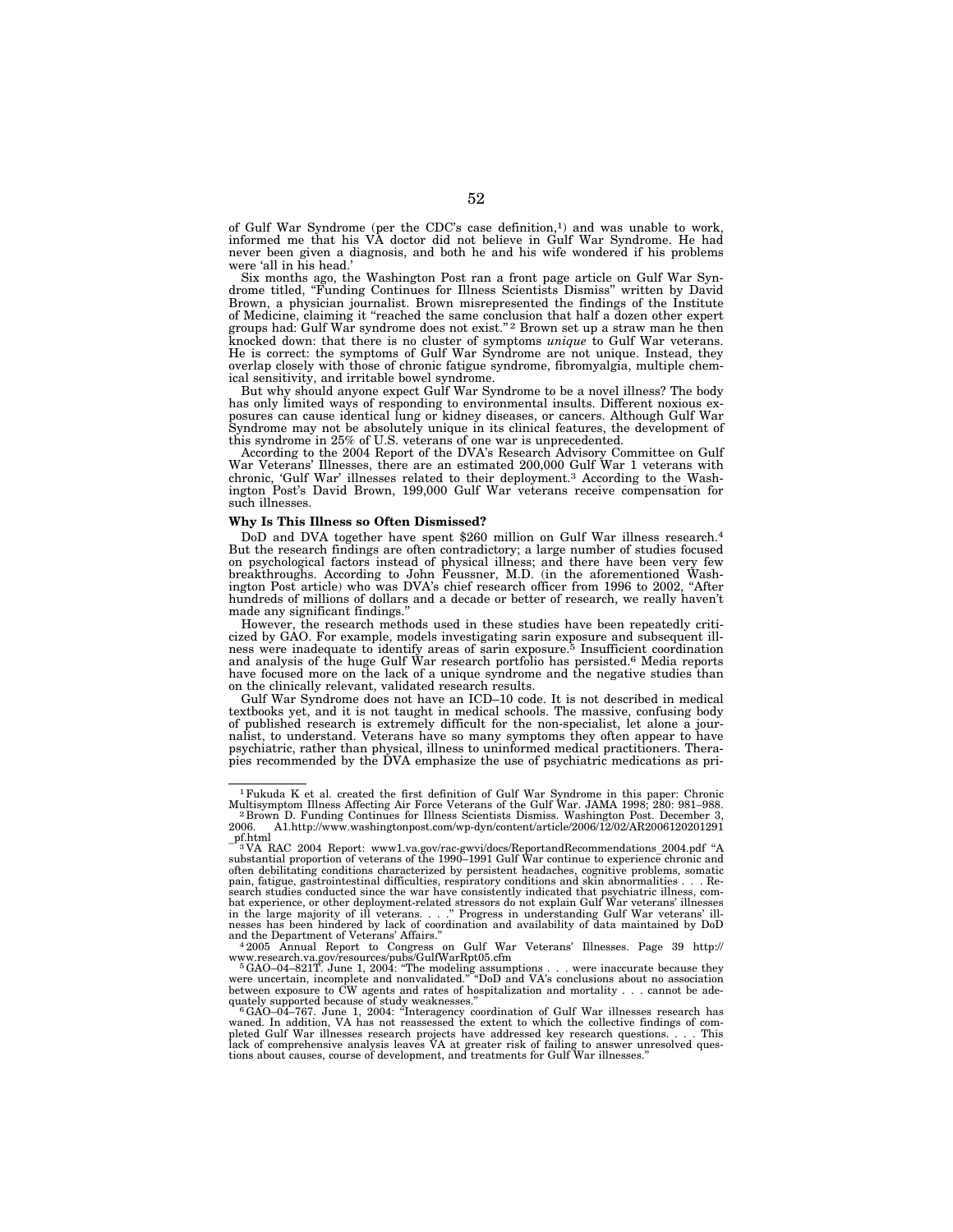mary treatment modalities.7 *All these factors have conspired to create a smoke screen that both the ill veteran, the competent medical practitioner and policymakers have trouble penetrating.* 

#### **A closely related smokescreen has been created around the safety of anthrax vaccine and its role in Gulf War illnesses.**

Despite the finding by a Senate Committee in 1994 that anthrax vaccine was being considered as a possible cause of Gulf War illnesses,<sup>8</sup> and the statement by the Persian Gulf Veterans Coordinating Board that "all potential causes [of Gulf War illnesses] that have been identified are being investigated,"<sup>9</sup> when I first reviewed the portfolio of Federal research on GWS in 1999, I was surprised to find that of 166 studies listed, none looked specifically at anthrax vaccine.<sup>10</sup> Since 1999, a dozen Congressional hearings and seven expert Committees have investigated anthrax vaccine safety and made research recommendations. Yet, since then the DVA and DoD have failed to correct the omission of anthrax vaccine-specific Gulf War illness research.

I reviewed the (latest available) 2005 Annual Report to Congress on Gulf War Veterans' Illnesses, which lists a total of 300 separate studies at a cost of \$260.6 million dollars.11

Contrary to the DVA and DoD research funding priorities, anthrax vaccine has not been dismissed as a possible cause of Gulf War illnesses by the experts. Since 2000, three expert panels have reviewed Gulf War illnesses and commented on the possible role of anthrax vaccine. Here are some of their findings and recommendations:

### **1. Institute of Medicine Committee on Health Effects Associated with Exposures During the Gulf War:** 12

- Studies of the anthrax vaccine have not used active surveillance to systematically evaluate long-term health outcomes.
- The committee recommends a long-term, longitudinal study of participants in the Anthrax Vaccine Immunization Program.
- The committee recommends a careful study of current symptoms, functional status, and disease status in cohorts of Gulf War veterans and Gulf War era veterans for whom vaccination records exist. These cohorts should include nonimmunized, deployed and nondeployed Gulf War veterans; and immunized, deployed and nondeployed Gulf War veterans.
- Future research should consider issues related to potential long-term adverse effects of the combinations of these and other vaccines routinely given to armed forces personnel.
- **2. 2004 Independent Public Inquiry on Gulf War Veterans' Illnesses (UK) report:**13
	- It is of the highest importance to discover the cause or causes of the illnesses from which the veterans are suffering, because only if the causes can be discovered is there any prospect of finding effective treatment.
	- A third strong candidate must be the multiple vaccinations, especially the combination of anthrax and pertussis. This would be the best explanation for those few [ill veterans] who received the vaccines but were never deployed to the Gulf.
	- On balance, the inquiry concluded that the immunological impact of the multiple vaccinations administered was unusual, possibly unprecedented. The consequences for health of this vaccination programme remain uncertain.

<sup>&</sup>lt;sup>7</sup>http://www.oqp.med.va.gov/cpg/cpgn/mus/mus\_cpg/frameset.htm<br><sup>8</sup>Senate Committee on Veterans' Affairs. Is military research hazardous to veterans' health?<br>Lessons spanning half a century. December 8, 1994. S. Prt. 103–97 bigdoc/rockrep.cfm 9Persian Gulf Veterans Coordinating Board. Unexplained illnesses among Desert Storm vet-

erans. A search for causes, treatment, cooperation. Arch Intern Med Feb 13, 1995; 155:262–8.<br><sup>10</sup> Research Working Group of the Persian Gulf Veterans Coordinating Board. The Annual Re-

port to Congress: federally Sponsored Research on Gulf War Veterans' Illnesses for 1998, Appen-<br>dices. Department of Veterans Affairs. June 1999. pp 7–13.<br>14 http://www.research.va.gov/resources/pubs/GulfWarRpt05.cfm. Not

thrax vaccine.<br><sup>12</sup> Institute of Medicine Committee on Health Effects Associated with Exposures During the<br>Gulf War. Gulf War and Health. Volume 1: Depleted Uranium, Pyridostigmine Bromide, Sarin, Vaccines. National Academy Press, Washington, DC. 2000. 13http://www.lloyd-gwii.com/report.asp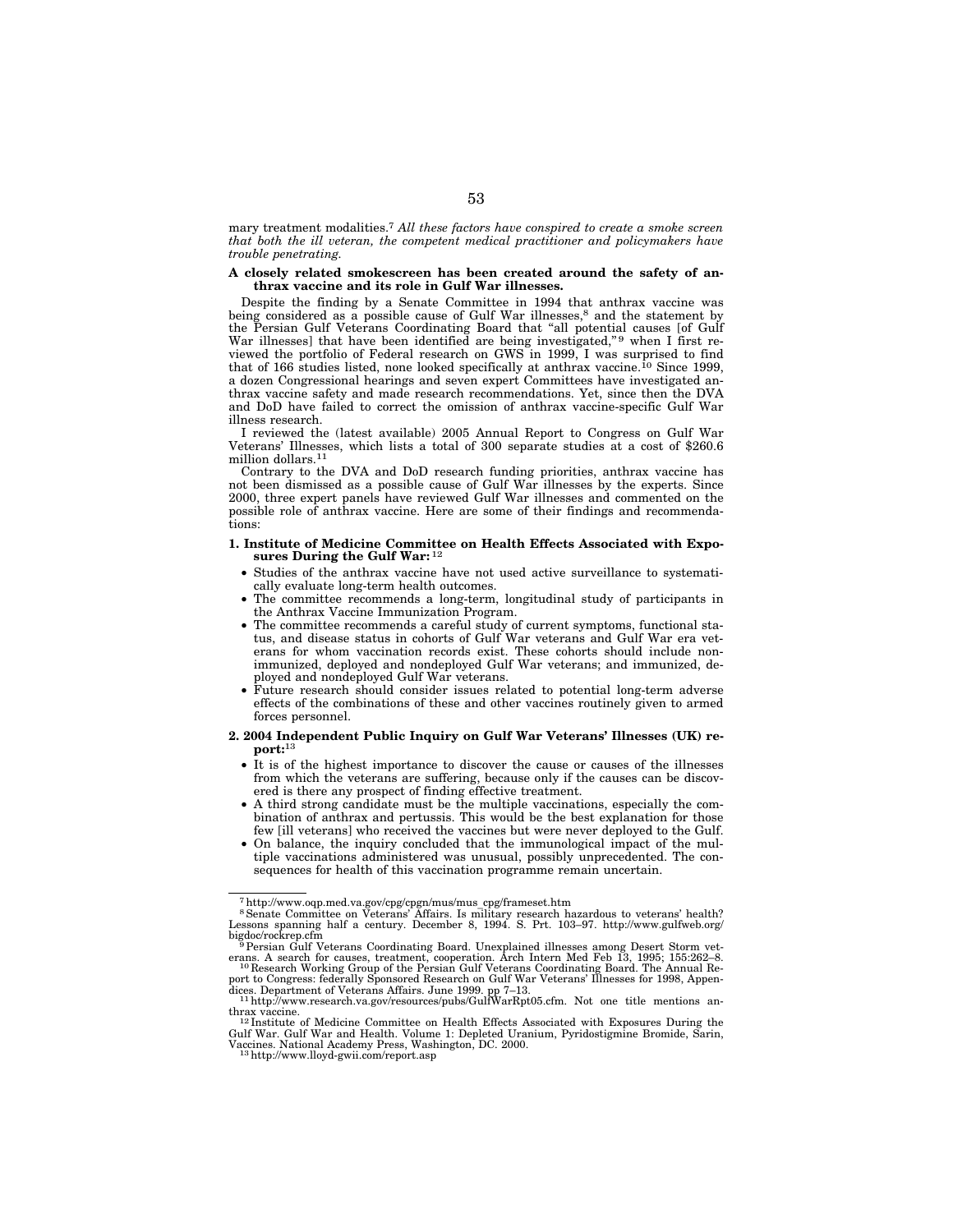### **3. VA Research Advisory Commmittee on Gulf War Veterans' Illnesses:** 14

- That VA work with Federal agencies (CDC, NIH, DoD) involved in conducting vaccine trials that include administration of AVA [anthrax vaccine adsorbed] to ensure that these trials include follow-up assessments of study subjects a minimum of 5 years after inoculation. Such studies should utilize methods and instruments capable of capturing chronic symptoms and cognitive difficulties simi-
- That VA conduct a retrospective cohort study that compares chronic symptoms and diagnosed conditions experienced by veterans who received AVA as part of the military's mandatory anthrax vaccination program to those of a comparable group of veterans who did not receive this vaccine.

#### **The research to determine the extent of anthrax vaccine's contribution to Gulf War illnesses has simply not been done.**

Could the smokescreen be deliberate? The Office of the Secretary of Defense contracted with the RAND Corp. to produce eight volumes on various Gulf War illness exposures. Since 2000, only one has remained unavailable: the study of vaccines and Gulf War illnesses. Dr. Beatrice Golomb completed this report in 1999, but it was not published. At DoD direction she revised the report in 2004–5, and for a time the RAND website promised publication in 2005, but it still remains unpublished.15 Neither DoD nor RAND has explained why.

Even the journal Science commented on the perceived lack of objective science in

Gulf War illness research: ''*Questions about the Pentagon's ability to objectively study Gulf War illness have*  dogged the department for years and spawned numerous conspiracy theories. Removing those doubts has proven difficult. Just 6 weeks ago, an independent panel re-<br>ported that the Pentagon had worked "diligently . . . to leav

### **What do we know about anthrax vaccine and adverse health effects?**

There are two diametrically opposed bodies of work on this subject. Studies performed by the Defense Department since 1998 have uniformly found the anthrax vaccine to be safe, as did one Institute of Medicine (IOM) Committee funded by the Defense Department. However, that Committee chose to ignore all anthrax vaccine-<br>related studies of Gulf War illnesses,<sup>17</sup> and also failed to use the traditional weight-<br>of-evidence approach.<sup>18</sup> The DoD studies are fille primary basis for the 2002 IOM report used by DoD to validate the vaccine's safety.

Because the U.S. Army developed the anthrax vaccine, owns the patent, owns the production equipment, owns most of the vaccine stockpile, has indemnified the vaccine manufacturer against all claims regarding lack of safety or efficacy, and chose to vaccinate its troops with an insufficiently tested and improperly licensed vac-<br>cine <sup>20</sup> on a mandatory basis, it is potentially at risk for large financial losses if the

<sup>15</sup> http://www.rand.org/multi/gulfwar/publications.html<br><sup>15</sup> http://www.rand.org/multi/gulfwar/publications.html<br><sup>16</sup> Enserink M. Medicine: Restoring Faith in the Pentagon. Science 2001;291(5505):816.<br><sup>17</sup> from Chapter 4: factors for the health problems reported by some Gulf War veterans.'' Committee to Assess the Safety and Efficacy of the Anthrax Vaccine. Medical Follow-Up Agency, Institute of Medicine.

<sup>14</sup> VA Research Advisory Committee on Gulf War Veterans' Illnesses. Scientific Progress in Understanding Gulf War Veterans' Illnesses: Report and Recommendations. September 2004.

Anthrax Vaccine: Is it Safe? Does it Work? National Academy Press 2002; Washington, DC.<br><sup>18</sup>Ibid. Committee to Assess the Safety and Efficacy of the Anthrax Vaccine. Medical Follow<br>Agency, Institute of Medicine. Anthrax Va possible causal associations between vaccines or other exposures and specific health outcomes<br>have chosen to describe their findings with a weight-of-evidence approach (IOM, 1991, 1994,<br>2000b). . . . The current committee to evaluate exposure to AVA as a cause of specific health outcomes. Rather, the Committee was<br>asked to provide an overall evaluation of the anthrax vaccine's safety."<br><sup>19</sup>http://www.fda.gov/OHRMS/DOCKETS/98fr/05n-0040-bkg0

FDA criticized these studies' methodologies in the vaccine label, stating: ''In addition to the VAERS data, adverse events following anthrax vaccination have been assessed in survey studies conducted by the Department of Defense in the context of their anthrax vaccination program. These survey studies are subject to several methodological limitations, e.g., sample size, the lim-ited ability to detect adverse events, observational bias, loss to follow-up, exemption of vaccine

recipients with previous adverse events and the absence of unvaccinated control groups."<br><sup>20</sup>The vaccine license was pulled by Federal Judge Emmett Sullivan of the 1" District Court<br>in December 2003 and October 2004 for fa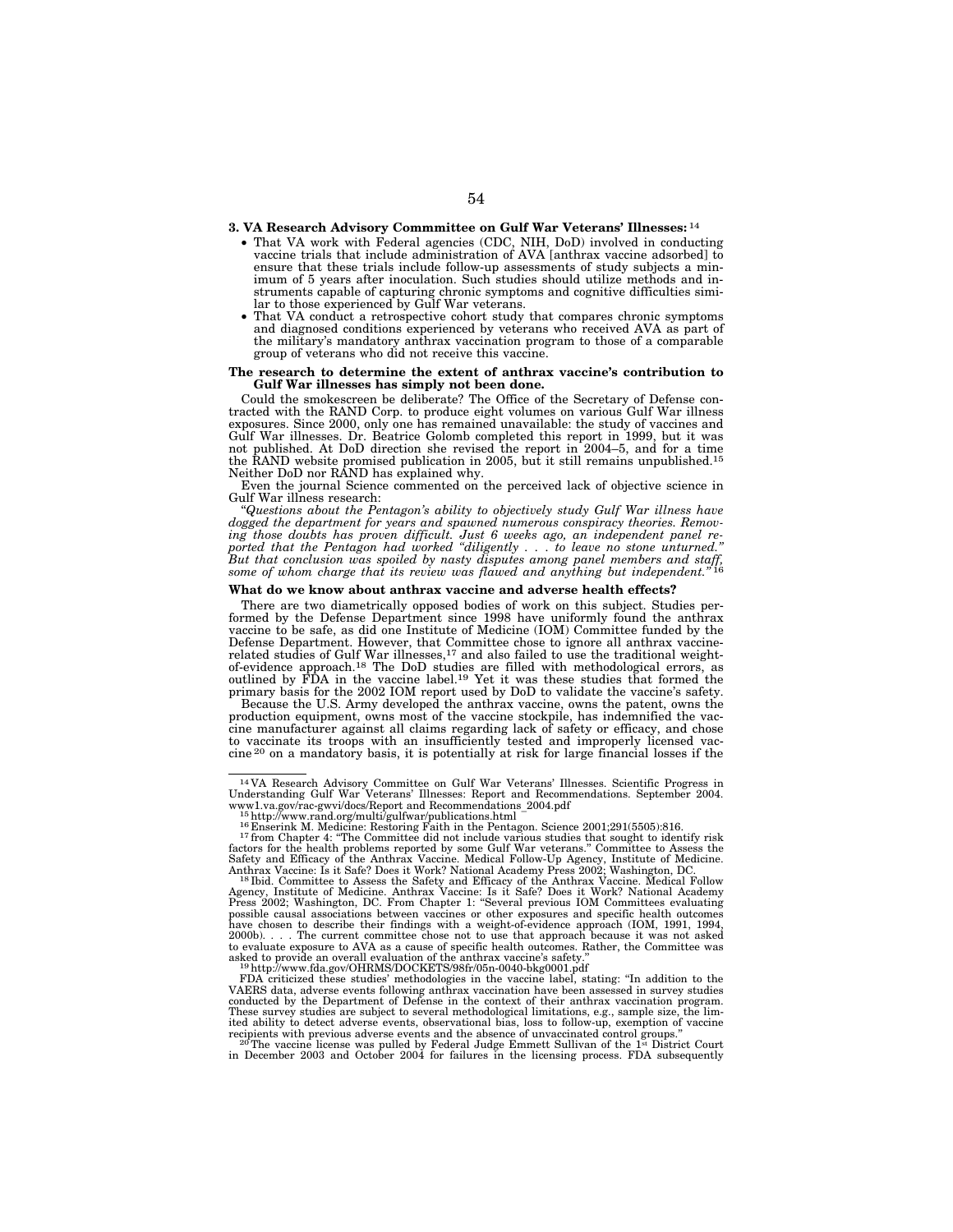vaccine is found to be dangerous, its production negligent, or if the vaccine stockpile cannot be used. (One case of a disabled civilian Merchant Mariner, vaccinated with anthrax and smallpox vaccines, was settled for 2 million dollars.) 21

The non-DoD studies suggest the anthrax vaccine was a contributor to Gulf War illnesses, and a cause of multiple chronic medical problems. These studies include one by Unwin et al., which found British anthrax vaccinations to have increased the risk of chronic Gulf War illnesses by 50% in Gulf War veterans, and by 230% in a small cohort of vaccinated Bosnia veterans.22 The Canadian Department of National Defense hired a contractor to investigate Gulf War exposures and subsequent<br>illnesses. Anthrax vaccine recipients had a 92% greater chance of developing chronic<br>fatigue than unvaccinated veterans.<sup>23</sup> A DoD–HHS Anth mittee found that combinations of symptoms suggestive of Gulf War illnesses re-ported to the FDA–CDC's Vaccine Adverse Event Reporting System (VAERS) occurred 2–3 times as often as would have been expected by chance alone.24 Females have had higher rates of Gulf War illnesses than male veterans; females also have two times the rate of immediate systemic adverse reactions to anthrax vaccine as males, and file reports to VAERS at 3 times the rate of males. Schumm 25 and Wolfe 26 both determined that anthrax vaccine was a risk factor for Gulf War illness in separate cohorts of veterans.

As of June 26, 2007, the Vaccine Adverse Event Reporting System had received a total of 5359 adverse event reports for anthrax vaccine. These included 670 reports that FDA had designated serious, and 44 reports of deaths.<sup>27</sup><br>Raw data from the military's Defense Medical Surveillance System in 2001<sup>28</sup> re-

raw data from the military of the military of the system of hospitalizations after vaccination, compared to pre-vaccination, for heart attacks, psychosis, depression, breast cancer, thyroid cancer, gallbladder and bile duct cancers, uterine cancer, diabetes, blood clots, asthma, multiple sclerosis and abnormal PAP smears in 300,000 soldiers. Yet no focused studies of these relationships have been conducted or made public since.

An unpublished Navy study of active duty women inadvertently vaccinated during the first trimester, revealed a 39% greater rate of birth defects in vaccinated mothers, compared to mothers who received anthrax vaccine at any other time.29 An Army study found no increased rate of birth defects in vaccinated mothers, but did not examine first trimester vaccinations, and was admittedly not adequately powered to examine the issue.30

Easily verifiable, but non-public, DoD and CDC data suggest that anthrax vaccine is associated with birth defects and long-term adverse effects. Just last month the GAO, citing CDC and Vaccine Healthcare Center officials as sources, reporting that 1–2% of anthrax-vaccinated individuals ''may experience severe adverse events,

who served in Persian Gulf War. Lancet. 1999 Jan 16; 353(9148):169–78.<br><sup>23</sup> Goss-Gilroy. Study of Canadian Gulf War Veterans: NR–98.050. Study contracted by the<br>Canadian Department of National Defense, released June 29, 19

press/Reports/Health/health study eng 1.htm.<br>
<sup>24</sup> Sever JL, Brenner AI, Gale AD et al. Safety of anthrax vaccine: an expanded review and<br>
evaluation of adverse events reported to the Vaccine Adverse Event Reporting Syste

veterans of the Gulf War. J Occup Environ Med. 2002 Mar; 44(3):271–81.<br><sup>27</sup>Copies of the serious VAERS reports and all VAERS reports were obtained by FOIA and<br>uploaded to my website: http://www.anthraxvaccine.org/serious

nancy and birth outcomes among U.S. Army women. Depending on the vaccination and pregnancy and birth outcomes among U.S. Army women. JAMA 2002; 287

issued a Final Rule and a comment period, reestablishing the license, but new litigation was filed in December 2006 challenging the license on the basis of inadequate safety and efficacy

data.<br><sup>21</sup> Francis v. Maersk Line Limited and United States of America. Case No. C03–2898C. U.S.<br>Dist Ct. for the Western District of Washington, ruling by Judge John C. Coughenour, Dec 9,<br>2005 to deny Def. motion to deny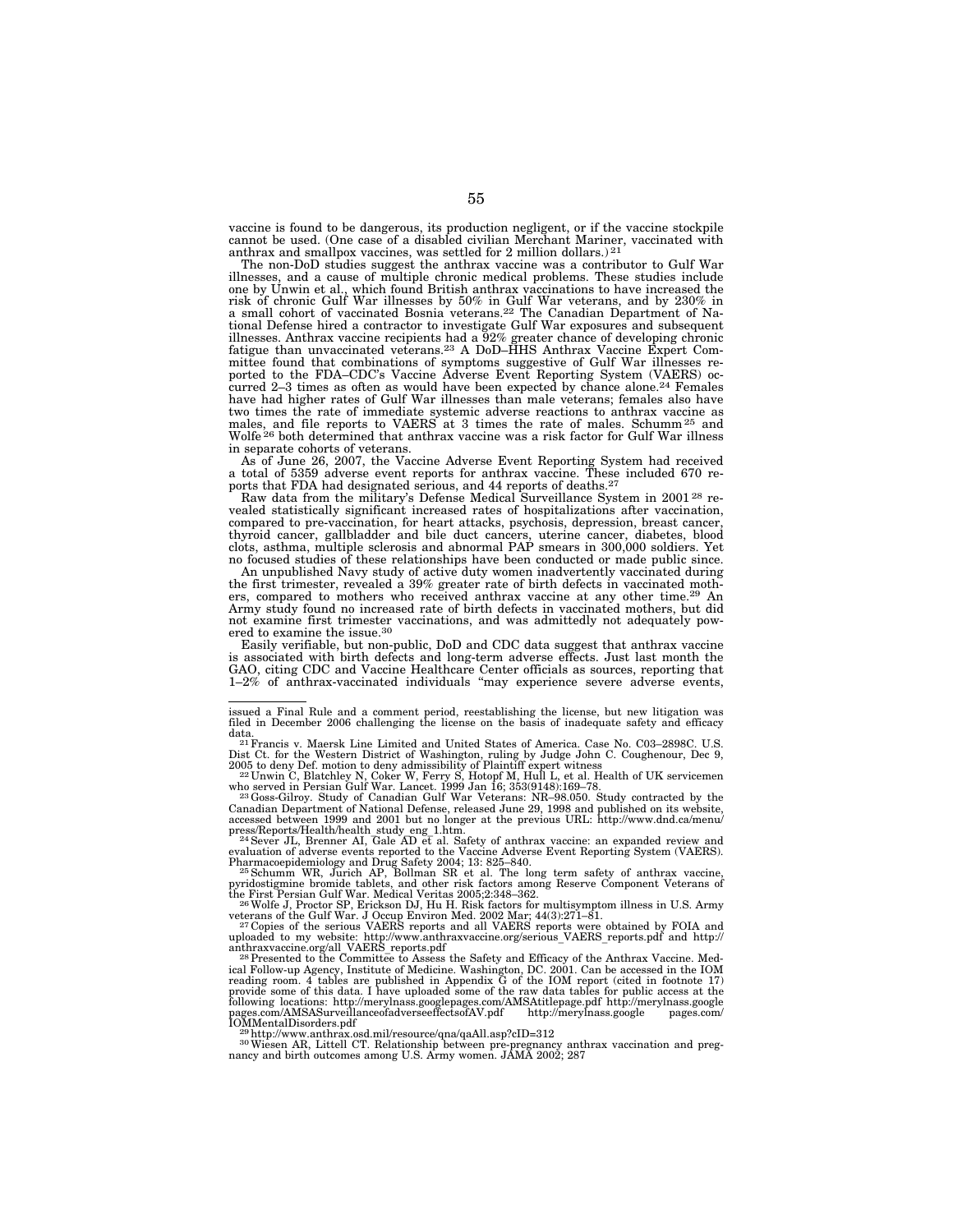which could result in disability or death." 31 Since the CDC has been conducting a trial of anthrax vaccine in 1564 subjects since 2002, and the Vaccine Healthcare Centers have performed full evaluations on over 2,400 putative vaccine injuries, most following anthrax vaccinations, officials of these agencies should be knowledgeable about the effects of the vaccine. However, no published studies exist to confirm that 1–2% of vaccine recipients have serious or life-threatening adverse events, and the true number may be more or less than this. The number of deaths that were definitely caused by the vaccine is also unknown.

The evidence is convincing that anthrax vaccine is a contributor, but not the only contributor, to Gulf War illnesses.

#### **How many individuals may be affected?**

It is uncertain how many deployed Gulf War and non-deployed Gulf "era" vet-<br>erans received this vaccine. The Pentagon estimated that 150,000 deployed 1991 Gulf War veterans received anthrax vaccine. The VA Research Advisory Committee on Gulf War Veterans' Illnesses staff, using the 40% anthrax vaccination rate in self-reports, estimated that 285,000 veterans received anthrax vaccine in the Gulf<br>War period.<sup>32</sup> Reports exist of experimental anthrax vaccines that were used in ad-<br>dition to the licensed vaccine.<sup>33</sup> There are very few any anthrax vaccines in theater during Operations Desert Shield and Desert Storm. (Yet the Pentagon did a study in over 400 Fort Bragg soldiers 2 years after the war, in which booster doses of anthrax and botulinum toxoid vaccine were administered. The Pentagon was somehow able to identify the number of anthrax and botulinum toxoid vaccines administered during the subjects' Gulf War deployment, and the dates, for all soldiers in the study.<sup>34</sup>) Subsequent to the Gulf War, FDA estimated that  $475,000$  soldiers received an-

thrax vaccine between 1991 and 1998, yet very few veterans have anthrax vaccine listed in their medical records from this period.35 Since 1998, 1.6 million soldiers have received anthrax vaccinations, averaging 4 doses each. An unknown number of military contractors and merchant mariners have also received anthrax vaccinations.

Thus over two million American soldiers have been vaccinated since the 1991 Gulf War, half of whom have been vaccinated since the start of Operation Iraqi Freedom. Consequently, DVA may continue to see large numbers of veterans who have become ill as a result.

### **How can DVA improve its research and its care of ill Gulf War veterans?**

- 1. DVA has the ability to conduct the long-term anthrax vaccine safety studies, and should do so, as advised by every expert Committee that has investigated the vaccine.36 Matched vaccinated and unvaccinated cohorts could be studied longitudinally to finally resolve questions about the types and rates of illness associated with the vaccine.
- 2. DVA should support the Research Advisory Committee on Gulf War Veterans' Illnesses recommendations regarding areas of research that are likely to bear fruit. Clinical research intended to improve the treatment of veterans should receive the highest priority.
- 3. DVA should improve its ability to provide care to veterans with Gulf War illnesses and vaccine-associated illnesses. DVA designated physicians at each fa-cility to care for Gulf War veterans, but the level of support and training provided to these physicians has not been adequate. Although DVA has convened consensus panels and created clinical algorithms for its practitioners, the fact remains that to effectively evaluate and treat these patients is extremely difficult. The patients often have idiosyncratic responses to medications, particularly if they are chemically sensitive. They may react adversely to odors in the clinic. They usually have cognitive and often emotional problems, and often for-

 $^{31}$ GAO–07–787R. Military Health: DoD's Vaccine Healthcare Centers Network. June 29, 2007.<br>http://www.gao.gov/cgi-bin/getrpt?GAO-07-787R

http://www.gao.gov/cgi-bin/getrpt?GAO-07-787R<br><sup>332</sup>LaClair B. Overview of exposures and health conditions reported by countries who served<br>in the 1990–1991 Gulf War allied coalition. Presentation to the Department of Veter

ington, DC.<br>
<sup>33</sup>Takafuji ET and Russell PK. Military immunizations. Past, present and future prospects.<br>
<sup>33</sup>Takafuji ET and Russell PK. Military immunizations. Past, present and future prospects. Infect Dis Clin North Am 1990; 4(1):143–58. 34Pittman PR, Hack D, Mangiafico J et al. Antibody response to a delayed booster dose of

anthrax vaccine and botulinum toxoid. Vaccine 2002; 20(16):2107–15.<br><sup>35</sup> Clifford J (FDA). Statement to the Institute of Medicine Committee on anthrax vaccine safe-

ty and efficacy. October 3, 2000.<br><sup>36</sup> Compilation of expert Committee recommendations: http://www.anthraxvaccine.org/

every.htm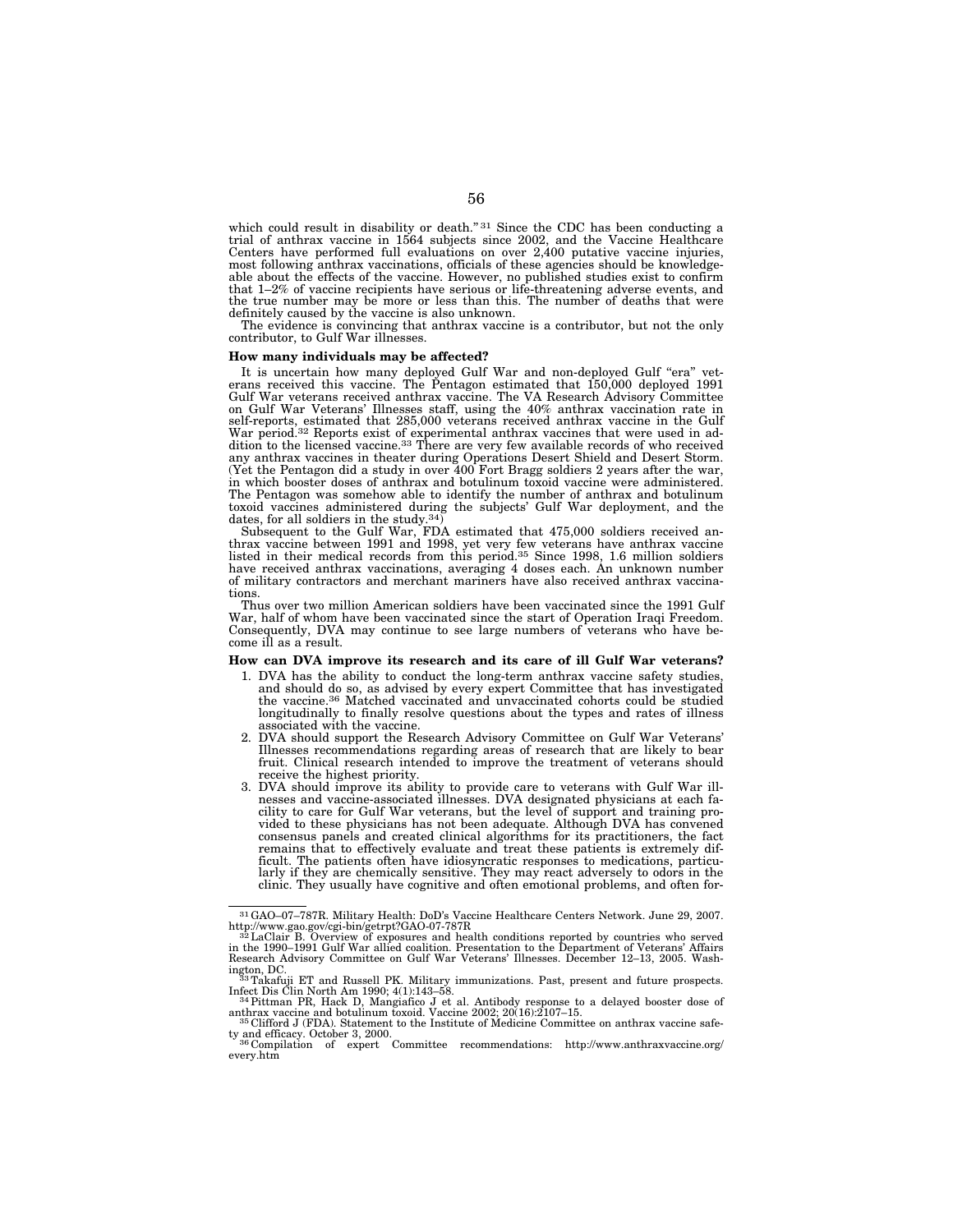get their doctor's advice. They require a very patient and understanding clinician, and need detailed written instructions to take home. These patients require care from multiple medical specialists and therapists, and their primary provider needs to supervise this process. They have more symptoms, and require much longer visits, than other patients.

Ideally, DVA will follow the model that DoD and CDC, under Congressional directives, pioneered. DoD and CDC jointly created a Vaccine Healthcare Centers Network of four clinics, which perform very detailed and complete evaluations of patients. This provides a solid basis for treating complex patients by establishing firm diagnoses, and furthermore allows for a strong bond to de-velop between the patient and the provider. This bond is particularly important for the patients, whose condition is likely to be poorly understood by other providers, and who may have lost trust in the military and DVA systems.

DoD also created a Deployment Health Center at Walter Reed, where a simi-lar detailed diagnostic process can take place, and patients undergo inpatient training about their condition and how best to manage it. This type of center might also be beneficial for Gulf War illness and vaccine-injured patients.

- 4. Treatment trials for those with Gulf War illnesses are sorely needed. For example, many Gulf War veterans have chronic diarrhea. Empiric trials that included antibiotics, anti-yeast drugs, dietary manipulation, digestive enzymes and probiotics such as Lactobacillus rhamnosus could be done in conjunction with studies of motility, stool flora, and autonomic nervous system dysfunction. Veterans should be screened for hypogonadism, and offered replacement hormone if positive. Those with sleep disorders should undergo formal sleep studies and be given C–PAP trials as indicated. A specialty Gulf War clinic could make such evaluations routine.
- 5. Accurate, linked medical records between DoD and DVA are a prerequisite for optimal care of veterans. According to GAO, ''In 1997, the President, responding to deficiencies in DoD's and VA's data capabilities for handling service members' health information, called for the two agencies to start developing a comprehensive, lifelong medical record for each service member." 37 Yet the databases are still not linked. Congressional attention to this issue might generate more progress than has been made in the 10 years since this policy was put in place.
- 6. DoD and DVA receive entirely separate funding. Thus, the Defense Department does not have to pay for the long-term care required by soldiers who become ill as a result of DoD's medical countermeasures. Ill soldiers are medically discharged, and costs are shifted to the DVA.

If DoD was required to contribute to the long-term care of some ill soldiers, it might place a higher priority on the safety of the countermeasures and other exposures to which its troops are subjected. Congress should consider instituting a mechanism that would extract a financial penalty from the Pentagon when its decisions lead to high rates of (preventable) chronic medical illnesses in its soldiers.

7. A huge amount of effort and money was expended to research Gulf War illnesses for very little return. After arranging for 300 studies, it is striking that DVA and DoD have not published quality reviews of this body of work, which would make an understanding of the subject so much easier for the public. The officials in charge of this failed research project have, for the most part, remained in control for the past 10 years. Congress must assure accountability by insuring that future funding of Gulf War illness research is conducted objectively, and is independent of the institutional biases so far demonstrated by DoD and DVA.

### **Prepared Statement of James Binns, Chairman, Research Advisory Committee on Gulf War Veterans' Illnesses, U.S. Department of Veterans Affairs**

Mr. Chairman, Members of the Committee, for the past 5 years, it has been my privilege to chair the Research Advisory Committee on Gulf War Veterans Illnesses. This public advisory body of distinguished scientists and veterans is mandated by

<sup>37</sup>GAO–02–478T. VA and Defense Health Care. Military Medical Surveillance Policies in Place, but Implementation Challenges Remain. February 27, 2002.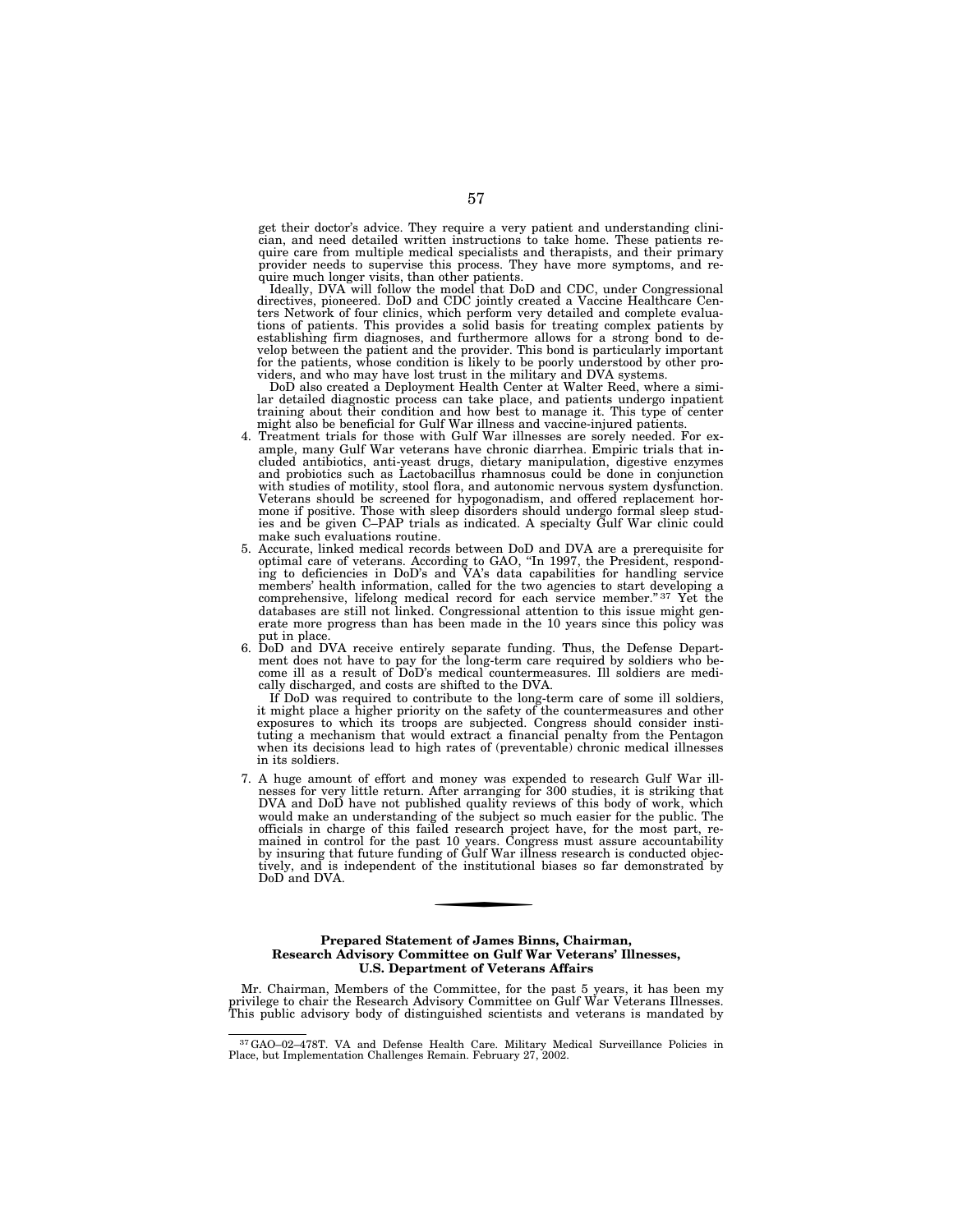Congress and appointed by the Secretary of Veterans Affairs. Its membership includes leading experts in the field, a former president of the American Academy for the Advancement of Science, and the head of the CDC Neurotoxicology Research Laboratory. Dr. Steele (to my right) is a member and an epidemiologist who has devoted the past 10 years of her career to the full time study of Gulf War illnesses, most recently as scientific director of the Committee. The Committee's statutory mission is to review research studies and plans related to the illnesses suffered by veterans of the 1991 Gulf War.

Dr. Steele will provide highlights of the Committee's scientific findings. I will address the status of Federal research activities.

Gulf War illnesses remain a major unmet veterans' health problem. According to the Department of Veterans Affairs most recent study, 25% of Gulf War veterans suffer from chronic multisymptom illness over and above the rate in other veterans of the same era. This confirms five earlier studies showing similar rates.

Thus, 16 years after the war, one in four of those who served—175,000 veterans remain seriously ill. And there are currently no effective treatments.

Gulf War veterans also suffer from amyotrophic lateral sclerosis, ALS, at double

the rate of other veterans of the same era. The veterans whom you have heard today are not exceptional cases. They are rep-

resentative casualties of the 1991 Gulf War. The Federal Government has spent over \$300 million on Gulf War illnesses research, roughly one-third by VA and two-thirds by DoD. Some of that research was productive, as you will hear from Dr. Steele. Much of that money, however, was misspent on the false theory that these illnesses were caused by psychological stress. As late as 2003, 57% of new VA Gulf War illnesses research was directed at psychological stress.

This emphasis on stress was part of an overall effort to portray these illnesses<br>as nothing unusual, the kind of thing that happens after every war, rather than the<br>result of toxic exposures particular to the Gulf War. Ver in treatment research.

I am pleased to report that a dramatic change for the better has taken place in the direction of VA research. Following our Committee's 2004 report, then VA Secretary Principi announced that VA would no longer fund studies based on stress. Secretary Nicholson appointed new leadership at the VA Office of Research and De-velopment, and has placed most of VA's Gulf War illnesses research program at the University of Texas, Southwestern Medical Center, the leading site for Gulf War ill-nesses research. Congress added \$15 million to the VA research budget for this program, which is just getting underway. I am extremely pleased to see VA Gulf War illnesses research in the hands of scientists committed to solving the problem and fully funded at the level recommended by the Research Advisory Committee.

At the same time that these positive developments have taken place, however, other key VA officials continue to minimize these illnesses at every opportunity. For example, a ''fact sheet'' provided in recent weeks to three U.S. Senators baldly asserted that ''Gulf War veterans suffer from a wide range of common illnesses, which might be expected in any group of veterans their age.'' That is utter hogwash.

This fact sheet is the work of the VA Office of Public Health and Environmental Hazards, which is testifying before you today. It is also the VA office charged with implementing Congress's mandate that VA contract with the National Academy of Sciences' Institute of Medicine to prepare reports on the association between toxic exposures in the Gulf War and health effects for use in benefits determinations. For 7 years, these reports have been structured to restrict the scientific information considered in their conclusions, in express violation of the statute.

This government manipulation of science and violation of law to devalue the health problems of ill veterans is something I would not have believed possible in the United States of America until I took this job. Until this practice is stopped, the products of Gulf War illnesses research will be distorted, misleading the Secretary, Congress, veterans' doctors, and the scientific community.

Dr. Lawrence Deyton, who now directs this office and who will speak to you later this morning, assumed his position relatively recently and did not initiate these practices. I urge Dr. Deyton to order these misleading activities terminated and previous IOM reports re-done in conformity with the statute.

The largest sponsor of Federal Gulf War illnesses research is the Department of Defense. Historically, DoD has funded approximately two-thirds of Gulf War illnesses research, in excess of \$30 million annually. Since the start of the current war, however, this program has been eliminated.

In FY06, Congress initiated a new pilot program for Gulf War illnesses research at DoD. This innovative program gives first priority to pilot studies of existing treatments already approved for other illnesses, and so offers the possibility of identi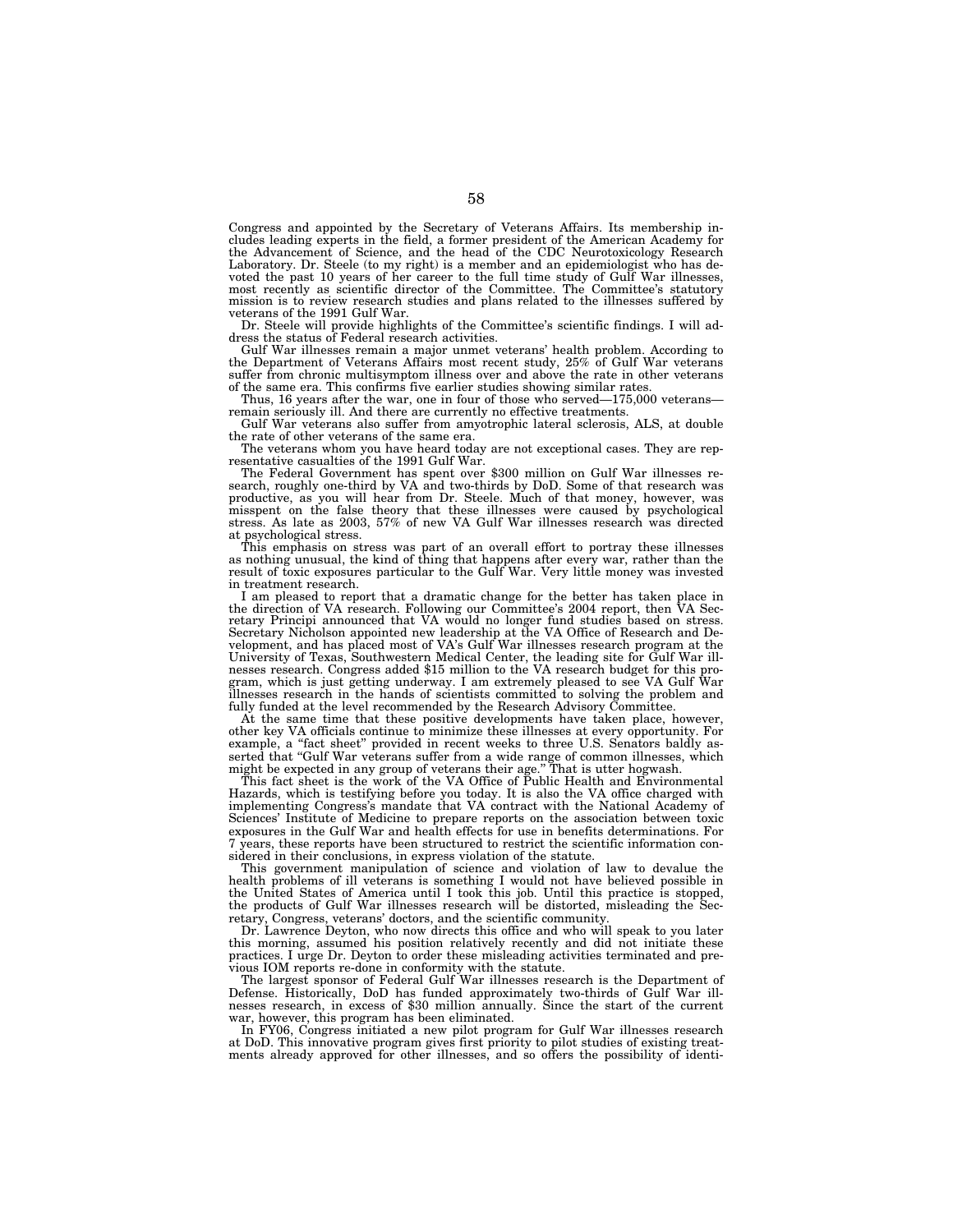fying treatments that could be put to immediate use. It complements the VA/University of Texas research program that is focused on understanding the basic science. It is open to all researchers, inside or outside of government, through peer-reviewed competition, and is administered by the Congressionally Directed Medical Research Program.

Its initial solicitation last fall received eighty proposals—compared to only two treatments studied in the entire previous history of Gulf War illnesses research. Only a small fraction of these proposals can be funded within the \$5 million FY06 pilot program, but the response demonstrates the interest of the scientific community in finding treatments to improve the health of Gulf War veterans, as well as current and future military personnel and civilians at risk of chemical attack.

Yet DoD has again excluded this promising program from its proposed FY08 budget. Its future depends on the success of bipartisan efforts in the House and Senate to add it to the DoD budget at the \$30 million level consistent with the recommendations of the Research Advisory Committee and historic funding commitments.

Mr. Chairman and Members of the Committee, in recent months this country has renewed its obligation to care for the health of veterans following their return home from war. Hundreds of millions of dollars have been appropriated to address the health problems of currently returning veterans, and rightfully so. But it is now time—in fact, long past time—to address the serious health problems of 175,000 veterans of the last war who remain ill as a result of their service.

Will we follow the example of the current war and address them now, while there is still hope they can live out their lives in better health? Or will we follow the example of Vietnam and Agent Orange, and admit the problem only as they are dying? The answer begins with you and your colleagues.

### **Prepared Statement of Lea Steele, Ph.D., Scientific Director, Research Advisory Committee on Gulf War Veterans' Illnesses, U.S. Department of Veterans Affairs, and Associate Professor, Kansas State University**

Good morning and thank you for inviting me here today. I'm Dr. Lea Steele, an epidemiologist and associate professor at Kansas State University. I first became involved in Gulf War research 10 years ago when I directed a state-sponsored research and service program for Gulf War veterans in Kansas. Our work there provided important insights about Gulf War illness. I am now "on loan" from my university to the Federal Government to serve as Scientific Director of the Federal Research Advisory Committee on Gulf War Veterans' Illnesses. Our Committee has reviewed and analyzed a vast amount of scientific research and government investigative reports that provide extensive information on the Gulf War and the health of Gulf War veterans. We will be issuing our scientific findings and recommendations in a major report to be released later in the year. My purpose today is to share with you some highlights of what the Committee has learned in the course of our scientific work.

First, I want to distinguish between the condition known as Gulf War illness and other health issues related to the 1991 Gulf War. Gulf War illness is a complex of symptoms found at high rates in Gulf War veterans-an illness not explained by standard diagnoses and medical tests. This symptom complex affects Gulf War veterans from different units across the U.S. and also from some allied countries. It affects more Gulf War veterans, by far, than any other identified health condition.

There are also other health issues related to Gulf War service. A problem of great concern is ALS, as you've heard. According to a large VA study, ALS affects twice as many Gulf War veterans as other veterans of that period. This neurodegenerative disease usually strikes people over age 55, but one study has reported that Gulf War veterans may develop ALS at much younger ages. A more recent study has suggested that those who have served in the military, in general, are at increased risk for ALS. If true, this could raise even greater concerns, since Gulf War veterans have ALS at twice the rate of other military veterans.

Brain cancer has also been recently identified as a Gulf War health issue. You may be familiar with a well-known incident near Khamisiyah, Iraq, in March 1991. The Pentagon has estimated that about 100,000 U.S. military personnel were potentially exposed to low-level nerve agents in connection with demolitions at a large weapons depot that contained sarin and cyclosarin. A 2005 study found that veterans who were downwind from those demolitions have died from brain cancer at twice the rate of veterans in other areas of theater.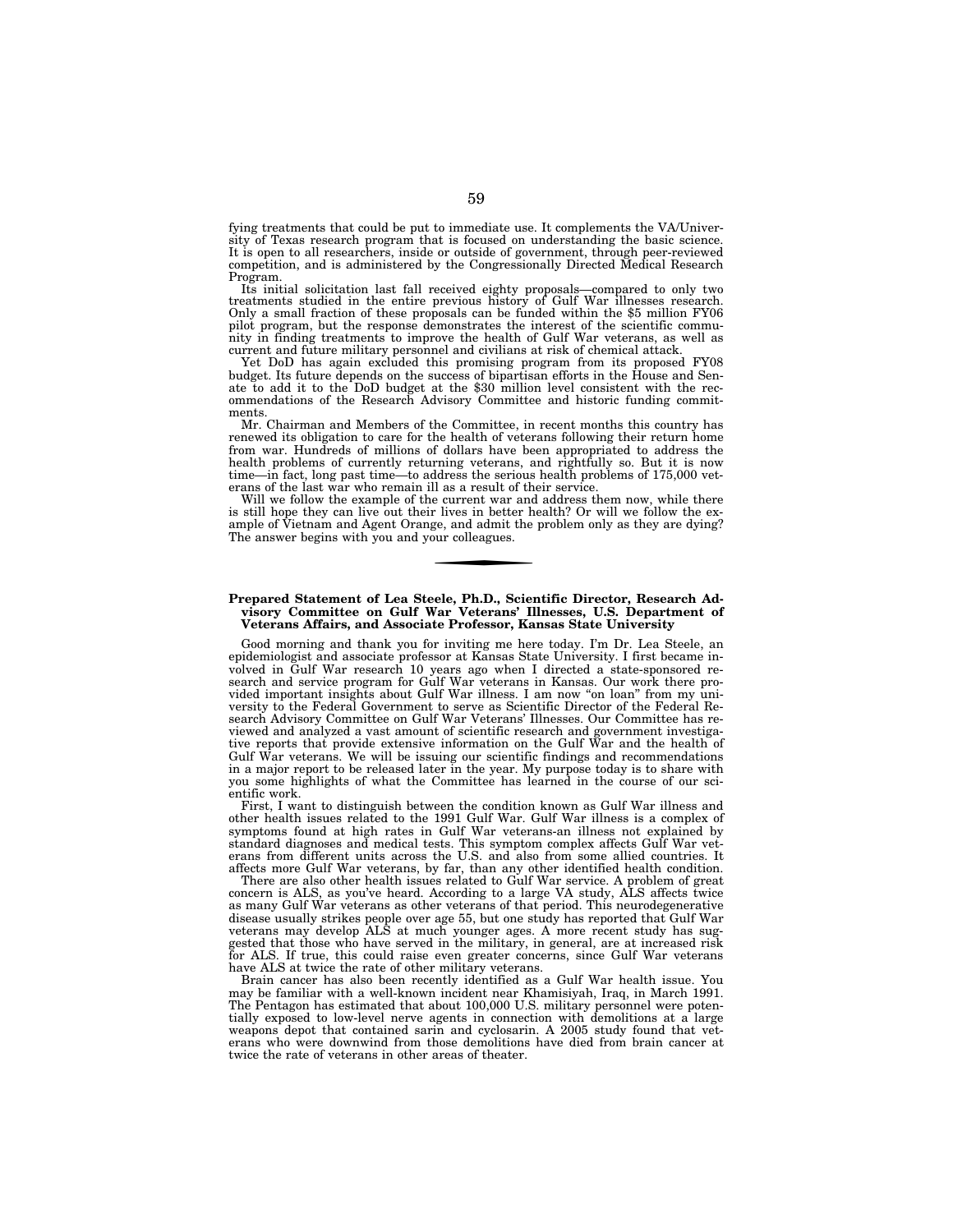There might also be problems related to other diagnosed diseases, but studies are lacking. The Research Advisory Committee has recommended research to assess conditions such as multiple sclerosis, Parkinson's diseases, and cancer in Gulf War veterans. While all of these issues are important, far fewer Gulf War veterans have ALS or brain cancer than the very large number affected by Gulf War illness. So I will focus my scientific comments today on what we know about Gulf War illness.

First, let me briefly describe what Gulf War illness looks like, in case you don't have a complete picture from veterans who have testified or whom you know personally. Veterans with Gulf War illness have multiple, persistent symptoms that affect different body systems. These include neurological-type problems—severe headaches, memory and concentration problems, dizziness, and mood changes. Persistent and widespread pain is also a prominent feature of Gulf War illness, as well as a profound fatigue. Other troubling symptoms include gastrointestinal problems—we know many veterans have had persistent diarrhea for 15 years. Respiratory symptoms—coughing and wheezing—are also common, as well as unusual skin lesions and rashes. Veterans with Gulf War illness experience multiple different types of symptoms together, which is why we call it a symptom complex or multisymptom illness. We now know quite a lot about Gulf War illness-how many veterans are sick, who is most affected, and what may have caused this condition. Here are some of the highlights.

### • **Gulf War illness is a big problem.**

25–30 percent of veterans who served in the Gulf War are affected by this complex of symptoms as a consequence of their Gulf War service. This has been shown by multiple studies, including VA's most recent large follow-up study. That means that Gulf War illness affects between 175,000 and 200,000 of the

Gulf War illness was not caused by psychological stress

Comprehensive studies have found no connection between Gulf War illness and combat experiences in the war. In fact, rates of psychiatric conditions like PTSD are considerably lower in Gulf War veterans than veterans of other wars. This stands to reason since, in contrast to current deployments, severe stress and trauma were relatively uncommon in the 1991 Gulf War. A decisive victory was achieved after a 4 day ground war; most troops did not see combat and were

**• Research studies consistently identify links between Gulf War illness and neurotoxic chemicals.** 

Many different Gulf War exposures have been suggested as causes or contribu-tors to Gulf War illness. These include the smoke from over 600 burning Kuwaiti oil wells, receipt of numerous military vaccines, depleted uranium munitions, and low-dose exposure to chemical weapons.

The most consistent and extensive amount of available evidence implicates a group of chemicals to which veterans were exposed that can have toxic effects on the brain. These chemicals include pills (NAPP pills or pyridostigmine) given to protect troops from the effects of nerve agents, excessive use of pesticides, and low levels of nerve gas in theater. Many of these chemicals have a similar type of action; they adversely affect the neurotransmitter acetylcholine. Studies also show that these chemical toxins can act synergistically, that is, combined exposures are worse than any single exposure by itself.

A link between Gulf War illness and exposure to neurotoxic chemicals is also compatible with what we know about biological processes affecting ill veterans. Diverse studies have identified abnormalities in the brain and the autonomic nervous systems of sick Gulf War veterans. Diverse types of brain scans and neurocognitive tests have identified problems that affect different brain processes and areas. For example, in recent months, news stories have widely reported on studies showing that Gulf War veterans have reduced volume in specific brain regions.

### • **Effective treatments for Gulf War illness are urgently needed.**

Studies show that few veterans with Gulf War illness have recovered or even substantially improved over time. As a result, many Gulf War veterans have been sick for as long as 16 years. Effective treatments for Gulf War illness have not been identified—very few have even been studied. The Research Advisory<br>Committee continues to identify research that can lead to treatments that im-Committee continues to identify research that can lead to treatments that improve the health of ill Gulf War veterans as the highest priority area of Gulf War research.

In short, Gulf War illness is real, it is serious, and it is still widespread among veterans of the 1991 Gulf War. It is not the result of psychological stress and is not the same thing that happens after every war. Progress has been made in under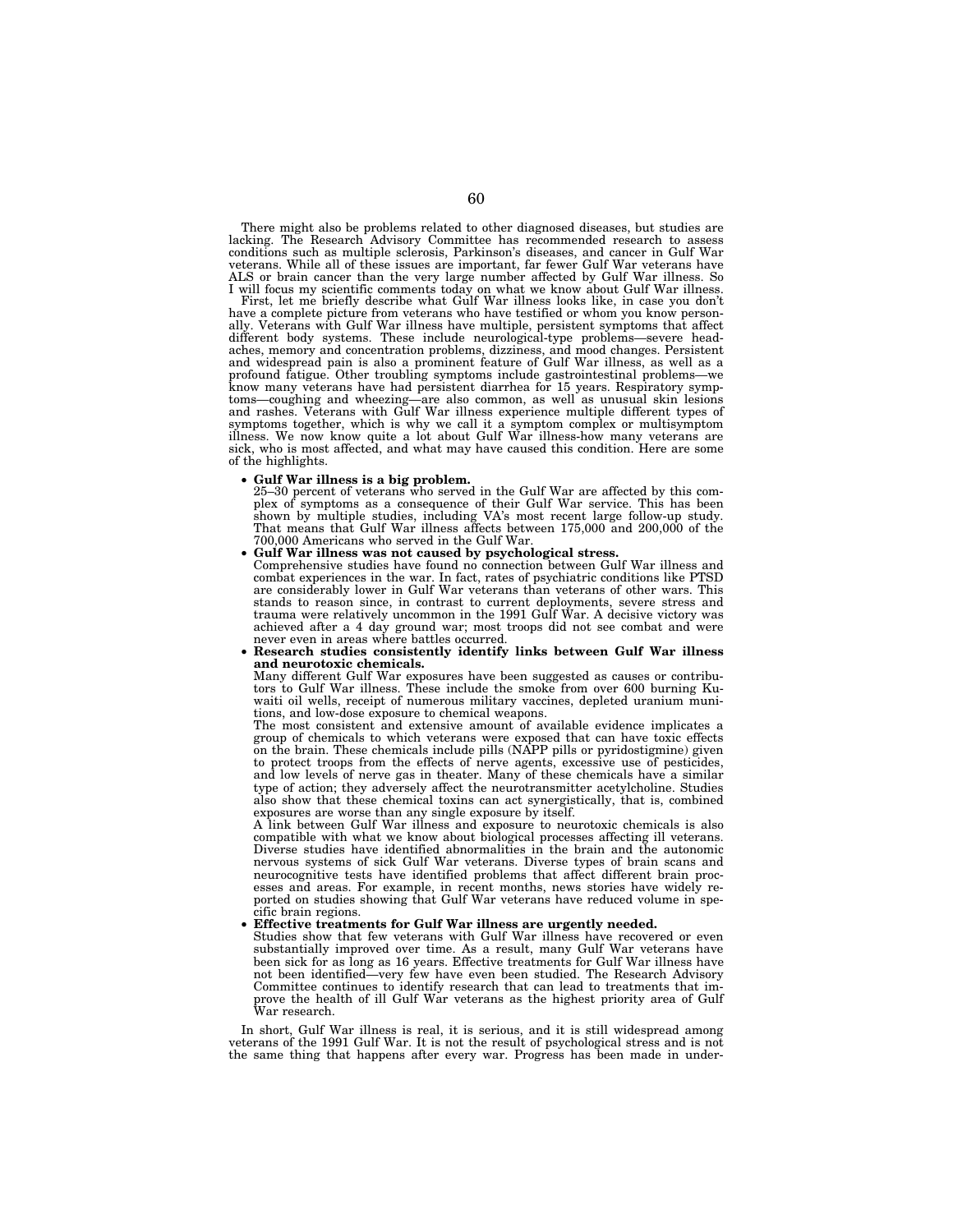standing ''big picture'' questions about Gulf War illness and health issues affecting Gulf War veterans. The Research Advisory Committee believes that remaining important questions can also be answered and must be addressed. The Federal Government has a continuing obligation to attend to the health problems affecting vet-erans of the 1990–1991 Gulf War. Further, a more complete understanding of Gulf War illness is required to ensure that similar problems do not affect future American troops deployed to war.

## **Prepared Statement of Lawrence Deyton, MSPH, M.D., Chief Public Health and Environmental Hazards Officer, Veterans Health Administration, U.S. Department of Veterans Affairs**

Mr. Chairman and Members of the Subcommittee, thank you for providing the Department of Veterans Affairs (VA) this opportunity to discuss VA's response to the health care and other needs of veterans who have served in combat in Southwest Asia. With me today is

- Mark Brown, PhD, Director, Environmental Agents Service, Office of Public
- Health and Environmental Hazards Timothy O'Leary, Director, Biomedical Laboratory Research and Development Service, Director, Clinical Science Research and Development Service, Office of Research and Development and<br>• Eugene Oddone, MD, MHSc, Director, Center for Health Services Research in
- Primary Care and Principal Investigator, National Registry of Veterans with ALS

My testimony today will address three major topics: (1) VA's efforts toward improving clinical care and our understanding for the illnesses affecting veterans who served in the 1991 Gulf War, (2) how these efforts have helped us in responding to the health care and other needs of our troops fighting in this same region today; and (3) VA's response to concerns about potential increased risk of Amyotrophic Lateral Sclerosis (ALS, or ''Lou Gehrig's Disease) among military service members.

#### **BACKGROUND**

The United States deployed nearly 700,000 military personnel to the Kuwaiti Theater of Operations (KTO) during Operations Desert Shield and Desert Storm (Au-gust 2, 1990, through July 31, 1991). Within months of their return, some Gulf War veterans reported various symptoms and illnesses that they believed were related to their service. Veterans, their families, and VA subsequently became concerned about the possible adverse health effects from various environmental exposures dur-ing Operations Desert Shield and Desert Storm.

Of particular concern have been the symptoms and illnesses that, to date, have eluded specific diagnosis. More than 130,000 Gulf War veterans have participated in the two health registries that VA and the Department of Defense (DoD) maintain. In addition, more than 335,000 have been seen at least once as patients by VA. *Although the majority of veterans seeking VA health care had readily diagnosable health conditions, we remain very concerned about the veterans whose symptoms could not be diagnosed.* 

I would like to provide a brief description of some of the programs and initiatives VA developed in response to health concerns of veterans of the 1991 Gulf War. I will also focus on how these new programs have benefited the veterans who are now<br>returning from the current conflicts in Southwest Asia, specifically veterans from<br>Operation Enduring Freedom (OEF) and Operation Iraqi Free families.

### **VA INITIATIVES FOR SOUTHWEST ASIA COMBAT VETERANS**

**The VA Gulf War Veteran Health Registry.** Even before the 1991 Gulf War cease-fire VA had concerns that returning veterans might have certain unique health problems including respiratory effects from exposure to the intense oil fire smoke.

In response, VA quickly established a clinical registry to screen for this possibility. The new voluntary health registry examination also helped encourage new combat veterans to take advantage of VA health care programs. VA has long maintained health registries on other at-risk populations, including veterans exposed to

radiation, and Vietnam veterans exposed to Agent Orange. Formally established by law in 1992, VA's Gulf War Veterans' Health Examination Registry is still available to all Gulf War veterans, including veterans of the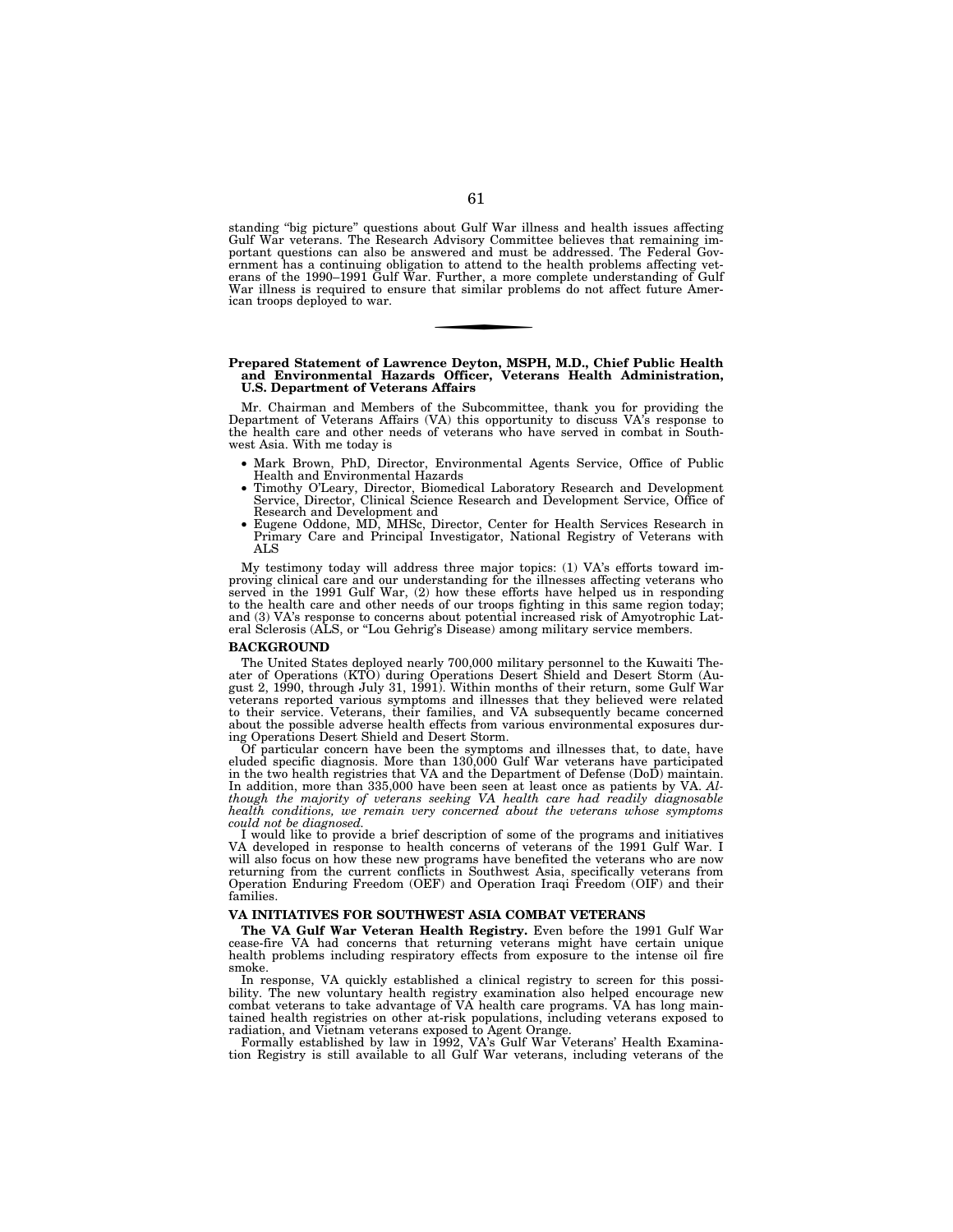current conflict in Iraq. It offers a comprehensive physical examination, and collects data from participating veterans about their symptoms, diagnoses, and self reported Gulf War hazardous exposures. As of June 2007, this program evaluated over

100,000 Gulf War veterans, or about 1 in 7 veterans. The program has also seen nearly 7,000 veterans who served in the current con-

flict in Iraq, who as Gulf War veterans themselves, are eligible for this program.<br>After 15 years, the principal finding from VA's systematic clinical registry examination of about 14 percent 1991 Gulf War veterans is that a wide variety of common, recognized illnesses. However, no new or unique syn-drome has been identified. Registry data has significant limitations. VA recognizes that in the long run, establishing high quality epidemiological research studies is the best approach for evaluating the health impacts of service in the 1991 Gulf War (or in any deployment). VA has adopted that approach.

**New Compensation for Undiagnosed Illnesses.** Many new Gulf War veterans encountered problems when they tried to prove that their difficult-to-diagnose or undiagnosed illnesses were connected to their military service. This affected their access to disability compensation. In response, VA asked Congress for authority, granted under Public Law 103–446, to provide compensation benefits to Gulf War veterans who are chronically disabled by undiagnosed illnesses when certain conditions are met. This statute as amended authorizes VA to pay compensation for dis-abilities that cannot be diagnosed as a specific disease or injury, or for certain illnesses with unknown cause including chronic fatigue syndrome, fibromyalgia and irritable bowel syndrome.

Symptoms potentially covered include 1) fatigue; 2) skin signs or symptoms, in-cluding hair loss; 3) headache; 4) muscle pain; 5) joint pain; 6) neurologic signs or symptoms; 7) neuropsychological signs and symptoms, including memory loss; 8) signs or symptoms involving the respiratory system; 9) sleep disturbances; 10) gastrointestinal signs or symptoms; 11) cardiovascular signs and symptoms; 12) abnormal weight loss; and 13) menstrual disorders. This is a unique benefit for Gulf War veterans, and more than 3,300 have received service connection for their undiagnosed or difficult to diagnose illnesses under this authority. Veterans from the current conflict in Iraq are also eligible for this special benefit.

**Epidemiological Research on Gulf War Veterans.** Despite the value of VA's Gulf War Health Registry program, additional epidemiological research is required to properly characterize any possible long-term health effects of Gulf War 1 service to the average Gulf War veteran. This is because the registry participants are selfselected, and therefore do not represent the average veteran. Registry findings demonstrate that Gulf War veterans are not showing up with any unique health problems; however, these findings do not tell us if veterans are suffering from any diagnoses at rates different from expected. That requires population-based epidemiolog-ical and related research studies, which VA has carried out.

**VA Gulf War Veteran Mortality Study.** VA researchers have been continuously monitoring the cause-specific mortality of all Gulf War veterans in comparison to their non-deployed peers. In post-war monitoring, Gulf War veteran mortality from most causes is not significantly different in comparison to non-deployed peer as controls. Moreover, the mortality for both groups is less than half that of matched civilian controls. This is almost certainly because people who choose to go into the military are healthier to begin with.

Initially, Gulf War veterans have shown an increased risk of death from accidents, especially motor vehicle accidents. VA's data shows that this is a temporary effect, and by 6 years post-war this difference has disappeared. This overall pattern is very consistent with earlier mortality data from Vietnam veterans.

**New Clinical Guidelines for Combat Veteran Health Care.** Early on, VA recognized the need to assure training of our health care providers to allow them to best respond to the specific health care needs of Gulf War veterans with difficultto-diagnose illnesses. With that in mind, and in collaboration with the Department of Defense (DoD), VA developed two Clinical Practice Guidelines on combat veteran health issues. This included a general guideline on post combat deployment health, and a second dealing with diagnosis of unexplained pain and fatigue. These clinical guidelines give VA health care providers access to the best medical evidence for diagnoses and treatment. Developed in response to veterans of the 1991 Gulf War, today VA highly recommends these for the evaluation and care of all returning combat veterans, including veterans from OEF and OIF. (also available online at www.va.gov/EnvironAgents)

**New VA ''War-Related Illness & Injury Study Centers:'' Specialized Health Care for Combat Veterans.** In 2001, as part of VA's overall health response for veterans returning from the 1991 Gulf War, VA established two War Related Illness and Injury Study Centers (WRIISCs), at the Washington, DC, and East Orange, NJ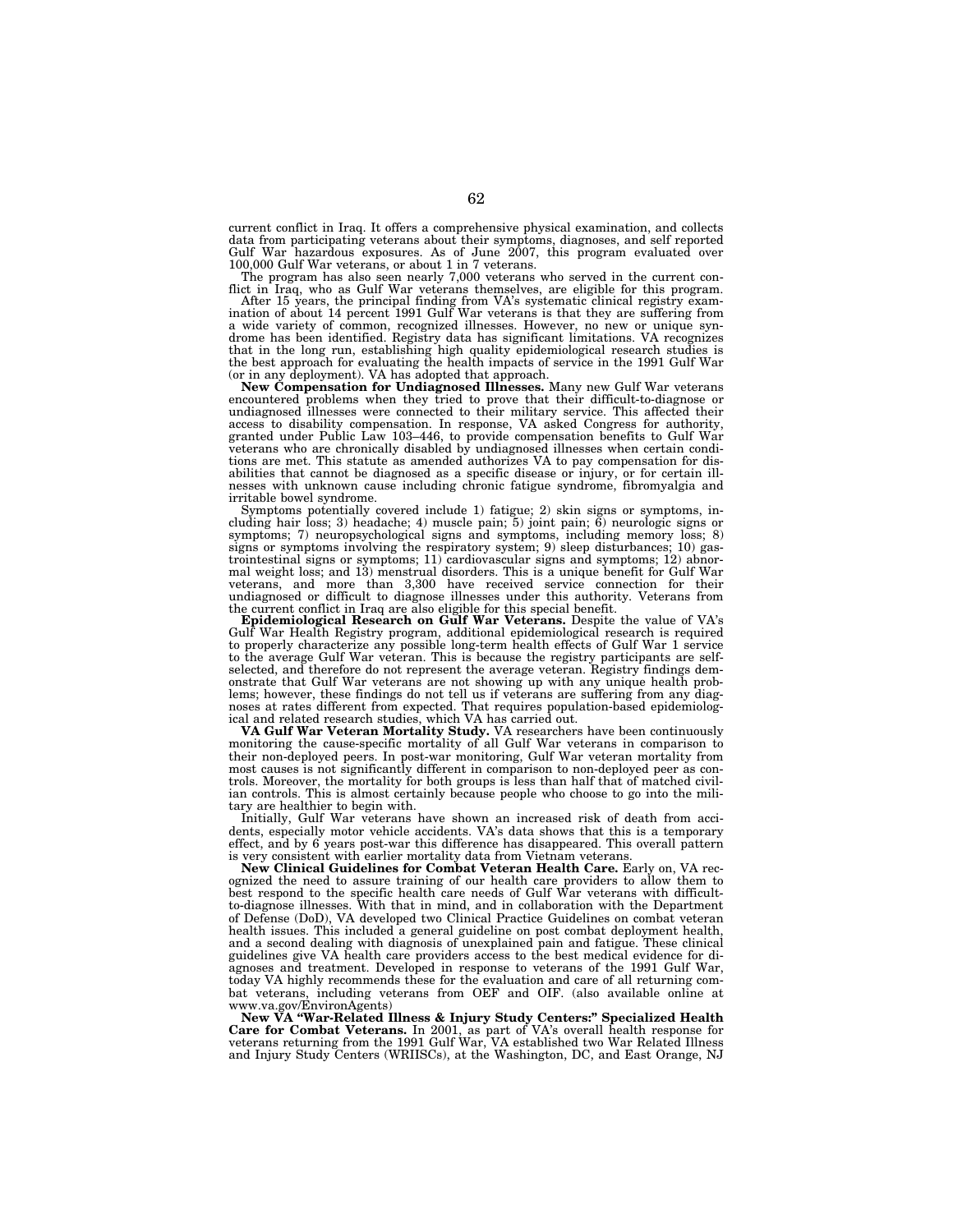VA Medical Centers (VAMCs). Today, these two centers are providing specialized health care for combat veterans from all deployments who experience difficult to diagnose or undiagnosed but disabling illnesses. VA now anticipates concerns about unexplained illness after virtually all deployments including OEF and OIF, and we are building on our understanding of such illnesses.

Currently, VA is expanding on this program to better meet the health care needs of new combat veterans suffering from mild to moderate traumatic brain injury. To that end, VA is establishing a third WRIISC at the Palo Alto VA Health Care System. This will take advantage of their unique assets including a Polytrauma Unit, interdisciplinary program on blast injuries which integrates the medical, psycho-logical, rehabilitation, prosthetic needs of injured service members, their programs in traumatic brain injury, spinal cord injury, blind rehabilitation post traumatic stress disorder, and research into new and emerging areas of combat injuries and illnesses. This is a critical development because combat injuries we see today among OEF and OIF veterans are much more likely, compared to previous wars, to involve some degree of traumatic brain injury. This has been the result of the types of weapons commonly used to attack our troops, including improvised explosive devices, blasts from landmines, artillery and mortar attacks, and the resulting shrap-nel produced from such devices. Many of the long-term chronic health effects from traumatic brain injury appear similar to the difficult-to-diagnose and treat illnesses currently being treated by the WRIISC programs today.

**Expanded Education on Combat Health Care for VA Providers.** In response to health problems faced by veterans of the 1991 Gulf War, VA developed the Veterans Health Initiative (VHI) Independent Study Guides for health care pro-viders titled, ''A Guide to Gulf War Veterans Health.'' Although originally focusing on health care for combat veterans from the 1991 Gulf War, this study guide remains highly relevant for treating OEF and OIF combat veterans, since many of the

hazardous deployment-related exposures are the same for both conflicts. VA also developed several additional VHI Independent Study Guides and other materials relevant to veterans returning from Iraq and Afghanistan. These include the Under Secretary for Health Information Letter "Preparing for the Return of Women Veterans from Combat Theater," (IL 10–2003–011), which provides guidance on the special care needs for women OEF and OIF combat veterans.

of Southwest Asia,'' provides guidance to health care providers about the infectious disease risks in Southwest Asia, particularly in Afghanistan and Iraq. The emphasis is on diseases not typically seen in North America.

Similarly, ''Health Effects from Chemical, Biological and Radiological Weapons'' was developed to improve recognition of health issues related to chemical, biological, and radiological weapons and agents.

The guideline, "Military Sexual Trauma," was developed to improve recognition and treatment of health problems related to military sexual trauma, including sexual assault and harassment.

Similarly, "Post-Traumatic Stress Disorder: Implications for Primary Care" is an introduction to PTSD diagnosis, treatment, referrals, support and education, as well as awareness and understanding of veterans who suffer from this illness.

''Traumatic Amputation and Prosthetics'' includes information about patients who experience traumatic amputation during military service, their rehabilitation, primary and long-term care, and prosthetic clinical and administrative issues.

Finally, ''Traumatic Brain Injury'' presents an overview of TBI issues that primary care practitioners may encounter when providing care to veterans and active duty military personnel. All are available in print, CD ROM and on the web at www.va.gov/VHI.

**VA National Training on Health Care for New Combat Veterans.** Based on our experience treating veterans from the 1991 Gulf War, VA recognized the need to quickly familiarize all VA health care providers on the unique health concerns of new combat veterans returning from Iraq and Afghanistan. VA has sponsored multiple regional education conferences and a 3-day National Conference on ''Providing Health Care for a New Generation of Combat Veterans Returning from OEF and  $\text{OIF},$ " in April 2007.

The conference objective was to sharpen the response of VA providers to new and transitioning combat veterans coming to us today, and to the new physical and behavioral health care challenges that these returning veterans bring with them. The meeting included plenary sessions featuring VA and DoD leadership, and breakout presentations from national and international experts describing their clinical and research experiences with new combat veterans.

Approximately 1,400 people attended this event, from throughout all of VHA. The target audience was VA primary care providers from around the country, including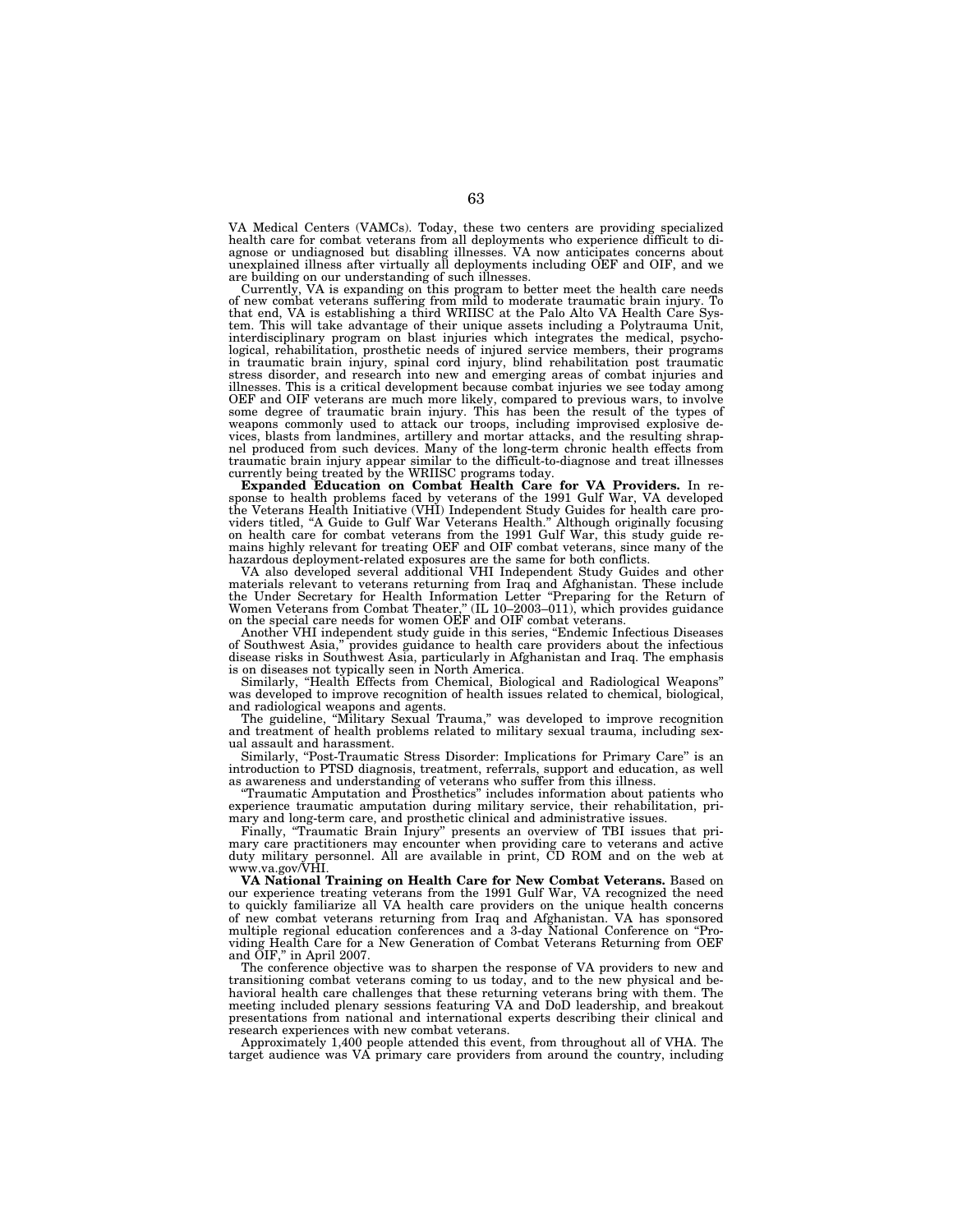social workers, psychologists and mental health professionals, physicians, physician assistants, nurses, and others who provide direct care to new combat veterans returning from Iraq and Afghanistan.

National subject matter experts from VA, DoD, and academia, presented their recent experiences responding to the health care needs of new combat veterans. The goal was to give VA healthcare professionals the tools they will need to respond to the unique and sometimes complex healthcare needs of returning combat veterans, and to develop the necessary competencies to provide optimal care. The deliberately multidisciplinary approach also helped providers to focus on more integrated health care delivery, foster networking. and share best practices, all of which should enable us collectively to improve outcomes for returning wounded service members.

Breakout session topics covered Polytrauma; Pain Management; Behavioral Health; Diversity Issues; Prosthetics; and Special Topics for New Combat Veterans.

**Outreach to Combat Veterans and Their Families.** VA has many programs designed to help returning combat veterans and their families. To help veterans of the 1991 Gulf War and their families be more aware of VA's health care and other benefits that are available for them, and of new research results on Gulf War veterans' health, VA initiated the ''Gulf War Review'' newsletter, which is regularly mailed out to over 400,000 veterans from that conflict.

VA has developed many new outreach and information products for new combat veterans and their families. The Secretary sends a letter to every newly separated OEF and OIF veteran, based on records for these veterans provided to VA by DoD. The letter thanks the veteran for their service, welcomes them home, and provides basic information about health care and other benefits provided by VA. Similarly, in collaboration with DoD, VA published a new short brochure called

''A Summary of VA Benefits for National Guard and Reservists Personnel.'' To date, over one million copies have been distributed. The new brochure summarizes health care and other benefits available to this special population of combat veterans upon their return to civilian life (also available online at www.va.gov/EnvironAgents). ''Health Care and Assistance for U.S. Veterans of Operation Iraqi Freedom'' is a new brochure on basic health issues for that deployment (also available online at www.va.gov/EnvironAgents).

Finally, VA started the "OEF and OIF Review," which is mailed to all separated OEF and OIF veterans (over 700,000 individuals as of July 2007) and their families, on VA health care and assistance programs for these newest veterans (also available online at www.va.gov/EnvironAgents).

**Combat-Theater Veterans' Enhanced Access to VA Health Care.** VA provides combat veterans enhanced enrollment placement and cost-free health care services and nursing home care for conditions possibly related to their service in a theater of combat operations after November 11, 1998 for a 2-year period beginning on the date of their separation from active military service. These veterans are placed into enrollment Priority Group 6 if not otherwise qualified for a higher enrollment Priority Group assignment and have full access to VA's Medical Benefit Package.

Veterans, including activated Reservists and members of the National Guard, are eligible if they served on active duty in a theater of combat operations during a period of war after the Gulf War or; were in combat against a hostile force during a period of ''hostilities'' after November 11, 1998 and, have been discharged under other than dishonorable conditions.

Veterans who enroll with VA under this authority retain enrollment eligibility even after their 2-year post discharge period ends under current enrollment policies. At the end of this 2-year period VA will reassess the combat veteran's information (including all applicable eligibility factors existing at this time) and make, as appropriate, a new Priority Group assignment.

**Special Depleted Uranium (DU) Surveillance Program.** Special armor piercing munitions and tank armor made from depleted uranium (DU) was used with great effect by U.S. forces during the 1991 Gulf War, as well as more recently during the initial phases of OEF and OIF. However, some veterans returning from these conflicts have had concerns that DU may have affected their health. In response, in 1993, VA established the DU Follow-up Program at the Baltimore VA Medical Center to monitor the health of veterans who had retained DU fragments in wounds—typically from "friendly fire" incidents in 1991 Gulf War. The program provides ongoing and thorough detailed physical examinations for affected veterans, including a broad array of testing of the blood, immune, reproductive, and central nervous systems, and of kidney and liver function.

In 1998, in response to increasing concerns among Gulf War veterans, this program was expanded to offer DU screening for *any* veteran concerned about possible DU exposure, and not just those with possible retained DU fragments or with other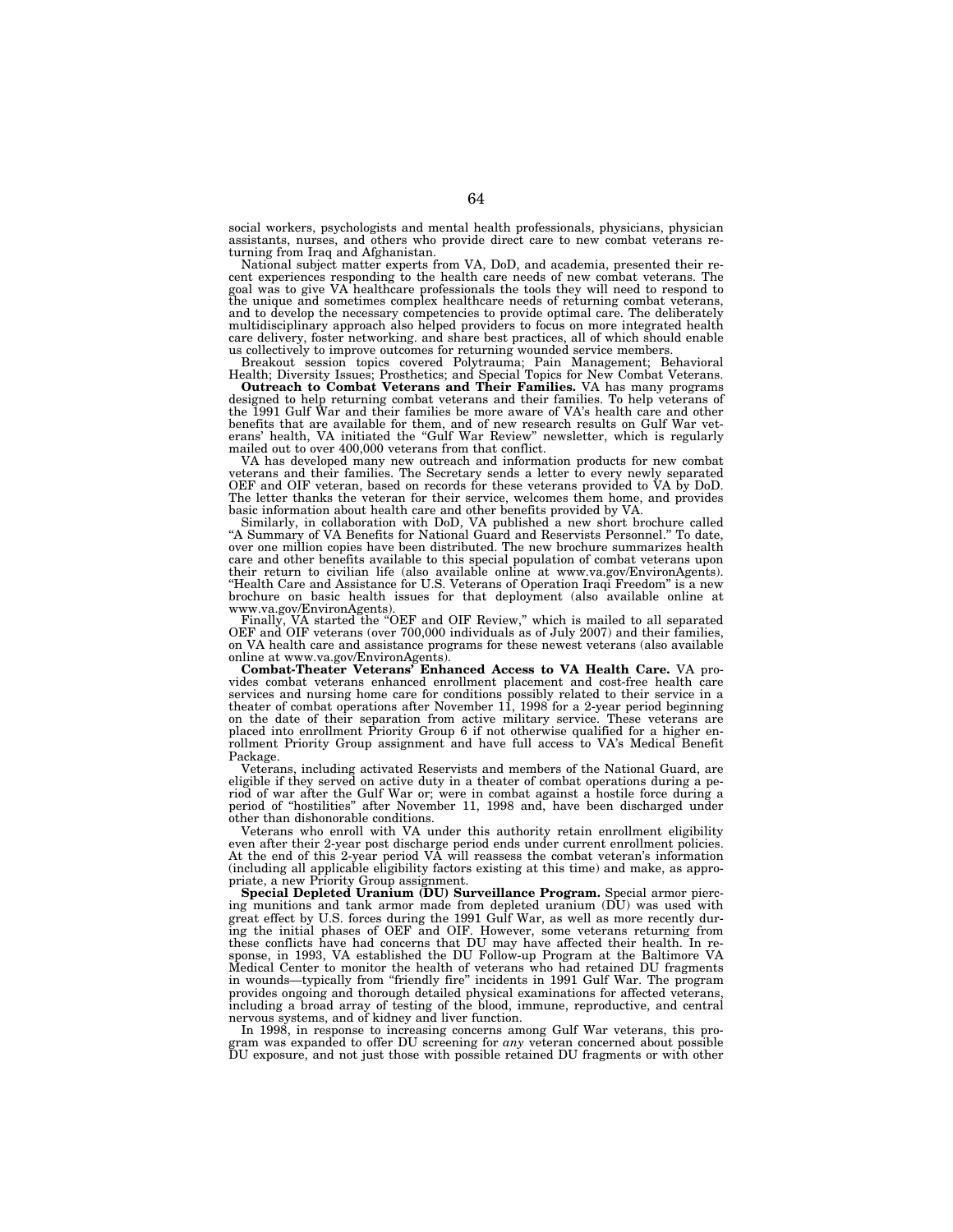types of high exposure risks. The program is also open for veterans who served in OEF and OIF.

Researchers with VA's DU Follow-up Program have not identified any clinically significant uranium-related health effects among veterans from exposure from inha-lation or from retained DU fragments. There are however some concerns about certain physical changes that have been noted in imbedded DU fragments, and indications for surgical removal of fragments are currently under review by this group. VA and DoD will continue to monitor health effects in this population, which in-

cludes both 1991 Gulf War veterans and veterans from the current conflict in Iraq.

**New VA Toxic Embedded Fragments Surveillance Center.** In response to health concerns for new OEF and OIF combat veterans suffering from retained embedded fragments composed of a wide range of metals and other materials as a result of blast injuries from improvised explosive devices, VA is establishing the Toxic Embedded Fragments Surveillance Center (TEFSC) at the Baltimore VA Medical Center. New studies indicate that some metals, such as certain tungsten alloy fragments, are highly carcinogenic in rats and may pose a health hazard in veterans. Some metals are also known or presumed to be human reproductive hazards, includ-

ing lead, cadmium, nickel, and copper. The Baltimore VA DU Surveillance Program has shown us that retained DU fragments and other materials are not necessarily inert in the body, and may change over time to produce potential toxic health effects. Such effects may be minimized and managed through careful ongoing medical surveillance.

**New Combat Veteran Health Surveillance.** The long-term epidemiological studies supported by VA assessing the health effects of the 1991 Gulf War on veterans who were deployed to Southwest Asia took a considerable amount of time. Today, we appreciate the importance of rapidly monitoring the health status of new combat veterans and have initiated surveillance and studies to more rapidly identify any health effects that may occur from this current conflict. This has been made possible via VA's electronic inpatient and outpatient medical records, which summarizes every single visit by a combat veteran including all medical diagnoses. For example, according to VA's July 2007 update ''Analysis of VA Health Care Utilization among Southwest Asian War Veterans,'' since fiscal year (FY) 2002 over 700,000 OEF and OIF veterans have left active duty and become eligible for VA health care. About 35 percent of these new veterans (over 250,000) have received VA health care at least once since 2002.

This simple surveillance shows that new OEF and OIF veterans are coming to VA with a wide range of medical and psychological conditions. No special conditions stand out, and therefore these new combat veterans are being assessed individually to identify all their outstanding health problems. VA will continue to monitor the health status of recent OEF and OIF veterans using updated deployment lists provided by DoD to ensure that VA tailors its health care and disability programs to meet the needs of this newest generation of war veterans. Also using this new combat veteran roster, VA has developed a new clinical reminder in the electronic health record to assist VA primary care clinicians in providing timely and appropriate care to new combat veterans.

### **INDEPENDENT REVIEWS ON GULF WAR VETERANS' HEALTH**

VA has sought advice on the health of combat veterans serving in Southwest Asia from a wide range of external advisory groups. For example, VA has long relied upon the independent scientific advice of the National Academy of Sciences (NAS) Institute of Medicine (IOM) to help evaluate potential associations between environmental hazards encountered during various military deployments and specific health effects. This external review process has resulted, for example, in VA recognizing about a dozen diseases as presumed to be connected to exposure to Agent Orange and other herbicides used during the Vietnam War, and to the dioxin impurity some contained.

The National Academy of Sciences was established in 1863 with the signature of President Abraham Lincoln, to ''investigate, examine, experiment, and report upon any subject of science or art'' for agencies in the Federal Government. In 1970, the NAS created the IOM to provide independent, objective, authoritative, credible and timely scientific analyses on medical and health issues.

The U.S. Congress, through U.S. Government agencies, regularly seeks the IOM's unique scientific advice on a broad range of health-policy issues. Their studies are conducted by independent Committees of volunteer scientists composed of leading nationally and internationally recognized experts, selected by the IOM based on their expertise, good judgment and freedom from conflict of interests. The IOM requires that a Committee's formal findings and recommendations are evidence-based whenever possible and noted as only expert opinion when that is not possible. Each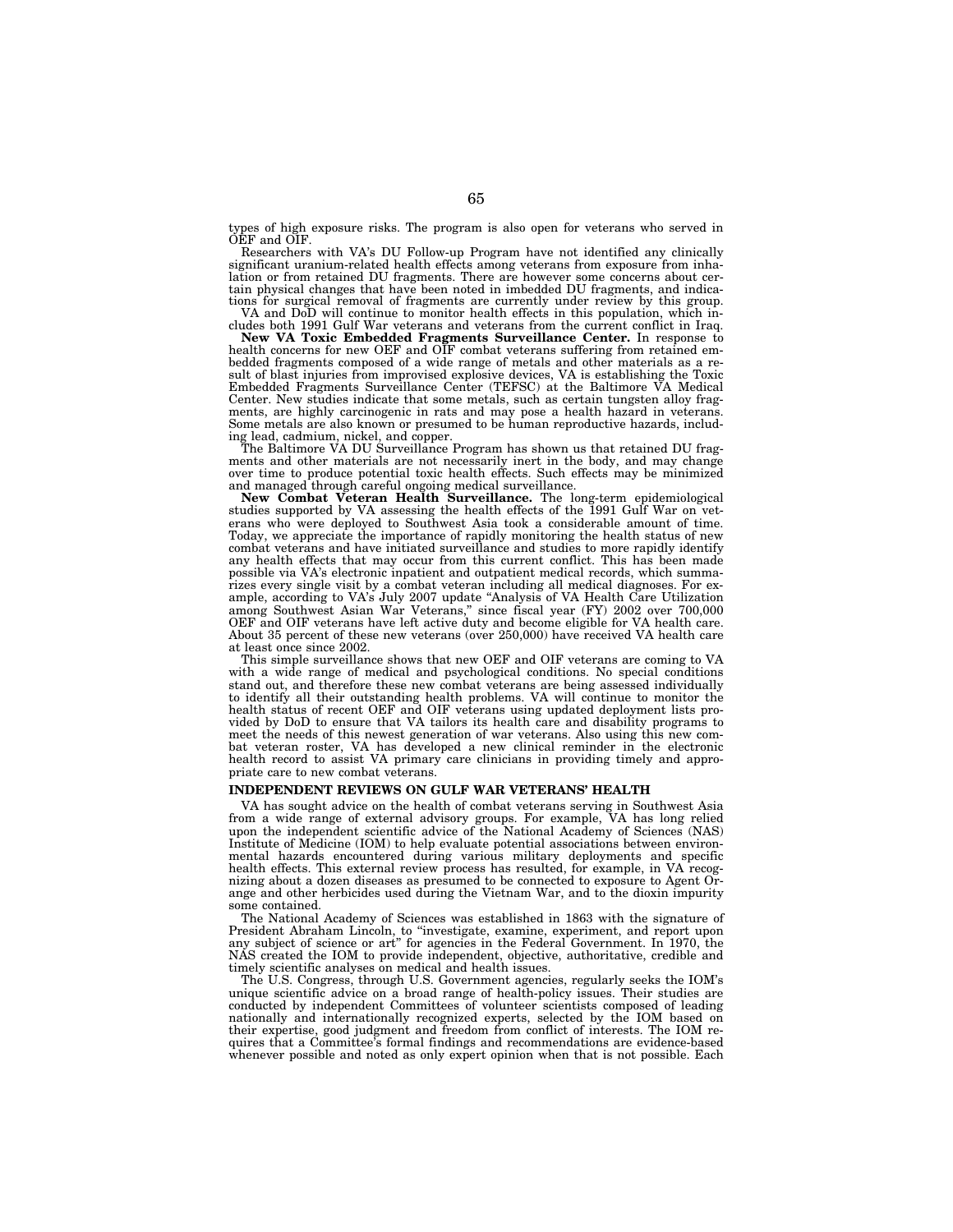IOM report undergoes extensive formal internal and peer review by external experts who are anonymous to the Committee, and whose names are revealed only once the study is published.

**Congressionally Mandated NAS/IOM Veterans' Health Reviews.** The NAS/ IOM's highly developed formal review process has proven invaluable to VA for establishing fair, scientifically based disability policies for veterans. Their reputation for objectivity, scientific integrity, and independence means that their reports stand as authoritative even when their findings fail to please all stakeholders. Since 1991, IOM has completed nineteen independent reviews of Gulf War health issues (see attachment). For evaluation of Gulf War-related health effects, Congress directed (in Public Laws 105–277 and 105–368) the NAS to ''identify the biological, chemical, or other toxic agents, environmental or wartime hazards, or preventive medicines or vaccines to which members of the Armed Forces who served in the Southwest Asia theater of operations during the Persian Gulf War may have been exposed by reason of such service.'' Public Law 105–277 further required the NAS, for each substance or hazard considered, to determine, to the extent feasible, (1) whether a statistical association exists between exposure to the substance or hazard and the occurrence of illnesses, (2) the increased risk of the illness among exposed human or animal populations, and (3) whether a plausible biological mechanism or other evidence of a causal relationship between the exposure and illness exists.

### **VA RESPONSE TO PREVIOUS NAS COMMITTEE ''GULF WAR & HEALTH'' REPORTS**

The 2000 Report. The initial 2000 NAS Committee report in this series, "Gulf War & Health Volume 1," reviewed health effects from exposure to the four potential hazardous exposures related to the 1991 Gulf War. These included sarin, depleted uranium, vaccinations, and pyridostigmine bromide (''PB,'' a nerve agent protecting drug used by DoD). The report contained 13 findings, of which four indicated a positive association between some health outcome and the reviewed general risk factors. Many were obvious, such as an association between a large exposure to the military nerve agent sarin and severe health effects including death. Others were related to common side effects of drugs and vaccines seen among civilians or military personnel using these agents to protect their health.

Following review by a VA Task Force, VA determined that establishing new presumptions of service connection for any diseases based on the report findings was not necessary. This was primarily because the types and degree of exposures associated with long-term health effects described in the NAS Committee report had either not occurred during the 1991 Gulf War (for example, severe, life-threatening and immediate nerve agent poisoning), or that the related health effects were transitory and short-lived (for example, a normal sore arm following a vaccination). Those findings were published in the Federal Register, as required by the relevant statutes that established this process.

**The 2002 NAS Report.** The second 2002 NAS Committee report, ''Gulf War & Health Volume 2,'' reviewed health effects from exposure to pesticides and solvents used during the 1991 Gulf War. An important issue was that virtually all the pesticides and solvents used during that conflict were in common approved use throughout the civilian and military at that time. The report contained  $77$  findings, of which 21 indicated a positive association between a pesticide or a solvent and some general health outcome. These were primarily for various cancers and serious hematological disorders (e.g., leukemias, non-Hodgkin's lymphoma, multiple myeloma and aplastic anemia), subtle general neurological effects detected via neurobehavioral tests, and other health effects (e.g., reactive airway dysfunction syndrome, and allergic contact dermatitis).

Following review by a VA Task Force, VA determined that it was not necessary to establish new presumptions of service connection for any diseases based on the report findings. This was in part because the NAS Committee findings were generally limited to long-term, chronic occupational exposures that do not directly correlate to potential hazards of service or exposure scenarios for the 1991 Gulf War. Furthermore, individuals who were chronically exposed to relatively high levels of these environmental hazards as part of their military occupation, whether or not during service in that war, may qualify under existing VA service connection policies for benefits for diseases resulting from such exposures. It should be pointed out that VA's decision to not establish any new presumptions does not alter existing claim procedures, nor does it prevent any veteran from establishing service connection for any disease that could be related to their service in the 1991 Gulf War. Rather, it merely means that each case must be decided on its facts and merits, as is currently the case for veterans from any era.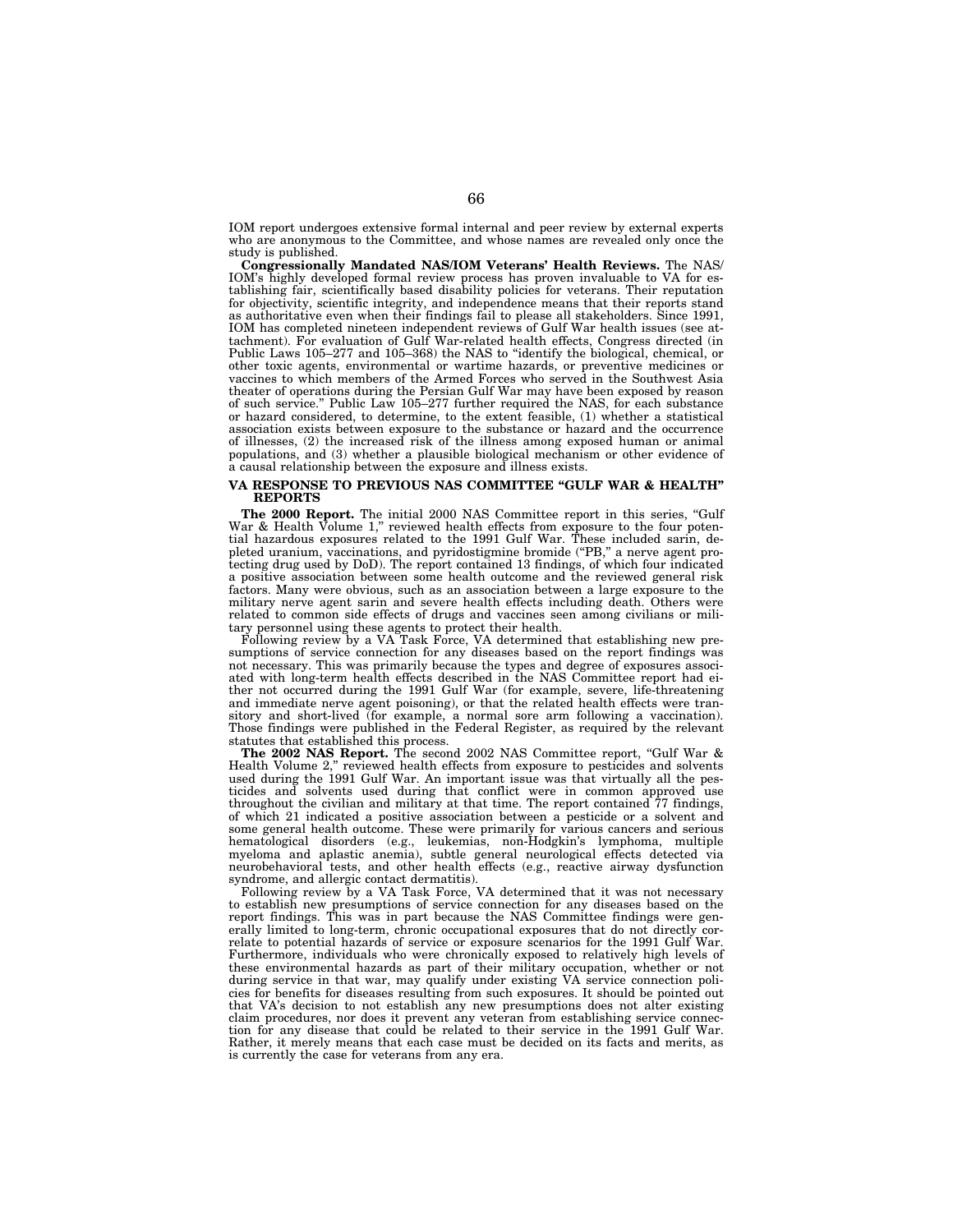**The 2004 NAS Sarin Update Report.** In 2004, at the request of the Secretary of Veterans Affairs, a new NAS Committee completed a special update on long-term health effects from exposure to the nerve agent sarin. The initial 2000 NAS Committee report described above had concluded that available scientific evidence could not show an association between trace sarin exposure and subsequent long-term adverse health effects. In response, the Secretary of Veterans Affairs determined that there was not an adequate basis to support establishing presumptive service connection for any long-term health problems resulting from low-level sarin exposure.

After the completion of the 2000 NAS Committee report, several new studies on sarin effects in laboratory animals were published that were not available to the NAS Committee when they conducted their initial review, and which some saw as requiring a new look by the NAS committee. The new NAS Committee reviewed 19 epidemiological studies of sarin health effects published since the earlier 2000 report, including studies of U.S. and U.K. veterans of the 1991 Gulf War potentially exposed at Khamisiyah, Iraq in 1991, of civilians exposed during the Japan sarin terrorist attacks in 1994 and 1995, and all the studies used in the earlier 2000 NAS Committee report. They also reviewed over 100 animal studies.

The August 2004 NAS Sarin Update came to the same conclusions as the earlier 2000 report. In other words, and consistent with their earlier findings, the NAS Committee was not able to find a scientific basis to associate any disease with expo-sure to low levels of sarin, based upon their exhaustive review of the relevant scientific literature.

**The 2004 NAS Report.** The third full NAS Committee report, ''Gulf War & Health Volume 3: Fuels, Combustion Products, and Propellants,'' contained nine positive findings on long-term health effects related to exposure to the reviewed agents. These included associations between exposure to combustion products (e.g., smog) and lung cancer, cancers of nasal cavity and nasopharynx, cancers of the oral<br>cavity and oropharynx, laryngeal cancer, bladder cancer, low birth weight/intra-<br>uterine growth retardation and exposure during pregnancy, an important point is that most of the agents considered were in common use<br>throughout the civilian and military at the time of the 1991 Gulf War.<br>The NAS Committee considered over 33,000 potentially relevant references, a

focused on about 800 epidemiological studies on persistent health outcomes associated with exposure to oil-fire products, diesel-heater fumes, hydrogen sulfide (a specific combustion product), hydrazines and red fuming nitric acid (as rocket propellants), and gasoline and jet fuel. The Committee pointe combustion products are common pollutants with an abundant scientific health literature available for their review. Combustion products included ambient air pollution ''smog,'' combustion products from motor vehicles, and fumes from stoves and heaters using a wide variety of fuels. Fuels included gasoline, kerosene, diesel and military fuels including JP–4, JP–5 and JP–8. Finally, to ensure a focus on information that would be the most relevant to veterans of the 1991 Gulf War, the Committee emphasized studies of long-term rather than short-term health effects. A VA Task Force reviewing the new NAS Committee report determined that new presumptive service connections were not warranted because none of the specific hazardous agents reviewed, or the exposure levels experienced by most Gulf War service members, were significantly different compared to U.S. civilians or to troops not deployed to the Gulf War.

**The 2006 NAS Report ''Volume 4: Health Effects of Serving in the Gulf**  War:" The September 2006 fourth full NAS report reviewed peer-reviewed scientific literature on the health status of veterans of the 1991 Gulf War. The report was intended to inform VA about illnesses and clinical issues including possible relevant treatments, which might have been overlooked among this population, regardless of the specific underlying cause. It documented increased rates of certain illnesses among Gulf War veterans, based on a review of 850 epidemiological and other studies of this group, which they selected from among over 4,000 potentially relevant reports. They concluded that ''VA and DoD have expended enormous effort and resources in attempts to address the numerous health issues related to the Gulf War veterans. The information obtained from those efforts, however, has not been sufficient to determine conclusively the origins, extent, and potential long-term implications of health problems potentially associated with veterans' participation in the Gulf War.

The NAS Committee identified numerous serious limitations in existing epidemiological studies of Gulf War veterans, in large part due to the lack of veteran expo-sure data. However, they did ''not recommend that more such studies be undertaken for the Gulf War veterans." Rather, the Committee recommended "continued sur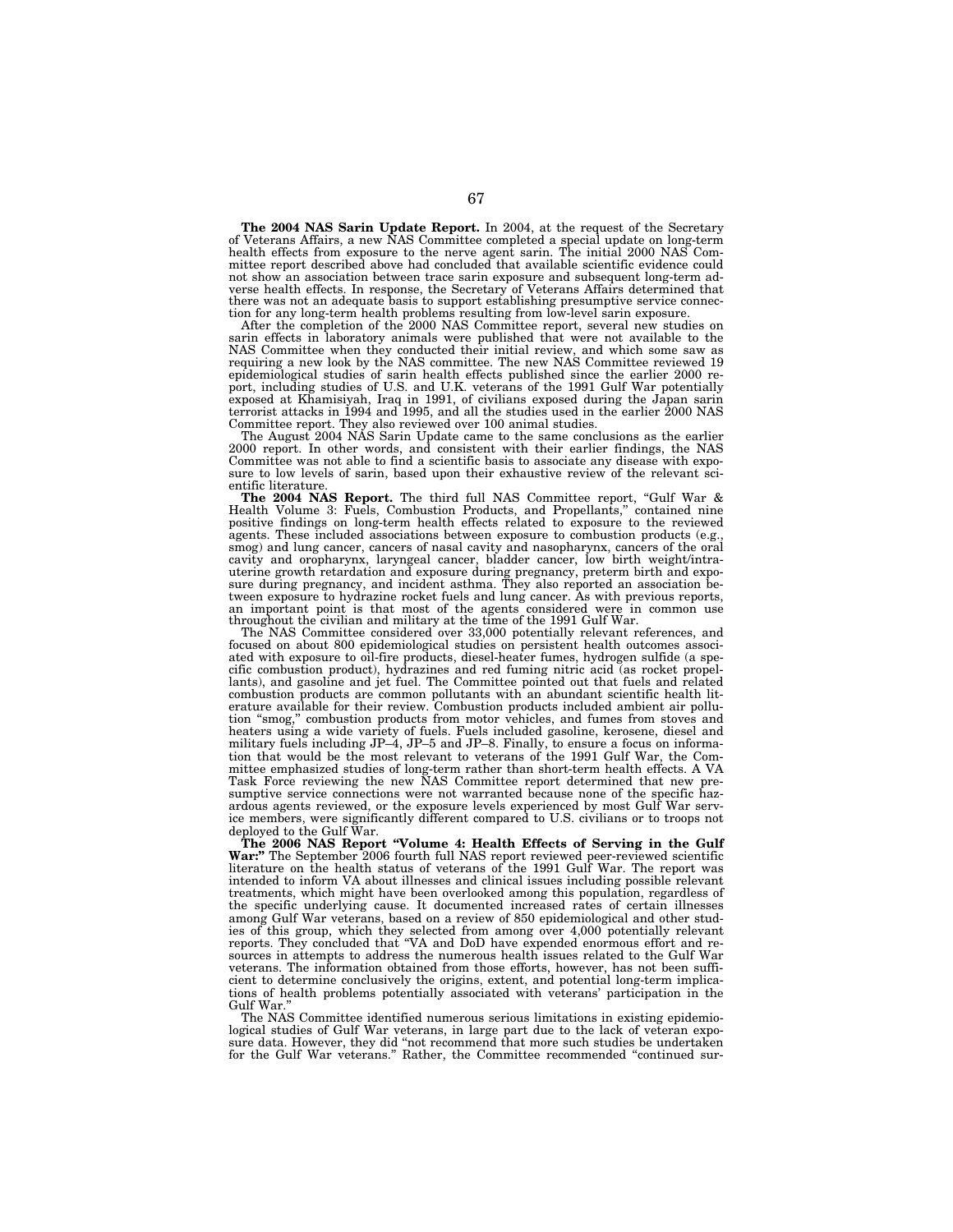veillance to determine whether there is actually a higher risk in Gulf War veterans'' for illnesses that current research has identified as possibly appearing at higher rates among Gulf War veterans, specifically, brain and testicular cancer, ALS, birth defects, and post-deployment psychiatric conditions.

The NAS Committee also concluded, ''Every study reviewed by this Committee found that veterans of the Gulf War report higher rates of nearly all symptoms examined than their nondeployed counterparts.'' Not surprisingly, they reported that symptom-defined ''unexplained illnesses,'' consistent with Chronic Fatigue Syndrome, Fibromyalgia, Irritable Bowel Syndrome and Multiple Chemical Sensitivity, were the most common health problem reported in studies of Gulf War veterans. However, they concluded that ''the results of that research indicate that although deployed veterans report more symptoms and more severe symptoms than their nondeployed counterparts, there is not a unique symptom complex (or syndrome) in deployed Gulf War veterans.''

They also found that "Gulf War veterans consistently have been found to suffer from a variety of psychiatric conditions,'' including PTSD, anxiety, depression and substance abuse. Similarly, they found that available studies have ''not demonstrated differences in cognitive and motor measures'' in deployed versus non-deployed veterans, and show no apparent increase in risk of peripheral neuropathy, cardiovascular disease or diabetes. Finally, they reported difficulties in interpreting data on birth defects, and found little data supporting objective respiratory illnesses among Gulf War veterans. A VA Task Force reviewing the new NAS Committee report determined that new presumptive service connections were not warranted because existing VA policies and procedures for disability compensation effectively cover veterans with these health problems. These include, for example, VA policies recognizing service connection for PTSD, and for service connection for difficult to diagnose or undiagnosed illnesses.

**The 2006 Report ''Infectious Diseases.''** The October 2006 fifth NAS report in this series, ''Gulf War and Health Vol. 5: Infectious Diseases,'' reviewed published, peer-reviewed scientific and medical literature on long-term health effects from infectious diseases associated with Southwest Asia, including those diseases relevant to the 1991 Gulf War and to Operations Iraqi Freedom and Enduring Freedom (OIF/ OEF). They identified over 20,000 potentially relevant scientific reports, and focused on 1,200 that had the necessary scientific quality.

They focused on nine infectious diseases that were 1) prevalent in Southwest Asia,  $\hat{2}$ ) diagnosed among U.S. or other troops serving there, and 3) known to cause long-term health problems. They also focused upon those infectious diseases that appeared to be of special concern to veterans who served in Southwest Asia. These were Brucella (causing brucellosis); Campylobacter; Salmonella and Shigella (causing diarrheal disease); Coxiella burnetii (causing Q fever); Leishmania (causing leishmaniasis); Mycobacterium tuberculosis (causing tuberculosis); Plasmodia (spp) (causing malaria) and West Nile Virus (causing West Nile fever). They selected these from among about 100 naturally occurring pathogens that potentially could have infected U.S. troops in the 1991 Gulf War, or in OIF/OEF. The NAS Committee identified 34 different long-term health effects in their report that might appear weeks to years after initial infection, associated with these nine infectious diseases. Most if not all identified long-term health effects are well-known to be associated with the initial acute infection. A VA Task Force is currently reviewing the new NAS Committee report to determine if new presumptive service connections are warranted.

### **OTHER REVIEWS ON GULF WAR VETERANS' HEALTH**

The IOM's reputation for scientific rigor, independence from the political process, and freedom from bias has made it an influential source of information on the nature of Gulf War veterans' health. In addition, since the end of the 1991 Gulf War, at least 13 other committees have been established, both in the United States and the United Kingdom, to help evaluate Gulf War veteran health issues. Other Committees (and date of publications) include:

- Armed Forces Epidemiological Board (AFEB). U.S. Department of Defense, 1996, 1999, 2000, 2000.
- Goss Gilroy Inc. Canadian Epidemiological Study of Gulf War Veterans. 1998.
- The Rt Hon The Lord Lloyd of Berwick. Independent Public Inquiry on Gulf War Illnesses. 2004.
- U. S. Department of Veterans Affairs, Research Advisory Committee on Gulf War Veterans Illnesses, James Binns, Chair. Scientific Progress in Understanding Gulf War Veterans' Illnesses: Report and Recommendations, 2004.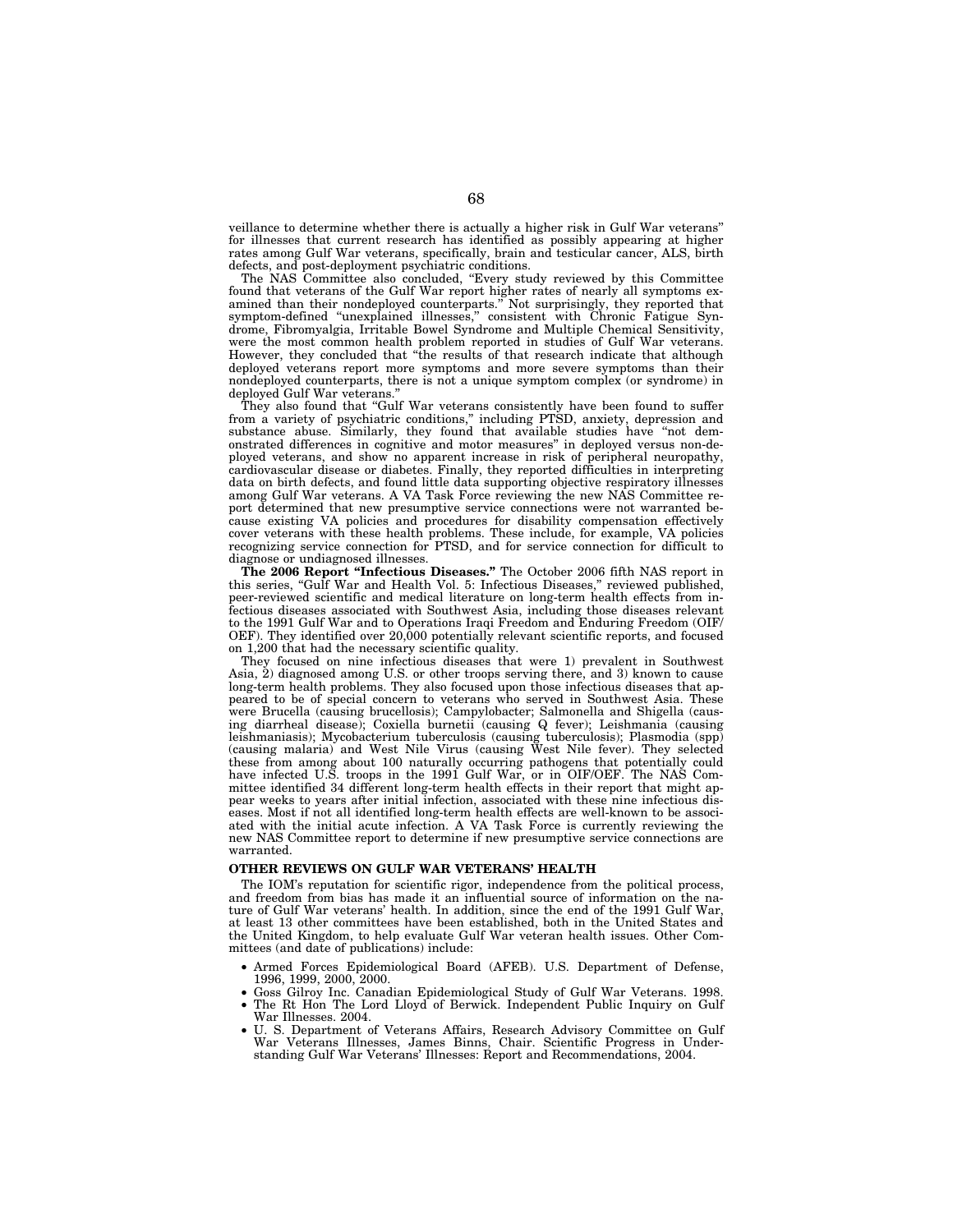- U.S. Department of Defense Special Oversight Board for Department of Defense Investigations of Gulf War Chemical and Biological Incidents. Final Report,
- 2000. U.S. Department of Defense. Report of the Defense Science Board Task Force
- on Persian Gulf War Health Effects, 1994.<br>• U.S. Department of Health & Human Services, National Institutes of Health Technology Assessment Workshop Panel. The Persian Gulf Experience and Health. 1994 U.S. government Accou DoD's Conclusions About U.S. Troops' Exposure Cannot Be Adequately Sup-<br>ported. 2004
- $\,$  U.S. Presidential Advisory Committee on Gulf War Veterans' Illnesses: Interim Report. 1996
- U.S. Presidential Advisory Committee on Gulf War Veterans' Illnesses: Final Report. 1996. • U.S. Presidential Advisory Committee on Gulf War Veterans' Illnesses: Special
- Report, 1997. United Kingdom Parliamentary Office of Science and Technology. Gulf War ill-
- nesses: Dealing with the Uncertainties. 1997.<br>• U.S. Senate, Committee on Veterans' Affairs, Report of the Special Investigation
- Unit on Gulf War illnesses. 1998.

**Collaboration with the VA Gulf War Veterans Research Advisory Committee. One of the most recent advisory groups on Gulf War veteran health issues has been the VA** Research Advisory Committee (RAC) on Gulf War Vet-erans Illnesses, chaired by Mr. James Binns. VA has been pleased with recent efforts with the RAC to lay the groundwork for improved research on Gulf War vet-erans' health. VA and the RAC have agreed to several important steps to improve the quality of VA's Gulf War research portfolio. The RAC has recommended scientific experts to serve as research review panel members of a new scientific merit review board. In addition, VA consults with the RAC regarding the relevancy of pro-posals that have been identified as being fundable. VA and the RAC will also work together to identify researchers who can partner with VA investigators.

## **VA RESEARCH ON GULF WAR VETERANS' HEALTH**

VA's Office of Research and Development (ORD) early on recognized that while there were few visible casualties associated with the 1991 Gulf War, many individuals returned from this conflict with unexplained medical symptoms and illnesses. To date, VA, DoD and the Department of Health and Human Services (HHS) have funded a total of 330 projects pertaining to the health consequences of military service in the Gulf War, as described in Annual Reports to Congress on federally Spon-sored Research on Gulf War Veterans' Illnesses. Although the causes and successful treatment of GWVI remain illusive VA's ORD has committed to continued funding of relevant research in this area.

In addition, the Institute of Medicine recently announced (in a report described in more detail later) that Gulf War and other combat veterans may be at increased risk for amyotrophic lateral sclerosis (ALS, also known as Lou Gehrig's disease) as a result of their service. Accordingly, VA's ORD is supporting a research portfolio composed of studies dedicated to understanding chronic multi-symptom illnesses, long-term health effects of potentially hazardous substances to which Gulf War veterans may have been exposed to during deployment and conditions and/or symptoms that may be occurring with higher prevalence in Gulf War veterans, such as ALS, multiple sclerosis and brain cancer.

While VA, DoD and HHS funds its Gulf War research independently, each closely coordinates its efforts with the others to avoid duplication of effort and to foster the highest standards of competition and scientific merit review for all research on illnesses in Gulf War veterans. The Research Subcommittee of the Deployment Health Work Group, which is a component of the VA/DoD Health Executive Council, currently conducts this coordination. HHS participates in both the Deployment Health Work Group and its Research Subcommittee.

## **ALS RISK AMONG VETERANS**

ALS is a rare, progressive and nearly always fatal disease of the nervous system. About 5 to 10 percent of cases appear to be inherited but the cause of the remaining 90 to 95 percent of cases is not known. Although certain environmental exposures have been considered as potential causes of ALS, none have been clearly tied to this disease.

In December 2001, based on pre-publication announcements from two studies suggesting that Gulf War veterans were at greater risk for ALS, VA announced that it would explore options for compensating veterans who served in the Gulf War and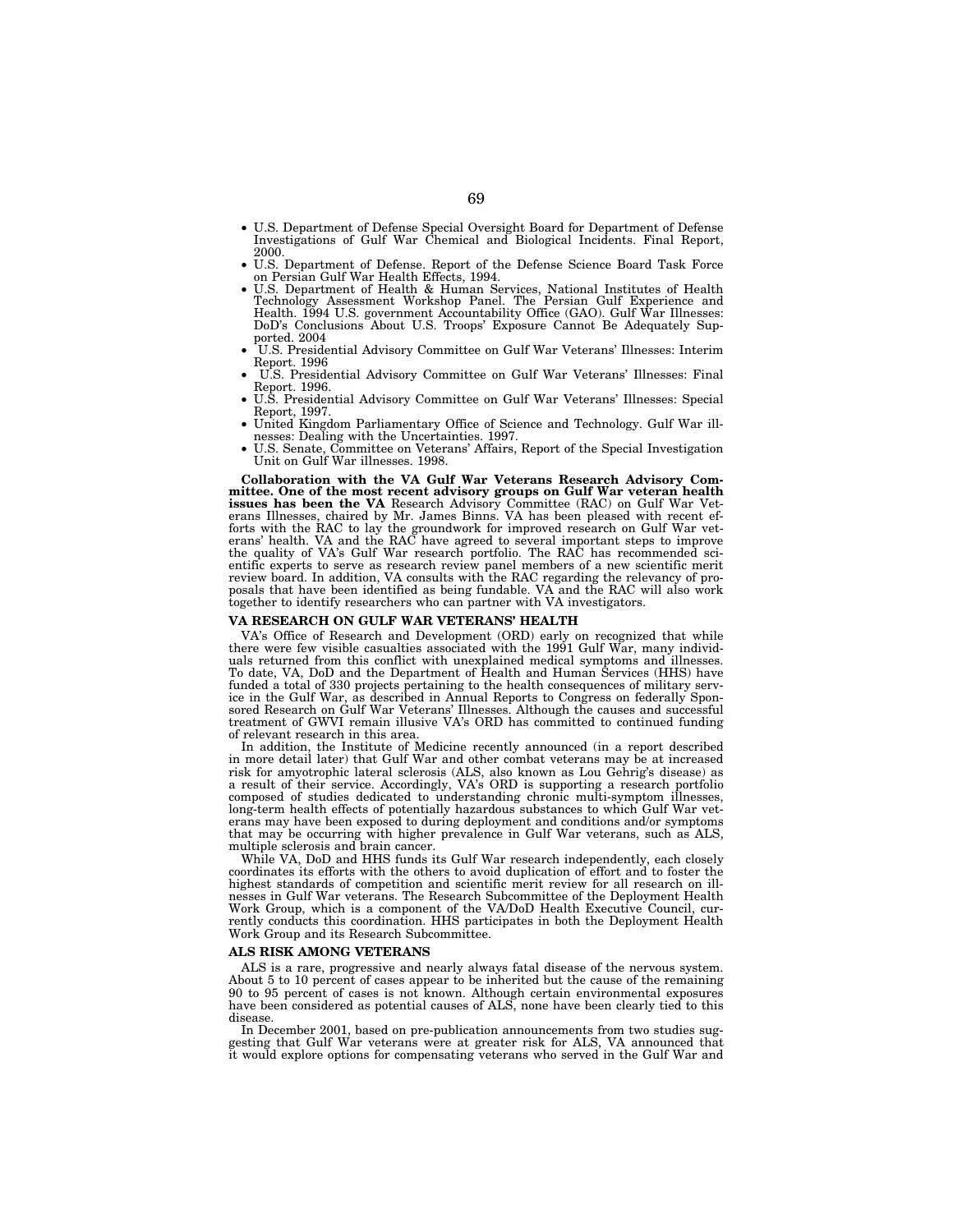who subsequently develop amyotrophic lateral sclerosis (ALS). VA in 2001 imple-mented a policy of referring all Gulf War ALS claims to VA's Central Office for special review.

More recent scientific publications suggest that all veterans may be at greater risk of developing ALS. A 2005 study published in the journal Neurology (Weisskopf<br>et al.) evaluated ALS risk among veterans from World War 2, and the Korean and<br>Vietnam Wars, and reported as a group these veterans were at risk for ALS compared to civilians. The two studies that supported VA's ALS policy<br>for Gulf War veterans were published in 2003, and also suggested that veterans<br>from the 1991 Gulf War were at similarly greater risk for AL Haley).

In response to the suggestion that all veterans might be at an increased risk of ALS, in May 2005, VA contracted with the NAS/IOM to evaluate the scientific basis of all relevant studies. In their November 10, 2006, report the IOM Committee con-cluded that although there are significant limitations to these studies, there is ''limited and suggestive evidence of an association between military service and later development of ALS.

What the IOM Found. Following a thorough review of relevant scientific literature, the IOM Committee in their November 2006, report identified one "highquality cohort study that adequately controlled for confounding factors and reported a relationship between serving in the military and later developments of ALS'' (the Weisskopf study). They also found ''three related studies [that] supported the association'' but which were of variable quality (which included the Gulf War veteran studies).

They concluded, ''On the basis of its evaluation of the literature, the Committee concludes that there is limited and suggestive evidence of an association between military service and later development of ALS.'' This is the IOM's weakest positive category of association for a health effect. However, the Committee concluded, ''[a]lthough the study has some limitations... overall it was a well-designed and well conducted study. It adequately controlled for confounding factors (age, cigarette use, alcohol consumption, education, self-reported exposure to pesticides and herbicides, and several main lifetime occupations)

A VA Task Force consisting of the Under Secretaries for Health and for Benefits, the OGC, and the DAS for Policy and Planning was established to review the new IOM report.

**VA Research on ALS.** Although presently, there is no effective treatment for ALS, ORD currently supports a broad research portfolio dedicated to understanding the cause(s) and treatment for this devastating disease. Recent advances in neurological research may allow for the development of strategies to promote the restoration of nerve function. The development of novel strategies and technologies for the development and delivery of therapeutics for ALS patients remains an important goal in ALS research. ORD-funded projects are directed toward improving our understanding of the continuum of the development, progression, treatment and prevention of ALS.''

Several VA investigators are conducting research on ALS as it relates to military service during the first Gulf War. This work includes identification of biological markers to identify cases of ALS, examination of the effects of pesticides and insecticides used during the Gulf War on the progression of ALS and examination of the prevalence of ALS in Gulf War veterans. One project is examining the overall and cause-specific mortality risk of ALS, multiple sclerosis (MS) or brain cancer in a group of more than 620,000 Gulf War veterans and assessing the demographic, military and in-theater exposure characteristics associated with the risk of deaths from these diseases.

VA researchers are also studying new ways to selectively increase the ability of therapeutic agents to enter the brain and spinal cord without compromising the blood brain barrier. While this barrier protects the central nervous system from harmful agents, it also limits the ability of many therapeutic agents to enter the brain.

VA investigators have ongoing research projects studying the use of stem cell transplants as a means to restore lost function following the loss of neurons associated with ALS, Alzheimer's disease, Parkinson's disease, spinal cord injury and stroke. Stem cells derived from neurons, as well as from hematopoietic (blood) cells, are being studied. It is hoped that these stem cells will mature into adult neurons and replace damaged neurons. In addition, VA investigators are examining gene therapy to deliver growth factors and other small molecules needed for regeneration and/or protection of the brain and spinal cord.

VA investigators are also examining the use of a neuromotor prosthesis to enhance communication and increase independence for veterans suffering from ALS.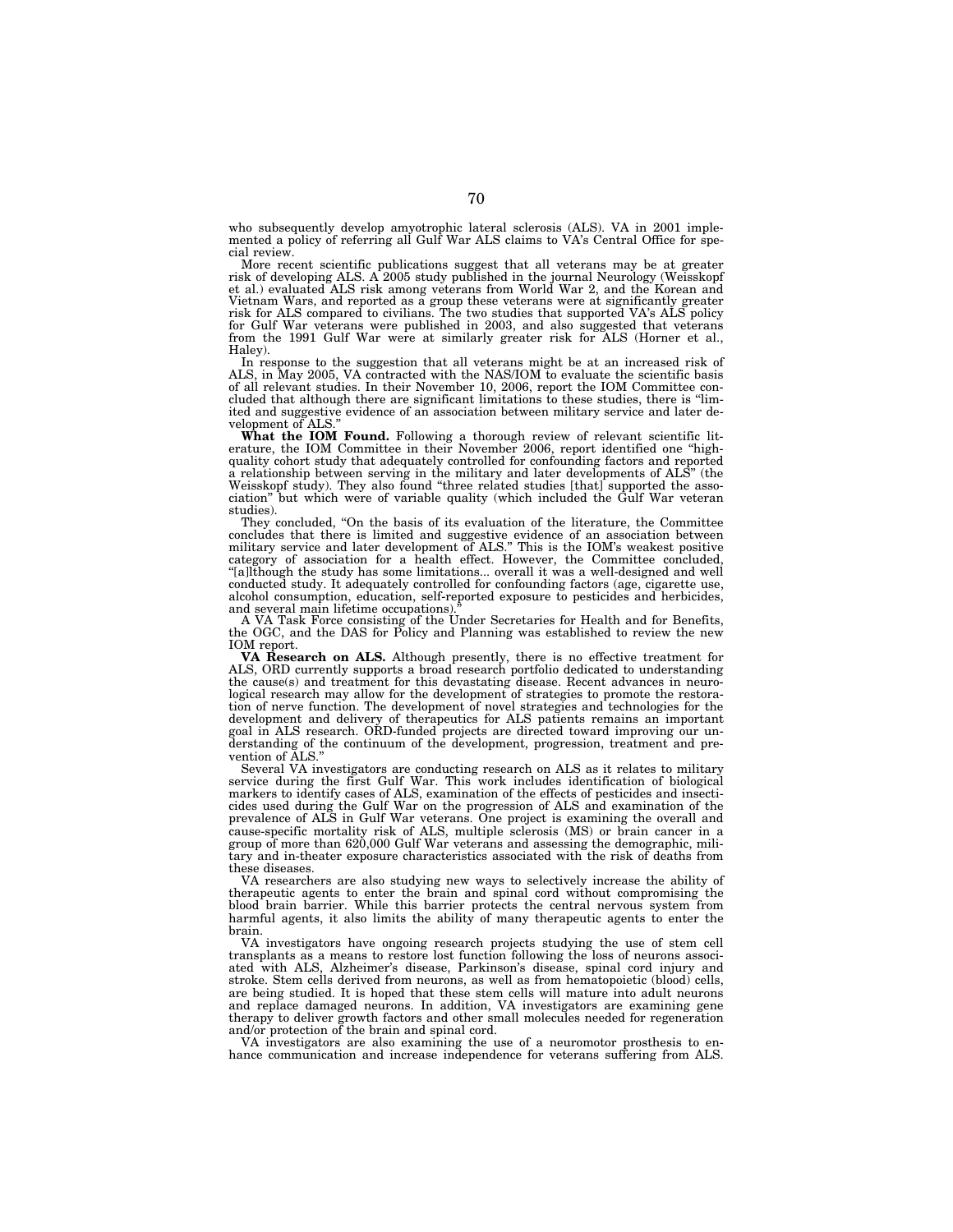A neuromotor prosthesis is a brain-computer interface that uses an electrode that picks up brain signals and sends them to a computer for decoding. The brain signals are translated into commands to power electronic or robotic devices, or to communicate via word processing, e-mail or the Internet. VA researchers have already demonstrated the potential usefulness of this technology in an ALS patient and are developing multi-site studies designed to improve this technology and improve the lives of individuals suffering from this disease and their families.

ORD also supports a national registry of veterans with ALS to identify, as completely as possible, all veterans with ALS and to collect data for studies examining the causes of ALS. The registry is designed to track the health status, collect DNA samples and clinical information and provide a mechanism for VA to inform veterans with ALS about research studies for which they may be eligible to participate. The registry will provide VA with a valuable mechanism for involving veterans in clinical trials and other studies that may yield improved outcomes for ALS. In addition, data gathered as part of the registry has the potential to benefit not only veterans, but also the larger community of individuals with ALS.

Other exciting ALS projects supported by ORD include a 15-site clinical trial to determine the tolerability and efficacy of sodium phenylbutyrate (NaPB) as a new therapy for ALS, and a study examining a compound that has been shown to delay the onset of ALS symptoms in animal models of the disease. Finally, ORD supports a cooperative effort to collect and store high-quality biological specimens donated by veterans diagnosed with ALS for use in biomedical research.

**Anthrax Vaccine Research.** ORD supports a study utilizing state of the art technology to investigate and characterize the response of human cells to anthrax vaccination and other agents. This study represents a novel approach to identifying underlying mechanisms operating in specific cell populations which are influenced in response to exposure to anthrax vaccination. It is hoped that this study will disclose biological processes that may improve our understanding of the illnesses affecting Gulf War veterans.

#### **LESSONS LEARNED**

VA developed a wide range of health care and research programs to benefit veterans of the 1991 Gulf War. Lessons learned from this process have provided significant benefits to new combat veterans returning today from Southwest Asia. Both groups of combat veterans—those who served in the 1991 Gulf War and those who are serving in OEF and OIF, remain a high priority for VA. This issue of a possible increased risk for being diagnosed with ALS for all service members remains a large concern for VA. In response, VA has initiated new research on this possibility, and is considering how to respond to findings of the recent IOM report on this issue.

#### **Attachment: 19 Studies on Gulf War Veterans' Health Issues by the National Academy of Sciences Institute of Medicine (IOM) (available on line at www.nap.edu).**

| Congressionally Mandated "Gulf War & Health" Studies<br>(by Public Laws 105-277 and 105-368) |                                                                                    |
|----------------------------------------------------------------------------------------------|------------------------------------------------------------------------------------|
| "Gulf War and Health: Volume 1. Depleted Ura-                                                | "Gulf War and Health:                                                              |
| nium, Pyridostigmine Bromide, Sarin, and Vac-   Volume 3. Fuels, Combustion                  | Products, and Propellants."                                                        |
| cines." 2000                                                                                 | 2005                                                                               |
| "Gulf War and Health: Volume 2. Insecticides and<br>Solvents." 2003                          | "Gulf War and HealthVol. 4:<br>Health Effects of Serving in<br>the Gulf War." 2006 |
| "Gulf War and Health: Updated Literature Re-                                                 | "Gulf War and Health Vol. 5:                                                       |
| view of Sarin." 2004                                                                         | Infectious Diseases." 2006                                                         |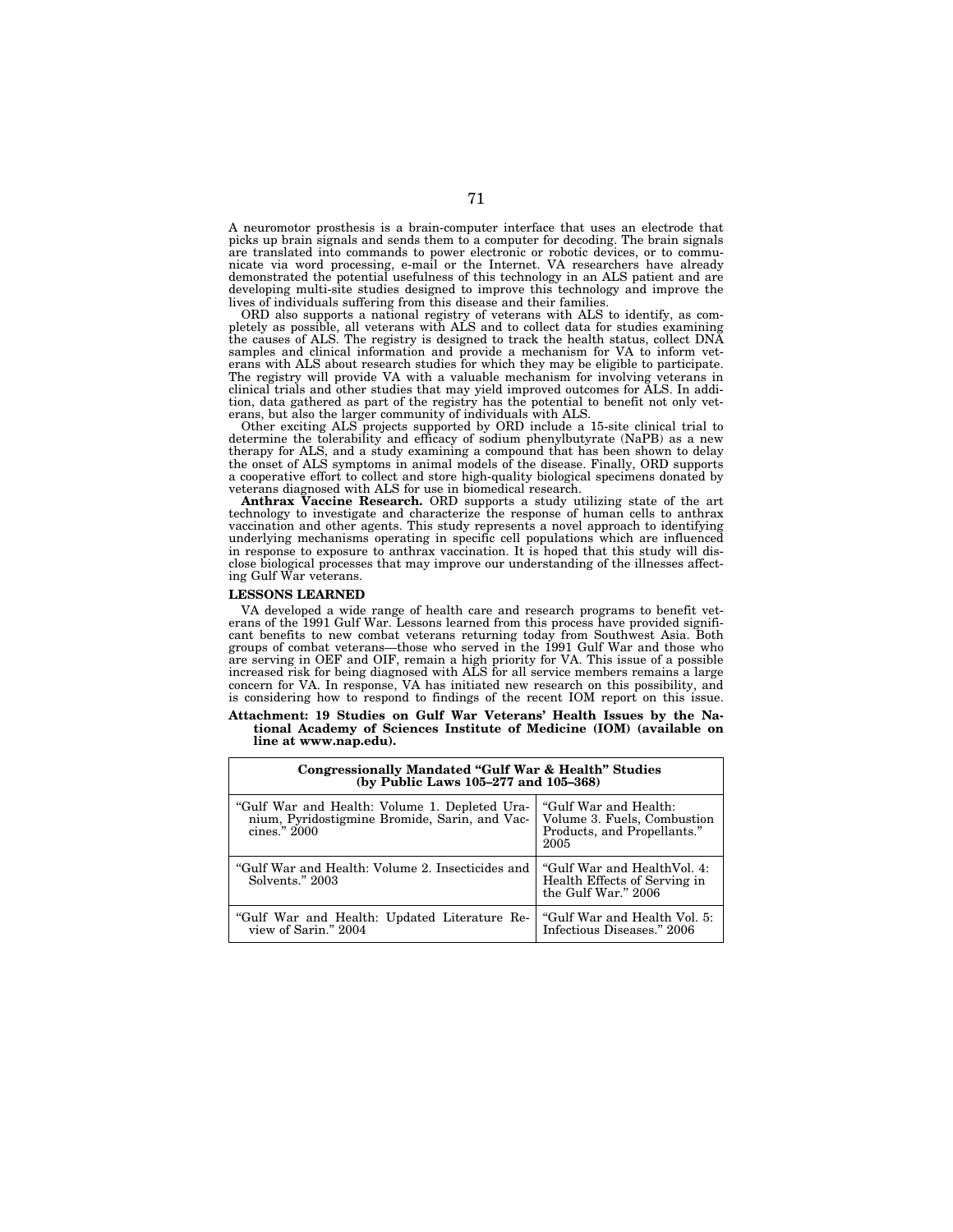| Other Gulf War Veteran's Health Studies—Clinical and Policy<br>Evaluations-continued                                                    |                                                                                                                                       |  |
|-----------------------------------------------------------------------------------------------------------------------------------------|---------------------------------------------------------------------------------------------------------------------------------------|--|
| "Gulf War Veterans:<br>Treating Symptoms and<br>Syndromes." 2001                                                                        | "An Assessment of the Safety<br>of the Anthrax Vaccine: A<br>Letter Report." 2000                                                     |  |
| "Protecting Those Who Serve: Strategies to Pro-<br>tect the Health of Deployed U.S. Forces." 2000                                       | "Strategies to Protect the<br>Health of Deployed U.S.<br>Forces: Detecting,<br>Characterizing, and<br>Documenting Exposures."<br>2000 |  |
| "Measuring the Health of Persian Gulf Veterans:<br>Workshop Summary." 1998                                                              | "Gulf War Veterans:<br>Measuring Health." 1999                                                                                        |  |
| "Strategies to Protect the Health of Deployed U.S.<br>Forces: Medical Surveillance, Record Keeping,<br>and Risk Reduction." 1999        | "National Center for Military<br>Deployment Health<br>Research." 1999                                                                 |  |
| "Adequacy of the VA Persian Gulf Registry and<br>Uniform Case Assessment Protocol." 1998                                                | "Adequacy of the<br>Comprehensive Clinical<br>Evaluation Program: A<br>Focused Assessment." 1997                                      |  |
| "Adequacy of the Comprehensive Clinical Evalua-<br>tion Program: Nerve Agents." 1997                                                    | "Health Consequences of<br>Service During the Persian<br>Gulf War: Recommendations<br>for Research and Information<br>Systems." 1996  |  |
| "Health Consequences of Service During the Per-<br>sian Gulf War: Initial Findings and Rec-<br>ommendations for Immediate Action." 1995 |                                                                                                                                       |  |

## **Statement of Shannon L. Middleton, Deputy Director, Veterans Affairs and Rehabilitation Commission, American Legion**

## Mr. Chairman and Members of the Subcommittee:

The American Legion appreciates the opportunity to offer our views on this very important issue. American military forces are currently engaged in combat operations in Iraq and Afghanistan and it is easy to forget that there are still thousands of veterans from the 1991 Gulf War still suffering from unexplained multi-symptom illnesses related to their service in Southwest Asia. We applaud this Subcommittee for not forgetting these veterans and holding this hearing.

## *History of Undiagnosed Illness Compensation*

Shortly after the end of the 1991 Gulf War, thousands of Gulf War veterans began complaining of unexplained multi-symptom illnesses (headaches, fatigue, muscle pain, joint pain, gastrointestinal problems, neurological signs and symptoms, etc.). In most cases, doctors were not able to provide definitive diagnoses. As a result, compensation claims filed with the Department of Veterans Affairs (VA) were being denied outright since VA was prohibited by law from ''service-connecting'' conditions that could not be diagnosed. As result of strong lobbying efforts by the veteran service organization community and others to correct this problem, Public Law 103–446 (38 USC § 1117) was enacted in 1994, authorizing VA to pay compensation to disabled Gulf War veterans suffering from undiagnosed illnesses. The undiagnosed illness must have become manifest either while the veteran was in the Southwest Asia theater of operations or prior to January 1, 2012, if symptoms first developed after the veteran left Southwest Asia. Although PL 103–446 was clearly intended<br>to compensate ill Gulf War veterans suffering from undiagnosed or medically unex-<br>plained conditions, vague wording in the final version of th lish restrictive implementing regulations, resulting in a very high denial rate under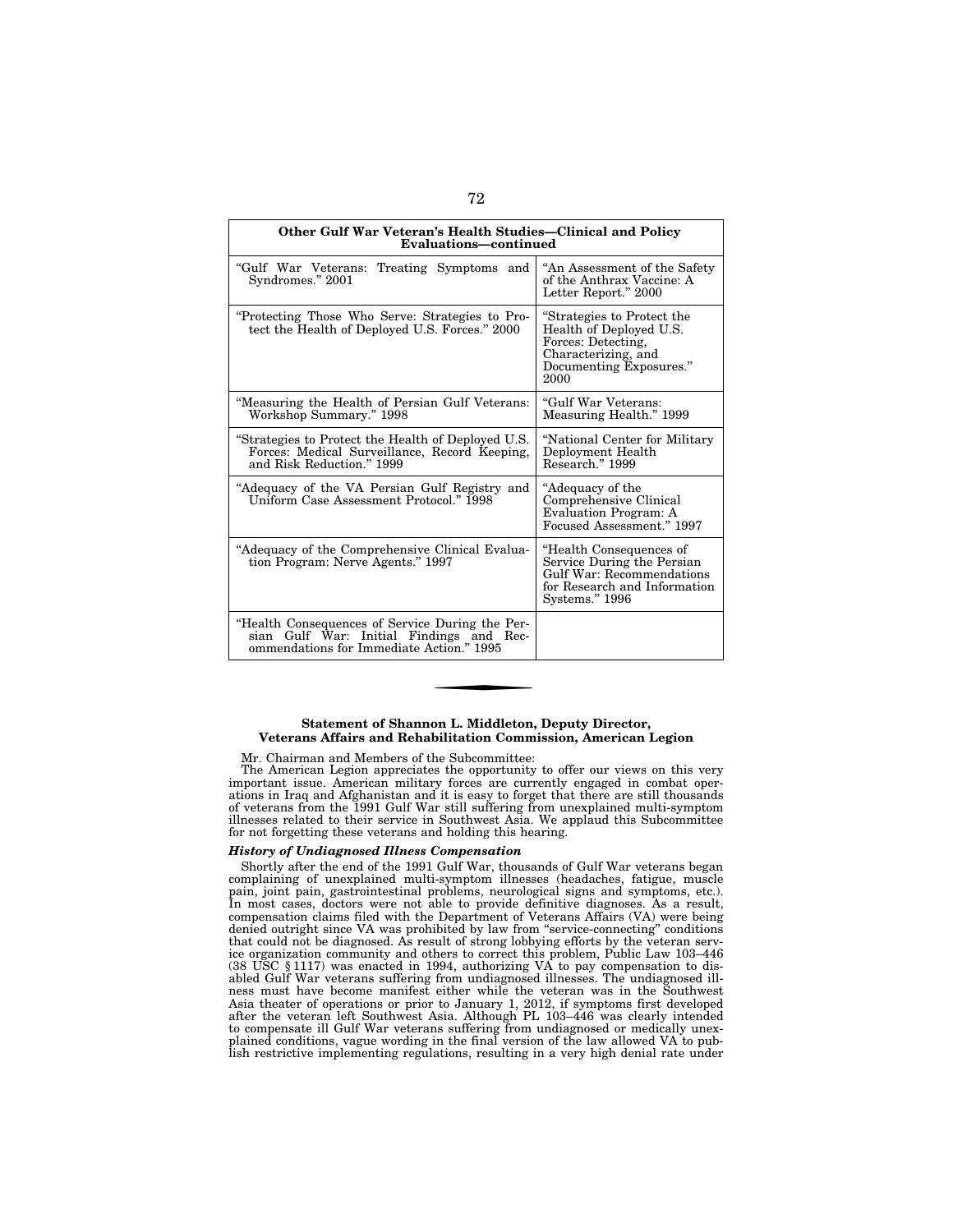the new law. Conditions such as fibromyalgia, irritable bowel syndrome, and chronic fatigue syndrome, although medically unexplained, were considered to be ''diagnosed'' conditions and were being denied under the new undiagnosed illness law.

The VSO community again turned to Congress for help. The result was Public<br>Law 107–103, signed into law on December 27, 2001. Effective March 1, 2002, provi-<br>sions of this law clarified and further expanded the definition under the law to include medically unexplained chronic multi-symptom illness, such as chronic fatigue syndrome, fibromyalgia, and irritable bowel syndrome, that is de-fined by a cluster of signs or symptoms. Signs or symptoms that may be a manifestation of an undiagnosed or chronic multi-symptom illness include the following: fatigue, unexplained rashes or other dermatological signs or symptoms, muscle pain, joint pain, neurological signs or symptoms, signs or symptoms involving the upper or lower respiratory system, sleep disturbances, gastrointestinal signs or symptoms, cardiovascular signs or symptoms, abnormal weight loss, or menstrual disorders. A disability is considered chronic if it has existed for at least 6 months.

Despite the enactment of PL 107–103, clarifying and expanding the definition of undiagnosed illness, the denial rate for these claims remains very high (approximately 75 percent). The restrictive nature of VA's final rule, 103 has reinforced this pattern. As of May 2007, less than four thousand such claims, out of almost 15,000 that have been processed, have been granted service connection.

The American Legion urges the House Veterans' Affairs Committee to conduct oversight of the Gulf War-related provisions of PL 107–103.

## *Compensation for Amyotrophic Lateral Sclerosis (ALS)*

Preliminary findings of a joint Department of Veterans Affairs (VA) and Department of Defense (DoD) study, released in December 2001, of nearly 2.5 million veterans indicated that deployed Gulf War veterans (August 2, 1990 to July 31, 1991) are twice as likely as their non-deployed counterparts to develop ALS. The Secretary of Veterans Affairs immediately announced that he would explore VA's options for compensating Gulf War veterans who have been diagnosed with ALS. VA subsequently directed all VA regional offices to submit all Gulf War ALS cases to VA Central Office for expeditious adjudication. VA service-connected all Gulf War veterans (with service in Southwest Asia during the period of August 2, 1990 to July 31, 1991) identified with ALS at that time (approximately 40) on a direct basis, using the preliminary research findings as evidence to link ALS to the veterans Gulf War service.

Despite the Secretary's announcement and subsequent action, VA did not have plans to draft a regulation establishing an ALS presumption under current law guaranteeing compensation for Gulf War veterans who develop ALS in the future. The joint VA and DoD study was published in the scientific journal ''Neurology'' in September 2003, resulting in the Secretary publicly announcing that this ''final study" supports his 2001 decision to compensate Gulf War veterans stricken with ALS. Despite this public announcement and the Secretary's initial decision to expeditiously service-connect, on a direct basis, Gulf War veterans diagnosed with ALS, VA informed The American Legion that it would be ''premature'' to create a regulatory presumption of service connection for Gulf War veterans with ALS. Bottomline, although VA expeditiously service-connected a small number of veterans diagnosed with ALS, it has not established ALS as an official Gulf War presumptive disability and it has no plans to do so at this time based on its responses to specific American Legion inquiries. Without an actual presumption in place, there is nothing to ensure that Gulf War veterans diagnosed with ALS in the future will receive the same treatment as those discussed above. Due to the media coverage of VA's actions to expeditiously service-connect Gulf War veterans with ALS in December 2001, many people are under the erroneous belief that ALS is a Gulf War presumptive disability.

Additional studies have shown that military veterans in general have a greater likelihood than non-veterans of developing ALS. A study published in 2005 in the journal ''Neurology'' titled ''Prospective study of military service and mortality from ALS,'' [M.G. Weisskopf et al., 2005; 64:32–37] evaluated ALS risk for veterans from World War 2, and the Korean and Vietnam Wars. This study concluded that these veterans were at significantly higher risk for ALS compared to civilians. In November 2006, the Institute of Medicine (IOM) released a report concluding ''there is limited and suggestive evidence of an association between military service and later de-velopment of ALS.'' We understand that VA has finished its evaluation of the November 2006 IOM report in order to determine if any changes in VA health care or disability compensation policies are warranted but has determined that more re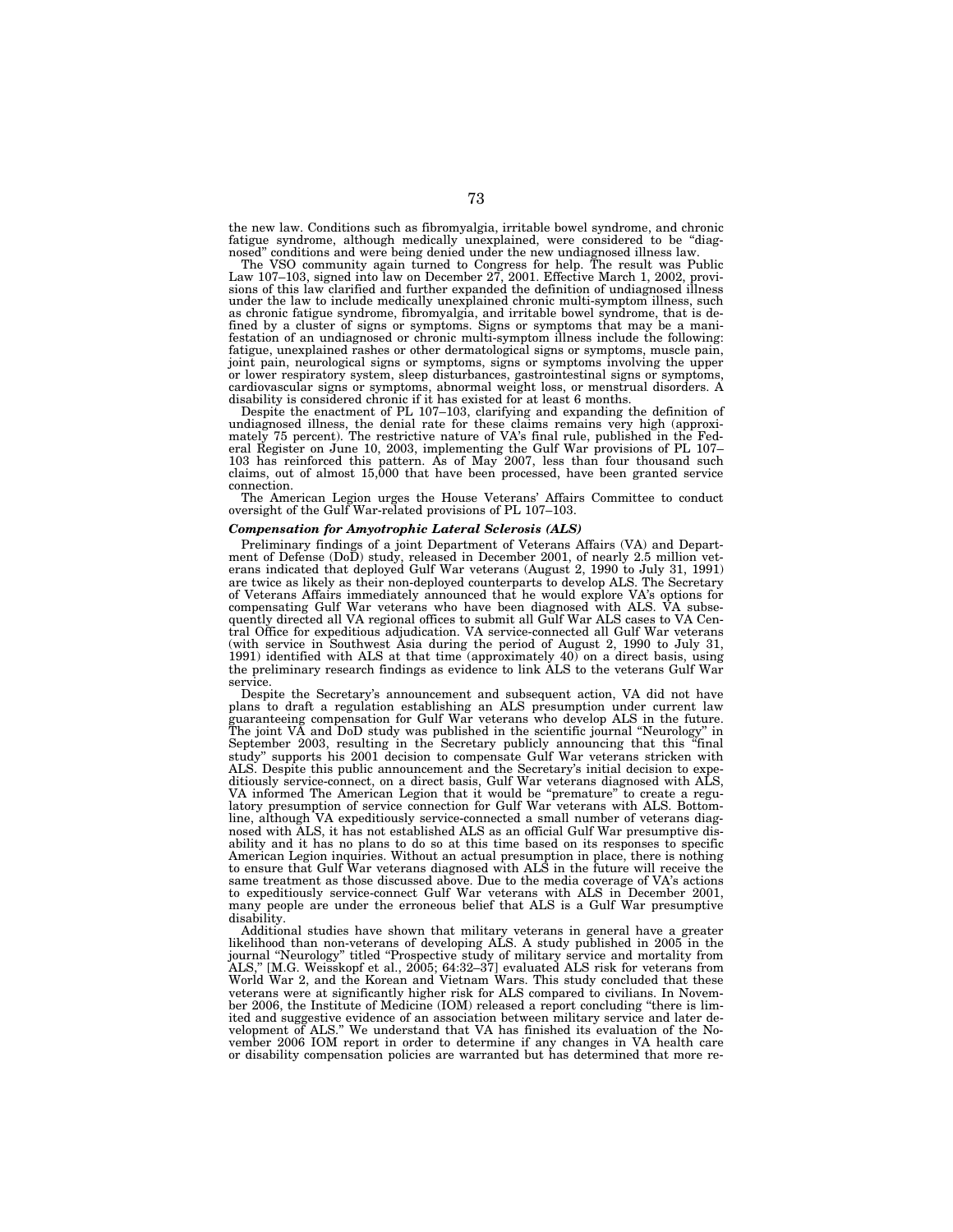search is needed and a presumption is not warranted at this time. Although IOM also noted that additional research is needed regarding a link between military service and ALS, we submit that IOM's finding of ''limited and suggestive'' evidence between ALS and military service is sufficient, under current law, for VA to move forward and establish official ALS service connection presumptions. Even though veterans can, in theory, establish service connection without a specific military presumption, it is extremely difficult in most cases for the veteran to meet the burden of proof required by VA for establishing direct service connection and many veterans will be precluded from establishing entitlement to service connection for ALS without an actual presumption.

## *Gulf War Presumptive Disabilities*

Research is inextricably intertwined with an ill Gulf War veteran's ability to receive VA compensation for specific conditions he/she believes are related to his/her Gulf War service. 38 USC § 1118 (PL 105–277), allows the Secretary of Veterans Affairs to establish presumptions of service connection for specific diagnosed conditions/diseases when scientific research supports a positive association with a known Gulf War exposure (vaccines, nerve agents, depleted uranium (DU), oil well smoke, etc.). The Secretary relies primarily on the IOM literature reviews and subsequent reports (Gulf War and Health) to determine whether a positive association exists to justify the establishment of a presumption. IOM?s reports to date (Volume 1: Depleted Uranium, Pyridostigmine Bromide, Sarin, Vaccines; Volume 2: Insecticides and Solvents; Volume 3: Fuels, Combustion Products, and Propellants; Volume 4: Health Effects of Serving in the Gulf War;Volume 5: Infectious Disease), and an August 2004 updated literature review of sarin **have not** provided the scientific evidence necessary for VA to establish presumptive disabilities for any of the exposures looked at by IOM so far. As a result, not one presumptive disability has been established to date under this law.

Congress directed IOM's reports to be based on findings from the full range of human and animal studies that provide information on the effects of Gulf War-related exposures, as well as both diagnosed and undiagnosed illnesses affecting Gulf War veterans. IOM's ''Gulf War and Health'' series of reports, as commissioned by VA, have not adhered to requirements set forth by Congress in mandating the reports. As a result, they have not comprehensively addressed key questions regarding Gulf War-related health conditions in relation to Gulf War exposures. IOM's reports to date have not considered findings from epidemiologic studies of Gulf War veterans (i.e. association of Gulf War veterans' illnesses with exposures), nor have they considered animal studies in drawing its conclusions. A perfect example of this is the August 2004 updated literature review of sarin. The Secretary of VA commissioned this review because studies published subsequent to IOM's September 2000 report (Volume 1), that addressed sarin, showed that exposure to sarin even at levels too low to cause immediate/acute effects can still have long-term adverse health effects (brain damage). Even though these studies were the reason the Secretary wanted IOM to look at sarin again, IOM did not even consider this research when drawing its conclusions because they were animal-based studies.

#### *Research*

In the Research Advisory Committee on Gulf War Veterans' Illness (RACGWI) initial report released in November 2004, it was found that, for a large majority of ill Gulf War veterans, their illnesses could not be explained by stress or psychiatric illness and concluded that current scientific evidence supports a probable link between neurotoxin exposure and subsequent development of Gulf War veterans' illnesses. Earlier government panels concluded that deployment-related stress, not the numerous environmental and other exposures troops were exposed to during the war, was likely responsible for the numerous unexplained symptoms reported by thousands of Gulf War veterans.

Gulf War research is moving away from the previous stress theories and is actually starting to narrow down possible causes. However, research regarding viable treatment options is still lacking. The American Legion applauds Congress for having the foresight to provide funding to the Southwestern Medical Center's Gulf War Illness research program. The Center, headed by Dr. Robert Haley at the University of Texas Southwestern, was awarded \$15 million, renewable for 5 years, to further the scientific knowledge on Gulf War Veterans Illnesses research. This research will not only impact veterans of the 1991 Gulf War, but may prove beneficial for those currently serving in the Southwest Asia Theater and the Middle East during the Global War on Terror. The purpose of the research is to fill in the gaps of knowledge where there is little, yet suggestive, information. Dr. Haley's research will further this knowledge about Gulf War veterans' illnesses and hopefully help improve the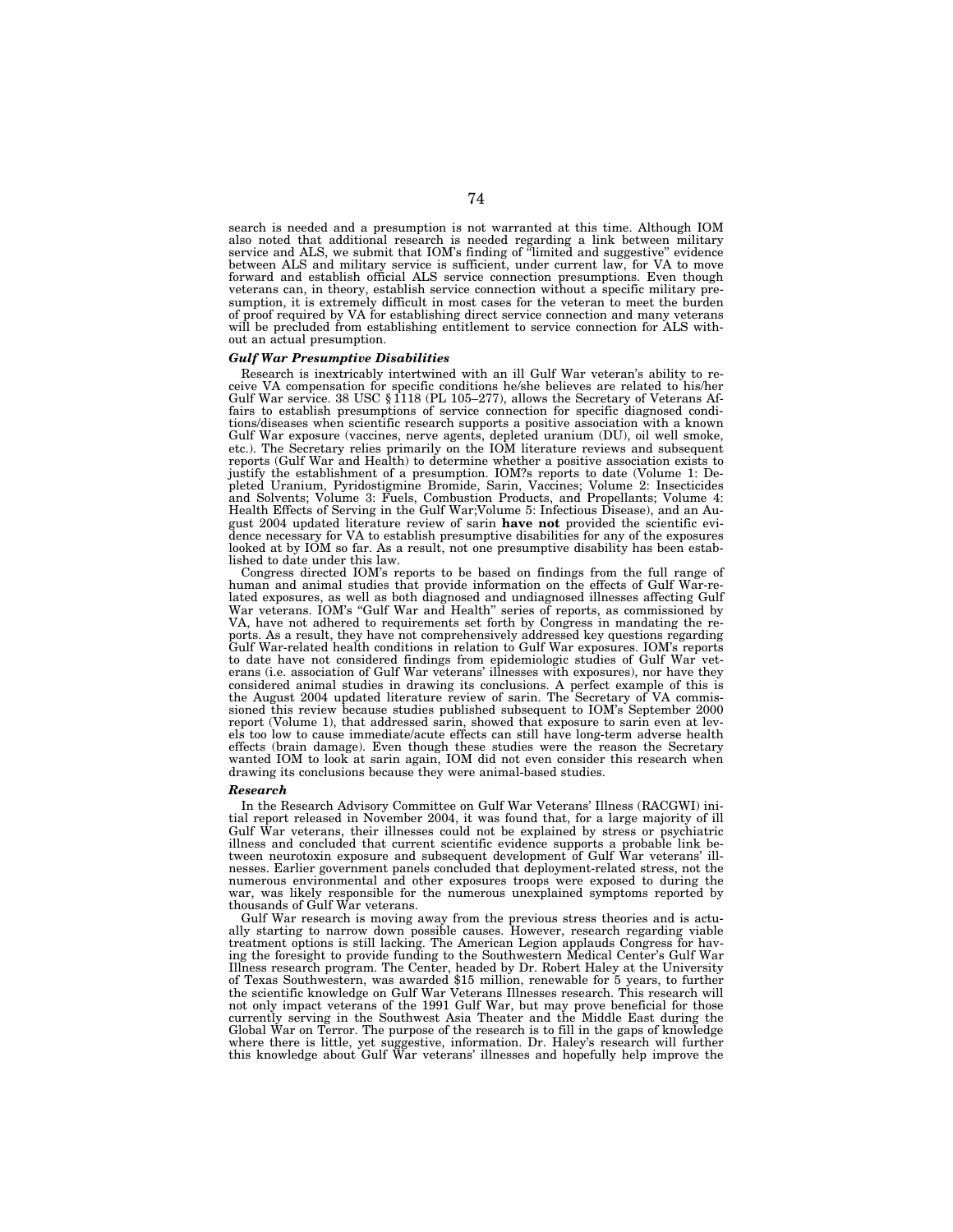lives of ill Gulf War veterans, and their families who suffer beside them. We owe ill Gulf War veterans our exhaustive efforts in finding treatments for their ailments. The American Legion believes that VA should continue to fund research projects consistent with the recommendations of the Research Advisory Committee on Gulf War Veterans' Illness (RACGWI). It is important that VA continues to focus its research on finding medical treatments that will alleviate veterans' suffering as well as on figuring out the causes of that suffering. The American Legion also recommends that the Subcommittee thoroughly review the RACGWI's second report, which will be released this fall.

#### *Health Care*

Public Law 103–210, which authorized the Secretary of Veterans Affairs to provide priority health care to the veterans of the Persian Gulf War who have been exposed to toxic substances and environmental hazards, allowed Gulf War Veterans to enroll into Priority Group 6. The last sunset date for this authority was December 31, 2002. Since this date, information provided to veterans and VA hospitals has been conflicting. Some hospitals continue to honor Priority Group 6 enrollment for ill Gulf War veterans seeking care for their ailments. Other hospitals, well aware of the sunset date, deny Priority Group 6 enrollment for these veterans and notify them that they qualify for Priority Group 8. To the veterans' dismay, they are completely denied enrollment because the VA has restricted enrollment for Priority Group 8 since January of 2003. Even more confounding is the fact that eligibility information disseminated via Internet and printed materials does not consistently reflect this change in enrollment eligibility for Priority Group 6. The American Legion has been assured by VA that this issue will be rectified.

The American Legion believes priority health care should be again extended to Gulf War veterans seeking treatment for ailments related to environmental exposures in theater. Although these veterans can file claims for these ailments and possibly gain access to the health care system once a disability percentage rate is granted, those whose claims are denied cannot enroll. According to the May 2007 version of VA's Gulf War Veterans Information System (GWVIS), there were 14,874 claims processed for undiagnosed illnesses. Of those undiagnosed illness claims processed, 11,136 claims were denied. Because the nature of these illnesses are difficult to understand and information about individual exposures may not be available, many ill veterans are not able to present strong claims. They are then forced to seek care from private physicians who may not have enough information about Gulf War veterans' illnesses to provide appropriate care.

Since VA doctors would be more knowledgeable about the exposures Gulf War veterans experienced in theater, it is important that VA keeps Gulf War Continuing Medical Education (CME) updated to reflect current science. It is equally important that, once updated, VA makes Gulf War CMEs a requirement, not an option, to better serve this population of ill veterans. Although reputable research Committees have shown that Gulf War veterans are sicker than those who did not deploy to the Southwest Asia theater, The American Legion is still contacted by veterans complaining that some VA doctors do not know how to treat their Gulf War illnesses. In fact, some ill Gulf War veterans are still being told that their illnesses are all in their heads.

#### *Outreach*

It is The American Legion's understanding that VA has stopped mailing out printed copies of the Gulf War Review and is now only posting it online. We are concerned, not only because not all Gulf War veterans have Internet access, but the VA's Gulf War veterans page is difficult to locate from VA's main web page. Only those who know where it is located, or that it even exists, will have access to the information. The American Legion has had several calls from those who inquired about the printed newsletter, as well as those who were interested but had no Internet access. We urge VA to resume mailing out printed versions of the Gulf War Review in addition to posting it on the web.

Again, thank you Mr. Chairman for giving The American Legion this opportunity to present its views on such an important issue. We look forward to working with the Subcommittee to address this and other issues affecting veterans.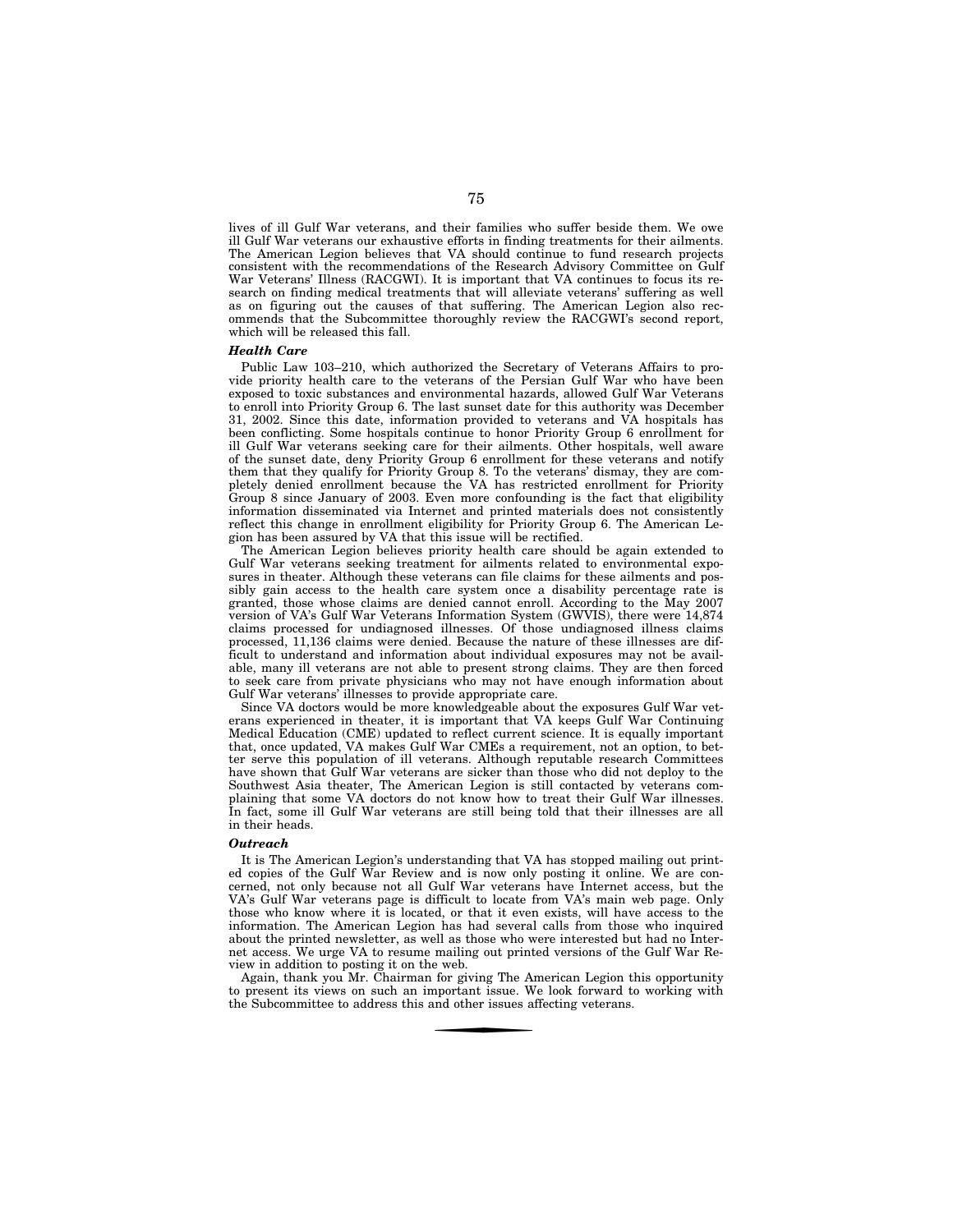## **Statement of Hon. Corrine Brown, a Representative in Congress from the State of Florida**

Thank you, Mr. Chairman for calling this hearing today.

Gulf War Illnesses have bedeviled the doctors of the Department of Defense and the Veterans Administration.

About 670,000 troops from the United States served in this conflict. They served from just after the invasion of Kuwait on August 2, 1990 until June 13, 1991.

While the troops have long been returned home from this conflict, their suffering continues, 16 years later. For years, the VA and DoD rejected the complaints of the veterans that they were sick and were told they were imagining things.

Well, they were not imagining things and the experience of war affects everyone differently. We are learning that from the current wars in Iraq and Afghanistan. What have we learned from the Persian Gulf War?

Are we taking these lessons and protecting the soldiers in Iraq and Afghanistan? I know the Department of Defense is collecting data from soldiers. Is it the right data?

Is the VA and DoD cooperating in the discussion of symptoms and illnesses soldiers are coming home with? Are they sharing the data.

Do we have numbers of veterans complaining of unknown illnesses? We have a pretty good idea of those suffering from TBI or PTSD. What about what we don't know?

I look forward to hearing the testimony today.

## **Statement of Dan Fahey, San Francisco, CA (Ph.D., Candidate, University of California-Berkley)**

Dear Chairman Filner and Honorable Members of the House Veterans Affairs Committee:

I respectfully submit to you this written testimony on the occasion of your hearing on Gulf War veterans' illnesses to call your attention to serious problems with the Department of Veterans Affairs (DVA) study of Gulf War veterans exposed to depleted uranium (DU). Since 1993, I have interviewed hundreds of veterans about battlefield exposures to dust and debris from armor-piercing DU ammunition and presented my research findings to numerous Federal investigations of Gulf War veterans' illnesses. I am including with this testimony a copy of my most recent presentation at the 28 June 2007 meeting of the Institute of Medicine (IOM) Committee that is reviewing scientific and medical literature on the health effects of DU exposure. My IOM presentation provides more detailed information in support of this statement.

The Department of Veterans Affairs study of DU is neither structured nor functioning to provide basic information about the possible health effects of DU exposure among Gulf War veterans. There are two major flaws with the study that undermine its integrity and value. First, the DVA study is undersized. From its inception in 1993, the study included only a tiny fraction of the number of veterans with known or suspected exposures to DU. Consequently, we have no information about the possible health effects among the thousands of Gulf War veterans exposed to DU in friendly fire incidents; during the recovery, transport, and inspection of contaminated equipment; and as a result of the July 1991 munitions fire at Doha, Kuwait.

Second, the DVA study has become politicized. In recent years, officials from both the Department of Defense (DoD) and DVA have repeatedly presented false and incomplete information about the existence of cancers and tumors among the few dozen veterans being studied. The deceitful statements and omissions by DoD and DVA officials undermine the integrity of the study and call to question its purpose.

The DVA study of veterans exposed to DU is located at the Baltimore VA Medical Center and directed by Dr. Melissa McDiarmid. When DVA created the study in 1993, only 33 Gulf War veterans were enrolled. These individuals had been heavily exposed to DU as a result of being inside vehicles hit by DU rounds in friendly fire incidents; some had been wounded by DU fragments while others inhaled DU dust. A 1993 DVA report on the creation of the study noted: ''The small size of the population—[makes it] highly unlikely that definitive conclusions concerning cancer induction will be obtained from the study.'' By 2000, however, DoD belatedly admitted that ''thousands'' of Gulf War veterans may have been exposed to DU during and after the Gulf War, including approximately 900 veterans who are believed to have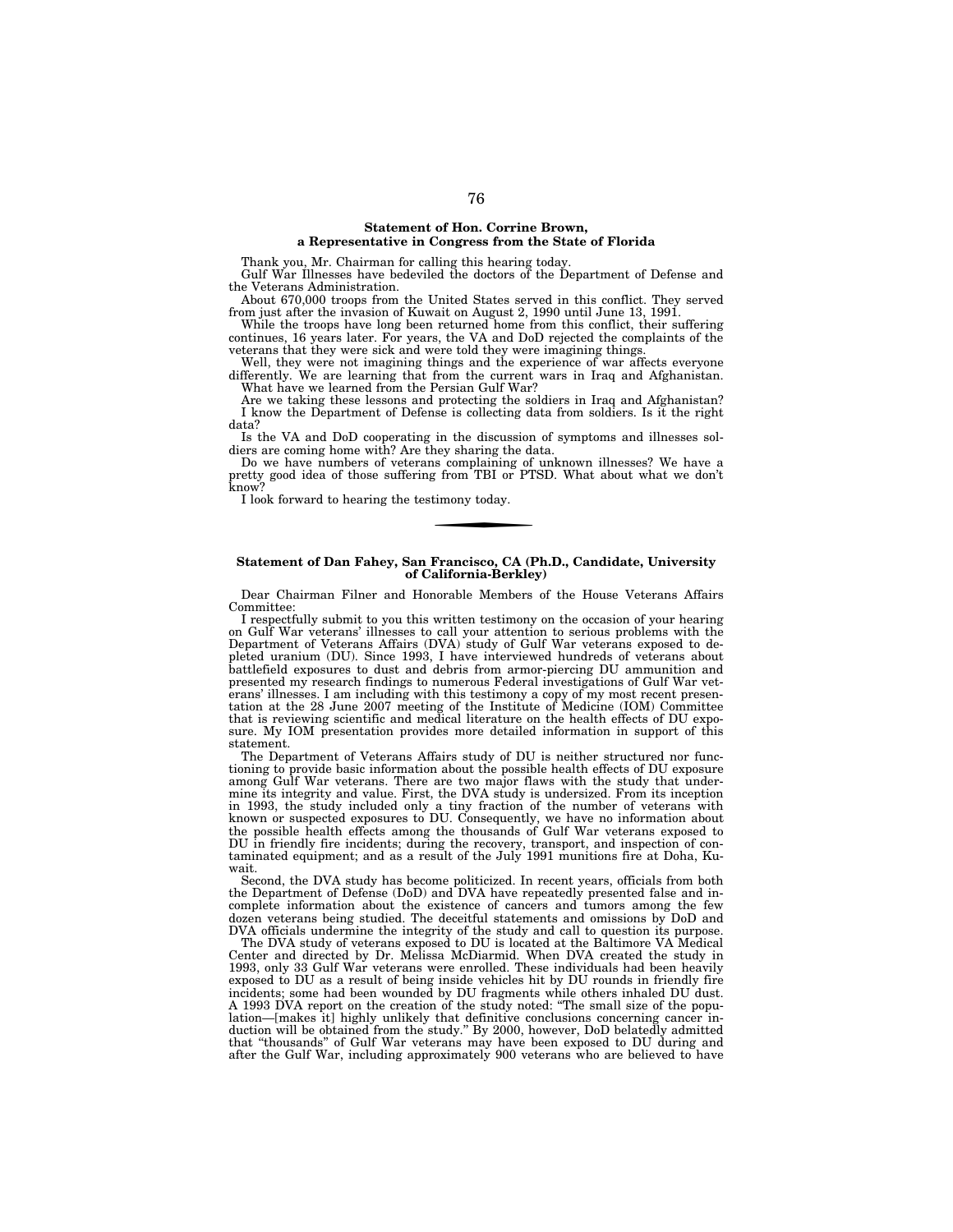had heavy exposures to DU during friendly fire incidents, vehicle recovery operations, and the Doha, Kuwait munitions fire. Despite this admission, since 2001 the DVA study has examined only 46 individual Gulf War veterans logical problems, and other effects, it is imperative to expand and improve the DVA study in order to clarify the association between exposure to DU and cancer induction or other illnesses among Gulf War veterans.

In addition to studying only a few dozen veterans, the DVA study director has<br>not honestly and completely presented study findings either publicly or in the med-<br>ical literature. This fact first emerged in 2001, when DoD a Kosovo conflict had affected the health of NATO troops and civilians. At the height<br>of the European controversy in January 2001, DVA study director Dr. Melissa<br>McDiarmid wrote in the British Medical Journal that no veteran tion that in 1999 one veteran in the study had Hodgkin's lymphoma and a second<br>veteran had a bone tumor. Moreover, a 2006 journal article co-authored by Dr.<br>McDiarmid supposedly summarized all study findings for the period and bone tumor among the few dozen study participants. During her 28 June 2007<br>presentation to the IOM committee assessing the possible link between exposure to<br>DU and health effects among veterans, Dr. McDiarmid again neg

These deceitful statements and omissions suggest that the DVA study is less a scientific study than a political tool used to downplay public concerns about DU and to mislead investigations of the connection between DU and health effects—such as the current IOM investigation—that could lead to an extension of service-connected benefits to Gulf War veterans for cancers or other illnesses.

I respectfully make the following recommendations to the House Veterans Affairs Committee:

- Initiate a U.S. Government Accountability Office investigation to clarify the purpose and findings of the DVA study, and to recommend how the study could be restructured to better serve the interests of both veterans and scientific inquiries into the health effects of exposure to depleted uranium; and
- Summon DVA study director Dr. Melissa McDiarmid to appear before the Committee to testify under oath about the number and type  $\hat{f}$  cancers and tumors among study participants, and to explain why she has not honestly and thoroughly reported findings of cancers and tumors in the medical literature or to the IOM.

What is clearly needed at this point—16 years after Operation Desert Storm—is a study of *all* veterans with known or suspected DU exposures to determine rates of cancers, tumors, neurological problems, and other health effects potentially related to DU exposure; furthermore, there is an urgent need for a new study director who will accurately report study findings. I thank Chairman Filner for his sustained interest and action to investigate Gulf War veterans' illnesses and stand ready to assist the House Veterans Affairs Committee in its future work on this subject.

#### **ADDENDUM TO**

## **''DEPLETED URANIUM AND VETERANS HEALTH:**

## **A FLAWED TESTING PROCESS AND AN UNDERSIZED, POLITICIZED STUDY LIMIT EVALUATION OF EXPOSURES AND EFFECTS''**

Dan Fahey

Institute of Medicine Washington, DC

#### **28 June 2007**

The following tables and narrative contain additional information about recommended limits on intake, exposure estimates, tumor formation, and Hodgkin's lymphoma. This information supplements my Power Point presentation to the Insti-

tute of Medicine, and is excerpted from: Fahey, D. *In press*. ''Depleted Uranium and Its Use in Munitions,'' and ''Environmental and Health Consequences of Depleted Uranium Munitions,'' in Avril McDon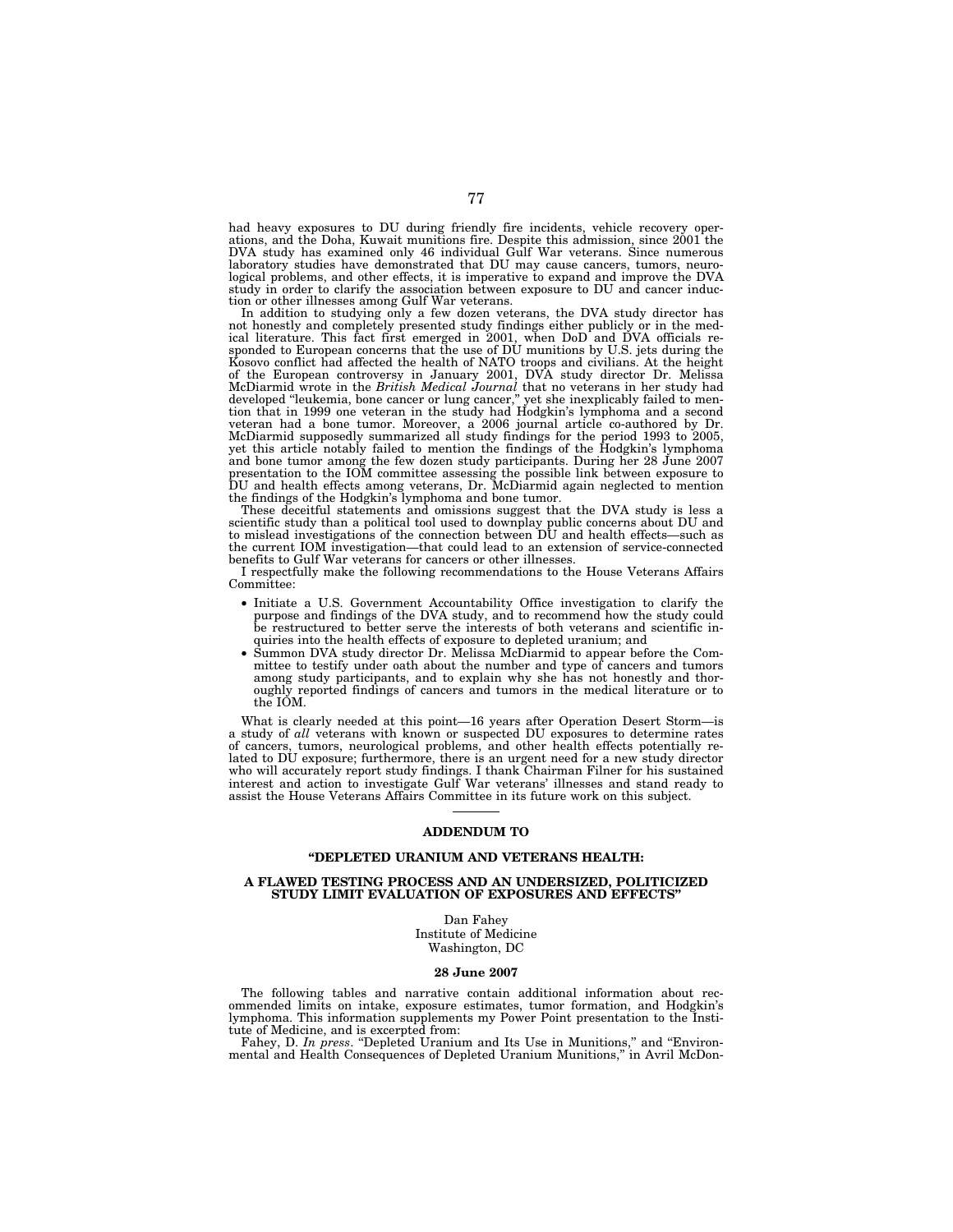ald (ed.) *The International Legal Regulation of the Use of Depleted Uranium Weapons: A Cautionary Approach*. Den Haag: Asser Press.

**Table 1. Recommended limits on intake** 

|                              | United States                                                                                                         | Others                                                                                           |
|------------------------------|-----------------------------------------------------------------------------------------------------------------------|--------------------------------------------------------------------------------------------------|
| <b>Members of the Public</b> | $0.05 \text{ mg}/15 \text{ minutes}^{-1}$<br>$0.035$ mg/day <sup>3</sup><br>4.5 mg/year $4$<br>$0.5 \text{ mg/day}^2$ |                                                                                                  |
| <b>Occupational Workers</b>  | $0.18 \text{ mg}/15 \text{ minutes}^5$<br>$2 \text{ mg/day}^6$<br>$10$ mg/week $7$<br>$480$ mg/year $8$               | $0.18 \text{ mg}/15 \text{ minutes}^9$<br>$2mg/day$ <sup>10</sup><br>$130$ mg/year <sup>11</sup> |

Table compiled by Dan Fahey

The recommended limits on intake provide a basis from which to assess the significance of theoretical exposure estimates in a range of battlefield scenarios (Table 2). The Royal Society has generated a series of estimates intended to be generic for soldiers and civilians in conflicts where DU munitions are used.12 In 1999, the U.S. Army Center for Health Promotion and Preventive Medicine developed a set of exposure estimates that were subsequently criticized as "incomplete and misleading" by the Presidential Special Oversight Board on Gulf War Veterans' Illnesses.<sup>13</sup> Consequently, the Army undertook a series of live-fire tests of DU rounds, known as the Capstone Project, and released revised estimates in 2004 (figures listed below are the Capstone estimates).14 In 2005, Sandia national Laboratories (U.S.) published a study that included exposure estimates. The Royal Society, U.S. Army, and Sandia estimates are similar in some cases; in others they vary by orders of magnitude.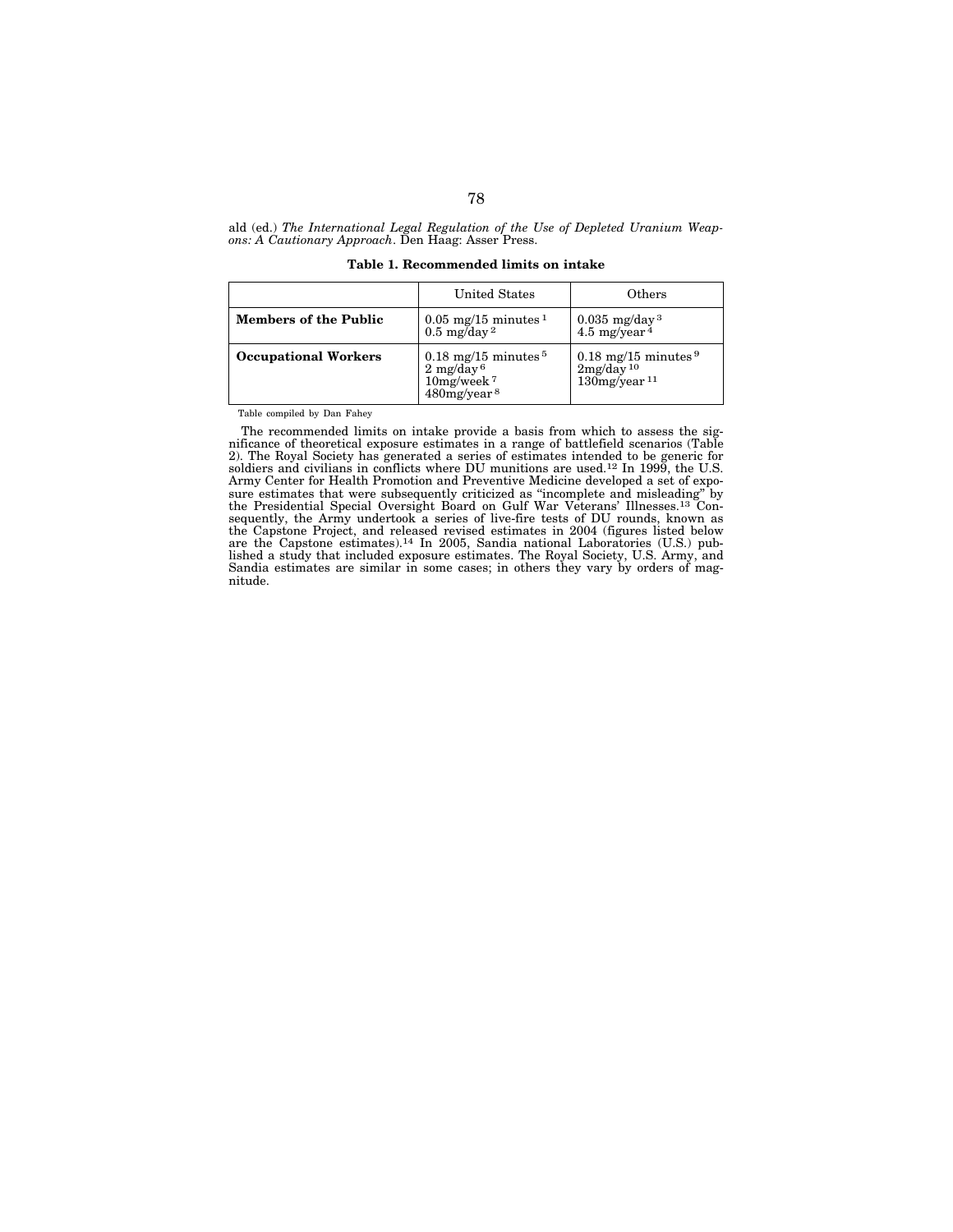|                                                                                                                               | Royal Society "Cen<br>tral" Estimate <sup>15</sup><br>(Time)                   | "Worst-Case" Esti-<br>mate <sup>16</sup> (Time)<br>Royal Society | Likely" Estimate <sup>17</sup><br>U.S. Army "Most<br>Time) | Bound" Estimate <sup>18</sup><br>U.S. Army "Upper<br>Time) | Exposure" <sup>19</sup> (No du-<br>Sandia "Nominal<br>ration specified | Exposure" <sup>20</sup> (No du-<br>Sandia "Maximum<br>ration specified)   |
|-------------------------------------------------------------------------------------------------------------------------------|--------------------------------------------------------------------------------|------------------------------------------------------------------|------------------------------------------------------------|------------------------------------------------------------|------------------------------------------------------------------------|---------------------------------------------------------------------------|
| vehicle pene-<br>$\begin{array}{ll} \mbox{Soldiers}\ \ \mbox{in\ \ an\ \ armored} \\ \mbox{trated by a DU round} \end{array}$ | 250 mg (1<br>minute.                                                           | $5000 \text{ mg}$ (1 hour)                                       | $10 - 280$ mg (1<br>minute) $43 - 710$<br>mg (5 minutes)   | hour) 110-1000<br>$91 - 970$ mg (1<br>mg (2 hours)         | mg fragments 15<br>inhalation 330<br>mg ingestion<br>250 mg            | 500 mg ingestion<br>inhalation 1800<br>mg fragments<br>$4000~\mathrm{mg}$ |
| after a DU im-   minute<br>les to rescue oc-<br>Soldiers who enter vehic<br>cupants immediately a<br>pact                     | $250$ mg (1                                                                    | $5000 \text{ mg}$ $(1 \text{ hour})$                             | $27 - 200$ mg (10<br>minutes)                              | No estimate                                                | inhalation 15 mg<br>$_{\rm{mgeestion}}$<br>250 mg                      | inhalation 500<br>mg ingestion<br>4000 mg                                 |
| around DU-im-<br>People who work in and<br>pacted equipment                                                                   | 0.5 mg ingestion<br>1 mg inhalation<br>$\frac{1 \text{ hour}}{1 \text{ hour}}$ | inhalation 50 mg<br>ingestion (10<br>$200$ mg<br>nours           | inhalation 10.6<br>mg Ingestion (1<br>$0.45$ mg<br>hour.   | 14.5 mg<br>inhalation 10.6<br>mg ingestion (1<br>hour.     | 40 mg inhalation<br>30 mg ingestion                                    | inhalation 300<br>mg ingestion<br>$600 \text{ mg}$                        |
| Child at play                                                                                                                 | No estimate                                                                    | No estimate                                                      | No estimate                                                | No estimate                                                | 54 mg inhalation<br>ingestion<br>3000 mg                               | inhalation 9000<br>mg ingestion<br>226 mg                                 |
| People downwind of DU-impacts                                                                                                 | 0.07 inhalation<br>passage of<br>plume)                                        | 4.9 mg inhalation<br>passage of<br>plume                         | $0.00006$ mg<br>passage of<br>inhalation<br>plume          | passage of<br>inhalation<br>$0.04$ mg<br>plume             | inhalation<br>$0.003$ mg                                               | $0.1$ mg inhalation                                                       |
| Inhalation of resuspended DU from soil                                                                                        | $0.8 \text{ mg}^{21}$ (27<br>davs                                              | $80 \text{ mg}^{22}$ (27<br>davs                                 | No estimate                                                | No estimate                                                | inhalation<br>$0.001$ mg                                               | inhalation<br>$0.003$ mg                                                  |

Table 2. Estimated intakes in exposure scenarios, durations of exposure **Table 2. Estimated intakes in exposure scenarios, durations of exposure** 

79

Table compiled by Dan Fahey Table compiled by Dan Fahey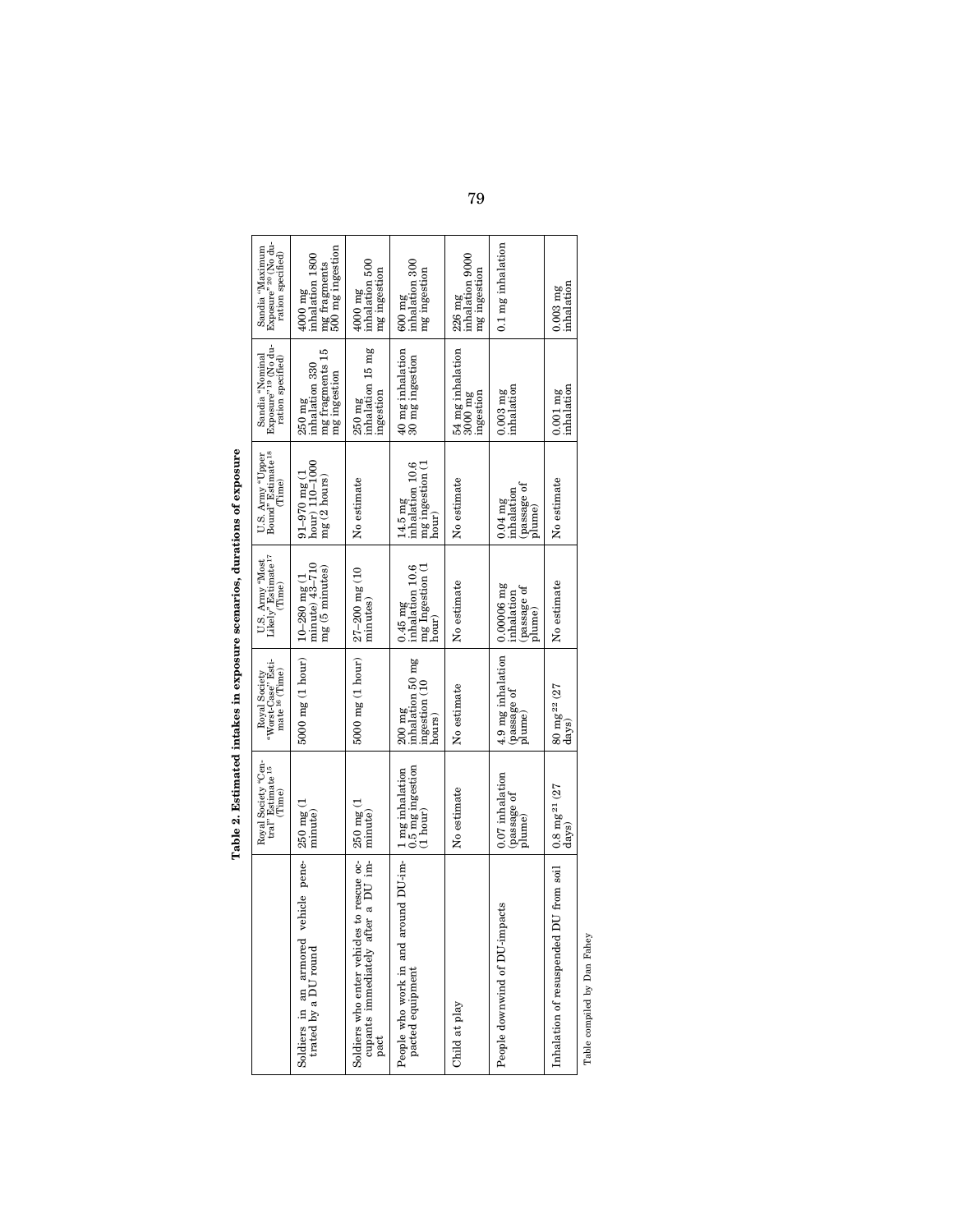5.1 **Cancer** 

Laboratory studies have clearly demonstrated that DU is carcinogenic, but the link between DU and cancer in humans remains uncertain. Some of the uncertainties are related to the long latency period for development of cancers related to DU and the fact that few exposed humans have been studied. While the use of DU munitions appears unlikely to cause widespread cancers, sufficient evidence exists to support concerns that exposure to DU may lead to an elevated risk of cancer in heavily exposed populations.

5.1.1 *Laboratory studies* 

\*\*\*\*\*

## [TUMOR FORMATION]

Research conducted by the U.S. Armed Forces Radiobiology Research Institute (AFRRI) found that DU transformed human cells to a pre-cancerous phase; these cells then produced tumors when they were injected into mice.23 The transformed cells also induced genetic instability and reduced production of a key tumor-suppressor protein.24

Other AFRRI studies found that DU causes DNA damage that might initiate and promote the formation of tumors.25 The damage to DNA appears to be caused by both alpha radiation and chemical effects,<sup>26</sup> with delayed chromosomal damage observed in cells not directly irradiated by DU (the so-called "bystander effect").<sup>27</sup> ''Considering that conventional understanding of potential DU health effects assumes that chemical effects are of greatest concern, results demonstrating that both radiation and chemical effects are involved in DU-induced cellular damage could<br>have a significant impact on DU risk assessments."<sup>28</sup>

# \*\*\*\*\*

#### 5.1.3.1 *Hodgkin's Lymphoma*

The one cancer that has repeatedly shown up in surveys of veterans is Hodgkin's lymphoma (also known as Hodgkin's disease). Hodgkin's lymphoma develops in the lymph nodes, and it is a rare form of cancer (2.58 cases per 100,000 people in more developed countries;  $0.94$  cases per 100,000 in less developed countries  $^{29}$ ) with no known risk factor.<sup>30</sup> According to the Institute of Medicine:

''The lymphatic system is an important potential target for uranium radiation because inhaled insoluble uranium oxides can remain up to several years in the hilar lymph nodes of the lung. Studying the effect of uranium exposure on lymphatic cancer is more difficult than studying lung cancer because lymphatic cancer is much less common.'' 31

In general, Hodgkin's lymphoma occurs more often among men and in people aged 15–34 and over 55.

In the United States, one out of 50 veterans examined in 1999 by the Department of Veterans Affairs'' DU Program had Hodgkin's lymphoma.32 It is worth noting that although this cancer was first reported in 1999 and discussed during an October 1999 meeting between the doctor in charge of the study and several Pentagon officials, in January 2001 a Pentagon official publicly denied the existence of this or any cancer among U.S. veterans in the DU study.<sup>33</sup>

In August 2002, the UK Ministry of Defence released a study showing that deaths due to lymphatic cancers were nearly twice as high among Gulf War veterans compared to a control group.<sup>34</sup> There is no publicly available information about the number of cases of Hodgkin's lymphoma versus the more-common lymphoma, but of the 3,172 Gulf veterans seen at the UK Gulf Veterans'' Medical Assessment Programme as of 31 January 2003, 11 cases of lymphoma (including Hodgkin's and Non-Hodgkin's) had been reported.35 The Ministry of Defence denies a link between these cancers and DU, but has initiated an additional study to clarify this finding.

Among Italian soldiers who served in Bosnia and/or Kosovo, ''there is a disproportionately high number, which is statistically significant, of cases of Hodgkin's Lymphoma.'' 36 Although the Italian Defense Ministry could not identify the causes of this increase, it stated: ''The results of sample studies carried out on Italian soldiers on duty in Bosnia and Kosovo have not shown evidence of depleted uranium contamination." 37 Overall, the Defense Ministry found a smaller-than-expected number of cancer cases among these soldiers.<sup>38</sup>

#### **Endnotes**

<sup>1</sup> This limit is for inhalation of insoluble uranium based on a short-term exposure limit of 0.15 mg/m<sup>3</sup> based on a breathing rate of 9.6 m<sup>3</sup> per 8-hour working day. U.S. National Institute for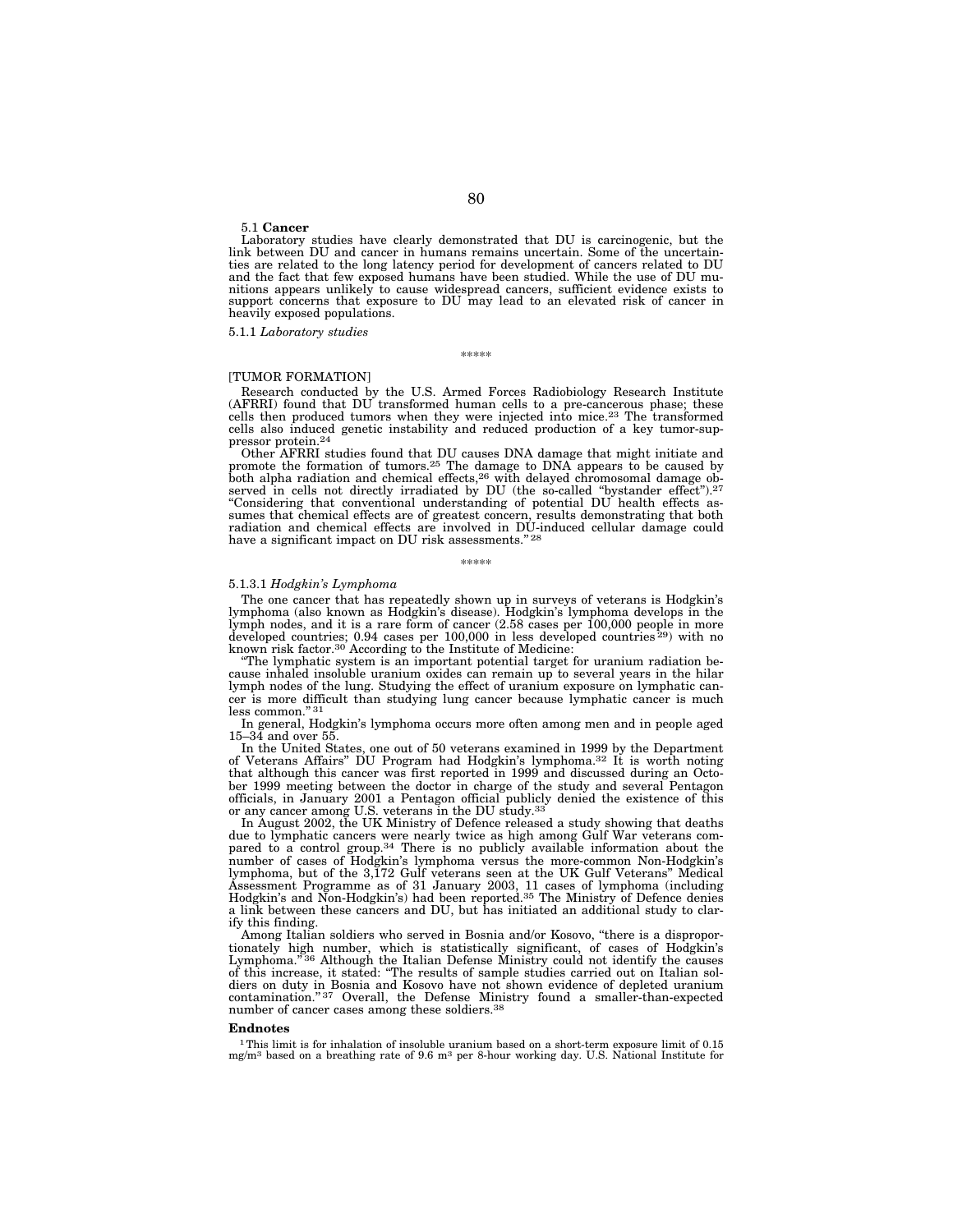Occupational Safety and Health (NIOSH), ''Pocket Guide to Chemical Hazards,'' 1994; see also United Nations Environment Programme, ''Depleted Uranium in Bosnia and Herzegovina.'' (Geneva: UNEP, 25 March 2003) p. 261.<br><sup>2</sup>This limit is for inhalation of insoluble uranium based on chronic exposure limit of 0.05 mg/

m3 based on a breathing rate of 9.6 m3 per 8-hour working day. NIOSH *supra* n. 107; see also United Nations Environment Programme, ''Depleted Uranium in Bosnia and Herzegovina.'' (Geneva: UNEP, 25 March 2003) p. 261. Another reference states that the limit for inhalation of<br>DU for members of the public equates to breathing a mass of 0.2 mg/day: R.L. Fliszar. "Radio-DU for members of the public equates to breathing a mass of  $0.2 \text{ mg/day}$ ; R.L. Fliszar, logical Contamination from Impacted Abrams Heavy Armor,'' Technical Report BRL–TR–3068 (Aberdeen Proving Ground, MD, Ballistic Research Laboratory December 1989) p. 18. 3The International Commission on Radiological Protection and the World Health Organization

prescribe slightly different limits on intake by inhalation for members of the public, based partly on differences in limits based on chemical toxicity and radiation dose. To resolve this discrepancy, a recommendation has been made "that a unified . . . daily intake of 35 [micrograms]<br>would be acceptable in most cases. T dose and chemical toxicity. However, for protracted exposure to highly insoluble uranium com-pounds, a further threefold reduction may be considered appropriate.'' N. Stradling et al, ''Anompounds, a future uncertainty and chemical limits for uranium after inhalation by workers and the public," 105 Radiation Protection Dosimetry (2003) 178.

public," 105 *Radiation Protection Dosimetry* (2003) 178.<br>"This refers to an inhalation of type S (insoluble) natural uranium and is based on a 1 micron<br>activity mean aerodynamic diameter (AMAD). As noted above (see supra DU particles created by an impact are insoluble. The limit for intake by inhalation of type M<br>(moderately soluble) natural uranium is 13 mg/year; for type F (soluble) it is 75 mg/year. N.<br>Stradling et al, "Anomalies betwee erence states "The Annual Limit of Intake for uranium-238, for a member of the public, as speci-<br>fied by the International Committee for Radiological Protection, equates to breathing in a mass<br>of approximately 8 mg of Depl

to The Countess of Mar, 2 March 1998 (in author's files).<br>
<sup>5</sup> For brief exposures, the American Conference of governmental Industrial Hygienists<br>
(ACGIH) set a short-term exposure limit (STEL) of 0.6 mg/m<sup>3</sup> over a 15-mi tember 1999) p. 9 (hereinafter, ATSDR Report). ''The STEL (i.e. less than a 15 minute exposure followed by periods of minimal or no exposure) would apply to the shorter term exposures occur-<br>ring in the Gulf War (e.g., entering damaged equipment)." The Office of the Special Assistant<br>to the Deputy Secretary of Defen (Washington, DC, 2000) p. 19.  $\frac{6}{5}$  6 Based on an 8-hour workday, 40-hour workweek maximum air concentration limit of 0.2 mg/

m<sup>3</sup>, with an average breathing rate of 9.6 m<sup>3</sup> per 8-hour working day. U.S. Agency for Toxic Substances and Disease Registry (ATSDR), "Toxicological Profile for Uranium." (Washington, DC: U.S. Public Health Service, Sept logical and chemical limits for uranium after inhalation by workers and the public," 105 Radi-<br>ation Protection Dosimetry (2003) p. 177; Dr. Naomi Harley, statement to the Presidential Spe-<br>cial Oversight Board for Departm

If the parties of the contract of the contract of the contract of the contract of Federal Regulations, 10 CFR 20, "Standards for Protection Against Radiation,"<br>The contract of the contract of the contract of the contract o Subpart C, 20.1201, "Occupational Dose Limits for Adults, 1 January 2001.<br><sup>8</sup>The annual limit on inhalation intake is based on the volume of air that a worker is assumed

to breathe in a year (2,400 m<sup>3</sup>), and the occupational exposure limit of 0.2 mg/m<sup>3</sup>. U.S. Agency<br>for Toxic Substances and Disease Registry (ATSDR), "Toxicological Profile for Uranium." (Wash-<br>ington, DC: U.S. Public Heal nants for Construction," Uranium, 1 July 2000.<br><sup>9</sup>For brief inhalation exposures, the UK Health and Safety Executive (HSE) set a short-term

exposure limit (STEL) of 0.6 mg/m<sup>3</sup> over a 15-minute period. At a breathing rate of 9.6 m<sup>3</sup>, this equates to a recommended short-term limit on intake of 0.18 mg, based on chemical toxicity.<br>UK Health and Safety Executive (Sudbury, Suffolk, HSE Books 2000).  $\frac{10 \text{ T}}{10 \text{ This is the occupational exposure limit for soluble natural uranium compounds } (0.2 \text{ mg/m}^3)$ ,

at a breathing rate of 9.6 m<sup>3</sup> per 8-hour working day, based on chemical toxicity. Ibid.<br><sup>11</sup>This refers to an inhalation of type S (insoluble) natural uranium based on a 5 micron activ-

ity mean aerodynamic diameter. As noted above (see supra n. 8), the majority of DU particles created by an impact are insoluble. The limit for intake by inhalation of type M (moderately soluble) natural uranium is 430 mg/year; for type F (soluble) it is 1290 mg/year. N. Stradling<br>et al, "Anomalies between radiological and chemical limits for uranium after inhalation by work-<br>ers and the public," 105 *Radi* 

Royal Society, 2001) p. 5. 13Presidential Special Oversight Board for Department of Defense Investigations of Gulf War

Chemical and Biological Incidents, ''Special Oversight Board Analysis (Ver. 2) of OSAGWI''s DU Report,'' (Washington, DC, 19 February 1999) (in author's files).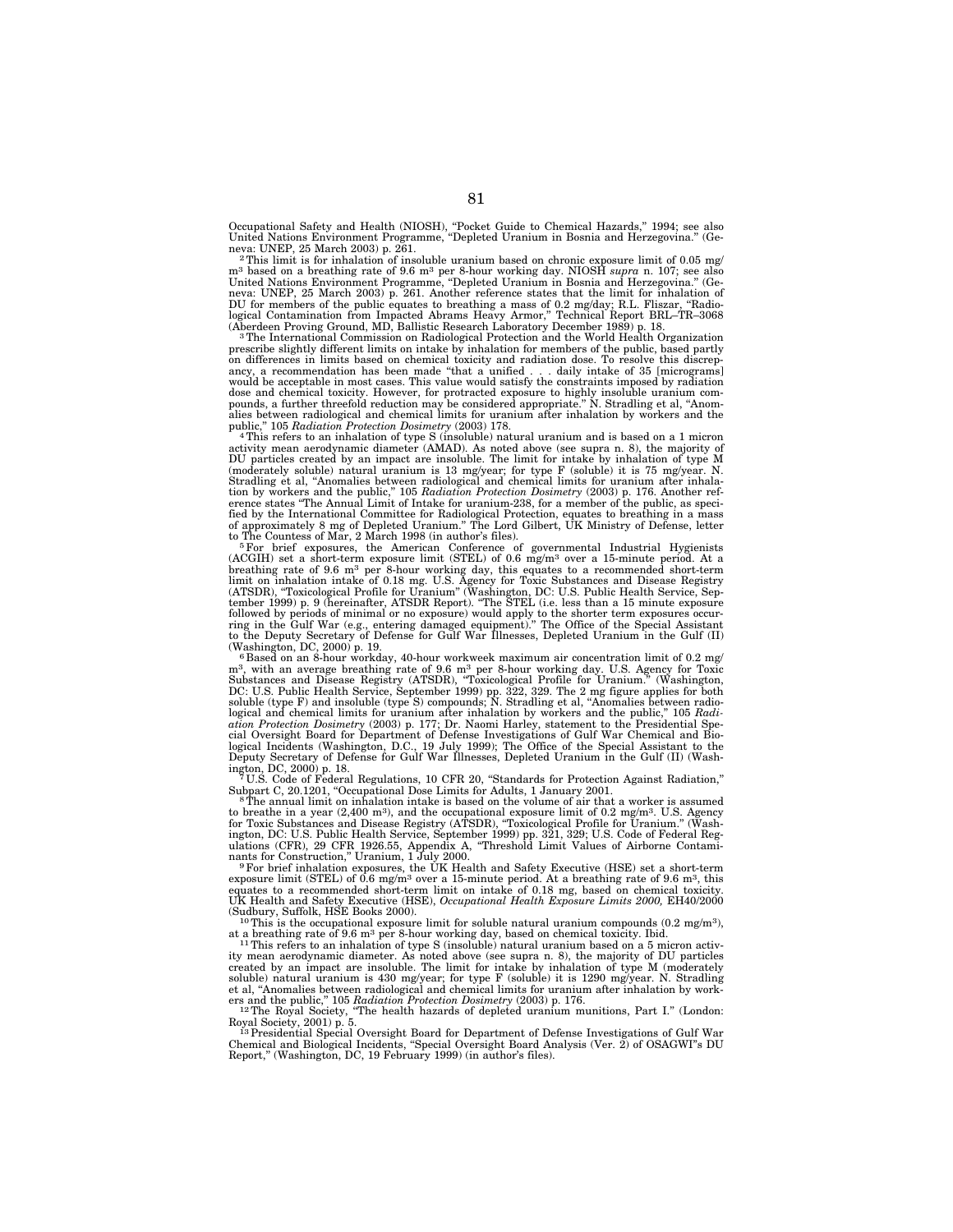14M.A. Parkhurst et al, ''Depleted Uranium Aerosol Doses and Risks: Summary of U.S. Assessments,'' PNWD–3476 Prepared for the U.S. Army by Battelle (Richland, WA: Battelle, Octo-

ber 2004) http://www.deploymentlink.osd.mil/du\_library/du\_capstone/index.pdf.<br><sup>15</sup>The Royal Society"s *central estimate* "is intended to be representative of the average indi-<br>vidual within the group (or population) of peo 6, 41–43. See also Annexe C of the Royal Society Report online at http://www.royalsoc.ac.uk/pol-

icy/du c.pdf.<br><sup>16</sup> "We calculated a "worst case" estimate using values at the upper end of the likely range,<br>but not extreme theoretical possibilities. The aim is that it is unlikely that the value for any<br>individual would worst-case assessment for a scenario leads to significant exposures, it does not necessarily mean that such high exposures have occurred, or are likely to occur in a future battlefield, but that<br>they might have occurred, or might occur in future conflicts, and further information and assess-<br>ment are needed." The Royal

L." (London: Royal Society, 2001) pp. 6, 41–43.<br><sup>117</sup>M.A. Parkhurst et al, "Depleted Uranium Aerosol Doses and Risks: Summary of U.S. As-<br>sessments," PNWD–3476 Prepared for the U.S. Army by Battelle (Richland, WA: Battelle ber 2004) Chapters 3, 4.<br>ber 2004) Chapters 3, 4.<br><sup>18</sup>M.A. Parkhurst et al, "Depleted Uranium Aerosol Doses and Risks: Summary of U.S. As-

sessments," PNWD–3476 Prepared for the U.S. Army by Battelle (Richland, WA: Battelle, October 2004) Chapters 3, 4.<br>her 2004) Chapters 3, 4.<br>19A.C. Marshall, "An Analysis of Uranium Dispersal and Health Effects Using a Gulf

July 2005) p. 59–60.<br><sup>20</sup> lbid, pp 59–60.<br><sup>20</sup> lbid, pp 59–60.<br><sup>21</sup> lt is assumed that "soldiers spend 4 weeks in an area, starting from the time it is contami-<br><sup>21</sup> lt is assumed that "soldiers spend 4 weeks in an area, I.'' Suspension of the DO owing to increase operations." "The central estimate is based on UK-like conditions...." The Royal Society, "The health hazards of depleted uranium munitions, Part I." (London: Royal Society, 2001

nated with 1 g m<sup>2</sup>DU; all the DU is respirable; and the soldiers" activities cause enhanced re-<br>suspension of the DU owing to normal heavy vehicle movements, but the soldiers are not under-<br>taking digging, ploughing or c I.''(London: Royal Society, 2001) p. 43, Annexe C. 23 Alexandra Miller et al, ''Transformation of Human Osteoblast Cells to the Tumorigenic Phe-

notype by Depleted Uranium-Uranyl Chloride,'' *Environmental Health Perspectives* (1998) 106:

<sup>24</sup> Ibid., p. 470. <sup>25</sup> A.C. Miller et al, "Depleted uranium-catalyzed oxidative DNA damage: absence of signifi-<br><sup>25</sup> A.C. Miller et al, "Depleted uranium-catalyzed oxidative DNA damage: absence of significant alpha particle decay." 91 Journal of Inorganic Biochemistry (2002) p. 251; A.C. Miller et al, "Genomic instability in human osteoblast cells after exposure to depleted uranium: delayed lethality and micronuclei format

cant alpha particle decay." 91 Journal of Inorganic Biochemistry (2002) pp. 246, 251<br><sup>227</sup>A.C. Miller et al, "Genomic instability in human osteoblast cells after exposure to depleted<br>uranium: delayed lethality and micronuc

*tivity* (2003) p. 257.<br><sup>28</sup> A.C. Miller et al, "Depleted uranium-catalyzed oxidative DNA damage: absence of signifi-

cant alpha particle decay." 91 Journal of Inorganic Biochemistry (2002) p. 251.<br><sup>29</sup> In 1999 the incidence of Hodgkin's lymphoma among U.S. residents was 2.8 per 100,000<br>people (3.0 for men, 2.5 for women). For men and wo Kosary, B.F. Hankey, B.A. Miller, L. Clegg, B.K. Edwards, eds., *SEER Cancer Statistics Review,*<br>1973–1999, National Cancer Institute, Bethesda, MD, http://ser.cancer.gov/csr/1973–1999/.<br>2002. Incidence rates in other coun globocan.htm, last updated on 03/02/2001.<br><sup>30</sup>U.S. National Cancer Institute, "Information about detection, symptoms, diagnosis, and

treatment of Hodgkin's disease," NIH Publication No. 99–1555, 16 September 2002.<br><sup>31</sup>U.S. Institute of Medicine, Gulf War and Health, Volume 1, "Depleted Uranium,<br>Pyridostigmine Bromide, Sarin, Vaccines." (Washi

142. 32M. McDiarmid, et al, ''Surveillance of Depleted Uranium Exposed Gulf War Veterans: Health Effects Observed in an Enlarged ''Friendly Fire'' Cohort,'' 43 *J Occup Environ Med* 

(2001) p. 998.<br><sup>33</sup> See discussion of U.S. DU Program at end of Chapter 2.<br><sup>34</sup> UK Ministry of Defence, "UK Gulf Veterans" Mortality Figures," August 2002. http://<br>www.mod.uk/issues/gulfwar/info/gen\_reports/mortfigs\_jun02.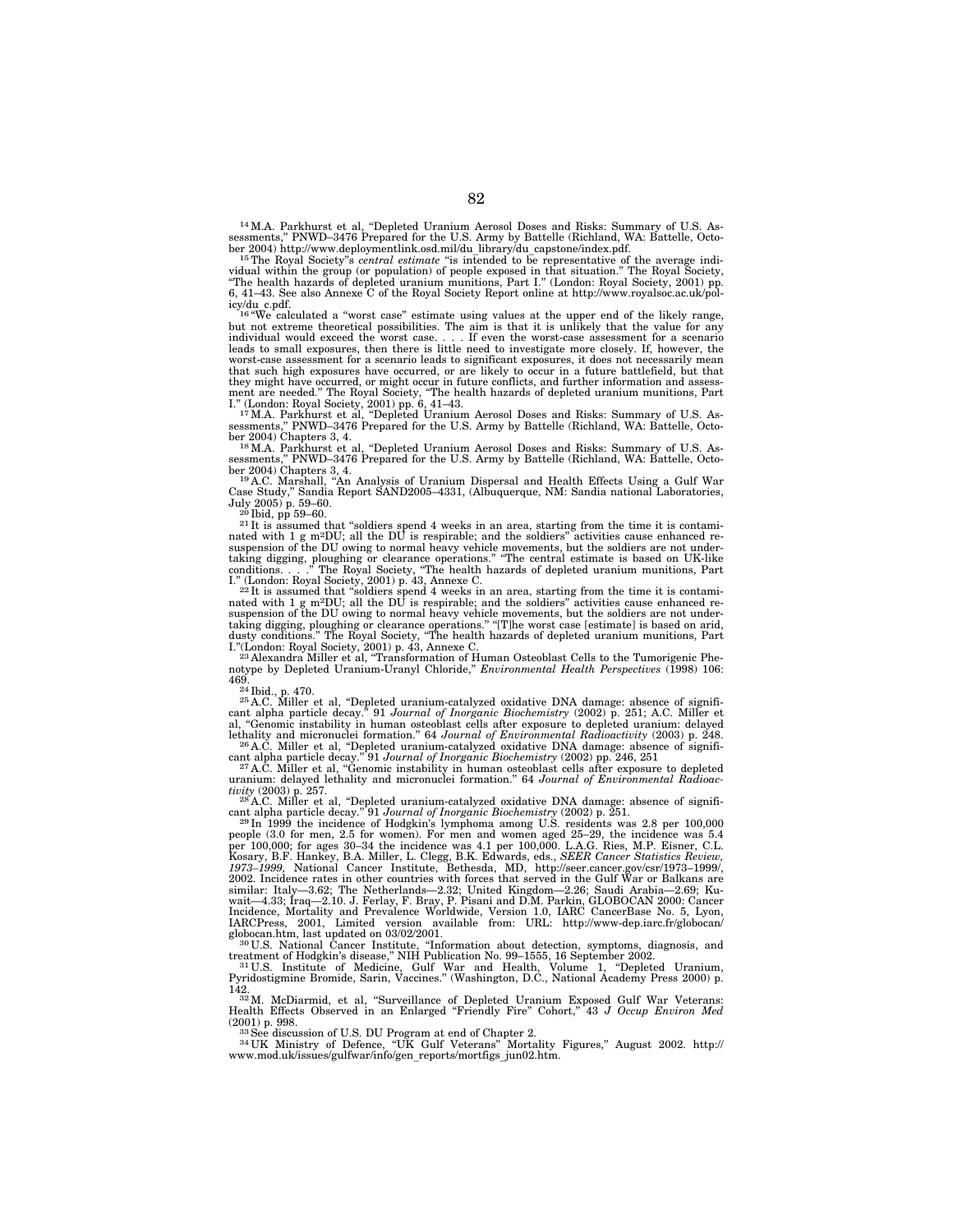35Statement of Lewis Moonie, UK Defence Minister, in response to Dr. Gibson, House of Commons Hansard Written Answers for 11 February 2003, http://www.parliament.the\_<br>stationery office.co.uk/pa/cm200203/cmhansrd/cm030211/text/30211w04.htm.<br><sup>36</sup>Original in Italian: "Esiste un eccesso, statisticamente significat

*Hodgkin.''* Istituita dal Ministro Della Difesa, ''Relazione Finale Della Commissione Istituita dal Ministro Della Difesa Sull''Incidenza di Neoplasie Maligne Tra I Militari Impiegati in Bosnia

<sup>37</sup> Original in Italian: *''I risultati dell''indagine a campione svolta sui militari italiani impiegati in Bosnia e Kosovo non hanno evidenziato la presenza di contaminazione da uranio impoverito.''* 

Istituita dal Ministro Della Difesa, "Relazione Finale Della Commissione Istituita dal Ministro Della Chigea Sull"Incidenza di Neoplasie Maligne Tra I Militari Impiegati in Bosnia e Kosovo."<br>Dila Difesa Sull"Incidenza di N

[The presentation by Mr. Fahey entitled, ''Depleted Uranium and Veterans' Health: A Flawed Testing Process and an Undersized, Politicized Study Limit Evaluation of Exposure and Effects,'' dated June 28, 2007, is being retained in the Committee files.]

#### **Statement of Hon. Jeff Miller, Ranking Republican Member, Subcommittee on Health, and a Representative in Congress from the State of Florida**

Thank you Mr. Chairman. I believe it is very important for us to be holding this hearing on Gulf War exposures.

We cannot forget the sacrifices of veterans who fought in the first Gulf War and must be vigilant in our responsibility to provide for the health care needs of all service men and women who have put their lives on the line to protect our freedom.

It has been over a decade since the first Gulf War. Unfortunately, to date, neither a cause nor a single underlying disease process has been identified for a wide variety of medical problems that thousands of Gulf War veterans have suffered from.

Yet, the scope of Federal research on Gulf War illnesses is broad, ranging from small pilot studies to large-scale epidemiology studies involving large populations and major center-based research programs. Between VA, DoD, and HHS, the Federal Government has sponsored over 300 distinct projects related to health problems affecting Gulf War veterans and spent nearly \$300 million on research relating to Gulf War veterans illnesses from FY 1992 through FY 2005, and, the research continues today.

However, because there was a lack of systematic baseline medical data and reliable exposure data, researchers have faced many difficulties and as a result many of the health concerns of Gulf War veterans may never be fully understood or resolved.

Of particular concern is the rate of ALS in the Gulf War veteran population. The relationship between military service and ALS should be aggressively investigated and the provision of health benefits for those suffering with this debilitating disease should be provided without question.

At today's hearing, we will review what is currently being done to address the health consequences of the Gulf War. We will also examine if lessons learned have led to subsequent improvements in deployment health monitoring and evaluations, recordkeeping research and health risk communication.

I appreciate the participation of all of our witness and look forward to the testimony. We will hear from several veterans of the Gulf War. Their unique perspective is extremely valuable to helping us avoid past mistakes and respond to the health needs of military personnel currently serving in the Global War on Terror.

Thank you Mr. Chairman, I yield back the balance of my time.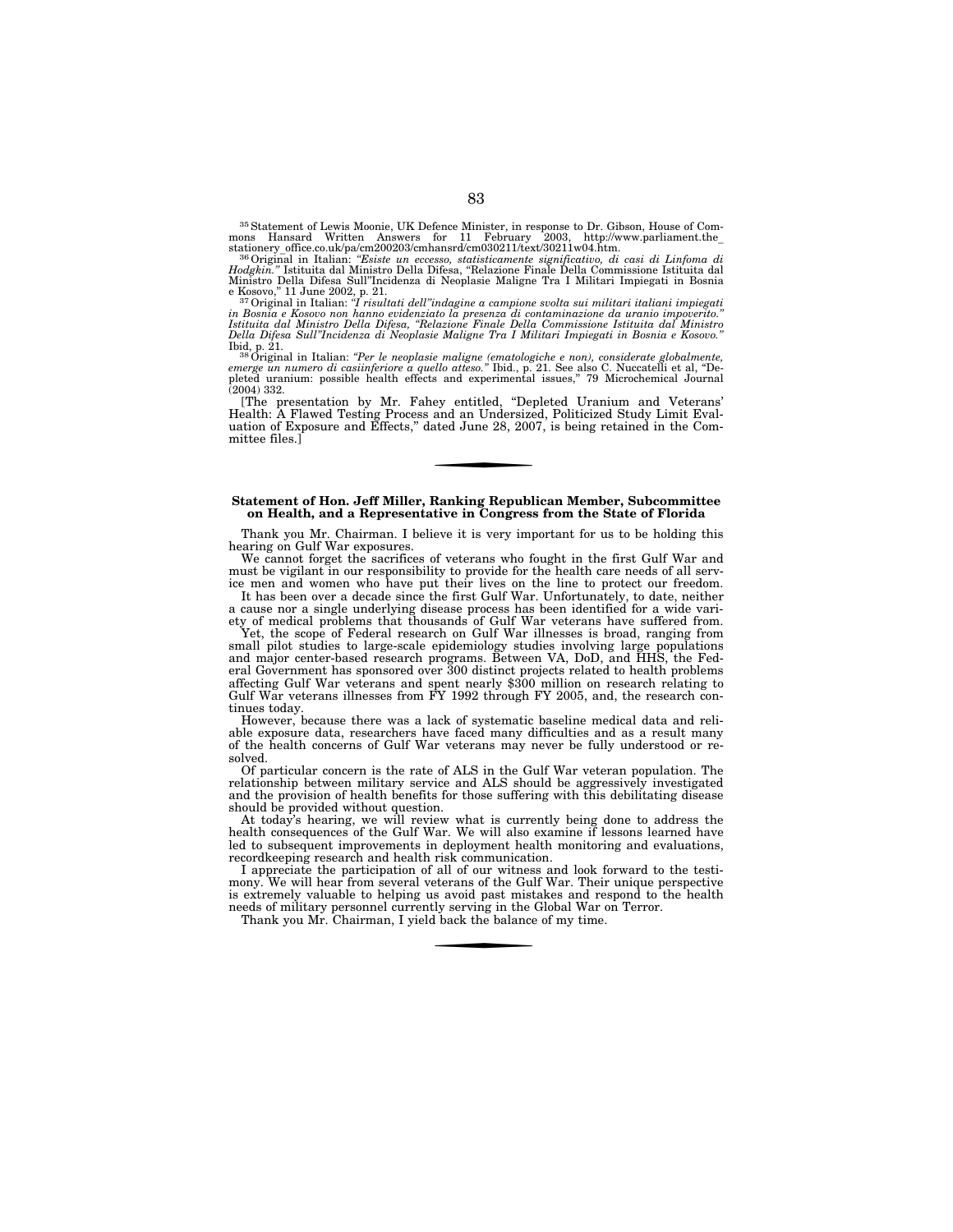#### **Statement of Hon. Cliff Stearns, a Representative in Congress from the State of Florida**

Mr. Chairman,

Thank you for holding this hearing. I hope to hear from our panel what kinds of exposures our servicemen and women are encountering in Iraq and Afghanistan in this conflict, the possible connection these exposures may have to debilitating diseases, such as ALS, and the steps the VA has taken to meet this critical health problem.

In the mid-1990s, Gulf War Syndrome became the center of media attention, and the focus of fear by Gulf War veterans and their families. Clusters of undiagnosed, mysterious illnesses, as well as persistent, debilitating, and unexplainable symptoms began to surface. However, under the Clinton administration, the appointed ''Presidential Advisory Committee on Gulf War Veterans' Illnesses,'' reported on December 31, 1996 that scientific evidence had not produced ''a casual link between symptoms and illnesses reported by Gulf War veterans to exposure [to] pesticides, chemical warfare agents, biological warfare agents, vaccines, . . . infectious diseases, depleted uranium, oil-well fires and smoke, and petroleum products.'' This Advisory Committee also recommended that VA closely examine the relationship between wartime stress and ''the broad range of physiological and psychological illnesses currently being reported by Gulf War veterans.''

We now know that some of their illnesses were, as the report indicated, were often the result of psychological stress. Combat stress, a constant risk of warfare, is known to affect the brain, immune system, cardiovascular system, and hormonal responses. Therefore the stress could certainly have been a contributing factor to some of the symptoms and illnesses reported, although not all. Now it is believed by most medical experts that there was no unique Gulf War Syndrome, but rather a number of illnesses arising from numerous causes. The list of possible causes includes, but not limited to, the exposure to: Chemical and biological warfare; Depleted uranium dust; Infectious diseases; Medical measures used to protect against the threat of chemical and biological warfare; Multiple vaccines; Nerve agents too low to cause acute symptoms that can cause chronic adverse effects on nerve and immune systems; Pesticides; Toxic hazards, oil fires, smoke, petroleum products; and Sarin gas.

In the years since the war, a number of Gulf War veterans were developing ALS (or Lou Gehrig's disease). Cancers and impairments of the neurological, circulatory, respiratory, and reproductive systems have been studied for their links to exposures during Desert Shield and Desert Storm. Still, a substantial proportion of veterans' illnesses remain undiagnosed to this day.

I was here in Congress when we attempted to help these veterans who were suffering under these ailments. In the Veterans Programs Enhancement Act 1998, Congress required the National Academy of Sciences to review the available scientific evidence and determine whether there is an association between illnesses experienced by Gulf War veterans. Additionally, this law required VA to submit an annual report on the results, status, and priorities of research activities related to the health consequences of military service in the Gulf War to the Committees on Veterans' Affairs. The law also established VA authority for priority health care to treat illnesses resulting from combat during any period of war after the Gulf War or during any other future period of hostilities.

I look forward to hearing from our panels of witnesses about the progress that the VA has made in providing for these veterans, and also what challenges, if any, veterans are encountering when seeking medical care for their illnesses.

Thank you.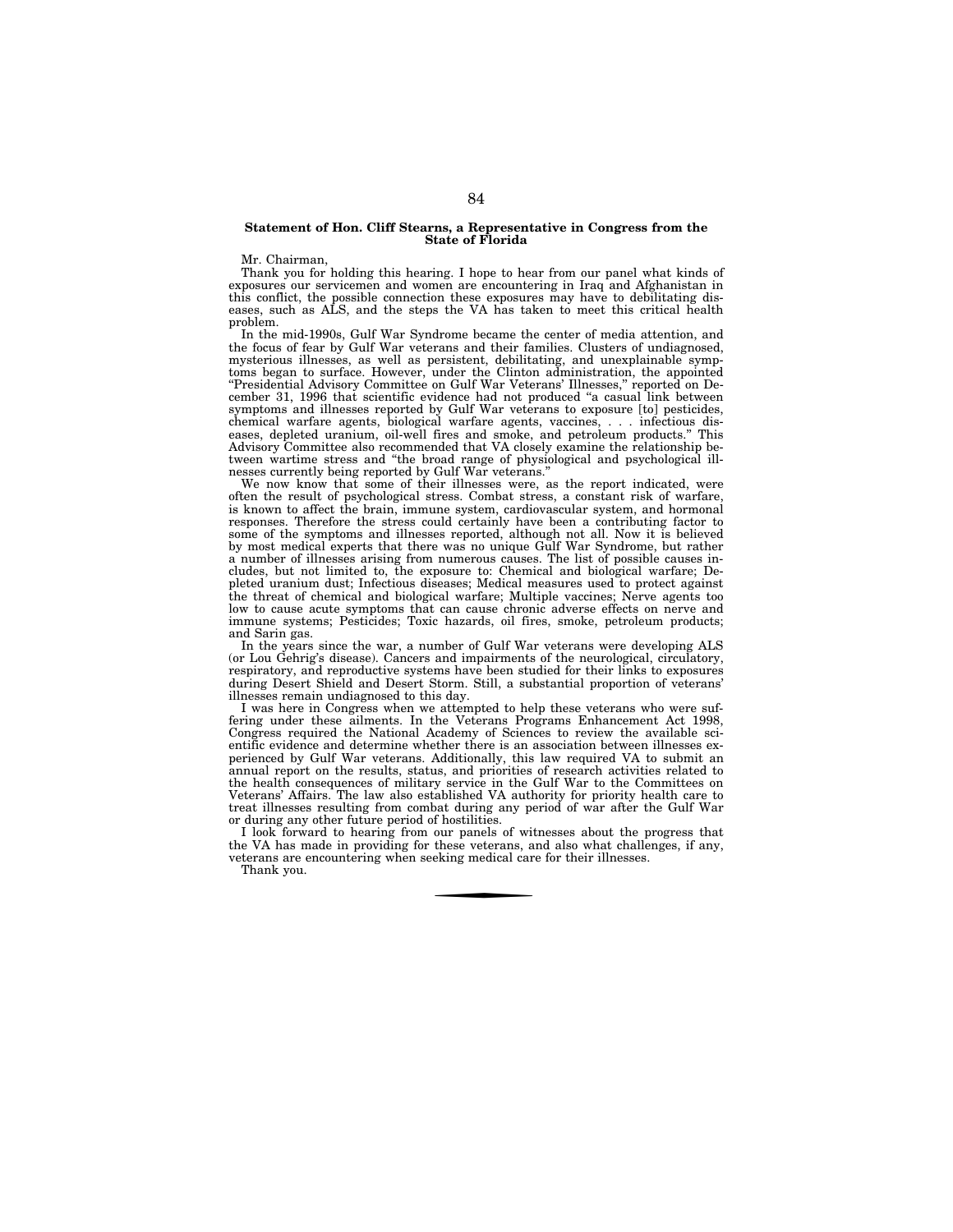## **POST-HEARING QUESTIONS AND RESPONSES FOR THE RECORD**

Committee on Veterans' Affairs Subcommittee on Health *August 2, 2007* 

Brigadier General Thomas R. Mikolajcik, USAF (Retired) 1751 Omni Blvd.

Mt. Pleasant, SC 29466

Dear Tom:

In reference to our Subcommittee on Health hearing on ''Gulf War Exposures'' held on July 26, 2007, I would appreciate it if you could answer the enclosed hearing questions by the close of business on October 2, 2007.

In an effort to reduce printing costs, the Committee on Veterans' Affairs, in cooperation with the Joint Committee on Printing, is implementing some formatting changes for materials for all full and Subcommittee hearings. Therefore, we would appreciate it if you would provide your answers consecutively and single-spaced. In addition, please restate the question in its entirety before the answer.

Please provide your response to Cathy Wiblemo at the Committee. If you have any questions, please call 202–225–9154.

Sincerely,

MICHAEL H. MICHAUD *Chairman* 

#### **GULF WAR EXPOSURE—OUTREACH**

## **Response from Brig. Gen. Thomas R. Mikolajcik, USAF (Ret.)**

2. **Outreach—**Effective outreach can be a great tool in ensuring that veterans from past wars are kept informed of any changes or developments that may occur in the years after the conflict. Sixteen years have passed since Gulf War One ended.

• Have the outreach efforts of VA diminished in the last 16 years and if so, how?

**Answer:** I am not familiar with the VA Outreach efforts and do not feel qualified to answer this question. My experience with the VA for my condition of ALS was very trying at the beginning. It took me over 2 years to be granted a service connected disability of 90% and another 5 months to be categorized with 100% disability. The time between appointments seemed excessive and the amount of paperwork was daunting. Once in the VA system, routine appointments are easy to obtain, however specialty appointments can take several months. It is very apparent that the caseload of veterans far exceeds the ability to care for them. Since 2003, category 8 veterans have not been seen because of budget limitations and staffing.

With regard to the care and equipment available, there is no one source which can lead you through that maze. The same applies to benefits and compensation. The individual veteran needs to research, ask questions and continually follow through for everything he needs. The unfortunate thing is that many veterans don't have the energy, skill or ability to research and follow through. Since my correspondence from the VA granting me 100% disability with accompanying documents, I have received no other outreach information updating me on any new programs or benefits. I've had a motorized wheelchair for 1.5 years and I just learned through a disabled veterans newsletter that I am authorized a small clothing allowance. When I was issued the wheelchair, why didn't the VA give me the appropriate form to fill out for the clothing allowance?

The VA has a robust website however, one must have a computer and understand how to navigate the website system.

• What would you do to change that? Is this a statement applicable to VA overall, suggesting that even with the Vet Center program VA does not have the capacity to treat veterans?

**Answer:** When veterans enter the VA system, they should receive a comprehensive briefing on their entitlements along with the pamphlet they now receive. Periodic mailings and group counseling sessions should be used to update veterans on changes. Funding by Congress must be increased in order for all veterans to receive proper and well deserved care. Our government helps people all over the world, yet many veterans at home are ill cared for and do not understand the benefits they are entitled to.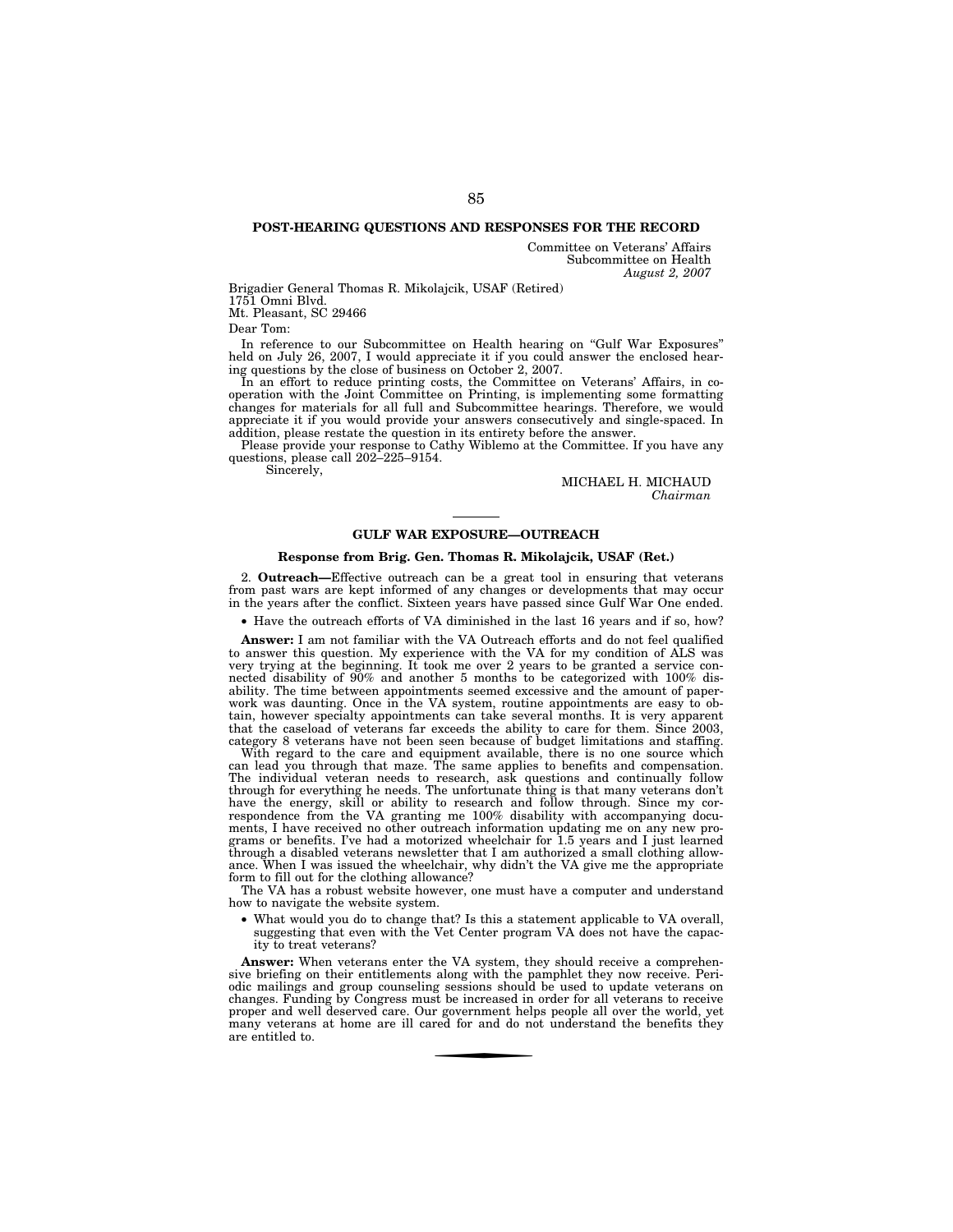Committee on Veterans' Affairs Subcommittee on Health *August 2, 2007* 

Anthony Hardie National Treasurer Veterans of Modern Warfare 1722 N. Sherman Ave. Madison, WI 53704

#### Dear Anthony:

In reference to our Subcommittee on Health hearing on ''Gulf War Exposures'' held on July 26, 2007, I would appreciate it if you could answer the enclosed hearing questions by the close of business on October 2, 2007.

In an effort to reduce printing costs, the Committee on Veterans' Affairs, in cooperation with the Joint Committee on Printing, is implementing some formatting changes for materials for all full and Subcommittee hearings. Therefore, we would appreciate it if you would provide your answers consecutively and single-spaced. In addition, please restate the question in its entirety before the answer.

Please provide your response to Cathy Wiblemo at the Committee. If you have any questions, please call 202–225–9154.

Sincerely,

MICHAEL H. MICHAUD *Chairman* 

## **Questions for the Record Hon. Michael H. Michaud, Chairman Subcommittee on Health House Committee on Veterans' Affairs July 26,2007, 10:00 a.m. Room 334, Cannon House Office Building**

## **Follow-Up Questions for Anthony Hardie**

- 1. *ALS—*Mr. Mikolajcik proposed in his testimony that a congressionally directed ALS Task Force should be established to help provide direction in ALS research and to develop a strategic plan to tackle this illness. The 30- 60- 90 day timeline he suggested in his testimony lays out some structural parameters.
- What are your thoughts on this plan and do you think that it would be effective, given the apparent stagnation in Gulf War research and treatment of the Gulf War illnesses?
- What do you suggest should be the top three goals of such a task force?
- 2. *Outreach*—Effective outreach can be a great tool in ensuring that veterans from past wars are kept informed of any changes or developments that may occur in the years after the conflict. Sixteen years has passed since Gulf War One ended.
- Have the outreach efforts of VA diminished in the last 16 years and if so how? What would you do to change that? Is this a statement applicable to VA overall, suggesting that even with the Vet Center program VA does not have the capacity to treat veterans?
- 3. *Treatment*—Mr. Hardie, you state in your testimony that ''being seen is not the same as being treated"
- Could you go into more detail regarding that statement?
- Ms. Nichols and Mr. Hardie—have you found that the medical doctors that treat Gulf War veterans are ill informed?
- Mr. Hardie, you mention that many Gulf War veterans have given up going to VA. Do you know if they are going elsewhere or not going anywhere?

**[RESPONSES WERE NOT RECEIVED FROM MR. HARDIE.]**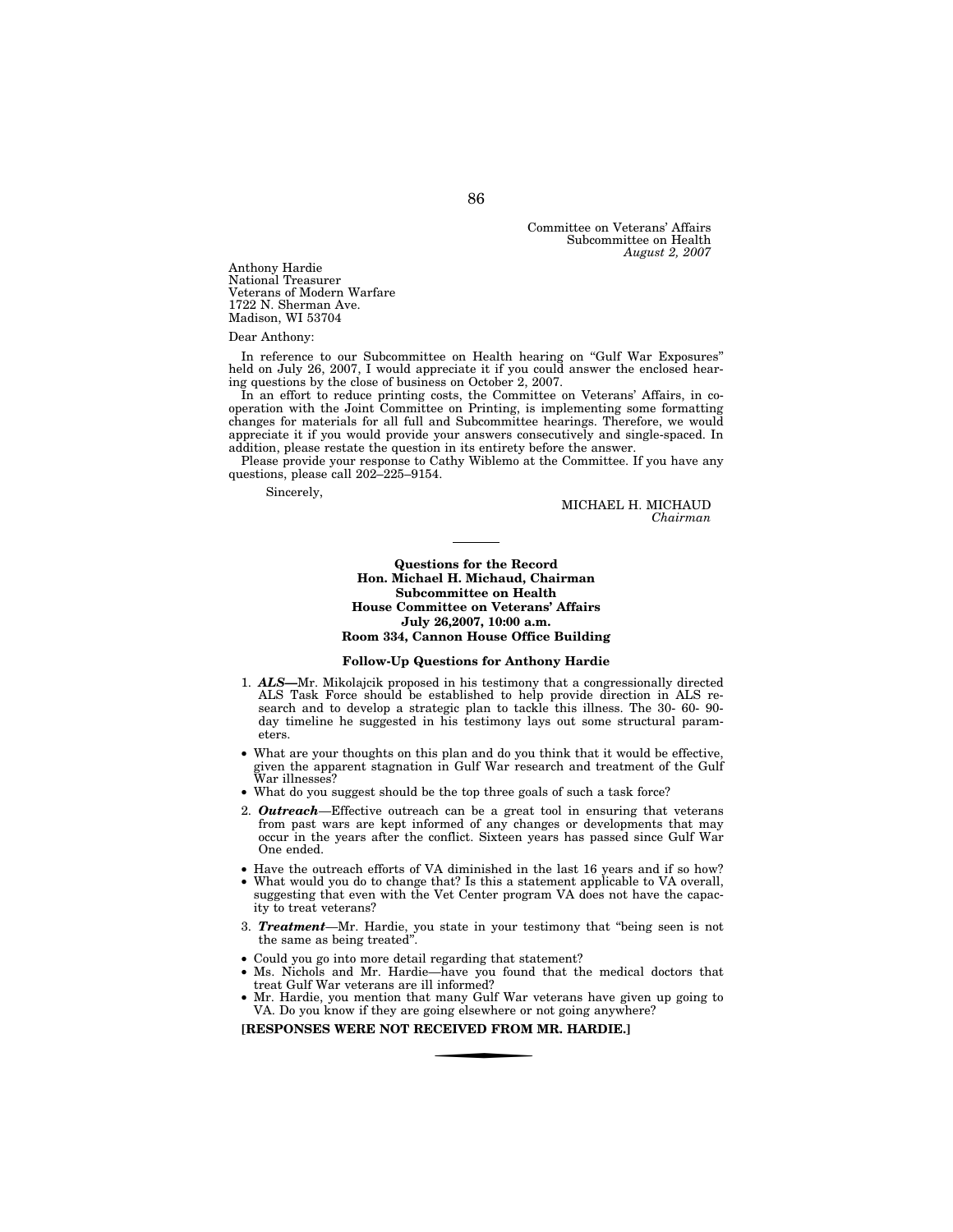Committee on Veterans' Affairs Subcommittee on Health *August 2, 2007* 

Denise Nichols, M.S.N. Vice Chairman National Vietnam and Gulf War Veterans Coalition 500 Fifth Street NW Washington DC 20001

Dear Denise:

In reference to our Subcommittee on Health hearing on "Gulf War Exposures" held on July 26, 2007, I would appreciate it if you could answer the enclosed hearing questions by the close of business on October 2, 2007.

In an effort to reduce printing costs, the Committee on Veterans' Affairs, in cooperation with the Joint Committee on Printing, is implementing some formatting changes for materials for all full and Subcommittee hearings. Therefore, we would appreciate it if you would provide your answers consecutively and single-spaced. In addition, please restate the question in its entirety before the answer.

Due to the delay in receiving mail, please provide your response to Cathy Wiblemo at cathy.wiblemo@mail.house.gov. If you have any questions, please call 202–225–9154.

Please provide your response to Cathy Wiblemo at the Committee. If you have any questions, please call 202–225–9154.

Sincerely,

MICHAEL H. MICHAUD *Chairman* 

National Vietnam and Gulf War Veterans Coalition Washington, DC *October 2, 2007* 

Hon. Michael H. Michaud Chairman Subcommittee on Health Committee on Veterans' Affairs United States House of Representatives 335 Cannon House Office Building Washington, DC 20515

Dear Congressman Michaud:

I am honored to respond to your written questions following the July 26 hearing on "Gulf War Exposures.

**1.** *ALS—What are your thoughts on General Mikolajcik's thoughts on this plan and do you think it would be effective, given the apparent stagnation in Gulf War research and treatment of the Gulf War illnesses?* 

The General hit it right on the mark! He clearly and briefly nailed the identification of the problem as a lack of leadership. I would like to say that this is also the problem overall with Gulf War illness. Leadership is suppose to identify problems, strategize the solution, the solution is then broken down into tasks with clearly defined timetables and project target goals, and then the plan is executed. Each project has an assigned individual that is held to accountability and responsibility. Leadership also is then held accountable and responsible for the success and failure of each component and projects individuals' actions or nonaction. Leader should be named as well as each subsequent project leader. Then Congress has to do their part of overseer and true Oversight and they have shared accountability and responsibility to the taxpayer to show results that get transferred to the clinical application of research and results on the large scale.

There is a lack of focus and direction in all medical research. The end result should be measuring the patient veterans' improvement in the clinical area. There are huge disconnects in the VA/DoD health system in this regard. We can effectively employ tiger teams to solve a battlefield problem and get research and equipment fielded in a somewhat timely and effective manner but we do not have this robust system in place for diagnosed or undiagnosed illnesses and chronic life threatening medical problems.

This is what is truly lacking in DoD/VA and the government (Congress and the Administration) actions' to the problem of exposures that occurred in 90–91 with Operation Desert Storm and the resultant health effects. The logs and reports that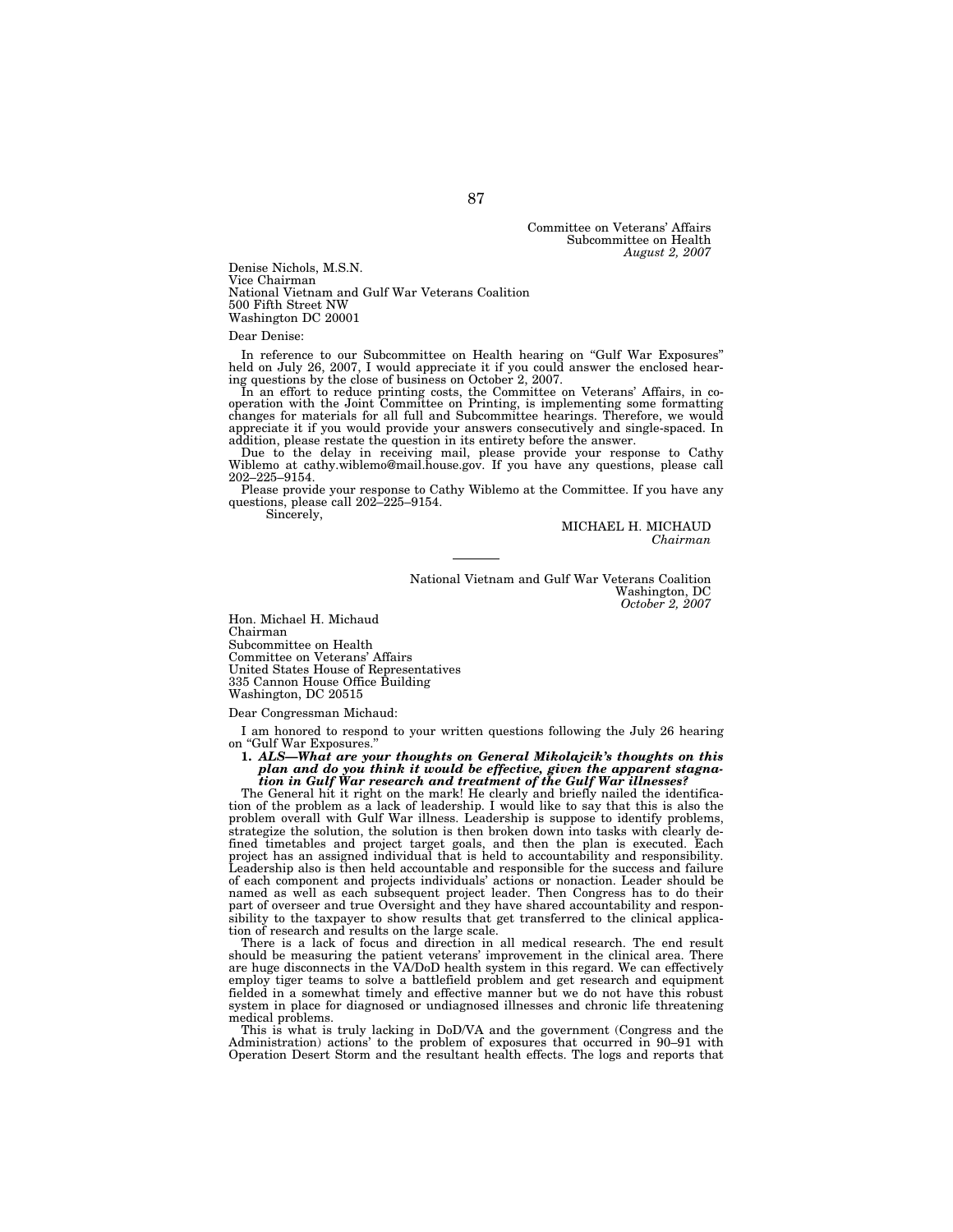would have given us the whole truth on exposures were destroyed (ordered by General Blanck and confirmed by GAO and the author Cy Hurst) and not one person has been held responsible for that destruction of government records that were critical to the health effects after the war. These logs and information would have given us the information to lead us quickly to what resulting health problems we would have seen in a timelier manner.

The actions to address Gulf War illness and resulting illnesses both diagnosed and undiagnosed show that our system of health care for veterans is broken and has been for a long time (example Agent Orange).

The government responded by funding research studies overwhelming on stress for 13 years while the veterans composed of all prior ranks were screaming and trying to get the truth out on exposures and how our health was rapidly deteriorating. There were not even annual hearings with the VA Committees with veterans (individuals) to identify to you what was reality! Veterans' health problems have led to broken marriages, inability to maintain their careers, and to the point of veterans aging family members (Moms and Dads) having to try to help these adult soldiersveterans.

ALS thankfully was recognized as occurring in higher numbers in Gulf War vet-erans than should have occurred in a normal population. The VA is recognizing that but congress has yet placed this into a bill to make it legal! MAKE THE BILL/LAW happen within 30 days that ALS will be an Immediate Presumption with fast track priority and VA ratings accomplished within 30 days.

WE have asked for that several times. We now are finding Multiple Sclerosis in Gulf War veterans at a greater than expected level and no unified leadership or ef-fort is being seen yet again. WE have Cancers and other diagnosed illnesses but no one has put the pressure on VA's Health area to share data to get the whole picture.

The General spoke clearly identified the problem and spoke to a solution on one area—ALS. Mike Donnelly (Major—F16 pilot died 2½ years ago) and Randy Hebert<br>(Major, Marine) were brought forward by me to Congressman Shay's Committee<br>years ago to testify. Other Gulf War veterans with ALS from earlier ar Hebert, Jeff Tack, and Tom Oliver. And we still can't give them much more than<br>get them compensated. Well that is not enough! In addition, I am hearing that the<br>benefits that they are entitled to in regards to nursing care improvements for their care, specialty equipped vans, and educational benefits for their spouse and children is not fully communicated to each and every one of them and means to get that assistance in a timely manner is not coordinated. All of this information should be readily supplied to them in writing and also easily assessed on the VA Web site. I contacted the Donnelly's because that family turned into true advocates. His dad a former marine and state legislator of Connecticut did everything he could for his son and all the others. Tom Donnelly and I talked over the general's testimony and the followup questions his comment to me is very revealing. I asked him if I could share it with you. His comment was that he doubted that the government would ever do anything useful. He felt that there would never be true effective action and that other entities outside the government would have to solve the problem. He also compared the Gulf War veterans of 90–91 to the past veterans of Agent Orange and the problem with getting any help now with so many of our current OIF/OEF casualties needing care. Mike and his wingman are now dead as are others. His comrades have formed 2 separate nonprofits in AZ that hold annual golf tournaments and awards dinners. Their purpose to look after the children left behind and to fund scholarships for those children. The Donnelly's still reach out to the other ALS veterans and assist them as much as possible. This family and the General need to be recognized by the CONGRESS for their unending efforts in supporting and leading the Gulf War Veterans with ALS.

The General was right with his strategic goals and timetable. Yes I support it wholeheartedly.

I would also recommend highly that the VA ALS registry be more public and include data on how many Gulf War veterans both deployed and non-deployed and risk factors with each. We need to know if anthrax or other vaccines may be causing this increase. We also need to have data re on where in theater each veteran with ALS was located and what was their duty and unit and what other exposures may be contributing to the development of this deadly disease. This data without exposing names should be public on a Web site so that researchers and the public can join in the battle to tackle the illness with ideas and information. The Gulf War veterans with ALS should be the lead cohort for any ALS study because they were previously healthy and we do have more health data in the military than normal individuals in the population. Also our duty as a nation should be to place the troops and veterans health as the priority. We also have the depository at DoD that has blood and other specimens on this group of veterans that should be allowed to be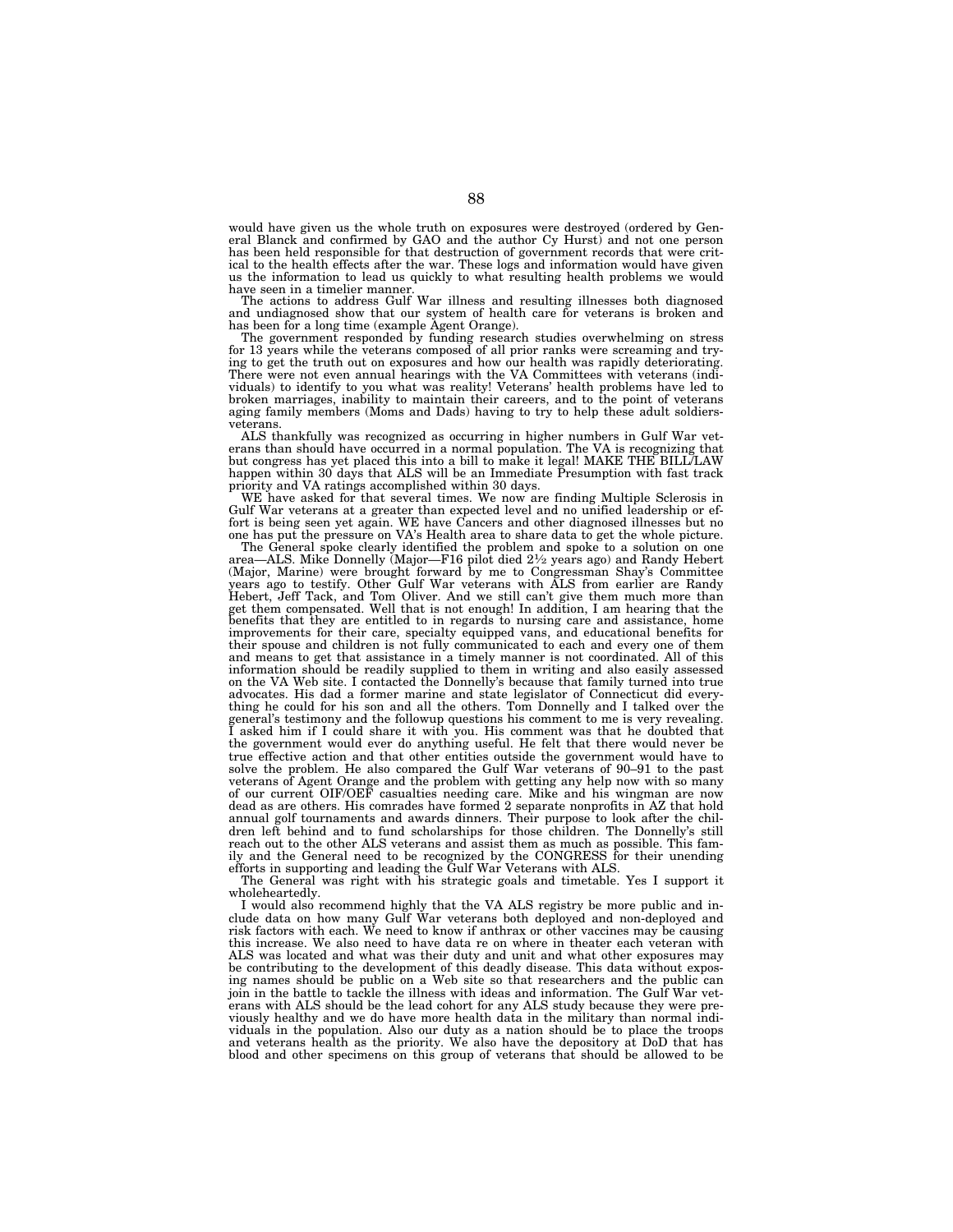used by non DoD/VA researchers to find answers NOW. I include a recent article on the depository at DoD that highlights this problem for your review. I also include one other article on cancer data not being reported from VA that is altering National Cancer data.

YES THIS PLAN SHOULD BE DONE AND WITH IT I THINK THE PROGRAM ON GULF WAR ILLNESS WOULD BE INVIGORATED BECAUSE IT WOULD SERVE AS A ROLE AND BOLL I WOULD START RIGHT NOW IN THE SAME DI-RECTION WITH AN MS GULF WAR VETERANS PR BOTH RELATED TO NEURO MUSCULAR AND POSSIBLE AUTOIMMUNE OR VIRAL SEQUELE TO NEUROTOXIC SUBSTANCES.

#### *What do you suggest should be the top three goals of such a task force?*

- 1. Separate ALS Gulf War Veterans from other veterans and civilians to use as
- a specialty Cohort. 2. Designate THREE VA HOSPITALS as specialty centers—ALS EXCELLENCE CENTERS. BE SURE that One is East Coast—One Central—One WEST Coast. Leadership overall should be named and each center should have named individual.
- 3. SET UP COORDINATION WITH CIVILIAN ALS CENTERS OF EXCEL-LENCE. SET UP UNIVERSITIES/CIVILIAN MEDICAL CENTERS IN EACH GEOGRAPHICAL LOCATION EAST—CENTRAL—WEST to be RESEARCH CENTERS OF EXCELLENCE WITH NAMED INDIVIDUALS.
- 4. Designated by name lead individuals in each government agency that will be involved.
- 5. Set up VETERANS and their support system for ALS at each regional VA– VISN as Task Force. SET up from each of those a national VETERANS ALS TASK FORCE.

The ALS situation is time critical and should go top down and down up along with lateral off spouts. The initial setting up is crucial and necessary support and communication should be considered as essential. The VA should be in direct communication with each of these veterans and families on a continuing and scheduled basis to follow up on their needs proactively. My complements to General Mikolajcik for his clear leadership and my prayers and concerns go out to each veteran and their family that has encountered ALS that this effort will rapidly succeed for them and alleviate their burdens.

My thanks to you personally Representative Michaud and to the House VA Health Subcommittee for highlighting the issue and having this hearing.

I encourage you to have other hearings on Gulf War illness, one on benefits delivery and one on Clinical Care. I offer my time and ideas and suggestions on these efforts.

## **2.** *Outreach—Have the outreach efforts of VA diminished in the last 16 years and if so how?*

The answer is YES. The congress including VA Committees on both sides Senate and House and the Current Government Reform and Oversight Committee of the House has been absent. The need is for continual programmed Committee hearings to keep a focus on this issue and to provide oversight to corrective action and true implementing of the laws by the word of the law and the sense of the Congress. There needs to be accountability and responsibility in action and not just words.

#### *What would you do to change that?*

The VA has failed to update clinical guidelines, to provide training to all VA hospital individuals, and the VA has failed to be sure that progress reports on funded all Gulf War illness research projects. There is a need for interim research findings at 6 month time periods and a final report of each research project finding and recommendations from each project. WE need this in an organized format that is communicated thoroughly. WE need all research project reports not just the published peer reviewed journal result because some of these projects that are funded are never published in peer reviewed journals. This extends to DoD research projects also. WE need the full 300 plus study white paper. Validate to the veterans and the taxpayers what they paid for over the last 16 years.

The VA has let lapse the newsletter for Gulf War illness and we no longer are getting them mailed to the veterans. These newsletters need to be on the VA website from each issue to the current in an easy to find format. The DoD has also fell down on the job since re-titling the area DEPLOYMENT Medical. The veterans nor the medical professionals receive updates on research projects and their findings and implications.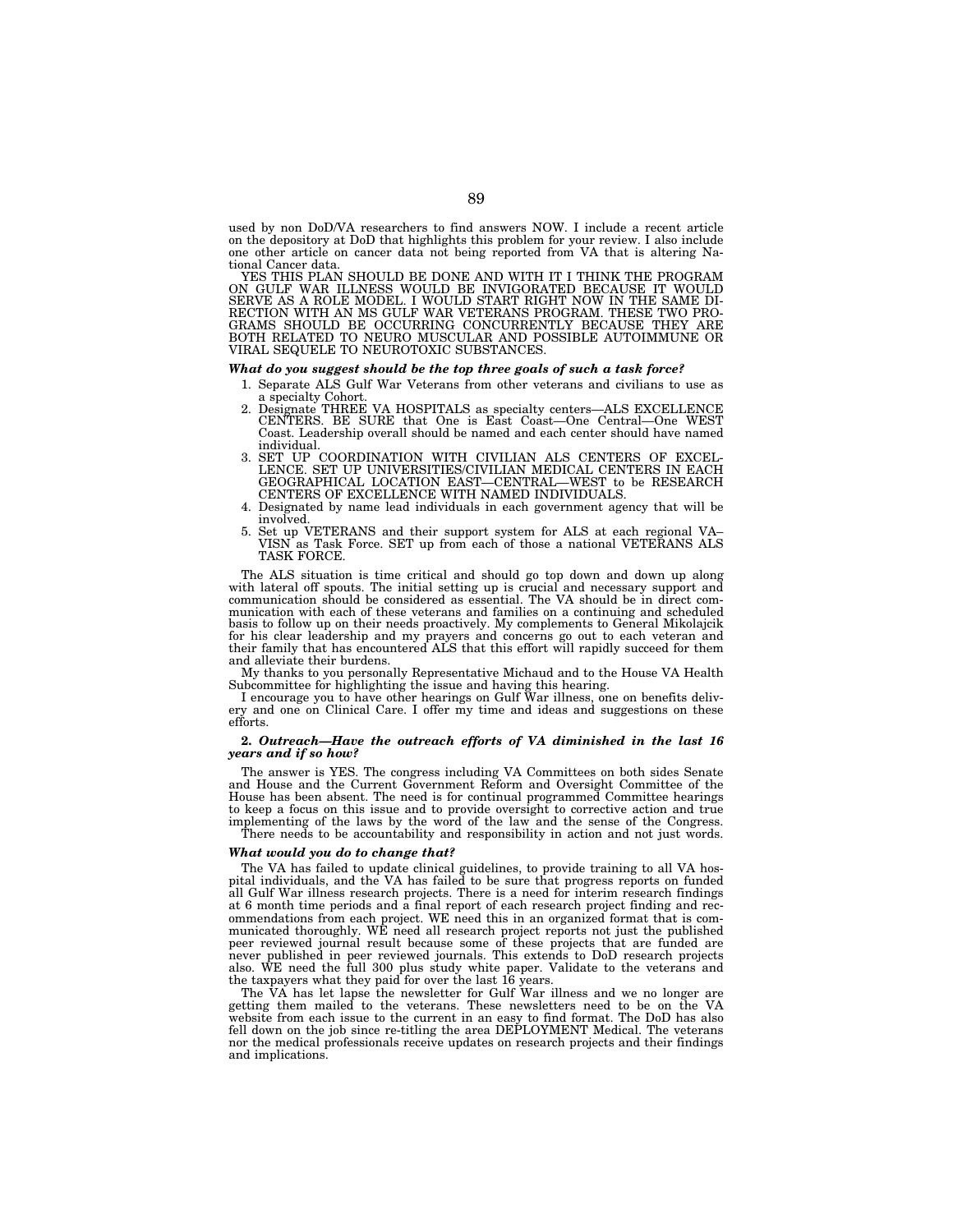The VA hospitals have no signs up about the VA Gulf War Registry and informa-tion sources and the kiosks in each VA have no information on Gulf War illness.

The VA has lost focus for one of the largest veteran's populations that of those exposed to Hazardous toxic exposures. A significant effort must be made to rectify this situation. I made numerous suggestions during my House and Senate testimonies. I would suggest it is time for the Congress to step in and legislate that these actions occur and hold them responsible.

Mandate training, annual meetings, training and hiring physicians with toxicological, anti-aging, environmental medicine training, set up task forces at each VA hospital to include veterans, administration, and medical personnel to address concerns from Gulf War exposures and other eras (Agent Orange, atomic veterans, and project shad). Then institute regional and headquarters task forces set up to rectify the problems that have been created by the ineffective leadership at the VA in regards to Gulf War illness. Provide materials on hazardous exposures ie newsletters, training programs, update VA Web site to include this information, and provide video conferencing so that the VA RAC GWI meetings can be shared system wide for medical professionals, researchers, and veteran patients.

Registry exams must be available, and the specialty clinics we had set up early in 1994 need to be reestablished, and the WRIISC centers in DC and Orange, New Jersey need to be expanded to at least 3 more locations (South, Central, and West Coast). These WRIISC centers have a good reputation so far but referrals to them are not readily available and health care professionals have not understood their availability and funding was not set up for veteran patient travel.

There has also been concern that Gulf War veterans are being minimized and not fully screened on an ongoing basis because of lack of funds and the ability to meet the need of younger veteran population from OIF and OEF, Gulf War Veterans, and all the other veterans due to staffing shortages.

There is also a potential problem with veterans not being able to access eye exams and dental exams unless they are rated at 100%. These vital body systems are affected by hazardous exposures and those huge factors to health are being totally neglected and no data even available.

Two new advisory Committees need to be implemented for Gulf War illness one on clinical care and one on benefits. The VA GWI identified the need to the Secretary of the VA months ago and no action occurred so therefore Congress must step up and legislate these to be formed in somewhat the same as the VA RAC GWI.

I would suggest more veterans to be at the table and only one VSO at a time to serve and at least one family member to also be included. Then specialists on benefits will be needed for the benefit advisory committee.

Then health care professionals in and out of the VA system for the clinical care advisory Committee. This committee must interact with the research advisory Committee in order to be able to take the research findings and implement them throughout the VA system. This clinical care Gulf War illnesses advisory Committee should include experts in the area of anti-aging, environmental medicine, and toxicology. The key here is to have interaction with each hospitals' task force locally and with regional task forces. So issues can be shared and worked at different levels. The chair and co chair must have management business skills and communication people skills to set long and short term goals and move toward resolution of problems. There must be commitment from the VA Administration and from both the congress and the President to move the VA forward into the new century where consumer client veteran patients feel there is a commitment and is evident through actions.

I would suggest to initial start with Gulf War illness and Gulf War veterans as these prove successful then Agent Orange, Atomic Veterans, and project shad advisory Committees need to be started.

The VA health division needs to set up databases that collect diagnosis information for Gulf War veterans—cancers, all diseases. This data needs to be reported semiannually to the veterans, to congress, to civilian medical organizations and needs to be available on a Web site. Registries for MS, cancers, other diseases, birth defects should be manned at each VA hospital, each regional VA center, and then to the health division. A death registry that contains name, age, cause of death, unit assigned in the Gulf War would be invaluable in honoring our veterans but also provide researchers data on deaths of Gulf War veterans. These registries must be public and transparent on the VA Web site. One of the articles I am enclosing talks about cancer data from the VA not being shared. This quarantine of information must immediately be stopped.

Bills currently introduced by Representative Pelosi and Senator Clinton, H.R. 3643 and S.B. 2082 must be reviewed, supported with some changes, and made into law before the end of this congressional session. Veteran data needs to be collected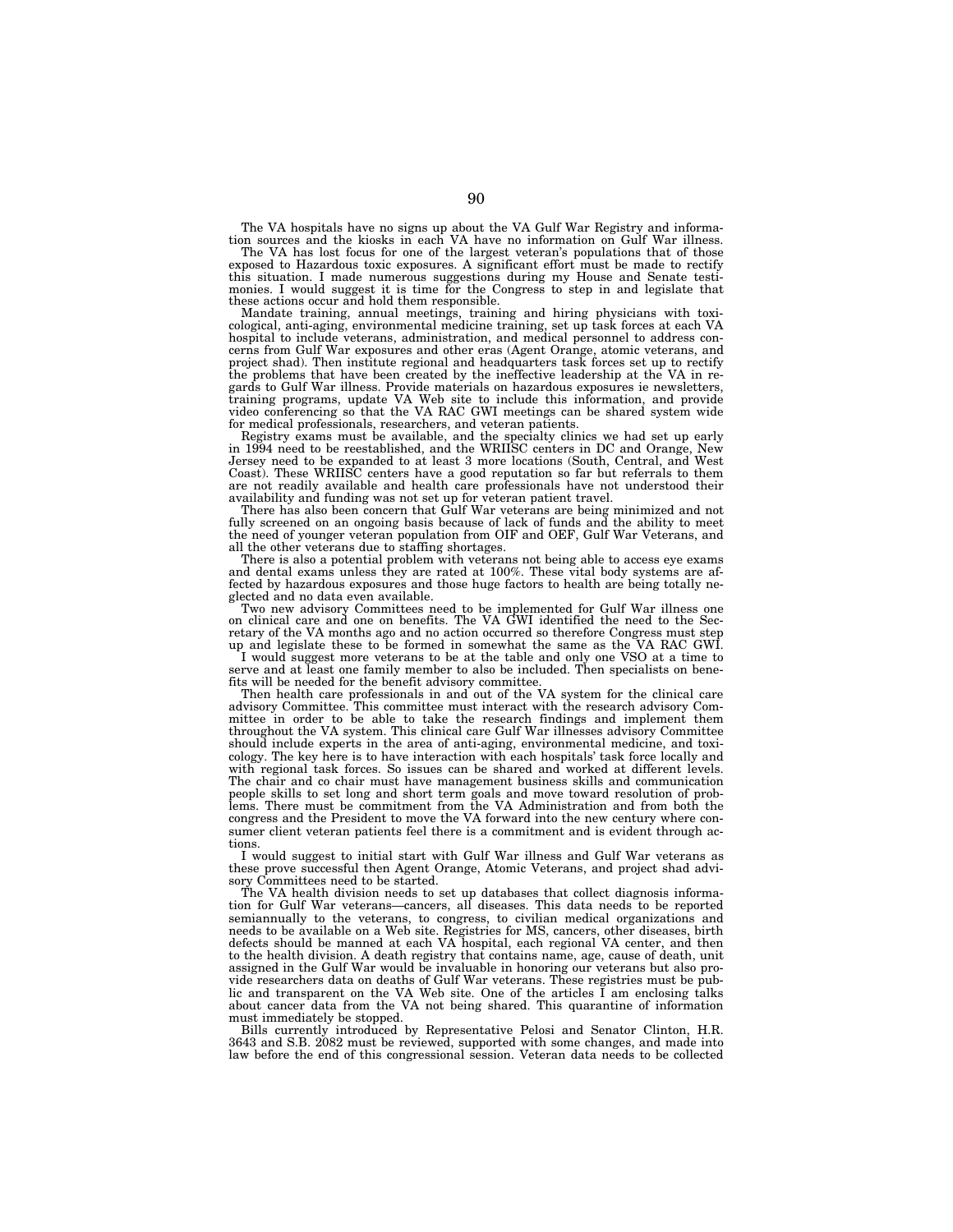from the civilian side of house also because not all veterans can or do utilize the VA. Death records in many states do not record Veteran service or war in which they served unless they have a VA file number. Birth records need to record parents and grandparent service and war time service to be complete in regards to hazardous exposures. Our data on birth defects can not be judged to be total and complete until all states have birth defect registries that also include a means of documenting health issues that arise after birth an example is autism, learning disorders, or health defects found later after birth. There must be some thought to how to add current information to existing records.

The whole process of VA contracting with the IOM for exposure relationships to establish presumption of connection must be totally revamped. Due to the IOM process the adversarial position of the veterans begins. I suggest a simplified approach of comparison of veteran population with age and the general population data that is already available and updated regularly to be utilized. If veterans are showing increases with known diseases that are above a random occurrence then that disease needs to be presumed service connected within 60 days. I encourage the gov-ernment reform Committee and VA Committee hold joint hearings and investigation into this area of concern.

There must be a revamping of the VA benefit claim process now. It is a black mark on this nation to treat its veterans as it has over the last 50 years. To have sick veterans with cancers and other diagnosed illnesses that are probably connected to their service exposures die without any assistance from their government is wrong. To leave their spouses to start the process all over and to continue the battle is wrong. This adversarial process impacts the belief of the active duty and reserves when they agree to serve. It impacts prior service families from encouraging their offspring to serve their country thru military service.

Only through going through each of these steps and showing transparency and a full commitment will the faith of the veterans, their families, and the public be restored.

Through these efforts and more that faith to trust the government will be healed and recruiting for active duty and reserves will benefit because the promises will have been restored.

Only through all of these efforts will our Nation be ready to deal with environmental exposures from WMD and WTC health concerns. The military medicine in the past led the way as examples in the implementation of the best care techniques for gun shot wounds and rapid air evacuation that has impacted civilian medical practice that has saved lives. WE can do this again with changes now in policy changes in relation to Gulf War illnesses.

#### *Is this a statement applicable to VA overall, suggesting that even with the Vet Center program VA does not have the capacity to treat veterans?*

I think the Vet Center program is a needed program and needs to be continued. I will suggest that you contact others with more expertise in that area to have suggestions for improvement. I do feel that there is newer breaking research in the area of PTSD treatment that the Vet Centers specialize in that needs to be brought to the Vet Centers and implemented across the country rapidly to meet the needs of the returning OIF/OEF veterans. I believe that civilian counseling should also be set up for active duty, Reservists, Guard members, and veterans so that this overwhelming need can be met in a timely urgent means. I also feel that advisory group on PTSD should be initiated and ongoing until the problem is resolved. I also feel the need for local, regional, and central task forces that involve the veteran client, family members, and experts would help facilitate the revamping, communication, and upgrading in this area as in the clinical area would be beneficial.

I do not think it is time to dismantle the VA, veterans do have unique needs and have the most unusual social, emotional, and physical networks that were formed in service to their country. They have unique management, organization, and leadership abilities that need to be tapped and utilized to correct the problems. The ability to blend in civilian experts and facilities exists and we have seen them reaching out so help facilitate and make it happen.

As you can see there are needs for the Committees to have more hearings and joint senate and house hearings would be most effective to get the facts and let the veterans be heard and be a part of the process that will benefit them and future veterans. The need for committees to ask for insightful written and oral testimony with suggestions for what can be done on the legislation, administration, clinical care, and benefits can not be overstated. The need for good questions both at the hearing and as follow up is extremely important. The need to have FULL Com-mittee Hearings outside VA in possibly six locations throughout the country (divide the country line from North to south and then intersecting with east-west lines then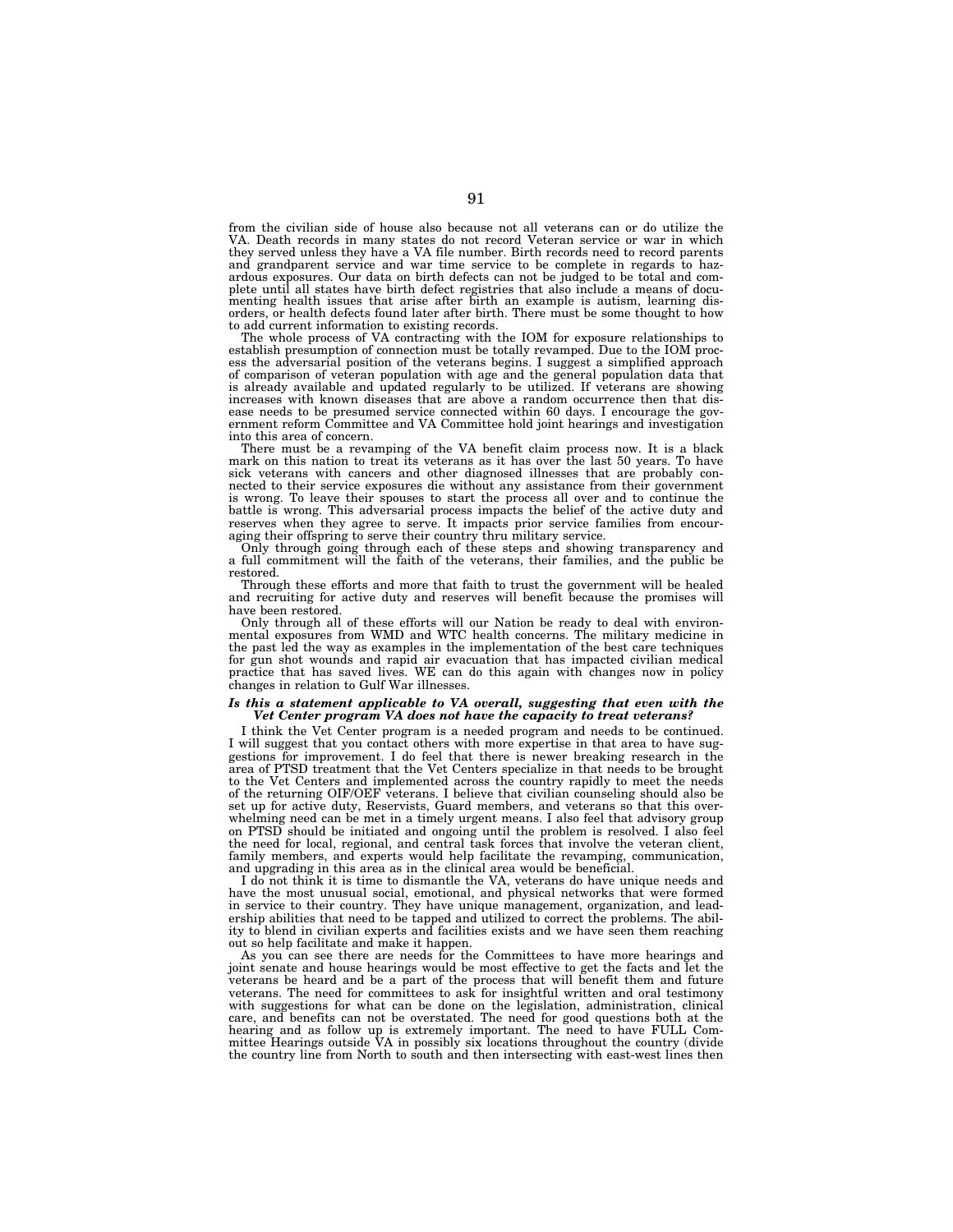pick center geographically for 6 locations) would be beneficial to the veterans and to you the Committee Members.

The Committees also should consider assisting financial for veterans in regards to airfare and hotels for these hearings. Veterans do not have an excess of funding to participate and be witnesses.

## **3.** *Treatment*

# *Being seen is not the same as being treated and have you found that medical doctors that treat Gulf War Veterans are ill informed? Are Gulf War veterans giving up on going to the VA, going elsewhere, or not going any-where?*

YES DOCTORS ARE ILL INFORMED. They are also restrained by policy whether written or unwritten that began when we returned from the Gulf War in 90–91. The doctors are not allowed to have an inquiring mind to find answers. The example I gave on the research I provide the doctor at the VA on Hypercoagulation in Gulf War Veterans and treatment suggestions is my most graphic example.

When I found out that the doctor had not followed up on contacting the doctors and authors of the paper and refused to retest or provide treatment to me or other Gulf War veterans and instead offered me a psychology consult, was the insult that pushed me not to return and to seek answers and treatment elsewhere. When the doctor, told me her hands were tied even prior to that visit, I knew that what other veterans and the doctors that tried to do the right thing within the VA and then were told to not see Gulf War Veterans or were cut from the staff at VA hospitals were saying was true. When I found out the editor of the journal that published the independent research on Gulf War veterans with hypercoagulation worked at the VA Hospital Denver Lab it just was over the top. It showed me that they were not listening to find clues and help in testing and treating Gulf War veterans. Other items I witnessed and experienced are many and I will try to make this as short as possible. First of all exams where not to a high standard. I was a nurse with a Masters Degree and varied clinical and teaching experience in the military active duty, reserve duty, and civilian positions which included teaching nursing. When I had been taught Clinical assessment we used the same physical assessment text-books as medical students and this was in the mid 70's. The neurological physical exams that should have been very thorough and looking for changes when it was known we were exposed to neurotoxins and a mixture of exposures was very limited. Dr Bill Baumzweiger is an expert to be consulted in regards to his exams and what he found. The comments I had at the VA were gee you are complaining of a skin rash you need to see a dermatologist and then when I asked to see one they said no you will have to go to a civilian this was during the initial CCEP at the VA. I had to push for any follow up for the ringing in my ears that continues to this day. I was never referred to neurology, infectious disease specialist, endocrinology, or immunologist.

I also participated in the DoD CCEP at Fitzsimmons USAH, Denver. The person doing EEGs noted to me he was seeing abnormalities with each of the Gulf War veterans I never got my report on my own test results. WE veterans have not seen the compilation of all those exams that were done. I did have the hearing tested by an audiologist that had been hired back at Fitzsimmons, he did the air percussion testing to the ears and he was puzzled and had me return to be retested at that time we got into a discussion I asked him if it was hearing lost from noise since I had been a flight nurse on C–130's and had been exposed to constant generator noise during the war. He said no, I said what is it then and he said he saw signs indicating ototoxicity. I at that time showed him the full Senator Reigle report at which point he got very interested and wanted to keep the copy I had shown him which I willingly gave to him. I had taken no chemotherapy, antibiotics, or aspirin or any other item that would cause this damage except exposures in the Gulf War.

At the dermatology clinic I was seen by a female fully qualified dermatologist that was very interested in my rash. She documented it but said she had to have me released by the chief of service. He came in and blamed it on age and psoriasis. After he left, she shut the door and wanted to talk. She was a West Point Graduate and her husband had served in the Gulf with us and was experiencing the symptoms we all had. She asked me for any and all information I could share with her. Within 2 weeks I returned with copies of everything from hearings on the hill, to information on CFS and MCS and presented it to her. Well later I found out from a Veteran (first SGT Army) from KS that was there getting tested that this same DR had been seen flying into the office of the Dr that was in charge of the CCEP at Fitzsimmons right in front of him waiting to see the same Dr. He recounted to me how upset she was in her verbal encountered with this chief DR. This was the same chief doctor I had heard about from soldiers at Fort Carson that were being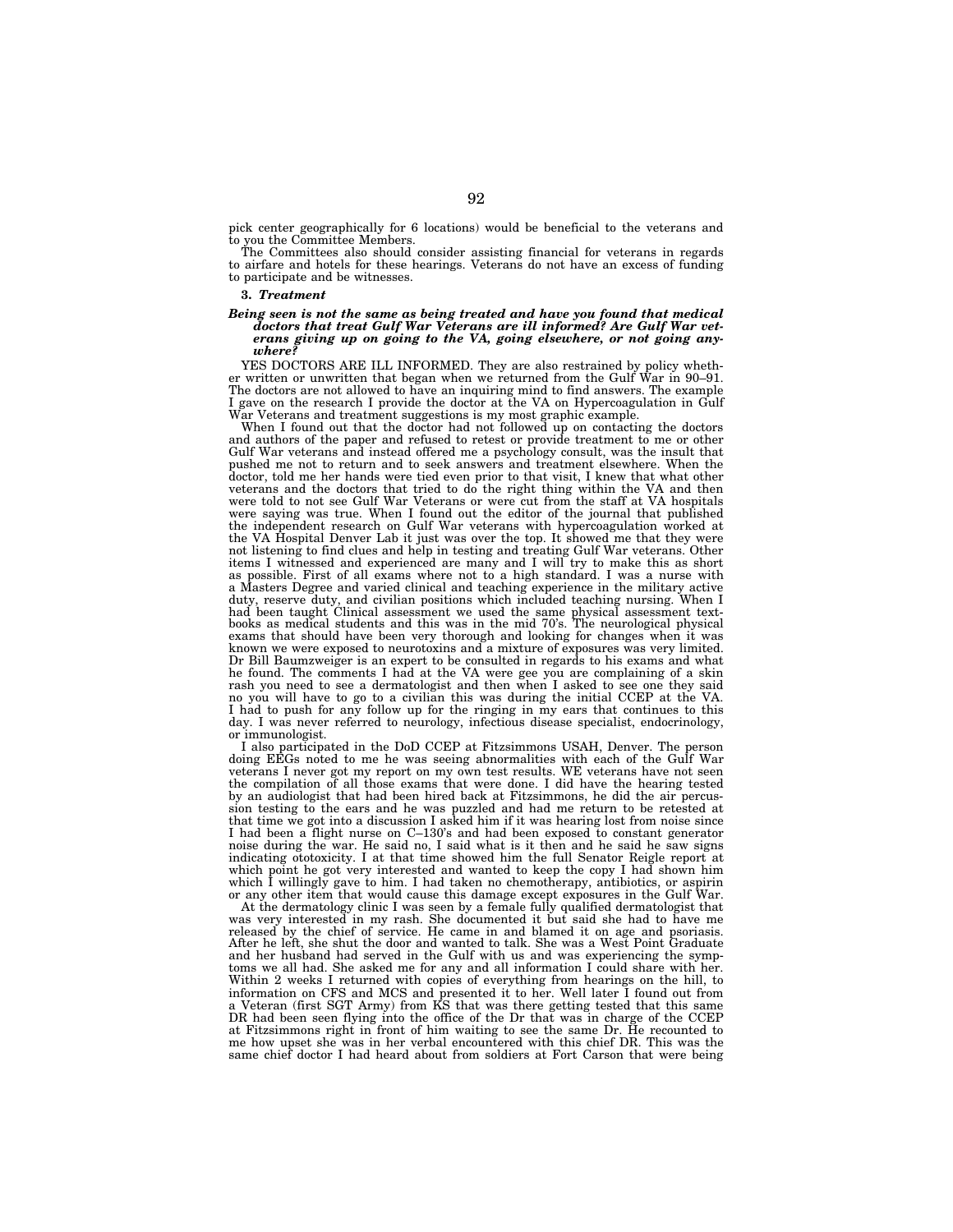seen in the Medical Hold unit. Extensive vision testing was done at Fitzsimmons that I never received copies of to include in my record. Again the veterans that participated in these extensive testing have never seen the compilation of all the exam results on all of us. EMG's were also done and again the doctor was curious and asked for any information I could share. Again no copies of the results and again no compilation of these results on all of us Gulf War veterans has ever been seen. When you left the DoD CCEP after cognitive testing and all the other testing you felt they knew more than they were telling. I witnessed and spoke to veterans that were being told it was all in their minds or that it was because of their age, this was despite the fact that these were young soldiers in their 20's. I witnessed dis-parities in the testing that was done on some veterans and not others. I confronted the chief doctor that he was not being honest as a doctor should be after that I was subject to his harassment that was witnessed by the other veterans that were there being seen and staying at Fitzsimmons since they came from a number of active duty bases. I supplied notebooks of hearing documents and materials related to questionnaire for Ross Perot investigation for these soldiers to have in their day-room. I supplied the copying and the notebooks at my own cost and the troops were very interested in reading them. The only problem is they kept vanishing and the specialist that was there to schedule the exams finally confided in me that the chief

doctor kept taking them away. The last item of interest is I would see these same military doctors appear at the

VA in civilian clothes in white lab coats seeing the Gulf War veterans there. The veterans that were also Vietnam veterans as well as Gulf War veterans were very jaded and told me the system would never change. General Horner who I saw at the tenth anniversary of the war hosted by the Kuwaiti Ambassador told me in front of another Gulf War veteran they just didn't realize how bad the system was broken. In Pueblo, Colorado we had an Army Reserve doctor who had served with us that would see Gulf War veterans in his civilian practice and was trying his best to help other veterans accurately documented their cases to the VA. He too eventually ended up to ill and had to retire from practice. The last time I saw him was in Phoenix AZ at the Environmental Medicine meeting where he had suck in since he didn't have funds for registration and was trying to gather information. At that<br>point I introduced him to Lea Steele and Jim Binns of the VA RAC GWI. I also<br>introduced them to Dr. William Rhea and had Dr. Rhea verbally train VA physicians on the care of the environmentally exposed. He was turned down. This is interesting since he had served as chief of Thoracic surgery at the VA Dallas before he started into environmental medicine.

Through independent testing with Hemex Labs, AZ and Immunoscience Labs, Calif and other labs I have found answers on my own condition. This testing needs to be done for all Gulf War veterans and would definitely help us get answers and treatment in the right direction started. I also had arterial and venous blood oxygen testing done and the results of that simple test was also enlightening but how many other Gulf War veterans have had that testing that showed the body was oxygenated but the transfer of oxygen to the body was being interfered with resulting in high venous oxygenation. These are the clues in blood testing that the VA should have been exploring all along.

But despite getting some answers I am still not receiving any consistent clinical care and most definitely not from the VA. The VA has caused a lot of the PTSD since our return from the Gulf War. It is simply exhausting when you are ill to have to keep pushing and explaining to doctors and hoping they are listening so most Gulf War veterans sit back quietly surviving and looking for supplements from Vitamin Cottage that might help.

This is a disaster, as a nurse and Gulf War veteran with years of practice and training I have focused on identifying the problems, giving voice, collecting data, going to hearings, commissions, IOM, and VA RAC GWI, coming to the hill and briefing staffers since 1994, working closely with Congressman Shay's Committee staff through the years of hearings he conducted, working to get cosponsors on each of our Gulf War veterans legislation efforts, talking and discussing with researchers what they are finding and what their thoughts are and sharing with them any information that would help them, and providing information to Gulf War veterans and asking the veterans for continuing updates from them. I have tracked research findings, searching for connections and future ideas for researchers. I have compiled obits for our own death registry.

I am upset that pro active screening for cancers and other diagnosed illnesses is not happening for Gulf War veterans.

I decided to deal with the government at the highest level to push for change as long as I can. After all we had been called whiners, were not believed, hit the policy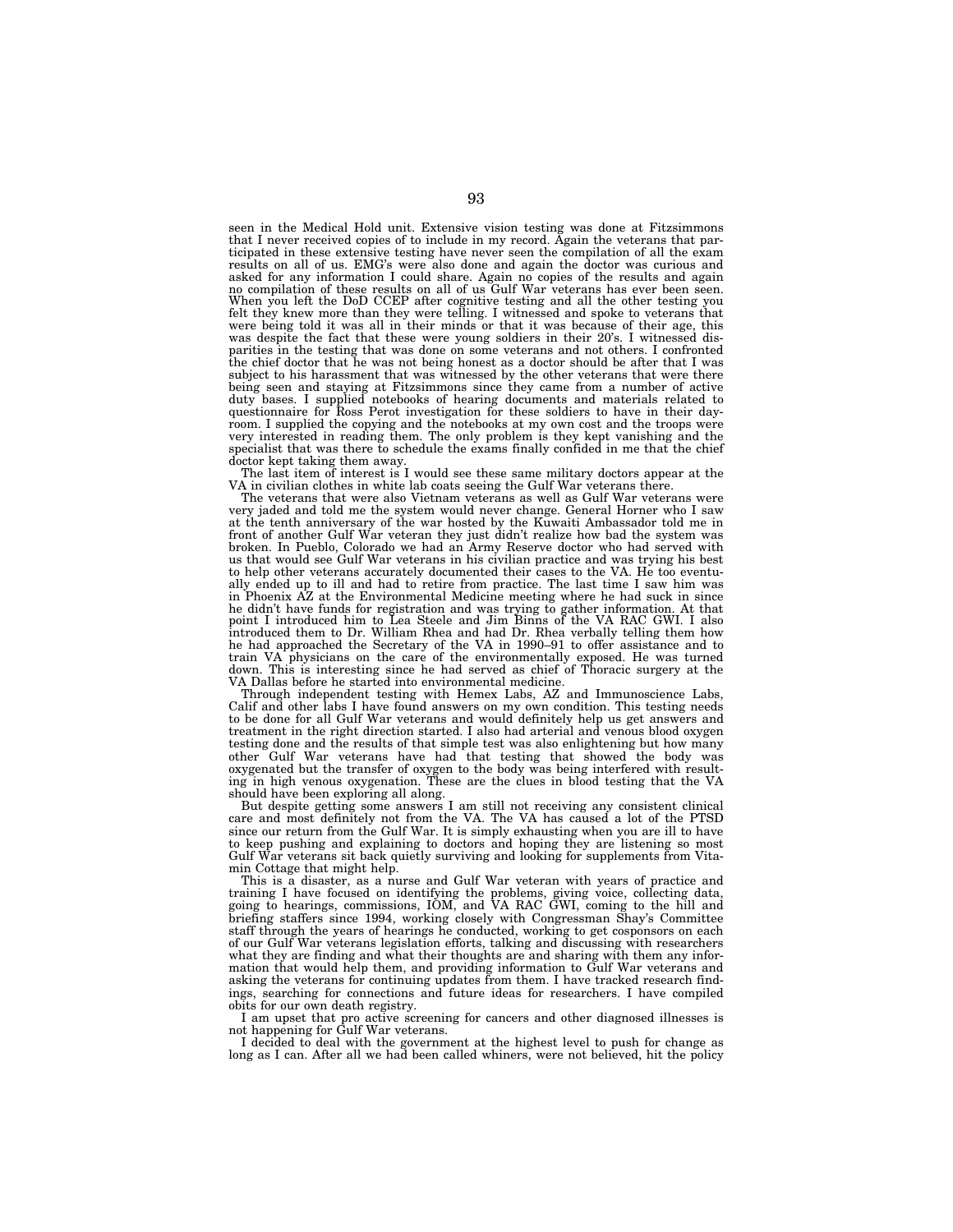from up high not to reveal all the exposures the Gulf War veterans know about, and from doctors that told us their hands were tied. Many veterans are not being seen at all and have lost faith.

The question is will the policy and changes be made now or ever?

## *Additional Thoughts on Research:*

Research needs to feed into changes in clinical care for Gulf War veterans now and continuously. Researchers need to finally be briefed on all the exposures that occurred. DO not spend money into research alone or we will all die without having received any benefit of this taxpayer spent money. Do put the funds into the DoD CDMRP program where consumer advocates serve on the review panels.

Do find a way to provide chromosome testing ie SKY testing (attachment provided) that will clearly show the highest level of proof of damage to the Gulf War veterans. WE veterans all deserve at least that testing so veterans that still wish to have children can have tests results that may affect their ability to have healthy children. We deserve that test to prove once and for all the damage done.

I am including the two articles I mentioned in my answers above and my written invited testimony to the Senate VA Committee along with my point paper that lists problems and solutions that I had done for the VA House Committee hearing for you to review.

I stand ready to assist you, Members of the Committees, and other Members of the Congress with help in whatever you may need be it more information, suggestions, suggestions of experts and veterans to bring forward, assistance in organizing, etc.

I apologize for the length of the answers to your questions but I strive to answer completely with definitive action ideas.

Respectfully submitted,

Denise Nichols, MAJ, USAFR (ret), RN (ret), MSN Gulf War Veteran Flight Nurse *Vice Chair* 

Eight attachments follow.

#### **Attachment 1**

# **VA Cancer Data Blockade May Imperil Surveillance By Michael Smith**

## **Senior Staff Writer, MedPage Today**

LOS ANGELES—Stonewalling by the Veterans Administration is putting U.S. cancer surveillance and research in jeopardy, according to many of the researchers involved in those fields.

After decades of sharing data freely and allowing researchers to get in touch with its patients, the agency has been blocking such activity for the past several years, according to Dennis Deapen, Dr.PH., of the Los Angeles Cancer Surveillance Program and the University of Southern California.

The result, Dr. Deapen said, is that California state data on cancer incidence rates are being skewed. And that, he said, is likely to have serious effects on national data.

The California Cancer Surveillance Program has seen a sharp drop in the agency's reporting of new cases to Californian cancer registries beginning in late 2004 from 3,000 cases in 2003 to almost none by the end of 2005, according to an article in the September issue of Lancet Oncology.

But the problem is not restricted to California, according to Holly Howe, Ph.D., of the North American Association of Central Cancer Registries (NAACCR) in Springfield, Ill.

''California has been very energetic in evaluating the impact of the loss of VA cases on completeness and the ability to produce accurate incidence data,'' Dr. Howe said.

"But it's not just California—it's nearly every state," she said.

However, California and Florida—where VA reporting of cancer cases has also been blocked—have large populations of veterans and large VA medical facilities, she said.

Missing data from those two states has the potential to warp national estimates, she said.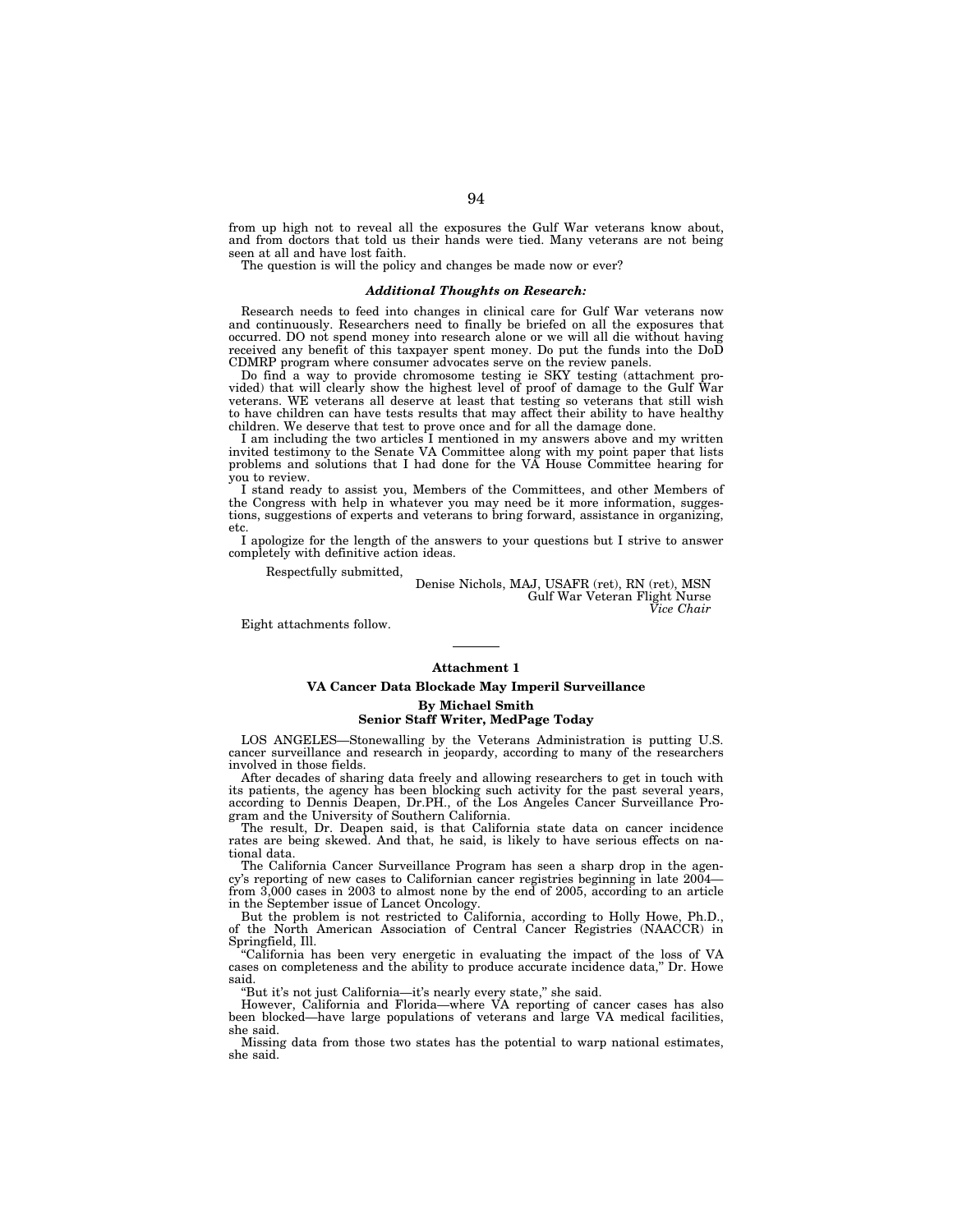Lancet Oncology quoted Raye Ann Dorn, the VA's national coordinator of cancer programs, as saying that only California and Florida were withholding data, mainly because of privacy concerns.

Dorn was not immediately available for comment on the eve of the Labor Day weekend.

Lancet Oncology said other VA officials pointed out that of the 130 medical centers that collect cancer data, only 29 withheld cases from state cancer registries in 2006.

But the journal also said that, according to CDC data, VA centers in seven states are not reporting cancer cases and in six others, at least one VA facility is not reporting.

All told, "40 000 to 70 000 cases are potentially missed nationally each year," the journal quoted a CDC spokesman.

Dr. Howe said her organization and others have been trying to persuade the VA to resume wholehearted data-sharing, but with little success. ''We've been trying to solve this for over 5 years,'' she said. Asked if she knows what's behind the policy, Dr. Howe said flatly: ''No.''

Representatives of a ''whole cadre of associations''—including NAACCR, the CDC, the American Cancer Society, and the National Cancer Institute—met in early August to discuss the issue, Dr. Deapen said.

He said the VA position has two main effects.

The skewing of national and state cancer incidence rates, he said, is ''correctable.'' ''The VA still has the data,'' he said. ''They could hand it out and then we could correct incidence rate data.''

What is "incorrectable," he said, is the effect the data blockade could have on research.

Dr. Deapen said, for example, that researchers investigating the causes of a particular type of cancer might be misled if they were not aware of a cluster of cases being treated in VA hospitals.

''Once that study is done, (the researcher) doesn't get to go back and do it over,'' Dr. Deapen said. Research during this period ''will forever require an asterisk'' to remind other researchers that it might not be correct.

But even when states get VA data, some cases may slip through the cracks under a related VA policy that forbids interstate data-sharing, he said.

For instance, he said, it's common for veterans in some eastern states to seek treatment in neighboring states.

The host state doesn't count them, because they live next door. And the VA refuses to notify the home state or let the host state do so, so that some cases are simply never counted, Dr. Deapen said.

Several of the cancer registries that are being locked out of VA data take part in the Surveillance Epidemiology and End Results (SEER) program, according to Brenda Edwards, Ph.D., of the National Cancer Institute, which operates the database, a valued resource for epidemiological research.

''This will significantly impact reporting in SEER,'' Dr. Edwards told Lancet Oncology.

The collection of disease incidence data is a state responsibility, Dr. Deapen said, but the VA—as a Federal agency—is under no obligation to comply with state laws.

Nonetheless, for years the VA voluntarily shared its data and allowed access to patients, he said.

''We had it right and we were doing a good job,'' Dr. Deapen said. ''Now we need to get back on track.''

Primary source: Lancet Oncology

Source reference: Bryant Furlow. "Accuracy of U.S. cancer surveillance under threat.'' Lancet Oncology 2007;8:762–63.

# **Attachment 2**

## **A MILITARY MALPRACTICE Serum Samples From Service Members Go Unanalyzed. Battlefield Doctors Are Unable To Access Records. Who's Tracking The Troops?**

## **By REMINGTON NEVIN August 26, 2007**

The Department of Defense is failing to properly monitor the long-term health of soldiers, airmen, sailors and Marines more than 15 years after the outbreak of mysterious Persian Gulf War illnesses.

Following the first Gulf War, the Defense Department began collecting millions of serum specimens from service members returning from deployments, and placing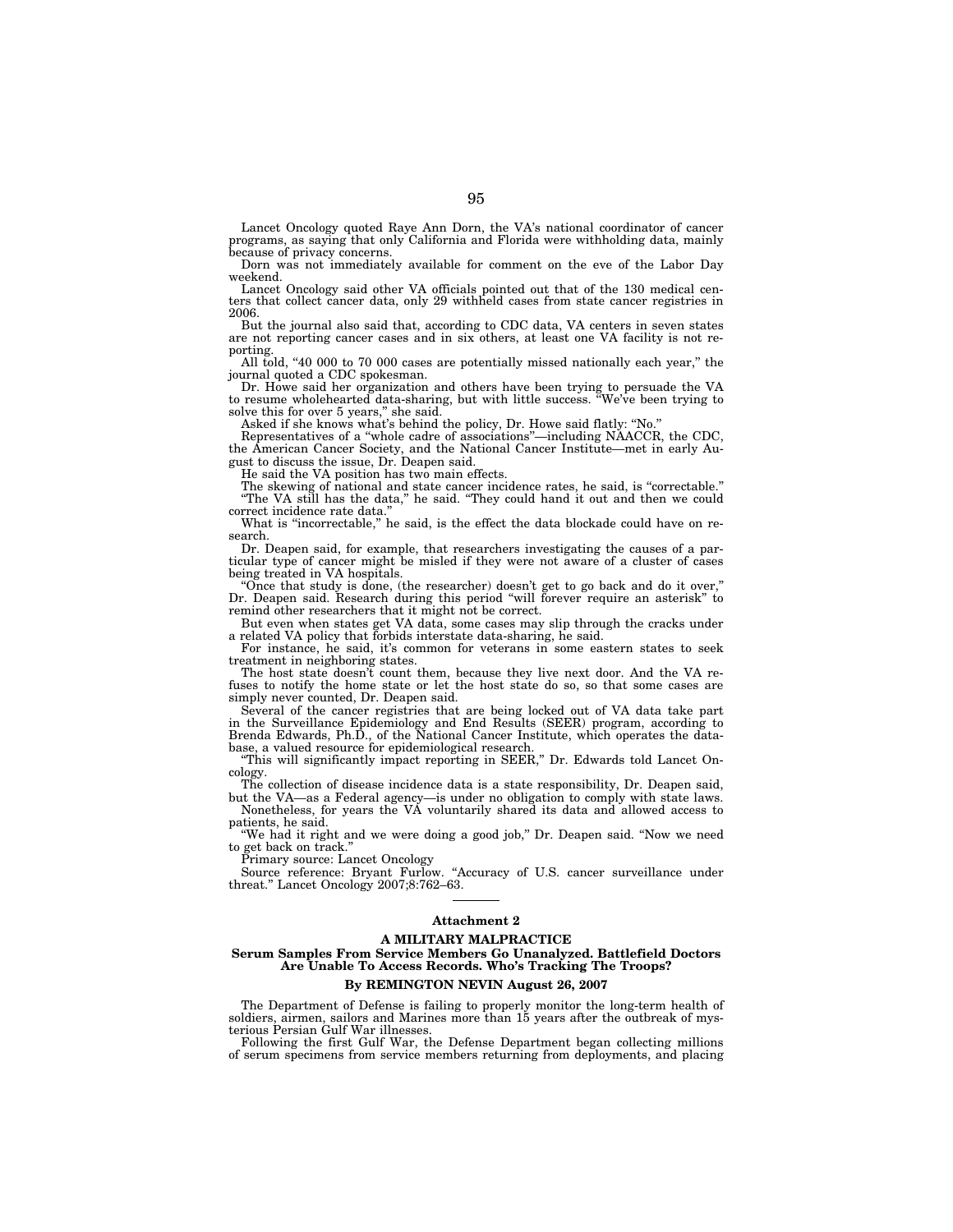them in large freezers for future study. If thawed, this serum—which was bled from service members teaspoons at a time—would total thousands of gallons.

But to help the service members, someone would have to study these specimens, and that is rarely done. Although it houses the largest inventory of serum specimens in the world, the Defense Department repository employs only one full-time scientist and has never been awarded a permanent budget to test specimens for toxic exposures or other health threats.

The repository also is running out of space—bursting at the seams with more than 42 million specimens. More than 5 million of the repository's oldest specimens—collected before the Gulf War—are now stacked floor to ceiling in teetering cardboard boxes, inaccessible to researchers, while the Defense Department's health leaders slowly discuss how and where to build a new repository facility and who would run it.

The inventory continues to grow at more than 2 million specimens annually. Millions more specimens from the Gulf War era will need to be boxed up later this year.

And while leading civilian repositories now store frozen serum specimens in ultracold minus-80-degree Centigrade storage to minimize degradation, the Defense Department continues to store its newest serum specimens in outdated walk-in freezers at a comparatively balmy minus-30 degrees Centigrade, potentially harming the delicate protein and chemical biomarkers that might contain evidence of toxic and infectious exposures.

Urine specimens are another useful tool in monitoring health, as any doctor will attest. Yet the Defense Department discards the 2 million-plus urine specimens it collects every year during routine drug testing.

Monitoring health also requires access to modern medical records systems. Military hospitals in Iraq and Afghanistan are forced to use relatively archaic systems that don't communicate in real time with the rest of the electronic medical record. These systems don't even talk among themselves.

Doctors treating patients transported between facilities on the battlefield often can't access electronic records written by surgeons minutes earlier. Frustration has been so intense that doctors treating patients evacuated through Germany have developed a separate Web-based system to work around the problem. Confusion over which system the doctors in the field are supposed to be using continues, compromising the quality of the health data.

One solution, off-the-shelf Web-based technology—such as VPNs (virtual private networks), used commonly by corporations to allow remote access to computer networks—has yet to reach the battlefield. Service members stationed in Afghanistan on remote snowy mountainsides routinely access their personal e-mail on the Web, but medics are not empowered by the Defense Department to use the Web to view and interact with vital medical records stored on systems in the United States.

Instead, medics in the field are instructed to record medical information using outdated handheld computers that often break down or run out of power. More often than not, medics simply don't use them, leaving no trace of medical care and giving the impression of a falsely low rate of disease and illness among deployed troops.

Despite these problems, the Defense Department reassures Congress and the American public that service members have their health comprehensively monitored, including a lengthy reassessment a few months after they return from deployment.

These assessments are little more than poorly worded, multi-page forms of little use to clinicians and epidemiologists in screening for diseases. The reassessments have demonstrated little efficacy in increasing access to military mental or physical health care. They often distract doctors, nurses and other health workers from providing therapeutic patient care.

And now the requirement to complete this lengthy reassessment form is being waived for soldiers sent back into the war zone after serving more than a year there. Tragically, these overworked service members—the ones who need the most careful physical and psychological assessments—are often deploying again after completing a token two-page form containing only a single mental health question. Often, no one confirms both the accuracy of the information and the suitability of the service member for repeated deployment.

Because of this, large numbers of service members on psychoactive medications are still being deployed, including many on anti-psychotic medications and anticonvulsants. As many as one in seven deployed service members has a recent history of psychoactive medication use.

But just which of these deploying service members have potentially serious psychiatric disorders is unclear, because the data systems that monitor pharmacy prescriptions are not linked to the Defense Department's deployment database.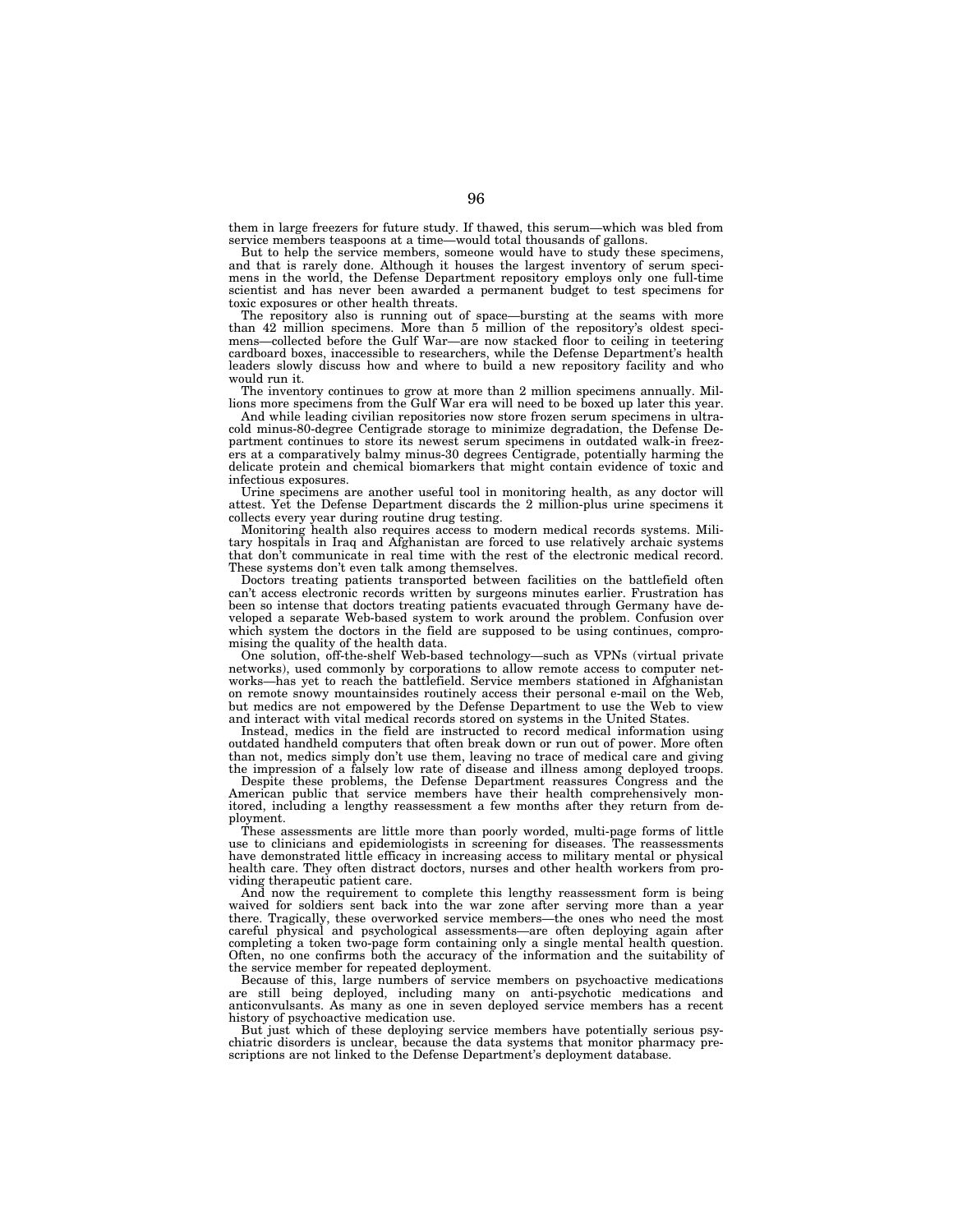Nor are these linked to the larger medical surveillance database that tracks medical diagnoses. The Defense Department would be hard-pressed to quickly identify the service members deployed this year with a history of treatment for bipolar disorder or psychosis—in direct violation of its new policy.

What isn't monitored can't be measured or reported. Nor can it improve care to service members, or forecast what will be needed to care for the next generation of veterans.

The health data in the Defense Department's databases and the serum repository have shed light on possible causes of multiple sclerosis, schizophrenia and various cancers, and contributed to our understanding of the epidemiology of mental and physical diseases. But so much more could be done.

Sadly, many key military health organizations are led by careerists with little ex-perience in this type of work. There is little incentive, and significant risk, for Defense Department health leaders to point out problems, to explore controversial findings or to contradict military leadership when the health of service members is at stake.

Monitoring the health of service members is a responsibility too important to be left to a military leadership distracted by the exigencies of war. Responsibility for monitoring health should be consolidated under a new Armed Forces Health Surveillance Center, under the direction of an independent civilian expert in public health. Service members cannot wait another 15 years.

*Capt. Remington Nevin is a Johns Hopkins-trained Army public health physician currently serving in Afghanistan. His opinions do not reflect those of the Department of Defense.* 

#### **Attachment 3**

# **Testimony of Montra Denise Nichols, Major, USAFR (ret) Vice Chairman National Vietnam and Gulf War Veterans Coalition to the U.S. Senate Veterans Affairs Committee September 25, 2007**

## **Hearing on Gulf War Veterans Illness Research**

Thank you Senators for having this important hearing today related to Gulf War Illness and Research for the Gulf War Veterans of Operation Desert Storm 1990. It has been since 2000 since your last hearing on this issue. During the intervening 7 years, some small progress has finally been made in getting research moving in the right direction. It has been too long in coming and a major effort is needed starting now to make up for lost time. No progress has been made in improving the health of ill veterans. The majority of us are still waiting for definitive diagnosis and any effective treatment for our exposures. There is an overwhelming desperation that has developed year by year. We veterans feel betrayed and abandoned. We are angry at the lack of truth, accountability, and responsibility from our government. This is a National Security Issue because the way veterans are treated when they return directly has and will reflect on armed services recruitment. Funding for a war and the aftermath of exposures in war should be considered as a total. Needs of veterans of exposures in war are not to be considered as an afterthought!

I am not a constitutional lawyer but a citizen, former nurse, and affected Gulf War veteran and this is how a majority of Gulf War veterans view what has happened: We have seen this pattern through the years both from the Democratic and Republican Party and this has to stop now. Section 8 of the Constitution states clearly one of the duties of congress is to "raise and support Armies and militia. There are a lot of appropriations and authorizations that occur that are not called for in section 8 and Veterans that have been exposed to hazardous toxins should not have to beg and fight their own government for years and decades after exposures in war! Our needs should be addressed as the priority not as an afterthought or not to be balanced and compete with items not covered in section 8 of the Constititution!

As of the May GWVIS report from the VA we have 212,867 claims have been granted out of 696,842 that served in combat in Operation Desert Storm. This figure is getting close to 1⁄3 of the force. We have more than 175,000 with Gulf War illness than the VA study picked up. We also have 13,517 veterans that have died according to the GWVIS data. WE the veterans are concerned if this count is accurate because it does not match the statistics in their own report (GWVIS) of the number that have served and the number of estimated living veterans. These are not just numbers these are human beings that served and put their life on the line. Today I am handing in to you the obituaries we have collected, this three ring notebook containing 800 pages of 1,473 have been researched over the last 6 months and we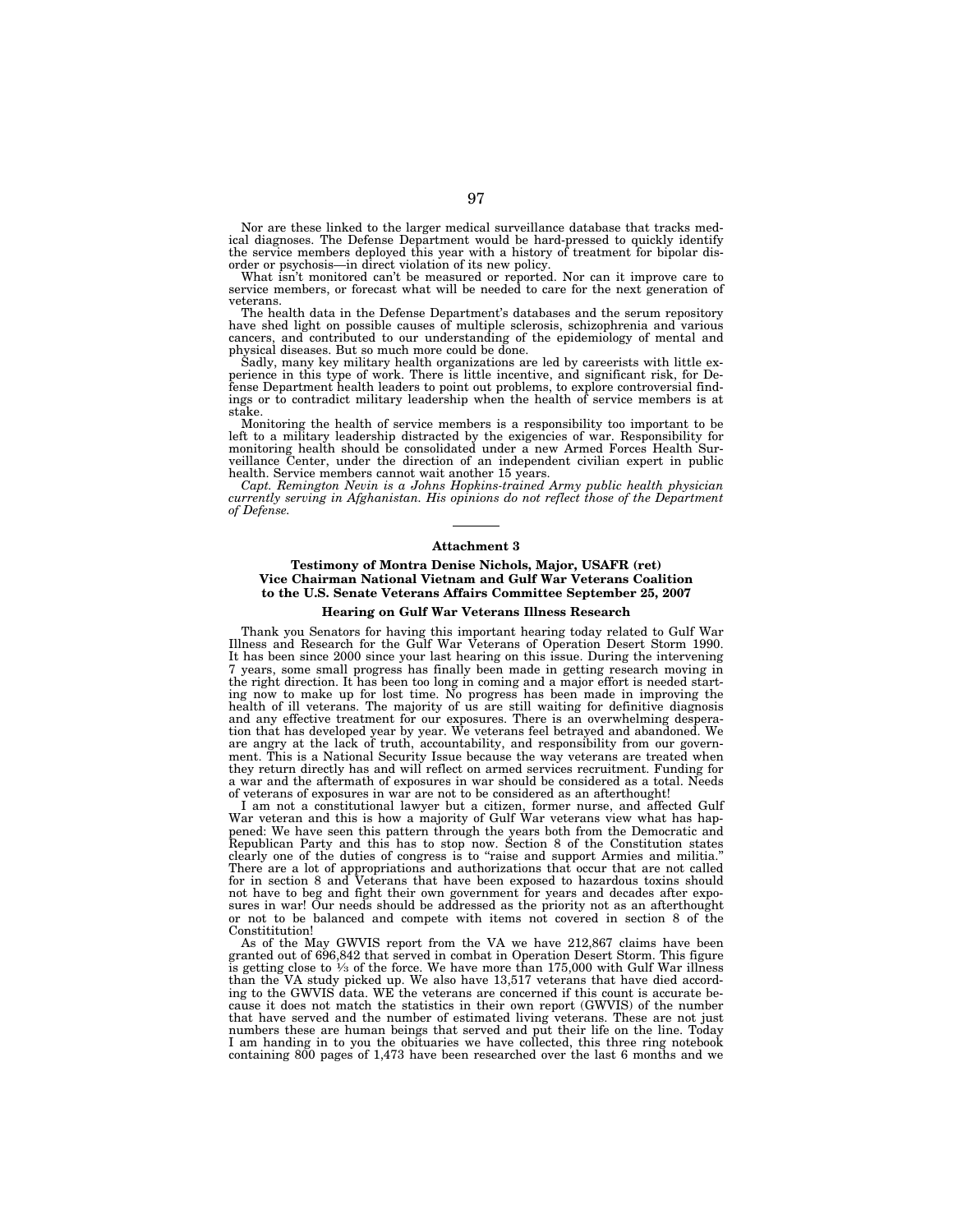have thousands more that we are currently working on using a rigorous process of verifying and posting using copyright guidelines. We do not have all of them but what is interesting is to review the age of death and one can see clearly something

is definitely wrong and we needed help from the time of exposure. One of the Gulf War Veterans that died this month is Colonel Dr. Gil Ramon. Colonel Gil Ramon had five degrees, served in law enforcement in Wichita, KS as the youngest person at the time to attain the rank of Sergeant in the Sedwick County Sheriff's Department, served as the Assistant Vice President for Academic Administration at the University of Northern Colorado from 1975–1977, served as the Regional Director of the Denver, Colorado office which covered a six-state region served as an undersecretary in the Department of Education, served as Deputy Assistant Secretary of Operations, in Washington, D.C., named Executive Director of ''The White House Initiative on Educational Excellence for Hispanic Americans,'' served as Deputy Commander of the 311th Evacuation Hospital, Army Medical Service Corps, Operation Desert Storm, where he served as Chief of Operations, U.S. Army Central Command, the Persian Gulf. Colonel Roman provided administration and operations guidance in the administration of a combat filled hospital (400 bed augmented). He was a remarkable person, when he testified before Rep-resentative Shays' Committee he did not let a massive nose hemorrhage that occurred while he was testifying stop him, only Representative Shays could do that<br>by ordering a break in the hearing so that he could get it under control, clean up,<br>and then continue his testimony. But most of all he and I including writing white papers for our Colorado delegation and candidates for office. He was my friend and I dedicate my testimony today to him and all of these hundreds of thousands of dead and living but injured veterans. I include his obituary as an attachment to represent one of tens of thousands of our lives that are no longer with us. His private cardiologist later wrote: ''What is clear is that he [Colonel Roman] served in the Middle East and that he was a cardiomyopathy. I would submit that this may well be part of the Gulf War Syndrome.''

Our Special Forces commander in Desert Storm died in July, General Wayne Downing, his death is connected because of immune system deterioration from exposures that is happening to all of us. I ask you how long do we wait. How many must<br>pay with their lives and their quality of life before full attention and funding to fight<br>these deadly exposures. This is the biggest black the largest post war casualty and morbidity ever in the history of this country! It has been worse because of policy and delay and denial techniques employed by all in the government that started with the atomic veterans and has continued through over 50 years. This is the same government that we veterans swore to defend! Everyone from the President to the Congress to the DoD and the VA from the past years has not shown the leadership and commitment that we deserved.

If you are going to fund the continuing war then you must fully fund the needs of the veterans, we refuse to be an after thought or disposable GI's. We also believe you should consider this war that started with us in Operation Desert Storm and has continued through Operation Iraqi Freedom and Enduring Freedom as one. You must address all legislative needs of Operation Desert Storm as you address the current troops and veterans. Our voices are united in that point. We also fully believe that Veterans of Agent Orange, Atomic Veterans, Anthrax vaccine veterans and Project Shad fall within the same domain of Environmental Exposures. What we find thru our push to breaking science in medical research for diagnosis and treatment will reach backward as well as forwards.

It has been 16 years almost 17 years since our health was affected in Operation Desert Storm. One of the initiatives that we as veterans and advocates have started is the Web site www.honorthenames.com. It is a shame and disgraceful that the VA can not provide the basic death data that we have asked for to include Name, Rank, Unit assigned, Age, and cause of death to be on a public registry online. At least if this data was available patients, doctors, nurses, and researchers could be more informed and possibly be more aggressive in follow up for our living veterans whether it be more focused efforts to screen for cancers, cardiac, or renal problems. I recommend this become a legislative effort to make this into a bill and then into law. Included in this bill would be a mandate that death certificates list if the deceased was a veteran and what war or time period they served. Currently many states' health departments would only know if the deceased was a veteran if a VA file number is indicated we need this uniform across all 50 states. If we can publish the names of those killed in Iraq then we should have the same for veterans that served at the beginning in Operation Desert Storm. If the VA can not do this, then write a bill/law that the Social Security Administration will do it. It is not appropriate to wait for periodic death mortality studies when this information can be of clinical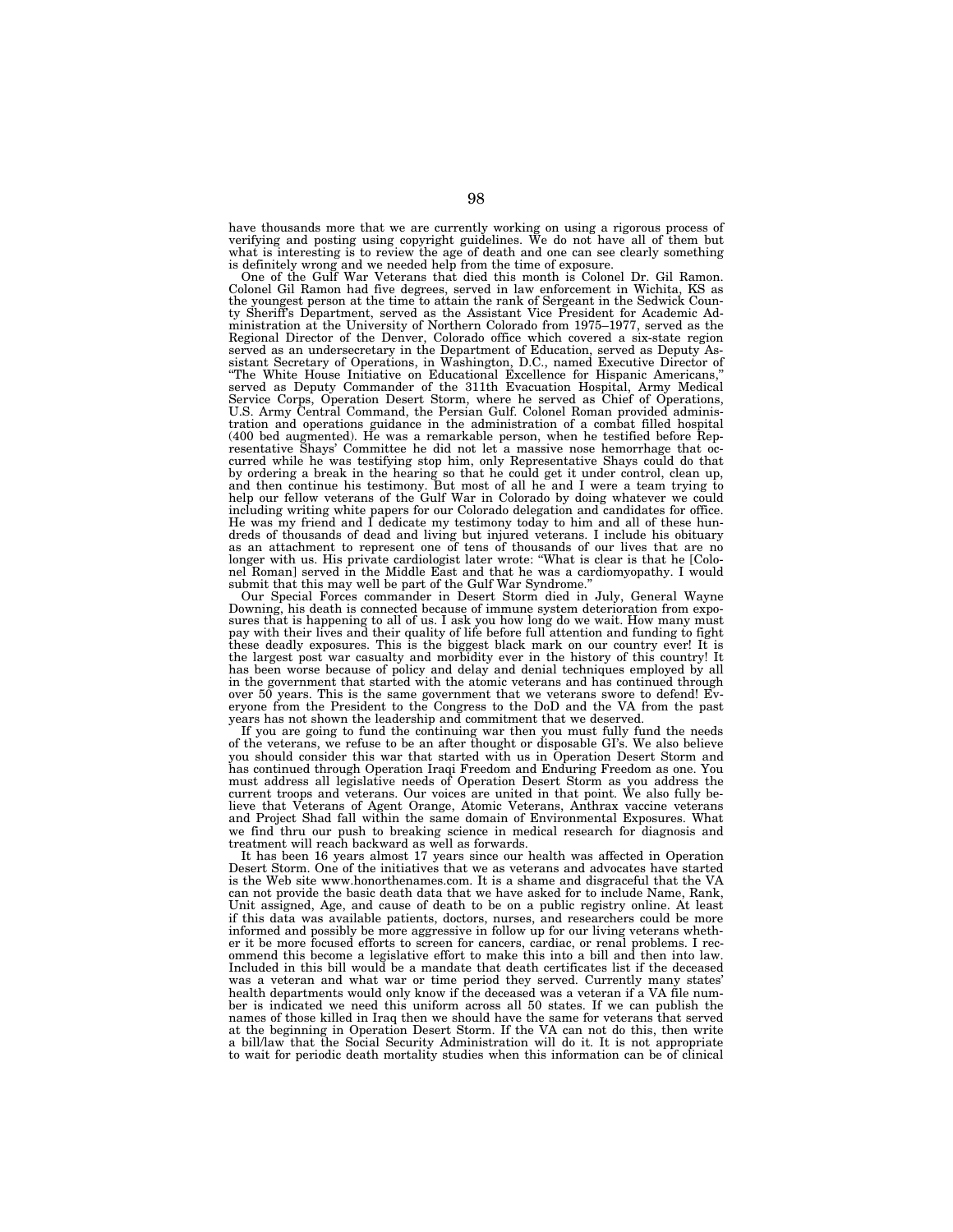significance. If we have a higher rate of automobile accidents then this should be investigate and information given to veterans and their family members. The memory problems, cognitive problems and vision problems impact on auto and truckdrivers and also pilots.

On the same subject of data sharing we need data on all diagnostic codes be it ALS, MS, Seizures, all types of cancers, cardiac, renal, liver disorders from the vet-erans health care data for the Gulf War veterans at a minimal of annually again to be on the VA website open to all to review for the purpose of providing data that could show trends that need to be monitored for all Gulf War veterans in the clinical setting whether by the VA or civilian health care providers. Having been a practicing nurse, patient educator, critical care provider, and educator I know this data would be useful not only to health care providers but to the patients. This data would be as useful as the patient family history and past medical history in evaluating a patient's health risks that all health care providers use in educating and screening patients for other medical conditions that are likely to emerge. The veterans have already started unofficial registries by online email groups for MS, ALS, Parkinson's, Cancers, Cardiac problems, and for Anthrax vaccine reactions, so we ask the VA to do these things (public registries on all of these and more) when they don't we as veterans will lead. We need the diagnostic codes occurring by age group, units assigned (if possible), and what it compares to in civilian population data by age group. This would also trigger researchers in those areas to pursue potential connections whether it is exposures or potential treatment or diagnostic tests that need to be evaluated. Please consider this an identified legislative issue to be enacted by a congressional bill/law.

I include data that we obtained from within the retired/deceased VA physicians on Cancers that were occurring in the early years after Operation Desert Storm that shows 4 cancers that were occurring at an elevated rate from the normal population expected occurrences. In addition to this listing Congressman Upton had gotten a listing from the VA in the mid nineties on cancers occurring in the Gulf War veterans. This is critically important data that needs to be shared to all. Knowing that these cancers have occurred alerts the patients (our veterans) and doctors (both VA and Civilian) to do earlier screening and testing to catch cancers in the earliest stage which is needed for fast treatment to save lives!

By following through on these two efforts we might possibly identify the diagnoses that need to be included in Presumption of Service Connected for Operation Desert Storm Veterans. In addition the veterans of the Gulf War would appreciate a bill that identifies ALS, Brain Cancers, and possibly MS as Presumption of Service Con-nection be introduced and passed. We don't want simple VA regulations but we want laws that back those up. Therefore all VSO's, doctors, patients and their family members will know these conditions are recognized!

If needed GAO (scientists/officials) could be utilized again to collect the data and report on the above concerns on deaths (ages, cause of death) and on diagnostic codes to the Congress. The Gulf War Veterans believe that GAO reports on the whole are more balanced and complete than what we are seeing through the IOM studies. The IOM studies have proven to be almost useless and to very little benefit to the Gulf War veterans. This procedure/policy of using IOM as an arm of the VA to deny help and assistance to veterans needs to be the focus of a full Senate Investigation.

I propose a change be made for veterans, basically data that is data on diagnosed illnesses by Diagnostic code could be compared by data on the same diagnostic codes in the general population by age groups. When we experience above the normal population there should be no delays or intermediate steps to connect and compensate the veterans for those diagnostic codes and conditions. The intervening compounding factor is simply a war exposure that triggered the disease. Finally the veterans would receive the benefit of the doubt with no delay that further impacts the lives of the veteran, the quality of their lives, and the impact for the families of the veterans.

Congress needs to review the process that is occurring at the IOM in relation to Gulf War illness and exposures. This has been testified to before in front of Representative Shays Committee in Nov 2005 and no effective action has occurred. This is not what the Gulf War veterans expect of congress, to leave issues that have been identified to not be investigated and corrective action taken for over 2 years. This is simply unacceptable!

Since the last Senate Hearing during 2000 on Gulf War illness some hope of progress has been made. But hope is not enough! The VA RAC GWI was finally implemented years after the law requiring it was past. This is not acceptable and directly relates to policy of delay and denial that we have seen from all parties since 1991.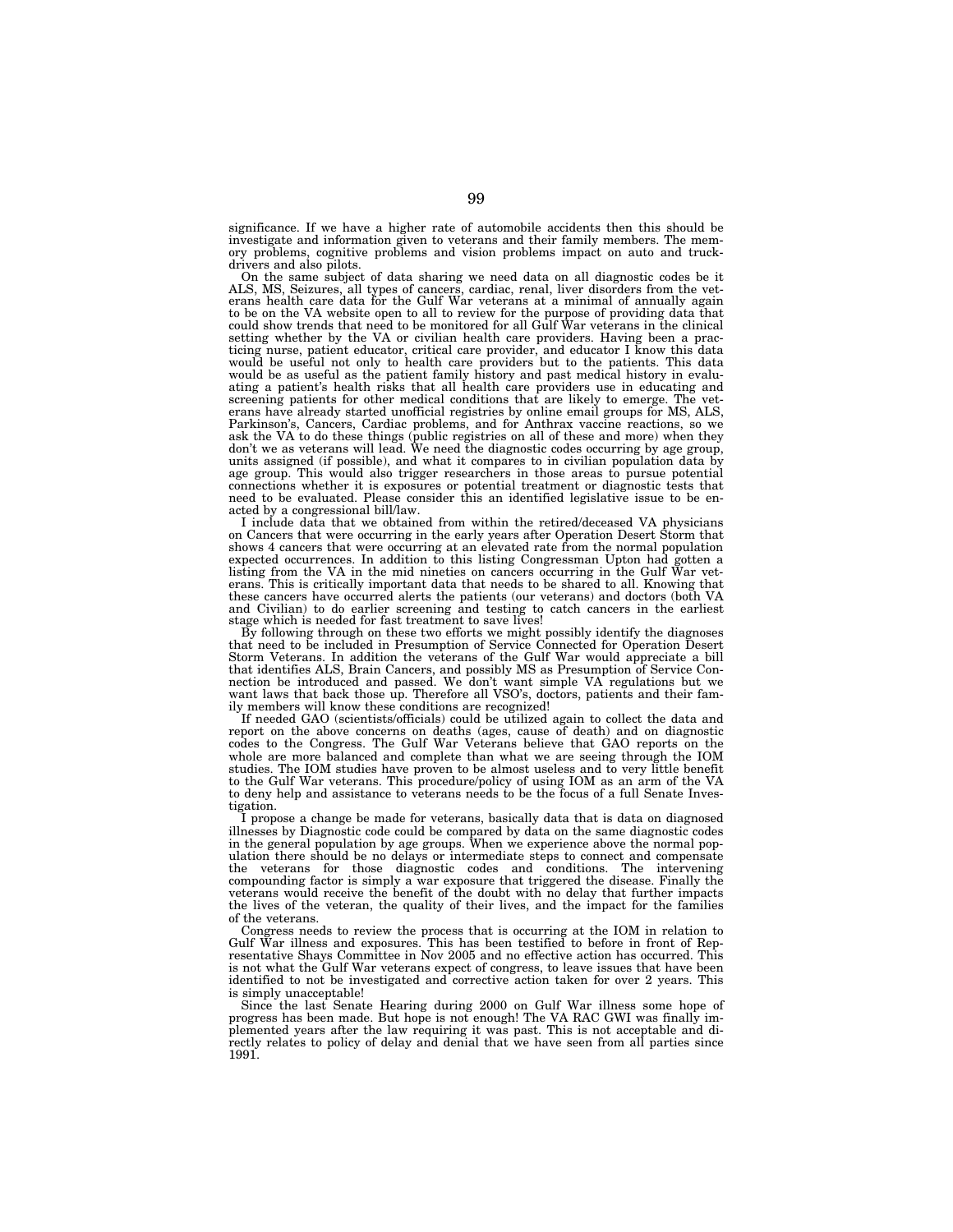The 2004 Report of the VA RAC GWI finally slowed down the misdirecting of research money to Stress Psychological Studies of Gulf War Veterans. That took 12 years to accomplish, there are still efforts to downplay Gulf War medical internal medicine, immunology, and other clinics. This is how policy and research impacts actual care and treatment of Gulf War veterans. I believe this is due to the physicians at each VA hospital not receiving adequate knowledge of what was being done in congressional hearings or information withheld by the DoD on exposures. Training and updates of all the work that has been done is the responsibility of the VA Central Headquarters i.e. Environmental Agents i.e. Mark Brown has failed in his job. There is still a policy in place at the VA headquarters or higher that is interfering with providing what the Gulf War Veterans of Operation Desert Storm and those with reactions stemming from anthrax vaccine actually need in regards to diagnosis and treatment. Training of physicians and health care providers and sharing of all data is a central leg of our stool to reach better diagnosis and treatment of desert storm veterans in the VA health care system or in the civilian health care system. This has been and continues to be the most neglected area that affects Operation Desert Storm Veterans and potential civilian casualties that may still occur in the current War. Some one or several need to be fired! Policy from the Top down needs to be changed now not in 50 years when we are dead or when an attack occurs on civilians within the U.S. (which has happened already re WTC health effects). Truth, Responsibility, Accountability, and the best Training and Re-sources are what the Active Duty, Guard, and Veterans stand for and give their lives for in service to our country. It is a travesty that our Presidents, Congress, and all departments do not give that to us.

We ask that you mandate and call for a change of White House Policy, VA policy, and DoD policy now. It is will pass time that roadblock of denial and delay be com-pletely removed publicly. The policy change will benefit our Nation and not only our veterans.

The VA research money is now being sent to the Dallas Collaborative center and this is because for years we watched the VA continue to fund research that was not focused in the right direction even after 2004. Studies that were on multiple year<br>programs needed to be stopped but that was not done. WHY? The answer is because<br>there was not a thread of oversight from the Congress or he misspent that we needed desperately to make the breaking research that would im-pact clinical care for us Gulf War veterans.

We are happy that the UTSW medical will now be a VA Collaborative Center. This effort is where the research for the long term effort to a potential cure will be placed. This is the long term approach but it needs input and oversight. Besides their plans to nail down the best neurological imaging/diagnostic testing more needs to be done. They must submit there plans for spending the money and other areas they will be investigating. This must be documented in a very public manner on a website with a forum for researchers and veteran patients to input their concerns and suggestions.

The other stool leg needs to be addressed re the DoD funding on Gulf War illness that disappeared in 2001 except for 5 million in FY06. The DoD Congressional Directed Medical Research Program has proven to us to be a place that can coordinate the needs of the Gulf War Illness Research. This program is the really stabilizing leg.

Through using this program Researchers that are in and out of the country that can not be funded through the VA funds due to requirement of VA employment time can become involved and help us solve the problem. An example of the problem that was faced is when Dr Paul Greengard a Nobel Peace Prize nominee in neurology was turned down for funding by the VA Research. He had stopped his busy schedule to respond to the need of Gulf War illness research. If the DoD CDMRP program had been in place then it would have been able to meet the need. The DoD CDMRP would be high gain, high risk for breaking science that relates more directly to diagnosis tailored to potential exposures that need DoD collaboration i.e. DU, anthrax vaccine, nerve agent exposure, and other hazardous exposures singularly and in combination. The treatment modalities that could be developed using the same type initiative that we use to fund weapon development from theory to rapid field use could be employed to make the rapid short term progress we need. That is why 30 million annually is needed in that area. Both to fund hypothesis developed/driven research and invited research efforts for diagnostic breaking science and treatment options. Initially I was skeptical of this program but after participating as part of the Scientific Merit Review Committee for studies that were submitted and I am now convinced that this is a workable system since it includes consumers of the illness as part of the CDMRP panels. Through this effort we can truly bring in the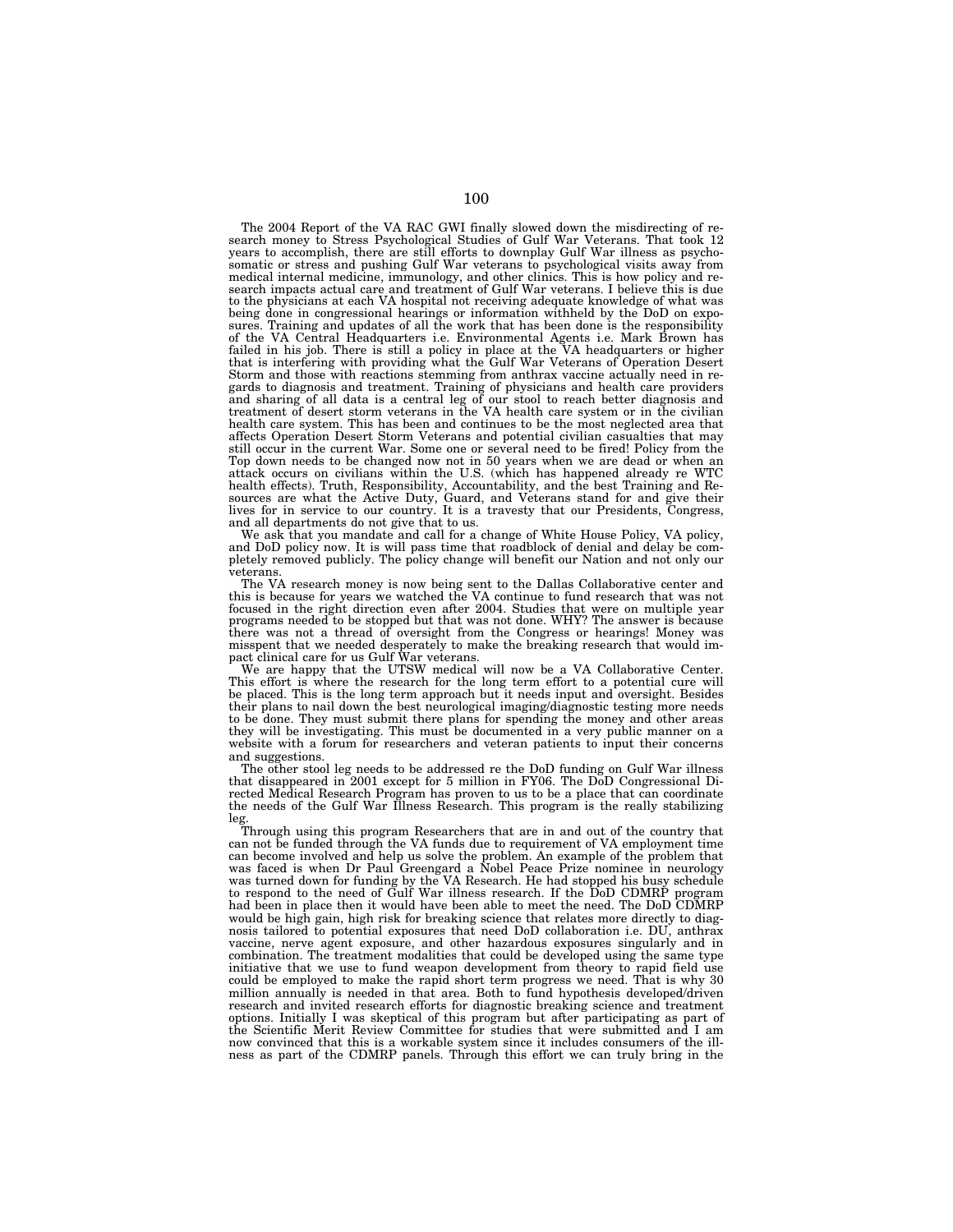best minds of this country and other countries to find answers now. As I stated earlier we have large numbers ill and DYING and for 16 years this effort was mis-<br>directed and did not serve the needs of a large group of ill misstep in policy when we returned ill and simply asked for the medical care we earned by serving our country. Yes there is a desperation that has been there since the start that has built over time as the quality of our lives have been affected to the point that many of our careers have been terminated, our ability to live normal day to day life has been significantly deteriorating, and too many have died.

I would like to place in the official record videotapes of the Montel Williams show ''Dying to Serve'' and the Discovery channel's recent program on Gulf War illness where they tested 5 veterans using a Chromosome Sky Testing that was developed and used at 3–4 medical universities (1998–2000) to show that the veterans are definitely damaged in much more severe ways than has been seen in any condition be-fore (articles submitted as atchm). Dr Urnovitz's work in the mid 1990's showed RNA problems with the Gulf War veterans. This is the cutting edge diagnostic markers that are currently available and are not being utilized. In fact, the University that tested the 5 individuals has already experienced efforts to not make these tests available. Similar to what has occurred during the best test on DU in urine and squalene antibodies testing in individuals that received the Anthrax vaccine during Operation Desert Storm. The policy needs to be changed now. The standard that we have to reach i.e. the goal posts keeps changing because of these policies. It is time these diagnostic tools are used fully to help the Gulf War veterans seeking answers and treatment for 17 years! Interfering with scientist and doctors is an ex-ample of implementing bad policy decisions. This practice is detrimental to our very lives and to future potential civilian casualties and is against our constitutional rights and individual rights and must be stopped.

Every month we see breaking science news that could be used in Gulf War Veterans ill with Gulf War illness. I am enclosing attachments that review several of these new approaches to be considered by the DoD for invited res for Gulf War illness. With every research proposal, the DoD should stress that universities should consider their cost factors that range from 40–60% and lower this factor if at all possible to encourage that more research can be done to benefit our<br>Gulf War veterans with their assistance. The DoD officials should understand that<br>we demand a tiger team approach including expert consul plans for clinical implementation. If we can do this for weapons development and troop protection, we should have same approach for Gulf War illness. The DoD and the VA Collaborative Research centers must involve clinicians i.e. Doctors, Nurse, Pharmacists, Lab experts, etc in the total process in order to have their inputs and also to speed the transition of research findings to clinical usage in the most timely manner. All proposals should consider ways in which more interactions and sample collection can occur from all VA hospitals. Methods making it possible for more veterans across the nation to be directly involved should be considered.

Other areas that are being neglected in research on impact of Gulf War illness are in the areas of vision changes, dental changes, viral evaluations, Cardiac implications, renal implications, and Liver implications. Some of these areas could blend clinical input from actual testing in the VA hospitals and then correlating the findings and submitting the final findings as Clinical based research.

The VA needs to ready the clinical areas to put new diagnostic tests and treatments in place. The VA needs to implement the request by the VA RAC GWI for a Clinical Advisory Committee for Gulf War illness. If the VA does not do this within 30 days after a new Secretary of the VA is in place then Congress must come forth with a bill and fast track it to a law. The integration of research findings into clinical practice at the VA has to be preplanned. The VA should be mandated by Congress to produce this plan to the Veterans Affairs Committee of the House and Senate within 60 days. Congress must respond by holding a hearing as soon as this plan is ready.

This should start with a new training and research sharing program. An excellent way to do this would be to set up teleconferencing the VA RAC GWI presentations on Research Reviews and Researcher presentations that occur at the VA RAC GWI. The VA headquarters should implement video taping of these quarterly meetings for distribution to each VA hospital and mandate the health care professional viewing as professional development and training. The plan should also address the need to set up a Gulf War Illness task force at each VA hospital to include physicians, directors, health care professionals, and Gulf War veterans. VA should update all their training documents on Gulf War Illness. VA Researchers and physicians should be offered the opportunity to attend the VA RAC GWI meetings in person. Publications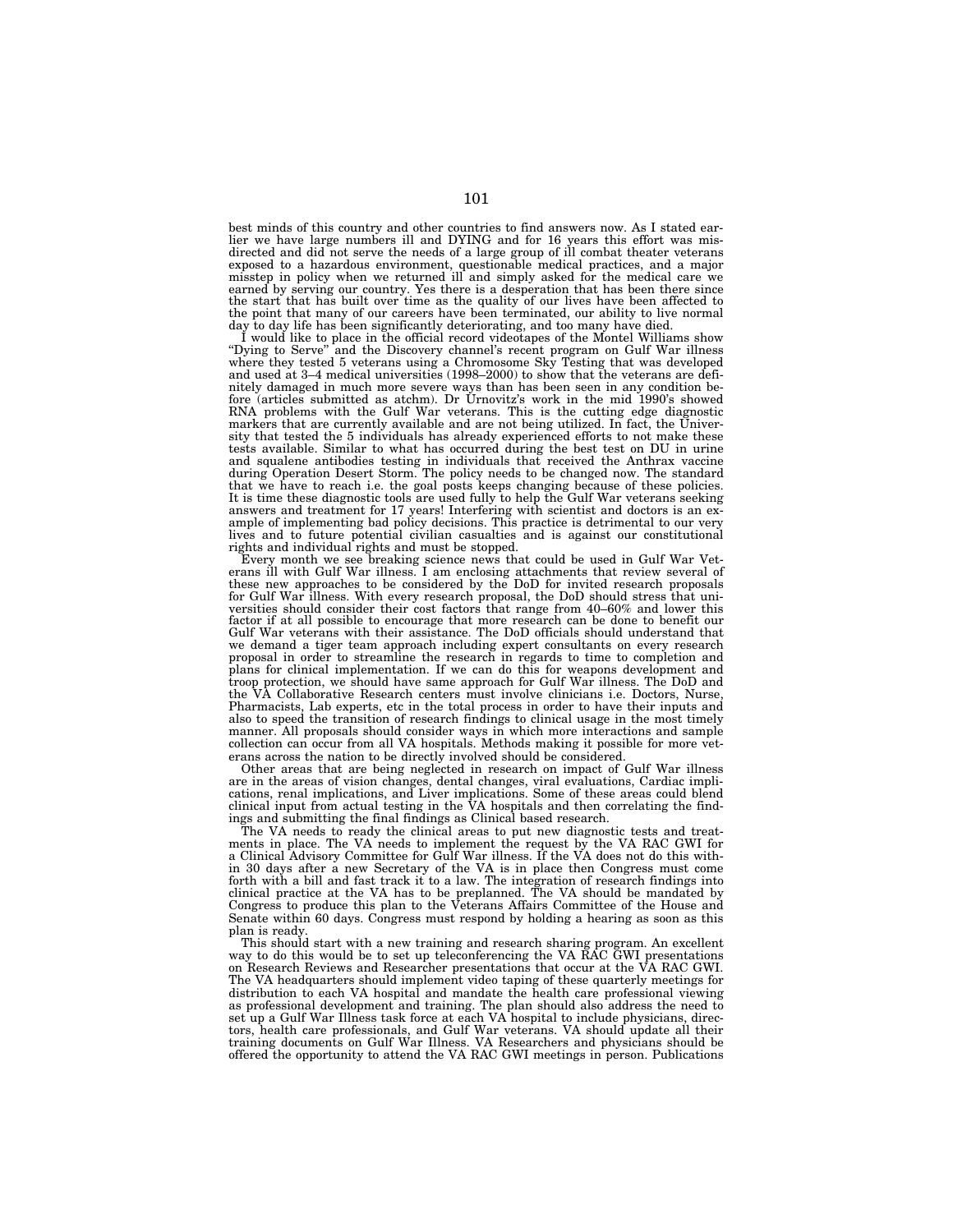of the VA RAC GWI need to be covered in the VA Newsletters on Research and Clinical Areas. Their should be a plan to bring the Gulf War Veterans that reg-istered through the registries to be brought back in for screenings for cancers, new diagnostic tests, and sharing of current research findings and research projects materials should be included in these sessions. These updates need to be available to Gulf War veterans being seen at the VA at each appointment. By having physicians and nurses involved in providing this information all concerned parties will be fully involved and aware of what is occurring on the research for diagnostic modalities, biomarkers, and treatment trials. The VA needs to reestablish its Gulf War Illness Specialty Centers keeping in mind they need to be geographically located in each VISN. The two War Related Centers being on the East Coast close to each other needs to be reevaluated because referrals are not happening and these centers must be strategically located across the U.S. to better serve the Gulf War Veterans with Gulf War illness.

The VA should also consider training at least one physician from each VISN in accordance with the Anti-aging board certified program and the American Environ-mental Training program. Both of these programs have had physicians on the civilian side of the house treating Gulf War veterans. I would be more than willing to get the VA in contact with former military doctors that are involved in these two

specialty areas that have offered their expertise to assist since the early 90's. The research proposals for treatment should also evaluate IV vitamin, COQ10, glutathione combinations that some Gulf War veterans have found as relief in deal-ing with their illnesses. In addition chelating treatment that has been used with nuclear plant workers need to be evaluated for use with Gulf War veterans that are testing positive for DU. Also Dr Montoya's use of Valganciclovir in Chronic fatigue patients with viral infections needs to be a treatment trial for Gulf War veterans. Many of our Gulf War veterans have never received complete blood work up studies that are available from Dr Vjordani's lab in California or Dr Berg's Hemex lab in AZ. These two labs have found treatable conditions in our Gulf War veterans that have gone to the outside civilian world to get answers. It is strange to me that Dr Vjordani's lab was recognized by the VA as outstanding but they have not utilized it in any form to get blood work done on repository samples and samples from current Gulf War Veterans seeking answers and care at the VA hospitals nationally. Dr Berg's lab did the initial sample study and paper on hypercoagulation (a treat-able condition) and yet the VA has not utilized that lab or the knowledge on a treatable condition in Gulf War Veterans. This is particularly upsetting to me as a Gulf War veteran nurse because answers are out there and VA refuses to accept the answers. I am enclosing a number of medical news items that have appeared in the last 6 months that need follow up and possible invitations to be part of the re-searcher invited program of the CDMRP program. A great deal of research in the field of MS is available and treatment trials are there that should also include Gulf War veterans but this has not happened.

In addition there are 2 articles that I am including that need to be reviewed by Congress. One out of Los Angeles concerns stonewalling by the VA regarding cancer surveillance that is affecting the state of California collection of cancer data that could effect on the national data on Cancer. The other article concerns the millions of serum sample of Gulf War veterans at the DoD Repository and how they are running out of space and are seldom used by researchers to find answers for Gulf War veterans. Both of these items need follow up by Congress now.

I also have a large file on current research abstracts concerning Depleted Uranium that I am making available to the Congress. I include as an attachment my written testimony from a previous house hearing to cover my own personal experience as a Gulf War veteran.

Now I have covered a three legged stool in my testimony but to make that stool really solid to stand on we need the fourth leg and that is our elected leaders of this country the Congress and the executive branch of government. I have already stated the problem we have experienced due to policies of our government and lackluster effective action. Now for my final comments/suggestions to you.

I have asked the Committee staff to consider other experts to bring forward to testify. I believe the most important would be to have the preventive medical team sent into theater to finally testify to the Senate VA Committee of what happened in theater and since on Gulf War exposures. In fact I would offer a suggestion to have joint hearings of the Senate and House Veterans' Affairs Committees to cover Gulf War Exposures and Directions in Research and Clinical Implementations needed for Gulf War Illness. It is past time for this to occur! You have had General Powell and General Stormin Schwarzkopf appear years ago but the team that had the designated duty to set up medical care in theater has never been brought forward! Before we lose them to death like we lost General Boomer, General Downing, Colo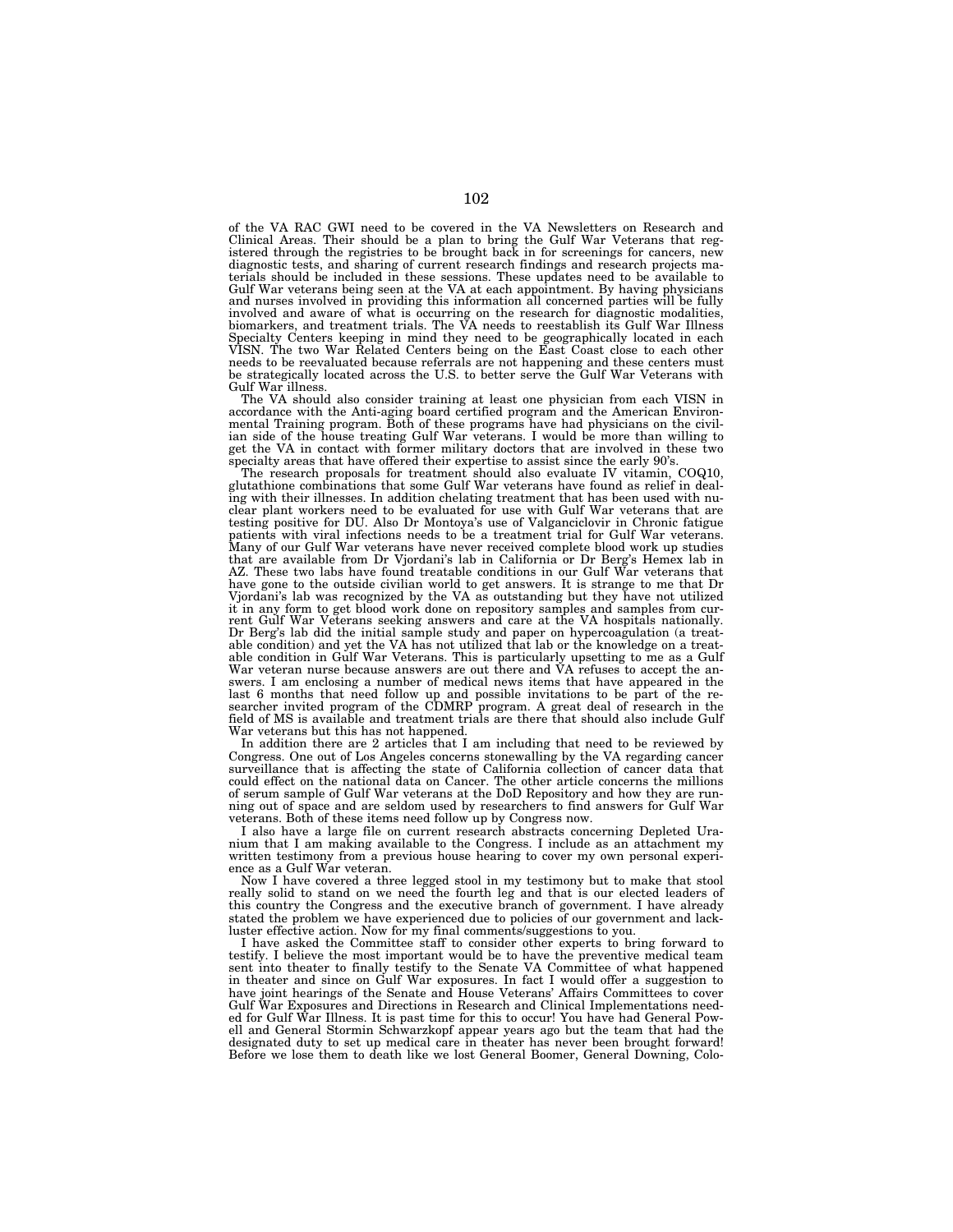nel Roman and others please consider this as a priority now. Their information could help all of us! They were the ones after the Gulf War that briefed the pentagon why not have them brief the Senate?

I have also mentioned to the committee other medical experts that need to testify before you so that the information on medical treatments that are available can finally have the attention through this Committee to be evaluated fully. We respectfully ask that the Senate VA Committee have more hearings to cover this issue fully. There have been too many gaps and time periods that the Gulf War Illness issue lost your attention and focus that is so needed. As I said we were sent off to the maze of IOM studies just like previous wars i.e. Agent Orange and effective action led from the Congress has been lost!

We are in a period of amazing medical research that could benefit Gulf War veterans to a better quality of life but leadership is needed from the Hill and the Executive Branch.

We can make a difference for others to follow and possibly the civilians' ill from the WTC exposures give us that opportunity and the resources needed please.

I have asked the House Veterans Affairs Committee and now I will ask you the following questions:

Will you have faith in us the veterans and those civilians as doctors and researchers and members of the VARACGWI that have committed to help to listen and hear us? Will you commit to putting the full weight of this government and its resources to this task finally? Will you listen and implement our requests? Will you follow thru with oversight on implementation? We veterans that have been in this struggle since after the Gulf War, 17 years ago, have led by ideas, suggestions, actions, and continual pleads to you our elected representatives and Senators. Please do not abandon us. Please provide us prompt and effective medical care and compensation.

## **Attachment 4**

## **Chromosome testing, Sky Testing**

## **NIH NEWS ADVISORY**

#### NATIONAL INSTITUTES OF HEALTH, National Human Genome Research Institute

New Way Of Detecting Human Chromosome Defects Promises Better Diagnosis Of Cancer And Other Diseases

| EMBARGOED FOR RELEASE | NHGRI Media Contacts:         |
|-----------------------|-------------------------------|
| Monday, Mar. 31, 1997 | Jeff Witherly, (301) 402–8564 |
| 5:00 PM Eastern Time  | Galen Perry, (301) 402–3035   |

Bethesda, Md—Utilizing multi-colored displays, scientists at the National Human Genome Research Institute (NHGRI) have developed a new technology for detecting defects in human chromosomes that promises to improve significantly the diagnosis of certain types of cancer and possibly other diseases as well.

In the April issue of the journal Nature Genetics, the researchers report that their novel approach, called spectral karyotyping or SKY, is far more accurate in diagnosing leukemia-associated chromosome defects than is the standard, Giemsa—or G-banding method, today's most widely used medical test for detecting chromosome aberrations.

This new advance is a gratifying example of how the Human Genome Project, an ambitious effort to map and sequence all of the human DNA by the year 2005, is spinning off technologies with almost immediate benefit to clinical medicine,'' says NHGRI director, Dr. Francis Collins.

Currently, physicians use G-banding to look for abnormalities in any of a patient's 46 chromosomes—coiled strands of DNA carried in nearly every cell that contain all the genetic information necessary for the body's proper functioning. By staining chromosomes using a substance dye called Giemsa stain, laboratory specialists can produce a karyotype, or arrangement of chromosomes, that shows a distinctive banding pattern for each chromosome.

In patients with certain cancers, such as leukemia, and birth defects, such as Down syndrome, that banding pattern can reveal various types of chromosomal aberrations. Parts of chromosomes can be translocated, or swapped between one chromosome and another. Other chromosomes can be deleted or duplicated either in whole or in part.

Unfortunately, the limited staining in a G-banding karyotype does not always reveal those aberrations. Subtle translocations in chromosomes, for example, are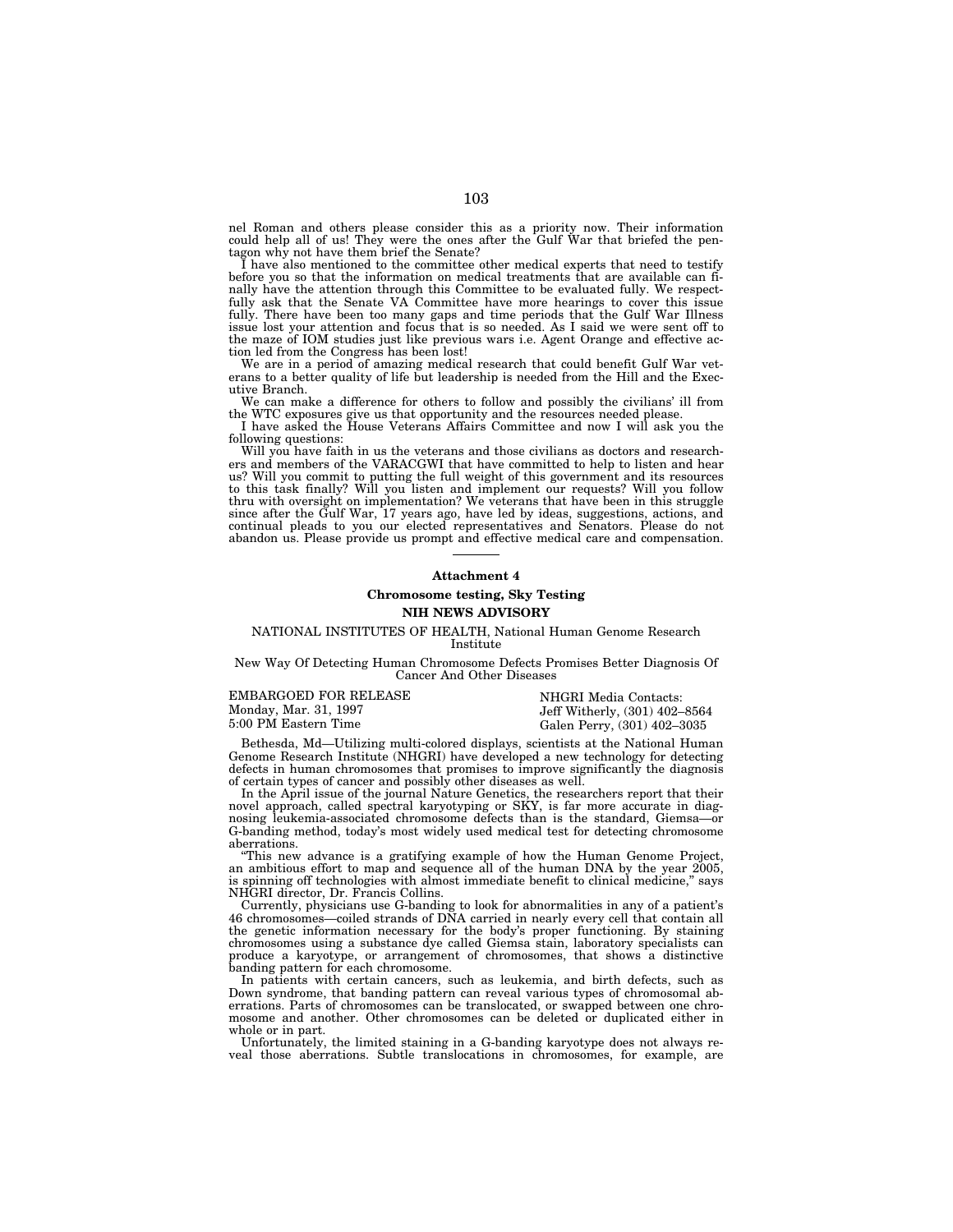sometimes undetected in G-banding karyotypes, even by the keen eye of a trained specialist because the banding pattern of the "swapped" chromosome ends is identical

SKY, on the other hand, produces brightly colored chromosomes that can clearly reveal chromosome aberrations that G-banding misses. In a study of 15 patients with different forms of leukemia, teams led by Dr. Thomas Ried a leukemia cells that went undetected using G-banding in every case.

''Recently, cytogeneticists have used a technique called fluorescence in situ hybridization, or FISH, which enables the scientist to locate the precise position on the chromosome of one or several different DNA probes using different dyes to label each probe. SKY has the enormous advantage in that it can simultaneously uniquely identify all of the chromosomes in a single cell.'' says Dr. Rowley.

According to Rowley, the question then becomes, are any pieces of chromosomes in the wrong place, i.e., has there been a translocation we did not detect? Moreover, in cancer cells, there are many so called ''marker'' chromosomes whose size or shape is so unusual that we cannot identify them. SKY can help unravel the composition of these marker chromosomes even when they contain pieces of three or more chromosomes joined together.

SKY is a hybrid technology based on a standard genetics research tool called FISH, short for fluorescence in situ hybridization, combined with another technology called spectral analysis—a technique commonly used in astronomy to separate out the rainbow-like components of light from distant stars. SKY employs molecules called probes that attach themselves to parts of chromosomes and glow when exposed to light. The tagged portion of each chromosome appears in a specific color, creating a multi-color pattern which vividly distinguishes one chromosome from another.

Ried and his colleagues are already testing to see whether SKY can be used to detect chromosome aberrations in other diseases, such as certain birth defects. If the new technology proves successful, the researchers say, it might soon start augmenting or perhaps even replacing the current G-banding method, which is now performed some 500,000 times a year in hospitals and research centers across the United States and Canada to diagnose a wide range of diseases.

Although SKY is still a more expensive technique to carry out compared to Gbanding, Ried believes that SKY's benefits outweigh its extra costs. First, because SKY provides more accurate diagnoses, doctors can better treat patients with appropriate therapies earlier and potentially avoid unnecessary and costly therapies later on. And second, because of the well-defined patterns, SKY could be assessed by computers, which would greatly speed up the diagnoses of certain diseases.

''SKY has the potential to become an important tool in molecular genetics for identifying subtle and complex chromosome aberrations without requiring any preconceived notions of the abnormalities involved,'' says Ried.

The NHGRI oversees the role of the National Institutes of Health (NIH) in the Human Genome Project, an international research effort to develop tools for gene discovery. The NHGRI is one of 24 institutes, centers, and divisions that make up the NIH, which is part of the U.S. Department of Health and Human Services and the Federal Government's primary agency for the support of biomedical research.

## **NCBI National Cancer Institute SKY/M–FISH Database SKY or M–FISH and CGH Techniquies**

## **Spectral Karyotyping (SKY) and Multiplex Fluorescence In Situ Hybridization (M–FISH)**

SKY and M–FISH are molecular cytogenetic techniques that permit the simultaneous visualization of all human (or mouse) chromosomes in different colors, considerbly facilitating karyotype analysis. Chromosome-specific probe pools (chromosome painting probes) are generated from flow-sorted chromosomes, and then amplified and fluorescently labeled by degenerate oligonucleotide-primed polymerase chain reaction. Both SKY and M–FISH use a combinatorial labeling scheme with spectrally distinguishable fluorochromes, but employ different methods for detecting and discriminating the different combinations of fluorescence after in situ hybridization.

In SKY, image acquistion is based on a combination of epifluorescence microscopy, charge-coupled device (CCD) imaging, and Fourier spectroscopy. This makes possible the measurement of the entire emission spectrum with a single exposure at all image points. In M-FISH, separate images are captured for each of the five all image points. In M–FISH, separate images are captured for each of fluorochromes using narrow bandpass microscope filters; these images are then com-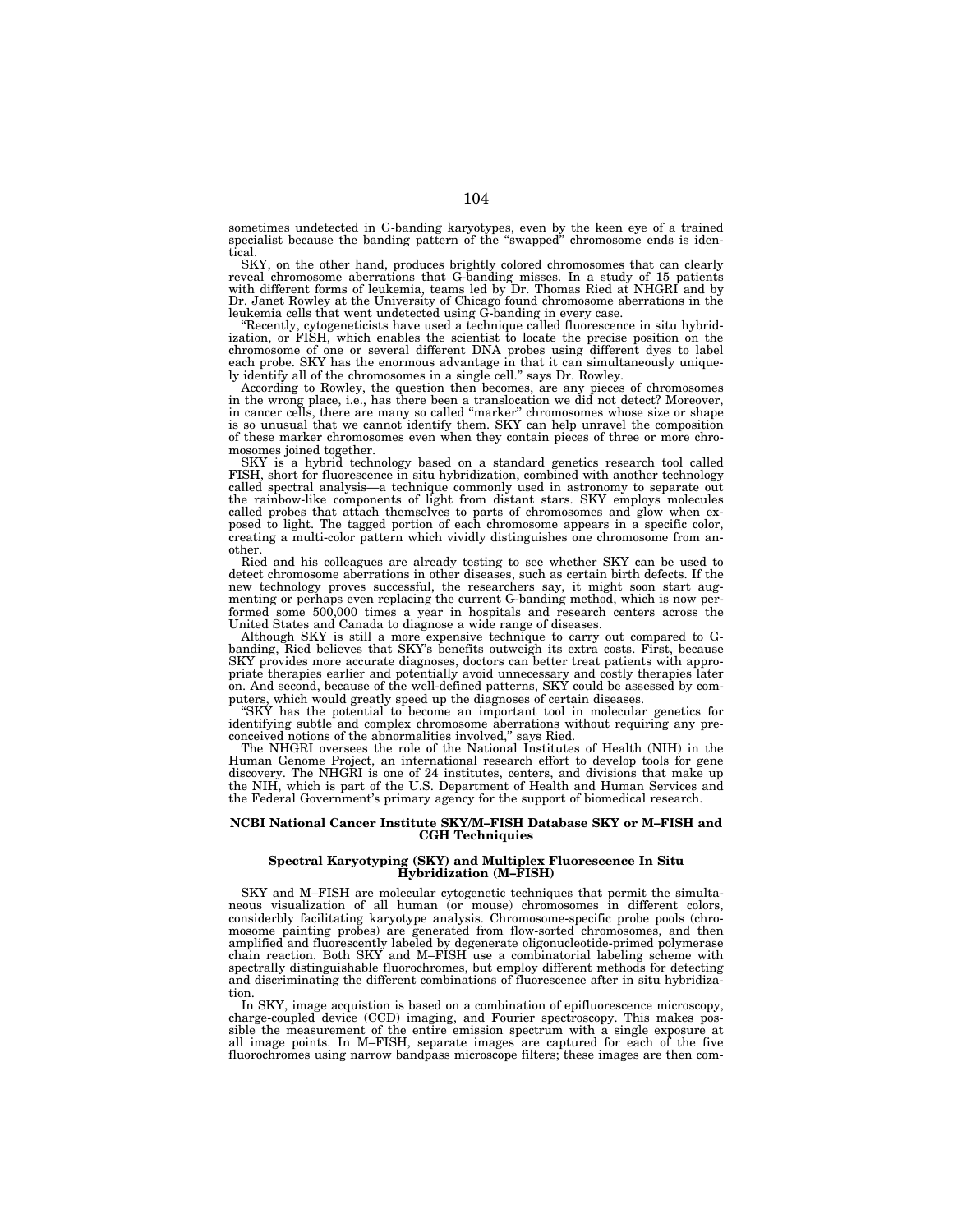bined by dedicated software. In both techniques, unique pseudo-colors are assigned to the chromosomes based on their specific fluorochrome signatures.

The applications of SKY and M–FISH for screening genomes for chromosomal aberrations in human disease and animal models of human cancer are manifold. By making possible the unambiguous identification of even complex and hidden chromosomal abnormalities, SKY/M–FISH is particularly useful in:

- Mapping of chromosomal breakpoints
- Detection of subtle translocations
- Identification of marker chromosomes, homogeneously staining regions, and double minute chromosomes
- Characterization of complex rearrangements.

The notoriously difficult analysis of murine chromosomes has now become greatly simplified, extending the application of SKY/M–FISH to the visualization of chromosomal aberrations in mouse models of human cancer.

Visit the Ried Laboratory WebSite for SKY protocols

#### **Selected SKY/M–FISH References**

- Schröck E, du Manoir S, Veldman T, Schoell B, Wienberg J, Ferguson-Smith MA, Ning Y, Ledbetter DH, Bar-Am I, Soenksen D, Garini Y, Ried T. Multicolor spectral karyotyping of human chromosomes. Science 273:494–497, 1996
- Speicher MR, Gwyn Ballard S, Ward DC. Karyotying human chromosomes by combinatorial multi-fluor FISH Nat Genet 12:368–375, 1996
- Liyanage M, Coleman A, du Manoir S, Veldman T, McCormack S, Dickson RB, Barlow C, Wynshaw-Boris A, Janz S, Wienberg J, Ferguson-Smith MA, Schröck E, Ried T. Multicolour spectral karyotyping of mouse chromosomes. Nature Genet 14:312–315, 1996
- Ried T, Liyanage M, du Manoir S, Heselmeyer K, Auer G, Macville M, Schröck E. Tumor cytogenetics revisited: comparative genomic hybridization and spectral karyotyping. J Mol Med 75:801–814, 1997
- Weaver ZA, McCormack SJ, Liyanage M, du Manoir S, Coleman A, Schröck E, Dickson RB, Ried T.A recurring pattern of chromosomal aberrations in mammary gland tumors of MMTV-cmyc transgenic mice. Genes Chromosomes Cancer 25:251–260, 1999
- Azofeifa J, Fauth C, Kraus J, Maierhofer C, Langer S, Bolzer A, Reichman J, Schuffenhauer S, Speicher MR An optimized probe set for the detection of small interchromosomal aberrations by 24-color FISH. Am J Hum Genet 66:1684– 1688, 2000
- Knutsen T, Ried T. SKY: A comprehensive diagnostic and research tool.A review of the first 300 published cases. J Asso Genet Technol 26:3–15, 2000
- Padilla-Nash HM, Heselmeyer-Haddad K, Wangsa D, Zhang H, Ghadimi BM,<br>Macville M, Augustus M, Schröck E, Hilgenfeld E, Ried T. Jumping translocations are common in solid tumor cell lines and result in recurrent fusions of whole chromosome arms.Genes Chromosomes Cancer 30:349–363, 2001
- Phillips JL, Ghadimi BM, Wangsa D, Padilla-Nash H, Worrell R, Hewitt S, Walther M, Linehan WM, Klausner RD, Ried T. Molecular cytogenetic characterization of early and late renal cell carcinomas in Von hippel-Lindau (VHL) disease.G enes Chromosomes Cancer 31:1–9, 2001

#### **Comparative Genomic Hybridization (CGH)**

Comparative genomic hybridization (CGH) is a fluorescent molecular cytogenetic technique that identifies DNA gains, losses, and amplifications, mapping these variations to normal metaphase chromosomes. It is a powerful tool for screening chromosomal copy number changes in tumor genomes and has the advantage of analyzing entire genomes within a single experiment. It is particularly applicable to the study of tumors which do not yield sufficient metaphases for cytogenetic analysis and can be applied to fresh or frozen tissues, cell lines, and archival formalin-fixed paraffin-embedded samples.

CGH is based on quantitative two-color fluorescence in situ hybridization. Equal amounts of differentially labeled tumor genomic DNA and normal reference DNA are mixed together and hybridized under conditions of Cot-1 DNA suppression to normal metaphase spreads. The labeled probes are detected with two different fluorochromes, e.g., FITC for tumor DNA and TRITC for the normal DNA. The difference in fluorescence intensities along the chromosomes in the reference meta-phase spread are a reflection of the copy number changes of corresponding sequences in the tumor DNA.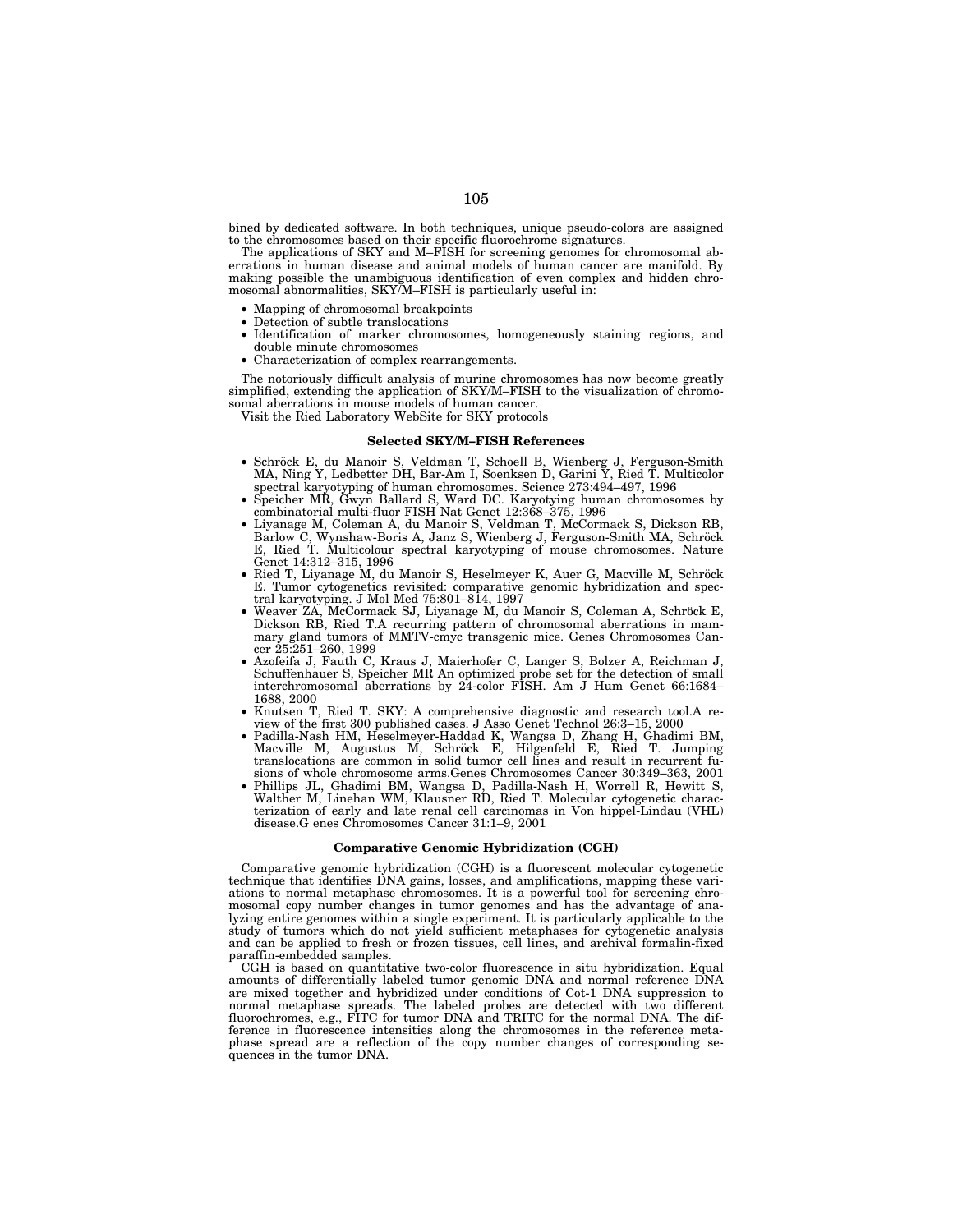CGH has the advantage of requiring only genomic tumor DNA, making it highly useful for cancer cytogenetics, circumventing the need for high quality tumor metaphase spreads. The ability to study archival material allows retrospective analysis which can correlate chromosomal aberrations with the clinical course. Since its introduction in 1992, CGH has been applied to a broad variety of tumor types which have previously defied comprehensive cytogenetic analysis by traditional methods. CGH has, for example:

- Revealed consistent genetic imbalances and multiple amplification sites in carcinomas of the brain, colon, prostate, cervix, and breast. For instance, it identified chromosome 7 gain and chromosome 10 loss as landmark aberrations in glioblastomas, and specific gains of chromosomes 1, 8, 17, and 20 and loss of
- Found chromosomal aberrations in human leukemia, lymphoma, and solid tumors has identified non-random tumor and tumor-stage specific genetic changes. This information can guide positional cloning efforts.
- Become an important initial screening test for chromosomal gains and losses in solid tumor progression, and the results derived from these experiments can be applied to the development of more specific diagnostics.

Visit the Ried Laboratory WebSite for CGH protocols

#### **Selected CGH References**

- Kallioniemi A, Kallioniemi OP, Sudar D, Rutovitz D, Gray JW, Waldman F, Pinkel D Comparative genomic hybridization for molecular cytogenetic analysis
- Heselmeyer K, Schröck E, du Manoir S, Blegen H, Shah K, Steinbeck R, Auer G, Ried TGain of chromosome 3q defines the transition from severe dysplasia to invasive carcinoma of the uterine cervix. Proc Natl Acad Sci USA 93:479–
- 484, 1996<br>● Ried T, Liyanage M, du Manoir S, Heselmeyer K, Auer G, Macville M, Schröck E Tumor cytogenetics revisited: comparative genomic hybridization and spectral karyotyping J Mol Med 75:801–814, 1997
- karyotyping.J Mol Med 75:801–814, 1997 Forozan F, Karhu R, Kononen J, Kallioniemi A, Kallioniemi OP. Genome screening by comparative genomic hybridization. Trends Genet 1997 Oct;13(10):405–9, 1997

### **ClinicalTrials.gov A service to the U.S. National Institutes of Health**

*Linking patients to medical research*  Developed by the National Library of Medicine

#### **Evaluation of Patients With Unresolved Chromosome Abnormalities**

#### **This study has been completed.**

**Sponsored by:** National Human Genome Research Institute (NHGRI) **Information provided by:** National Institutes of Health Clinical Center (CC) **ClinicalTrials.gov Identifier:** NCT00001639

### **Purpose**

The purpose of this research is to study a new way to test for chromosome abnormalities. Chromosomes are strands of DNA (the genetic material in the cell nucleus) that are made up of genes-the units of heredity. Chromosome abnormalities are usually investigated by staining the chromosomes with a dye (Giemsa stain) and examining them under a microscope. This method can detect many duplications and deletions of pieces of chromosomes and is very accurate in diagnosing certain abnormalities. It is not useful, however, for identifying very small abnormalities. This study will evaluate the accuracy of a test method using 24 different dyes for finding small chromosome abnormalities.

Children and adults with various chromosome abnormalities may be eligible for this study, including, for example, people with developmental delay or mental retardation, abnormal growth features or growth retardation, and certain behavioral disorders. Participants will be evaluated in the clinic over a 1- to 3-day period, depending on their symptoms. All participants will be examined by a genetics specialist and will have a physical examination and possibly X-rays, computerized tomography (CT) scans, magnetic resonance imaging (MRI), ultrasound studies and medical pho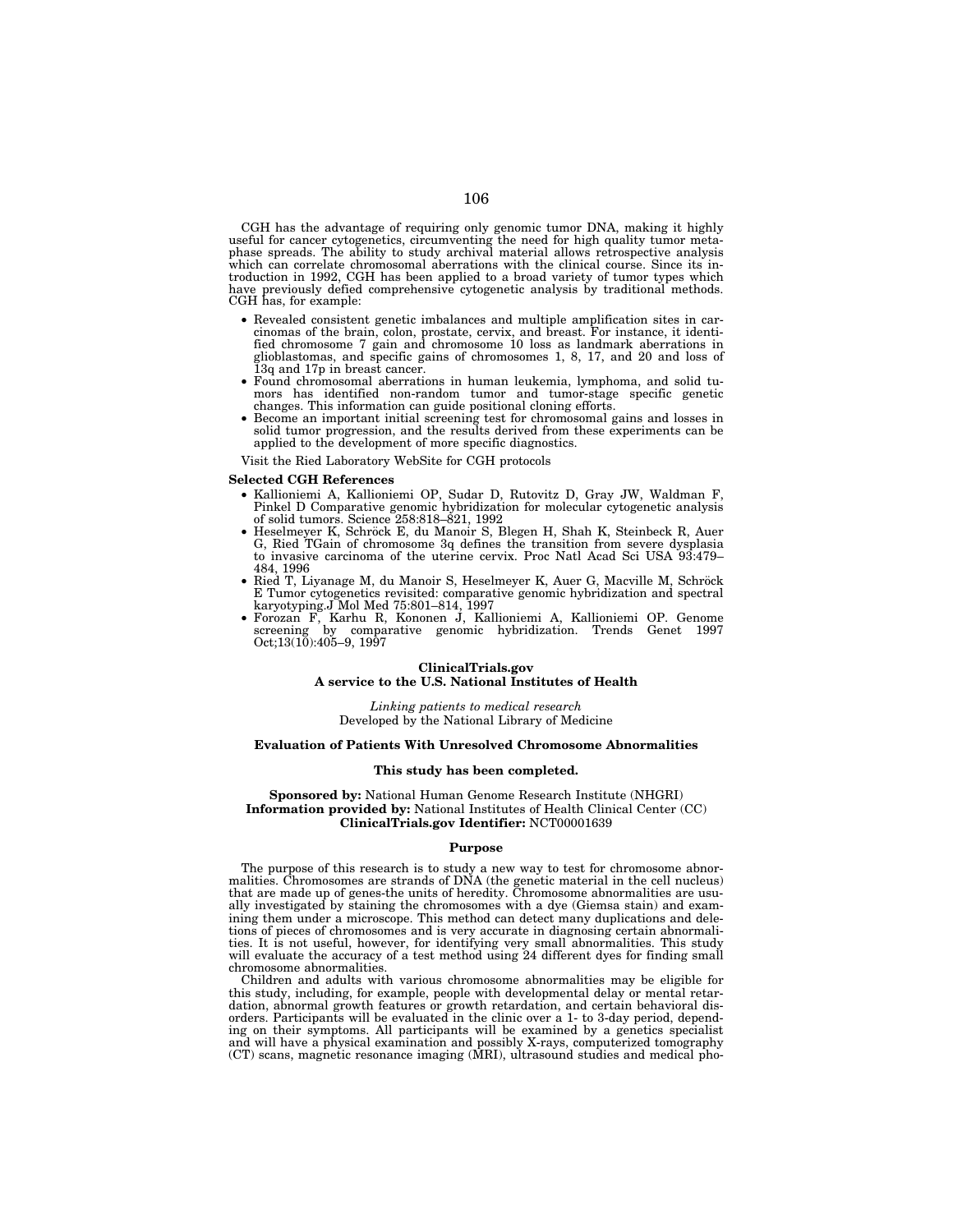tography. Blood will be drawn for chromosome testing-about 3 tablespoons from adults and 1 to 3 teaspoons from children.

When the test results are available, participants will return to the clinic for follow-up evaluation and review of the test findings. The genetic and medical evaluations, along with their implications, will be discussed.

#### **Condition**

Abnormalities

Failure to Thrive

Mental Retardation

Microcephaly

MedlinePlus related topics: Birth Defects; Developmental Disabilities;

Facial Injuries and Disorders; Growth Disorders; Head and Brain Malformations Genetics Home Reference related topics: Developmental Disabilities

Study Type: Observational

Study Design: Natural History

Official Title: Evaluation of Patients With Unresolved Chromosome Aberrations Further study details as provided by National Institutes of Health Clinical Center (CC): Total Enrollment: 263

Study start: December 1996; Study completion: October 2000

There is a range of genomic aberrations from aneuploidy down to single base pair deletions or inserts. Present technology uses microscopic cytogenetics for detection of large rearrangements (greater than 2 Mb) and molecular techniques for small rearrangements (less than 2 Mb). There is a gap in practical diagnostic technology in that microscopic cytogenetics has poor sensitivity for aberrations less than 5 Mb and the molecular techniques are cumbersome for clinical use in the megabase range. In many cases it is possible to determine that an aberration is present by microscopic cytogenetics but cannot be characterized. We propose to use Spectral Karyotyping (SKY) and supplementary FISH and molecular techniques to characterize these aberrations. Subjects will be seen in OP9 for a clinical genetics evaluation and phlebotomy for SKY. Confirmation of SKY results will be performed by standard FISH, genomic content mapping, and other standard techniques.

#### **Eligibility**

Genders Eligible for Study: Both Criteria

Physical anomalies or developmental anomalies.

Karyotype showing derivative chromosome abnormality that is not fully characterized.

No abnormal parental karyotype.

No prenatal specimens.

Probands of all ages, genders, and ethnic origin are eligible.

The proband must have a non-mosaic abnormal G-banded chromosome analysis of good quality that shows one or more derivative chromosomes whose foreign component cannot be determined by standard G-banding techniques.

The parents should also have G-banded chromosome analysis prior to eligibility for consent 2. If this has not been done by the referring physician, it may be done as part of the protocol.

The proband with the abnormal karyotype should have one or more of the following features: dysmorphic features; developmental delay or mental retardation; growth retardation, microephaly, short stature or failure to thrive; behavioral disorder

Biological parents must be willing to supply a blood specimen. If they have any of the features listed above, they must attend the clinic if the proband is to be eligible.

The proband must be evaluated by the NCHGR clinical genetics service by the PI, a co-investigator, or his associates.

Mothers will be queried about potential non-paternity. If non-paternity is possible, the family will need to undergo clinical paternity evaluation before they are enrolled in the study.

### **Location Information**

#### **United States, Maryland**

National Human Genome Research Institute (NHGRI), Bethesda, Maryland, 20892, United States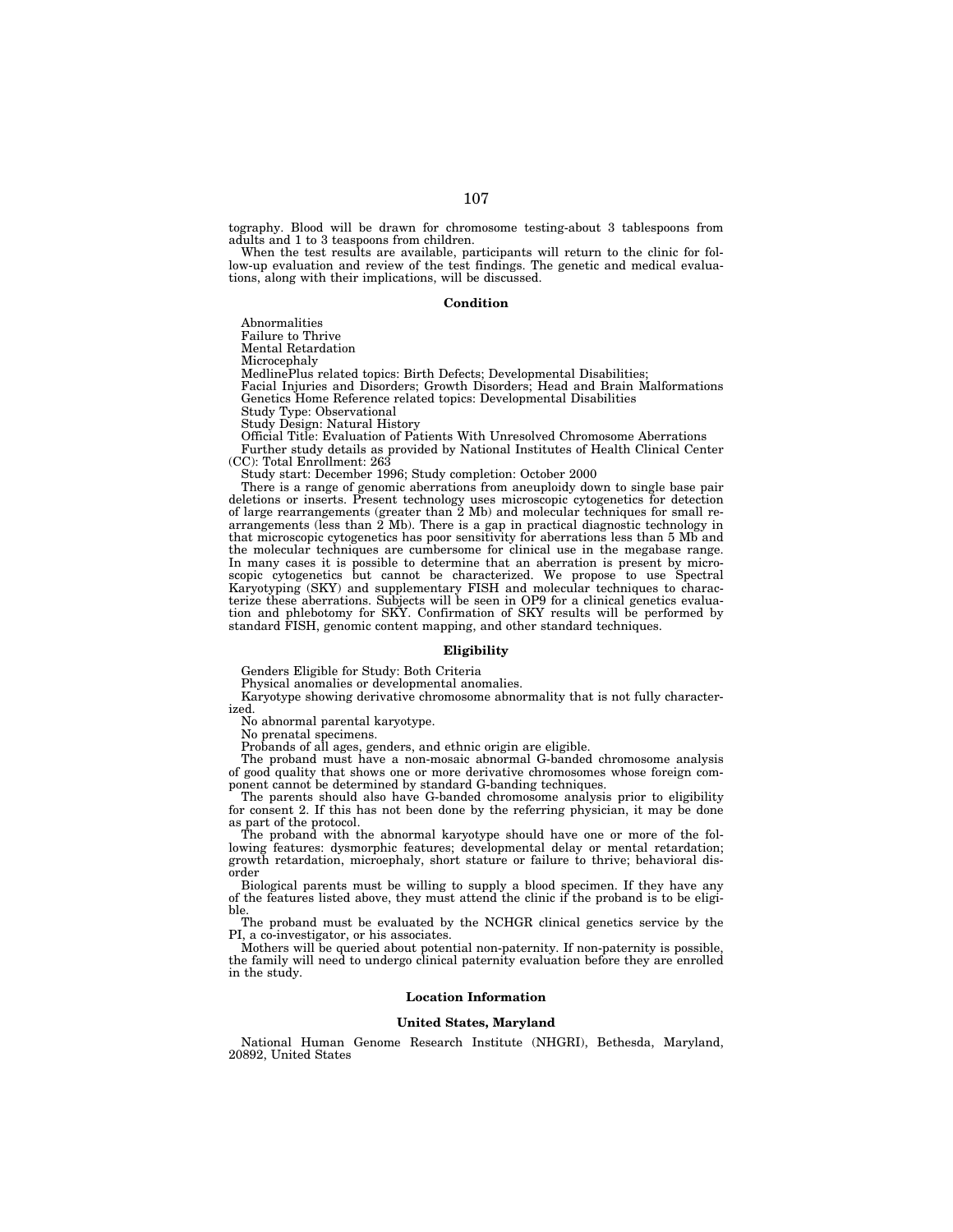# **More Information**

Study ID Numbers: 970045; 97–HG–0045 Last Updated: July 10, 2006 Record first received: November 3, 1999 ClinicalTrials.gov Identifier: NCT00001639 Health Authority: Unspecified ClinicalTrials.gov processed this record on October 03, 2007

### **University of Pittsburgh Cancer Institute**

A National Cancer Institute (NCI)-designated Comprehensive Cancer Center

### UNIVERSITY OF PITTSBURGH RESEARCHERS USE "FISH" AND "SKY" **TO STUDY CHROMOSOMES**

**PITTSBURGH, Nov 17, 1997**—Using two state-of-the-art technologies, scientists at the University of Pittsburgh's Department of Human Genetics are lighting up human chromosomes in a colorful display to easily locate errors (Spectral Karyotyping).

Each person has 23 pairs of chromosomes, large coils of genetic material. Pitt re-searchers are probing human chromosomes with FISH and SKY to reveal the tapestry of genes that instruct the body to develop and function properly and to yield information that could help biomedical researchers develop sensitive tests to detect disease and possibly aid in choosing the best treatments for specific disorders. ''With our new FISH and SKY instruments, we can visualize specific genes or chromosomal regions to identify the defects at a fundamental level in a variety of disorders, such as what chromosomal changes are associated with the development and progression of a variety of cancers," said Susanne Gollin, PhD, associate professor of human genetics at the University of Pittsburgh, where she is t togenetics Laboratory.

Already, these technologies are allowing us to detect chromosomal alterations in otherwise normal looking cells lining the mouth of patients with oral cancer. These alterations identify cells that may grow into new cancers. Using such information, we may be able to screen individuals at risk for oral cancer, as well as develop and apply much better prevention and treatment strategies," noted Dr. Gollin, who also<br>directs the University of Pittsburgh Cancer Institute's Cytogenetics Facility. Pitt's<br>cytogenetics capabilities are unique in the region. S to learn whether a chromosome has received a new gene delivered as part of a gene therapy; track the integration of foreign, disease-causing viruses into chromosomes; and assess how anti-cancer drugs alter chromosomes before they kill tumor cells. Not only are these technologies more informative when studying abnormal cells than standard ways of examining chromosomes (called karyotyping), they are also quicker because they combine powerful visualization capabilities with rapid, computerized analysis, according to Dr. Gollin.

With FISH technology, researchers expose a cell's chromosomes to fluorescent probes made of normal human DNA segments. These probes bind (hybridize) tightly to a specific region of a cell's genetic material. Investigators use FISH to count the number of chromosomes and/or copies of a particular gene in a cell and to identify unusual regions that are amplified, or present in extra copies. Too few or too many chromosomes or gene copies indicate a serious genetic defect in that cell. Using a different form of FISH, called comparative genomic hybridization, investigators can identify chromosomal regions that are gained or lost in abnormal cells, including tumor cells. For instance, researchers can expose human cells to a probe made of normal DNA (labeled red) and a probe made of tumor DNA (labeled green). This technique enables scientists to learn whether chromosomes have lost a section of DNA containing a normal gene that suppresses cancer growth (hence the absence of any green) or gained too many copies of a DNA section containing a normal gene that drives a cancer's growth (extra green).

SKY technology, yet another form of FISH, is used to study more complex changes in genetic material because some of the probes it employs are labeled with not one but several colors. These multicolored probes bind to the chromosomes. This new portrait's panoply of colors, many of which are similar, cannot be differentiated by the human eye, but SKY's spectral imaging hardware and computer software can discriminate even the finest variations in the wavelengths of color (spectra) emitted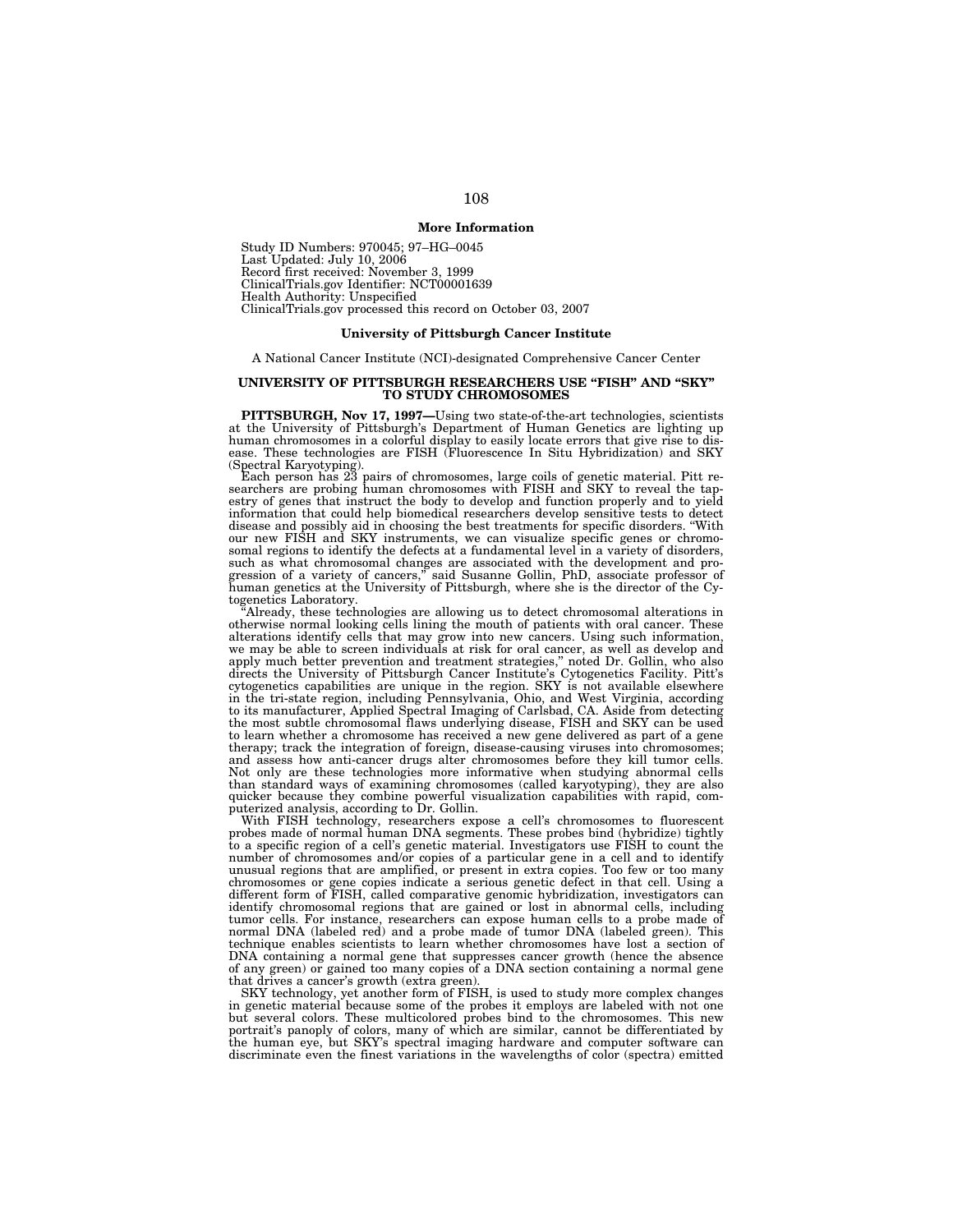by each dye or combinations of dyes marking a chromosome. After the SKY instrumentation processes this information, the result is a vivid display. Using SKY, researchers can plainly see the chromosome rearrangements in a cell. Normal chromosomes are each one color. Abnormal chromosomes may be composed of two or more different colors, signifying their origination by mixing and matching of two or more different chromosomes. Recently, Pitt became the first test site in the United States for software-driven remote access to classical and molecular cytogenetic results. CytoNet software and the CytoVision System are produced by Applied Imaging, headquartered in Santa Clara, Cal., with its North American sales office located in Pittsburgh.

''The CytoNet provides novel communications capability,'' said Dr. Gollin. ''The CytoNet is envisioned to serve two currently unmet needs: viewing of clinical cytogenetics results by cytogeneticist consultants or laboratory directors who are offsite to obtain professional input or second opinions; and viewing of research results and discussion between an investigator and the director of a specialized cytogenetics core laboratory, such as the UPCI Cytogenetics Facility. Not all institutions have cytogeneticists or cytogenetics laboratories for research applications. This software facilitates use of these shared resources by investigators at other institutions.'' The Cytogenetics Facility is funded by the UPCI's cancer center support grant from the National Cancer Institute. Funding for the SKY and CytoVision instrumentation was provided by the National Center for Research Resources, National Institutes of Health. For additional information about the UPMC Health System or the University of Pittsburgh Cancer Institute, please access the web links.

UPMC News Bureau

#### **Attachment 5: Point paper Highlight of Actions needed**

# **POINT PAPER SUMMARY OF TESTIMONY ACTION PAPER FOR ADDRESSING ISSUE OF GULF WAR ILLNESSES**

- 1. The last benefits law(2000) for Gulf War illness had within the original bill not only Chronic Fatigue Syndrome and Fibromylagia but also Neurological Autoimmune Diseases/Disorders. Unfortunately the Neurological Autoimmune diseases/disorders was removed and now in 2007 we are asking that wording to be added. We are asking for a bill to be moved quickly that adds Brain Cancers, ALS, and MS to the presumption of service connection for Gulf War Veterans. The Brain Cancers and ALS should have no problem since the VA has agreed by regulation. We need a bill that is fast tracked to be completed this session of congress. We want this done by Law not by VA discretionary action.
- 2. In regards to legislation in the authorization and appropriations area, the congress and senate should follow the Lead of the VA Research Advisory Committee on Gulf War Illness and Gulf War Veteran's Organizations. Just yesterday the House Appropriations Committee did not do that and has in effect caused potential detrimental action in the needs of the Gulf War veterans community.
- 3. VA attitude starts at the top and goes down. The hearing today will show the detrimental effect that attitude has caused for 16 years. That attitude has to be turned on its head. People within the VA system have directly affected tens of thousands no hundreds of thousands Gulf War Veterans in regards to the VA Benefits, VA Health Care, and VA Research. It is time now that certain people be removed from their positions for their deliberate misguidance, mismanagement, and ill regard to Gulf War veterans needs.
- 4. All VA Directives/Policies/Guidance/Contracts must be faced with a Stop Order and Investigated. They have led to a Direct Breech of Duty to the Gulf War Veterans.
- 5. New Directives/Policies/Guidance/contracts must be submitted and reviewed by the VA RAC GWI and other congressional Committees before they are officially released.
- 6. Dental and Eye Exams must be Mandated for ODS Veterans now. Data that must be gathered and shared with the VA RAC GWI and House and Senate VA Committees and government Reform Committee. Treatment for Dental and Eye conditions should be allowed through the VA for these veterans re-
- gardless of VA rating. 7. VA Outreach and all forms of Communication to ODS Veterans must be started in a robust manner expeditiously. This should include the newest research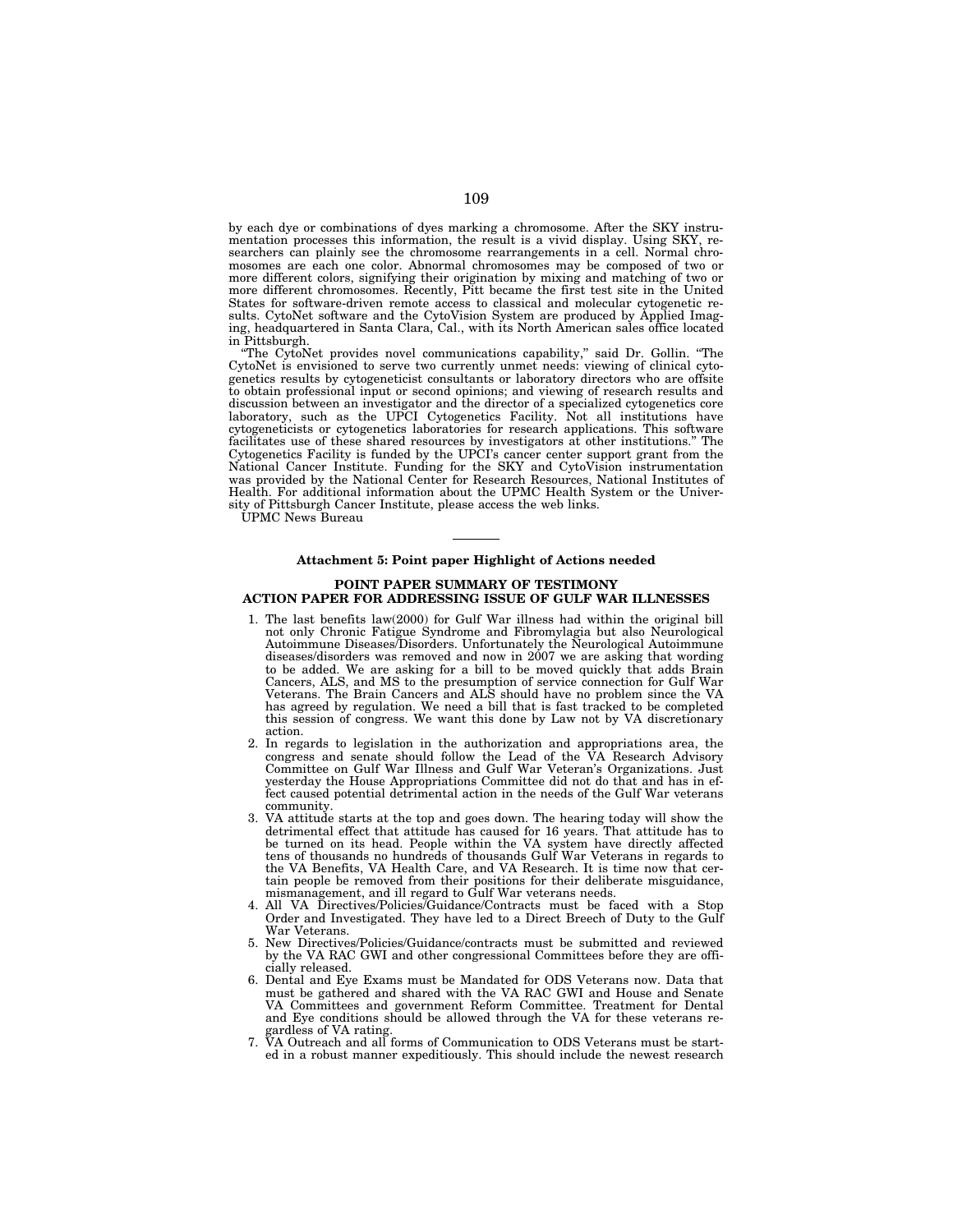information and exhibit a new VA attitude a true we are here to serve the veteran.

8. VA physicians and medical personnel must be notified to perform expansive lab work measurements to cover:<br>A Immune System Function

**Immune System Function** 

- B. Viral Panels
- 
- C. Hypercoagulation Lab work<br>D. Thyroid system functions D. Thyroid system functions<br>E. Adrenal Gland Function
- 
- E. Adrenal Gland Function<br>F. Pituitary Gland Function F. Pituitary Gland Function
- Hormonal function
- 
- H. Renal Function<br>I. Cardiac Function Cardiac Function
- 
- J. Liver Function<br>K. Screening Can Screening Cancer workup labs
- 9. Data gathered from lab work needs to be collected and analyzed and sent to the Research Advisory Committee and reports on same should be issued on the VA Website so that physicians, researchers, and patients alike have the information.
- 10. Treatment of any abnormalities should be started as soon as results are obtained.
- 11. Data on all causes of deaths should be assembled and posted as Data Report from the VA on its website.
- 12. Data on all Diagnosed illnesses for ODS Veterans must be collected and also published on the VA Website.
- 13. Two additional advisory Committees similar to the VA RAC GWI in the areas of Clinical Care and Benefits should be legislated and should be implemented ASAP.
- 14. New Clinics should be initiated at each VA Hospital specifically for Operation Desert Storm Veterans. The staff should be dedicated and then thoroughly brought up to current state of knowledge on relevant physiological based research that has occurred. Then the educational process for Medical staff and medical personnel should be expanded rapidly.

The educational process should involve routine scheduled teleconferences and videotape reviews. The Videotaping of Jim Binns, Lea Steele, Beatrice Golumb, Dr Roberta Hailey, and Dr Roberta White should be produced and distributed ASAP. New tapes with other leading researchers and clinicians should follow.

- 15. The registry program and environmental agent program should be renewed and expanded. The individuals that went thru these registries should be brought back in for updating of medical progress, expanded lab work, and any other diagnostics.
- 16. A proactive aggressive Cancers and Neuro Auto Immune Diseases/Disorders Screening Program for Operation Desert Storm Veterans should be legislated and implemented ASAP.
- 17. A directive should be sent out to all VA hospitals that symptoms suggestive of ALS or MS need to have through and complete diagnostic workups done regardless of VA Rating.
- 18. Anti Aging Board Certified Physicians and Environmental physicians should be proactively recruited for contracts with the VA headquarters and VA hospitals to provide consultation and physician education programs immediately.
- 19. DOD AND ACTIVE MILITARY SERVICE MEDICAL PROFESSIONALS NEED UPDATE TRAINING ON ASSESSMENT OF ENVIRONMENTAL EX-POSURES AND REVIEW OF CURRENT RESEARCH.
- 20. New DoD and Service Components guidance and regulations on all environmental exposures need to be initiated. Documentation of potential exposures and tracking for active duty needs to be reviewed. Any and all potential health affects need to be documented.
- 21. DoD must review and update exposure lists to include AF, Navy, and Marine units and notify the individuals affected.
- 22. Assurance needs to be in place by oversight that DoD Military services are recording all vaccines appropriately with lot numbers.
- 23. Individuals listed in Exposed areas must be notified by DoD and VA by letter of the increase risk of Brain Cancers/ALS.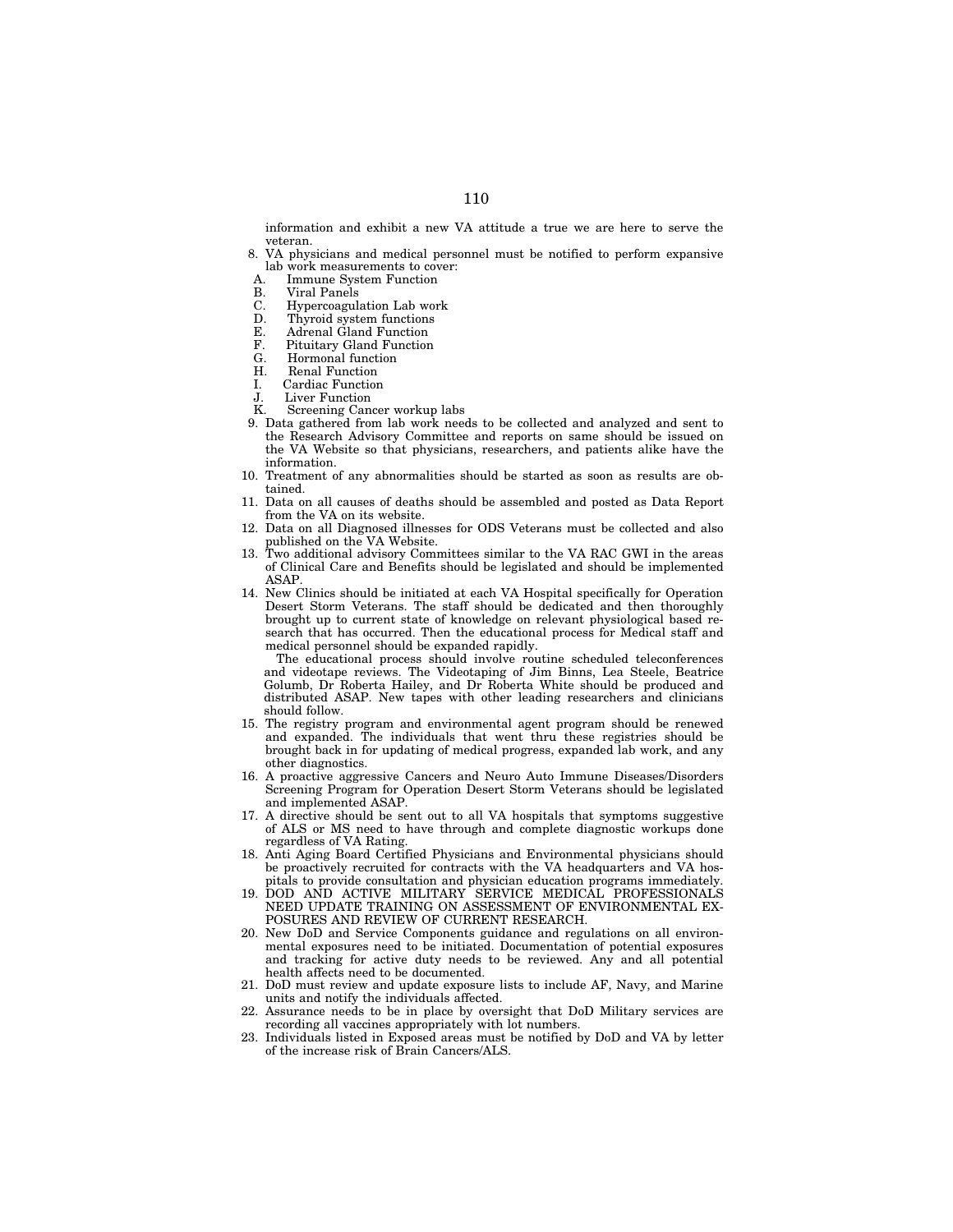### **Attachment 6**

Ms. Julie Wilson, United States Department of Veterans Affairs, Illiana VA Med-ical Center, Danville, Illinois. and to The United States Department of Veterans Affairs, The Inspector General, Washington, D.C.

The latest nonsense comes from the American Legion. I have confirmed that the American Legion sent this out with Mr. Bill Johnson (317–630–1239) from the American Legion National Headquarters in Indianapolis, Indiana. Please let all Indiana VA staff and all VA National staff and VA facilities staff members nationwide know what was done and that the Legion has absolutely no authority to suspend or tell veterans that our benefits have lapsed and then to demand payment of \$20 in check or credit card for reinstatement of benefits.

I REQUEST FORMAL IMMEDIATE WRITTEN CONFIRMATION FROM THE DIRECTOR OF THE ILLIANA VA MEDICAL CENTER AND FROM THE UNITED STATES OF AMERICA DEPARTMENT OF VETERANS AFFAIRS SECRETARY appointed by the President of the United States that my benefits have not lapsed as stated by Mr. Robert Spanogole, National Adjutant, The American Legion, in the SIGNED letter THAT I received from the HIM AND THE American Legion on October 2, 2007. ALTHOUGH MR, JOHNSON OF THE AMERICAN LEGION TOLD ME THIS WAS A ERROR NEEDLESS TO EXPLAIN I DO NOT TRUST ANYONE.

The specific—relevant information follows:

I received a letter on October 2, 2007 from Robert Spanogle, National Adjutant, American Legion, National Headquarters, P.O. Box 7017, Indianapolis, Indiana that quote: ''This letter is to inform you that benefits you are entitled to as a Veteran of the United States Armed Forces have lapsed.

Through a special reinstatement program, you are being given this opportunity to reinstate these important benefits, for which you remain eligible in accordance with the enclosed publication 57 "Veterans Guide to additional Benefits.

To reinstate your benefits you need only return the enclosed Reinstatement Form according to the instructions printed on the form. Please note the reinstatement period designated for your last name at the top of the page of this notice. The absolute deadline is 3 pm on the last date shown above.

(from top of the form), Deadline: November 5, 2007, 3:00 pm ET

Reinstatement period for veterans with last names beginning R–S September 24– November 5, 2007 3:00 PM ET'' end quote

The implication is that I must renew my membership in American Legion Post 71; Urbana, Illinois by November 5, 2007 at 3pm ET by sending them a check for \$20 made payable to "The American Legion" to reinstate my VETERANS benefits.

I have TWICE called the American Legion National commander Marty Conaster, Champaign, Illinois 217–359–4211 and asked him to call me immediately,. NO RE-SPONSE! I called the Urbana Post 71 at 367–3121. The Urbana American Legion Post 71 officer I spoke to did not know this was sent out on their behalf. He agreed this was wrong! He called me back today with an apology.

THIS IS ABSOLUTE NONSENSE AND PURE INTIMIDATION TO OBTAIN \$20 FROM ME.

I must ask if any Federal laws were broken if so what must be done?

I BELIEVE that Mr. Spanogles's treatment of me as a retired and 60% disabled veteran who fights for medical care for all of our veterans and myself is simply unacceptable and deserves a Department of Veterans Affairs censure for scaring not only me and my wife but thousands of others who probably received this same letter. We did not sleep well last night and today has been a roller coaster.

MR. SPANOGOLE'S TREATMENT OF OBVIOUSLY THOUSANDS OF VET-ERANS WHO ARE SEEKING HELP AND WHO RECEIVED THIS SAME LETTER IS A TRAVESTY.

I suspect that I am only one of many who received this letter.

I believe that I and all others who received this letter deserve a nationwide public apology for this action.

At the bottom of the letter:

quote: ''Important; There is no mandate to extend the deadline shown or to offer additional periods of reinstatement. do not delay in returning your reinstatement form.'' end quote

I have absolutely confirmed that the American Legion sent the letter. It is directly from the American Legion National headquarters.

The suspect that this organization is just trying to scare me—us into sending them \$20 for membership. The membership demand in my case is renewal of my membership in American Legion Post 71 in Urbana. I belong did belong to this Post but have not renewed my membership because they simply refuse to help us when we needed and asked for help.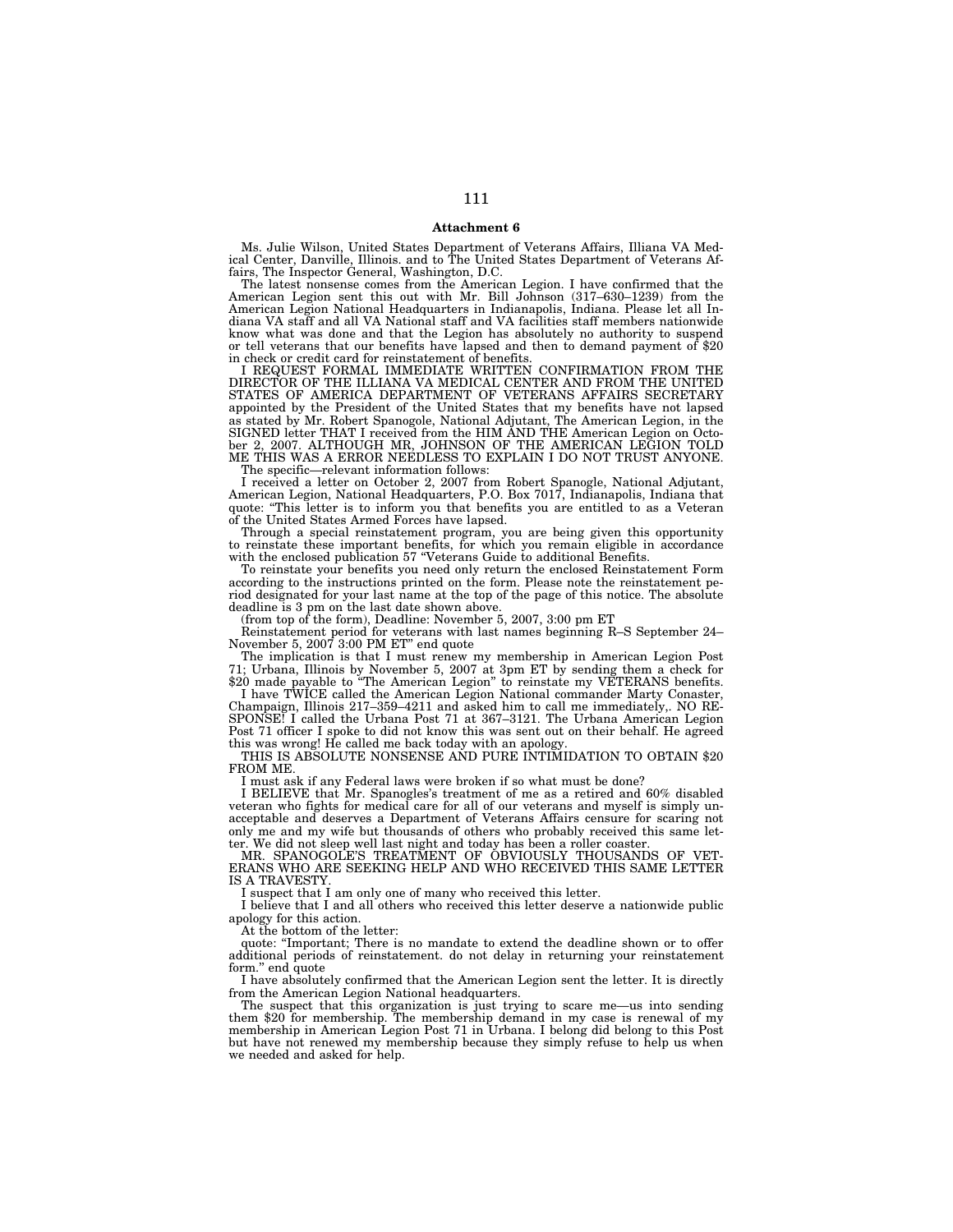The envelope has return address of: ''The American Legion National Headquarters, Department of Veteran Notification, National Adjutant, P. O. Box 7017 In-dianapolis, In. 46207–7017''

The envelope has the huge letters ''Deadline Notice for Veterans of the United States Armed Forces to Reinstate Benefits''

the enclosed return envelope has the address: Benefit Reinstatement, c/o the American Legion National Headquarters, P.O. Box 7017, Indianapolis, In 46207– 7017

The letter says I can reinstate my benefits by visiting www.members.legion.org It gave me a temporary membership number of 2022422818. The direct telephone number of the American Legion National Headquarters in Indianapolis, in. is 317-630–1200.

Thank you,

Major Doug Rokke, Ph.D. U.S. Army, retired

#### **Attachment 7**

This is a brief of my experiences. My name is Brent Casey, a Gulf War veteran, served as a medic with the 82nd Airborne in 90–91. Sept 05' I received a letter from the DoD which was a unit list released by the Pentagon. These units were exposed in and around the Kamisiyah demolition pit in Spring 91' and my unit (3rd/73rd Armor) was on this list.

Scared to death and already suffering terribly from what I now know is fibromyalgia, and never having been to a VA hospital in my life, my family convinced me to go see a VA doctor for a check-up. My first visit resulted in medication for hypertension, and 19 19 flagged on a PTSD checklist, and obviously a diagnosis. After 6–8 months of PTSD counseling (keep in mind I had never heard of PTSD), groups and one-on-one, I discovered a Gulf War exam offered at the hospital and

I signed myself up for the exam. By Sept. 06' I was diagnosed with fibromyalgia, depression, chronic rhinitis, paresthesias, erectile dysfunction, fatigue, hypertension and after 2 sleep studies, sleep apnea. In Oct. 06' in my own research, I discovered a PTSD Residential Reha-bilitation Program in Lexington, KY (42-day), I completed the program in Dec. 06'. While in Lexington, again through my own research, I discovered the WRIISC in

New Jersey and started working on a referral from a primary care physician.<br>I was accepted into WRIISC for a 2-day very intense work-up and history includ-<br>ing, exposure assessment, social work evaluation, psychological as ployment related concerns of mine. Overall recommendations that I just received<br>from WRIISC include but are not limited to: Mr. Casey meets the criteria for the<br>unexplained condition of Chronic Fatigue Syndrome, and Mr. Ca my own research and request, it was tested in Baltimore in Nov. 06' and supposedly the results are normal and I will not have any adverse consequences.

Anyhow, it is now exactly 2 years later—and to say the least I am still blown away—but I do have a few answers to some of my questions. I have an agent who is helping me with my claim, but I'm still not sure if I am coming or going. I had 5–6 Dr. appt. last month and have about that many so far to keep up with in Oct. (Mental health, Rheumatology, PTSD Groups, Primary care and labs an EENT re-ferral, and Physical medicine specialist referral, and an ophthalmology referral, so my healthcare is a full-time job. I have had a MRI, CT-scan, EMG, Sperm/fertility test, C–PAP machine nightly, CXR, and numerous blood tests of coarse. I hope this is appropriate information for your compilation and I would love to help any way that I can. Feel free to call me to discuss anything that will help you.

Sincerely,

Brent Casey

### **Attachment 8**

I am increasingly frustrated. . . . I am asking veterans of Desert Storm to write and tell us of your discoveries that could help others re diagnosis findings . . . what was found, who tested, how others can get the same. .

Treatment . . . what have you found? Who got you there? Where can other vets get it?

And most of all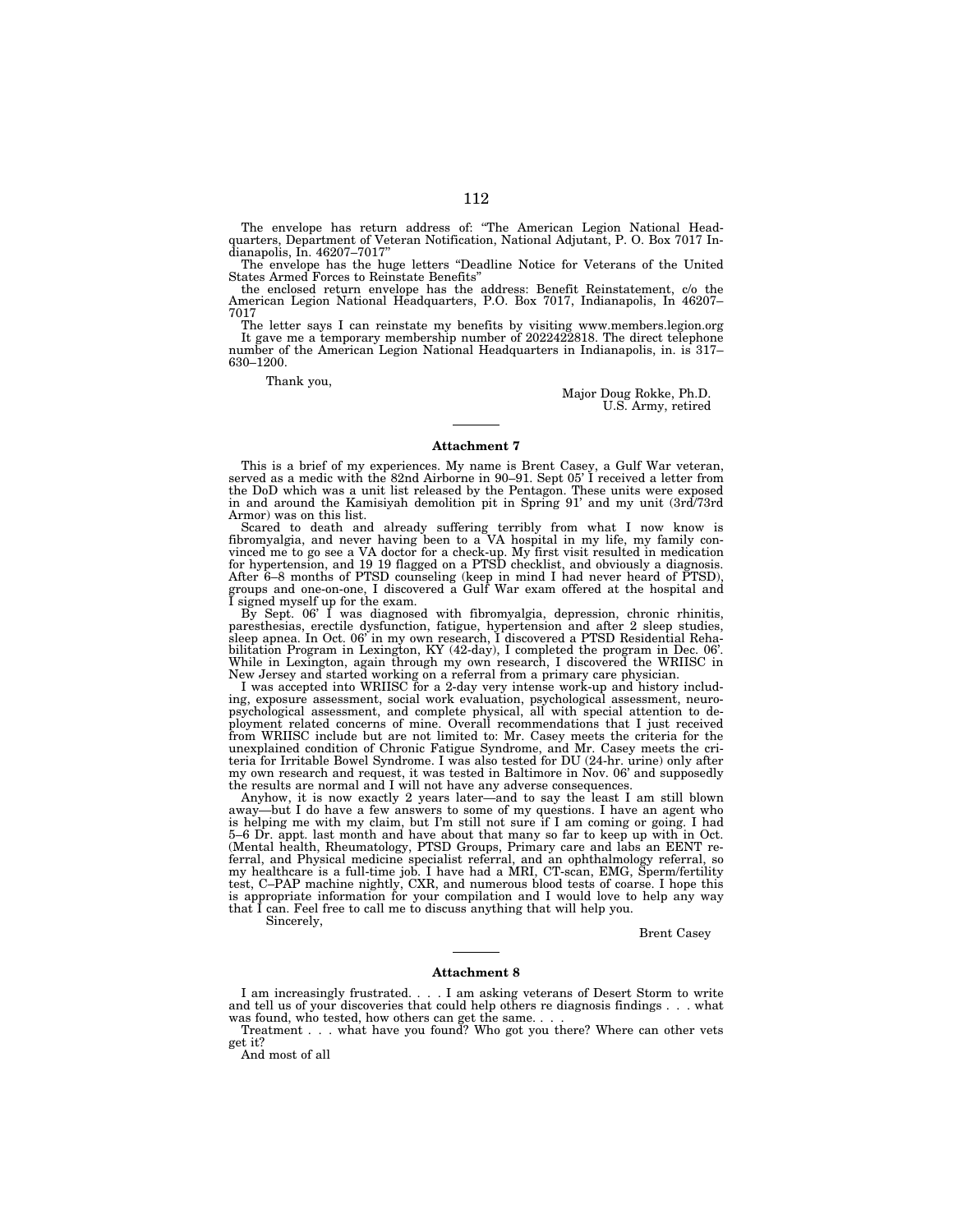what have you managed to do re education, work, How is your quality of life . . . what<br>family HORRIBLE! Everyone is SICK!

How are your spouses and children? What has been found on their medical condition that could help other veterans? My only child (M–31,has degenerative joint disease and its eating away at him, he has high b/p, and his teeth are just wearing away, they aren't rotting??? Just crumbling?? My wife same thing with her teeth, and she hurts all the time and again, they just try and pass it off as diabetic, and its FREAKING NOT!

How has your testing and treatment been at the VA? NO, I have been blown off by them for yrs. said it was all in my head! (yah it is I have seizures).

Have you found civilian help? Where and who should veterans contact . . . which doctors? HAH your joking right! NO ONE WANTS TO HELP US, we are just waiting to die.

How many are having significant dental problems? YES! root canals, and got tired of that rout and just having them pulled out now.

How many have had hearing tests that show ototoxicity? NO TEST, but my hearing isn't great anymore and my ears hurt a lot. and they just say old age \*54 yr old.

How many are experiencing increasing vision problems? Yes and had surgeon to correct it, and now find I have cataract forming anyway.

Are you having thyroid, hormone problems, cardiac, renal conditions? Are they being tested for? By who? Are you being treated for these? Again, never tested for anything and just tired of being blown off and told its all our own fault for, thinking we feel ill.

Like I said, we are just waiting to die, figure its got to be better than the hell we are living in now.

Tom Daggett 10 yrs U.S. Army 54 and also FED UP

Committee on Veterans' Affairs Subcommittee on Health *August 2, 2007* 

Meryl Nass, M.D. Mount Desert Island Hospital Box 8 Bar Harbor, ME 04609

Dear Meryl:

In reference to our Subcommittee on Health hearing on ''Gulf War Exposures'' held on July 26, 2007, I would appreciate it if you could answer the enclosed hearing questions by the close of business on October 2, 2007.

In an effort to reduce printing costs, the Committee on Veterans' Affairs, in cooperation with the Joint Committee on Printing, is implementing some formatting changes for materials for all full and Subcommittee hearings. Therefore, we would appreciate it if you would provide your answers consecutively and single-spaced. In addition, please restate the question in its entirety before the answer.

Please provide your response to Cathy Wiblemo at the Committee. If you have any questions, please call 202–225–9154.

Sincerely,

MICHAEL H. MICHAUD *Chairman* 

1. *Gulf War Illnesses—*Everyone on this panel agrees that Gulf War Illnesses are real and that more should be done by way of research, outreach and treatment.

• *In your professional estimation, what is the biggest challenge facing VA today with regard to Gulf War Illnesses?* 

For at least 10 years, the personnel in place to implement Gulf War Illness programs have prevented good research, good diagnostics and good treatments for Gulf War veterans. A group of individuals at VA have had control over research, outreach and treatment, and these officials have ensured that the focus of both research and treatment has been primarily psychological. The medical evaluation strategies adopted by the VA have specified that investigations of veterans' symp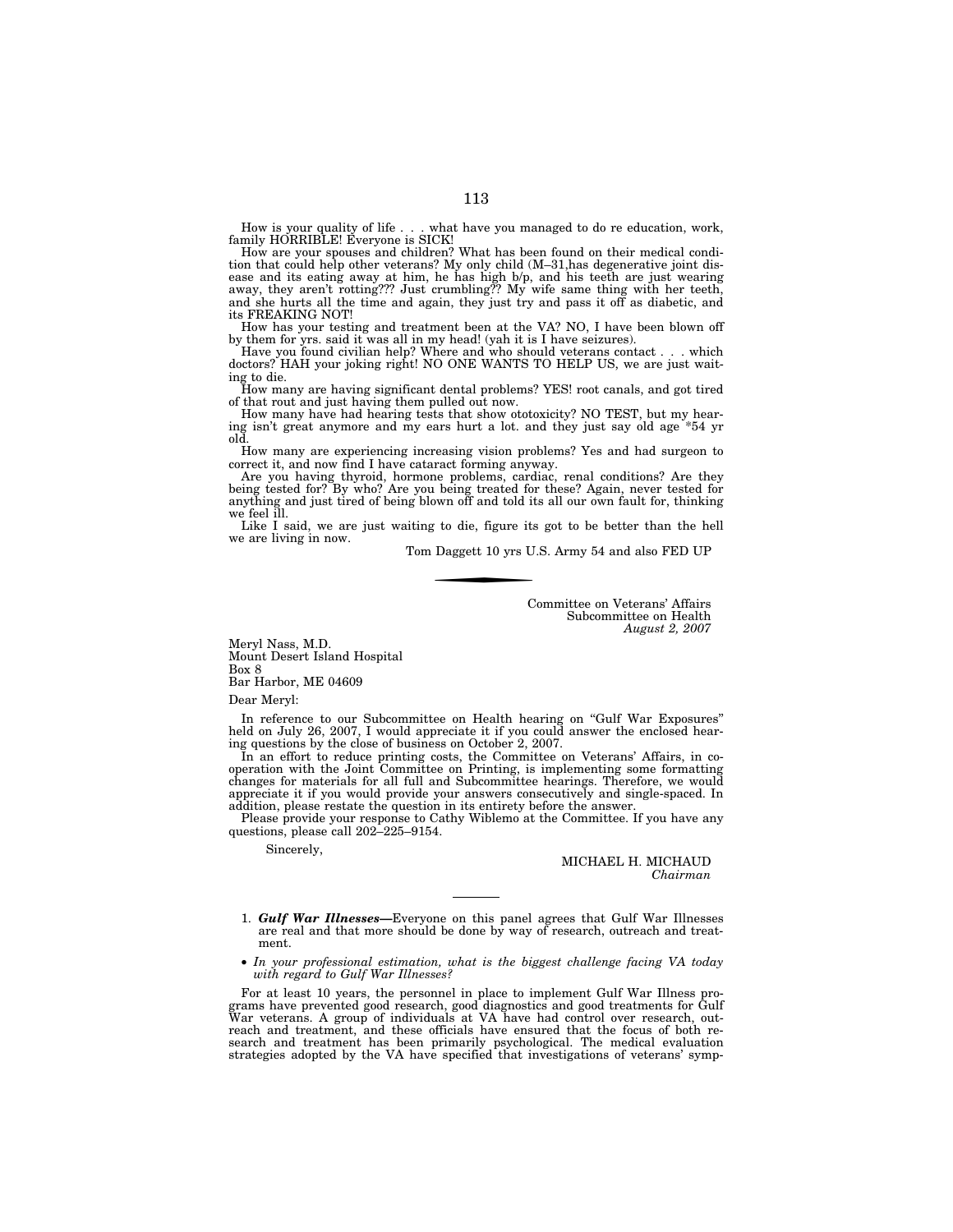toms be limited, and the recommended treatment strategies have primarily used psychiatric drugs. However, I must assume that these individuals have carried out<br>VA policy, since there is no evidence they were instructed to do otherwise. Unless<br>and until VA policy aligns with the goal of doing our bes cannot change.

A true story: in 1999, a Committee on government Reform staffer told me that the reason Gulf War veterans were being diagnosed and treated for psychiatric illnesses was because disability pensions could be limited to 2 years more easily than if they were acknowledged to have physical illness. I cannot confirm if this is true, but it may be relevant to the question of why VA made the choices it did regarding GW research and patient care. Recent revelations about the use of ''personality disorder'' diagnoses 1 by the Army to discharge veterans without a medical board or pension suggest that these choices have been deliberate.

• *What would your recommendations be to VA to ensure that what has happened to the Gulf War veterans does not happen to the newest generation of veterans returning from OEF/OIF?* 

At the Senate Veterans Affairs Committee hearing where I testified on Sept. 25, 2007, DoD's representative, Michael Kilpatrick, M.D., stated in answer to a question that ''15–20% of those who've fought in Iraq recently are returning with '''ill-defined' medical symptoms, Kilpatrick said.'' (McClatchey-Tribune, Sept 26) Later Kilpatrick told a reporter he did not mean to imply they all had GWS.

It should be a concern to all of us that DoD has already identified a developing medical problem in a significant number of returning soldiers. In order to provide optimal care to OIF and OEF veterans, VA needs to know the

types and severity of medical conditions these veterans face, and their frequency. An accurate needs assessment cannot be made without reliable information from DoD to VA. Media reports suggest VA relies on information from military medical boards, but note that many veterans whose status should prompt a medical board

are not going through the board process. How has this affected VA planning?<br>Therefore, since information supplied by DoD on the health of troops has not always been accurate and complete, VA should be performing its own su

evaluation by practitioners who are knowledgeable about the physical and psycho-logical needs of veterans returning from combat. Creating a database from these assessments could help to prepare further investigations and treatments for returning troops, and identify those who have developed chronic medical conditions for specialized care.

Congressional oversight should address VA's programs for dealing with the 15– 20% of troops with ill-defined conditions identified by Dr. Kilpatrick, as these veterans are most at risk of slipping through the cracks in the way that happened to veterans with Gulf War Illnesses.

- 2. *DoD/VA—*Getting accurate, up-to-date information on pre-deployment and post-deployment health records, where service members were located and other pertinent information from DoD, has, in the past, been characterized as difficult.
- *Do you believe that this exchange of information between VA and DoD has improved with current deployments to Afghanistan and Iraq?*

Regarding whether things have improved, I can only refer to the GAO report of September 26, 2007:<sup>2,3</sup> DoD and VA: Preliminary Observations on Efforts to Improve Health Care and Disability Evaluations for Returning Servicemembers. See pages 19–22.

http://www.gao.gov/new.items/d071256t.pdf

Clearly, information exchange is not where it should be.

My experience has been that DOD jealously guards information on the health of troops. Spokespersons have not always reported accurately to media on this issue,

<sup>1</sup>http://www.thenation.com/doc/20071015/kors Joshua Kors. Specialist Town Takes His Case to

Washington. The Nation. September 27, 2007.<br>2http://www.gao.gov/new.items/d071256t.pdf DOD and VA: Preliminary Observations on Ef-<br>forts to Improve Health Care and Disability Evaluations for Returning Servicemembers. GAO–

<sup>07–1256</sup>T, September 26, 2007. Pages 19–22 cover the data sharing issue.<br><sup>3</sup> Hope Yen. GAO Again Slams VA and DoD for Failing to Care for Wounded Iraq War Vet-<br>erans. AP/Army Times September 27, 2007. "The report said the P far away from having a comprehensive system for sharing medical records as injured veterans move from facility to facility.''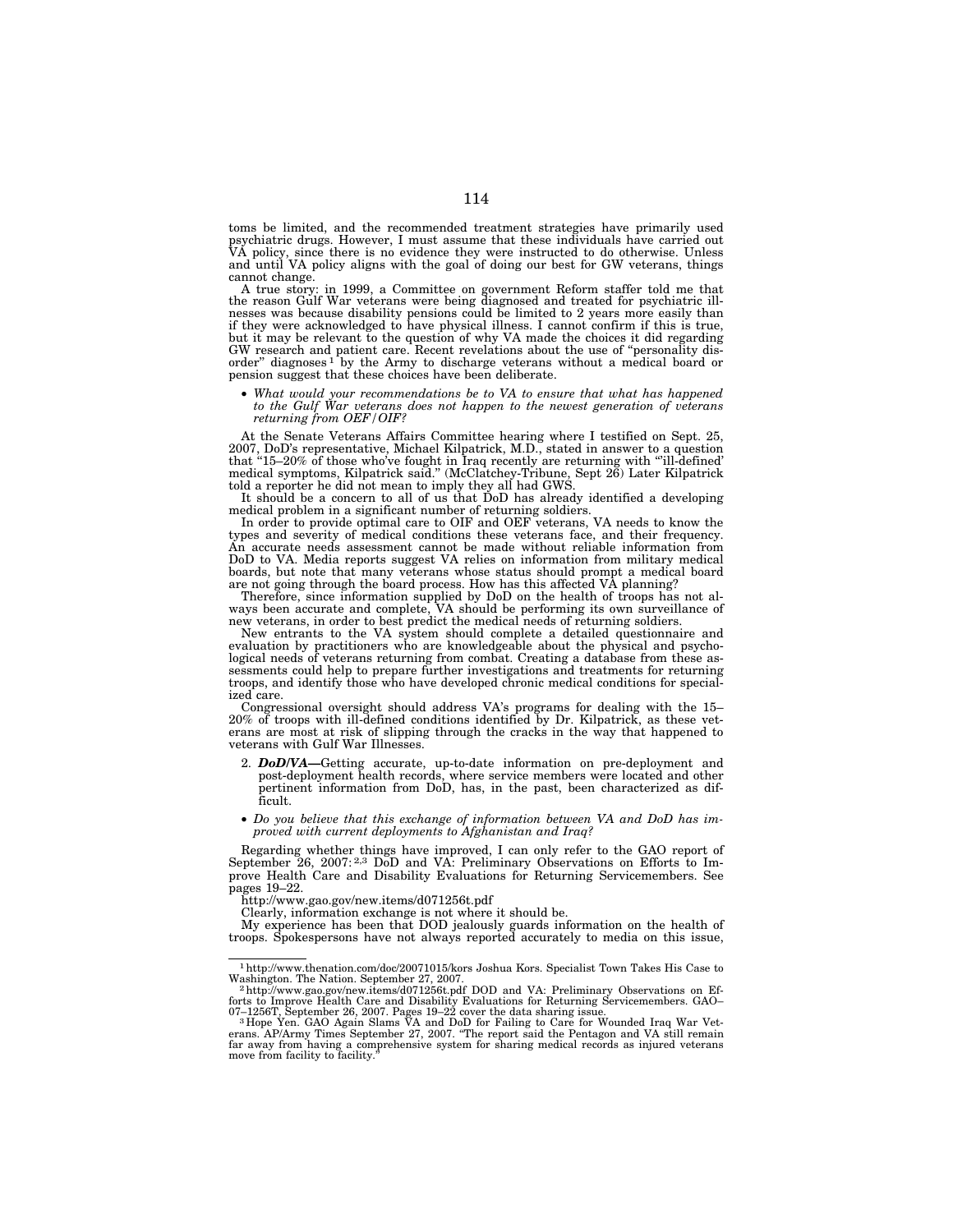and military medical studies are frequently at odds with independent research on the health of troops. The Congressionally mandated Defense Medical Surveillance System database is being maintained, but the data are not shared with independent researchers, despite Federal advisory Committee recommendations. The data are only 80–90% accurate, according to GAO, CDC and the Navy Environmental Health Center in San Diego. Presumably, more effort could be made to impr

Unpublished studies of the database are not shared either. Accompanying this response, I have included two lists, obtained via Freedom of Information Act requests, of titles of informal studies performed by the Army Medical Surveillance Activity, which used this database for the studies. I have so far been unable to obtain any of the actual studies from the Army (using FOIA). Many of these studies, especially those on GWS and on anthrax vaccine, should be of interest to the Congress and the VA.

### **[One list appears at the end of these responses and the other list is being retained in the Committee files.]**

• *In your professional opinion, would you say the lack of information exchange or*  delayed exchange was a primary factor in hindering research efforts regarding *Gulf War Illnesses?* 

Yes. Procedures for investigating and dealing with toxic exposures could have been initiated, appropriate infections sought, etc., had VA been aware of the types of exposures that had been experienced by individual veterans when they first arrived in the VA system. The lack of good information from DOD made it very difficult to study most of the Gulf War exposures, since without accurate information it was uncertain who was exposed to what, and the magnitude of the exposures. The problem is only partly one of information exchange; it is uncertain whether DOD monitored and recorded noxious exposures to which its soldiers were exposed. This includes exposures to sarin, to unvented tent heaters, to vaccines, pyridostigmine bromide (PB) and depleted uranium. Thus the later research had to rely on so-called ''self-reports'' of exposures—but the research was also criticized for using these unvalidated reports.

However, the main factor that hindered good Gulf War illness research after the immediate post-war period was the lack of will to do so, shared by VA and DOD.

- 3. *ALS—*Mr. Mikolajcik proposed in his testimony that a congressionally directed ALS Task Force should be established to help provide direction in ALS re-search and to develop a strategic plan to tackle this illness. The 30- 60- 90 day timeline he suggested in his testimony lays out some structural parameters.
- What are your thoughts on creating another task force or entity to look into ALS?

A task force is a good way to review the problem and recommend directions to pursue. However, the value of a task force is totally dependent on its chairman, members and staff. It also needs to be given unfettered access to data, and the power to have its recommendations carried out in a meaningful way.

For example, exposure to electromagnetic fields has been linked to ALS in a number of studies.4 In order to pursue this link most productively, information on the electromagnetic fields generated by DOD weapons, communications systems and other equipment would need to be known, and the exposures in different groups of soldiers identified. It is unlikely that DOD would cooperate in providing these data.

In order to avoid reinventing the wheel, it should be noted that in 2001, a UK (government) expert panel made some research recommendations about ALS and electromagnetic fields: 5

''Case-control studies are, however, appropriate for investigating the aetiology of amyoptrophic lateral sclerosis and, in view of the rarity of the disease, are generally preferred to cohort studies. A large-scale case-control study might, therefore, be profitably undertaken in which special enquiries were made about:

<sup>4</sup> Christoffer Johansen and Jorgen H. Olsen. Mortality from Amyotrophic Lateral Sclerosis, Other Chronic Disorders, and Electric Shocks among Utility Workers. American Journal of Epi-demiology Vol. 148, No. 4: 362–368. ''The excess mortality from amyotrophic lateral sclerosis seems to be associated with above-average levels of exposure to electromagnetic fields and may be due to repeated episodes with electric shocks." http://aje.oxfordjournals.org/cgi/content/ab-

<sup>&</sup>lt;sup>5</sup> ELF Electromagnetic fields and neurodegenerative disease. Report of an advisory group on non-ionising radiation. National Radiological Protection Board, 2001. 12(4).http:// www.hpa.org.uk/radiation/publications/documents\_of\_nrpb/pdfs/doc\_12\_4.pdf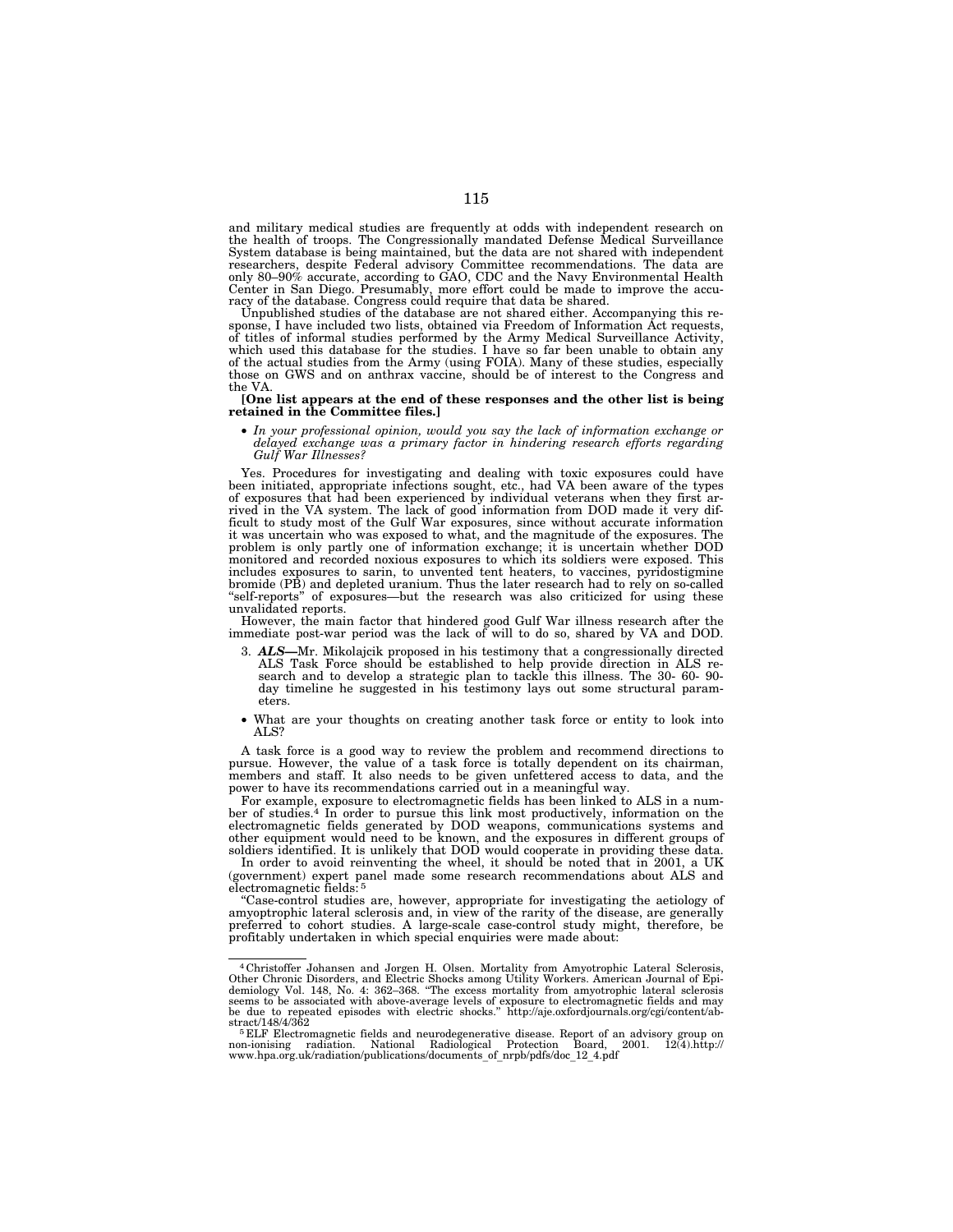- 1. employment in electrical occupations, with special reference to the occurrence of severe electric shocks.
- 2. medical treatment with electroconvulsive therapy that could be confirmed from hospital records.
- 3. exposure to transcranial magnetic stimulation (Walsh and Cowey, 1998), a technique for magnetic induction of neuronal activity in small brain volumes, which is used both experimentally and clinically.

More work is needed to explore the effects of electromagnetic fields on neurons and glial cells. In particular, the effects of both brief explicit shock and prolonged exposure to electromagnetic fields on intracellular Ca2+, superoxide dismutase (SOD) activity and enzyme function in neurons deserve particular attention.''

• *Do you believe that the direction VA is taking with ALS is the right way?* 

I cannot comment. ALS has been one disease that has been associated with 1991 Gulf War service. We do not know how many more diseases may also be associated, as the (relatively simple) epidemiological research to study this has not been done by VA and DOD.

- 4. *Where Do We Go From Here—*Sixteen years have passed and veterans of the Gulf War are still fighting to be recognized and not forgotten.
- What would your recommendations be on how to effectively move forward with Gulf War Illnesses research, outreach, education and treatment?

As I was preparing my responses to these questions, the Senate Veterans Affairs Committee asked me to provide testimony on Gulf War Illnesses. My response is included in that document, which I am attaching.

### **[The Senate Committee on Veteran's Affairs testimony appears at the end of this document.]**

Accountability for program success is crucial to the effort, and Congress should demand regular reports on the Gulf War Illness program.

- 5. *Gulf War Syndrome—*Dr. Nass, you acknowledged that symptoms of Gulf War Syndrome are not unique and that they overlap closely with other diseases, conditions and syndromes.
- Can you please describe the health effects of a typical case of Gulf War Syndrome?
- How do you treat a patient suffering from Gulf War Syndrome?

**[The response to these questions are contained in the Senate Committee on Veteran's Affairs testimony, which appears at the end of this document.]** 

- 6. *Research—*Dr. Nass, you said that the research to determine the extent of which the anthrax vaccine may have contributed to Gulf War Illnesses has simply not been done.
- *Based on my practices and studies, do I believe there is a connection (between anthrax vaccine and Gulf War Illnesses)?*

There is no doubt about their connection, which has been identified in at least 6 different studies. What I was trying (clumsily) to say in my testimony was that the magnitude of the anthrax vaccine contribution to Gulf War Illnesses was not known. In other words, we do not know what percentage of cases might be due to anthrax vaccine alone, though we do know the vaccine alone has caused an illness identical to GWS in non-deployed soldiers. (Even the FDA-approved label for anthrax vaccine lists GWS, as defined by CDC, as a reported adverse reaction.) In my opinion, anthrax vaccine added to the burden of toxic exposures faced by soldiers in the Gulf and increased the number of soldiers who developed chronic illnesses. Many soldiers who never received anthrax vaccine became ill, but receiving the vaccine almost certainly increased one's risk of developing GWS.

Meryl Nass, M.D. *September 30, 2007* 

# **LISTS OF TITLES OF INFORMAL STUDIES PERFORMED BY THE ARMY MEDICAL SURVEILLANCE ACTIVITY**

21JAN05 BURDEN OF HIV, HEP C, COLORECTAL CA DISEASE IN ALL BENEFICIARIES/MTF ONLY (TRICARE MGT ACTIVITY)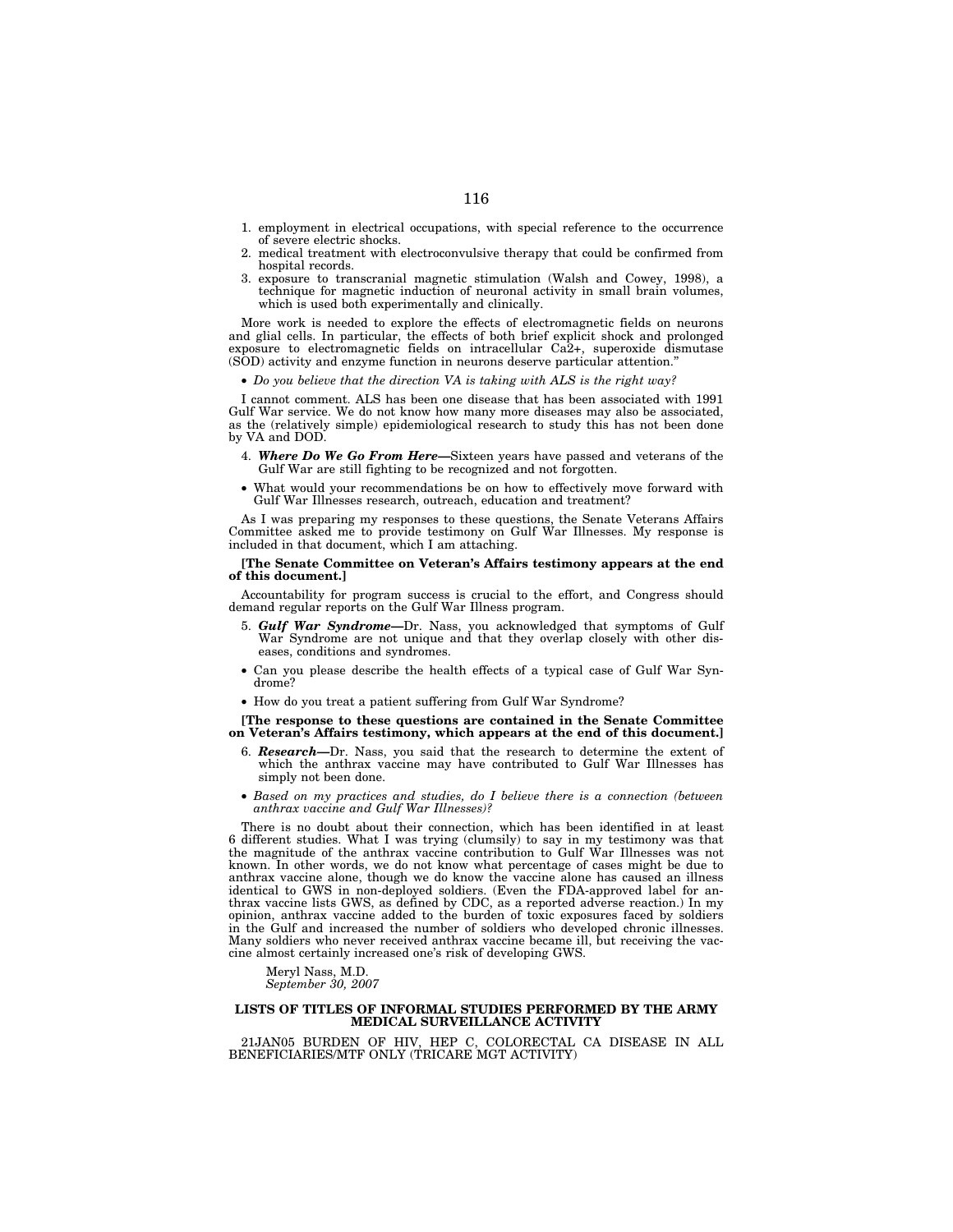6DEC99 BOSNIA AND SWA ANTHRAX VACCINATIONS (OSD) 20DEC99 AN-THRAX IMMUNIZATIONS FOLLOW–UP (OTSG)

4JAN00 SERUM FROM SWA VETS (AFMOA)

5JAN00 ANTHRAX VACCINE AND THYROID DISEASE (AFMOA)

5JAN00 ANTHRAX VACCINE AND GUILLAIN BARRE SYNDROME (AFMOA) 15FEB00 POTENTIAL ANTHRAX OUTCOMES (OTSG)

1MAR00 ANTHRAX VACCINATIONS BY LOCATION (CDC)

3MAR00 ACUTE LEUKEMIA AND ANTHRAX VACCINE OTSG TIMING NO-TICED LEUK PROB AFTER AVA INITD

16MAR2000 POSSIBLE ANTHRAX IMMUNIZATION–RELATED NEOPLASMS 24MAY00 CRUDE RATES OF AMBULATORY VISITS BY ANTHRAX STATUS (AFMOA)

31MAY00 POSSIBLE RISK FACTORS FOR REPORTING ADVERSE REAC-TIONS TO ANTHRAX VACCINE (OTSG)

1JUN00 PREGNANCY OUTCOMES FOLLOWING ANTHRAX VACCINATION (OTSG)

13JUN00 SUMMARY OF OTHER VACCINES RECEIVED THE SAME DAY AS ANTHRAX (ANTHRAX VACCINE PROGRAM)

14JUN00 SAME DAY IMMUNIZATIONS (AMSA)

21JUN00 PREGNANCY OUTCOMES RELATIVE TO ANTHRAX VACCINATION (AMSA)

6SEP00 ANTHRAX RISK FACTORS PART 2 (OTSG)

16OCT00 BREAST CANCER AND ANTHRAX VACCINATIONS (OTSG)

6NOV00 ANALYSIS OF SIDR–EIDS DATABASE (AMSA)

6NOV00 INCIDENCE ANALYSIS OF ANTHRAX VACCINE AND POTENTIAL ADVERSE EVENTS (OTSG)

1DEC00 ANTHRAX QUARTERLY REPORT

12MAR01 ANTHRAX REPORT FOLLOW–UP QUESTIONS (OTSG)

19MAR01 VARICELLA RATES, 1995–1999 (OTASG)

27MAR01 NUMBER OF VACCINATIONS BY YEAR AND SERVICE (OTSG)

8MAY01 APRIL ANTHRAX REPORT (AMSA)

5JUL01 JULY ANTHRAX/BIRTHDAY ANALYSIS (AMSA)

11JUL01 ANTHRAX QUARTERLY REPORT CODE (AMSA)

30JUL01 JULY ANTHRAX REPORT(AMSA)

5SEP01 ANTHRAX ANTIBODIES SERUM STUDY (AMSA)

21SEP01 ANTHRAX REPORT FOR INSTITUTE OF MEDICINE (SPECIAL ISSUE) (OTSG)

26OCT01 POOL OF CASES FOR ANTHRAX SERUM STUDY (AMSA)

7JAN02 ANTHRAX VACCINATIONS IN DOD BY MONTH (USUHS)

5FEV02 ANTHRAX VACCINATION DATASET (otsg)

14FEB02 VARICELLA COUNTS AND RATES IN AD SOLDIERS—RECRUITS AND NONRECRUITS (CHPPM)

22FEB02 FOLLOW–UP TO ANTHRAX SERUM STUDY (WRAIR)

26FEB02 ANTHRAX IMMUNIZATION DATA REVISITED (OTSG)

7MAY02 AD ARMY WOMEN WITH ANTHRAX VACCINE (AMSA)

8MAY02 OHO—DEPLOYMENT HEALTH OUTCOMES ANALYSIS (AMSA)

8MAY02 QA IMMUNIZATION DATA (AMSA)

16JUL02 BALANCED SCORECARD C1C ANTHRAX IMMUNIZATIONS COM-PLIANCE (USACHPPM, ATTN: MCHB–TS-EDE)

19JUL02 DESCRIPTIVE STUDY OF CELLULITIS AMONG U.S. ARMED FORCES,

1998–2001 (MSMR)

29JUL02 DEPLOY FORMS WITH EXPOSURE DATA (USUHS)

5AUG02 PENTAGON DATASET (WRAMC) 8AUG02 ANTHRAX IMMUNIZATION SERUM STUDY (WRAIR)

30AUG02 SLEEP DISORDERS (AMSA)

23SEP02 RE–RUN VA ANNUAL REQUEST FOR DATA ON BOSNIA/KOSOVA VETERANS (VA)

**15APR03 30 DAY SERUM FOR SMALLPOX VACCINEES (EXEC SEC-RETARY, AFEB)16APR03 SUMMARY OF ANTHRAX TOPICS FOR FDA/CDC LIST (CDC)** 

16APR03 LIVE BIRTHS AND STILLBORNS IN AD WOMEN (FORSCOM)

VACCINATION SURVEILLANCE FOR ADVERSE EVENTS (AVIP AGENCY)

1MAY03 GAO DEPLOYMENT INFO (N=277) (GAO) 6MAY03 AGE DISTRIBUTION OF SMALLPOX VACCINEES WITH SERUM SAMPLES BEFORE AND 7–21 POST (EXEC SEC, AFEB)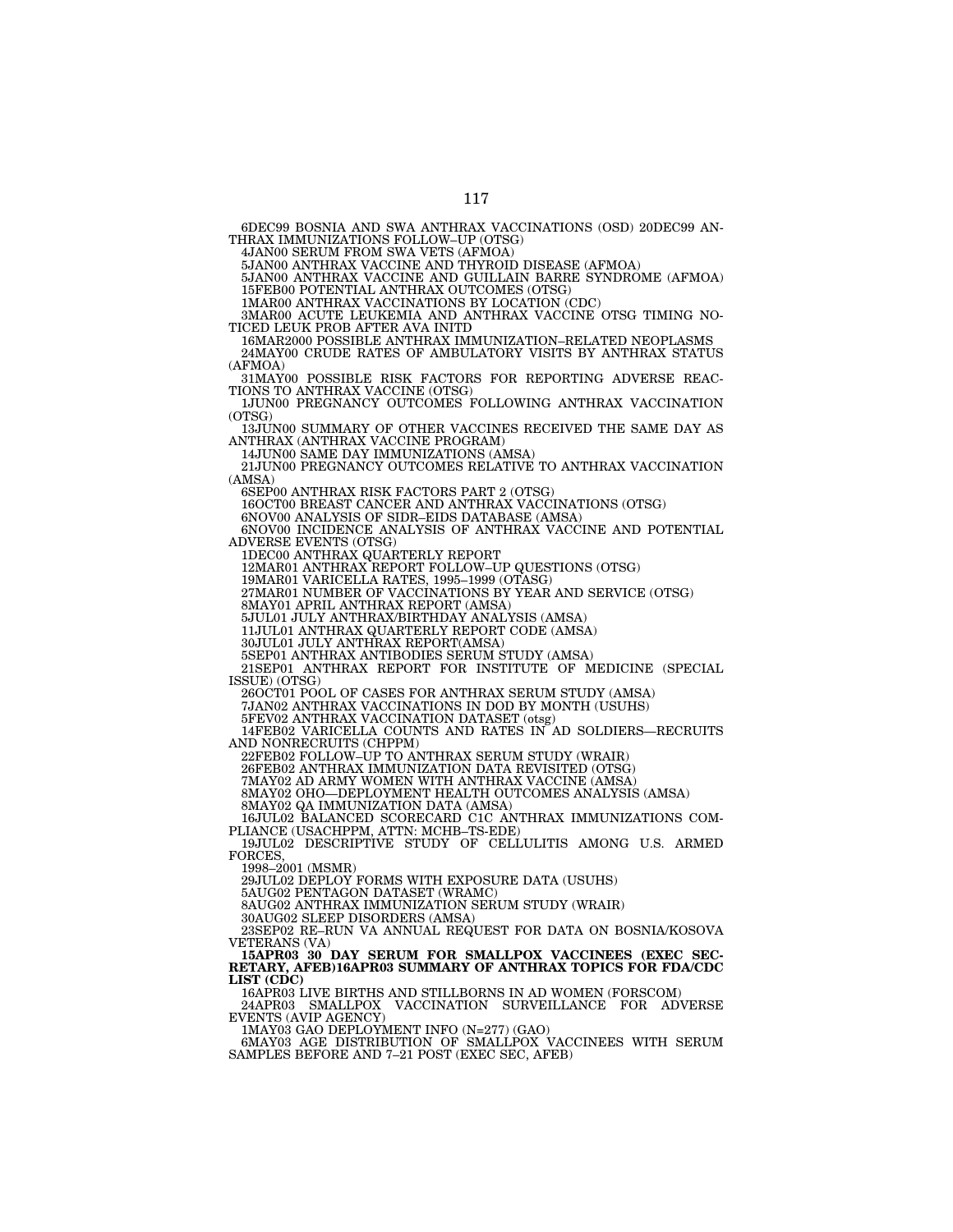6MAY03 VITAMIN D (ASSOCIATED WITH MS STUDY) (HARVARD SCHOOL OF PUBLIC HEALTH)

27MAY03 FOLLOW–UP OF SUMMARY OF ANTHRAX TOPICS FOR FDA/CDC LIST (CDC)<br>9JUN03

SMALLPOX VACCINATION SURVEILLANCE FOR ADVERSE EVENTS (MSMR)

10JUN03 UPDATE OF HEART DIAGNOSES FOR SMALLPOX (OTSG)

18JUN03 PENTAGON SURVEY OF DE–IDENTIFIED DATA (USACHPPM) 1JUL03 AVAILABLE SERUM AMONG ANTHRAX VACINEES (VACCINE

HEALTHCARE CENTER) 15AUG03 VACCINATION FOR ANTHRAX/SMALLPOX AND 3RD PERSCOM

(OTSG, POPM) 21AUG03 CONCOMITANT VACCINATIONS RECEIVED WITH SMALLPOX

VACCINATION (AVIP AGENCY)<br>21AUG03 CONGESTIVE HEART 21AUG03 CONGESTIVE HEART FAILURE AMONG SMALLPOX

VACCINEES—BEFORE AND AFTER (AMSA) 11MAY04 PEMPHIGUS AUTOANTIBODIES AND ANTHRAX/SMALLPOX VAC-

CINATION (WRAMC) 23JUN04 PEMPHIGUS/ANTHRAX VACCINE SERUM STUDY—GROUP 3

(WRAMC) 23JUN04 PEMPHIGUS/ANTHRAX VACCINE SERUM STUDY—GROUP 1 (WRAMC)

20SEP04 ANTHRAX SERCONVERSION IN AD, BY SERIES SCHEDULE COM-PLIANCE (WRAIR DIV OF PM)

19DEC05 PEMPHIGUS/ANTHRAX VACCINE SERUM STUDY—GROUP 2

(SMALLPOX) (WRAMC)<br>29DEC05 AIR FORCE--YELLOW FEVER VACCINE (YFV) ADVERSE EVENTS (UPDATED ICD–9 CODES) (USUHS)

29DEC05 ARMY, NAVY, MARINE YELLOW FEVER VACCINE ADVERSE EVENTS (UDPATED ICD–9 CODES) (USUHS)

4JAN06 MARINE CORPS OIF Q FEVER SEROCONVERSTION STUDY (FDPMU–WEST)

11JAN06 COUNTS OF INFECTIOUS DISEASES FOLLOWING DEPLOYMENT (CHPPM PAO)

17JAN06 MUMPS CASES PRE–AND POST–DX SERUM (MILVAX)

8MAR06 AIR FORCE DD2796 COMPARISON TO HOGE JAMA PAPER (WRAIR)

### **Gulf War Illnesses**

# **Testimony to the Senate Veterans Affairs Committee**

*September 25, 2007* 

Meryl Nass, MD

Mount Desert Island Hospital

Bar Harbor, Maine 04609

207 288–5081 ext. 220

http://anthraxvaccine.blogspot.com

http://www.anthraxvaccine.org

Thank you very much for your invitation to discuss Gulf War Illnesses and ideas for improved research and treatment of affected veterans. I practice general internal medicine, have a background in bioterrorism, anthrax and vaccine injuries, and have conducted a clinic for Gulf War (GW) veterans and others with multi-symptom syndromes (fibromyalgia, chronic fatigue syndrome, multiple chemical sensitivity) since 1999.

Because so much confusion and controversy has surrounded this illness, I thought it would be helpful to discuss persisting issues using a question and answer format, while reviewing recent literature on Gulf War Illnesses. I hope to clarify what is already known, as well as what needs to be known in order to provide the best treatment to affected veterans. I will then discuss my treatment approaches. I use the terms Gulf War Illnesses (GWI) and Gulf War Syndrome (GWS) interchangeably.

# **1.** *What is Gulf War Syndrome?*

As early as 1993, Senator Donald Riegle's staff produced a report that said, ''Over 4,000 veterans of the Gulf War suffering from a myriad of illnesses collectively labeled ''Gulf War Syndrome'' are reporting symptoms of muscle and joint pain, memory loss, intestinal and heart problems, fatigue, running noses, urinary urgency, di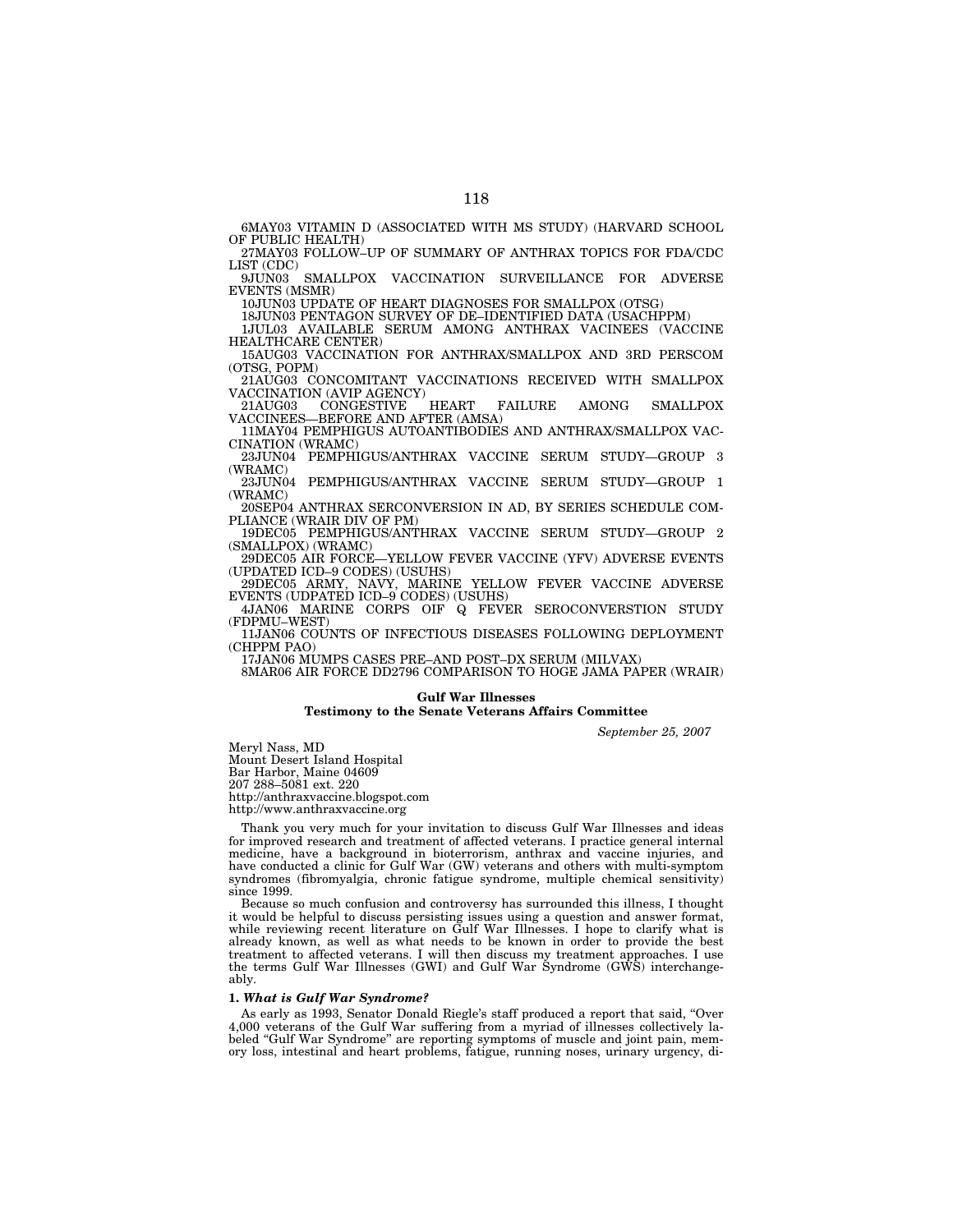arrhea, twitching, rashes and sores.'' 1 In 1998 CDC developed a case definition of the illness, which omits some common symptoms, but confirms the illness Riegle's staff identified, and provides clinicians with a reasonable basis for diagnosing veterans and starting treatment. So there is a long, well-documented history of the reality of this illness.

Yet many physicians are unaware of the CDC case definition, and have been bamboozled by the media into thinking Gulf War Illnesses either do not exist, are psychosomatic or a result of stress. Surprisingly, this includes physicians at VA facilities who care for affected patients. This widespread ignorance is compounded by the VA treatment guidelines (posted on the VA website for clinicians), which emphasize the use of psychotropic medications and cognitive behavioral therapy, although the science to support this is exceedingly weak.<sup>2</sup> An estimated 200,000 1991 Gulf War veterans (25–30% of all deployed veterans)

and some vaccinated, nondeployed Gulf "era" veterans suffer from illnesses related<br>to their service,<sup>3</sup> and have been awarded partial or full disability benefits by the VA. Although the signs, symptoms and severity of illness vary considerably between affected veterans, the combination of symptoms known as ''Gulf War Syndrome''

probably affects most of the 200,000 veterans who are ill.<br>Their symptoms are not confined to the CDC's defining triad of musculoskeletal<br>pain, fatigue and cognitive and/or emotional disturbance.<sup>4</sup> Their medical condition that Gulf War veterans were 20 times as likely as other veterans to complain of mood swings, 20 times as likely to complain of memory loss and/or lack of concentration, and 5 times as likely to complain of sexual dysfunction.5 It is my opinion that the increased mental disorders reported in GW veterans 6 reflect central nervous system (brain) dysfunction, manifested in a variety of ways.

Furthermore, some affected veterans have developed anxiety and/or depression as a result of their loss of function, as well as frustration resulting from the lack of validation of their illnesses by DOD, VA and civilian health providers, and failure to receive beneficial treatment. Many veterans have tary superiors and colleagues, friends and family that they are malingering, a result of the mediocre level of much popular and professional discourse about this illness.

### **2.** *Can we make medical sense of the multiple symptoms that occur in Gulf War veterans?*

According to Gronseth, ''Although an objective marker to GWS would be useful for studies, the absence of such a marker does not make the syndrome any less legitimate. . . . The real debate surrounding medically unexplained conditions is not

whether or not they exist, but defining their cause."<sup>7</sup>  $\ldots$   $\ldots$  Many patients with GWS meet criteria for other medically unexplained conditions, also known as multi-symptom syndromes, such as chronic fatigue syndrome,<sup>8</sup><br>fibromyalgia, and multiple chemical sensitivity.<sup>9</sup> These conditions are poorly understood, but have a very similar pattern of symptoms and findings as GWS. Some un-derlying mechanisms have been shown to be the same as well.10

An important VA study in which 1000 deployed 1991 Gulf War and 1000 non-deployed Gulf era veterans were carefully examined 10 years after the Gulf War, found that deployed veterans were 2.3 times as likely to have fibromyalgia, and 40.6

May;23(2):523–40. 8Thomas HV, Stimpson NJ, Weightman AL et al. Systematic review of multi-symptom condi-

<sup>1</sup>Staff report to Senator Donald Riegle. Gulf War Syndrome: The case for multiple origin

mixed chemical/biotoxin warfare related disorders. September 9, 1993.<br>- 2 Donta ST, Clauw DJ, Engel CC Jr et al. Cognitive behavioral therapy and aerobic exercise<br>for Gulf War veterans' illnesses: a randomized c 19;289(11):1396–404.<br><sup>3</sup>Steele L. Prevalence and patterns of Gulf War illness in Kansas veterans: association of

symptoms with characteristics of person, place, and time of military service. Am J Epidemiol.<br>2000 Nov 15;152(10):992-1002.

<sup>2000</sup> Nov 15;152(10):992–1002.<br>"Fukuda, K. et al. Chronic Multi-symptom Illness Affecting Air Force Veterans of the Gulf<br>War. JAMA 1998; 280: 981–988. ". . . a case was defined as having 1 or more chronic symptoms<br>(more tha culoskeletal.'' 5Simmons R, Maconochie N, Doyle P. Self-reported ill health in male UK Gulf War veterans:

a retrospective cohort study. BMC Public Health. 2004 Jul 13;4:27.<br><sup>6</sup>Toomey r, Kang HK, Karlinsky J et al. Mental health of U.S. Gulf War veterans 10 years

after the war. Br J Psychiatry 2007; 190: 385–93. 7Gronseth GS. Gulf War syndrome: a toxic exposure? A systematic review. Neurol Clin. 2005

tions in Gulf War veterans. Psychol Med 2006; 36: 735–47.<br><sup>9</sup> Ibid.

<sup>10</sup> Baraniuk JN, Casado B, Maibach HA. Chronic Fatigue Syndrome—related proteome in human cerebrospinal fluid. BMC Neurol. 2005 Dec 1;5:22.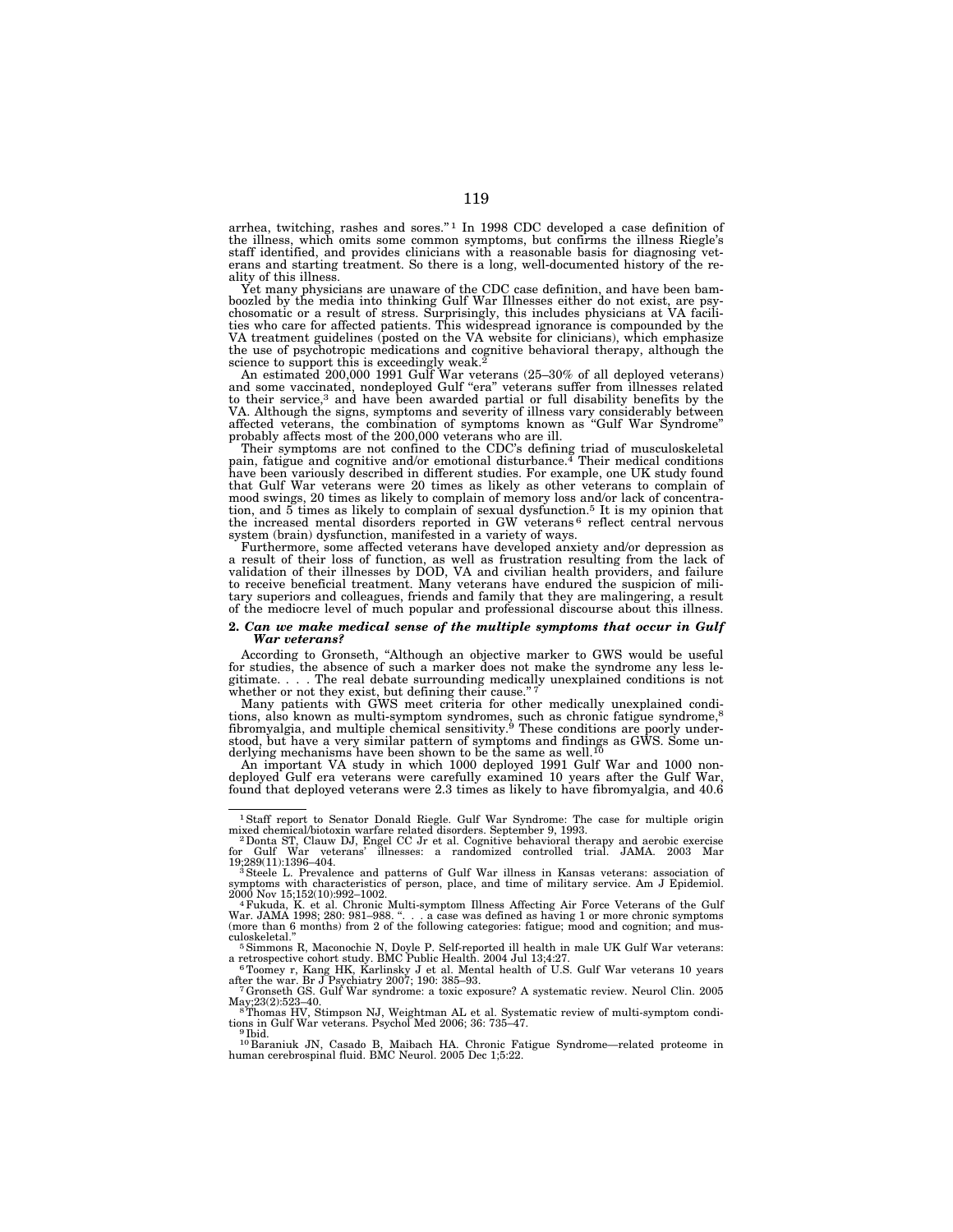times as likely to have chronic fatigue syndrome as nondeployed era veterans,<sup>11</sup> confirming a relationship between these conditions and GWS.

### **3.** *Does the CDC case definition identify all deployment-related illnesses in Gulf War veterans?*

No. We know ALS (amyotrophic lateral sclerosis or Lou Gehrig's disease) occurs twice as often in GW vets as in the civilian population, but it also occurs 50% more often in soldiers in general.12 The military exposures leading to these increased ALS rates are unknown.

Possible reasons ALS has been studied more carefully in GW veterans than other illnesses, are that a) veterans develop the illness at a younger age than the civilian population,13 b) Congressional testimony by affected, now deceased Gulf War veteran Michael Donnelly in 1997 gave the illness visibility,14 and c) ALS only affects a small number of people.

Chronic diarrhea is another illness commonly seen in GW veterans, but it is not included in the CDC's case definition. GW veterans have developed a variety of other medical illnesses. What we still don't know is whether there are, for instance, more heart attacks in deployed GW veterans than there would have been, had they not deployed. The research is contradictory on whether various illnesses occur more often in Gulf War veterans, although several studies list a large number of symptoms that are seen more commonly in GW veterans.

#### **4.** *Why don't we know whether deployed veterans have more illnesses (like heart attacks) than they would have otherwise?*

The results of research depend on the methods used to investigate the research question. Epidemiological research is limited to evaluating a statistical relationship between an exposure and an illness. But statistically significant relationships occur for many reasons other than cause and effect. Thus, statistics alone cannot prove cause and effect. Only when all other factors that can bias the result have been taken into account, will the results be reliable. Here is one example of why some Gulf War research results may be contradictory:

As Steele<sup>15</sup> showed, many nondeployed Gulf "era" veterans were given vaccinations in preparation for deployment, and these vaccinated ''era'' veterans reported multi-symptom illness at  $3$  times the rate of unvaccinated, nondeployed "era" erans.

According to the military's Defense Medical Surveillance System (DMSS) raw data, soldiers vaccinated with anthrax vaccine have heart attacks at a greater rate than prior to vaccination.16 Thus, if deployed veterans are compared to a nondeployed group, of whom many received deployment vaccines, determining whether deployed veterans have more heart attacks than expected is confounded (made unreliable) by the nondeployed group's vaccinations.

Military and VA health databases have not been made available to independent researchers to study.

#### **5.** *Has the health of Gulf War veterans improved over time?*

Veterans who developed this syndrome have, for the most part, remained ill.<sup>17</sup> Ten years later, one study found that 29% of deployed veterans had chronic, multisymptom illness.<sup>18</sup>

### **6.** *Do GW veterans die at a higher rate?*

Three studies have demonstrated that GW veterans had an approximately 50% greater risk of accidental deaths, particularly from motor vehicle accidents. Although this has been attributed to elevated risk-taking behavior in deployed GW

<sup>&</sup>lt;sup>11</sup> Eisen SA, Kang HK, Murphy FM et al. Gulf War veterans' health: medical evaluation of a U.S. cohort. Ann Intern Med 2005; 142: 122.<br><sup>12</sup> Weisskopf MG, O'Reilly EJ, McCullough ML et al. Prospective study of military se

mortality from ALS. Neurology 2005;64(1):32–7. 13 Haley RW. Excess incidence of ALS in young Gulf War veterans. Neurology. 2003 Sep

<sup>23;61(6):750–6. 14</sup>http://members.aol.com/vetcenter1/donnelly.htm 15Steele L. Prevalence and patterns of Gulf War illness in Kansas veterans: association of

symptoms with characteristics of person, place, and time of military service. Am J Epidemiol.<br>2000 Nov 15;152(10):992-1002.

<sup>&</sup>lt;sup>16</sup> Data DOD shared with the Institute of Medicine in 2001: http://merylnass.googlepages.com/

AMSAtitlepage.pdf http://merylnass.googlepages.com/AMSAHeartattackdata.pdf 17 Ozakincy G, Hallman WK and Kipen HM. Persistence of symptoms in veterans of the First Gulf War: 5-year followup. Environ Health Perspectives 200

Gulf War: 5-year followup. Environ Health Perspectives 2006; 114: 1553–7.<br><sup>18</sup> Blanchard MS, Eisen SA, Alpern R et al. Chronic multisymptom illness complex in Gulf<br><sup>War 1</sup> veterans 10 years later. Am J Epidemiol 2006; 164: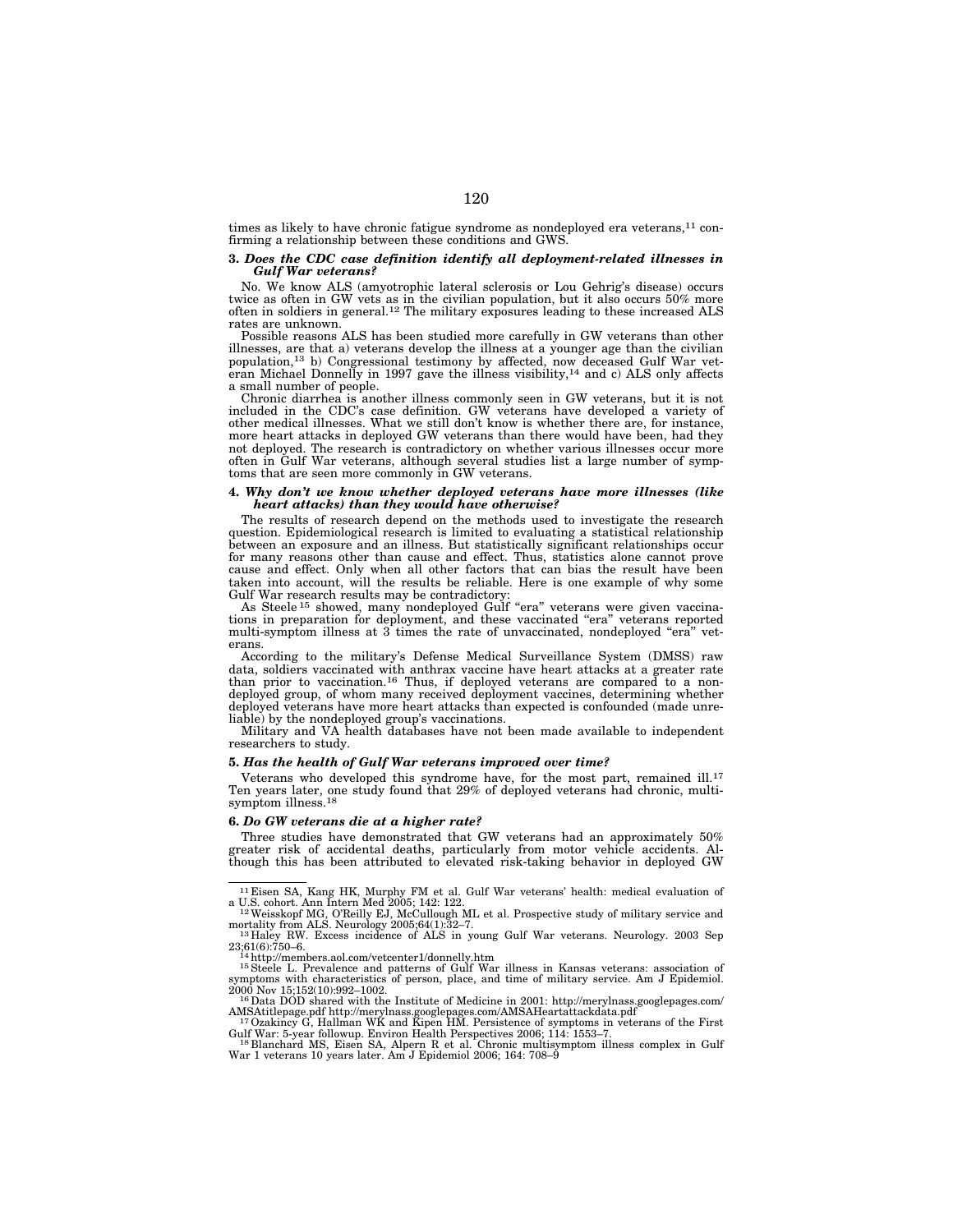soldiers by some, others (including myself) suspect it is at least partly related to the cognitive problems faced by GW veterans, particularly their difficulties with attention and concentration.

One study found that testicular cancer rates were increased in Persian Gulf War veterans.19 This is usually a curable cancer that occurs in young males, so would not be expected to increase overall mortality rates significantly.

Other statistical studies have shown no more deaths and no more birth defects in offspring of GW soldiers than in comparable groups. However, was the control group truly comparable? Deployed troops are known to be much healthier than a group of age and sex-matched civilians, and this is commonly termed the ''Healthy Warrior'' effect. But they may also be healthier than the Gulf ''era'' troops who were not deployed, although "era" troops usually form the comparison group.

Steele showed that in Kansas veterans, the rate of multi-symptom illness varied by deployment location.<sup>20</sup> Since different units had very varied exposures during their deployments, high rates of birth defects and/or deaths in certain units are possible. Yet the types of large epidemiological studies that have been performed have usually obscured possible localized effects of service in the Gulf.

#### **7.** *Self reports*

The validity of studies of GW veterans' health and exposures has been criticized on the basis that the exposure and illness data are reported by veterans, and not obtained from more reliable sources, such as military or VA databases. Some measures of current health could be obtained from those databases, but the data would be incomplete. Exposure data have not been a part of the available record for most veterans. Exposure data that have been supplied by DOD have been unreliable (in terms of the Khamisiyah plume modeling, according to GAO 21) or the data contradicted the self-reports (as in immunization data supplied by DOD to VA, following presentation of a VA study that linked anthrax vaccinations to subsequent ill health 22), or the data are missing or classified. The number, names and locations of all sites at which chemical warfare agents were exploded remain unknown to the public.

Are self-reports valid? Two recent studies indicate that GW veterans give reliable answers to questions.23 A study that compared GW veterans with Gulf era veterans' performance on neuropsychological examinations found that only 1% of GW veterans provided ''noncredible'' exams versus 4% of era veterans.24 Therefore, self-reports by GW veterans can safely be judged credible.

#### **8.** *Why has the reality of Gulf War Syndrome been so contentious?*

Perhaps remarks by Alabama Congressman Glen Browder in a 1993 House Armed Services Oversight and Investigations Subcommittee meeting shed some light on this:

"I have asked a lot of questions about why the Pentagon continues to stonewall these Gulf War veterans, or why are they so resistant to full and open examination of this problem. I don't have any conclusive answers but I can speculate.

First, it may be pride. To acknowledge these mystery casualties may blemish our Persian Gulf victory. Or, such an acknowledgement may be a terrifying ad-

<sup>19</sup>Levine PH, Young HA, Simmens SJ et al. Is testicular cancer related to Gulf War deployment? Evidence from a pilot population-based study of Gulf War veterans and cancer registries.

Mil Med 2005: 170: 149–53.<br><sup>20</sup> Steele L. Op. cit.<br><sup>21</sup> GAO-04-821T. June 1, 2004: "The modeling assumptions . . . were inaccurate because they<br><sup>21</sup> GAO-04-821T. June 1, 2004: "The modeling assumptions . . . were inaccura

quately supported because of study weaknesses."<br>"2 Mahan CM, Kang HK, Dalager NA Anthrax vaccination and self-reported symptoms, func-<br>tional status, and medical conditions in the National Health Survey of Gulf War Era Vet and Their Families. Ann Epidemiol. 2004 Feb;14(2):81–8. 23Kelsall HL, Sim MR, Forbes AB et al. Symptoms and medical conditions in Australian vet-

erans of the 1991 Gulf War: relation to immunisations and other Gulf War exposures. Occup Environ Med. 2005 Mar;62(3):142–3. "More than 10 years after the 1991 Gulf War, Australian<br>veterans self-report all symptoms and some medical conditions more commonly than the com-<br>parison group. Further analysis of the se medical conditions suggested that these findings are not due to over-reporting or to participation

<sup>&</sup>lt;sup>24</sup> Barrash J, Denburg NL, Moser DJ et al. Credibility of neuropsychological performances of Persian Gulf War veterans and military control subjects participating in clinical epidemiological research. Mil Med 2007; 172: 697–707.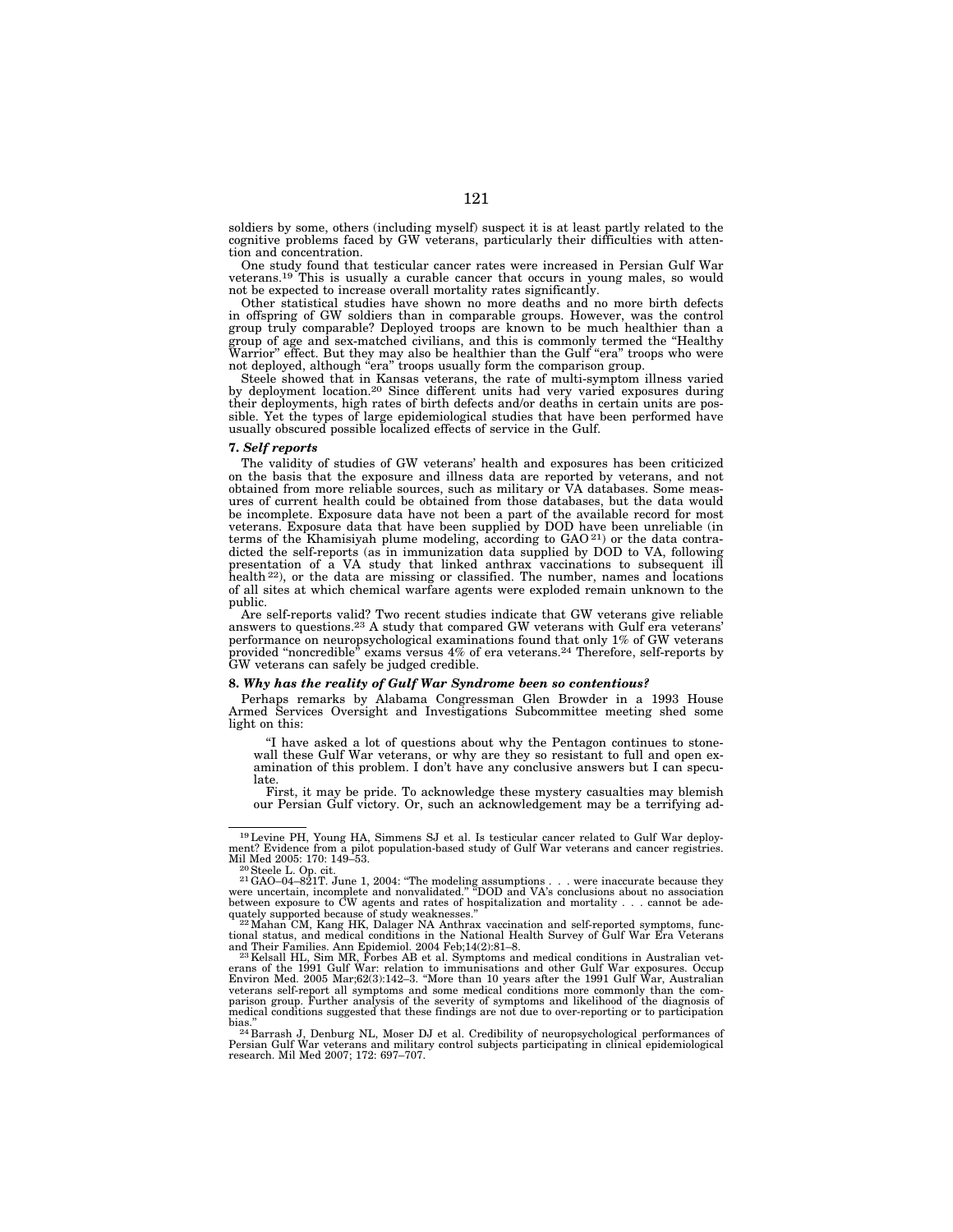mission that the United States did not and perhaps cannot protect our military men and women against chemical and biological warfare.

But I personally suspect that dealing openly and fully with these mystery ailments, and therefore the dirty little secret, will require the Pentagon to make budgetary and programmatic adjustments that it does not want to make."<sup>25</sup>

Military doctrine calls for continuing use of anthrax and smallpox vaccines, mul-tiple simultaneous vaccinations, pyridostigmine bromide tablets for prophylaxis of nerve gas exposure and depleted uranium munitions and armor. Thus military studies that concluded these exposures were safe should come as no surprise. Yet evidence of their adverse effects on health is abundant.

The American Type Culture Collection (ATCC) supplied various microbial cultures to Iraq, in shipments approved by the Department of Commerce, during a period in which the United States assisted Iraq in its war with Iran. This may have influenced why infections due to Brucella melitensis, one of the bacteria provided to Iraq, were not investigated. Vollum<sup>26</sup> strain anthrax (which had been weaponized by the U.S. military before the Biological Weapons Convention came into force in 1975) was provided to Iraq by ATCC. Knowing a U.S. corporation provided Iraq virulent an-thrax (not a strain used to make vaccines) may have influenced the defense department's decision to vaccinate troops against anthrax. Similarly, the ATCC provided Clostridium botulinum to Iraq; some soldiers were later vaccinated for potential exposure to botulinum toxins.

Admitting that soldiers became ill as a consequence of what the U.S. gave Iraq may be politically unacceptable, undermining the likelihood that credible scientific studies of these exposures, funded by the government, would be performed.

According to the House Committee on government Reform and Oversight in 1997, *''VA medical policy may have been biased against findings of chemical exposure by relying on DOD assertions and unproven theories of toxic causation. VA continues*  today to maintain that chronic symptoms in Gulf War veterans cannot be attributed *to toxic exposures unless acute symptoms first appear at the time of exposure.''* 27

Yet the requirement for acute symptoms to occur in order to be harmed by chemical weapons (organophosphates) is scientifically insupportable.

Investigating certain GW exposures has been a career killer. While some researchers were amply rewarded for finding stress/psychological causes for Gulf War Illnesses, other researchers were punished for exploring politically unacceptable causes:

- Jim Moss, PhD on pyridostigmine potentiation research: ''Middle and upper level management at USDA promised me I would be blackballed if I did not stop the research, or if I ever disclosed my research to anybody (this was before I appeared before the Senate VA committee). My biggest regret from my 1994 Senate VA Committee testimony has been that I did not tell the Committee about the threats."2
- Charles Gutierrez, MS found microorganisms resembling Brucella melitensis in stools of dozens of Gulf War veterans in Tennessee, but had his studies halted: ''In the years following the Persian Gulf War, extensive clinical studies on samples from Persian Gulf War veterans were performed at the James Quillen VA in Mountain Home, Tennessee. This work was not adequately pursued by the VA, and was instead ordered stopped. The findings in these patients need to be addressed, as they may fill in gaps in the existing body of GW illness research."30
- Garth Nicolson, PhD on mycoplasma studies: "I was told by the President of my institution (the Univ. of Texas M.D. Anderson Cancer Center) to stop my GWI research or face disciplinary action. I refused to stop my research, and my professional career, academic position (and any possible future academic position) were destroyed by character assignation and outright lies about my research ac-

 $^{25}$  Use of chemical weapons in Desert Storm. Hearing before the Oversight and Investigations Subcommittee of the Committee on Armed Services, House of Representatives. 103d Congress,

<sup>&</sup>lt;sup>1st</sup> session. November 18, 1993.<br><sup>26</sup> Identified by Geoffrey Holland, who investigated the provenance of the ATCC anthrax<br><sup>26</sup> Identified by Geoffrey Holland, who investigated the provenance of the ATCC anthrax<br><sup>27</sup> Hous

<sup>7, 1997.</sup> House Report 105–388. 105<sup>th</sup> Congress, 1<sup>st</sup> Session.<br><sup>29</sup> Personal communication, September 17, 2007<br><sup>29</sup> Chaney LA, Rockhold RW, Mozingo JR, Hume AS, Moss JI.Potentiation of pyridostigmine<br><sup>29</sup> Chaney LA, Rockh Aug;  $39(4)$ :  $214-9$ .<br><sup>30</sup> Personal communication, September 17, 2007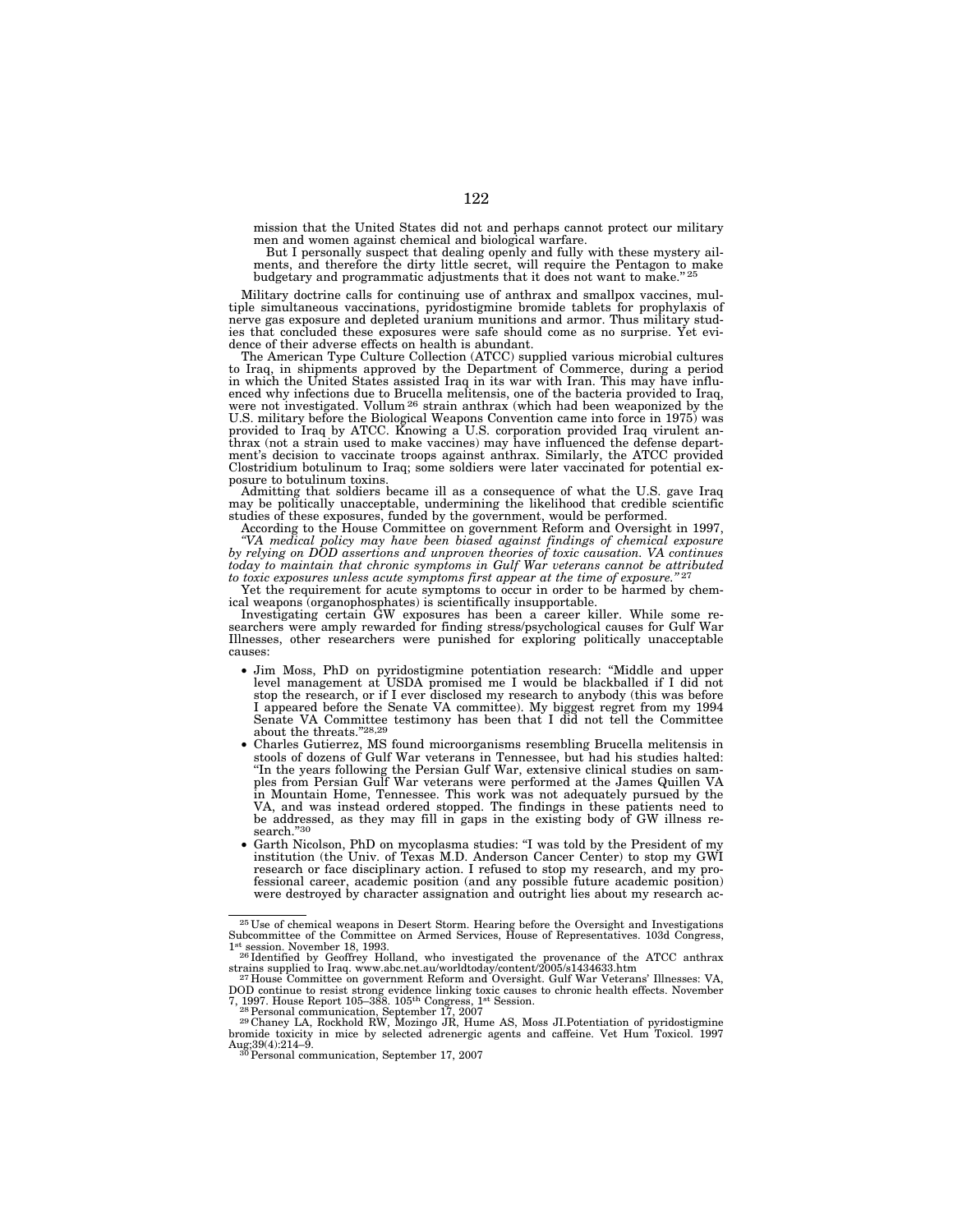tivities. This occurred even though our work was published in peer-reviewed academic journals. This was described in our book Project Day Lily<br>(www.projectdaylily.com)."31,32,33

### **9.** *How is it that Federal public health ''watchdog'' agencies and oversight mechanisms failed to prevent the public health disaster of GWS?*

Federal agencies that could have weighed in on the safety of drugs and vaccines given to soldiers in the Gulf have become politicized, and their decisionmaking processes are opaque. The regulation of toxic substances is fragmented, overseen by a variety of agencies. Recent FDA decisions, and the agency's structure, suggest safety has a low priority.

- FDA permitted use of unlicensed drugs and vaccines, and use of licensed products for unproven purposes, during the Gulf War and later
- FDA repeatedly approved anthrax vaccine use for bioterrorism preparedness in the absence of required human data demonstrating effectiveness, and despite ample evidence of safety concerns
- Astonishingly, FDA drug and vaccine safety experts have no regulatory authority 34
- FDA "safety experts work largely in isolation, with limited resources and outdated technology." 35
- ''The FDA has bungled its effort to build a new system for detecting the side effects of medicines after they go on the market, delaying its implementation by at least 4 years, according to a report commissioned by the agency itself . . . the FDA has wasted an estimated \$25 million on its efforts.'' 36
- CDC continues to misinform recipients of anthrax vaccine with an official Vaccine Information Statement affirming vaccine safety that is in conflict with the vaccine's FDA-approved package insert, $37$  and what CDC officials told GAO about adverse events following vaccination. The GAO, citing CDC and Vaccine Healthcare Center officials as sources, reported that  $1-2\%$  of anthrax-vaccinated individuals ''may experience severe adverse events, which could result in dis-ability or death,'' in June 2007.38
- CDC conducted a trial of anthrax vaccine in 1564 people beginning in 2002 and provided an interim report on the study to FDA. Yet CDC has released no information to the public about the trial findings, despite filing over 100 adverse event reports on trial subjects to the Vaccine Adverse Event Reporting System.
- These federal agencies know that injured military servicemembers are prevented by the Feres Doctrine 39 from seeking a remedy for their injuries through the legal system.
- There are no viable legal remedies to hold military or government personnel accountable for deliberate cover-ups resulting in denial of healthcare and disability benefits mandated by Federal law.

# **10.** *What Gulf War exposures did soldiers face, and what do we know about the injuries they may cause?*

a. *Depleted uranium (DU)* 

DU is comprised of uranium that has had 40% of its radioactive isotope, uranium-235, extracted. However, the DU used by the United States military also contains

 $^{31}\!$  Personal communication, September 17, 2007  $^{32}\!$  Nicolson GL, Nasralla MY, Haier J, Pomfret J. High frequency of systemic mycoplasmal infections in Gulf War veterans and civilians with Amyotrophic Lateral Sclerosis (ALS). J Clin Neurosci. 2002 Sep;9(5):525–9.<br><sup>33</sup> Nicolson GL and Nicolson NL. Diagnosis and treatment of mycoplasmal infections in per-

sian Gulf War llness illness-cfids patients. Journal of Occupational Medicine, Immunology and Toxicology 5: 69–78, 1996.

 $34$  Smith SW. Sidelining safety-the FDA's inadequate response to the IOM. NEJM September 6. 2007. 960–3. 6, 2007. 960–3.<br><sup>35</sup> Ibid.<br><sup>36</sup> Mathews AW. Report blasts FDA's system to track drugs. Consultant says mission is hob-

bled by missteps; agency disputes claims. Wall Street Journal. March 3, 2007. A1.<br><sup>37</sup> http://www.fda.gov/OHRMS/DOCKETS/98fr/05n-0040-bkg0001.pdf<br><sup>38</sup> GAO–07–787R. Military Health: DOD's Vaccine Healthcare Centers Network.

<sup>2007.</sup> Web address: http://www.gao.gov/cgi-bin/getrpt?GAO-07-787R 39http://usmilitary.about.com/library/milinfo/blferes.htm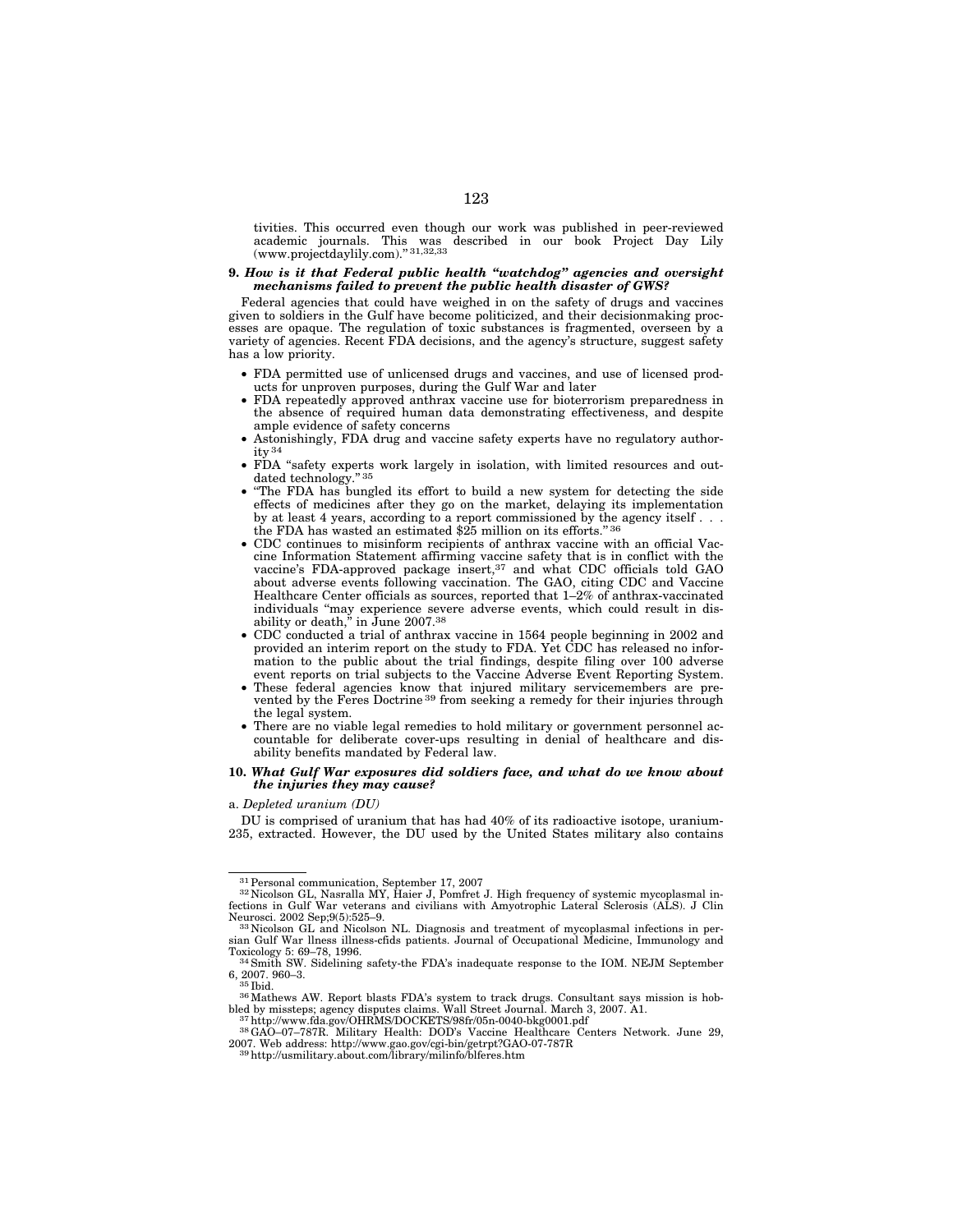''recycled'' nuclear reactor waste, including small amounts of highly radioactive plu-tonium-239, neptunium-237, technicium-99, americium etc.40,41

Both munitions and armor may be made from DU. When a DU munition strikes an object, or when DU armor is struck, it ignites and up to 50% of its mass can aerosolize into minute particles that may be inhaled and will contaminate the area for the foreseeable future. Inhaled DU may have prolonged retention in the lungs, accumulates in specific brain regions (in rat experiments) 42 and settles in bone. In-haled DU led to behavioral effects in animals.43 It is excreted by the kidneys. Its toxicity is both chemical and radiological.

The only veterans who have been studied longitudinally for DU exposure comprise a small group with embedded DU shrapnel. They have shown limited findings of genotoxicity and are otherwise well,44 but have a ''relatively low uranium burden compared to historical uranium-exposed controls.'' 45 However, other veterans with inhalation exposures are probably at greater risk of DU toxicity. One study found that reported exposure to DU doubled the risk of dying from disease.<sup>46</sup> (Reported pesticide exposure in this study doubled the likelihood of accidental death.)

Consider that the recycled nuclear materials added to DU may not be evenly dispersed. If so, there are likely some veterans with greater exposure to highly radioactive materials, who are at increased risk of cancers, immune and reproductive effects. Recent evidence also points to uranium as an endocrine disruptor.<sup>47</sup>

If we review the health of workers in uranium processing plants, we can obtain clues about what to expect in DU-exposed veterans. Uranium workers have had elevated rates of cancers, especially kidney and respiratory tract cancers. They also had elevated levels of chronic kidney disease.

The Energy Employee Occupational Illness Compensation Program Act of 2000 (P.L. 106–398) established a ''special cohort'' of workers employed at three Department of Energy uranium gaseous diffusion plants and Alaska's nuclear test site: because of the absence of exposure records, and the presence of ultra hazardous workplace exposures, the burden of proof has been shifted to the government for ill workers at these facilities.48 The combination of an ultra hazardous workplace and absent exposure records 49 mirrors the plight of Gulf War veterans, and suggests to us that burden of proof requirements could be changed for veterans who suffer from

illnesses characteristic of their toxic exposures. ''Personal medical records of veterans, including sick call records, are inadequate or missing. Documents which could help verify possible exposures and military unit locations remain in DOD files. Most of the military NBC logs, which are records of toxic warfare agent detections, are missing or destroyed. . . ."

#### b. *Sarin*

Sarin is an organophosphate "nerve" agent or anticholinesterase, which leads to excessive accumulation of the neurotransmitter acetylcholine at nerve synapses. It is in the same family as pesticides such as parathion and malathion. A recent study found a significant association between levels of estimated sarin/cyclosarin exposure and reduced white matter in the brain.50 The same researchers also found that

<sup>49</sup> Committee on government Reform and Oversight. Gulf War Veterans' Illnesses: VA, DOD continue to resist strong evidence linking toxic causes to chronic health effects. Second Report.<br>November 7, 1997. 105<sup>th</sup> Congress, 1st session. Page 61.<br><sup>50</sup>Heaton KJ, Palumbo CL, Proctor SP et al. Quantitative magnetic

<sup>40</sup> http://www.nato.int/du/docu/d010118b.htm<br>41 Alvarez R. The legacy of depleted uranium in the United States. Institute for Policy Studies<br>monograph. June 2003.

monograph. June 2003.<br><sup>42</sup>Fitsanakis VA, Erickson KM, Garcia SJ et al. Brain accumulation of depleted uranium in<br>rats following 3- or 6-month treatment with implanted depleted uranium pellets. Biol Trace Elem Res 2006; 111: 185–97. 43Monleau M, Bussy C, Lestaevel P et al. Bioaccumulation and behavioural effects of depleted

uranium in rats exposed to repeated inhalations. Neurosci Lett. 2005 Dec 16;390(1):31–6. 44McDiarmid MA, Engelhardt SM, Oliver M et al. Health surveillance of Gulf War 1 veterans

exposed to depleted uranium: updating the cohort. Health Phys 2007; 93: 60–73.<br><sup>45</sup> McDiarmid MA, Engelhardt SM, Oliver M et al. Biological monitoring and surveillance re-<br>106; sults of Gulf War 1 veterans exposed to deple

<sup>79:11–21. 46</sup>MacFarlane GJ, Hotopf M, Maconochie N et al. Long-term mortality amongst Gulf War vet-erans: is there a relationship with experiences during deployment and subsequent morbidity? Int J Epidemiol 2005; 34: 1403–8. 47 Raymond-Whish S, Mayer LP, O'Neal T et al. Drinking water with uranium below U.S.

EPA water standard causes estrogen receptor-dependent responses in female mice. Envir Health Perspectives 2007; online September 14, 2007.<br><sup>48</sup> Alvarez R. Op. cit.

in U.S. veterans of the 1991 Gulf War potentially exposed to sarin and cyclosarin. Neurotoxicology 2007 28:761–9.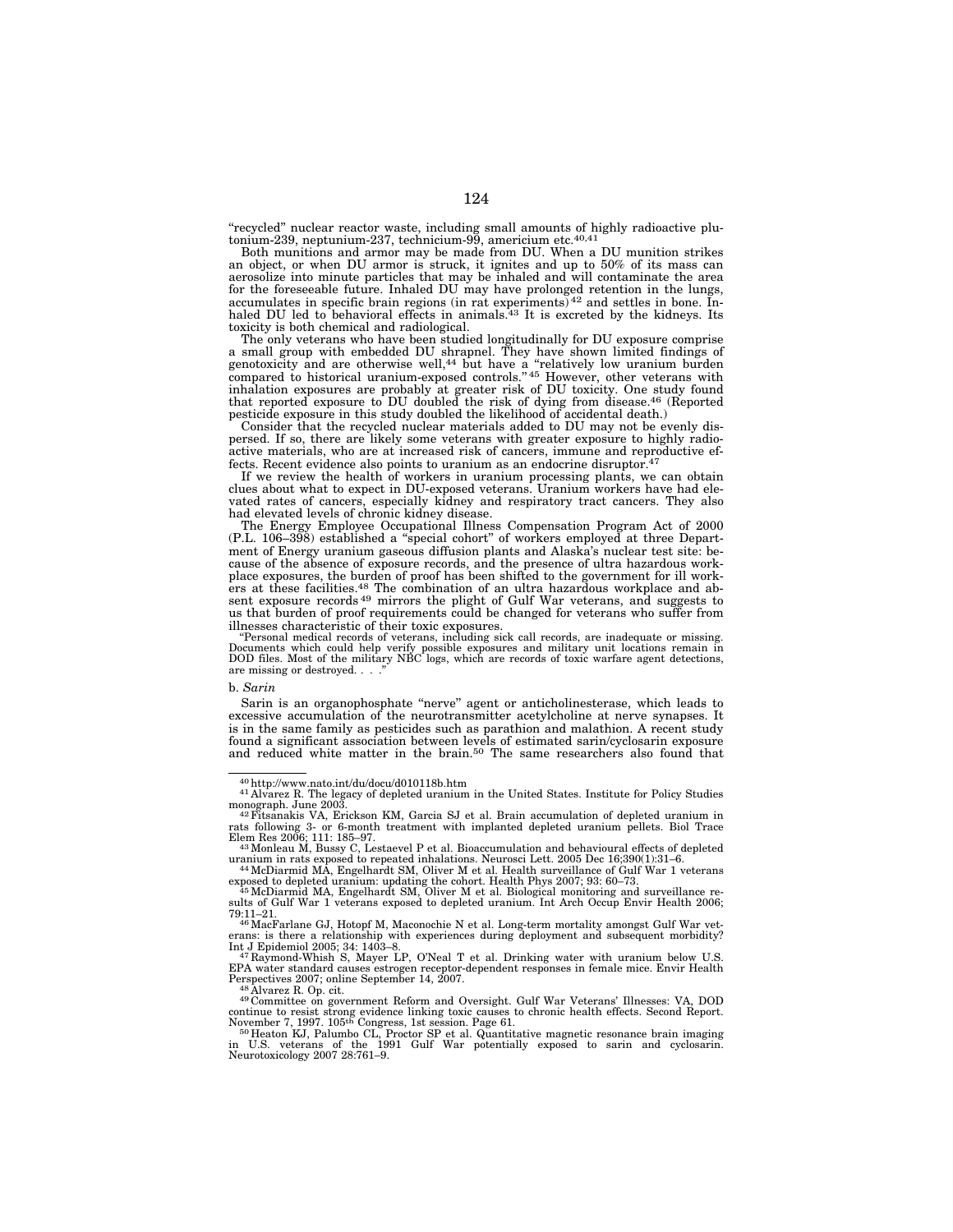''Sarin and cyclosarin exposure was associated with less proficient neurobehavioral functioning on tasks involving fine psychomotor dexterity and visuospatial abilities 4–5 years after exposure."<sup>51</sup>

According to the Congressional Office of Technology Assessment (OTA) in 1990:

''Of particular concern are the delayed neurotoxic effects of some of the organophosphorous (organophosphate) insecticides. Some of these compounds cause degeneration of nerve processes in the limbs, leading to changes in sensation, muscular weakness and lack of coordination. Because of this property, the EPA requires that organophoshorous insecticides undergo special testing for delayed neurotoxicity."<sup>5</sup>

Thus despite claims by DOD that lack of acute sarin toxicity precluded later disease, it was common knowledge at the time of the 1991 Gulf War that delayed adverse effects do occur from exposure to this class of compounds.

Furthermore, a VA study of mortality in 100,000 veterans said to be exposed to sarin at Khamisiyah found a statistically significant doubling of deaths from brain cancer in the exposed group, compared to unexposed Gulf War veterans, as well as a limited dose-response relationship.53

According to a popular toxicology textbook, anticholinesterases may cause ''drowsiness, lethargy, fatigue, mental confusion, inability to concentrate, headache, pressure in head, generalized weakness." 54

#### c. *Other pesticides*

Carbamate pesticides were used in the Gulf and also cause acetylcholine accumulation. They would augment the adverse effects of sarin and organophosphate insecticides. Organochlorine and pyrethrin insecticides have different mechanisms of action, but are also toxic to the peripheral and central nervous system, so their adverse effects might compound those of the anticholinesterases. Some pesticides have adverse immunotoxic effects as well.55 A recent review by NIH's National Institute of Environmental Health Sciences researchers discussed the state of knowledge of pesticide toxicity, and suggested that general malaise associated with mild cognitive dysfunction may be a sensitive marker for pesticide neurotoxicity.56

#### d. *Organic Solvents*

These include jet and vehicle fuels, some cleaning agents and other industrial chemicals. According to the Office of Technology Assessment:

*''Acute exposure to organic solvents can affect an individual's manual dexterity, response speed, coordination and balance. Chronic exposure of workers may lead to reduced function of the peripheral nerves and such adverse neurobehavioral effects as*  fatigue, irritability, loss of memory, sustained changes in personality or mood, and *decreased ability to learn and concentrate.'' 57*

Therefore, sarin nerve gas, organophosphate and other pesticides, and solvents have the potential to induce the neurological and neurobehavioral effects seen in Gulf War veterans. This was known prior to the first Gulf War.

#### e. *Endemic diseases and/or biological weapons exposures*

It remains unknown whether troops faced any biological attacks. Exposure to novel microorganisms has never been ruled out. The role of infections endemic to the middle east in Gulf War Illnesses is also unknown. The following three microorganisms probably infected some Gulf War veterans, but other microorganisms may also contribute to GWI.

• Leishmaniasis, due to a parasite spread by the sandfly, is endemic in Iraq, but the visceral form of the disease is difficult to diagnose. Until better diagnostics

<sup>51</sup>Proctor SP, Heaton KJ, Heeren T et al. Effects of sarin and cyclosarin exposure during the 1991 Gulf Waar on neurobehavioral functioning in U.S. Army veterans. Neurotoxicology 2006;

<sup>27: 931–9.&</sup>lt;br>
<sup>52</sup> Congressional Office of Technology Assessment. Neurotoxicity: Identifying and controlling<br>
<sup>52</sup> Congressional Office of Technology Assessment. Neurotoxicity: Identifying and controlling

poisons of the nervous system. April 1990. OTA–BA–436. Page 50.<br><sup>533</sup>Bullman TA, Mahan CM, Kang HK et al. Mortality in U.S. Army Gulf War veterans ex-<br><sup>posed</sup> to 1991 Khamisiyah chemical munitions destruction. Am J Public

<sup>8. 54</sup>Klaassen CD. Cassarett and Doull's Toxicology. 5th edition, 1996. McGraw Hill, N.Y. p.657. 55 Congressional Office of Technology Assessment. Identifying and controlling immunotoxic

substances. Neurotoxicity: Identifying and controlling poisons of the nervous system. April 1990.<br>OTA–BA–436. government Printing Office. 1991.<br>- <sup>56</sup>Kamel F and Hoppin JA. Association of pesticide exposure with neurologic

<sup>&</sup>lt;sup>56</sup> Kamel F and Hoppin JA. Association of pesticide exposure with neurologic function and disease. Environ Health Perspect. 2004 Jun;112(9):950–8.<br><sup>57</sup> Congressional Office of Technology Assessment. 1990. Op. cit. page 3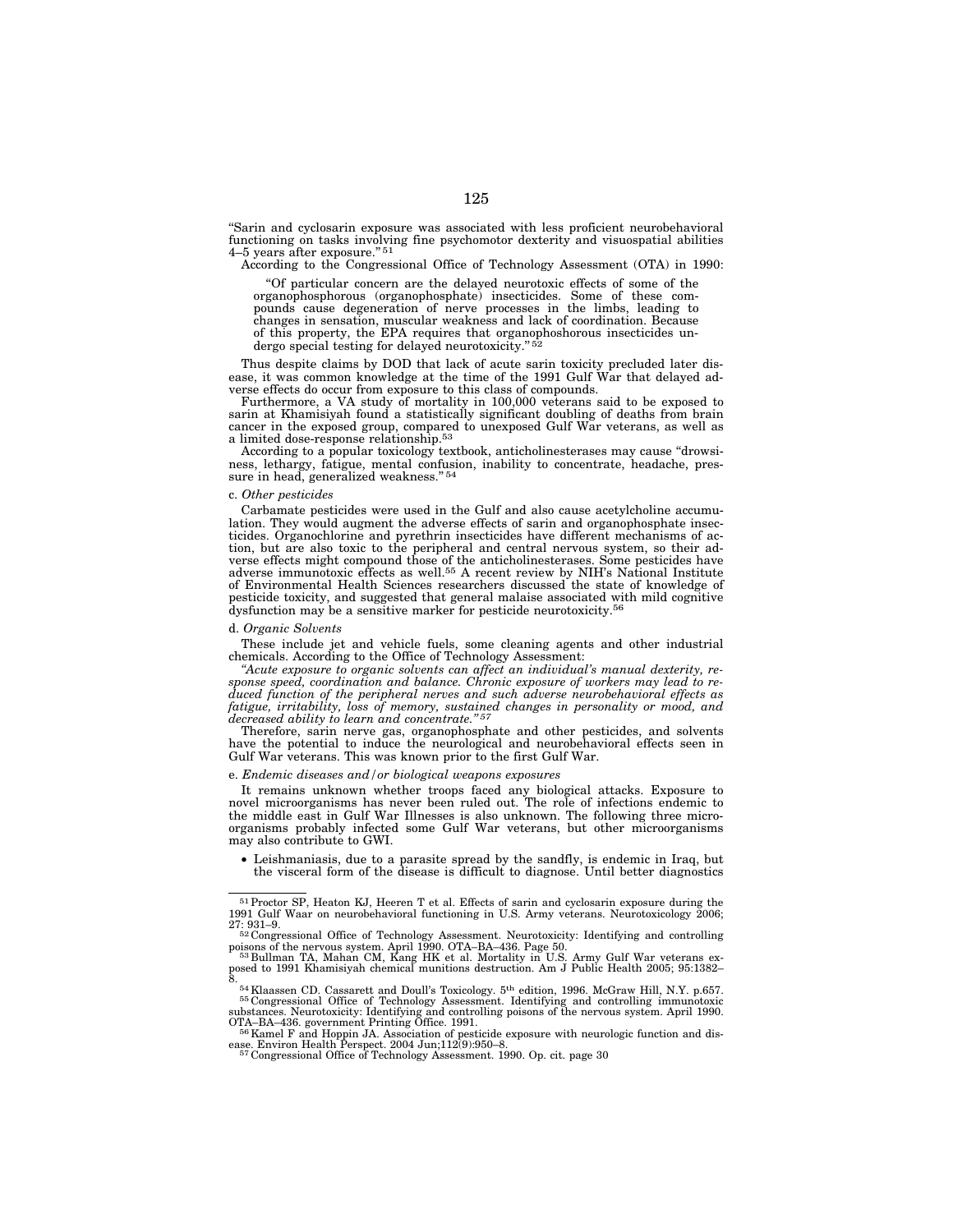are available, it is certain that cases will be missed. It can take months or even years to develop symptoms, and leishmaniasis may develop into a chronic, de-

- Brucella melitensis is both endemic to Iraq and a potential biological warfare agent. It can cause a slowly developing, fatiguing illness with a variety of possible signs and symptoms, especially joint pain and fever. It is difficult to diag-nose because standard tests usually miss it, so unless it is considered in the
- Mycoplasmas have been linked to chronic multisymptom illnesses.<sup>58</sup> They are widely distributed, and the known spectrum of clinical illness they cause continues to expand.<sup>59</sup> A significant percentage of GW veterans have antibodies to mycoplasma.

#### f. *Contaminated water*

Possible contaminants include endemic or deliberately added microorganisms and petroleum products. Soldiers reported that some storage tanks supplying drinking water were also used for vehicle fuels, and the water contained fuel residues.

### g. *Smoke from oil well fires*

Little reliable data on the contents and concentrations of materials comprising the oil well fire smoke is available.<sup>60</sup> Toxic inhalants could have been burned deliberately by retreating Iraqi troops.

#### h. *Pyridostigmine bromide (unlicensed use) a.k.a. PB, NAPPS*

Also increases acetylcholine at nerve synapses; will augment the adverse effects of sarin, organophosphate and carbamate insecticides. Multiple studies have linked PB use to later illness in GW troops.<sup>61</sup>

### i. *Other unlicensed drugs approved for use in the Gulf theater 62*

- **Centoxin (J5 monoclonal antibody),** purchased by the military, prior to licensure of the drug, to treat sepsis in Gulf War veterans. Found later to increase mortality rates in treated patients.  $63,64$  Never licensed.<br>• **Ribavirin,** purchased by the military for use in unspecified viral illness
- **Ribavirin,** purchased by the military for use in unspecified viral illnesses. Yet when used later as an experimental treatment for SARS, Ribavirin produced anemia, bradycardia and hypomagnesemia, increasing mortality.65 Other re-searchers later noted, ''Ribavirin should not be used empirically for the treatment of viral syndromes of unknown etiology."<sup>66</sup> Ribavirin also causes immunotoxicity.<sup>67</sup> Its adverse reactions include fatigue and depression, which may persist after the drug is stopped.

#### j. *Electromagnetic fields*

Electromagnetic weapons, including high power microwaves,68 were used to disrupt and destroy Iraqi electronic systems. Generation of electromagnetic fields may have been used for other effects, and for communication. Whether electromagnetic fields contributed to illness is unknown, as are the types and magnitudes of the exposures. However, the European Union's European Environment Agency has just called for immediate action to reduce exposure to microwaves, following an inter-

<sup>58</sup> Nasralla M, Haier J, Nicolson GL. Multiple mycoplasmal infections detected in blood of pa-tients with chronic fatigue syndrome and/or fibromyalgia syndrome. Eur J Clin Microbiol Infect

Dis. 1999; 18(12):859–65.<br><sup>59</sup> Baseman JB, Tully JG. Mycoplasmas: sophisticated, reemerging, and burdened by their no-

toriety. Emerg Infect Dis. 1997 Jan-Mar; 3(1):21–32.<br><sup>60</sup> Committee on government Reform and Oversight. Gulf War Veterans' Illnesses: VA, DOD

continue to resist strong evidence linking toxic causes to chronic health effects. Second Report.<br>November 7, 1997. 105<sup>th</sup> Congress, Ist session. Page 67.<br><sup>61</sup> Schumm, W. R., Reppert, E. J., Jurich AP et al. Pyridostigmin

Monograph on Lessons from the Gulf War. 1999.<br><sup>63</sup>Shulman R. Current drug treatment of sepsis. Hospital Pharmacist 2002; 9: 97–101.<br><sup>64</sup>Quezado ZM, Natanson C, Alling DW et al. A controlled trial of HA–1A in a canine model

of gram-negative septic shock. JAMA 1993; 269: 2221–7. 65 Chiou HE, Liu CL, Buttrey MJ et al. Adverse effects of ribavirin and outcome in severe

acute respiratory syndrome in two medical centers. Chest 2005; 128:263–72.<br><sup>66</sup> Muller MP, Dresser L, Raboud J et al. Adverse events associated with high-dose ribavirin:<br>evidence from the Toronto outbreak of severe acute r

<sup>1991.</sup> OTA–BP-BA–75. <sup>68</sup>http://www.globalsecurity.org/military/systems/munitions/hpm.htm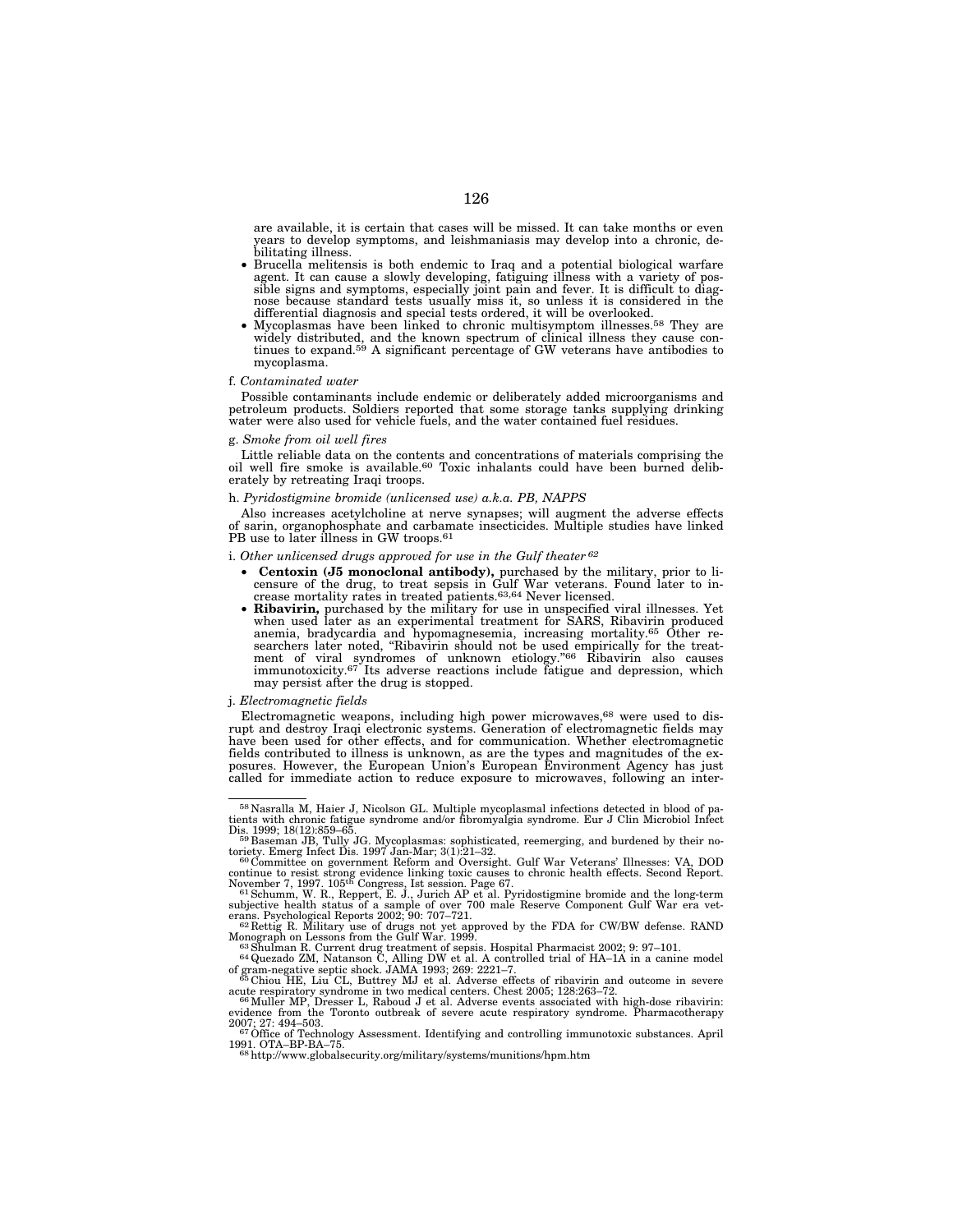national scientific review, which concluded that safety limits set for the radiation are "thousands of times too lenient." 69

k. *Vaccines* 

- **Botulinum toxoid vaccine,** manufactured by Michigan Department of Public Health, meant to immunize against botulinum toxins. The toxins block neurotransmission, as does the toxoid. Never licensed. Very little known about safety or efficacy.
- **Anthrax vaccine,** licensed with inadequate data. Concentration increased 100 times due to manufacturing changes at the time of the Gulf War. Identified as a risk factor for Gulf War illnesses by multiple studies.70,71,72,73,74 The vaccine's package insert lists the CDC definition of Gulf War Syndrome as a reported adverse event following anthrax vaccine. Many of the over 5,000 reports to the Vaccine Adverse Event Reporting System of FDA–CDC for anthrax vaccine indicate chronic illnesses whose symptoms resemble GWS. I have treated many soldiers who became ill following anthrax vaccine given since the 1991 Gulf War, and the majority experience cognitive impairment, generalized pain and fatigue, among other symptoms, meeting the CDC's case definition for GWS. See my testimony to the House Veterans Affairs Health Subcommittee for additional information.75
- **Multiple vaccines given together within a short time period.** Are multiple simultaneous vaccinations dangerous? Although the question has been discussed by the Institute of Medicine, the Armed Forces Epidemiology Board and the British Ministry of Defense, they provide no conclusive answer. Studies of multiple vaccinations associated with Gulf War Illnesses have shown a positive, dose-response relationship, suggesting they did contribute to GWI.<sup>76,77</sup> Soldiers engaged in Operation Iraqi Freedom have also reported Gulf War Illness-like disease following multiple vaccinations, with both acute and chronic effects.78 British military policy now separates anthrax and smallpox vaccinations from other vaccinations by at least 5 days.79

#### **11.** *What can we conclude about the exposures?*

- a. Several of the exposures can individually produce the symptoms GW veterans are experiencing. Injuries from these substances can affect cognition, emotion, motor and sensory function. These include sarin, pesticides, solvents, anthrax vaccine and some chronic infections, at a minimum.
- b. Combined exposures to certain toxic substances (and simultaneous exercise) greatly magnify the potential for adverse reactions:

 $^{69}$  Lean G. EU calls for urgent action on wi-fi radiation. New Zealand Herald. September 16, 2007. http://www.nzherald.co.nz/section/2/story.cfm?c\_id=2&objectid=10463870 2007. http://www.nzherald.co.nz/section/2/story.cfm?c\_id=2&objectid=10463870 70 Unwin C, Blatchley N, Coker W, Ferry S, Hotopf M, Hull L, et al. Health of UK servicemen

who served in Persian Gulf War. Lancet. 1999 Jan 16; 353(9148):169–78.<br><sup>71</sup> Goss-Gilroy. Study of Canadian Gulf War Veterans: NR–98.050. Study contracted by the

Canadian Department of National Defense, released June 29, 1998 and published on its website, accessed between 1999 and 2001 but no longer at the previous URL: http://www.dnd.ca/menu/

 $\frac{72}{12}$ Schumm WR, Reppert EJ, Jurich AP et al. Self-reported changes in subjective health and anthrax vaccination as reported by over 900 Persian Gulf War era veterans. Psychol Rep. 2002 Apr;90(2):639–53.<br>Apr;90(2):639–53. 73 Boyd KC, Hallman WK, Wartenberg D, Fiedler N, Brewer NT, Kipen HM. Reported expo-<br> $^{73}$ Boyd KC, Hallman WK, Wartenberg D, Fiedler N, Brewer NT, Kipen HM. Reported expo-

sures, stressors, and life events among Gulf War Registry veterans. J Occup Environ Med. 2003

Dec;45(12):1247–56.<br><sup>74</sup>Wolfe J, Proctor SP, Erickson DJ, Hu H. Risk factors for multisymptom illness in U.S. Army<br>veterans of the Gulf War. J Occup Environ Med. 2002 Mar:44(3):271–81.

 $\frac{75 \text{ http://merylnass.googlepages.com/writtentestimony7-26-07.doc}}{76 \text{ http://merylnass.googlepages.com/writtentestimony7-26-07.doc}}$ erans of the 1991 Gulf War: relation to immunisations and other Gulf War exposures. Occup Environ Med. 2004 Dec;61(12):1006–13. 77 Cherry N, Creed F, Silman A ET AL. Health and exposures of United Kingdom Gulf War

veterans. Part II: The relation of health to exposure. Occup Environ Med. 2001 May;58(5):299-306.

<sup>306. 78</sup>http://www.bmj.com/cgi/content/full/326/7401/1234-a

Dyer O. Ministry of Defence accused of contravening inoculation guidelines. BMJ 2003;326:1234.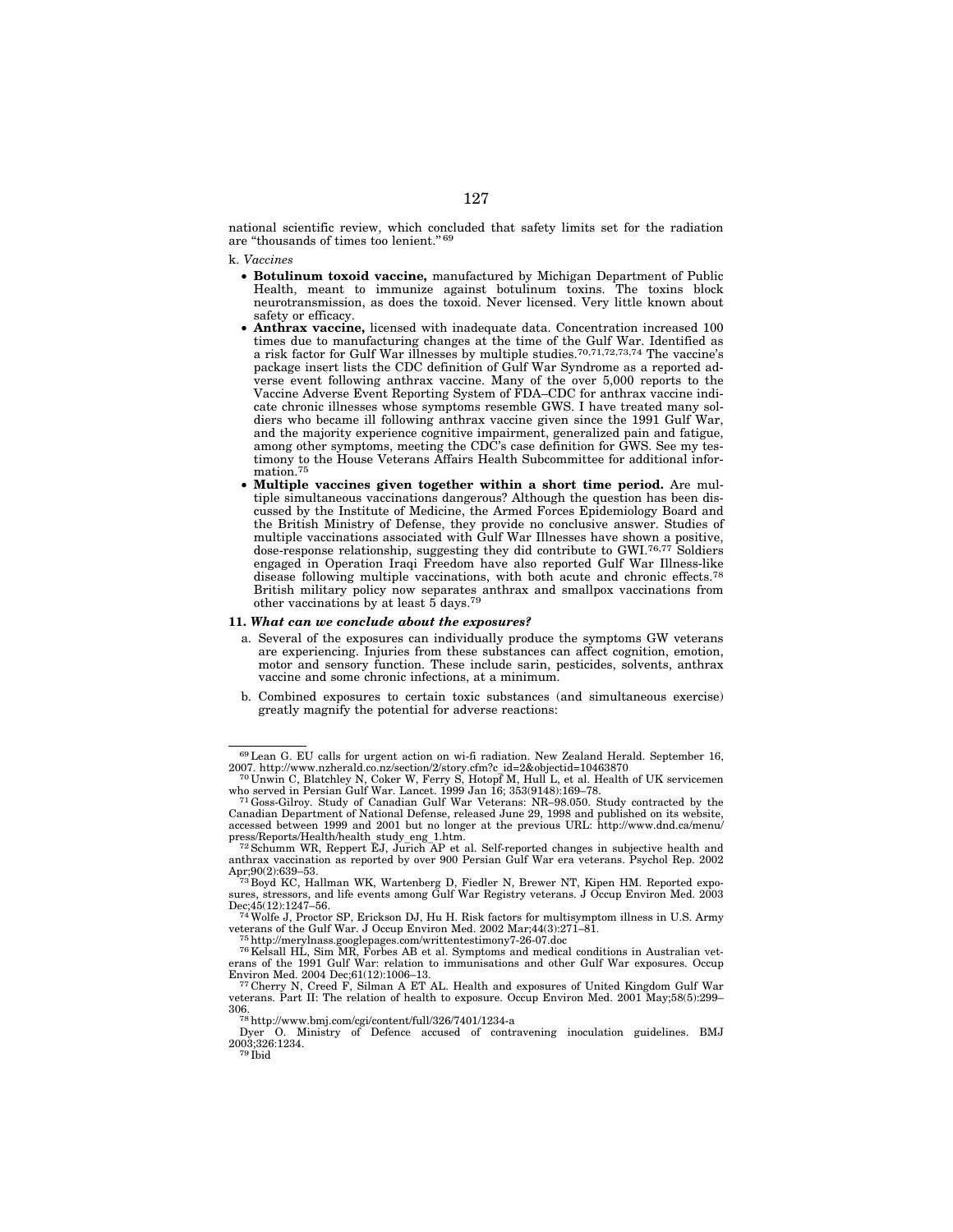- Somani et al. Exercise plus Pyridostigmine Bromide amplified oxidative injury in skeletal muscle of mice.80 • Abou-Donia et al. ''These results suggest that exposure to real-life doses of mal-
- athion, DEET and permethrin, alone or in combination, produce no overt signs of toxicity but induce significant neurobehavioral deficits and neuronal degeneration in brain?
- McCain et al. ''A significant increase in lethality occurred when PB, permethrin and DEET were given concurrently, when compared to expected additive values.'' 82
- Haley RW et al. ''Some Gulf War veterans may have delayed, chronic neurotoxic syndromes from wartime exposure to combinations of chemicals that inhibit butyrylcholinesterase and neuropathy target esterase.'' 83 Haley RW, Kurt TL. JAMA. 1997 Jan 15;277(3):231–7.

- c. Multiple simultaneous vaccinations increased the risk of GWS.
- d. For some other exposures, there is very little available information on toxicity. e. Depleted uranium likely contributed to chronic illnesses (and deaths in soldiers tasked to clean up  $DU$ .)<sup>84</sup>
- f. Illnesses resulting from infections, electromagnetic fields, smoke, drugs and possibly other exposures have not been ruled out in GW veterans.

# **12.** *What is known about underlying pathology in GWS?*

- a. Autonomic nervous system function has been shown to be altered in Gulf War veterans in multiple studies, as has hypothalamic pituitary adrenal function.<sup>85</sup>
- b. Altered immune function reflects another aspect of this disorder for many vet- erans.86
- c. One's genes affect the speed of processing of toxic substances and later manifestation of toxic effects. $87$
- d. Gulf War soldiers encountered an unprecedented mix of noxious substances, which are known to cause neurological, immunologic and other adverse effects. Gulf War Illness research even suggests a dose-response relationship between some exposures and symptoms.88

**\* A very reasonable hypothesis is that those who became ill reached a tipping point, where their body's ability to safely process the toxic materials they took in was exceeded. Chronic illness may have resulted from tissue damage (such as permanent loss of neurons) and/or persisting metabolic abnormalities, which have yet to be defined, but are suspected to include impaired oxidative phosphorylation89,90 and/or other fundamental changes in body chemistry that can affect multiple organ systems.** 

83 Self-reported exposure to neurotoxic chemical combinations in the Gulf War. A cross-sectional epidemiologic study.<br><sup>84</sup>Doug Rokke, PhD. Personal communication September 18, 2007.<br><sup>85</sup> Clauw D, Groner G, Whalen K. Hypothalamic pituitary adrenal function in veterans with

unexplained illness, compared to fibromyalgia subjects and controls. Presented at the Con-ference on Illnesses among Gulf War veterans: A decade of scientific research. January 24–26,

Jan;6(1):6–13. 87 Haley RW, Billecke S, La Du BN. Association of low PON1 type Q (type A) arylesterase activity with neurologic symptom complexes in Gulf War veterans. Toxicol Appl Pharmacol. 1999

Jun 15;157(3):227–33.<br><sup>88</sup>Kelsall HL, Sim MR, Forbes AB et al. Symptoms and medical conditions in Australian vet-<br>erans of the 1991 Gulf War: relation to immunisations and other Gulf War exposures. Occup<br>Environ Med. 2005 exposures, including having more than 10 immunisations, pyridostigmine bromide tablets, anti-<br>biological warfare tablets, pesticides, insect repellents, reportedly being in a chemical weapons<br>area, and stressful military s

War veterans: a controlled study. Neurology. 2004 Nov 9;63(9):1681–7. 90Wong R, Lopaschuk G, Zhu G et al. Skeletal muscle metabolism in the chronic fatigue syn-

assessment by 31P nuclear magnetic resonance spectroscopy. Chest. 1992 drome. In vivo ass<br>Dec;102(6):1716–22.

<sup>80</sup> Jagannathan R, Husain K and Somani SM. Interaction of pyridostigmine and physical stress on antioxidant defense system in skeletal muscle of mice. J App; Toxicol 2001; 21: 341–

<sup>8.&</sup>lt;br>- <sup>81</sup> Del-Rahman A, Dechkovskaia AM, Goldstein LB et al. Neurological deficits induced by mal-<br>athion, DEET and permethrin, alone or in combination in adult rats. J Toxicology and Environ-

mental Health 2004; 67: 331–356.<br><sup>82</sup> McCain WC, Mark RL, Johnson JS et al. Acute oral toxicity study of pyridostigmine bro-<br>mide, permethrin, and DEET in the laboratory rat. J Toxicology and Environmental Health

<sup>2001.</sup> Alexandria, VA.<br><sup>86</sup>Zhang Q, Zhou XD, Denny T et al. Changes in immune parameters seen in Gulf War vet-<br>erans but not in civilians with chronic fatigue syndrome. Clin Diagn Lab Immunol. 1999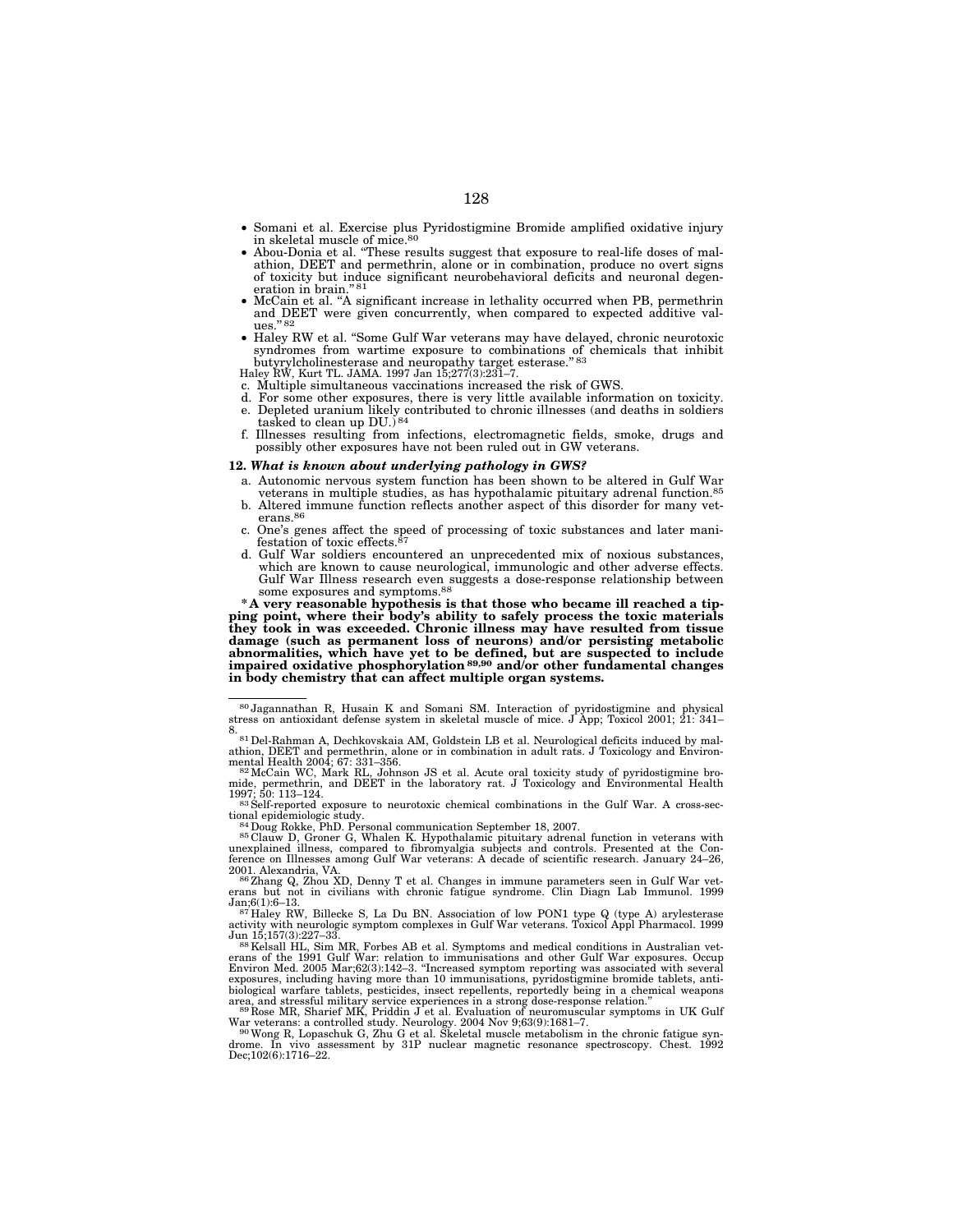### **13.** *Why have we no effective treatment strategies 16 years after the end of the war?*

- VA Treatment Trials 91,92
	- The original two VA treatment trials were exorbitantly expensive, particularly given the number of subjects and cost of the interventions. Failure to conduct additional treatment studies was rationalized by these trials' high cost.
	- The mycoplasma/doxycycline trial was a ''failed study'' in that positive results seen at 3 and 6 months did not carryover to 9- and 12-month followup, possibly due to a high dropout rate.93 Yet it was not repeated with a larger number of veterans to reach a definitive conclusion regarding the benefit of antibiotic treatment.
	- The cognitive behavioral therapy/exercise trial showed extremely modest gains and a high dropout rate; these treatments are known to be of little value in patients with chronic fatigue syndrome, and exercise can make them worse; yet cognitive behavioral therapy and exercise are primary treatments recommended for GW veterans, who have a high rate of chronic fatigue syndrome.

**\* We do not need to continue to examine whether the noxious exposures already studied can cause GWI. They can, and they did. And we should have expected it.** Some people were genetically more susceptible; some people received more or larger exposures. The result is that many veterans became chronically ill.

The manner in which DOD and VA pursued GW research was flawed for a variety of reasons.

- A significant amount of research focused on stress or psychiatric causes of illness.
- Certain exposures were studiously avoided as objects of study.
- Methodologies chosen were sometimes inadequate to answer the questions posed.
- Exposure data provided by DOD to researchers was not necessarily accurate.
- Funded studies were not selected on the basis of whether they would lead to a treatment, or to a policy change to protect future soldiers. Instead, some might suspect the research was designed to avoid uncovering negative information regarding use of DU, pyridostigmine bromide and anthrax vaccine.

This review of some GWI research shows that completed research projects have:

- confirmed the symptoms of the illnesses
- identified specific neurological deficits in affected veterans and some of their anatomic/physiologic correlates,
- provided partial information on rates of different GW-associated illnesses, and
- furthered our knowledge of the adverse effects caused by some noxious GW exposures, alone and in combination.

# **14.** *Where should the research go from here? How can we meld our research goals with the need to develop effective treatment strategies?*

*Infections (where a treatment payoff could be very large)* 

- Perform conclusive research to determine if GW veterans have untreated chronic infections. Utilize all modalities including microscopy, specialized cultures, serology, PCR, etc. Develop new diagnostics when needed, such as for visceral leishmaniasis.
- Also seek novel infections (biological agents), using above techniques, genetic techniques, monoclonal antibodies, etc.
- Perform empiric antibiotic trials in veterans who test positive, including a repeat trial of antibiotics for veterans with positive mycoplasma forensic PCR (the test used to screen veterans for the earlier trial).

<sup>91</sup>Donta ST, Clauw DJ, Engel CC Jr et al. Cognitive behavioral therapy and aerobic exercise for Gulf War veterans' illnesses: a randomized controlled trial. JAMA. 2003 Mar

<sup>&</sup>lt;sup>92</sup> Donta ST, Engel CC Jr, Collins JF et al. Benefits and harms of doxycycline treatment for Gulf War veterans' illnesses: a randomized, double-blind, placebo-controlled trial. Ann Intern

<sup>93</sup> Personal communication with Sam Donta, MD, the Principal Investigator.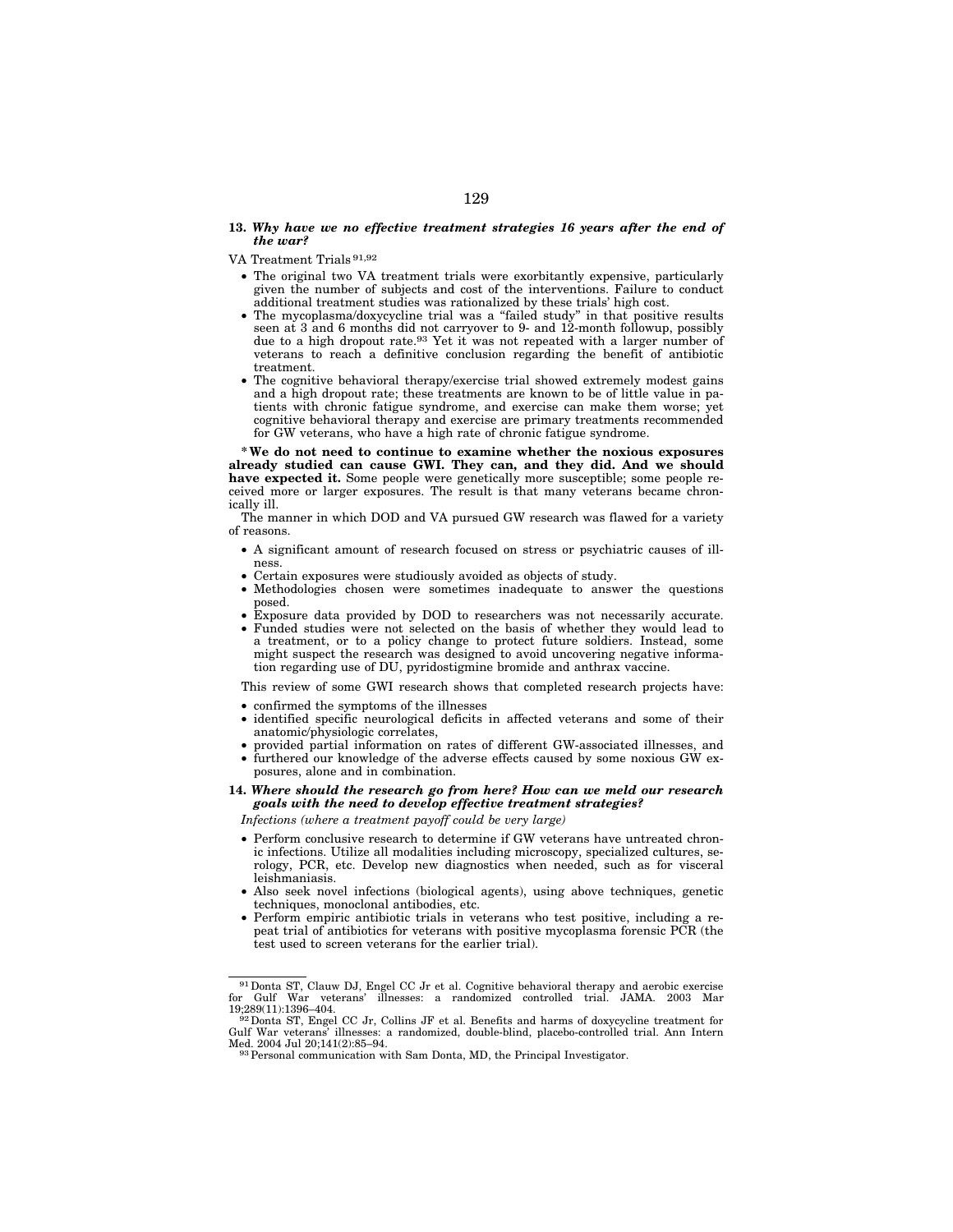*Value for money* 

- A large number of small, inexpensive pilot studies should be funded instead of a few large, mainly epidemiologic studies; later give larger grants to those projects that show the most promise in terms of treatment strategies.
- Make the grant application process inclusive. Encourage clinicians who have been caring for GW veterans to participate. Reduce the complexity, time and cost needed to complete grant applications. Don't restrict VA research grants to VA employees, as has been the case: open the process to the best scientists and proposals.
- Note the low cost, excellent methodology, analysis and results of Lea Steele's Kansas veterans study,94 compared to numerous Federally funded studies that cost at least ten times more and yielded much less information. Use her strategies as a model for other studies: passion for the subject, careful use of funds, thoughtful design and analysis.
- The selection process for grants must be transparent, which has not previously been the case.

#### *Promising areas-basic research*

The underlying causes of all the multi-symptom syndromes remain unknown. It is very probable that the molecular and cellular origin of these syndromes will be the same, although they are likely triggered by a variety of noxious exposures combined with genetic susceptibility. Because together these syndromes affect an estimated 6 million Americans, research identifying their underlying causes will pay enormous dividends, and should point the way to more effective treatment and prevention strategies.

- Gene expression studies have the potential to identify fundamental physio-logical processes that have been altered.95,96,97 Genetic and proteomic studies of both predisposing gene patterns and protein differences between affected and unaffected veterans have already shown promise in pilot studies,98,99 and should be continued.
- Abnormal ion channel function may provide a conceptual and physiologic bridge between fatigue, neuropathies and motor neuron disorders like ALS, providing clues to why different disorders develop after similar exposures.<sup>100,101</sup> It may also help explain episodic alterations in mental status, arrhythmias and epileptic seizures in veterans. Maintaining ion gradients across membranes requires a lot of cellular energy. This can potentially be improved with supplements that improve intracellular adenosine triphosphate (ATP) production and oral electrolytes.

#### *Specific studies that could reap valuable rewards*

- Detailed study of individual families, in which family members have developed illnesses similar to the ill veteran. An exhaustive search for microorganisms should be undertaken. Search for DU that may have been present on items that returned home with the veteran. Seek other toxics in the home as appropriate to illnesses. Investigate gene expression in these families.
- Study illnesses and mortality in selected units that have reported high death rates; try to recapture their locations, job descriptions and exposures when deployed.

<sup>&</sup>lt;sup>94</sup> Steele L. Prevalence and patterns of Gulf War illness in Kansas veterans: association of symptoms with characteristics of person, place, and time of military service. Am J Epidemiol.

<sup>2000</sup> Nov 15;152(10):992–1002.<br><sup>95</sup> Cameron B, Galbraith S, Zhang Y, Davenport T, Vollmer-Conna U, Wakefield D, Hickie I,<br>Dunsmuir W, Whistler T, Vernon S, Reeves WC, Lloyd AR; Dubbo Infection Outcomes Study.<br>Gene expressio

Infect Dis. 2007 Jul 1;196(1):56–66.<br><sup>96</sup>Fang H, Xie Q, Boneva R, Fostel J, Perkins R, Tong W. Gene expression profile exploration<br>of a large dataset on chronic fatigue syndrome. Pharmacogenomics 2006 Apr;7(3):429–40.

of a large dataset on chronic fatigue syndrome. Pharmacogenomics 2006 Apr;7(3):429–40.<br>- <sup>97</sup> Whistler T, Jones JF, Unger ER et al. Exercise responsive genes measured in peripheral<br>blood of women with chronic fatigue syndr

Mar 24;5(1):5.<br><sup>98</sup> Baraniuk JN, Casado B, Maibach H et al. A chronic fatigue syndrome-related proteome in<br>human cerebrospinal fluid. BMC Neurol 2005; December 1: 5:22. human cerebrospinal fluid. BMC Neurol 2005; December 1: 5:22. 99 Vladutiu GD and Natelson BH. Association of medically unexplained fatigue with ACE in-

sertion/deletion polymorphisms in Gulf War veterans. Muscle Nerve 2004; 30: 38–43.<br><sup>100</sup>Kuwabara S, Misawa S. Axonal ionic pathophysiology in human peripheral neuropathy and

motor neuron disease. Curr Neurovasc Res. 2004 Oct;1(4):373–9. 101 Chaudhuri A, Watson WS, Pearn J, Behan PO. The symptoms of chronic fatigue syndrome

<sup>&</sup>lt;sup>101</sup> Chaudhuri A, Watson WS, Pearn J, Behan PO. The symptoms of chronic fatigue syndrome are related to abnormal ion channel function. Med Hypotheses. 2000 Jan;54(1):59–63.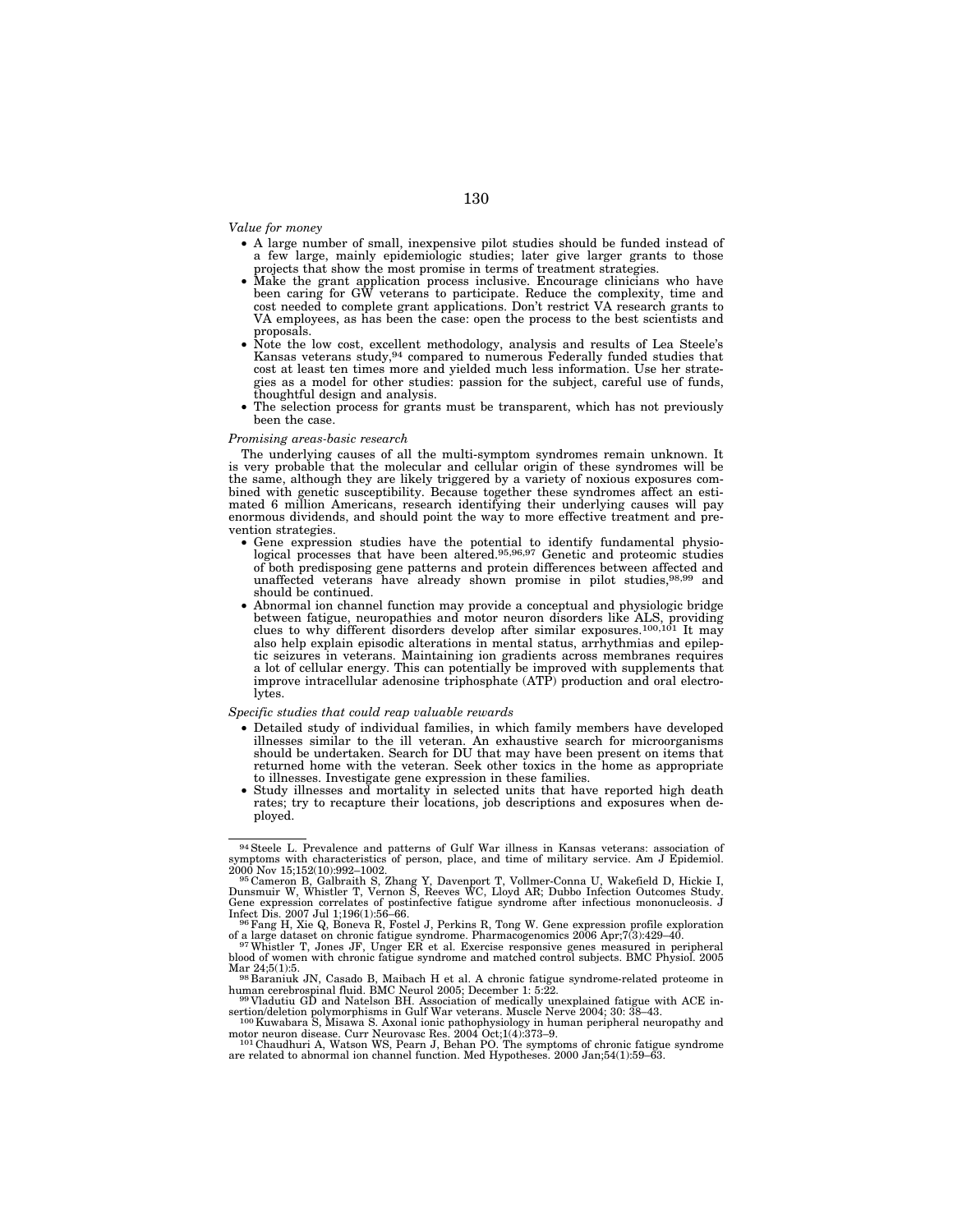- Collect several hundred very ill GW veterans and perform exhaustive investigations on them, followed by treatment trials.
- Investigate those hypotheses for which researchers were threatened or forced to end their studies. Investigate the electromagnetic field strengths and frequencies of all weapons, communications devices and other equipment that may have been used in the war, and try to determine which areas or units were exposed and estimate the magnitude of exposure.
- The choice of control groups in research is critical to a meaningful outcome: compare GW veterans with controls who did not receive deployment vaccines and had demonstrated equivalent health status. Review all research projects with independent experts prior to funding, to minimize confounding and bias.
- Eight expert Committees have made recommendations on the research studies needed for anthrax vaccine since 1999.<sup>102</sup> Their recommendations are excellent, and should be followed.
- Eight hundred Israeli soldiers received U.S. anthrax vaccine or a similar Israeli anthrax vaccine several years ago, and dozens have reported chronic illnesses they believe are related to their vaccinations.103 Information from this trial should be obtained, along with follow-up examinations to document what illnesses, if any, have developed and rates of illnesses.
- A clinical trial of various strategies to remove toxic substances would be extremely useful. Do antioxidants, vitamins, saunas, or other strategies safely remove toxins after an exposure and lead to better health?

*Obtain relevant information from existing government databases* 

- The Army Medical Surveillance Activity has performed many analyses of its raw data (the Defense Medical Surveillance System) on the health status of soldiers and GW veterans. These studies were not published, nor are they easily available. A researcher 104 who filed Freedom of Information Act requests to learn what was studied, shared 66 pages with approximately 40 study titles listed per page with me. I have filed a Freedom of Information Act Request for the contents of 60 of these studies that pertain to the health of Gulf War veterans; my request is pending. Any serious study of Gulf War veteran health needs to make use of this material and the available military and VA databases. The Institute of Medicine noted that, ''Analysis of DMSS data should be the primary approach for investigation of possible AVA (anthrax vaccine adsorbed)-related health effects of medical significance." 105 This should be true of other potential health impacts, in addition to anthrax vaccine.
- VA and military databases, used correctly, can tell us which other illnesses can be linked to the Gulf deployment, and the strength of the association, so that appropriate presumptions can be made about the illnesses' cause; disability decisions can then be made based on presumption.
- Independent researchers who gain access to this data to study GWI, and determine what other illnesses may be linked with the 1991 Gulf War deployment, should not be subject to the military chain of command nor be VA employees.
- We can learn more about the health risks of toxic GW exposures by gaining access to data held by Federal agencies. This includes obtaining information about anthrax vaccine adverse effects from FDA. What in-house studies or reviews have been done of anthrax vaccine? How has FDA evaluated the 5600 adverse event reports, particularly the 670 it judged serious? What assessment was done of the 44 reported deaths associated with anthrax vaccine? How is the vaccine tested for safety? (I filed several FOIAs with FDA for this information since 2001. So far, 99% of what I requested was redacted, and much has never been provided in any form. Yet the material should not have been withheld according to FDA guidelines (21 CFR20.61 and 21 CFR601.51.)
- EPA and NIEHS have information about pesticide, heavy metal and solvent health risks. DOE has information on the makeup and production of depleted uranium. These sources of information should be explored for their potential to shed more light on the specifics of the illnesses causes by these materials.
- Anthrax vaccine trials: NIH has data on human trials of failed anthrax vaccines and CDC has data on its own clinical trial of 1564 subjects who received anthrax vaccine since 2002. What adverse events occurred in these carefully stud-

<sup>102</sup> http://merylnass.googlepages.com/Selectedfindings.doc<br>
<sup>103</sup> http://www.haaretz.com/hasen/spages/863699.html<br>
<sup>104</sup> Michael Ravnitzky

<sup>105</sup> IOM Committee to Review the CDC Anthrax Vaccine Safety and Efficacy Program. An Assessment of the CDC Anthrax Vaccine Safety and Efficacy Research Program. 2003.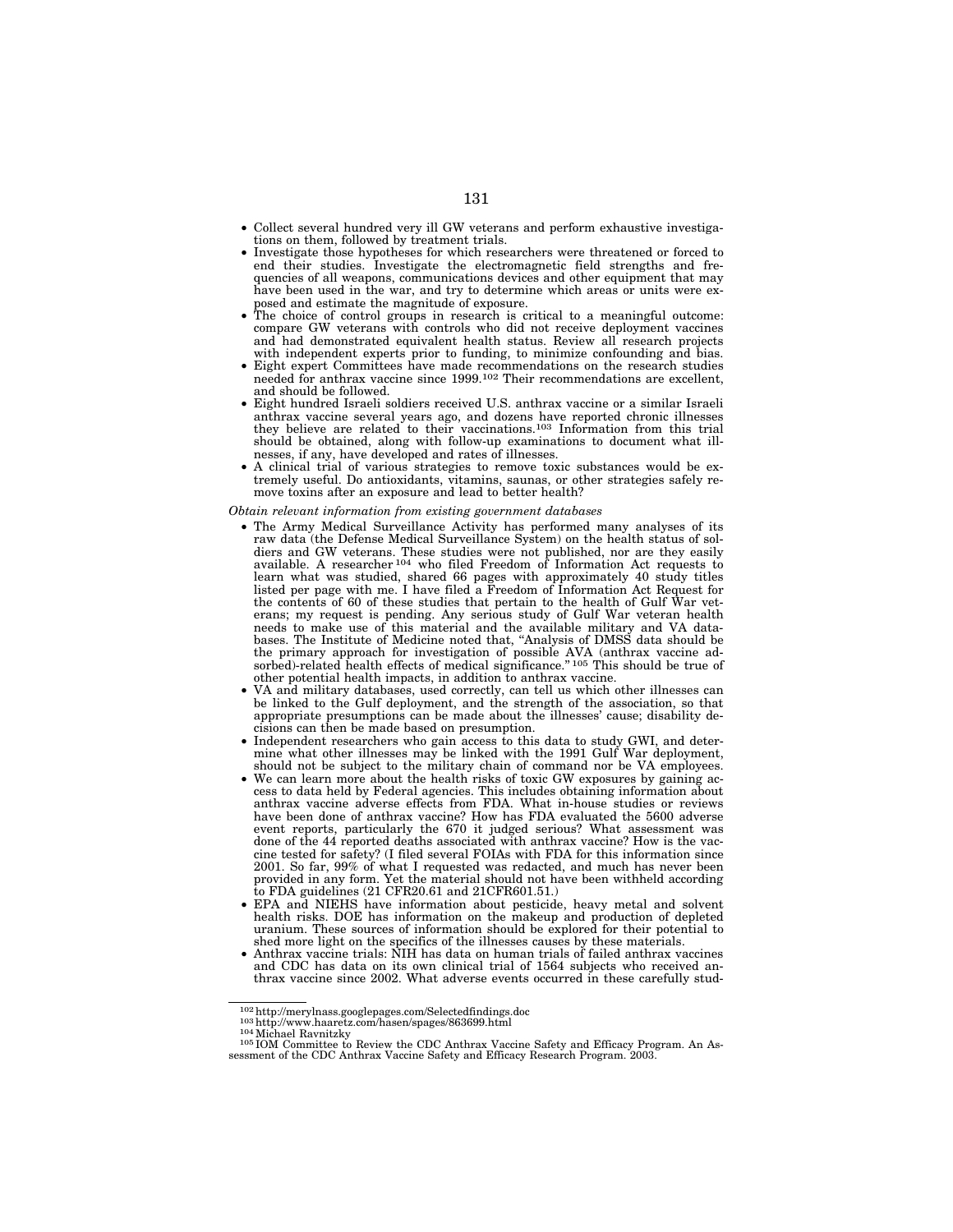ied groups? What is the current health of the subjects? Late follow-up could be

- done on these subjects to evaluate for longer term adverse events.<br>• Multiple vaccines: Currently deploying soldiers are receiving multiple simulta-<br>neous vaccinations and should be studied.
- The military vaccine healthcare centers have data on over 2,000 soldiers who have become ill after anthrax vaccines. As well as documenting the illnesses in great detail, the centers have tried a variety of treatment regimens. Information on the illnesses and the effectiveness of the treatments is extremely relevant to GW veterans.

### **15.** *My medical approach to treatment*

GWS is one of medicine's poor stepchildren for many reasons. Patients with memory and concentration problems require a lot more time and understanding from both physicians and clinic staff, compared to other patients. They miss appointments, lose prescriptions, forget the instructions you gave them. They have an average of eight different problems to address at each visit. They often have emotional issues. They are at high risk of family breakdown and economic collapse. Standard medications don't alleviate their symptoms. Providers may not understand their illnesses nor the context in which they seek care. They may be suspected as having secondary gain (desiring a disability pension) as the driver for medical visits. Yet sometimes almost the only thing the physician can do for the GWI patient is to aid the disability process by keeping detailed notes.

This syndrome is not described in textbooks. Journal articles may list the symptoms, but fail to guide clinicians with information on effective treatments. If the clinician reads the GWI literature, she may come away confused as to whether there really is a medical illness, and whether she should transfer the patient to the psychiatric clinic.

There are no standard medical treatments for the chronic effects of exposure to pesticides, solvents, toxic materials in inhaled smoke, etc. A few doctors have experi-mented with various detoxification strategies,106,107 and some alternative doctors use these treatments frequently, but they are not proven to be effective and are not eligible for third party reimbursement.

Medicine is a business. Third party payers use similar visit codes to reimburse physicians. Treating four patients in an hour pays much better than treating one. The maximal visit code pays for a 40 minute visit. Additional time spent with the patient will not be reimbursed. Extra time spent by office staff is not reimbursed. I am fortunate that as a salaried physician, my employer, Mount Desert Island Hospital, allows me to conduct a specialty clinic as a community service, even though I could bring in considerably more fees treating patients with standard illnesses during brief visits. Patients often travel long distances to see these doctors, who are few and far between. Thus they need long visits. Few GW veterans can afford to pay out of pocket for medical care, which is how most doctors who treat multi-symptom syndromes expect payment, because of the limitations placed on reimbursement by insurers.

Frankly, until the financial disincentive is changed, I doubt that treatment of GW veterans will improve greatly.

What do I actually do with patients? First, patients complete detailed question-naires prior to their visit to help me determine which aspects of the illnesses are present in their case. Because I am familiar with the features of the multisymptom syndromes, I know what to look for, ask about, and can direct treatment to these aspects of the illness. For example:

- Are they sensitive to odors (especially diesel exhaust), fluorescent lights or
- What happens when exposed to these things?<br>• Do they have intermittent episodes of confusion?<br>• Do they balance their own checkbook?<br>• How is their driving?
- 
- 
- 
- How is their GI tract function?
- How do they sleep? Has their partner noticed pauses in breathing?
- Do they have chronic pain? Where? What exacerbates or relieves it?
- What kind of activity can they perform? For how long? What makes them stop?
- Do they have rashes?

 $^{106}$  Krop J. Chemical sensitivity after intoxication at work with solvents: response to sauna therapy. J Altern Complement Med. 1998 Spring;4(1):77–86.<br> $^{107}$  Kilburn KH, Warsaw RH, Shields MG. Neurobehavioral dysfunc

polycholorinated biphenyls (PCBs): possible improvement after detoxification. Arch Environ Health. 1989 Nov-Dec;44(6):345–50.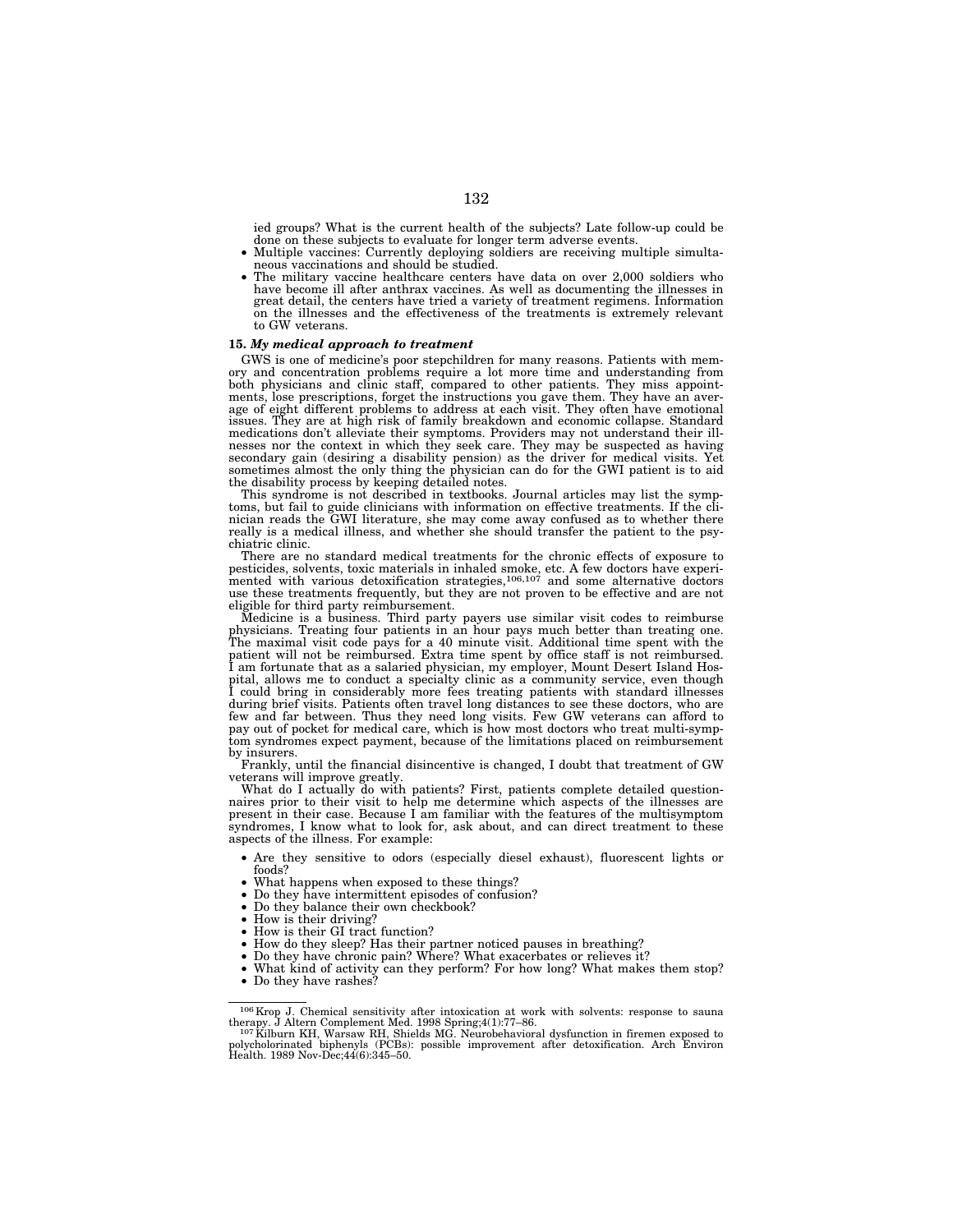- How is their breathing?
- How is their libido and sexual function?
- Is there mold, or are there other substances at home or elsewhere that increase symptoms?

If they have developed multiple chemical sensitivity (which seems to be present in about 40% of GWS patients), I help them identify the odors that provoke symptoms so they can avoid them. I prescribe elimination diets to identify foods that trigger symptoms. I order tests to rule out other causes of symptoms, such as muscle diseases, standard autoimmune conditions, thyroid disease, anemia, etc. I may order sleep studies. Some patients may get a muscle biopsy or other specialized tests. Stools are cultured and endoscopy performed when indicated.

I then address treatment for each symptom individually, since we cannot currently address underlying causes. However, I additionally try to optimize patients' overall metabolic function with diet, vitamins and supplements designed to increase cellular energy and provide substrates for important intracellular molecules such as NADH, glutathione, ATP. Antioxidants may also be helpful. Most veterans cannot afford this treatment, however. Vitamins and supplements are not covered by insurance, although they are usually much cheaper than prescription medications.

Hopefully, clinical trials will demonstrate whether these approaches improve health, and if so, perhaps the VA will make vitamins and supplements available to GW veterans.

I treat the sleep disorder, diarrhea, pain, low hormone levels, or whatever other symptoms are present. I try one treatment after another, since there are many adverse reactions to medications, and it is often difficult to predict which medicines are likely to be effective. Usually, you can improve sleep considerably, but energy only a little. You can improve pain. The diarrhea can resolve, though it may return later. Sometimes sex hormones improve sexual function, but often they do not. Thyroid hormone may provide a modest energy boost. Autonomic dysfunction may be treated with increased salt and water intake, drugs and/or hormones to raise blood pressure, and electrolytes. If you are very lucky, cognition may improve.

The doctor-patient relationship, and lifestyle coaching, may be equally as important as medications. Patients need to know you are their partner, not a representative of a system they fear is pitted against them. I warn them that marital difficulties should be expected. I prefer their partners to attend visits, and am happy to answer partners' questions. Treating psychological problems may be helpful, but veterans are sensitive that such treatment is a denial they have physical illness. I explain that they have real medical illness, and may give them an article or book on GWS that describes the resulting psychological and physical symptoms, to help them understand their disorder. I may refer to other therapists. I suggest that people with limited mental and physical energy reserve their most challenging tasks for when they feel most rested. I may advise them not to drive alone.

With this treatment, I estimate a veterans' overall function can improve  $30-40\%$ and sometimes more. But it is a piecemeal, palliative, symptom-based approach that does not provide a cure. It also requires highly intensive care. A list of many of the treatments I employ was provided to the VA Research Advisory Committee and listed on my website at: *http://www.anthraxvaccine.org/gulfwartreatment.htm.* 

I greatly appreciate this opportunity to share my knowledge and opinions with the Committee.

I would also like to express my appreciation to Walter Schumm, PhD, Garth Nicolson, PhD, and affected Gulf War veterans Doug Rokke, PhD, Joyce Riley, RN and Kirt Love for sharing materials on GWS that were used in this presentation. My deepest thanks also to Lt. Col. John Richardson, retired Air Force GW veteran (still healthy), who has worked tirelessly to improve the condition of his fellow GW veterans and anthrax vaccine-injured soldiers.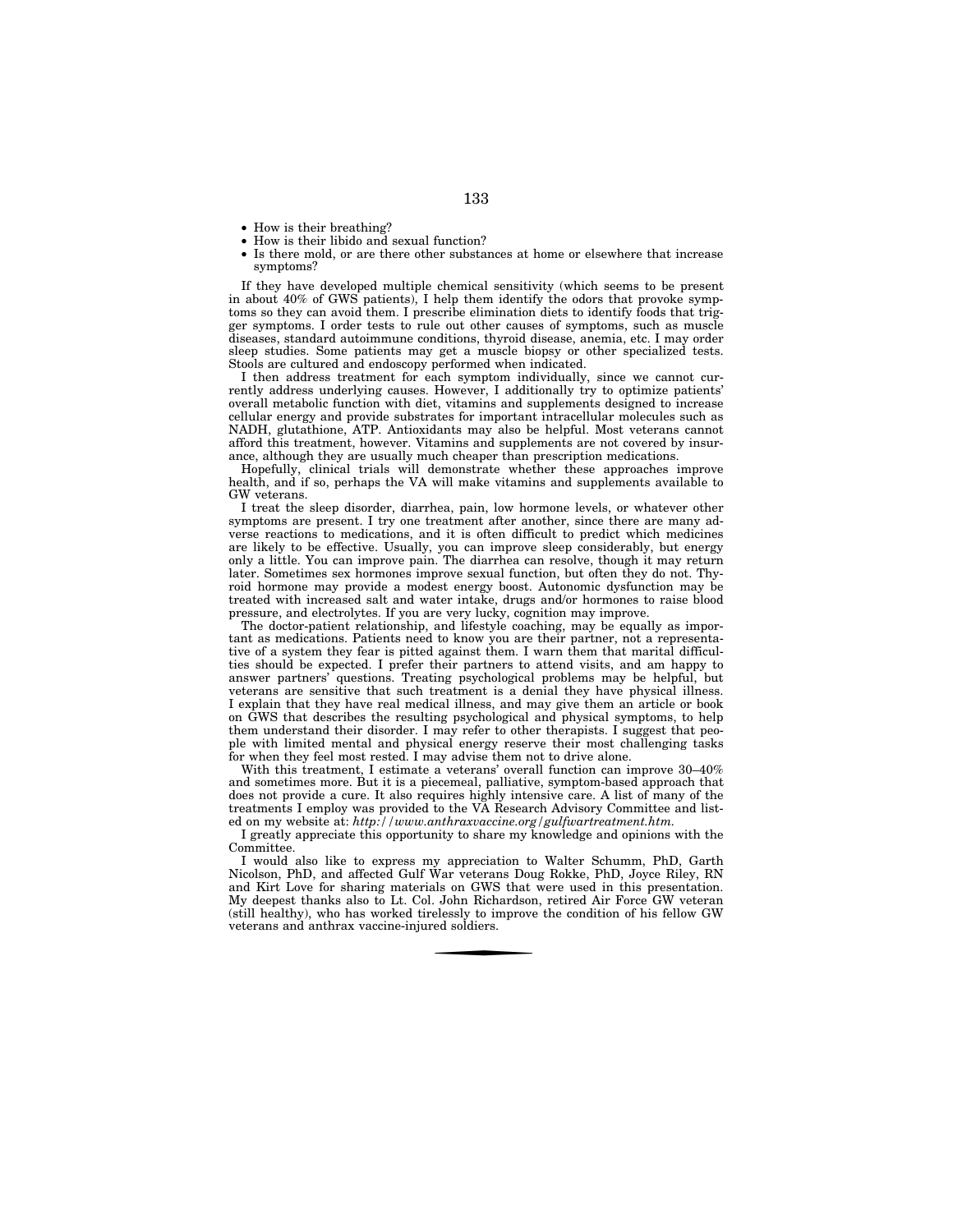Committee on Veterans' Affairs Subcommittee on Health *August 2, 2007* 

James Binns Chairman Research Advisory Committee on Gulf War Veterans' Illnesses U.S. Department of Veterans Affairs 2398 East Camelback Road, Suite 280 Phoenix, AZ 85016

Dear Jim:

In reference to our Subcommittee on Health hearing on ''Gulf War Exposures'' held on July 26, 2007, I would appreciate it if you could answer the enclosed hearing questions by the close of business on October 2, 2007.

In an effort to reduce printing costs, the Committee on Veterans' Affairs, in cooperation with the Joint Committee on Printing, is implementing some formatting changes for materials for all full and Subcommittee hearings. Therefore, we would appreciate it if you would provide your answers consecutively and single-spaced. In addition, please restate the question in its entirety before the answer.

Please provide your response to Cathy Wiblemo at the Committee. If you have any questions, please call 202–225–9154.

Sincerely,

MICHAEL H. MICHAUD *Chairman* 

Research Advisory Committee on Gulf War Veterans' Illnesses U.S. Department of Veterans Affairs Phoenix, AZ *October 2, 2007* 

Hon. Michael H. Michaud Chairman Subcommittee on Health Committee on Veterans' Affairs United States House of Representatives 335 Cannon House Office Building Washington, DC 20515

Dear Congressman Michaud:

I am pleased to respond to your written questions following the July 26 hearing on ''Gulf War Exposures.''

**1.** *Gulf War Illnesses—*Everyone on this panel agrees that Gulf War Illnesses are real and that more should be done by way of research, outreach and treatment.

• In your professional estimation, what is the biggest challenge facing VA today with regard to Gulf War Illnesses?

In recent years, I have observed VA's Office of Research and Development change course to embrace the reality of these illnesses and redirect VA research to address the problem, thanks to the active leadership of Secretary Principi and Secretary Nicholson. Indeed VA research is responsible for much of the progress that has been made in understanding that these are widespread, serious health problems, neurological in nature, rather than the result of battlefield stress. Even since the July 26 hearing, Dr. Kupersmith, the head of research and development, has continued this advance by announcing new studies to investigate the prevalence of MS and brain cancer in Gulf War veterans.

Other parts of VA, however, notably the Office of Environmental Hazards, continue to push the old message that minimizes these illnesses and associates them with psychological causes, whether in "fact sheets" provided to Congress or outdated clinical training guidelines given to VA doctors. This activity misleads the scientific community that might be engaged in helping these veterans and denies VA the credit it should be receiving for addressing the problem head-on. In my estimation, the biggest challenge facing VA today with regard to Gulf War Illnesses is to project throughout the department the perspective of VA leadership and the Office of Research and Development.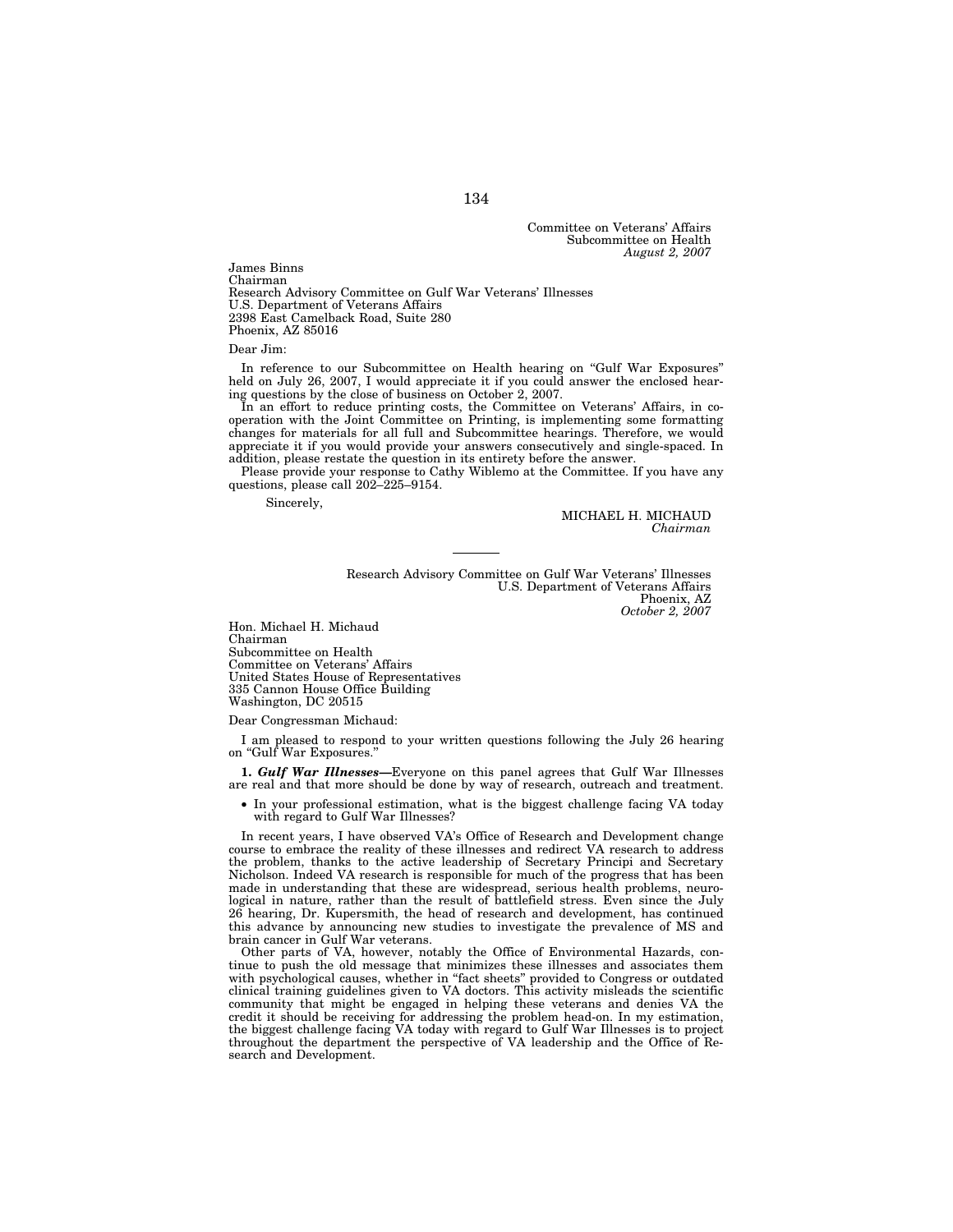Dr. Deyton, who was appointed the new head of the Office of Public Health and Environmental Hazards relatively recently, has a reputation as a straightforward and dedicated senior official. am hopeful that he will address this challenge.

What would your recommendations be to VA to ensure that what has happened to Gulf War Veterans does not happen to the newest generation of veterans returning from OEF/OIF?

Our Committee submitted a list of recommendations to Deputy Secretary McKay before the start of the war in Iraq, a copy of which is attached, and which formed the basis of a letter from VA leadership to the Department of Defense.

**2.** *DoD/VA—*Getting accurate, up-to-date information on pre-deployment and post-deployment health records, where service members were located and other pertinent information from DoD, has, in the past, been characterized as difficult.

• Do you believe that this exchange of information between VA and DoD has improved with the current deployments to Afghanistan and Iraq?

As the current war is outside the charter of the Research Advisory Committee, I regret that I have no personal knowledge to offer.

• In your professional opinion, would you say that the lack of information exchange or delayed exchange was a primary factor in hindering research efforts regarding Gulf War Illnesses?

It has been a factor that has hindered research.

**3.** *ALS—*Mr. Mikolajcik proposed in his testimony that a congressionally directed ALS Task Force should be established to help provide direction in ALS research and to develop a strategic plan to tackle this illness. The 30- 60- 90-day timeline he suggested in his testimony lays out some structural parameters.

- What are your thoughts on creating another task force or entity to look into ALS?
- Do you believe that the direction VA is taking with ALS is the right way?

Other than the research studies specifically directed at Gulf War veterans with ALS, our Committee is not charged with reviewing ALS research and has not reviewed the VA ALS portfolio. Thus I regret that I am unable to comment knowledgeably on this question. Coming from private industry, my general impression of government and academic research programs is that many would benefit from a more comprehensive, integrated approach. In my opinion, a task force would need to consider the full scope of ALS research, not only VA, to be effective, and I would want to know if some entity (such as at NIH?) already has that responsibility and if they were executing it effectively.

**4.** *Where Do We Go From Here—*Sixteen years have passed and veterans of the Gulf War are still fighting to be recognized and not forgotten.

• What would your recommendations be on how to effectively move forward with Gulf War illnesses research, outreach, education and treatment?

The Research Advisory Committee is currently preparing a comprehensive report that will address these topics in detail. I look forward to providing it to you as soon as it is available, early in the new year. Certain of these topics that have already been addressed by the Committee are available now at the Committee website: http://www1.va.gov/racgwvi/docs/Letter\_Recommendations\_Feb012007.pdf

Respectfully submitted,

James Binns *Chairman* 

Research Advisory Committee on Gulf War Veterans' Illnesses U.S. Department of Veterans Affairs Phoenix, AZ *December 16, 2002* 

Hon. Leo S. Mackay, Jr., PhD Deputy Secretary of Veterans Affairs Department of Veterans Affairs Washington, DC

RE: ''Lessons Learned''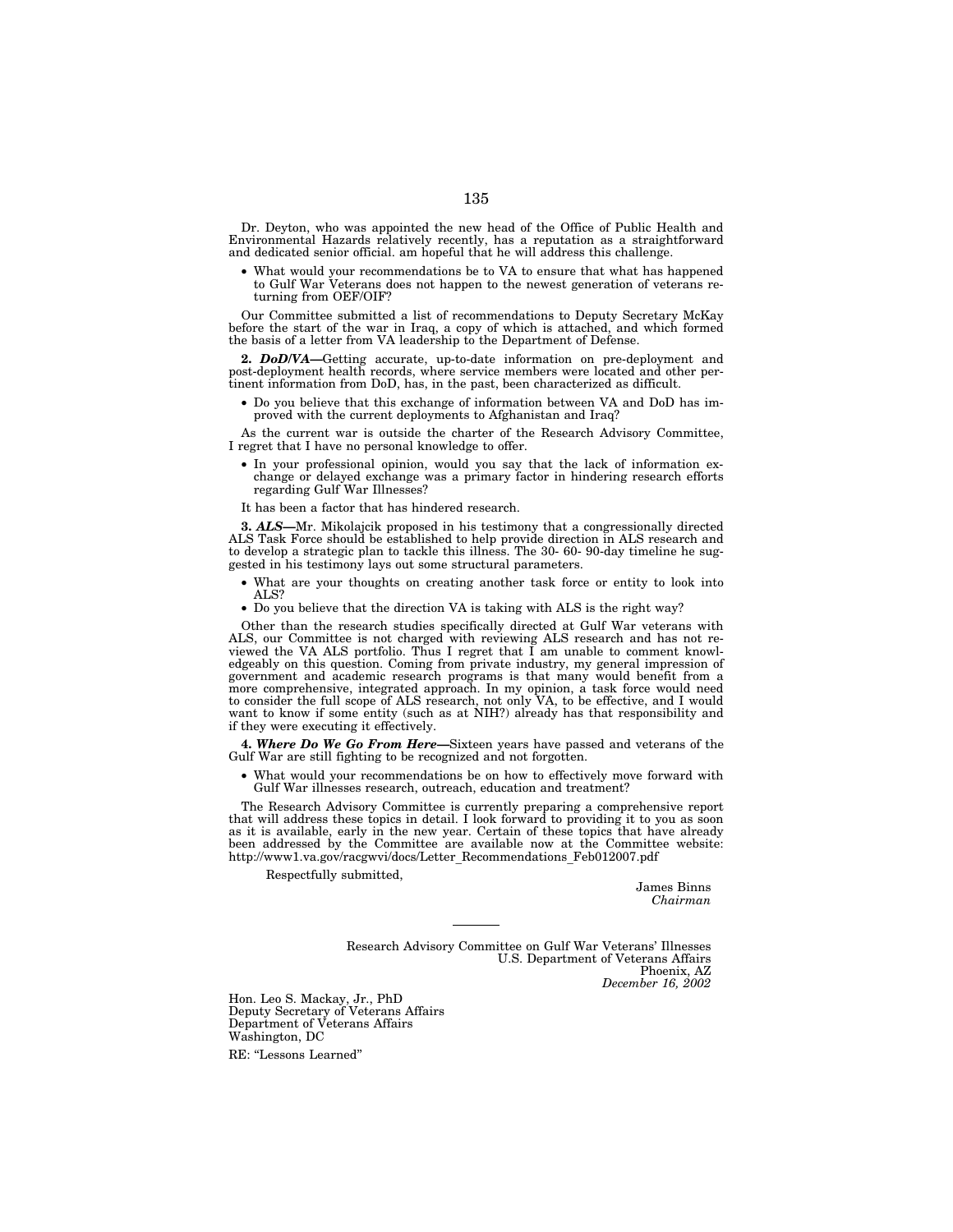### Dear Mr. Deputy Secretary,

At the recent meeting of the Research Advisory Committee on Gulf War Veterans Illnesses, you asked if the Committee had recommendations regarding the prospective conflict with Iraq based on lessons learned from the Gulf War Illnesses experi-

Because the request came at the end of our meeting, these observations did not in all cases go through the formal process for recommendations of a public advisory committee and they are not comprehensive. However, we appreciate your interest, and offer these observations for consideration as time is of the essence.

- 1. DoD should retain health and locational records for future conflicts. Even if security considerations require classification of personnel records, they should be retained for health reasons.
- 2. Predeployment physicals should be standardized.
- 3. Military exit physical examinations should be conducted in accordance with
- procedures that meet VA standards. 4. There should be a single comprehensive DoD/VA patient record.
- 
- 5. Good immunization records should be maintained. 6. [The following recommendation was formally deliberated and adopted by the

Committee.] ''Substantial questions remain about the possible contribution of vaccines, including the anthrax vaccine, to chronic ill health experienced by veterans of the 1991 Gulf War. Evaluation of the contribution of vaccines in the 1991 conflict would have been aided by proper and extant vaccination records including specifics of vaccine lots received and dosage schedules. Should such health problems recur after future deployments or after civilian vaccination programs, VA's ability to evaluate and treat affected veterans would require ac of all biodefense vaccines, including the anthrax vaccine. We therefore recommend to the Secretary of Veterans Affairs that he initiate discussions with the Secretary of Defense to ensure that this is achieved.''

7. Several members of the Committee pointed out that most of these rec-ommendations were enacted into law in the Force Health Protection statute, PL 105–85. They report, however, that a recent GAO study and Congressional hearings indicate that compliance with this law is weak at the operational unit level. Thus, a core recommendation would be to encourage you and Secretary Principi to work with your counterparts at the Department of Defense to ensure that these laws are implemented.

Respectfully submitted,

James H. Binns *Chair* 

cc: Hon. Anthony J. Principi, *Secretary of Veterans Affairs* 

> Committee on Veterans' Affairs Subcommittee on Health *August 2, 2007*

Lea Steele, Ph.D. Scientific Director Research Advisory Committee on Gulf War Veterans' Illnesses Eastern Kansas VA Healthcare System (T–GW) 2200 S.W. Gage Blvd. Topeka, KS 66622

Dear Lea:

In reference to our Subcommittee on Health hearing on ''Gulf War Exposures'' held on July 26, 2007, I would appreciate it if you could answer the enclosed hearing questions by the close of business on October 2, 2007.

In an effort to reduce printing costs, the Committee on Veterans' Affairs, in cooperation with the Joint Committee on Printing, is implementing some formatting changes for materials for all full and Subcommittee hearings. Therefore, we would appreciate it if you would provide your answers consecutively and single-spaced. In addition, please restate the question in its entirety before the answer.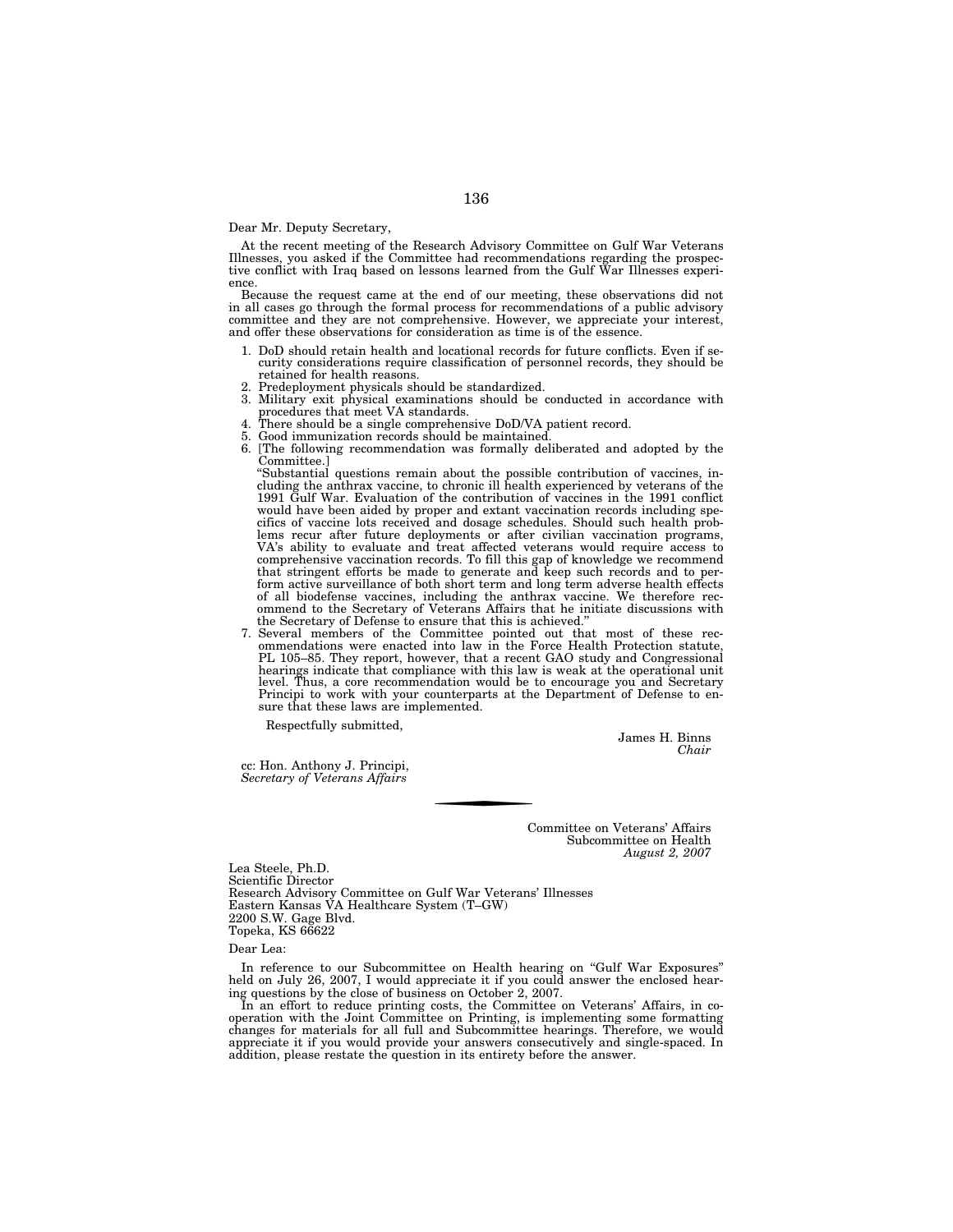Please provide your response to Cathy Wiblemo at the Committee. If you have any questions, please call 202–225–9154.

Sincerely,

MICHAEL H. MICHAUD *Chairman* 

### **Questions for the Record Hon. Michael H. Michaud, Chairman Subcommittee on Health House Committee on Veterans' Affairs July 26, 2007, 10:00 a.m. Room 334, Cannon House Office Building**

#### **Follow-Up Questions for Lea Steele, Ph.D.**

**1.** *Gulf War Illnesses—*Everyone on this panel agrees that Gulf War Illnesses are real and that more should be done by way of research, outreach and treatment.

- In your professional estimations, what is the biggest challenge facing VA today with regard to Gulf War Illnesses?
- What would your recommendations be to VA to ensure that what has happened to the Gulf War Veterans does not happen to the newest generation of veterans returning from OEF/OIF?

**2.** *DoD/VA—*Getting accurate, up-to-date information on pre-deployment and post-deployment health records, where service members were located and other pertinent information from DoD, has, in the past, been characterized as difficult.

- Do you believe that this exchange of information between VA and DoD has improved with the current deployments to Afghanistan and Iraq?
- In your professional opinions, would you say the lack of information exchange or delayed exchange was a primary factor in hindering research efforts regarding Gulf War Illnesses?

**3.** *ALS—*Mr. Mikolajcik proposed in his testimony that a congressionally directed ALS Task Force should be established to help provide direction in ALS research and to develop a strategic plan to tackle this illness. The 30- 60- 90-day timeline he suggested in his testimony lays out some structural parameters.

- What are your thoughts on creating another task force or entity to look into ALS?
- Do you believe that the direction VA is taking with ALS is the right way?

**4.** *Where Do We Go From Here—*Sixteen years have passed and veterans of the Gulf War are still fighting to be recognized and not forgotten.

• What would your recommendations be on how to effectively move forward with Gulf War Illnesses research, outreach, education and treatment?

**[RESPONSES WERE NOT RECEIVED FROM DR. STEELE.]** 

Committee on Veterans' Affairs Subcommittee on Health *August 2, 2007* 

Lawrence Deyton, MSPH, M.D. Chief Public Health and Environmental Hazards Officer Office of Public Health and Environmental Hazards U.S. Department of Veterans Affairs 810 Vermont Avenue, NW Washington DC 20420

### Dear Lawrence:

In reference to our Subcommittee on Health hearing on ''Gulf War Exposures'' held on July 26, 2007, I would appreciate it if you could answer the enclosed hearing questions by the close of business on October 2, 2007. In an effort to reduce printing costs, the Committee on Veterans' Affairs, in co-

operation with the Joint Committee on Printing, is implementing some formatting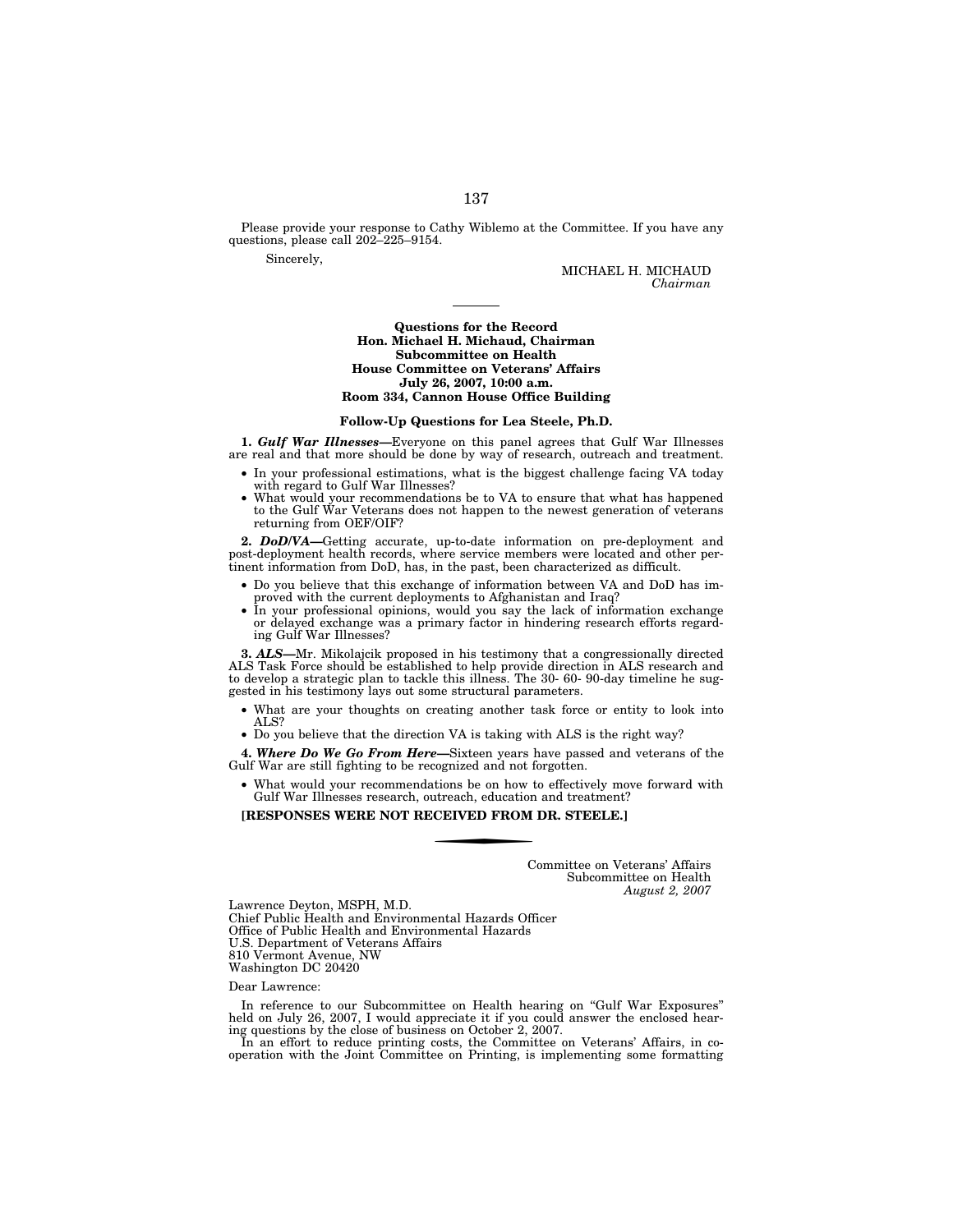changes for materials for all full and Subcommittee hearings. Therefore, we would appreciate it if you would provide your answers consecutively and single-spaced. In addition, please restate the question in its entirety before the answer.

Please provide your response to Cathy Wiblemo at the Committee. If you have any questions, please call 202–225–9154.

Sincerely,

MICHAEL H. MICHAUD Chairman

### **Questions for the Record Hon. Michael H. Michaud, Chairman Subcommittee on Health House Committee on Veterans' Affairs July 26, 2007**

#### **Gulf War Exposures**

**Question 1:** *Outreach—*The Gulf War Review newsletter, which is the publication VA initiated to help veterans of the Gulf War and their families be more aware of VA's health care and other benefits has reportedly not been mailed out in over a year.

• What has the VA done to ensure that outreach to Gulf War veterans is being done on a regular basis?

**Response:** The Department of Veterans Affairs (VA) places a very high priority on ensuring broad and wide-ranging outreach to all veterans, including veterans of the Gulf War.

To achieve this, VA has a great deal of material made available to Gulf War veterans and their families, including information newsletters, brochures, wallet cards, posters, and other materials, both in print, online and as ''pod casts,'' to ensure that veterans and their families are kept up to date on the VA health care and other benefits that may affect them.

Some VA outreach materials specifically targeting veterans of the 1991 Gulf War1 and their families available online at www.va.gov/GulfWar and www.va.gov/ EnvironAgents (see summary of this outreach information, Attachment 1).

Since 1992, VA has published 38 editions of the ''Gulf War Review'' newsletter. The next edition will appear in the Fall of 2007. That edition will highlight a number of new authoritative reports from the independent National Academy of Sciences Institute of Medicine (IOM) which will be completed by then, and should be of significant interest to Gulf War veterans and their families.

**Question 2:** *Treatment—*Because they suffer from a multitude of illnesses, the treatment of Gulf War veterans is by most counts, pretty complex. Additionally, Anthony Hardie, in his testimony states that the VA's Office of Public Health and Environmental Hazards website contains little information that might be of any use to ill Gulf War veterans or their health providers.

• Could you tell us what type of training or continuing medical education require-ments are currently in place to ensure that VA health care professionals have the most current research findings and up-to-date information on the Gulf War Illnesses?

**Response:** VA has a wide range of training and educational materials on Gulf War veteran health issues, aimed at VA health care providers as well as for veterans and their families.

Attached is a brief description of some VHA initiatives from the Office of Public Health' and Environmental Hazards (OPHEH), developed for training and education purposes for VA health care providers seeing Gulf War 1 veteran patients (Attachment 2).

Many of these programs have now also been expanded to prepare for veterans from Operations Enduring Freedom/Operation Iraqi Freedom (OEF/OIF) and for their families. All of these programs represent ''lessons learned'' from VA's experiences responding to the health care and other benefits needs of veterans returning from the 1991 Gulf War, and from the Vietnam War before that.

<sup>1</sup> (Note: In the responses the 1990–1991 Gulf War is sometimes referred to as Gulf War 1.)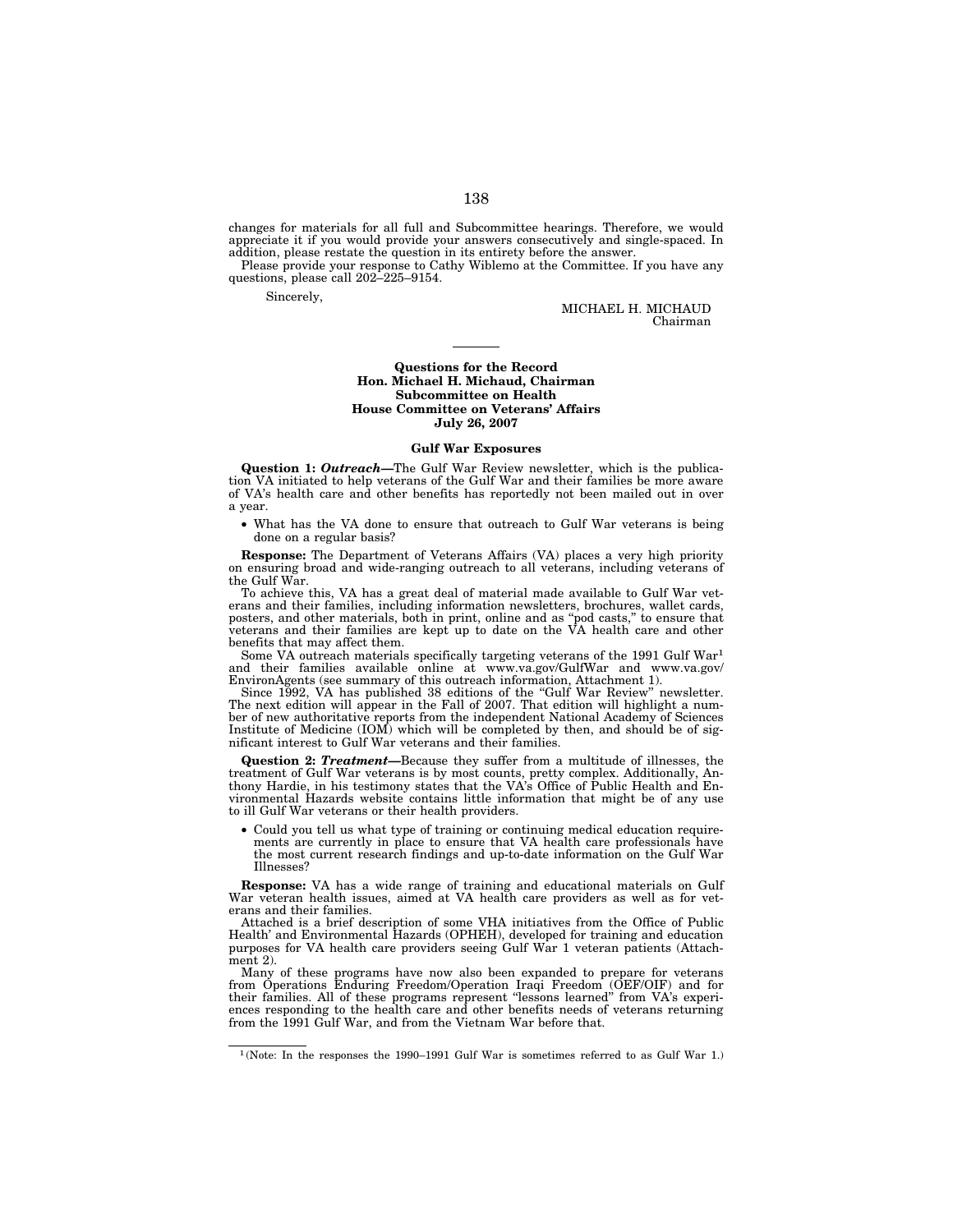The most authoritative sources of health information for veterans of the 1991 Gulf War is the series of congressionally mandated "Gulf War and Health" reports conducted by the IOM. These reports have reviewed a wide range of Gulf War risk factors, including health effects from exposure to oil well fire smoke. Summaries of these reports are available online at www.va.gov/EnvironAgents for the benefit of both veterans and VA health care providers.

In addition, VA's Office of Research and Development (ORD) disseminates an annual report, written jointly with the Departments of Defense (DoD) and Health and Human Services (HHS), which summarizes Federally supported research on Gulf War veterans' health available online at http://www.research.va.gov/resources/pubs/ pubs\_individual.cfm?Category=Gulf War Reports.

**Question 3:** *Epidemiological Research—*On page 3 of your testimony you say ''additional epidemiological research is required to properly characterize any possible long-term health effects of Gulf War One service to the average Gulf War veterans.

• Has VA initiated the needed research and if not, why not?

**Response:** An enormous amount of epidemiological research has been carried out focusing on the health of veterans of the 1991 Gulf War. Some of this research has been supported or conducted by VA researchers, but most of it has been conducted by a wide range of academic and government researchers around the world.

The quoted reference in VA's testimony was making the point that VA's Gulf War Health Registry program was not intended for definitive evaluation of specific health effects for the average Gulf War veteran. To do that thoroughly requires epidemiological research to fully characterize any possible long-term health effects of Gulf War 1 service. Gulf War Health Registry participants are self-selected, and therefore do not represent the average veteran. Registry findings do show that no unique health problems are emerging among those Gulf War veterans who have participated in the special registry program. However, these findings do not tell us if Gulf War veterans are suffering from any diagnoses at rates different from that expected among this group, based on their age and demographic characteristics.

To gain an overview about how this enormous effort has improved our understanding of Gulf War veteran health issues, in 2004, VA requested an in depth review by the National Academies of Sciences IOM, of all epidemiological studies of Gulf War veterans. This was the fourth in a series of statutorily required (in Public Laws 105–277 and 105–368) studies by the IOM on the scientific and medical literature on the long-term health effects from exposure to a wide range of environmental hazards potentially related to service in the 1991 Gulf War. The 2004 IOM Committee was charged with reviewing all epidemiological studies of health outcomes among Gulf War veterans to determine their health status in comparison with other populations.

The resulting 2006 IOM Committee report documented increased rates of certain illnesses among Gulf War veterans, based on a review of 850 epidemiological and other studies of this group, which they selected from among over 4,DoD potentially relevant reports. The IOM Committee concluded:

''VA and DoD have expended enormous effort and resources in attempts to address the numerous health issues related to the Gulf War veterans. The information obtained from those efforts, however, has not been sufficient to determine conclusively the origins, extent, and potential long-term implications of health problems potentially associated with veterans' participation in the Gulf War.''

The IOM Committee identified numerous serious limitations in existing epidemiological studies of Gulf War veterans, in large part due to the lack of data on veterans' exposure to putative toxic agents. However, they did ''not recommend that more such studies be undertaken for the Gulf War veterans.'' Rather, the Committee recommended ''continued surveillance to determine whether there is actually a higher risk in Gulf War veterans'' for illnesses that current research has identified as possibly appearing at higher rates among Gulf War veterans, specifically, brain and testicular cancer, amyotrophic lateral sclerosis (ALS), birth defects, and post deployment psychiatric conditions.

The IOM Committee concluded that ''every study reviewed by this Committee found that veterans of the Gulf War report higher rates of nearly all symptoms examined than their non-deployed counterparts.

Of note, they reported that symptom-defined ''unexplained illnesses,'' consistent with chronic fatigue syndrome, fibromyalgia, irritable bowel syndrome and multiple chemical sensitivity, were the most common health problem reported in studies of Gulf War veterans. However, they concluded that ''the results of research indicate that although deployed veterans report more symptoms and more severe symptoms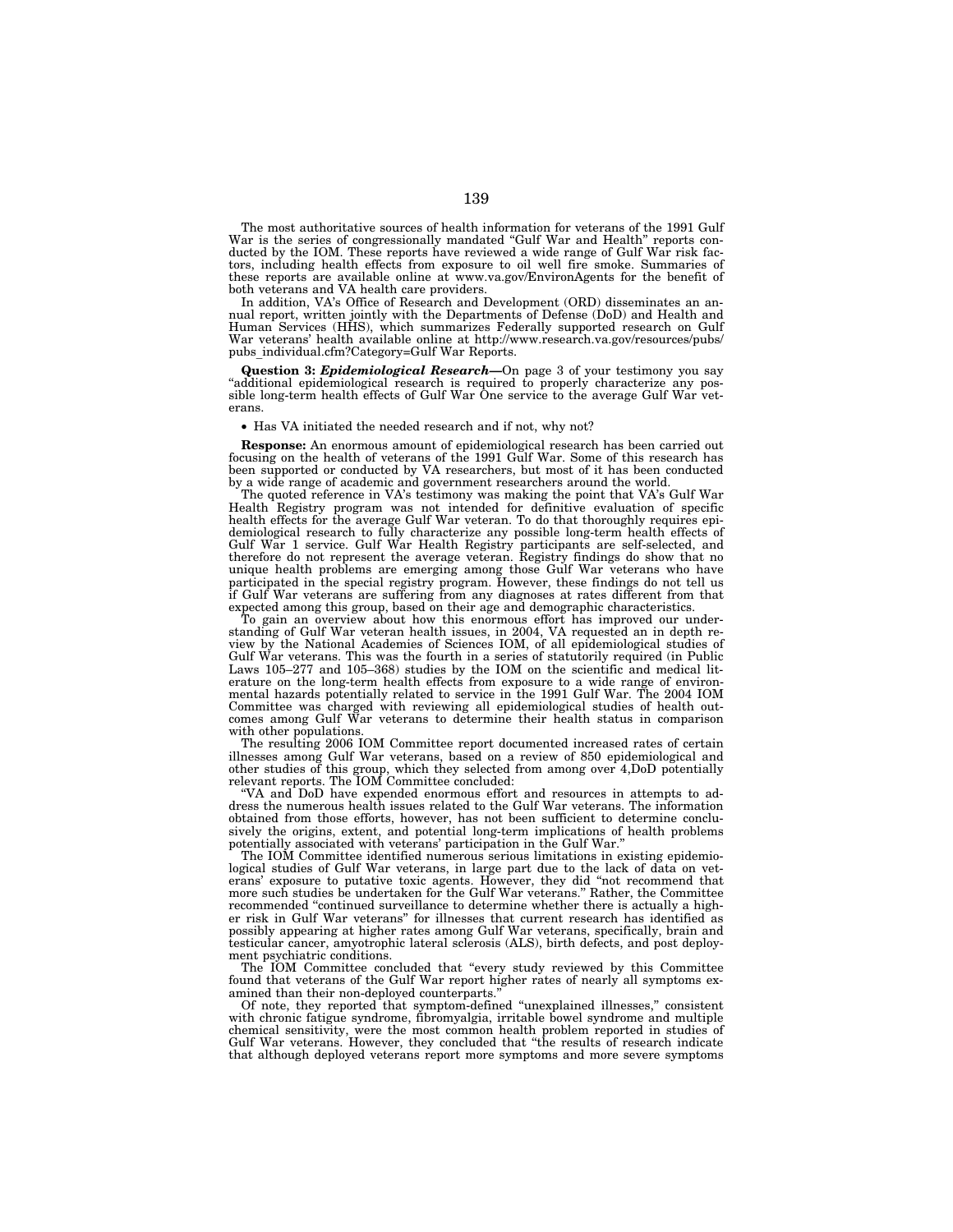than their non-deployed counterparts, there is not a unique symptom complex (or syndrome) in deployed Gulf War veterans." They also found that "Gulf War veterans consistently have.been found to suffer from a variety of psychiatric conditions,'' including post traumatic stress disorder (PTSD), anxiety, depression and substance abuse.

They also reported that studies have "not demonstrated differences in cognitive and motor measures'' in deployed versus non-deployed veterans, and show no apparent increase in risk of peripheral neuropathy, cardiovascular disease or diabetes.

Finally, they reported difficulties in interpreting data on birth defects, and found little data to support an objective finding of increased respiratory illnesses among Gulf War veterans.

VA's Office of Research and Development also prepares an annual report on Federally sponsored research on Gulf War veterans' illnesses (their latest report is dated May 2007). Research topics have included large population-based epidemiological studies 1991 Gulf War veterans, including on symptoms and general health status, brain and nervous system function, diagnoses of infectious diseases, health effects of depleted uranium (DU), chemical weapons, and pyridostigmine bromide, and multiple exposure effects.

It is important to note that the U.S. government has provided significant support for research on the health of Gulf War veterans. From fiscal year (FY) 1992 through FY 2006, VA, DoD and HHS funded 330 distinct projects related to health problems affecting Gulf War veterans. These projects are broad in scope, from small pilot studies to large-scale epidemiology studies involving large populations and major center-based research programs. Federal funding for research on Gulf War veterans totaled \$274.0 million over FY 1997 to FY 2006, and as of September 2006, 223 projects (68 percent) were completed, while 107 (34 percent) were new or ongoing. VA's own research activities focusing on veterans of the 1991 Gulf War include:

- 1. A comprehensive mortality study, which continues even today;
- 2. An interagency study on veteran hospitalization rates;
- 3. VA's National Health Survey of Gulf War veterans and their families; and,
- 4. Surveillance on long-term health effects from exposure to DU among Gulf War veterans.

One example of VA research is a study of mortality and causes of mortality among all Gulf War veterans. For this effort, VA researchers have been continuously monitoring the cause-specific mortality of all Gulf War veterans in comparison to their non-deployed peers. In post-war monitoring, Gulf War veteran mortality from most causes is not significantly different in comparison to non-deployed peer as controls. Moreover, the mortality for both groups is less than half that of matched civilian controls. This is almost certainly because people who choose to go into the military are healthier to begin with.

Initially, Gulf War veterans have shown an increased risk of death from accidents, especially motor vehicle accidents. VA's data shows that this is a temporary effect, and by 6 years post-war this difference has disappeared. This overall pattern is very consistent with earlier mortality data from Vietnam veterans.

The Washington DC VA War-Related Illness and Injury Study Center (WRIISC) has also initiated significant research on the possible long-term health effects of the 1991 Gulf War service. These include:

#### 1. Post War Mortality from Neurologic Diseases in Gulf War Veterans

The concept behind this study is that Gulf War veterans may be at increased risk for neurological disorders, amyotrophic lateral sclerosis (ALS), multiple sclerosis (MS), Parkinson's disease, or brain cancer, as a result of their Gulf War service. These risks are related to potentially hazardous environmental exposures during the war, such as oil well fire smoke, chemical and biological warfare (CBW) agents, prophylactic agents against CBW, multiple vaccinations, depleted uranium, pesticides, and endemic infectious diseases. Therefore, the Washington, DC-based WRIISC is investigating post-war mortality from neurological disease in Gulf War veterans. This study compares risks of mortality due to ALS, MS, Parkinson's, or brain cancer between 620,DoD Gulf War veterans and 750,DoD non-Gulf War veterans. The study is scheduled to be completed by the end of 2007.

### 2. Estimates of Cancer Prevalence in Gulf Veterans Using State Registries

For this study, WRIISC researchers are evaluating the hypothesis that 1990–1991 Gulf War veterans are at an increased risk of developing specific cancers compared to nonGulf War veterans. The objectives of the study are  $(a)$  to assess and compare the prevalence, distribution, and characteristics of cancer among 621,902 Gulf veterans to 746,248 non-Gulf War veterans; and (b) to assess demographic, military,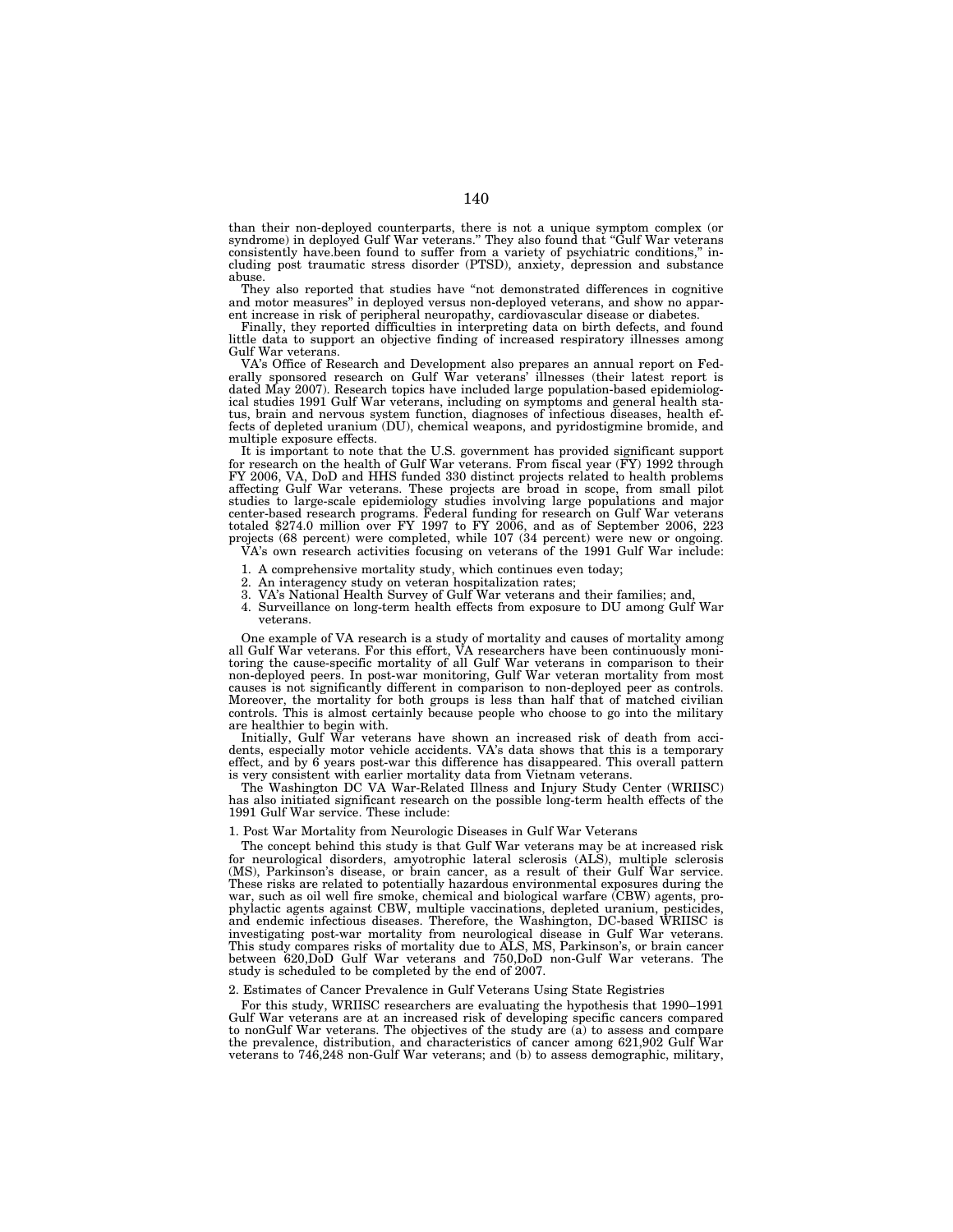and in-theater exposure characteristics associated with the cancer. They are identifying Gulf War and non-Gulf War veterans with a diagnosis of cancer from 1991 to 2005 through record linkage of the veterans' database with files supplied by state cancer registries. This study will produce information with adequate statistical power to address the question on whether or not there is an excess cancer risk asso-ciated with the 1990–1991 Gulf War. The study is scheduled to be completed by the end of 2008.

#### 3. Autonomic Functions of Gulf War Veterans with Unexplained Illnesses

This population-based, clinical pilot study is designed to measure and compare functions of the autonomic nervous system in Gulf War 1 veterans who have a cluster of neurological symptoms to Gulf War 1 veterans without these symptoms. Researchers will explore two questions: first, is autonomic nervous system function impaired in Gulf War veterans with a cluster of neurological symptoms (e.g., dizziness, blurred vision, tremor, and excessive fatigue) compared to those without; second, are these symptoms associated with abnormal testing for specific functions of the autonomic nervous system. The study is scheduled to be completed in 2 years.

## 4. Motor Neuron Function of Gulf War Veterans with Excessive Fatigue

This pilot study is designed to explore whether the number of motor neurons is significantly reduced in ill Gulf War 1 veterans compared to controls; and if mitochondrial (energy producing cells) function is impaired in ill Gulf War One veterans compared to controls. III veterans will have at least one of the following selfreported neuromuscular symptoms: muscle weakness, muscle pain or cramp, excessive fatigue, recurring fatigue lasting more than 24 hours after exertion, or having chronic fatigue syndrome. The study is scheduled to be completed in 2 years.

**Question 4: WRIISCs—In** 2001, VA established the War Related Illness and Injury Study Centers (WRIISCs), at the Washington, D.C, and East Orange, NJ VA Medical Centers. The centers were established initially for returning veterans however the centers see combat veterans from all deployments. It is good to see that VA is expanding on this program and establishing a third WRIISC at the Palo Alto VA Health Care System.

**Response:** In 2001, as part of VA's overall health response for veterans returning from the 1991 Gulf War, VA established the two WRIISCs at Washington, DC, and<br>East Orange, NJ. Today, they are providing specialized health care for combat vet-<br>erans from all deployments who experience difficult to diagno disabling illnesses.

Currently, VA is expanding this program to better meet the health care needs of new combat veterans suffering from mild to moderate traumatic brain injury. To that end, VA is establishing a third WRIISC at the Palo Alto VA Health Care Sys-tem, in Palo Alto, CA.

**Question 4(a):** How many Gulf War One veterans are seen at the two centers? **Response:** The two existing WRIISCs, established in 2001, have evaluated 344 Gulf War veteran patients from across the nation.

**Question 4(b):** Have there been any significant findings or recommendations that have emanated from the study centers since opening in 2001?

**Response:** The two WRIISCs were charged with developing new approaches for responding to all veterans with disabling but difficult or impossible to diagnose illnesses. They were required to focus on 1) specialized clinical care; 2) research on improved diagnoses and treatments; 3) relevant education for health care providers; and 4) risk communication and outreach for veterans and their families with deployment-related health concerns.

The two WRIISCs have achieved a great deal in each of these four core areas, and we have attached their latest annual reports to provide more complete information about their accomplishments. (Attachment 3)

**Question 4(c):** Do you know how many OEF/OIF veterans have been seen at the centers?

**Response:** The WRIISC program has evaluated 577 OEF/OIF veterans, beginning in 2005.

**Question 4(d):** What types of unexplained disabling illnesses or difficult to diagnose illnesses are OEF/OIF veterans experiencing?

**Response:** OEF/OIF veterans present to the two WRIISCs with musculoskeletal injuries and related pain, dental conditions, PTSD, mood disorders, and traumatic brain injury (TBI). WRIISCs report that they generally consider mild TBI as dif-ficult to diagnose among returning OEF/OIF veterans, especially when, as is commonly the case, their symptoms are complicated with overlapping PTSD and other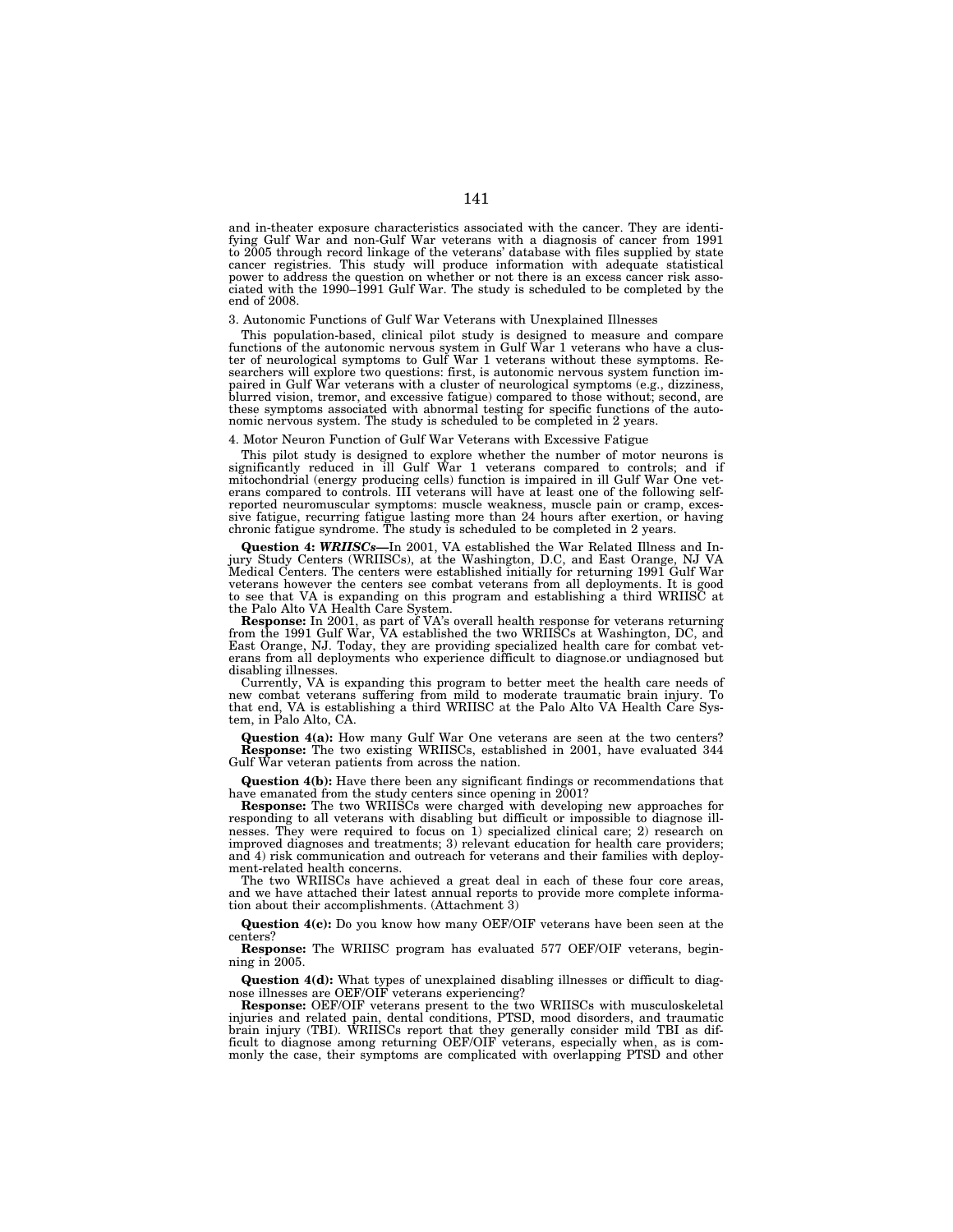mental health conditions. Clearly, mild TBI was not a significant concern as a consequence of the 1991 Gulf War, but certainly is one for the current conflict in Southwest Asia. We are expecting these clinical findings to appear in future publications from the two WRIISCs.

Many of the long-term chronic health effects from TBI appear similar to the difficult-to-diagnose and treat illnesses currently being treated by the WRIISC programs today. To improve our ability to respond to the health care needs of combat veterans suffering from mild to moderate TBI, VA is establishing a third WRIISC at the Palo Alto VA Health Care System. The new WRIISC will take advantage of the unique assets available there, including a poly trauma unit, interdisciplinary program on blast injuries which integrates the medical, psychological, rehabilitation, prosthetic needs of injured service members, their programs in TBI, spinal cord injury, blind rehabilitation, PTSD, and research into new and emerging areas of combat injuries and illnesses.

Finally, WRIISC have reported that sleep disturbances are rather common finding among new OEF/OIF veterans. This is a difficult symptom because it is sometimes hard to pinpoint their underlying cause. Commonly, OEF/OIF veterans' circadian rhythm appears to be disrupted as a result of irregular sleeping patterns in theater, but often this issue is compounded by PTSD.

**Question 4(e):** Are the OEF/OIF veterans experiencing different maladies than those presented by the Gulf War One veterans?

**Response:** The WRIISCs report that based on recent clinical experience with these new veterans that in general, health issues among OEF/OIF veterans have many similarities as well as certain differences compared to veterans of the 1991 Gulf War. They report that there appear to be more exposure-related illness concerns among Gulf War 1 veterans, for example, related to oil well fires, chemical weapons potential, and vaccinations. OEF/OIF veterans also have some concerns about these deployment-related concerns, including relative to vaccinations, depleted uranium, and air quality issues. Symptoms and illnesses vary depending on the conflict in which the veteran served. However, symptoms related to depression, PTSD, pain, memory difficulties, respiratory, and skin conditions are common among new combat veterans.

Significant post-deployment health concerns of Gulf War 1 veterans are medically unexplained symptoms, including headaches, fatigue, gastrointestinal disturbances, chronic pain, memory difficulties, and mood disorders. Gulf War 1 veterans also see Gulf War environmental exposures as the etiology for their health symptoms. The deployment health concerns of OEF/OIF veterans include musculoskeletal injuries and related pain, dental conditions, PTSO, mood disorders and TBI.

**Question 5:** *ALS Research—*You mention in your testimony that there is ongoing research being done by VA regarding ALS.

Do you know when the results of some of this research will be complete or are these studies that will take years to come to fruition?

**Response:** Most of the research studies on ALS funded by ORD are long-term research projects that will take some years to come to fruition. Projects aimed at identifying genetic markers for ALS are closer to providing useful tools for clinicians to diagnose ALS and potentially to follow disease progression, however, there is no definitive timeframe for completion of these studies. The ORD-sponsored VA National ALS Registry is currently being used by investigators funded by a broad spectrum of agencies, including VA and DoD.

**Question 6:** *ALS Registry—*There is a national registry of veterans with ALS to identify, as completely as possible, all veterans with ALS and to collect data for studies examining the causes of ALS.

**Question 6(a):** How many veterans are currently on the registry?

**Response:** Since 2003, VA has enrolled a total 2027 veterans. Currently, 965 of these veterans are alive and engaged in biannual follow-up.

**Question 6(b):** Do you have any veterans from the current conflict on the registry?

**Response:** There are 10 veterans from OEF and 3 from OIF enrolled.

**Question 6(c):** How do you reach out to veterans to make them aware that the registry exists?

**Response:** VA makes veterans aware that the registry exists through a variety of mechanisms including:

<sup>•</sup> The ALS Registry website (http://www.durham.hsrd.research.va.gov/ alsreqistrv.asp)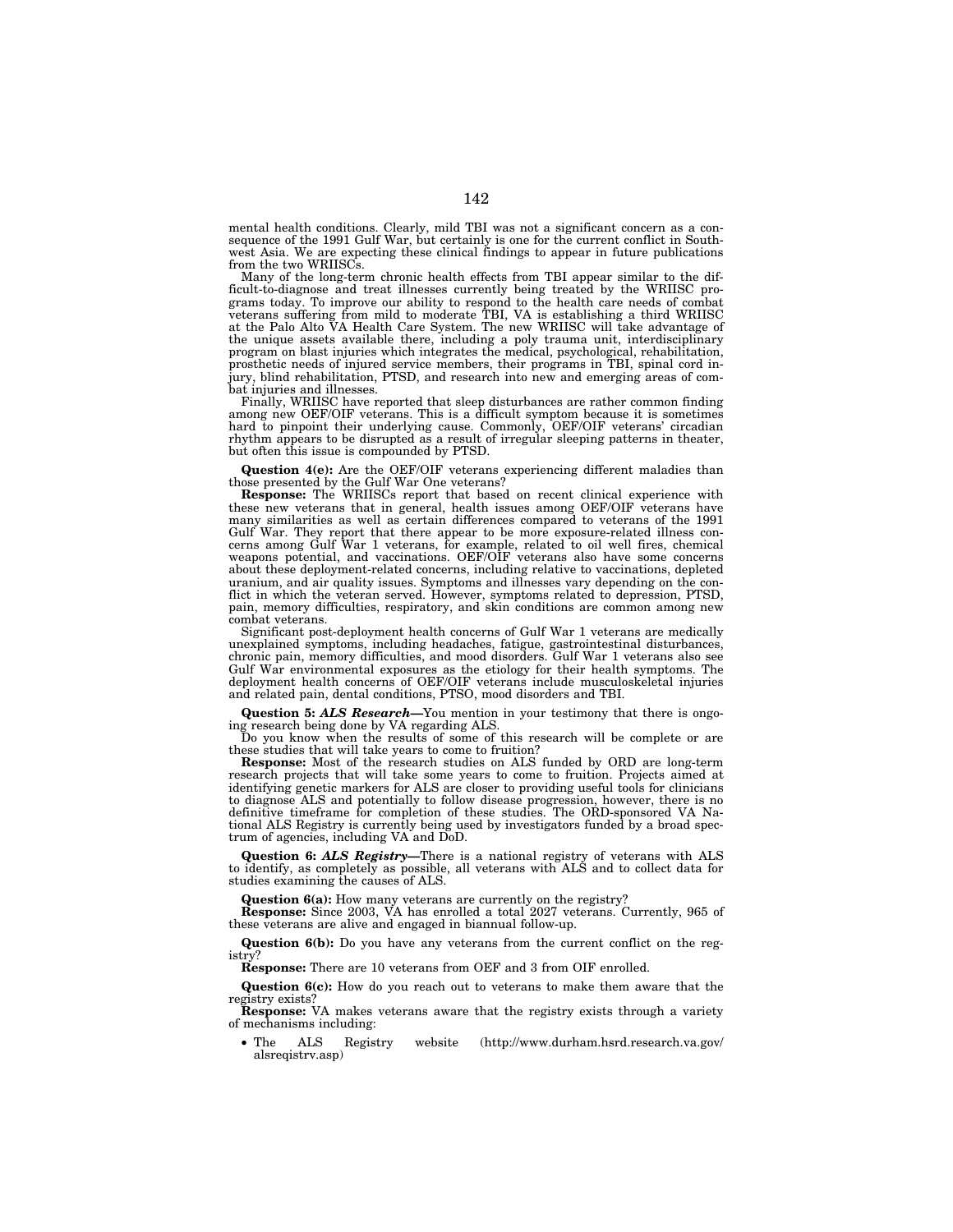- Letters and brochures sent to all neurologists (VA and non-VA)
- Announcements on ALS and veteran-specific websites

Brochures sent to national and state ALS Associations

Periodic data-pulls from VA Inpatient/Outpatient databases followed by a contact letter to veterans and a call 1 week later to determine eligibility

**Question 6(d):** Have you tried to specifically target veterans from the first Gulf War given that they are twice as likely to contract ALS?

**Response:** All veterans in the VA funded study, ''An Investigation into the Occurrence of ALS Among Gulf War Veterans'' were contacted and enrolled in the ALS Registry. In addition, VA contacted the Persian Gulf War Veterans Association and requested that it notify veterans about the registry.

## **Attachment 1**

Partial list of Outreach Materials for Gulf War veterans and their families available online at www.va.gov/GulfWar. www.va.gov/EnvironAgents and other sources.

At the www.va.gov/GulfWar Web site, Gulf War veterans and their families have access to:

- VA's Gulf War Veterans Information Helpline (1–800–PGW-VETS)
- The most recent VA Gulf War Newsletter (July 2006)
- VA's Gulf War (OIF) Registry Program Handbook (June 2007)
- The Annual Report to Congress on Gulf War Veterans' Illnesses from VA/DoD Research Working Group
- Veterans Health Initiative (VHI) Independent Study Guide for Providers on Gulf War Health Issues
- VA's Depleted Uranium Handbook for Gulf War Veterans (February 2004)
- VA's Evaluation Protocol for Gulf War OIF Veterans with Potential Exposure
- to Depleted Uranium (DU) Handbook
- VA's Southwest Asia Poster (May 2004) (distributed to all VA medical centers, regional offices and vet centers)

## **Brochures and Information Bulletins:**

- Health Care and Assistance for U.S. Veterans of OIF
- Q&A Brochure—Gulf War Illnesses, August 2003 (English and Spanish)
- Information Bulletin on Gulf War veteran health issues 10–41 and—42, March 2004 (in Spanish)
- Gulf War Fact Sheet April 2 DoD
- Depleted Uranium Frequently Asked Questions (FAQs)
- VA Gulf War Registry Examination Handbook 2005

# **Research Reports and Summaries:**

- Combined Analysis of VA/DoD Gulf War Clinical Evaluation Programs (Study of Clinical Findings from Systematic Medical Examinations of 100,339 U.S. Gulf War Veterans)—September 2002
- Gulf War Research: A Report to Veterans October 2003 (English and Spanish)
- Journal Article Summaries on Gulf War veteran health issues • Gulf LINK Medical Information (Gulf LINK is DoD's site on Gulf War veteran health issues containing Gulf-War research-related information. It is a collaborative effort of DoD, VA, and HHS.

### **Gulf War Risk Factor Report Reprints (from VA's ''Gulf War Review'' Newsletter):**

- **Introduction**
- Deplete Uranium
- Pesticides
- Pyridostigmine Bromide
- Infectious Diseases
- Chemical & Biological Warfare Agents
- Vaccinations including Anthrax  $\&$  Botulinum
- Oil Well Fire Smoke and Petroleum

At the www.va.gov/EnvironAgents Web site, Gulf War veterans and their families have access to a wide range of information on health and other information that may affect them, including:

### **Brochures:**

• Depleted Uranium & Health Pocket Guide For Clinicians (May 2007)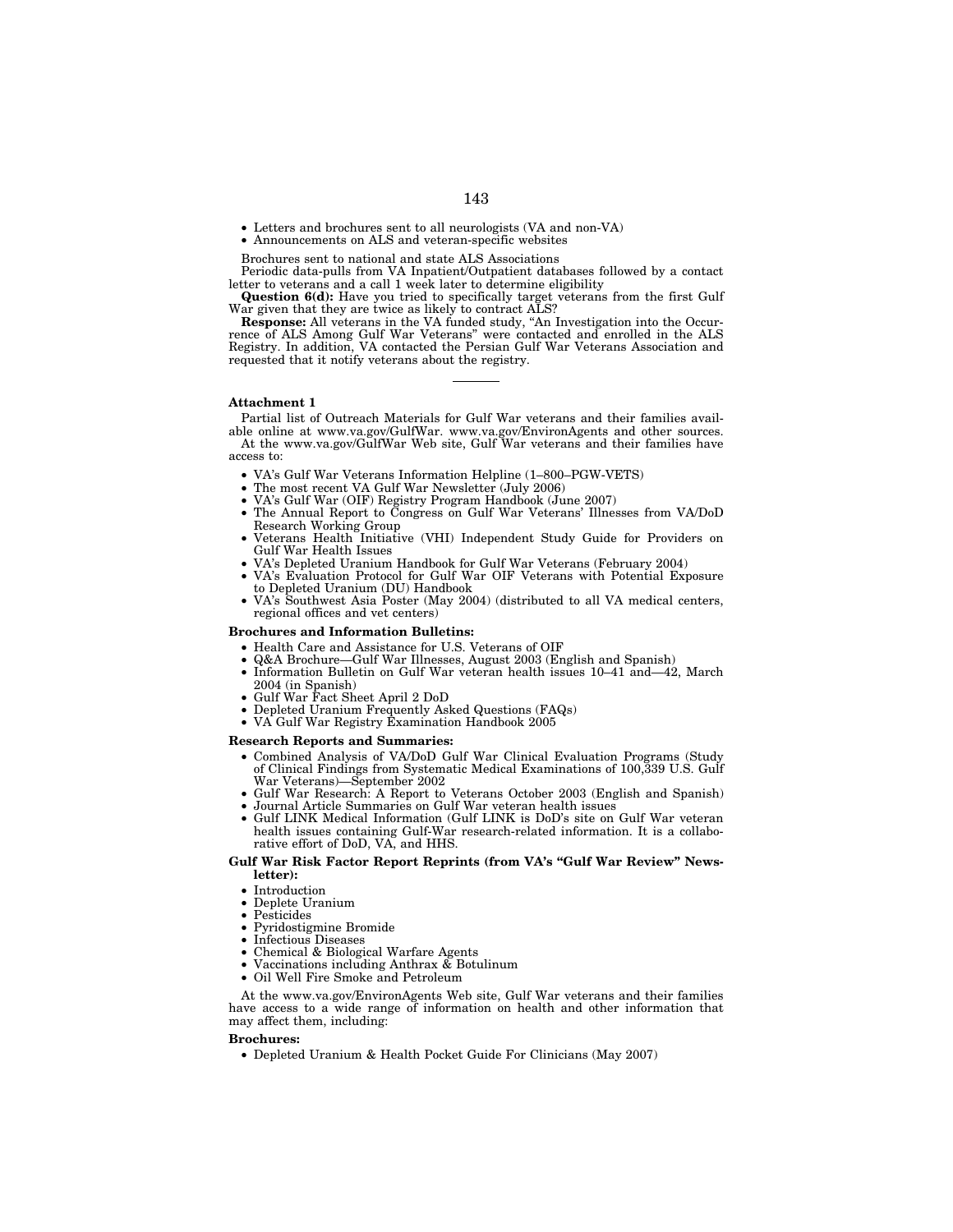- Special Health Registry Examination Programs (including the Gulf War Health Examination Registry Program) (June 2006)
- Your Story: Tell Your Military History (November 2005)

### **Fact Sheets:**

- OIF Veterans: Information For Veterans Who Served In Iraq In 2003–04 and Beyond and Their Families (IB 10–166) December 2004
- OEF Veterans: Information For Veterans Who Served In Afghanistan and Their Families (IB 10–71) December 2004
- Ionizing Radiation Brief: Fact Sheets For Those Concerned About Possible Long-Term Health Consequences of Ionizing Radiation Exposure (December 2004)

# **Newsletters:**

- OEF/OIF Review: Information for Veterans Who Served In Afghanistan and Iraq and Their Families (July 2007)
- OEF/OIF Review: Information for Veterans Who Served In Afghanistan and Iraq and Their Families (April 2007)

## **Pod Casts (downloadable audio files for veterans):**

- Polytrauma Centers (April 2007)
- Blast Injuries (April 2007)
- Transition Assistance Advisors (April 2007)
- New Brochure Explains Registry Programs (April 2007)
- Newsletter Editor Rosenblum Retires (April 2007)
- Readjustment After Deployment (April 2007)
- How To Apply For Disability Compensation From VA (April 2007)
- · En Español: Cómo aplicar para la compensación de incapacidad en el VA (Abril 2007)
- Special Compensation (April 2007)
- Quick Guide To Traumatic Brain Injury (April 2007)
- WRIISC: National Referral Program (April 2007)
- WRIISC: Transition and Orientation Class (April 2007)

## **Under Secretary for Health Information Letters (IL):**

- Under Secretary for Health's IL 10–2006–010: Potential Health Effects Among Veterans Involved In Military Chemical Warfare Agent Experiments Conducted From 1955 to 1975 (August 14, 2006)
- Chemical Warfare Agent Experiments among U.S. Service Members (Updated August 2006)
- VBA Letter and DoD Fact Sheet and FAQs For Veterans Involved in Military Experiments at Edgewood/Aberdeen with Chemical Warfare Agents from 1955 to 1975 (June 30, 2006)
- Under Secretary for Health's Information Letter (IL 10–2006–004): Screening and Clinical Management of Traumatic Brain Injury (January 25, 2006)
- Under Secretary For Health's Information Letter (IL 10–2005–020): New Study Reporting Increased Risk Of Brain Cancer Deaths Among 1991 Gulf War Veterans Possibly Exposed To Sarin Chemical Warfare Agent At Khamisiyah, Iraq (September 15, 2005)
- DoD Letter, Fact Sheet and FAQs for Gulf War Veterans Who Served Near Khamisiyah, Iraq (September 27, 2005)
- Under Secretary for Health's Information Letter (IL 10–2005–004): Health Effects among Veterans Exposed To Mustard Gas And Lewisite Chemical Warfare Agents (March 14,2005)
- Under Secretary for Health's Information Letter (IL 10–2004–013): Guidance For The Diagnosis And Treatment Of Leishmania Infection (October 6,2004)
- Under Secretary for Health's Information Letter (IL 10–2004–007): Possible Long-Term Health Effects from The Malarial Prophylaxis Mefloquine (Lariam) June 23, 2004
- Undersecretary for Health's Information Letter (IL 10–2003–014): Long-Term Effects of Heat-Related Illnesses (November 20, 2003)

# **Veterans Health Administration Directives:**

• VHA Directive (2005–020)—Determining Combat Veteran Eligibility (June 2, 2005)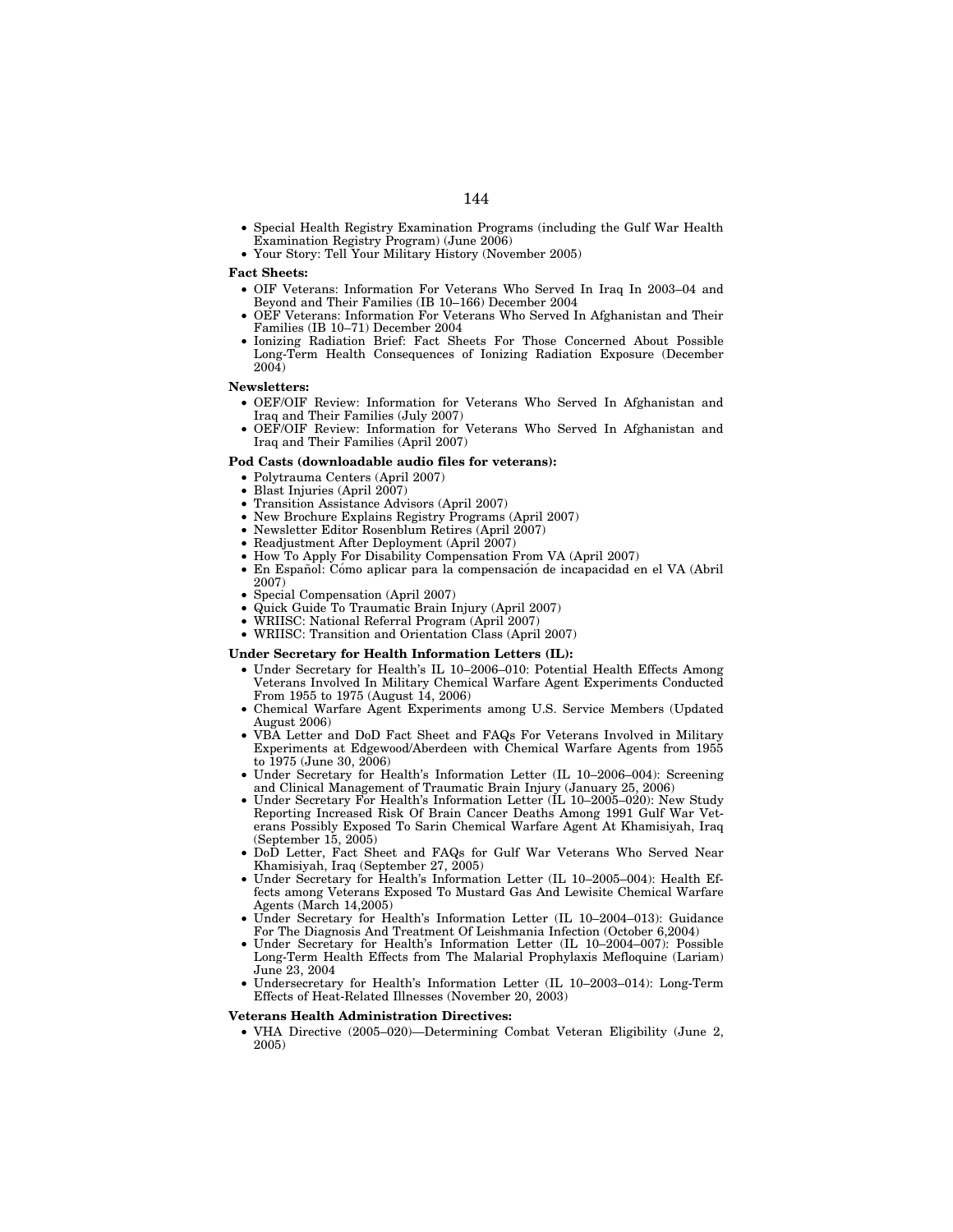### **Veterans Health Administration Handbook—VA Health Care, Benefits and Eligibility Information for Veterans:**

- VHA Handbook 1303.2, Gulf War (Including Operation Iraqi Freedom) Registry Program (March 2005)
- ''VA Health Care and Benefits Information for Veterans'' is a new wallet card that nicely summarizes all VA health and other benefits for veterans, along with contact information, in a single, wallet-sized card for easy reference (available online at www.va.gov/EnvironAgents)
- In collaboration with DoD, VA published and distributed one million copies of a new short brochure called ''A Summary of VA Benefits for National Guard and Reservists Personnel.'' The new brochure does a tremendous job of summarizing health' care and other benefits available to this special population of combat veterans upon their return to civilian life (available online at www.va.gov/ EnvironAgents)
- VA Health Care Benefits Eligibility (*Link to VA Health Eligibility Home Page*) • Special VA Health Care Eligibility for Veterans Who Served In Combat Theaters Fact Sheet, IB10–162 (December 2003)

### **Improvements in Health Care Eligibility**

- Based on VA's experience providing health care to veterans of the 1991 Gulf War, VA supported legislation that provides enhanced enrollment (Priority Group 6) placement for veterans who served in a theater of combat operations after November 11, 1998. This authority provides a 2 year post-discharge period of cost-free care or services for conditions potentially related to this service.
- Provides full access to VA's Medical Benefits Package for recently separated combat veterans.
- Summarized in the brochure and poster distributed to all VA facilities called ''Special VA Healthcare Eligibility for Combat Veterans,'' (available online at www.va.gov/EnvironAgents).

#### **Poster:**

Two Years Free VA Medical Care-New Combat Veterans (Sept 2006)

- **Special Reports on Gulf War Veteran Health Issues from the National Academy of Sciences Institute of Medicine (The full reports are available online at: www.nas.edu)** 
	- Health Risk Factors by the National Academy of Sciences Institute of Medicine • Gulf War & Health Volume 1 (2DoD): Depleted Uranium, Pyridostigmine Bromide
	- Sarin, Vaccines
	- Gulf War & Health Volume 2 (2002): Insecticides and Solvents
	- Gulf War & Health (2004): Updated Literature Review of Sarin
	- Gulf War & Health Volume 3 (2004): Fuels, Combustion Products, and Propellants
	- Gulf War & Health Volume 4 (2006): Health Effects of Serving in the Gulf War • Gulf War & Health Volume 5 (2007): Infectious Diseases
	-

## **Attachment 2—Partial list of Training and Educational Materials on Gulf War veteran Health Issues for Health Care Providers, and Veterans and their Families**

- 1. **New Clinical Guidelines for Combat Veteran Health Care:** In collaboration with DoD, VA developed two Clinical Practice Guidelines on combat veteran health issues specifically in response to health concerns of veterans of the 1991 Gulf War. These include a general guideline to post-deployment health, and a second dealing with unexplained pain and fatigue.
	- The new clinical guidelines give our health care providers the best medical evidence for diagnoses and treatment of illnesses that are a particular concern among veterans of the 1991 Gulf War.
	- VA highly recommends these for the evaluation and care of all returning combat veterans, including veterans from OEF/OIF.
	- Available online at www.va.gov/EnvironAgents under the heading, ''Environmental Health Clinicians.''
- 2. **New VA ''War-Related Illness & Injury Study Centers'' Specialize in Health Care for Combat Veterans with Difficult to Diagnose Illnesses:**  In 2001, VA established two new War Related Illness and Injury Study Cen-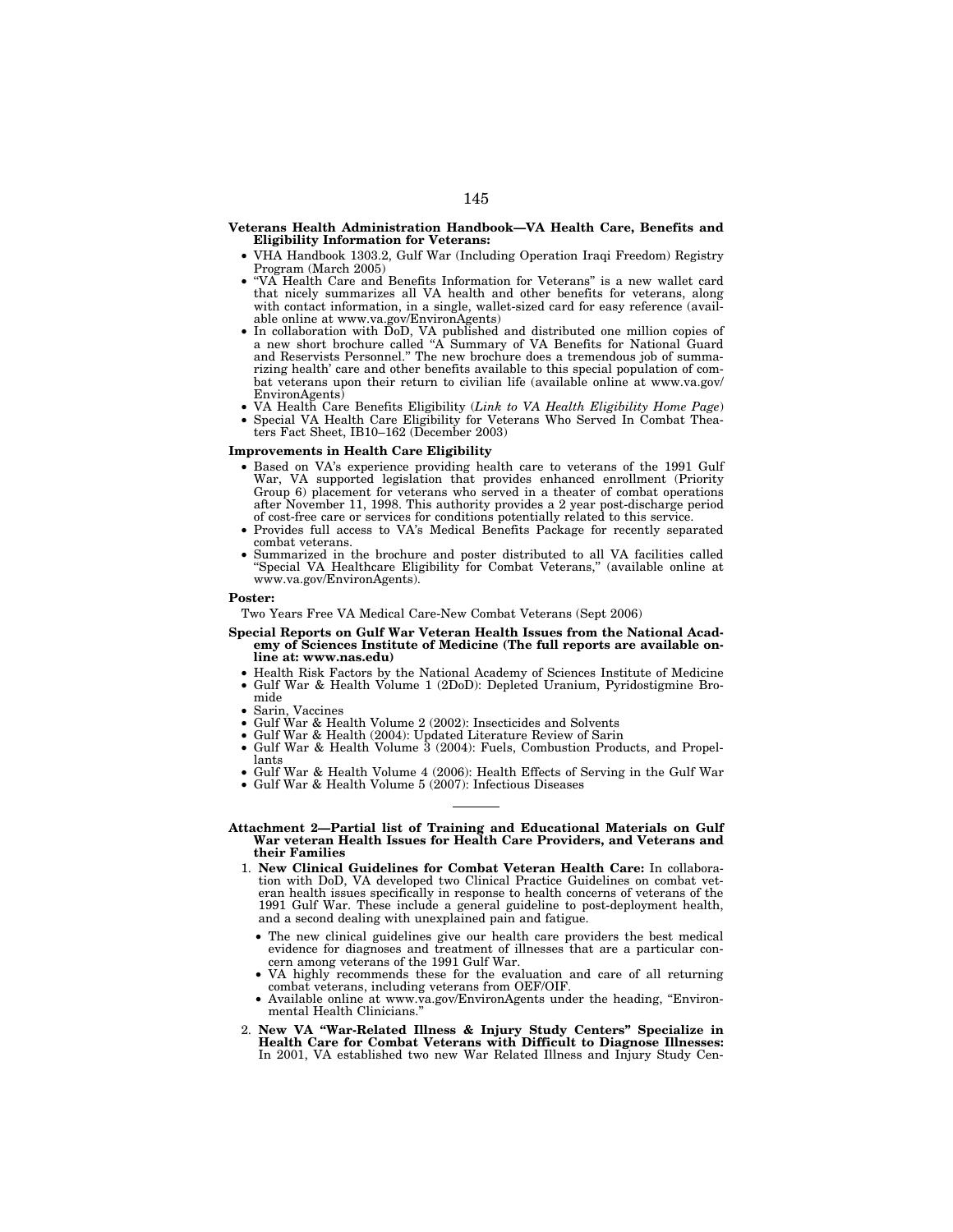ters, or ''WRIISCs'' as they have become to be known, at the Washington, DC, and East Orange, NJ VAMCs.

- Today providing specialized health care for combat veterans from the 1991 Gulf War and other combat deployments who experience difficult to diagnose but disabling illnesses.
- Concerns about unexplained illness are seen after all deployments including OEF/OIF, but we are building on our understanding of these illnesses. More information available online at www.va.gov/EnvironAgents under the heading *''WRIISC Referral Eligibility Information.''*

**3. Expanded Education on Combat Health Care for VA Providers:** In addition to the programs already described, VA has developed several Veterans Health Initiative (VHI) Independent Study Guides and other materials relevant to veterans returning from Iraq and Afghanistan:

- ''Preparing for the Return of Women Veterans from Combat Theater,'' Under Secretary for Health Information Letter IL 10–2003–011, provides guidance to VA health care providers in planning and projecting special care needs for women veterans who have served in combat, including the 1991 Gulf War and from OEF/OIF.
- ''A Guide to Gulf War Veterans Health'' on healthcare for combat veterans from the 1991 Gulf War. The product, written for clinicians, veterans and their families, also remains very relevant for OEF/OIF combat veterans because many of the hazardous exposures are the same. Although still current, this clinical practice guideline is scheduled for updating in 2008.
- ''Endemic Infectious Diseases of Southwest Asia'' provides information for health care providers about the infectious disease risks in Southwest Asia, particularly in Afghanistan and Iraq, including for veterans who served in the 1991 Gulf War and OEF/OIF. The emphasis is on diseases not typically seen in North America.
- ''Health Effects from Chemical, Biological and Radiological Weapons'' was developed to improve recognition of health issues related to chemical, biological and radiological weapons and agents, in particular, in relation to service in the 1991 Gulf War and more recently in OEF/OIF.
- ''Military Sexual Trauma'' was developed to improve recognitions and treatment of health problems related to military sexual trauma, including sexual assault and harassment, in any deployment.
- ''Post-Traumatic Stress Disorder: Implications for Primary Care'' is an introduction to PTSD diagnosis, treatment, referrals, support and education, as well as awareness and understanding of veterans who suffer from this illness.
- ''Traumatic Amputation and Prosthetics'' includes information about patients who experience traumatic amputation during military service, their rehabilitation, primary and long-term care, prosthetic, clinical and administrative issues.
- ''Traumatic Brain Injury'' presents an overview of TBI issues that primary care practitioners may encounter when providing care to veterans and active duty military personnel.
- All are available in print, CD ROM and online at www.va.gov/NHI.

**4. New VA ''War-Related Illness & Injury Study Center'' focusing on Com**bat Veterans with Mild and Moderate Traumatic Brain Injury: Based upon the success of the existing WRIISC program, established in response to health care needs of veterans returning from the 1991 Gulf War, VA recently established a new War-Related Illness & Injury Study Center (WRIISC) to respond the health care needs of new combat veterans suffering from mild to moderate traumatic brain injury. This third WRIISC will be located at the Palo Alto VA Health Care System.

- Improvised Explosive Devices, blasts, landmines and shrapnel account for a significant proportion of combat injuries seen from the conflict in Iraq and Afghanistan today—many of these result in some degree for traumatic brain injury.
- Many of the long-term chronic health effects reported for traumatic brain injury look like the sort of difficult to diagnose and treat illnesses currently being treated by the WRIISC programs today.
- The recently announced new WRIISC at the Palo Alto VA Health Care System (HCS) will take advantage of their unique assets including their Poly trauma Unit, interdisciplinary program on blast injuries that integrate the medical, psychological, rehabilitation, prosthetic needs of injured service Members, traumatic brain injury, spinal cord injury, blind rehabilitation post